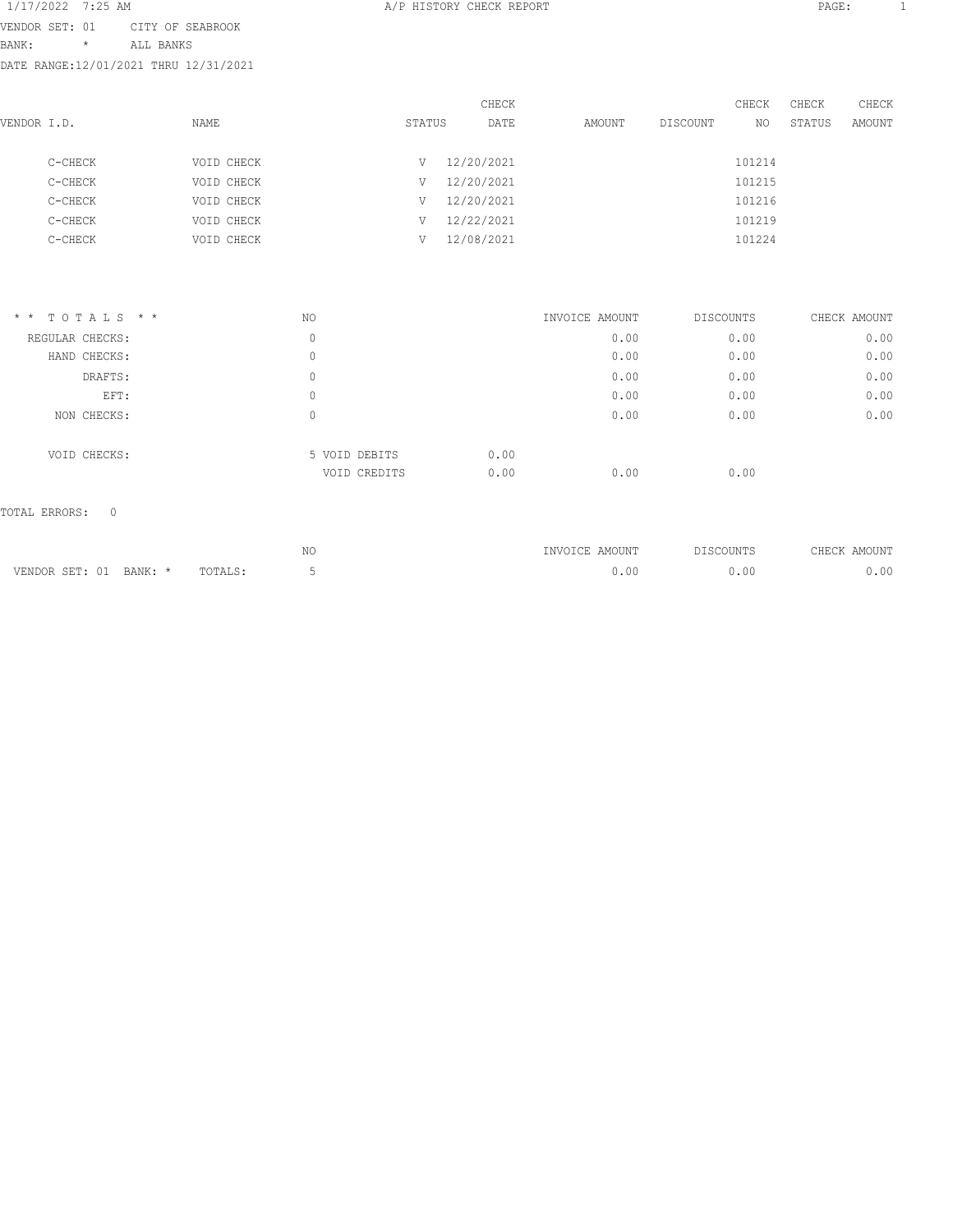1/17/2022 7:25 AM **A/P HISTORY CHECK REPORT PAGE:** 2 VENDOR SET: 70 CITY OF SEABROOK BANK: \* ALL BANKS DATE RANGE:12/01/2021 THRU 12/31/2021

| VENDOR I.D. |         | <b>NAME</b> | STATUS | CHECK<br>DATE | AMOUNT | DISCOUNT | CHECK<br>NO. | CHECK<br>STATUS | CHECK<br>AMOUNT |
|-------------|---------|-------------|--------|---------------|--------|----------|--------------|-----------------|-----------------|
|             | C-CHECK | VOID CHECK  | V      | 12/15/2021    |        |          | 005150       |                 |                 |
|             | C-CHECK | VOID CHECK  | V      | 12/15/2021    |        |          | 005151       |                 |                 |
|             | C-CHECK | VOID CHECK  | V      | 12/15/2021    |        |          | 005152       |                 |                 |
|             | C-CHECK | VOID CHECK  |        | 12/15/2021    |        |          | 005153       |                 |                 |
|             |         |             |        |               |        |          |              |                 |                 |

| $*$ * TOTALS * * | NO |               | INVOICE AMOUNT |      | DISCOUNTS | CHECK AMOUNT |
|------------------|----|---------------|----------------|------|-----------|--------------|
| REGULAR CHECKS:  | 0  |               |                | 0.00 | 0.00      | 0.00         |
| HAND CHECKS:     | 0  |               |                | 0.00 | 0.00      | 0.00         |
| DRAFTS:          | 0  |               |                | 0.00 | 0.00      | 0.00         |
| EFT:             | 0  |               |                | 0.00 | 0.00      | 0.00         |
| NON CHECKS:      | 0  |               |                | 0.00 | 0.00      | 0.00         |
| VOID CHECKS:     |    | 4 VOID DEBITS | 0.00           |      |           |              |
|                  |    | VOID CREDITS  | 0.00           | 0.00 | 0.00      |              |

TOTAL ERRORS: 0

|                                               |         | ΝC | INVOICE AMOUNT | <b>DISCOUNTS</b> | <b>AHEOK</b><br>AMOUNT |
|-----------------------------------------------|---------|----|----------------|------------------|------------------------|
| VENDOR SET: 70<br>RANK · *<br>4. 14. Y. L. L. | TOTALS: |    | ).OC           | ,.00             | n n                    |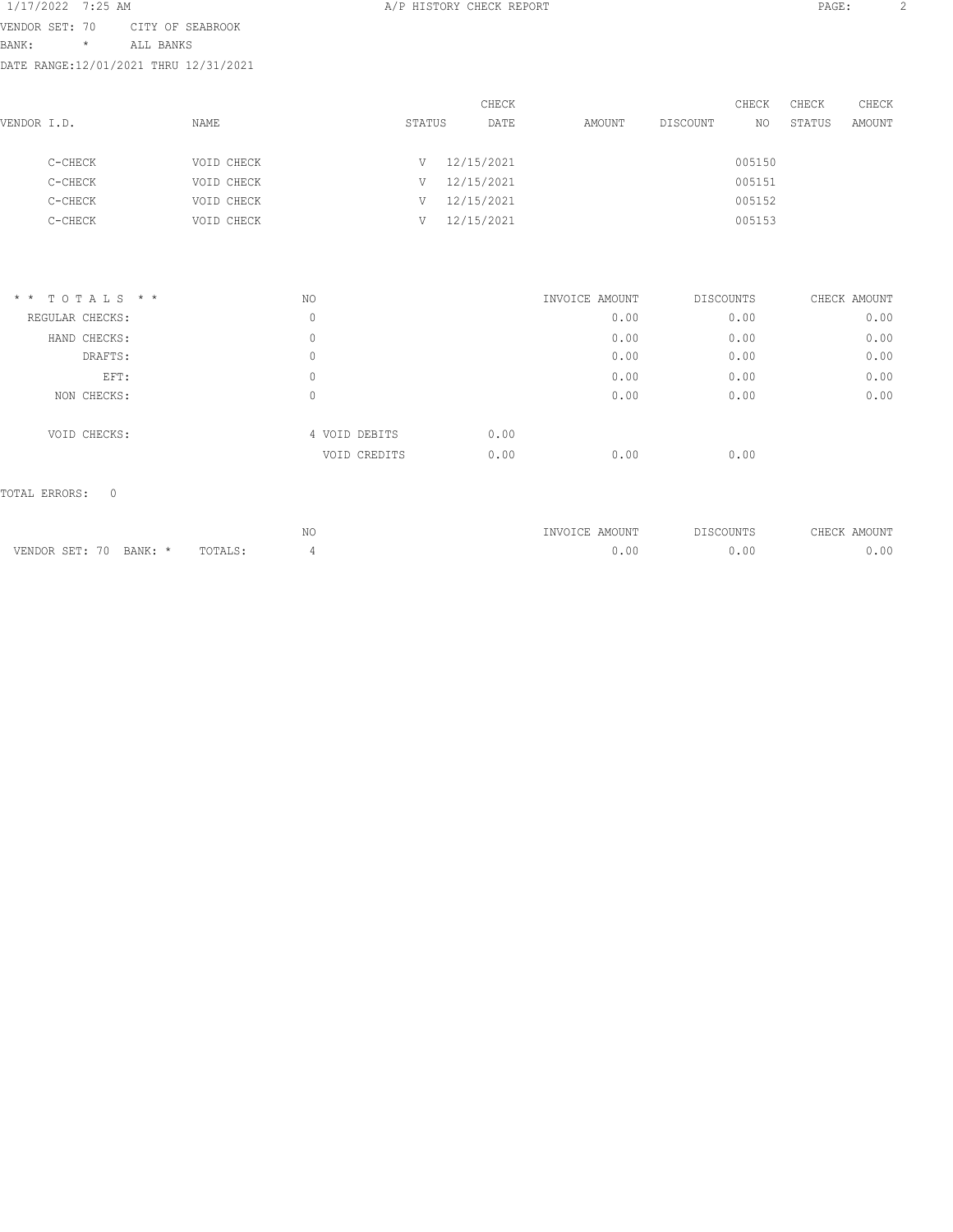BANK: \* ALL BANKS

|             |         |                          |        | CHECK      |        |          | CHECK  | CHECK  | CHECK         |
|-------------|---------|--------------------------|--------|------------|--------|----------|--------|--------|---------------|
| VENDOR I.D. |         | NAME                     | STATUS | DATE       | AMOUNT | DISCOUNT | NO     | STATUS | <b>AMOUNT</b> |
|             | C-CHECK | VOID CHECK               | V      | 12/01/2021 |        |          | 141991 |        |               |
|             | C-CHECK | VOID CHECK               | V      | 12/01/2021 |        |          | 141992 |        |               |
|             | C-CHECK | VOID CHECK               | V      | 12/01/2021 |        |          | 141993 |        |               |
|             | C-CHECK |                          | V      | 12/01/2021 |        |          | 141994 |        |               |
|             | C-CHECK | VOID CHECK<br>VOID CHECK | V      | 12/01/2021 |        |          | 142003 |        |               |
|             | C-CHECK | VOID CHECK               | V      | 12/01/2021 |        |          | 142005 |        |               |
|             | C-CHECK | VOID CHECK               | V      | 12/01/2021 |        |          | 142007 |        |               |
|             | C-CHECK | VOID CHECK               | V      | 12/01/2021 |        |          | 142008 |        |               |
|             | C-CHECK | VOID CHECK               | V      | 12/08/2021 |        |          | 142057 |        |               |
|             | C-CHECK | VOID CHECK               | V      | 12/08/2021 |        |          | 142058 |        |               |
|             | C-CHECK | VOID CHECK               | V      | 12/08/2021 |        |          | 142075 |        |               |
|             | C-CHECK | VOID CHECK               | V      | 12/10/2021 |        |          | 142077 |        |               |
|             | C-CHECK | VOID CHECK               | V      | 12/10/2021 |        |          | 142078 |        |               |
|             | C-CHECK | VOID CHECK               | V      | 12/10/2021 |        |          | 142079 |        |               |
|             | C-CHECK | VOID CHECK               | V      | 12/15/2021 |        |          | 142082 |        |               |
|             | C-CHECK | VOID CHECK               | V      | 12/15/2021 |        |          | 142085 |        |               |
|             | C-CHECK | VOID CHECK               | V      | 12/15/2021 |        |          | 142086 |        |               |
|             | C-CHECK | VOID CHECK               | V      | 12/15/2021 |        |          | 142098 |        |               |
|             | C-CHECK | VOID CHECK               | V      | 12/15/2021 |        |          | 142102 |        |               |
|             | C-CHECK | VOID CHECK               | V      | 12/15/2021 |        |          | 142119 |        |               |
|             | C-CHECK | VOID CHECK               | V      | 12/15/2021 |        |          | 142120 |        |               |
|             | C-CHECK | VOID CHECK               | V      | 12/15/2021 |        |          | 142121 |        |               |
|             | C-CHECK | VOID CHECK               | V      | 12/15/2021 |        |          | 142122 |        |               |
|             | C-CHECK | VOID CHECK               | V      | 12/15/2021 |        |          | 142123 |        |               |
|             | C-CHECK | VOID CHECK               | V      | 12/15/2021 |        |          | 142124 |        |               |
|             | C-CHECK | VOID CHECK               | V      | 12/15/2021 |        |          | 142125 |        |               |
|             | C-CHECK | VOID CHECK               | V      | 12/15/2021 |        |          | 142128 |        |               |
|             | C-CHECK | VOID CHECK               | V      | 12/15/2021 |        |          | 142129 |        |               |
|             | C-CHECK | VOID CHECK               | V      | 12/15/2021 |        |          | 142130 |        |               |
|             | C-CHECK | VOID CHECK               | V      | 12/15/2021 |        |          | 142131 |        |               |
|             | C-CHECK | VOID CHECK               | V      | 12/15/2021 |        |          | 142146 |        |               |
|             | C-CHECK | VOID CHECK               | V      | 12/15/2021 |        |          | 142149 |        |               |
|             | C-CHECK | VOID CHECK               | V      | 12/15/2021 |        |          | 142150 |        |               |
|             | C-CHECK | VOID CHECK               | V      | 12/21/2021 |        |          | 142161 |        |               |
|             | C-CHECK | VOID CHECK               | V      | 12/21/2021 |        |          | 142172 |        |               |
|             | C-CHECK | VOID CHECK               | V      | 12/21/2021 |        |          | 142173 |        |               |
|             | C-CHECK | VOID CHECK               | V      | 12/21/2021 |        |          | 142189 |        |               |
|             | C-CHECK | VOID CHECK               | V      | 12/21/2021 |        |          | 142190 |        |               |
|             | C-CHECK | VOID CHECK               | V      | 12/21/2021 |        |          | 142195 |        |               |
|             | C-CHECK | VOID CHECK               | V      | 12/21/2021 |        |          | 142196 |        |               |
|             | C-CHECK | VOID CHECK               | V      | 12/21/2021 |        |          | 142198 |        |               |
|             | C-CHECK | VOID CHECK               | V      | 12/21/2021 |        |          | 142208 |        |               |
|             | C-CHECK | VOID CHECK               | V      | 12/29/2021 |        |          | 142226 |        |               |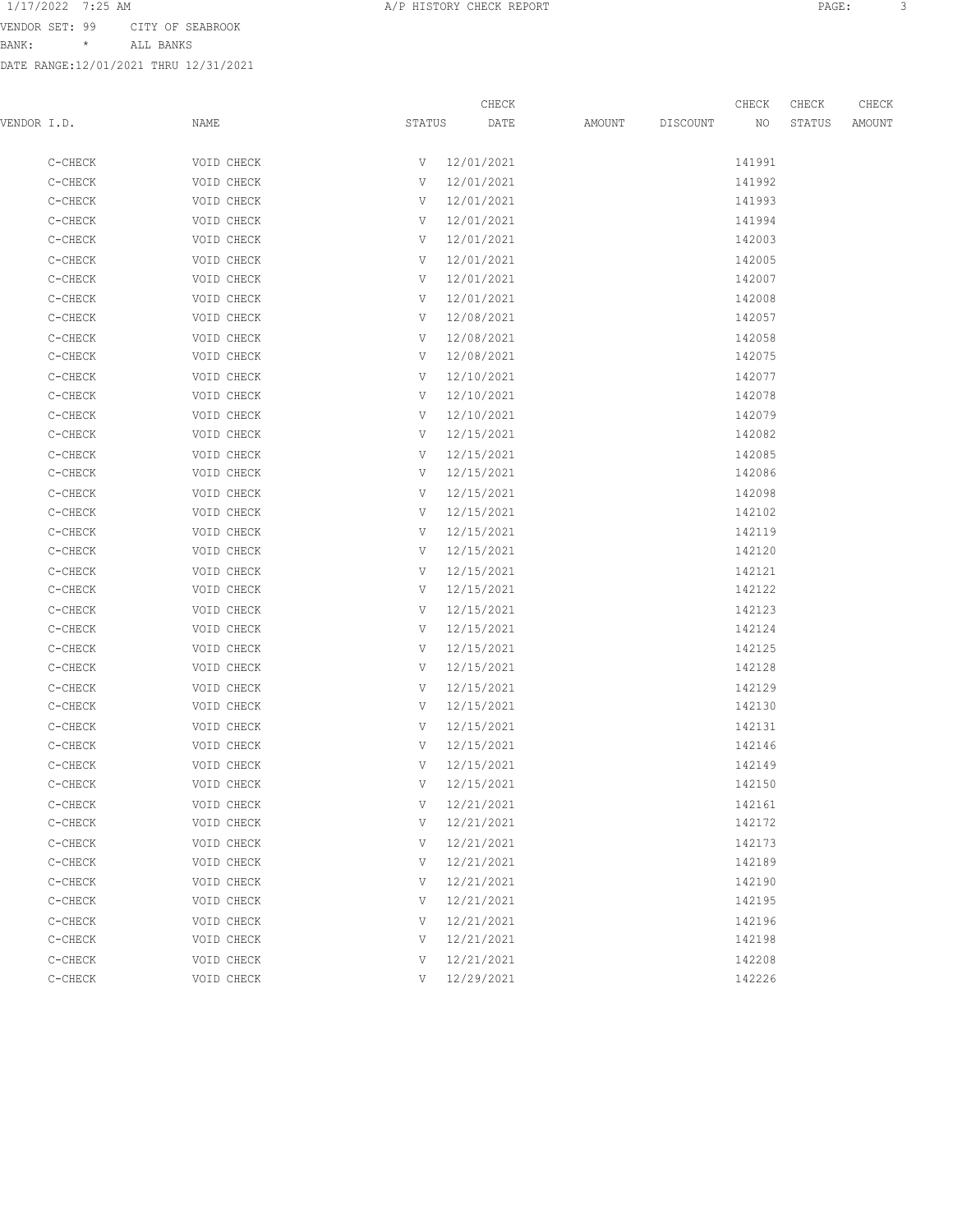VENDOR SET: 99 CITY OF SEABROOK

BANK: \* ALL BANKS

DATE RANGE:12/01/2021 THRU 12/31/2021

| VENDOR I.D.      | NAME |                | CHECK<br>DATE<br>STATUS | AMOUNT         | CHECK<br>DISCOUNT<br>NO | CHECK<br>CHECK<br>STATUS<br>AMOUNT |
|------------------|------|----------------|-------------------------|----------------|-------------------------|------------------------------------|
| $*$ * TOTALS * * |      | NO             |                         | INVOICE AMOUNT | <b>DISCOUNTS</b>        | CHECK AMOUNT                       |
| REGULAR CHECKS:  |      | 0              |                         | 0.00           | 0.00                    | 0.00                               |
| HAND CHECKS:     |      | 0              |                         | 0.00           | 0.00                    | 0.00                               |
| DRAFTS:          |      | 0              |                         | 0.00           | 0.00                    | 0.00                               |
| EFT:             |      | 0              |                         | 0.00           | 0.00                    | 0.00                               |
| NON CHECKS:      |      | 0              |                         | 0.00           | 0.00                    | 0.00                               |
| VOID CHECKS:     |      | 43 VOID DEBITS | 0.00                    |                |                         |                                    |
|                  |      | VOID CREDITS   | 0.00                    | 0.00           | 0.00                    |                                    |
|                  |      |                |                         |                |                         |                                    |

TOTAL ERRORS: 0

|                        |         |         | NO        | INVOICE AMOUNT | DISCOUNTS | CHECK AMOUNT |
|------------------------|---------|---------|-----------|----------------|-----------|--------------|
| VENDOR SET: 99 BANK: * |         | TOTALS: | 43        | 0.00           | 0.00      | 0.00         |
| BANK: *                | TOTALS: |         | 52<br>ے ب | 0.00           | 0.00      | 0.00         |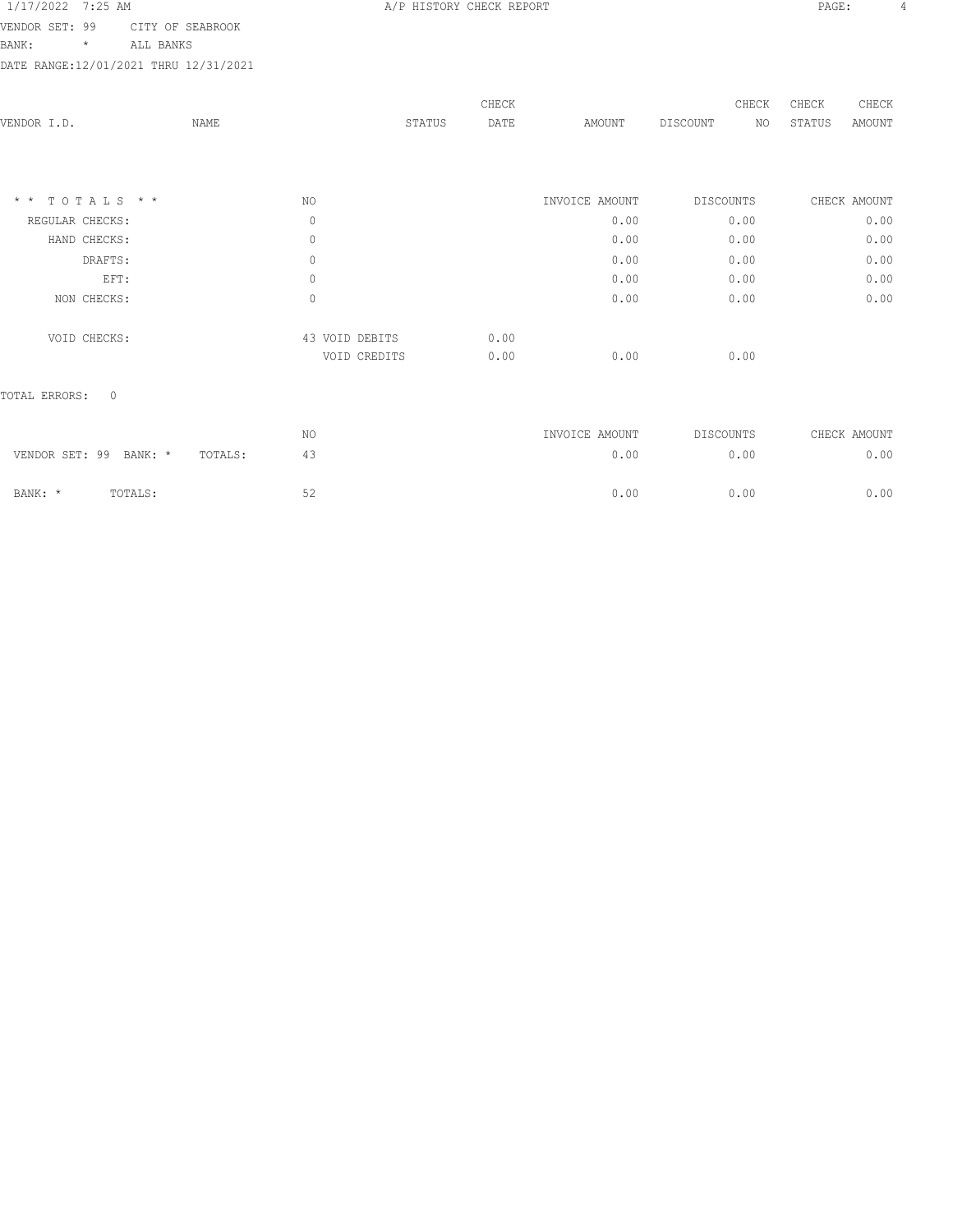1/17/2022 7:25 AM **A/P HISTORY CHECK REPORT PAGE:** 5 VENDOR SET: 70 CITY OF SEABROOK BANK: 70 SEDC 2

|  | A/P HISTORY CHECK REPORT |  |
|--|--------------------------|--|
|  |                          |  |

| BANK:       | SEDC 2<br>70<br>DATE RANGE: 12/01/2021 THRU 12/31/2021 |                                                     |                      |       |                |          |           |        |               |
|-------------|--------------------------------------------------------|-----------------------------------------------------|----------------------|-------|----------------|----------|-----------|--------|---------------|
|             |                                                        |                                                     |                      | CHECK |                |          | CHECK     | CHECK  | CHECK         |
| VENDOR I.D. |                                                        | NAME                                                | STATUS               | DATE  | AMOUNT         | DISCOUNT | NO        | STATUS | <b>AMOUNT</b> |
|             |                                                        |                                                     |                      |       |                |          |           |        |               |
|             |                                                        |                                                     |                      |       |                |          |           |        |               |
|             |                                                        |                                                     |                      |       |                |          |           |        |               |
| 0120        |                                                        | BUSINESS CARD P/C                                   |                      |       |                |          |           |        |               |
|             | I-202111-1004                                          | NOV21 CCD STMT CHARGES                              | R 12/15/2021         |       |                |          | 005147 P  |        |               |
|             | 70 707-5020                                            | DUES & SUBSCRIPTIONS                                | HOUSTON BUS JRNL SUB |       | 140.00         |          |           |        |               |
|             | 70 707-5300                                            | TRAINING & CONFERENCE                               | COMMUNITY DEVELOPMEN |       | 65.00          |          |           |        |               |
|             | 70 707-5300                                            | TRAINING & CONFERENCE                               | COMM DVLPMT HANDBOOK |       | 5.36           |          |           |        |               |
|             | 70 707-5300                                            | TRAINING & CONFERENCE EDC LUNCH MEETING 10          |                      |       | 22.02          |          |           |        | 232.38        |
| 0060        |                                                        | ECONOMIC ALLIANCE HOUSTON PORT                      |                      |       |                |          |           |        |               |
|             | I-9393                                                 | 2022 BANQUET SPONSOR BRONZE R 12/15/2021            |                      |       |                |          | 005148 O  |        |               |
|             | 70 707-5300                                            | TRAINING & CONFERENCE 2022 BANQUET SPONSOR 1,000.00 |                      |       |                |          |           |        | 1,000.00      |
| 0026        |                                                        | ROSS BANKS MAY CRON & CAVIN                         |                      |       |                |          |           |        |               |
|             | I-150140                                               | EDC SLW FEES DEC21                                  | R 12/15/2021         |       |                |          | 005149 P  |        |               |
|             | 70 707-5220                                            | PROF FEES - LEGAL                                   | EDC SLW FEES DEC21   |       | 3,000.00       |          |           |        | 3,000.00      |
|             |                                                        |                                                     |                      |       |                |          |           |        |               |
|             |                                                        |                                                     |                      |       |                |          |           |        |               |
|             |                                                        |                                                     |                      |       |                |          |           |        |               |
|             |                                                        |                                                     |                      |       |                |          |           |        |               |
|             |                                                        |                                                     |                      |       |                |          |           |        |               |
|             |                                                        |                                                     |                      |       |                |          |           |        |               |
|             |                                                        |                                                     |                      |       |                |          |           |        |               |
|             |                                                        |                                                     |                      |       |                |          |           |        |               |
|             |                                                        |                                                     |                      |       |                |          |           |        |               |
| 0017        |                                                        | CROWN TROPHY                                        |                      |       |                |          |           |        |               |
|             | $I - 21 - 39702$                                       | BUSINESS OF THE YEAR PLAQUE R 12/29/2021            |                      |       |                |          | 005157 O  |        |               |
|             | 70 707-5010                                            | ADVERTISING                                         | BUSINESS OF THE YEAR |       | 58.00          |          |           |        | 58.00         |
|             |                                                        |                                                     |                      |       |                |          |           |        |               |
|             | * * TOTALS * *                                         | NO                                                  |                      |       | INVOICE AMOUNT |          | DISCOUNTS |        | CHECK AMOUNT  |
|             | REGULAR CHECKS:                                        | 8                                                   |                      |       | 6,160.86       |          | 0.00      |        | 6,160.86      |

| REGULAR CHECKS: | 8             |      | 6,160.86 | 0.00 | 6,160.86 |
|-----------------|---------------|------|----------|------|----------|
| HAND CHECKS:    | 0             |      | 0.00     | 0.00 | 0.00     |
| DRAFTS:         | 0             |      | 0.00     | 0.00 | 0.00     |
| EFT:            | 0             |      | 0.00     | 0.00 | 0.00     |
| NON CHECKS:     | 0             |      | 0.00     | 0.00 | 0.00     |
| VOID CHECKS:    | 0 VOID DEBITS | 0.00 |          |      |          |
|                 | VOID CREDITS  | 0.00 | 0.00     | 0.00 |          |
|                 |               |      |          |      |          |

TOTAL ERRORS: 0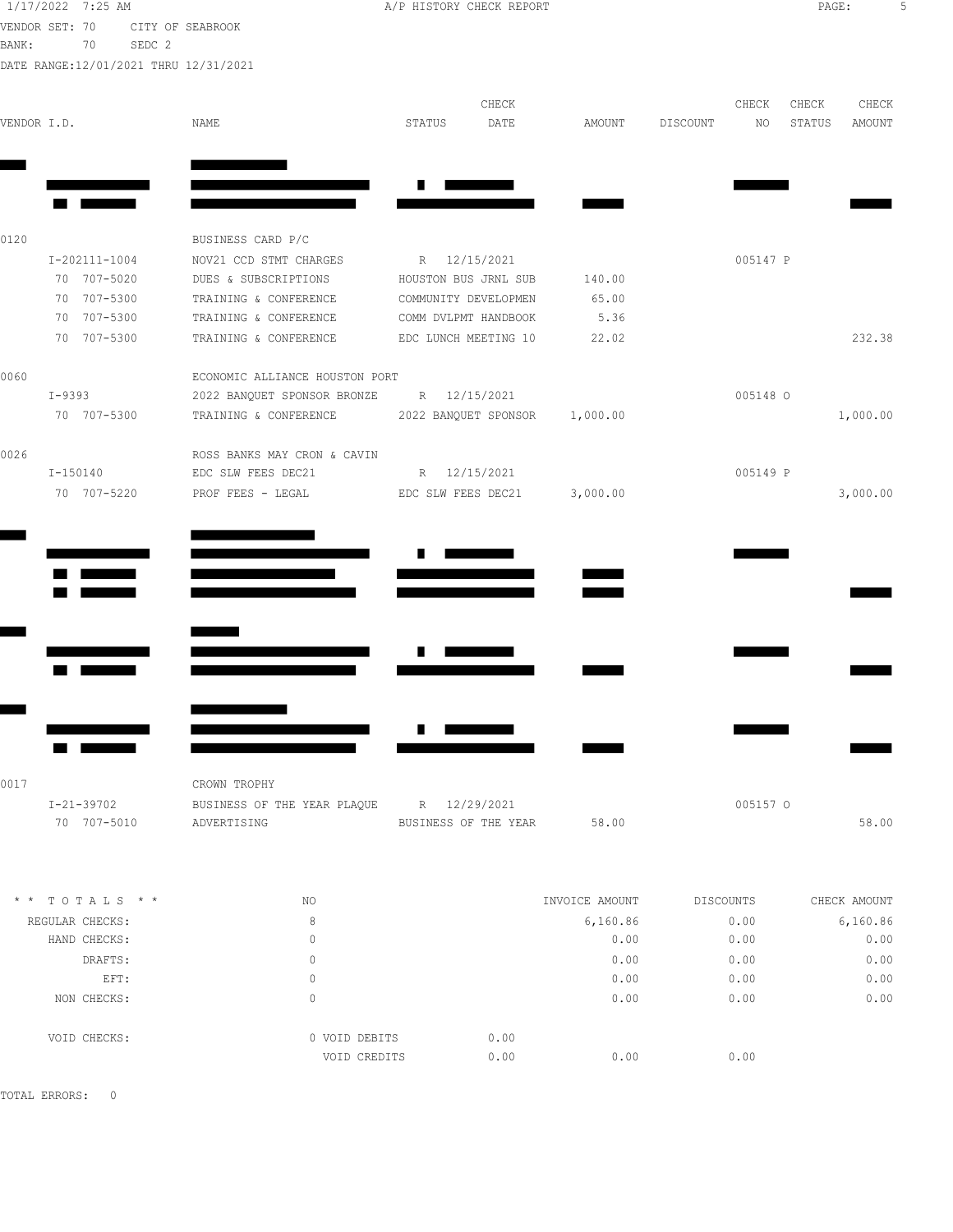## \*\* G/L ACCOUNT TOTALS \*\*

|                         | G/L ACCOUNT  | NAME                     | AMOUNT         |           |              |
|-------------------------|--------------|--------------------------|----------------|-----------|--------------|
|                         |              |                          |                |           |              |
|                         | 70 070-0506  | DUE FROM GENERAL FUND    | 249.60         |           |              |
|                         | 70 707-5010  | ADVERTISING              | 58.00          |           |              |
|                         | 70 707-5020  | DUES & SUBSCRIPTIONS     | 140.00         |           |              |
|                         | 70 707-5220  | PROF FEES - LEGAL        | 3,000.00       |           |              |
|                         | 70 707-5300  | TRAINING & CONFERENCE    | 1,092.38       |           |              |
|                         | 70 707-5620  | COMMUNITY DEV INCENTIVES | 1,620.88       |           |              |
|                         |              | *** FUND TOTAL ***       | 6,160.86       |           |              |
|                         | NO.          |                          | INVOICE AMOUNT | DISCOUNTS | CHECK AMOUNT |
| VENDOR SET: 70 BANK: 70 | 8<br>TOTALS: |                          | 6,160.86       | 0.00      | 6,160.86     |
| BANK: 70<br>TOTALS:     | 8            |                          | 6,160.86       | 0.00      | 6,160.86     |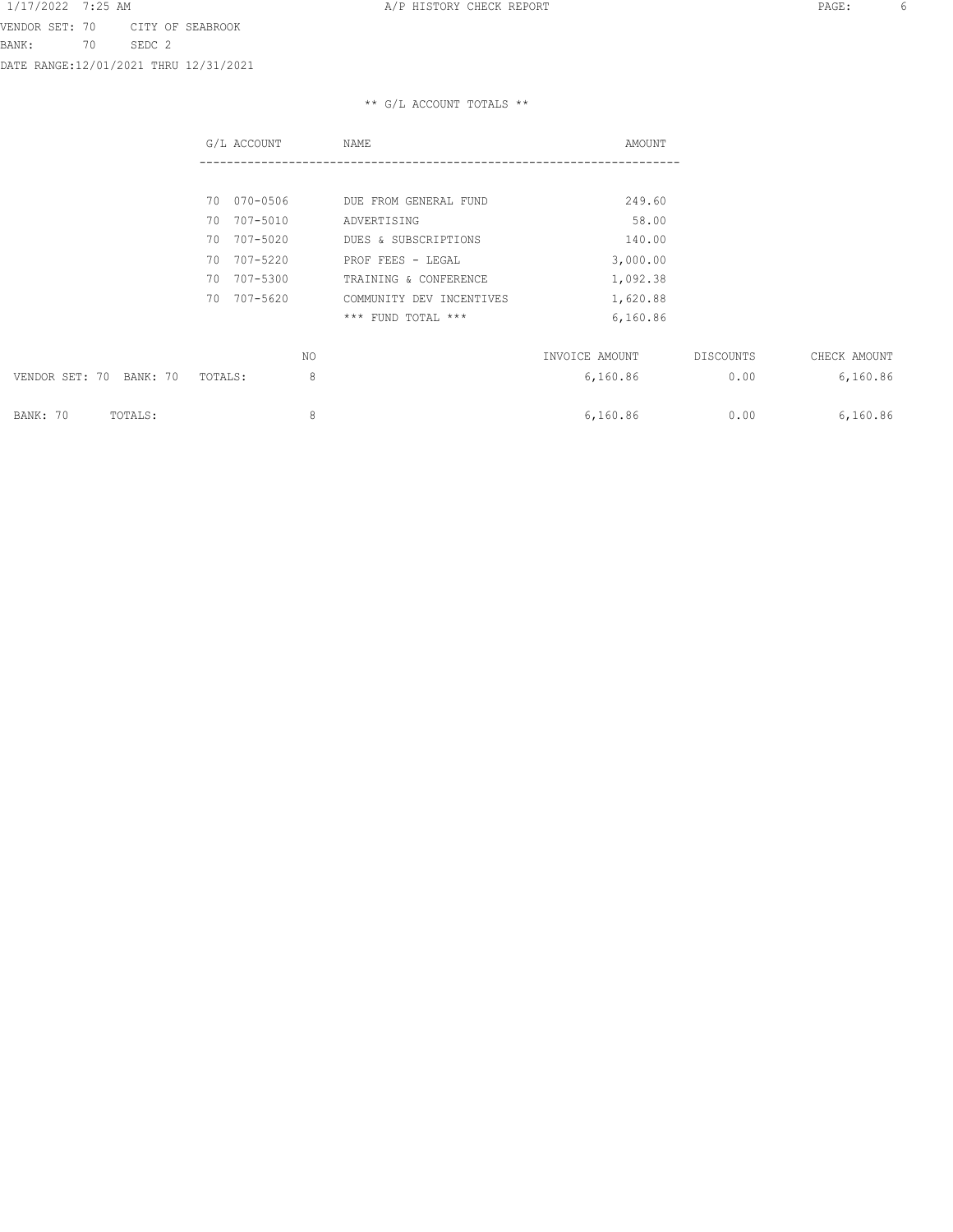VENDOR SET: 99 CITY OF SEABROOK BANK: AP ACCTS PAYABLE DISBURSEMEN

| VENDOR I.D. |                               | NAME                                               | STATUS       | CHECK<br>DATE |                  | AMOUNT DISCOUNT NO | CHECK    | CHECK<br>STATUS | CHECK<br>AMOUNT |
|-------------|-------------------------------|----------------------------------------------------|--------------|---------------|------------------|--------------------|----------|-----------------|-----------------|
| 1196        |                               | OFFICE OF AG CHILD S UNIT                          |              |               |                  |                    |          |                 |                 |
|             |                               | I-CHA202112062971 CHILD SUPPORT                    |              | D 12/06/2021  |                  |                    | 000681 P |                 |                 |
|             |                               | 01 001-1032 OTHER PAYROLL DEDUCTIONS CHILD SUPPORT |              |               | 592.62           |                    |          |                 |                 |
|             |                               | I-CSK202112062971 CHILD SUPPORT                    | D 12/06/2021 |               |                  |                    | 000681 P |                 |                 |
|             | 01 001-1032                   | OTHER PAYROLL DEDUCTIONS CHILD SUPPORT             |              |               | 382.62           |                    |          |                 |                 |
|             |                               | I-JMC202112062971 CHILD SUPPORT                    |              | D 12/06/2021  |                  |                    | 000681 P |                 |                 |
|             | 01  001-1032                  | OTHER PAYROLL DEDUCTIONS CHILD SUPPORT             |              |               | 184.62           |                    |          |                 | 1,159.86        |
| 0031        |                               | WELLS FARGO                                        |              |               |                  |                    |          |                 |                 |
|             | I-T3 202112062971             | FICA TAXES                                         |              | D 12/06/2021  |                  |                    | 000682 P |                 |                 |
|             | 01 001-1025                   | FICA TAX PAYABLE                                   | FICA TAXES   |               | 17,513.80        |                    |          |                 |                 |
|             | 01 100-3100                   | FICA TAXES                                         | FICA TAXES   |               | 388.27           |                    |          |                 |                 |
|             | 01 102-3100                   | FICA TAXES                                         | FICA TAXES   |               | 1,528.42         |                    |          |                 |                 |
|             | 01 103-3100                   | FICA TAXES                                         | FICA TAXES   |               | 496.52           |                    |          |                 |                 |
|             | 01 104-3100                   | FICA TAXES                                         | FICA TAXES   |               | 220.36           |                    |          |                 |                 |
|             | 01 106-3100                   | FICA TAXES                                         | FICA TAXES   |               | 243.88           |                    |          |                 |                 |
|             | 01 200-3100                   | FICA TAXES                                         | FICA TAXES   |               | 5,486.46         |                    |          |                 |                 |
|             | 01 210-3100                   | PAYROLL TAX                                        | FICA TAXES   |               | 355.93           |                    |          |                 |                 |
|             | 01 220-3100                   | FICA TAXES                                         | FICA TAXES   |               | 563.25           |                    |          |                 |                 |
|             | 01 230-3100                   | FICA TAXES                                         | FICA TAXES   |               | 243.87           |                    |          |                 |                 |
|             | 01 240-3100                   | FICA TAXES                                         | FICA TAXES   |               | 1,302.11         |                    |          |                 |                 |
|             | 01 400-3100                   | FICA TAXES                                         | FICA TAXES   |               | 923.88           |                    |          |                 |                 |
|             | 01 500-3100                   | PAYROLL TAX                                        | FICA TAXES   |               | 1,124.69         |                    |          |                 |                 |
|             | 01 600-3100                   | PAYROLL TAX                                        | FICA TAXES   |               | 960.11           |                    |          |                 |                 |
|             | 01 700-3100                   | FICA TAXES                                         | FICA TAXES   |               | 746.27           |                    |          |                 |                 |
|             | 15 150-3100                   | FICA                                               | FICA TAXES   |               | 108.37           |                    |          |                 |                 |
|             | 20 902-3100                   | FICA TAXES                                         | FICA TAXES   |               | 869.56           |                    |          |                 |                 |
|             | 20 905-3100                   | FICA TAXES                                         | FICA TAXES   |               | 355.26           |                    |          |                 |                 |
|             | 20 912-3100                   | FICA TAXES                                         | FICA TAXES   |               | 772.27           |                    |          |                 |                 |
|             | 50 501-3100                   | FICA TAXES                                         | FICA TAXES   |               | 824.32           |                    |          |                 |                 |
|             | I-T4 202112062971 MEDICARE WH |                                                    | D 12/06/2021 |               |                  |                    | 000682 P |                 |                 |
|             | 01 001-1025                   | FICA TAX PAYABLE                                   | MEDICARE WH  |               | 4,181.07         |                    |          |                 |                 |
|             | 01 100-3100                   |                                                    | MEDICARE WH  |               | 90.81            |                    |          |                 |                 |
|             | 01 102-3100                   | FICA TAXES                                         | MEDICARE WH  |               |                  |                    |          |                 |                 |
|             | 01 103-3100                   | FICA TAXES<br>FICA TAXES                           | MEDICARE WH  |               | 442.53<br>116.12 |                    |          |                 |                 |
|             |                               |                                                    |              |               |                  |                    |          |                 |                 |
|             | 01 104-3100<br>01 106-3100    | FICA TAXES                                         | MEDICARE WH  |               | 51.54<br>57.04   |                    |          |                 |                 |
|             |                               | FICA TAXES                                         | MEDICARE WH  |               |                  |                    |          |                 |                 |
|             | 01 200-3100                   | FICA TAXES                                         | MEDICARE WH  |               | 1,283.12         |                    |          |                 |                 |
|             | 01 210-3100                   | PAYROLL TAX                                        | MEDICARE WH  |               | 83.24            |                    |          |                 |                 |
|             | 01 220-3100                   | FICA TAXES                                         | MEDICARE WH  |               | 131.73           |                    |          |                 |                 |
|             | 01 230-3100                   | FICA TAXES                                         | MEDICARE WH  |               | 57.03            |                    |          |                 |                 |
|             | 01 240-3100                   | FICA TAXES                                         | MEDICARE WH  |               | 304.54           |                    |          |                 |                 |
|             | 01 400-3100                   | FICA TAXES                                         | MEDICARE WH  |               | 216.07           |                    |          |                 |                 |
|             | 01 500-3100                   | PAYROLL TAX                                        | MEDICARE WH  |               | 263.03           |                    |          |                 |                 |
|             | 01 600-3100                   | PAYROLL TAX                                        | MEDICARE WH  |               | 224.55           |                    |          |                 |                 |
|             | 01 700-3100                   | FICA TAXES                                         | MEDICARE WH  |               | 174.53           |                    |          |                 |                 |
|             | 15 150-3100                   | FICA                                               | MEDICARE WH  |               | 25.34            |                    |          |                 |                 |
|             | 20 902-3100                   | FICA TAXES                                         | MEDICARE WH  |               | 203.36           |                    |          |                 |                 |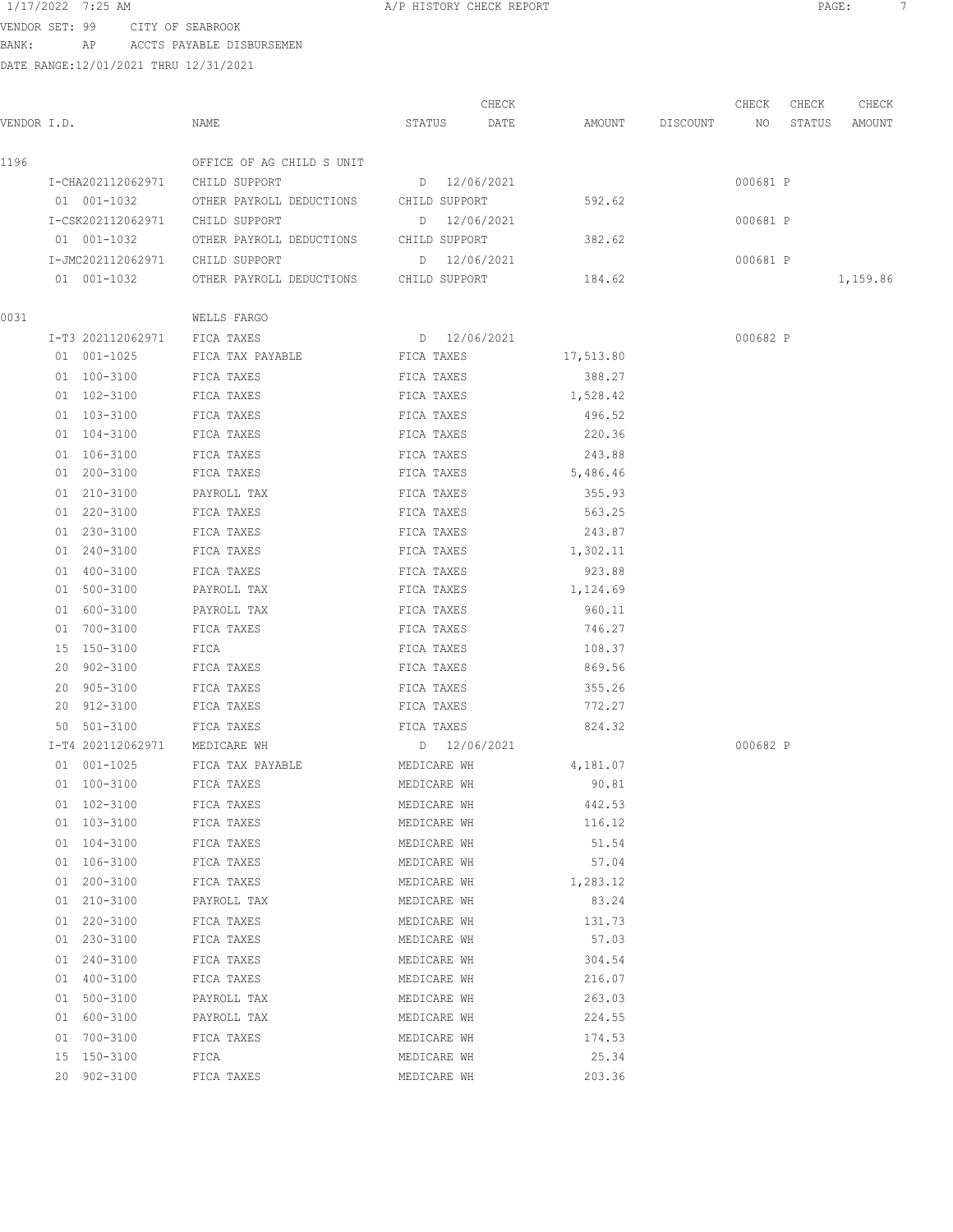### VENDOR SET: 99 CITY OF SEABROOK

BANK: AP ACCTS PAYABLE DISBURSEMEN

DATE RANGE:12/01/2021 THRU 12/31/2021

CHECK CHECK CHECK CHECK VENDOR I.D. NAME STATUS DATE AMOUNT DISCOUNT NO STATUS AMOUNT 0031 WELLS FARGO CONT I-T4 202112062971 MEDICARE WH D 12/06/2021 D 12/06/2021 20 905-3100 FICA TAXES MEDICARE WH 83.08 20 912-3100 FICA TAXES MEDICARE WH 180.62 50 501-3100 FICA TAXES MEDICARE WH 192.79 43,389.74 0032 WELLS FARGO I-T1 202112062971 WITHHOLDING TAXES D 12/06/2021 000683 P 01 001-1020 WITHHOLDING PAYABLE WITHHOLDING TAXES 29,252.92 29,252.92 0031 WELLS FARGO I-T3 202112142972 FICA TAXES D 12/14/2021 D 12/14/2021 01 001-1025 FICA TAX PAYABLE FICA TAXES 139.22 01 107-3100 FICA FICA TAXES 139.22 I-T4 202112142972 MEDICARE WH D 12/14/2021 000688 P 01 001-1025 FICA TAX PAYABLE MEDICARE WH 32.56 01 107-3100 FICA MEDICARE WH 32.56 343.56 0032 WELLS FARGO I-T1 202112142972 WITHHOLDING TAXES D 12/14/2021 000689 P 01 001-1020 WITHHOLDING PAYABLE WITHHOLDING TAXES 73.66 73.66 73.66 2169 BUSINESS CARD L/D I-202111-4930 NOV21 CCD STMT CHARGES D 12/21/2021 000691 P 01 107-5020 DUES & SUBSCRIPTIONS NOAA WEATHER RADAR 1 10.81 15 150-5020 DUES & SUBSCRIPTIONS APPLE ICLOUD STORAGE 9.99 15 150-5467 SEABROOK FESTIVAL EXP - HOT CS21 FB ADS OCT21 510.23 15 150-5020 DUES & SUBSCRIPTIONS MAIILCHIMP SUBSCRIPT 87.99 15 150-5020 DUES & SUBSCRIPTIONS GOOGLE ONE 2TB SUB&T 10.53 629.55 1196 OFFICE OF AG CHILD S UNIT I-CHA202112202978 CHILD SUPPORT D 12/20/2021 000692 P 01 001-1032 OTHER PAYROLL DEDUCTIONS CHILD SUPPORT 592.62 I-CSK202112202978 CHILD SUPPORT D 12/20/2021 000692 P 01 001-1032 OTHER PAYROLL DEDUCTIONS CHILD SUPPORT 382.62 I-JMC202112202978 CHILD SUPPORT D 12/20/2021 000692 P 01 001-1032 OTHER PAYROLL DEDUCTIONS CHILD SUPPORT 184.62 184.62 0031 WELLS FARGO I-T3 202112202978 FICA TAXES D 12/20/2021 000693 P 01 001-1025 FICA TAX PAYABLE FICA TAXES 17,831.14 01 100-3100 FICA TAXES FICA TAXES FICA TAXES 391.34 01 102-3100 FICA TAXES FICA TAXES FICA TAXES 1,535.90 01 103-3100 FICA TAXES FICA TAXES FICA TAXES 434.52 01 104-3100 FICA TAXES FICA TAXES **FICA TAXES** 225.65 01 106-3100 FICA TAXES FICA TAXES 243.88 01 200-3100 FICA TAXES FICA TAXES 5,805.61 01 210-3100 PAYROLL TAX FICA TAXES 226.66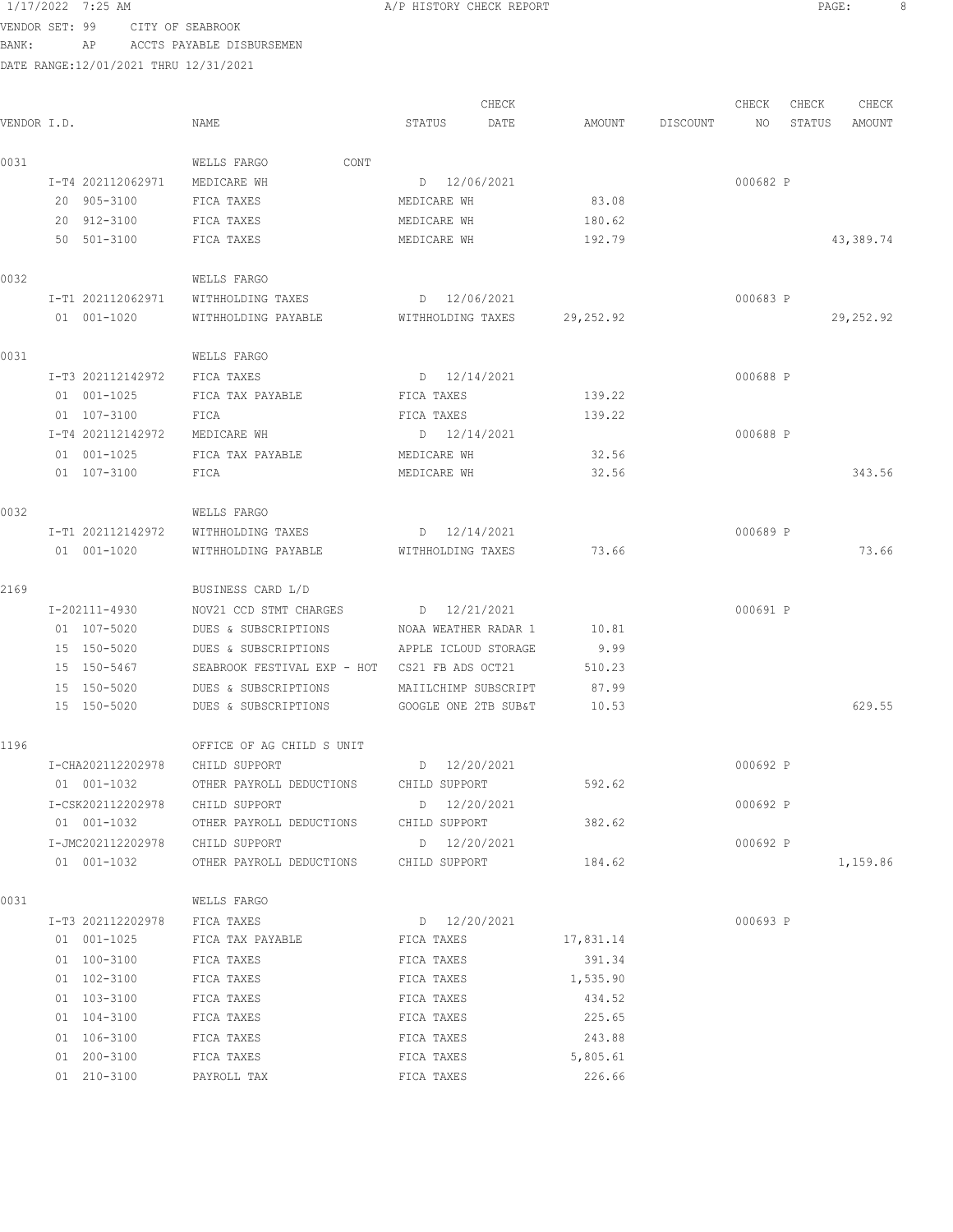VENDOR SET: 99 CITY OF SEABROOK BANK: AP ACCTS PAYABLE DISBURSEMEN

|             |         |                   |                            |                     | CHECK |            |                 | CHECK    | CHECK  | CHECK      |
|-------------|---------|-------------------|----------------------------|---------------------|-------|------------|-----------------|----------|--------|------------|
| VENDOR I.D. |         |                   | NAME                       | STATUS              | DATE  |            | AMOUNT DISCOUNT | NO       | STATUS | AMOUNT     |
| 0031        |         |                   | WELLS FARGO<br>CONT        |                     |       |            |                 |          |        |            |
|             |         | I-T3 202112202978 | FICA TAXES                 | D 12/20/2021        |       |            |                 | 000693 P |        |            |
|             |         | 01 220-3100       | FICA TAXES                 | FICA TAXES          |       | 563.26     |                 |          |        |            |
|             |         | 01 230-3100       | FICA TAXES                 | FICA TAXES          |       | 243.87     |                 |          |        |            |
|             |         | 01 240-3100       | FICA TAXES                 | FICA TAXES          |       | 1,318.16   |                 |          |        |            |
|             |         | 01 400-3100       | FICA TAXES                 | FICA TAXES          |       | 957.85     |                 |          |        |            |
|             |         | 01 500-3100       | PAYROLL TAX                | FICA TAXES          |       | 1,099.44   |                 |          |        |            |
|             |         | 01 600-3100       | PAYROLL TAX                | FICA TAXES          |       | 974.65     |                 |          |        |            |
|             |         | 01 700-3100       | FICA TAXES                 | FICA TAXES          |       | 789.30     |                 |          |        |            |
|             |         | 15 150-3100       | FICA                       | FICA TAXES          |       | 108.37     |                 |          |        |            |
|             |         | 20 902-3100       | FICA TAXES                 | FICA TAXES          |       | 866.76     |                 |          |        |            |
|             |         | 20 905-3100       | FICA TAXES                 | FICA TAXES          |       | 358.96     |                 |          |        |            |
|             |         | 20 912-3100       | FICA TAXES                 | FICA TAXES          |       | 796.07     |                 |          |        |            |
|             |         | 50 501-3100       | FICA TAXES                 | FICA TAXES          |       | 890.89     |                 |          |        |            |
|             |         | I-T4 202112202978 | MEDICARE WH                | D 12/20/2021        |       |            |                 | 000693 P |        |            |
|             |         | 01 001-1025       | FICA TAX PAYABLE           | MEDICARE WH         |       | 4,258.15   |                 |          |        |            |
|             |         | 01 100-3100       | FICA TAXES                 | MEDICARE WH         |       | 91.52      |                 |          |        |            |
|             |         | 01 102-3100       | FICA TAXES                 | MEDICARE WH         |       | 447.18     |                 |          |        |            |
|             |         | 01 103-3100       | FICA TAXES                 | MEDICARE WH         |       | 101.62     |                 |          |        |            |
|             |         | 01 104-3100       | FICA TAXES                 | MEDICARE WH         |       | 52.77      |                 |          |        |            |
|             |         | 01 106-3100       | FICA TAXES                 | MEDICARE WH         |       | 57.04      |                 |          |        |            |
|             |         | 01 200-3100       | FICA TAXES                 | MEDICARE WH         |       | 1,357.75   |                 |          |        |            |
|             |         | 01 210-3100       | PAYROLL TAX                | MEDICARE WH         |       | 53.01      |                 |          |        |            |
|             |         | 01 220-3100       | FICA TAXES                 | MEDICARE WH         |       | 131.73     |                 |          |        |            |
|             |         | 01 230-3100       | FICA TAXES                 | MEDICARE WH         |       | 57.03      |                 |          |        |            |
|             |         | 01 240-3100       | FICA TAXES                 | MEDICARE WH         |       | 308.28     |                 |          |        |            |
|             |         | 01 400-3100       | FICA TAXES                 | MEDICARE WH         |       | 224.02     |                 |          |        |            |
|             |         | 01 500-3100       | PAYROLL TAX                | MEDICARE WH         |       | 257.13     |                 |          |        |            |
|             |         | 01 600-3100       | PAYROLL TAX                | MEDICARE WH         |       | 227.95     |                 |          |        |            |
|             |         | 01 700-3100       | FICA TAXES                 | MEDICARE WH         |       | 184.59     |                 |          |        |            |
|             |         | 15 150-3100       | FICA                       | MEDICARE WH         |       | 25.34      |                 |          |        |            |
|             |         | 20 902-3100       | FICA TAXES                 | MEDICARE WH         |       | 202.71     |                 |          |        |            |
|             |         | 20 905-3100       | FICA TAXES                 | MEDICARE WH         |       | 83.95      |                 |          |        |            |
|             |         | 20 912-3100       | FICA TAXES                 | MEDICARE WH         |       | 186.17     |                 |          |        |            |
|             |         | 50 501-3100       | FICA TAXES                 | MEDICARE WH         |       | 208.36     |                 |          |        | 44, 178.58 |
| 0032        |         |                   | WELLS FARGO                |                     |       |            |                 |          |        |            |
|             |         | I-T1 202112202978 | WITHHOLDING TAXES          | D 12/20/2021        |       |            |                 | 000694 P |        |            |
|             |         | 01 001-1020       | WITHHOLDING PAYABLE        | WITHHOLDING TAXES   |       | 30, 381.23 |                 |          |        | 30,381.23  |
| 0854        |         |                   | STAR BUSINESS PRODUCTS     |                     |       |            |                 |          |        |            |
|             | I-32964 |                   | BUS CARDS DET OJEDA QTY500 | E 12/01/2021        |       |            |                 | 002888 P |        |            |
|             |         | 01 200-4010       | OFFICE SUPPLIES            | BUS CARDS DET OJEDA |       | 46.75      |                 |          |        | 46.75      |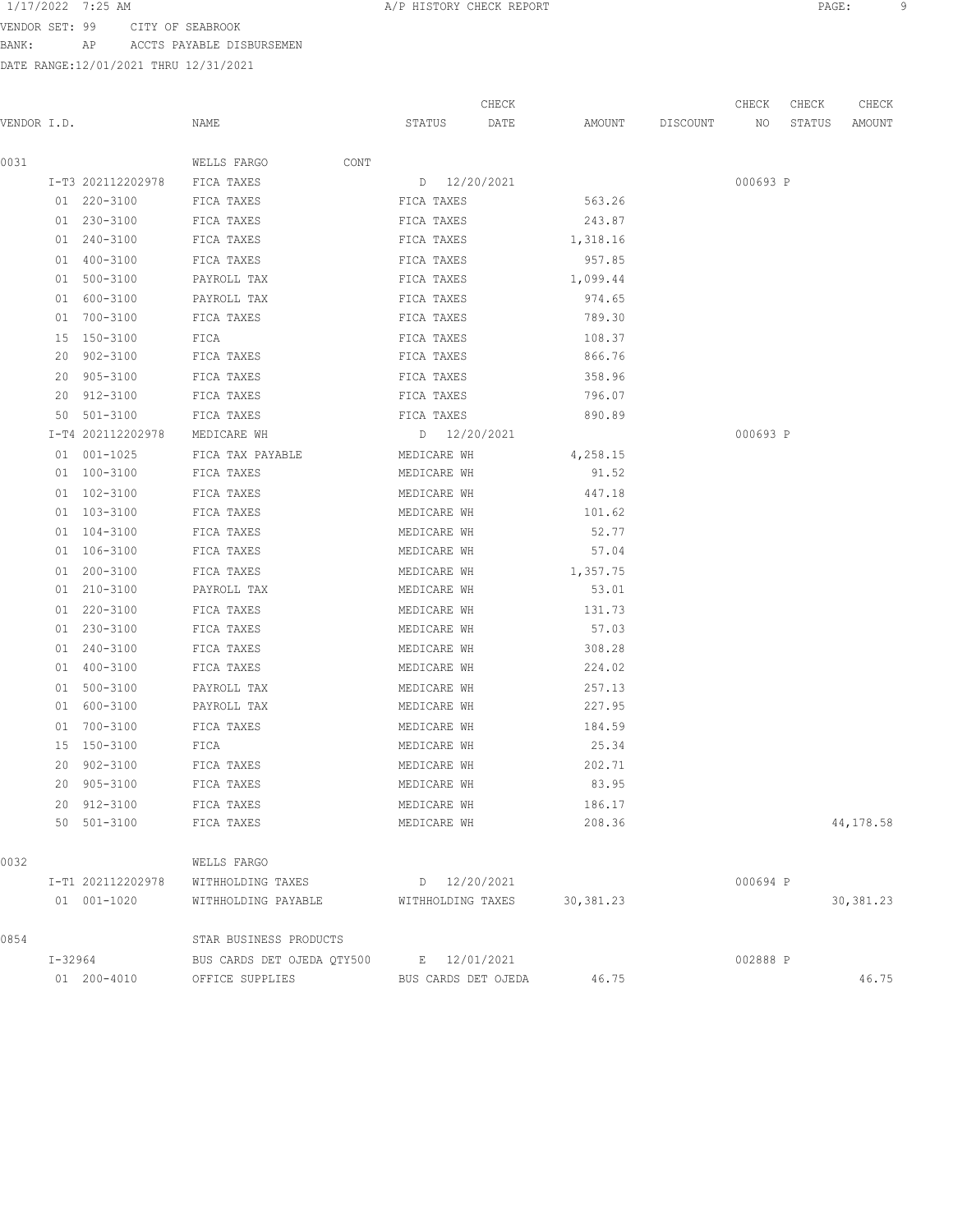VENDOR SET: 99 CITY OF SEABROOK

BANK: AP ACCTS PAYABLE DISBURSEMEN

| VENDOR I.D. |               | NAME                                         | STATUS   | CHECK<br>DATE                 |           | AMOUNT DISCOUNT NO | CHECK    | CHECK<br>STATUS | CHECK<br>AMOUNT |
|-------------|---------------|----------------------------------------------|----------|-------------------------------|-----------|--------------------|----------|-----------------|-----------------|
|             |               |                                              |          |                               |           |                    |          |                 |                 |
| 2615        |               | TRI-TECH FORENSICS INC                       |          |                               |           |                    |          |                 |                 |
|             | I-572193      | DNA KITS                                     | DNA KITS | E 12/01/2021                  |           |                    | 002889 P |                 |                 |
|             | 50 501-5497   | C.I.D.                                       |          |                               | 137.50    |                    |          |                 |                 |
|             | 50 501-5497   | C.I.D.                                       | SHIPPING |                               | 10.50     |                    |          |                 | 148.00          |
| 2713        |               | KENNEDY DEMOLITION CONTRACTORS               |          |                               |           |                    |          |                 |                 |
|             | I-PG INV 01   | CAROTHERS DEMO HOUSE SLAB E 12/01/2021       |          |                               |           |                    | 002890 P |                 |                 |
|             | 41 410-6050   | FACILITIES                                   |          | CAROTHERS DEMO HOUSE          | 24,865.00 |                    |          |                 |                 |
|             | 41 410-6050   | FACILITIES                                   |          | CAROTHERS DEMO TENNI          | 6,455.00  |                    |          |                 |                 |
|             | 41 410-6050   | FACILITIES                                   |          | CAROTHERS CHANGE ORD          | 12,444.00 |                    |          |                 | 43,764.00       |
| 2808        |               | TRANTEX TRANSPORTATION PRODUCT               |          |                               |           |                    |          |                 |                 |
|             | I-0010568     | 10701501 ADH FLEX MRKR QTY1584 E 12/01/2021  |          |                               |           |                    | 002891 P |                 |                 |
|             | 01 500-5140   | MAINT STREETS                                |          | 10701501 ADH FLEX MR 1,488.96 |           |                    |          |                 | 1,488.96        |
| 2911        |               | BATTLEGROUND CONCRETE                        |          |                               |           |                    |          |                 |                 |
|             | I-0006170     | BCG 3000W 6.5 CYS 2006HARBOUR E 12/01/2021   |          |                               |           |                    | 002892 P |                 |                 |
|             | 01 500-5140   | MAINT STREETS                                |          | BCG 3000W 6.5 CYS 20          | 845.00    |                    |          |                 |                 |
|             | 01 500-5140   | MAINT STREETS                                |          | BGC 3000W DELIVERY F          | 75.00     |                    |          |                 | 920.00          |
|             |               |                                              |          |                               |           |                    |          |                 |                 |
| 0109        |               | IRON MOUNTAIN                                |          |                               |           |                    |          |                 |                 |
|             | I-GCMM275     | ONSITE SHRED SVC PD NOV21 E 12/08/2021       |          |                               |           |                    | 002893 P |                 |                 |
|             | 01 200-5030   | RENTALS & SERVICE AGRMTS ONSITE SHRED NOV21  |          |                               | 90.08     |                    |          |                 | 90.08           |
| 0168        |               | ROBERT C RICHTER JR                          |          |                               |           |                    |          |                 |                 |
|             | I-20211119-RR | PROSECUTOR SVCS TO 111921 E 12/08/2021       |          |                               |           |                    | 002894 P |                 |                 |
|             | 01 700-3015   | CONTRACT LABOR                               |          | PRSECTR MUN COURT OC          | 750.00    |                    |          |                 | 750.00          |
| 0438        |               | SEABROOK POLICE OFFICERS ASSOC               |          |                               |           |                    |          |                 |                 |
|             |               | I-SPA202112062971 EMPLOYEE DEDUCTIONS        |          | E 12/08/2021                  |           |                    | 002895 P |                 |                 |
|             | 01 001-1032   | OTHER PAYROLL DEDUCTIONS EMPLOYEE DEDUCTIONS |          |                               | 277.50    |                    |          |                 | 277.50          |
| 0851        |               | MEADOR STAFFING SERVICES INC                 |          |                               |           |                    |          |                 |                 |
|             | I-89074       | TEMP SVCS JACOB WE 112121 E 12/08/2021       |          |                               |           |                    | 002896 P |                 |                 |
|             | 01 700-3015   | CONTRACT LABOR                               |          | TEMP SVCS JACOB WE 1 234.00   |           |                    |          |                 | 234.00          |
| 1192        |               | HARRIS COUNTY TREASURER                      |          |                               |           |                    |          |                 |                 |
|             | I-106785      | RADIO AIRTIME SVC FY22                       |          | E 12/08/2021                  |           |                    | 002897 P |                 |                 |
|             | 01 106-5170   | MAINTENANCE - RADIOS RADIO AIRTIME NOV21     |          |                               | 840.00    |                    |          |                 |                 |
|             | 01 240-5170   | RADIO MAINT                                  |          | RADIO AIRTIME NOV21           | 234.00    |                    |          |                 |                 |
|             | I-106788      | RADIO AIRTIME SVC NOV21                      |          | E 12/08/2021                  |           |                    | 002897 P |                 |                 |
|             | 01 200-5170   | MAINT-RADIO EQUIPMENT                        |          | RADIO AIRTIME NOV21           | 2,184.00  |                    |          |                 |                 |
|             | 01 210-5170   | MAINT - RADIO EQUIP                          |          | RADIO AIRTIME NOV21           | 117.00    |                    |          |                 | 3,375.00        |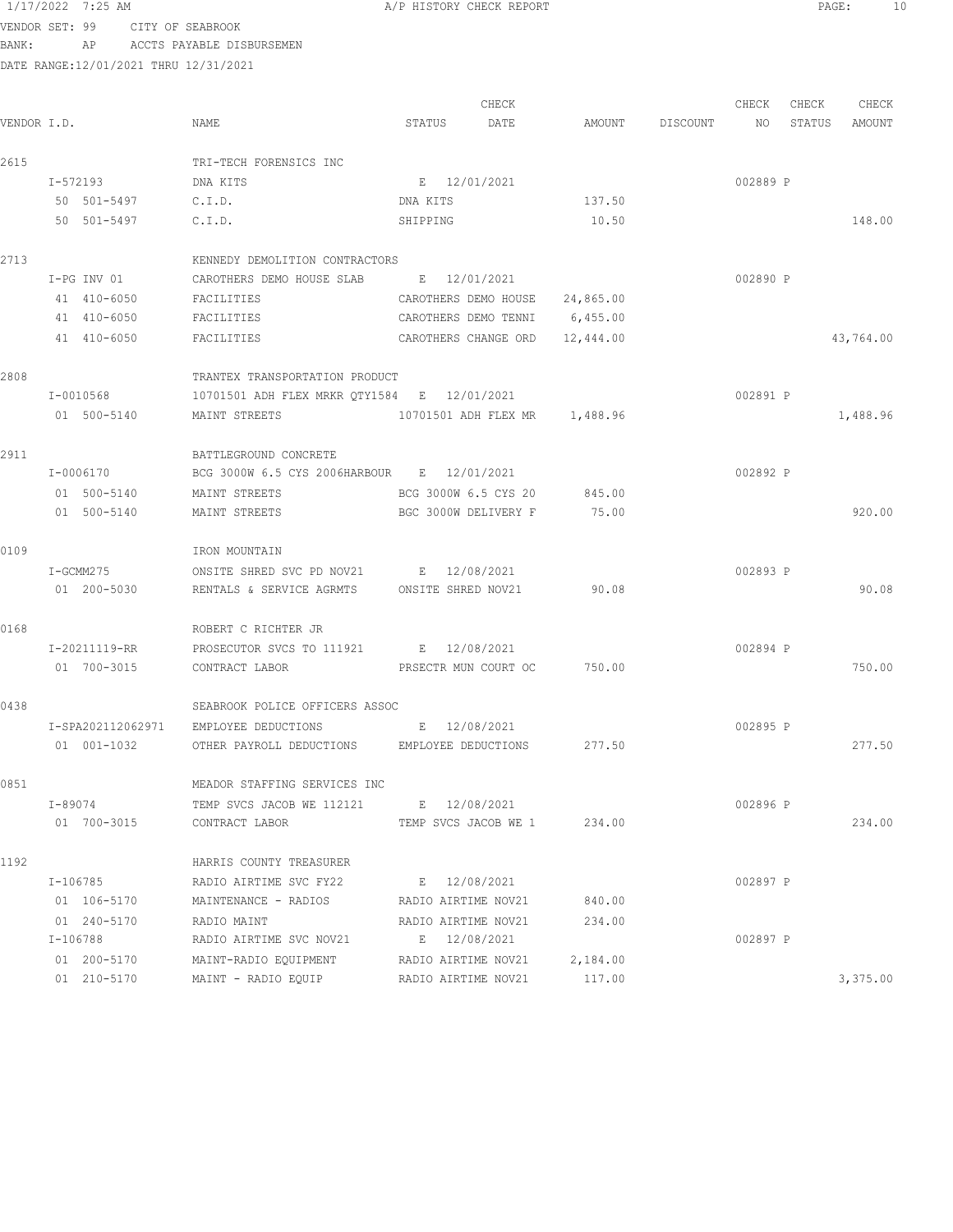VENDOR SET: 99 CITY OF SEABROOK BANK: AP ACCTS PAYABLE DISBURSEMEN

|             |         |                   |                                                      |        | CHECK                |           |                    | CHECK    | CHECK  | CHECK    |
|-------------|---------|-------------------|------------------------------------------------------|--------|----------------------|-----------|--------------------|----------|--------|----------|
| VENDOR I.D. |         |                   | NAME                                                 | STATUS | DATE                 |           | AMOUNT DISCOUNT NO |          | STATUS | AMOUNT   |
| 1537        |         |                   | PURIFY                                               |        |                      |           |                    |          |        |          |
|             |         | I-141295717641    | 115-320 BULK BLCH DEL3300 GAL B 12/08/2021           |        |                      |           |                    | 002898 P |        |          |
|             |         | 20 912-5280       | CHEMICAL SUPPLIES 115-320 BULK BLCH DE 3,102.00      |        |                      |           |                    |          |        | 3,102.00 |
| 1611        |         |                   | AMERICAN JANITORIAL SERVICES L                       |        |                      |           |                    |          |        |          |
|             |         | I-57995           | JANITORIAL SVCS SVFD FY22 E 12/08/2021               |        |                      |           |                    | 002899 P |        |          |
|             |         | 01 230-5175       |                                                      |        |                      | 405.00    |                    |          |        |          |
|             |         | $I - 58004$       | JANITORIAL SVCS FOR CH PD E 12/08/2021               |        |                      |           |                    | 002899 P |        |          |
|             |         | 01 107-5175       | JANITORIAL SERVICES JANITOR SVC CH DEC21             |        |                      | 810.00    |                    |          |        |          |
|             |         | 01 200-5175       | JANITORIAL SERVICES                                  |        | JANITOR SVC PD DEC21 | 835.00    |                    |          |        |          |
|             | I-58008 |                   | JANITORIAL SVCS AC FY22                              |        | E 12/08/2021         |           |                    | 002899 P |        |          |
|             |         | 01 210-5175       | JANITORIAL SERVICES                                  |        | JANITOR SVC AC DEC21 | 142.87    |                    |          |        |          |
|             | I-58011 |                   | JANITORIAL SVCS PWAC DEC21                           |        | E 12/08/2021         |           |                    | 002899 P |        |          |
|             |         | 01 400-5175       | JANITORIAL SERVICES                                  |        | JANITORIAL SVCS DEC2 | 225.00    |                    |          |        |          |
|             |         | 01 500-5175       | JANITORIAL SERVICES                                  |        | JANITORIAL SVCS DEC2 | 225.00    |                    |          |        |          |
|             |         | 20 902-5175       | JANITORIAL SERVICES                                  |        | JANITORIAL SVCS DEC2 | 225.00    |                    |          |        |          |
|             |         | 20 912-5175       | JANITORIAL SERVICES                                  |        | JANITORIAL SVCS DEC2 | 225.00    |                    |          |        | 3,092.87 |
| 2831        |         |                   | INFRAMARK, LLC                                       |        |                      |           |                    |          |        |          |
|             |         | I-70339           | METER READING OCT21 E 12/08/2021                     |        |                      |           |                    | 002900 P |        |          |
|             |         | 20 902-5216       | PROF FEES - METER READING METER READING OCT21 606.60 |        |                      |           |                    |          |        | 606.60   |
| 0200        |         |                   | TEXAS MUNICIPAL                                      |        |                      |           |                    |          |        |          |
|             |         | I-TMR202111082967 | CITY & EMPLOYEE PORTIONS                             |        | E 12/10/2021         |           |                    | 002901 P |        |          |
|             |         | 01 001-1028       | RETIREMENT PAYABLE                                   |        | CITY & EMPLOYEE PORT | 20,874.45 |                    |          |        |          |
|             |         | 01 100-3110       | RETIREMENT                                           |        | CITY & EMPLOYEE PORT | 1,034.47  |                    |          |        |          |
|             |         | 01 102-3110       | RETIREMENT                                           |        | CITY & EMPLOYEE PORT | 5,256.46  |                    |          |        |          |
|             |         | 01 103-3110       | RETIREMENT                                           |        | CITY & EMPLOYEE PORT | 1,372.42  |                    |          |        |          |
|             |         | 01 104-3110       | RETIREMENT                                           |        | CITY & EMPLOYEE PORT | 611.32    |                    |          |        |          |
|             |         | 01 106-3110       | RETIREMENT                                           |        | CITY & EMPLOYEE PORT | 660.73    |                    |          |        |          |
|             |         | 01 200-3110       | RETIREMENT                                           |        | CITY & EMPLOYEE PORT | 15,187.87 |                    |          |        |          |
|             |         | 01 210-3110       | RETIREMENT                                           |        | CITY & EMPLOYEE PORT | 715.31    |                    |          |        |          |
|             |         | 01 220-3110       | RETIREMENT                                           |        | CITY & EMPLOYEE PORT | 1,643.71  |                    |          |        |          |
|             |         | 01 230-3110       | RETIREMENT                                           |        | CITY & EMPLOYEE PORT | 660.71    |                    |          |        |          |
|             |         | 01 240-3110       | RETIREMENT                                           |        | CITY & EMPLOYEE PORT | 3,664.62  |                    |          |        |          |
|             |         | 01 400-3110       | RETIREMENT                                           |        | CITY & EMPLOYEE PORT | 2,148.37  |                    |          |        |          |
|             |         | 01 500-3110       | RETIREMENT                                           |        | CITY & EMPLOYEE PORT | 3,111.80  |                    |          |        |          |
|             |         | 01 600-3110       | RETIREMENT                                           |        | CITY & EMPLOYEE PORT | 2,575.18  |                    |          |        |          |
|             |         | 01 700-3110       | RETIREMENT                                           |        | CITY & EMPLOYEE PORT | 1,576.75  |                    |          |        |          |
|             |         | 15 150-3110       | RETIREMENT                                           |        | CITY & EMPLOYEE PORT | 317.41    |                    |          |        |          |
|             |         | 20 902-3110       | RETIREMENT                                           |        | CITY & EMPLOYEE PORT | 2,521.87  |                    |          |        |          |
|             |         | 20 905-3110       | RETIREMENT                                           |        | CITY & EMPLOYEE PORT | 1,032.28  |                    |          |        |          |
|             |         | 20 912-3110       | RETIREMENT                                           |        | CITY & EMPLOYEE PORT | 2,142.02  |                    |          |        |          |
|             |         | 50 501-3110       | RETIREMENT                                           |        | CITY & EMPLOYEE PORT | 2,374.36  |                    |          |        |          |
|             |         | I-TMR202111152969 | CITY & EMPLOYEE PORTIONS                             |        | E 12/10/2021         |           |                    | 002901 P |        |          |
|             |         | 01 001-1028       | RETIREMENT PAYABLE                                   |        | CITY & EMPLOYEE PORT | 3,962.70  |                    |          |        |          |
|             |         | 01 100-3110       | RETIREMENT                                           |        | CITY & EMPLOYEE PORT | 63.57     |                    |          |        |          |
|             |         | 01 102-3110       | RETIREMENT                                           |        | CITY & EMPLOYEE PORT | 608.67    |                    |          |        |          |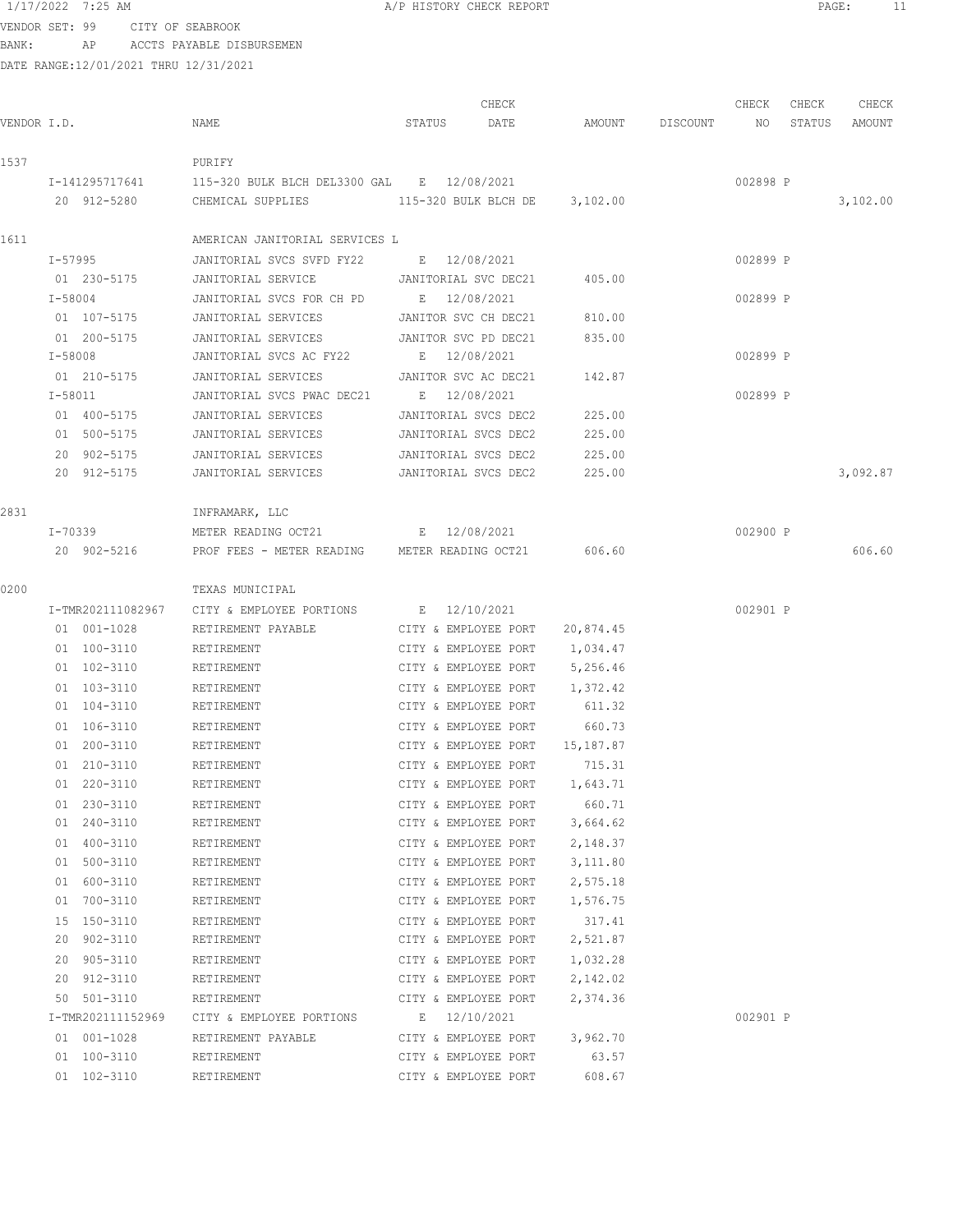VENDOR SET: 99 CITY OF SEABROOK

BANK: AP ACCTS PAYABLE DISBURSEMEN

| VENDOR I.D. |                            | NAME                        | STATUS       | CHECK<br>DATE                                | AMOUNT             | DISCOUNT | CHECK<br>NO | CHECK<br>STATUS | CHECK<br>AMOUNT |
|-------------|----------------------------|-----------------------------|--------------|----------------------------------------------|--------------------|----------|-------------|-----------------|-----------------|
| 0200        |                            | TEXAS MUNICIPAL<br>CONT     |              |                                              |                    |          |             |                 |                 |
|             | I-TMR202111152969          | CITY & EMPLOYEE PORTIONS    | E 12/10/2021 |                                              |                    |          | 002901 P    |                 |                 |
|             | 01 103-3110                | RETIREMENT                  |              | CITY & EMPLOYEE PORT                         | 141.00             |          |             |                 |                 |
|             | 01 104-3110                | RETIREMENT                  |              | CITY & EMPLOYEE PORT                         | 55.42              |          |             |                 |                 |
|             | 01 106-3110                | RETIREMENT                  |              | CITY & EMPLOYEE PORT                         | 24.86              |          |             |                 |                 |
|             | 01 200-3110                | RETIREMENT                  |              | CITY & EMPLOYEE PORT                         | 3,088.08           |          |             |                 |                 |
|             | 01 210-3110                | RETIREMENT                  |              | CITY & EMPLOYEE PORT                         | 116.55             |          |             |                 |                 |
|             | 01 220-3110                | RETIREMENT                  |              | CITY & EMPLOYEE PORT                         | 330.08             |          |             |                 |                 |
|             | 01 230-3110                | RETIREMENT                  |              | CITY & EMPLOYEE PORT                         | 24.86              |          |             |                 |                 |
|             | 01 240-3110                | RETIREMENT                  |              | CITY & EMPLOYEE PORT                         | 135.31             |          |             |                 |                 |
|             | 01 400-3110                | RETIREMENT                  |              | CITY & EMPLOYEE PORT                         | 835.59             |          |             |                 |                 |
|             | 01 500-3110                | RETIREMENT                  |              | CITY & EMPLOYEE PORT                         | 967.32             |          |             |                 |                 |
|             | 01 600-3110                | RETIREMENT                  |              | CITY & EMPLOYEE PORT                         | 379.55             |          |             |                 |                 |
|             | 01 700-3110                | RETIREMENT                  |              | CITY & EMPLOYEE PORT                         | 420.55             |          |             |                 |                 |
|             | 15 150-3110                | RETIREMENT                  |              | CITY & EMPLOYEE PORT                         | 57.45              |          |             |                 |                 |
|             | 20 902-3110                | RETIREMENT                  |              | CITY & EMPLOYEE PORT                         | 493.04             |          |             |                 |                 |
|             | 20 905-3110                | RETIREMENT                  |              | CITY & EMPLOYEE PORT                         | 470.26             |          |             |                 |                 |
|             | 20 912-3110                | RETIREMENT                  |              | CITY & EMPLOYEE PORT                         | 396.89             |          |             |                 |                 |
|             | 50 501-3110                | RETIREMENT                  |              | CITY & EMPLOYEE PORT                         | 618.57             |          |             |                 |                 |
|             | I-TMR202111222970          | CITY & EMPLOYEE PORTIONS    | E 12/10/2021 |                                              |                    |          | 002901 P    |                 |                 |
|             | 01 001-1028                | RETIREMENT PAYABLE          |              | CITY & EMPLOYEE PORT 20,681.79               |                    |          |             |                 |                 |
|             | 01 100-3110                | RETIREMENT                  |              | CITY & EMPLOYEE PORT                         | 1,035.48           |          |             |                 |                 |
|             | 01 102-3110                | RETIREMENT                  |              | CITY & EMPLOYEE PORT 5,295.69                |                    |          |             |                 |                 |
|             | 01 103-3110                | RETIREMENT                  |              | CITY & EMPLOYEE PORT                         | 1,372.42           |          |             |                 |                 |
|             | 01 104-3110                | RETIREMENT                  |              | CITY & EMPLOYEE PORT                         | 611.32             |          |             |                 |                 |
|             | 01 106-3110                | RETIREMENT                  |              | CITY & EMPLOYEE PORT                         | 660.73             |          |             |                 |                 |
|             | 01 200-3110                | RETIREMENT                  |              | CITY & EMPLOYEE PORT                         | 15,206.84          |          |             |                 |                 |
|             | 01 210-3110<br>01 220-3110 | RETIREMENT<br>RETIREMENT    |              | CITY & EMPLOYEE PORT<br>CITY & EMPLOYEE PORT | 708.24<br>1,550.32 |          |             |                 |                 |
|             | 01 230-3110                | RETIREMENT                  |              | CITY & EMPLOYEE PORT                         | 660.71             |          |             |                 |                 |
|             | 01 240-3110                | RETIREMENT                  |              | CITY & EMPLOYEE PORT                         | 3,223.25           |          |             |                 |                 |
|             | 01 400-3110                | RETIREMENT                  |              | CITY & EMPLOYEE PORT                         | 2,330.27           |          |             |                 |                 |
|             | 01 500-3110                | RETIREMENT                  |              | CITY & EMPLOYEE PORT                         | 3,049.75           |          |             |                 |                 |
|             | 01 600-3110                | RETIREMENT                  |              | CITY & EMPLOYEE PORT                         | 2,591.67           |          |             |                 |                 |
|             | 01 700-3110                | RETIREMENT                  |              | CITY & EMPLOYEE PORT                         | 1,603.47           |          |             |                 |                 |
|             | 15 150-3110                | RETIREMENT                  |              | CITY & EMPLOYEE PORT                         | 317.41             |          |             |                 |                 |
|             | 20 902-3110                | RETIREMENT                  |              | CITY & EMPLOYEE PORT                         | 2,467.98           |          |             |                 |                 |
|             | 20 905-3110                | RETIREMENT                  |              | CITY & EMPLOYEE PORT                         | 1,008.53           |          |             |                 |                 |
|             | 20 912-3110                | RETIREMENT                  |              | CITY & EMPLOYEE PORT                         | 2,176.40           |          |             |                 |                 |
|             | 50 501-3110                | RETIREMENT                  |              | CITY & EMPLOYEE PORT                         | 2,288.53           |          |             |                 | 151,513.23      |
| 0168        |                            | ROBERT C RICHTER JR         |              |                                              |                    |          |             |                 |                 |
|             | I-20211130-RR              | PROSECUTOR JURY SVCS 113021 |              | E 12/15/2021                                 |                    |          | 002902 P    |                 |                 |
|             | 01 700-3015                | CONTRACT LABOR              |              | PROSECUTOR JURY SVCS                         | 375.00             |          |             |                 | 375.00          |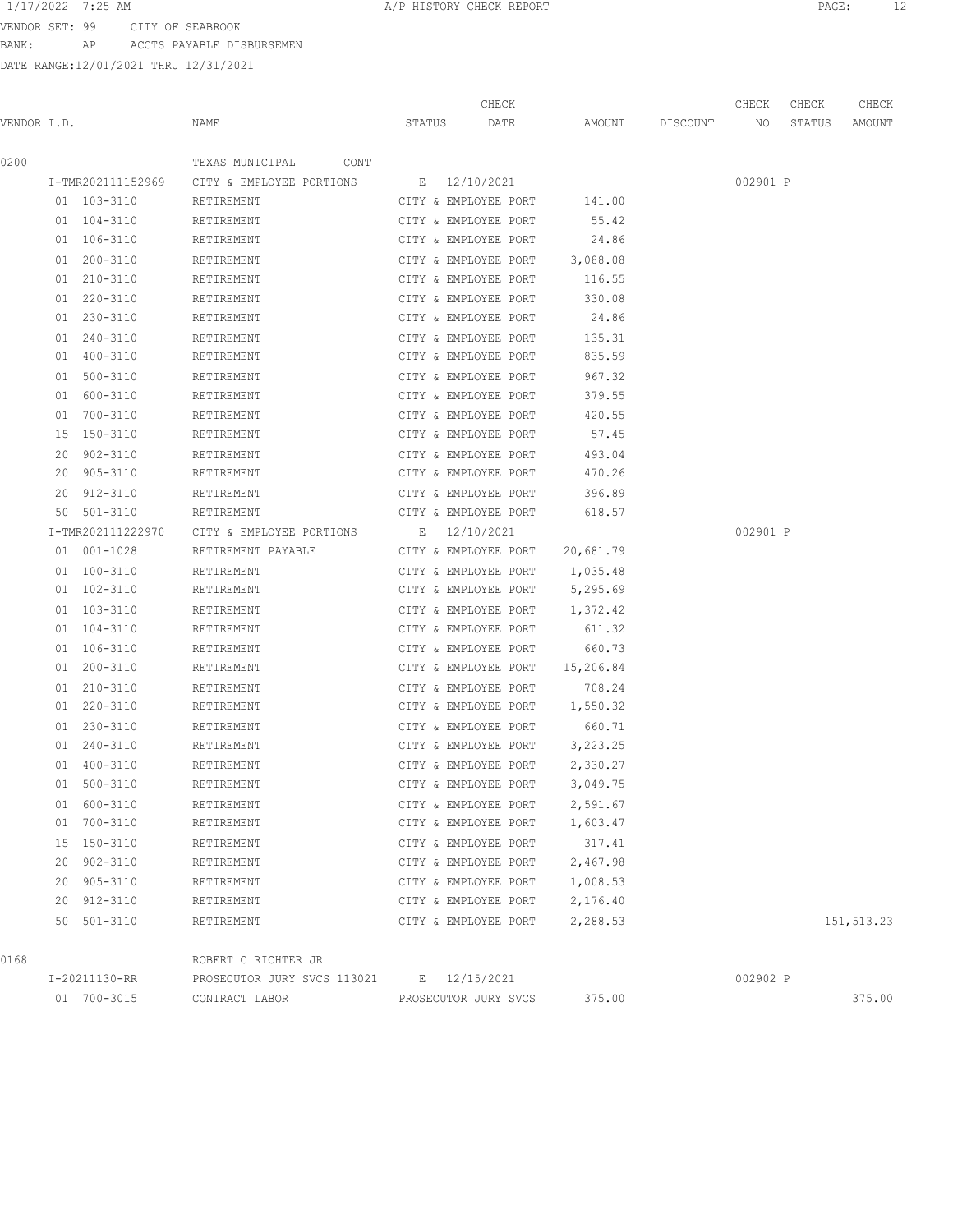VENDOR SET: 99 CITY OF SEABROOK BANK: AP ACCTS PAYABLE DISBURSEMEN

| VENDOR I.D. |                 | NAME                                          | CHECK<br>STATUS<br>DATE | AMOUNT   | DISCOUNT | CHECK<br>NO | CHECK<br>STATUS | CHECK<br>AMOUNT |
|-------------|-----------------|-----------------------------------------------|-------------------------|----------|----------|-------------|-----------------|-----------------|
| 0776        |                 | USA BLUEBOOK C# 312524                        |                         |          |          |             |                 |                 |
|             | I-754473        | 73141 480 GPD C7 FEED PUMP E 12/15/2021       |                         |          |          | 002903 P    |                 |                 |
|             | 20 912-5120     | MAINT-SEWER SYSTEM MINOR 73141 480 GPD C7 FEE |                         | 2,210.00 |          |             |                 | 2,210.00        |
| 0851        |                 | MEADOR STAFFING SERVICES INC                  |                         |          |          |             |                 |                 |
|             | I-5055736       | TEMP SVCS JACOB WE 101721 E 12/15/2021        |                         |          |          | 002904 P    |                 |                 |
|             | 01 700-3015     | CONTRACT LABOR                                | TEMP SVCS JACOB WE 1    | 302.25   |          |             |                 |                 |
|             | I-5057368       | TEMP SVCS JACOB WE 120521 E                   | 12/15/2021              |          |          | 002904 P    |                 |                 |
|             | 01 700-3015     | CONTRACT LABOR                                | TEMP SVCS JACOB WE 1    | 307.13   |          |             |                 | 609.38          |
| 0854        |                 | STAR BUSINESS PRODUCTS                        |                         |          |          |             |                 |                 |
|             | $I - 32936$     | 3X5 INSPECTION STICKER QTY2000 E 12/15/2021   |                         |          |          | 002905 P    |                 |                 |
|             | 01 107-4010     | OFFICE SUPPLIES                               | 3X5 INSPECTION STICK    | 383.50   |          |             |                 |                 |
|             | $01 107 - 4010$ | OFFICE SUPPLIES                               | STAR BUSINESS FREIGH    | 27.04    |          |             |                 | 410.54          |
| 1192        |                 | HARRIS COUNTY TREASURER                       |                         |          |          |             |                 |                 |
|             | $I-106663$      | PD RADIO REPAIR                               | E 12/15/2021            |          |          | 002906 P    |                 |                 |
|             | 01 200-5170     | MAINT-RADIO EQUIPMENT                         | 481CQR2886 AUDIO REP    | 586.50   |          |             |                 |                 |
|             | 01 200-5170     | MAINT-RADIO EQUIPMENT                         | LABOR/PROGRAMMING       | 36.00    |          |             |                 | 622.50          |
| 2445        |                 | PS LIGHT WAVE INC                             |                         |          |          |             |                 |                 |
|             | I-RC0007964     | INTERNET SVC CH JAN22                         | E 12/15/2021            |          |          | 002907 P    |                 |                 |
|             | 01 102-5030     | RENTALS & AGREEMENTS                          | INTERNET SVC CH JAN2    | 725.00   |          |             |                 |                 |
|             | 01 200-5030     | RENTALS & SERVICE AGRMTS LC OSSI CONN FY22    |                         | 254.90   |          |             |                 | 979.90          |
| 2730        |                 | HONEYWELL INTERNATIONAL INC                   |                         |          |          |             |                 |                 |
|             | I-5258347829    | HVAC SVCS CH PWAC FY22                        | E 12/15/2021            |          |          | 002908 P    |                 |                 |
|             | 01 107-5180     | MAINT-BLDGS & GROUNDS                         | HVAC SVCS CH 2FO22      | 9,446.25 |          |             |                 |                 |
|             | 01 210-5180     | MAINT-BLDGS & GROUNDS                         | HVAC SVCS AC 2FQ22      | 622.16   |          |             |                 |                 |
|             | 01 230-5180     | MAINT BLDGS & GROUNDS                         | HVAC SVCS SVFD 2FQ22    | 1,236.75 |          |             |                 |                 |
|             | 01 400-5180     | MAINT-BLDGS & GROUNDS                         | HVAC SVCS PWAC 2FQ22    | 622.16   |          |             |                 |                 |
|             | 01 400-5180     | MAINT-BLDGS & GROUNDS                         | HVAC SVC CMHSE 2FQ22    | 798.33   |          |             |                 |                 |
|             | 01 500-5180     | MAINT-BLDGS & GROUNDS                         | HVAC SVCS PWAC 2FQ22    | 622.16   |          |             |                 |                 |
|             | 20 902-5180     | MAINT-BLDGS & GROUNDS                         | HVAC SVCS PWAC 2FQ22    | 622.17   |          |             |                 |                 |
|             | 20 912-5180     | MAINT-BLDGS & GROUNDS                         | HVAC SVCS PWAC 2FQ22    | 622.17   |          |             |                 | 14,592.15       |
| 2820        |                 | APPLICANTPRO                                  |                         |          |          |             |                 |                 |
|             | I-172486        | APPLICANTPRO STANDARD                         | E 12/15/2021            |          |          | 002909 P    |                 |                 |
|             | 01 102-5041     | IT HARDWARE/SOFTWARE                          | APPLICANTPRO STND JA    | 169.00   |          |             |                 | 169.00          |
| 2911        |                 | BATTLEGROUND CONCRETE                         |                         |          |          |             |                 |                 |
|             | I-0006310-IN    | BATTLEGROUND CONCRETE                         | E 12/15/2021            |          |          | 002910 P    |                 |                 |
|             | 01 500-5140     | MAINT STREETS                                 | 3000 PSI CONCRETE       | 1,040.00 |          |             |                 |                 |
|             | 01 500-5140     | MAINT STREETS                                 | DELIVERY FEE            | 75.00    |          |             |                 | 1,115.00        |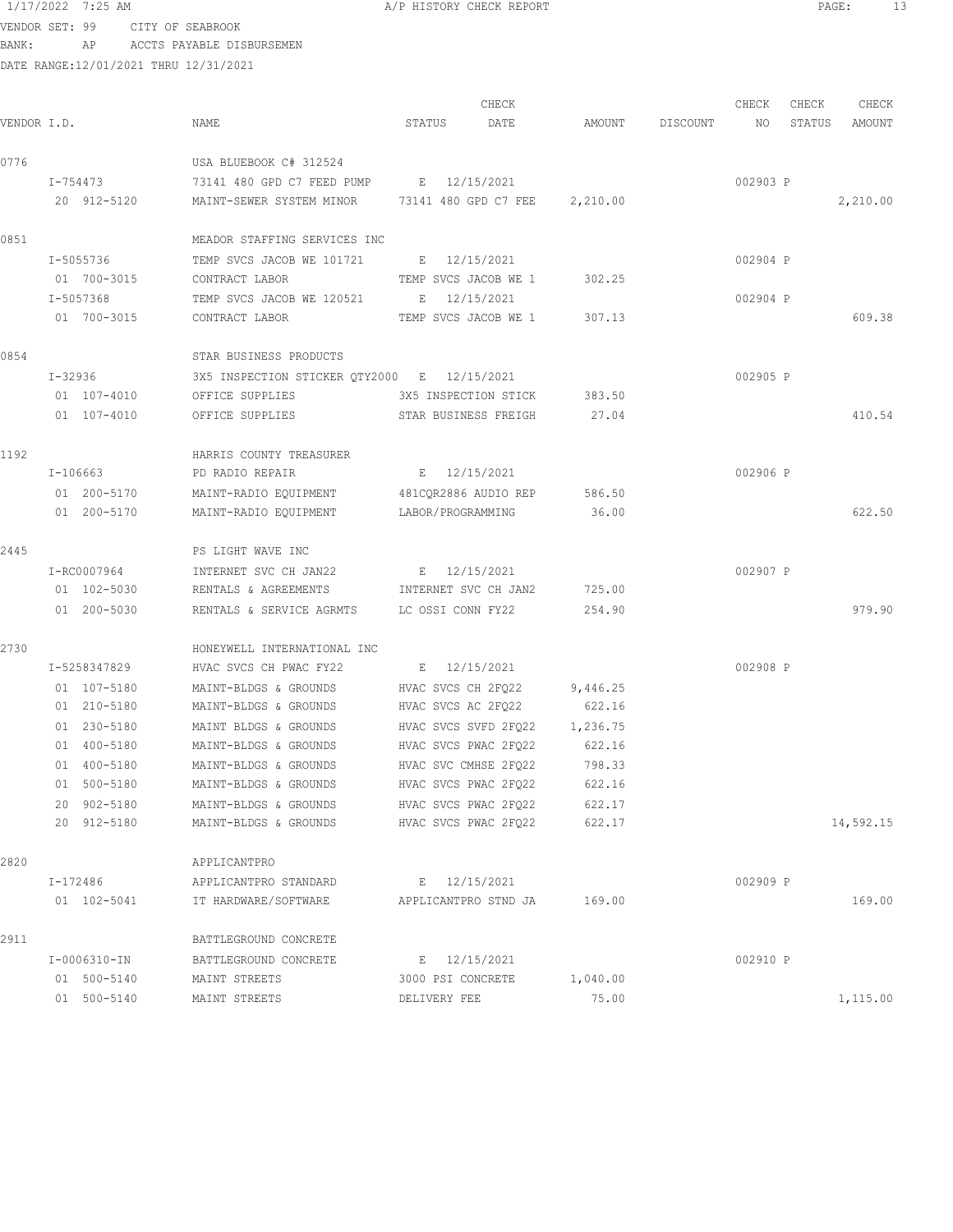VENDOR SET: 99 CITY OF SEABROOK BANK: AP ACCTS PAYABLE DISBURSEMEN

|             |               |                                                          | CHECK                           |                 | CHECK    | CHECK  | CHECK     |
|-------------|---------------|----------------------------------------------------------|---------------------------------|-----------------|----------|--------|-----------|
| VENDOR I.D. |               | NAME                                                     | STATUS<br>DATE                  | AMOUNT DISCOUNT | NO       | STATUS | AMOUNT    |
| 0180        |               | SEABROOK VOL. FIRE DEPT                                  |                                 |                 |          |        |           |
|             | I-202112-SVFD | MONTHLY CONTRACT SVCS DEC21 E 12/16/2021                 |                                 |                 | 002911 P |        |           |
|             | 01 230-5235   | PROF FEES-SVFD CONTRACT                                  | CONTRACT SVCS FIRE              | 64,899.41       |          |        |           |
|             | 01 100-8605   | DISPATCH & ANIMAL CONTROL                                | CONTRACT SVCS DISPAT            | 833.33CR        |          |        |           |
|             | 01 100-8605   | DISPATCH & ANIMAL CONTROL                                | CONTRACT SVCS CAD               | 583.33CR        |          |        |           |
|             | 01 100-8606   | LEASE OF FIRE STATION                                    | CONTRACT SVCS EQUIP 27,384.16CR |                 |          |        |           |
|             | 01 230-4040   | GAS & OIL/CITY SUPPLY CONTRACT SVCS FUEL                 |                                 | 557.19CR        |          |        |           |
|             | 01 100-8605   | DISPATCH & ANIMAL CONTROL CONTRACT SVCS INSUR 1,638.83CR |                                 |                 |          |        | 33,902.57 |
| 3146        |               | ARDURRA GROUP, INC                                       |                                 |                 |          |        |           |
|             | $I - 118035$  | PGWWTP 404 HMGP MGMT OCT21 E 12/17/2021                  |                                 |                 | 002912 P |        |           |
|             | 29 290-5200   | PROF FEES-ACCOUNTING FGWWTP 404 HMGP MGT                 |                                 | 4,663.00        |          |        |           |
|             | I-118036      | HMGP GEN GRANT APP OCT21                                 | E 12/17/2021                    |                 | 002912 P |        |           |
|             | 28 280-5227   | CONSULTING SERVICES                                      | HMGP GEN GRANT APP O            | 5,565.00        |          |        |           |
|             | I-118613      | HMPG GEN GRANT APP NOV21                                 | E 12/17/2021                    |                 | 002912 P |        |           |
|             | 28 280-5227   | CONSULTING SERVICES                                      | HMGP GEN GRANT APP N 8,062.50   |                 |          |        |           |
|             | $I-118621$    | PGWWTP 404 HMGP MGMT NOV21 E 12/17/2021                  |                                 |                 | 002912 P |        |           |
|             | 29 290-5200   | PROF FEES-ACCOUNTING                                     | PGWWTP 404 HMGP MGT             | 5,521.00        |          |        | 23,811.50 |
| 0088        |               | GULF COAST WASTE DISPOSAL AUTH                           |                                 |                 |          |        |           |
|             | $I - 077365$  | LAB TESTS ANALYSIS OCT21 B 12/21/2021                    |                                 |                 | 002915 P |        |           |
|             | 20 912-5285   | LABORATORY FEES                                          | LAB TESTS ANALYSIS 0 1,274.44   |                 |          |        | 1,274.44  |
| 0156        |               | POSTMASTER SEABROOK                                      |                                 |                 |          |        |           |
|             |               | I-202112-POSTAGE WATER BILL POSTAGE DEC21 E 12/21/2021   |                                 |                 | 002916 P |        |           |
|             | 20 905-4011   | POSTAGE                                                  | WATER BILL POSTAGE D 1,450.00   |                 |          |        | 1,450.00  |
| 0338        |               | FLUID METER SALES & SERVICE IN                           |                                 |                 |          |        |           |
|             | I-33759       | FIELD CERT OF WATER METERS B 12/21/2021                  |                                 |                 | 002917 P |        |           |
|             | 20 902-5130   | MAINT-WATER SYSTEM MINOR FIELD CERT OF WATER 105.00      |                                 |                 |          |        | 105.00    |
|             |               |                                                          |                                 |                 |          |        |           |
| 0417        |               | LAPORTE TIRE CENTER, INC                                 |                                 |                 |          |        |           |
|             | I-INV057506   | 927 TIRE REPLACEMENT                                     | E 12/21/2021                    |                 | 002918 P |        |           |
|             | 01 240-5110   | MAINT-AUTOS & EQUIPMENT                                  | 927 LT245/75R17 TIRE            | 909.66          |          |        |           |
|             | 01 240-5110   | MAINT-AUTOS & EQUIPMENT                                  | 927 DISMOUNT/MOUNT              | 120.00          |          |        |           |
|             | 01 240-5110   | MAINT-AUTOS & EQUIPMENT                                  | 927 TIRE BALANCE                | 90.00           |          |        |           |
|             | 01 240-5110   | MAINT-AUTOS & EQUIPMENT                                  | 927 TIRE DISPOSAL               | 36.00           |          |        |           |
|             | 01 240-5110   | MAINT-AUTOS & EQUIPMENT                                  | 927 NEW WIPER BLADES            | 29.96           |          |        |           |
|             | 01 240-5110   | MAINT-AUTOS & EQUIPMENT                                  | 927 WIPER SVC LABOR             | 20.60           |          |        | 1,206.22  |
| 0776        |               | USA BLUEBOOK C# 312524                                   |                                 |                 |          |        |           |
|             | I-812005      | 32940 HACH DPD SMPL 1000PK                               | E 12/21/2021                    |                 | 002919 P |        |           |
|             | 20 912-5120   | MAINT-SEWER SYSTEM MINOR                                 | 32940 HACH DPD SMPL             | 209.00          |          |        |           |
|             | 20 912-5120   | MAINT-SEWER SYSTEM MINOR                                 | 201327 FILTER GLAS 4            | 157.47          |          |        |           |
|             | 20 912-5120   | MAINT-SEWER SYSTEM MINOR                                 | FREIGHT USA BLUEBOOK            | 16.34           |          |        | 382.81    |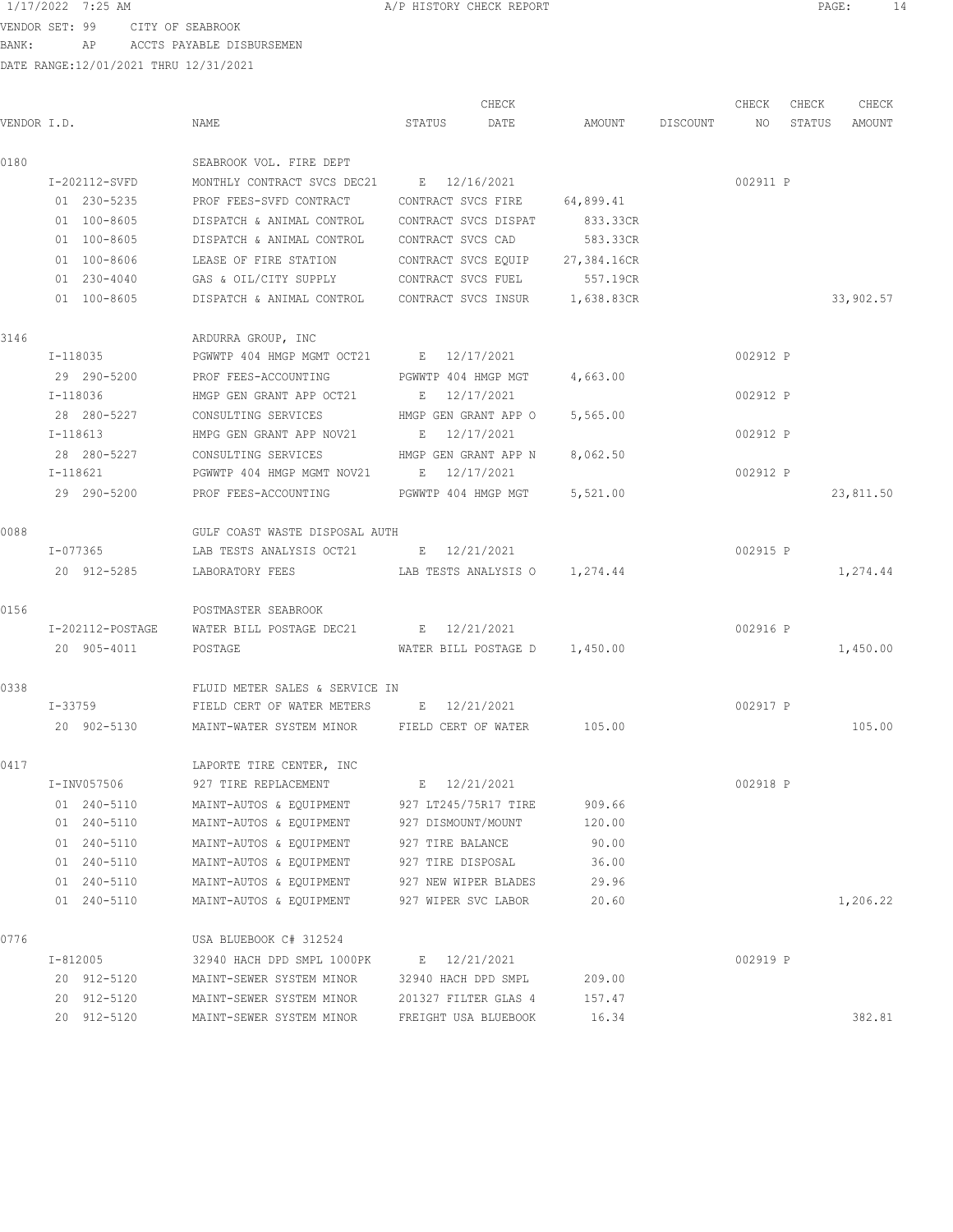VENDOR SET: 99 CITY OF SEABROOK

BANK: AP ACCTS PAYABLE DISBURSEMEN

DATE RANGE:12/01/2021 THRU 12/31/2021

| 1/17/2022 7:25 AM<br>A/P HISTORY CHECK REPORT<br>PAGE. |  |
|--------------------------------------------------------|--|
|--------------------------------------------------------|--|

CHECK CHECK CHECK CHECK .<br>In the other weapon of the Search Status of the Search Design and Discount and Status amount of the Mount of t 0854 STAR BUSINESS PRODUCTS I-32974 BUSINESS CARDS E 12/21/2021 002920 P 01 700-4010 OFFICE SUPPLIES BUS CARDS JESSICA AN 36.00 01 700-4010 OFFICE SUPPLIES BUS CARDS MARIA DURA 36.00 01 700-4010 OFFICE SUPPLIES BUS CARDS MUNICIPAL 36.00 20 912-5465 MISC EXPENSE BUS CARDS KEVIN PADG 40.00 01 700-4010 OFFICE SUPPLIES BUS CARDS FREIGHT 11.00 20 912-5465 MISC EXPENSE BUS CARDS FREIGHT 11.00 01 103-5465 MISC EXPENDITURES BUS CARDS FREIGHT 11.00 01 100-3300 MAYOR & COUNCIL FEES BUS CARDS FREIGHT 11.00 I-32975 BUSINESS CARDS E 12/21/2021 002920 P 01 001-0507 DUE FROM EDC BUSINESS CARDS PAT P 36.00 01 100-3300 MAYOR & COUNCIL FEES BUSINESS CARDS M GIA 36.00 01 100-3300 MAYOR & COUNCIL FEES BUSINESS CARDS ED KL 36.00 01 100-3300 MAYOR & COUNCIL FEES BUSINESS CARDS ROB H 36.00 01 103-5465 MISC EXPENDITURES BUSINESS CARDS J KIN 36.00 372.00 372.00 1230 ALWAYS SAFETY & 1ST AID I-51188 SAFTY VESTS, GLOVES FLEECE E 12/21/2021 002921 P 01 400-4400 SUPPLIES 45-1287FRLZRD SAFTY 10.95 01 500-4400 SUPPLIES 45-V2187-LG SAFTY VE 10.95 20 902-4400 SUPPLIES 45-V2187-LG SAFTY VE 10.95 20 912-4400 SUPPLIES 45-V2187-XL SAFTY VE 10.95 01 400-4400 SUPPLIES 45-V2187-XL SAFTY VE 6.98 01 500-4400 SUPPLIES 45-V2187-XL SAFTY VE 6.98 20 902-4400 SUPPLIES 45-V2187-2X SAFTY VE 6.98 20 912-4400 SUPPLIES 45-V2187-2X SAFTY VE 6.98 01 400-4400 SUPPLIES 45-V2187-2X SAFTY VE 16.43 01 500-4400 SUPPLIES 45-V2187-2X SAFTY VE 16.43 20 902-4400 SUPPLIES 45-V2187-3X SAFTY VE 16.43 20 912-4400 SUPPLIES 45-V2187-3X SAFTY VE 16.43 01 400-4400 SUPPLIES 45-1287FRLZRD VEST C 2.74 01 500-4400 SUPPLIES 45-1287FRLZRD VEST C 2.74 20 902-4400 SUPPLIES 45-1287FRLZRD VEST C 2.74 20 912-4400 SUPPLIES 45-1287FRLZRD VEST C 2.74 01 400-4400 SUPPLIES 9-4330-X KNIT GLOVE 4.46 01 500-4400 SUPPLIES 9-4330-X KNIT GLOVE 4.45 20 902-4400 SUPPLIES 9-4330-X KNIT GLOVE 4.46 20 912-4400 SUPPLIES 9-6603-L LATEX GLOV 4.45 01 500-4400 SUPPLIES 9-6603-L LATEX GLOV 49.87 20 912-4400 SUPPLIES 9-6603-L LATEX GLOV 49.87 20 902-4400 SUPPLIES 9-6603-L LATEX GLOV 49.87 01 400-4400 SUPPLIES 9-6603-L LATEX GLOV 49.87 01 400-4400 SUPPLIES 932-364SL2SB COTTON 24.37 01 500-4400 SUPPLIES 932-364SL2SB COTTON 24.37 20 902-4400 SUPPLIES 932-364SL2SB COTTON 24.38 20 912-4400 SUPPLIES 932-364SL2SB COTTON 24.38 463.20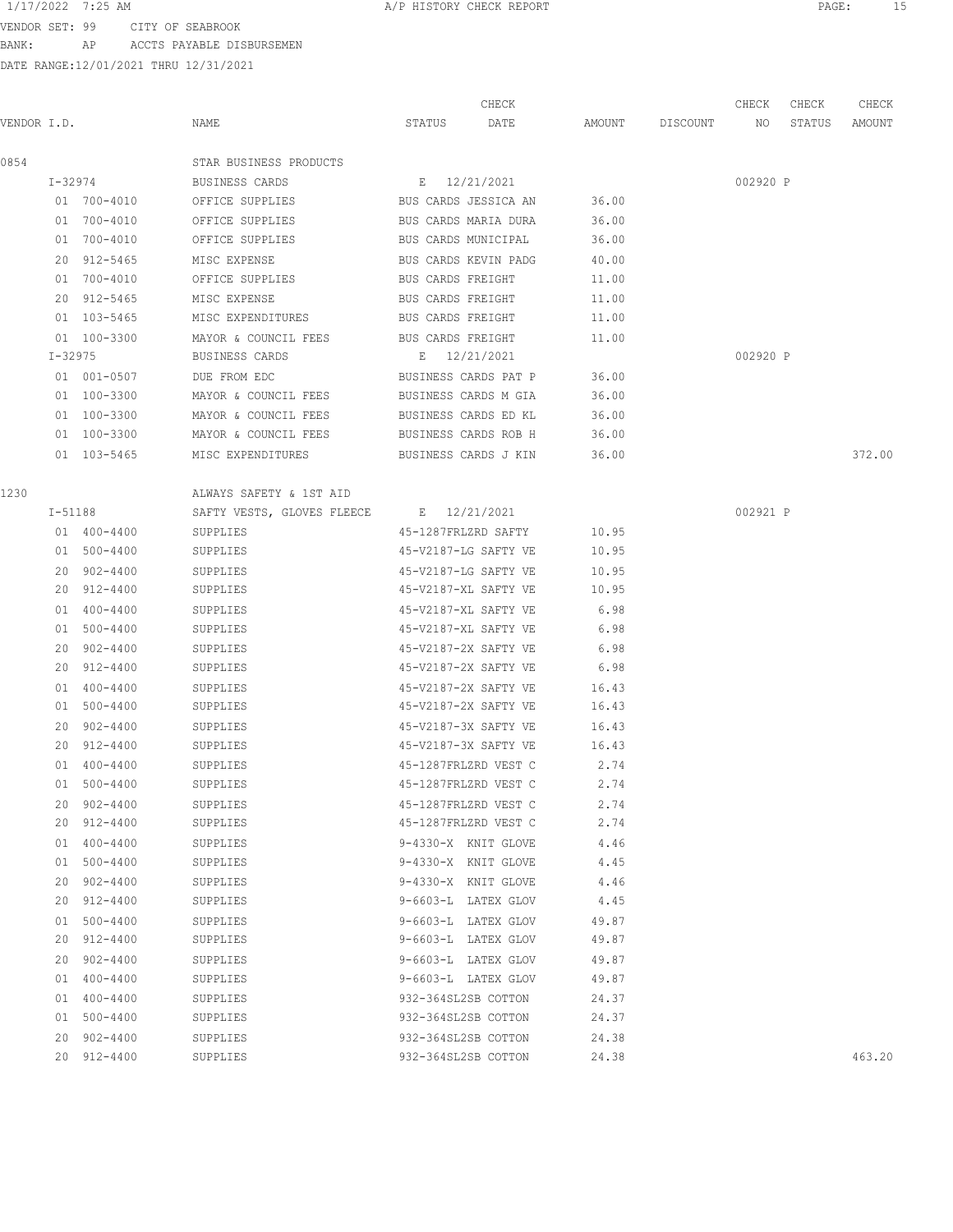VENDOR SET: 99 CITY OF SEABROOK

BANK: AP ACCTS PAYABLE DISBURSEMEN

DATE RANGE:12/01/2021 THRU 12/31/2021

CHECK CHECK CHECK CHECK CHECK CHECK CHECK CHECK CHECK CHECK CHECK CHECK CHECK CHECK CHECK CHECK CHECK CHECK CHECK CHECK CHECK CHECK CHECK CHECK CHECK CHECK CHECK CHECK CHECK CHECK CHECK CHECK CHECK CHECK CHECK CHECK CHECK VENDOR I.D. NAME STATUS DATE AMOUNT DISCOUNT NO STATUS AMOUNT 1537 PURIFY I-141295718709 115-320 BULK BLCH DEL 3300 GAL E 12/21/2021 002922 P 20 912-5280 CHEMICAL SUPPLIES 115-320 BULK BLCH DE 3,290.00 I-141295718909 115-004 SODIUM BISULFITE Q1000 E 12/21/2021 002922 P 20 912-5280 CHEMICAL SUPPLIES 115-004 SODIUM BISUL 1,640.00 4,930.00 2484 ENVIRONMENTAL SYSTEMS I-94143185 ARCGIS DSKTP LIC 111821-111722 E 12/21/2021 002923 P 01 104-5030 RENTALS & AGREEMENTS ARCGIS DSKTP LIC 111 7,500.00 7,500.00 7,500.00 2627 BOUND TREE MEDICAL LLC I-84307170 3246-95204 PATIENT TRANPORTER E 12/21/2021 002924 P 01 240-4400 SUPPLIES 3246-95204 PATIENT T 212.10 I-84316373 EMS CONSUMABLES E 12/21/2021 002924 P 01 240-4400 SUPPLIES 373369 NALOXONE 2 MG 331.13 01 240-4400 SUPPLIES 1841-14000 CURAPLEX 31.94 01 240-4400 SUPPLIES 354431 IV DRESSING A 71.27 01 240-4400 SUPPLIES 298507SA CONTAINER 5 34.90 01 240-4400 SUPPLIES 1860-08702CONTAIN FL 22.20 01 240-4400 SUPPLIES 2733-53175 PROBE COV 39.51 01 240-4400 SUPPLIES 2145-13203 LARYNGOSC 29.50 01 240-4400 SUPPLIES 2145-13204 LARYNGOSC 17.70 01 240-4400 SUPPLIES 151527S TAPE SURGICA 36.71 01 240-4400 SUPPLIES 1714-83092 8" NEEDLE 131.03 01 240-4400 SUPPLIES B10800 CHARASCRUB CH 227.51 I-84322112 2051-05 C3 KETAMINE 10BX E 12/21/2021 002924 P 01 240-4400 SUPPLIES 2051-05 C3 KETAMINE 152.63 I-84326412 9787-10 ENALAPRILAT 1.25 10BX E 12/21/2021 002924 P 01 240-4400 SUPPLIES 9787-10 ENALAPRILAT 114.47 1,452.60 2730 HONEYWELL INTERNATIONAL INC I-5258480961 SERVER ROOM NOT COOLING LABOR E 12/21/2021 002925 P 01 210-5180 MAINT-BLDGS & GROUNDS SERVER ROOM NOT COOL 204.00 01 400-5180 MAINT-BLDGS & GROUNDS SERVER ROOM NOT COOL 204.00 01 500-5180 MAINT-BLDGS & GROUNDS SERVER ROOM NOT COOL 204.00 20 902-5180 MAINT-BLDGS & GROUNDS SERVER ROOM NOT COOL 204.00 20 912-5180 MAINT-BLDGS & GROUNDS SERVER ROOM NOT COOL 204.00 1,020.00 2920 DONS INDUSTRIAL RADIATOR SERVI I-19372 CLEAN REPAIR GEN REPSDORPH WT E 12/21/2021 002926 P 20 902-5110 MAINT-AUTOS & EQUIPMENT CLEAN REPAIR GEN REP 250.00 250.00 2955 STRYKER SALES CORP I-3607581 SERVICE AGMNT FOR AEDS E 12/21/2021 002927 P 01 106-5030 RENTALS & SERVICE AGRMTS PROCARE LIFEPAK 4,092.00 4,092.00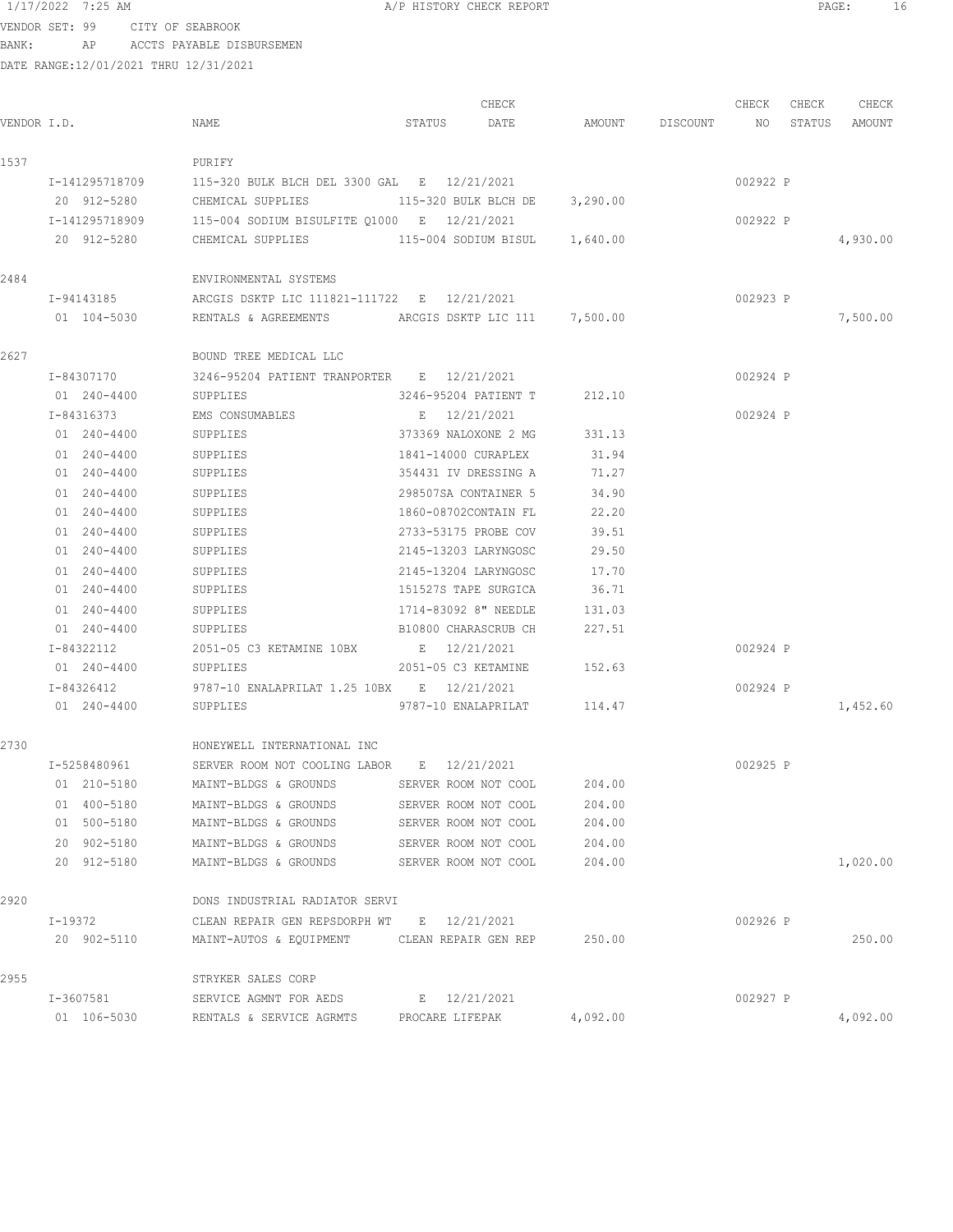VENDOR SET: 99 CITY OF SEABROOK BANK: AP ACCTS PAYABLE DISBURSEMEN

|             |                   |                                                     |                      | CHECK                       |                              | CHECK    | CHECK | CHECK         |
|-------------|-------------------|-----------------------------------------------------|----------------------|-----------------------------|------------------------------|----------|-------|---------------|
| VENDOR I.D. |                   | NAME                                                | STATUS               | DATE                        | AMOUNT DISCOUNT              | NO       |       | STATUS AMOUNT |
| 3031        |                   | WASTEWATER TRANSPORT SERVICES                       |                      |                             |                              |          |       |               |
|             | I-112132488       | DEWATERED WWTP SLUDGE NOV21 E 12/21/2021            |                      |                             |                              | 002928 P |       |               |
|             | 20 912-5455       | SLUDGE DISPOSAL<br>DEWATERED WWTP SLUDG 13,915.00   |                      |                             |                              |          |       | 13,915.00     |
| 3117        |                   | DCG ENVIRONMENTAL, LLC                              |                      |                             |                              |          |       |               |
|             | I-COS090221.01    | CAROTHERS ASBESTOS SURVEY E 12/21/2021              |                      |                             |                              | 002929 P |       |               |
|             | 41 410-6050       | FACILITIES                                          |                      |                             | PINE GULLY ASBESTOS 1,575.00 |          |       | 1,575.00      |
| 3123        |                   | EXCELL BOAT LIFTS, LLC                              |                      |                             |                              |          |       |               |
|             | $I-2411$          | FLOATING KAYAK DOCK FINAL PMT E 12/21/2021          |                      |                             |                              | 002930 P |       |               |
|             | 28 280-6053       | PARK PROJECTS THE KAYAK LAUNCH FINAL P 13,484.75    |                      |                             |                              |          |       | 13,484.75     |
| 2988        |                   | THREADBEARER, CORP                                  |                      |                             |                              |          |       |               |
|             | I-20211211-403    | EMS UNIFORMS                                        | E 12/21/2021         |                             |                              | 002931 P |       |               |
|             | 01 240-5310       | UNIFORMS & LAUNDRY XL T-SHIRT AMARO                 |                      |                             | 35.98                        |          |       |               |
|             | 01 240-5310       | UNIFORMS & LAUNDRY                                  | L T-SHIRT STEVENS    |                             | 35.98                        |          |       |               |
|             | 01 240-5310       | UNIFORMS & LAUNDRY                                  | L T-SHIRT MOONEY     |                             | 17.99                        |          |       |               |
|             | 01 240-5310       | UNIFORMS & LAUNDRY                                  | M LS T-SHIRT MOONEY  |                             | 17.98                        |          |       |               |
|             | 01 240-5310       | UNIFORMS & LAUNDRY                                  | L T-SHIRT YOUNG      |                             | 17.99                        |          |       | 125.92        |
| 0438        |                   | SEABROOK POLICE OFFICERS ASSOC                      |                      |                             |                              |          |       |               |
|             | I-SPA202112202978 | EMPLOYEE DEDUCTIONS                                 | $E = 12/22/2021$     |                             |                              | 002932 P |       |               |
|             | 01  001-1032      | OTHER PAYROLL DEDUCTIONS EMPLOYEE DEDUCTIONS 277.50 |                      |                             |                              |          |       | 277.50        |
| 0417        |                   | LAPORTE TIRE CENTER, INC                            |                      |                             |                              |          |       |               |
|             | I-INV057439       | 827 TIRES, MOUNT, BALANCE B 12/29/2021              |                      |                             |                              | 002933 P |       |               |
|             | 50 501-5110       | MAINT - VEHICLES                                    |                      | 827 P265/60R17 TIRES 387.03 |                              |          |       |               |
|             | 50 501-5110       | MAINT - VEHICLES                                    | 827 TIRES MOUNT/DISM |                             | 60.00                        |          |       |               |
|             | 50 501-5110       | MAINT - VEHICLES                                    | 827 PASSNGR TIRE DIS |                             | 18.00                        |          |       |               |
|             | 50 501-5110       | MAINT - VEHICLES                                    |                      | 827 TIRES BALANCE           | 45.00                        |          |       | 510.03        |
| 0851        |                   | MEADOR STAFFING SERVICES INC                        |                      |                             |                              |          |       |               |
|             | I-5057599         | TEMP SVCS JACOB WE12.12.21 E 12/29/2021             |                      |                             |                              | 002934 P |       |               |
|             | 01 700-3015       | CONTRACT LABOR                                      |                      | TEMP SVCS JACOB WE12        | 78.00                        |          |       | 78.00         |
| 2627        |                   | BOUND TREE MEDICAL LLC                              |                      |                             |                              |          |       |               |
|             | I-84331316        | EMS CONSUMABLES                                     | E 12/29/2021         |                             |                              | 002935 P |       |               |
|             | 01 240-4400       | SUPPLIES                                            | 1712-13184 IV ADMIN  |                             | 216.50                       |          |       | 216.50        |
| 3010        |                   | CATAPULT HEALTH LLC                                 |                      |                             |                              |          |       |               |
|             | I-17547           | PREVENTATIVE CHECKUPS NOV21 E 12/29/2021            |                      |                             |                              | 002936 P |       |               |
|             | 01 107-3145       | DRUG TESTING                                        |                      | PREVENTATIVE CHECKUP        | 180.00                       |          |       |               |
|             | 01 107-3145       | DRUG TESTING                                        | PREVENTATIVE CHECKUP |                             | 360.00                       |          |       | 540.00        |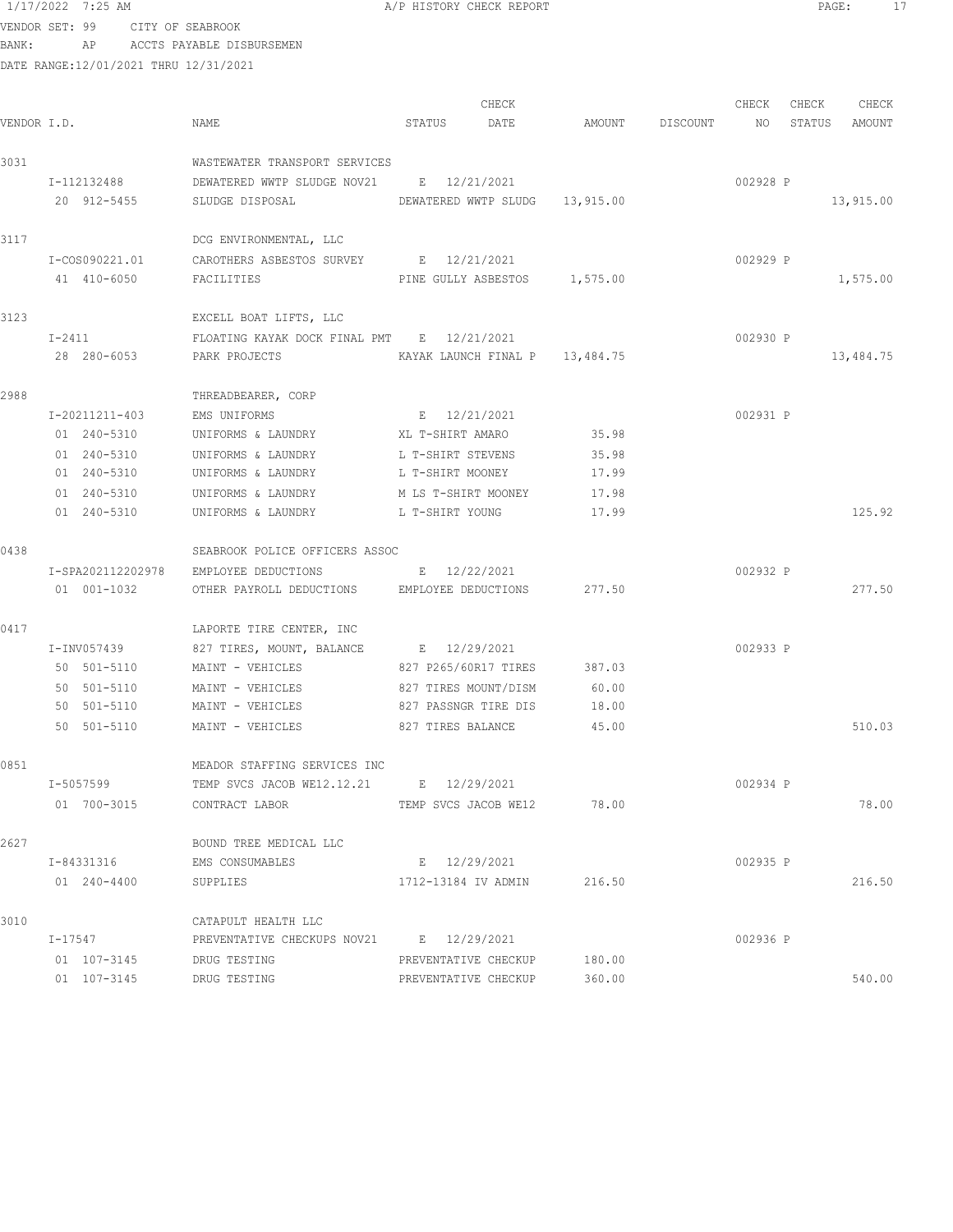VENDOR SET: 99 CITY OF SEABROOK

BANK: AP ACCTS PAYABLE DISBURSEMEN DATE RANGE:12/01/2021 THRU 12/31/2021

|             |                  |                                              | CHECK<br>STATUS               |        |          | CHECK    | CHECK  | CHECK<br>AMOUNT |
|-------------|------------------|----------------------------------------------|-------------------------------|--------|----------|----------|--------|-----------------|
| VENDOR I.D. |                  | NAME                                         | DATE                          | AMOUNT | DISCOUNT | NO       | STATUS |                 |
| 1750        |                  | A & L AUTOMOTIVE                             |                               |        |          |          |        |                 |
|             | I-25887          | 824 STATE INSPECTION                         | R 12/01/2021                  |        |          | 141976 P |        |                 |
|             | 50 501-5110      | MAINT - VEHICLES                             | 824 STATE INSPECTION          | 25.50  |          |          |        | 25.50           |
| 0005        |                  | ADMIRAL LINEN & UNIFORM                      |                               |        |          |          |        |                 |
|             | I-IHOU534230     | LINEN SVCS PWORKS 112221                     | R 12/01/2021                  |        |          | 141977 P |        |                 |
|             | 01 400-5310      | UNIFORMS & LAUNDRY                           | LINEN SVCS PWORKS 11          | 66.07  |          |          |        |                 |
|             | 01 500-5310      | UNIFORMS & LAUNDRY                           | LINEN SVCS PWORKS 11          | 66.07  |          |          |        |                 |
|             | 20 902-5310      | UNIFORMS & LAUNDRY                           | LINEN SVCS PWORKS 11          | 66.07  |          |          |        |                 |
|             | 20 912-5310      | UNIFORMS & LAUNDRY                           | LINEN SVCS PWORKS 11          | 66.07  |          |          |        | 264.28          |
| 2067        |                  | AMAZON                                       |                               |        |          |          |        |                 |
|             | I-1T91-JC1H-7LFP | MAYOR GIFTS TO HCMCA                         | R 12/01/2021                  |        |          | 141978 P |        |                 |
|             | 01 100-3300      | MAYOR & COUNCIL FEES                         | SPANGLER CANDY CANES          | 64.52  |          |          |        |                 |
|             | 01 100-3300      | MAYOR & COUNCIL FEES                         | 50PCS PINE NEEDLES            | 107.92 |          |          |        |                 |
|             | 01 100-3300      | MAYOR & COUNCIL FEES                         | NATURAL JUTE TWINE            | 10.78  |          |          |        | 183.22          |
| 2511        |                  | AMERICAN ASSOCIATION OF NOTARI               |                               |        |          |          |        |                 |
|             | I-202111-AAON-DM | NOTARY APP MARTINEZ NOV21 R 12/01/2021       |                               |        |          | 141979 P |        |                 |
|             | 01 200-4010      | OFFICE SUPPLIES                              | NOTARY APP MARTINEZ           | 89.95  |          |          |        |                 |
|             | 01 200-4010      | OFFICE SUPPLIES                              | USPS SHIPPING COST            | 6.95   |          |          |        | 96.90           |
| 0914        |                  | AUTO ZONE COMMERCIAL                         |                               |        |          |          |        |                 |
|             | I-1491948256     | 91207 DURALAST HD POST TERM R 12/01/2021     |                               |        |          | 141980 P |        |                 |
|             | 20 912-5110      | MAINT-AUTOS & EQUIPMENT                      | 91207 DL07005 BATTER          | 5.89   |          |          |        |                 |
|             | 20 912-5110      | MAINT-AUTOS & EQUIPMENT                      | 91207 DL09648 2 GUAG          | 4.69   |          |          |        |                 |
|             | 20 912-5110      | MAINT-AUTOS & EQUIPMENT                      | 91207 DW440B STARTER          | 12.49  |          |          |        |                 |
|             | I-1491948782     | 91207 65 DLG GOLD BATTERY                    | R 12/01/2021                  |        |          | 141980 P |        |                 |
|             | 20 912-5110      | MAINT-AUTOS & EQUIPMENT 91207 65 DLG GOLD BA |                               | 145.39 |          |          |        | 168.46          |
| 2822        |                  | BUSINESS CARD Y/G                            |                               |        |          |          |        |                 |
|             | I-202110-9074    | OCT21 CCD STMT CHARGES                       | R 12/01/2021                  |        |          | 141981 P |        |                 |
|             | 01 102-5300      | TRAINING & CONFERENCE                        | REG FEE TX PRIMA CON          | 305.00 |          |          |        |                 |
|             | 01 102-5020      | DUES & SUBSCRIPTIONS                         | TX PRIMA MEMBERSHIP           | 75.00  |          |          |        |                 |
|             | 01 102-5300      | TRAINING & CONFERENCE                        | DOCUMENT EMPL BEHAVI          | 195.00 |          |          |        |                 |
|             | 01 107-3900      | MERIT AWARDS                                 | FOOD HARRASSMENT TRN          | 155.56 |          |          |        | 730.56          |
| 2762        |                  | COLONIAL LIFE                                |                               |        |          |          |        |                 |
|             | I-48573141109763 | COLONIAL LIFE PREMIUMS NOV21 R 12/01/2021    |                               |        |          | 141982 P |        |                 |
|             | 01 001-1021      | COLONIAL HEALTH                              | COLONIAL LIFE PREMIU 1,251.46 |        |          |          |        | 1,251.46        |
| 2190        |                  | CONCRETE CONSERVATION, INC.                  |                               |        |          |          |        |                 |

I-2021407 SPECTRASHIELD LNR INSTL 111021 R 12/01/2021 141983 P

20 912-6100 SEWER SYSTEM-REPAIR/MAINT SPECTRASHIELD LNR IN 40,010.83 40,010.83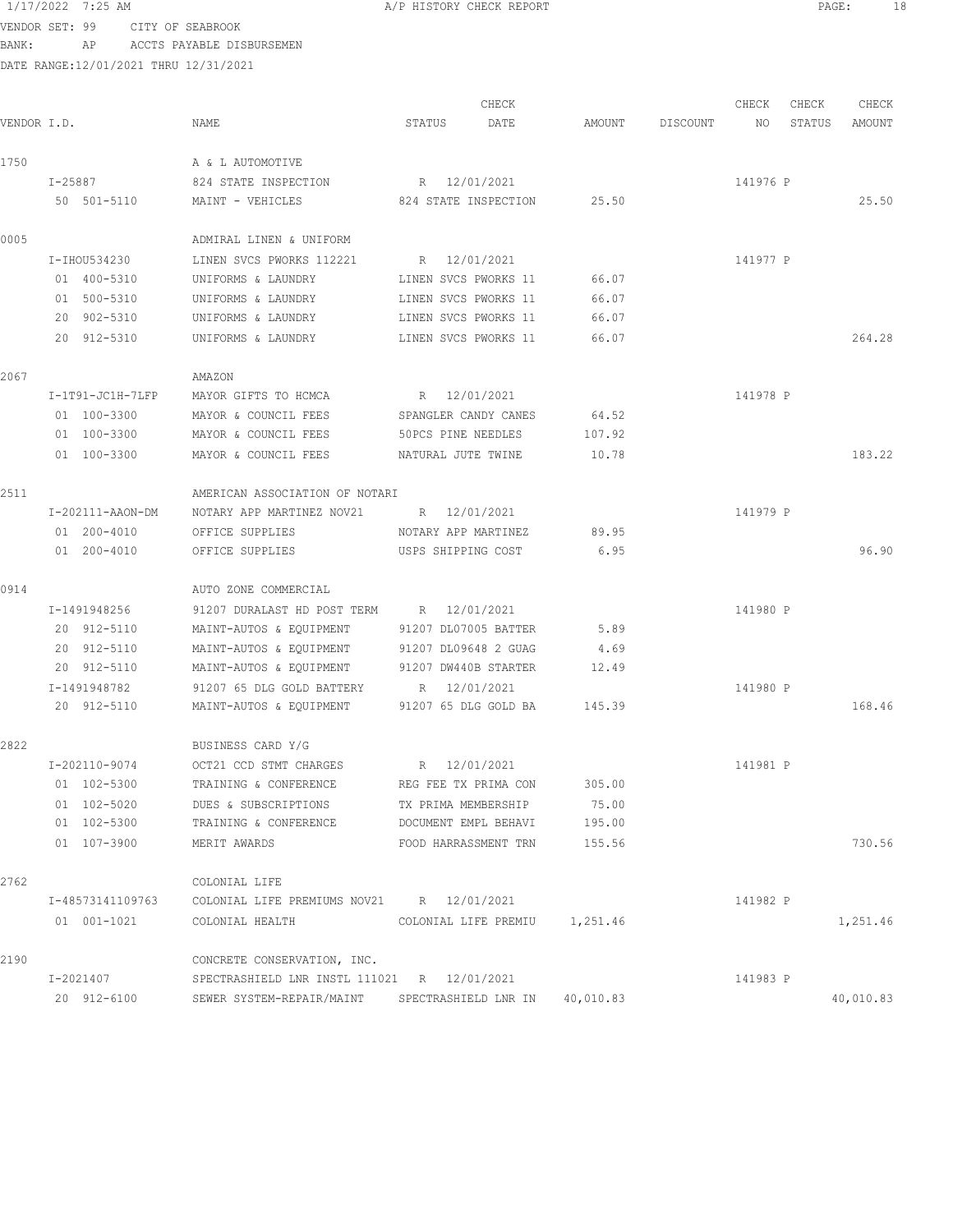VENDOR SET: 99 CITY OF SEABROOK BANK: AP ACCTS PAYABLE DISBURSEMEN

| VENDOR I.D. |                              | NAME                                                                                           | STATUS               | CHECK<br>DATE        | AMOUNT | DISCOUNT | CHECK<br>NO | CHECK<br>STATUS | CHECK<br>AMOUNT |
|-------------|------------------------------|------------------------------------------------------------------------------------------------|----------------------|----------------------|--------|----------|-------------|-----------------|-----------------|
| 1276        |                              | DASH MEDICAL GLOVES                                                                            |                      |                      |        |          |             |                 |                 |
|             | I-INV1250000                 | BLACK NITRILE EXAM GLOVES QTY3 R 12/01/2021                                                    |                      |                      |        |          | 141984 P    |                 |                 |
|             | 50 501-5497                  | C.I.D.                                                                                         |                      | BLACK NITRILE EXAM G | 551.70 |          |             |                 | 551.70          |
| 1491        |                              | ENVIRONMENTAL IMPROVEMENTS, IN                                                                 |                      |                      |        |          |             |                 |                 |
|             | I-0051232-IN                 | OIL CHANGE WWTP BLOWERS 1 & 2 R 12/01/2021                                                     |                      |                      |        |          | 141985 P    |                 |                 |
|             | 20 912-5030                  | RENTALS & SERVICE AGRMTS OIL CHANGE WWTP BLOW                                                  |                      |                      | 600.00 |          |             |                 | 600.00          |
| 3128        |                              | FERGUSON US HOLDINGS, INC.                                                                     |                      |                      |        |          |             |                 |                 |
|             | I-1104904                    | FBL11233WNL LF 3/4 BV QTY 6 R 12/01/2021                                                       |                      |                      |        |          | 141986 P    |                 |                 |
|             | 20 902-5130                  | MAINT-WATER SYSTEM MINOR FBL11233WNL LF 3/4 B 275.28                                           |                      |                      |        |          |             |                 | 275.28          |
| 2566        |                              | GOLD STAR PETROLEUM INC                                                                        |                      |                      |        |          |             |                 |                 |
|             | I-102088                     | FUEL DELIVERY SVC 111521 R 12/01/2021                                                          |                      |                      |        |          | 141987 P    |                 |                 |
|             | 01 107-4050                  | BULK PETROLEUM PURCHASES FUEL DELIVERY SVC 11 5,516.32                                         |                      |                      |        |          |             |                 | 5,516.32        |
| 0208        |                              | GRAINGER                                                                                       |                      |                      |        |          |             |                 |                 |
|             | I-9120419982                 | 5ZH80 GEN RELAY 11PIN QTY 2 R 12/01/2021                                                       |                      |                      |        |          | 141988 P    |                 |                 |
|             | 20 912-5120                  | MAINT-SEWER SYSTEM MINOR 52H80 GEN RELAY 11PI 40.54                                            |                      |                      |        |          |             |                 | 40.54           |
| 2824        |                              | HEALTH ASSURE BY ALSCO                                                                         |                      |                      |        |          |             |                 |                 |
|             | I-LOLI822311                 | jAIL lINEN SVC 110221                                                                          | R 12/01/2021         |                      |        |          | 141989 P    |                 |                 |
|             | 50 501-5340                  | DETENTION SUPPLIES JAIL LINEN SVCS 1102                                                        |                      |                      | 189.31 |          |             |                 |                 |
|             | I-LOLI830822                 | JAIL LINEN SVCS 11/23/21 R 12/01/2021                                                          |                      |                      |        |          | 141989 P    |                 |                 |
|             | 50 501-5340                  | DETENTION SUPPLIES JAIL LINEN SVCS 11/2                                                        |                      |                      | 153.34 |          |             |                 | 342.65          |
| 0116        |                              | KEMAH HARDWARE & LUMBER                                                                        |                      |                      |        |          |             |                 |                 |
|             | I-2111-508436                | 448T 4X4-8FT TRD COMM HSE R 12/01/2021                                                         |                      |                      |        |          | 141990 P    |                 |                 |
|             | 01 400-5180                  | MAINT-BLDGS & GROUNDS 448T 4X4-8FT TRD COM                                                     |                      |                      | 13.60  |          |             |                 |                 |
|             | 01 400-5180                  | MAINT-BLDGS & GROUNDS                                                                          | 237318 7IN ORNAMNTL  |                      | 14.99  |          |             |                 |                 |
|             | I-2111-508736                | WEIR BRUSH SCREWS BOLTS FASTNR R 12/01/2021                                                    |                      |                      |        |          | 141990 P    |                 |                 |
|             | 20 912-5120                  | MAINT-SEWER SYSTEM MINOR                                                                       |                      | WEIR BRUSH SCREWS BO | 38.30  |          |             |                 |                 |
|             | I-2111-508779                | 902007 742021 29.5IN LOPPER R 12/01/2021                                                       |                      |                      |        |          | 141990 P    |                 |                 |
|             | 20 902-5130                  | MAINT-WATER SYSTEM MINOR 902007 742021 29.5IN 19.99                                            |                      |                      |        |          |             |                 |                 |
|             | 20 902-5130                  | MAINT-WATER SYSTEM MINOR 902007 428237 3/4IN                                                   |                      |                      | 9.90   |          |             |                 |                 |
|             | I-2111-508860                | SEWER PLANT PHOTO CELL R 12/01/2021                                                            |                      |                      |        |          | 141990 P    |                 |                 |
|             | 01 107-5180                  | MAINT-BLDGS & GROUNDS SEWER PLANT PHOTO CE 12.99                                               |                      |                      |        |          |             |                 |                 |
|             | 01 107-5180                  | MAINT-BLDGS & GROUNDS 507794 CH 4X1-1/2" O                                                     |                      |                      | 6.98   |          |             |                 |                 |
|             | I-2111-508882<br>20 902-5130 | 90203 SCREWS BOLTS FAST QTY 50 R 12/01/2021                                                    |                      |                      | 7.00   |          | 141990 P    |                 |                 |
|             | 20 902-5130                  | MAINT-WATER SYSTEM MINOR 90203 SCREWS BOLTS F<br>MAINT-WATER SYSTEM MINOR 90203 461823 3/4IN P |                      |                      | 8.99   |          |             |                 |                 |
|             | 20 902-5130                  | MAINT-WATER SYSTEM MINOR                                                                       |                      | 90203 438609 3/4IN F | 1.09   |          |             |                 |                 |
|             | 20 902-5130                  | MAINT-WATER SYSTEM MINOR                                                                       | 90203 408071 PIPE JN |                      | 4.98   |          |             |                 |                 |
|             | I-2111-509336                | 4412T 4X4-12FT TRD WOOD QTY 2 R 12/01/2021                                                     |                      |                      |        |          | 141990 P    |                 |                 |
|             | 01 400-5180                  | MAINT-BLDGS & GROUNDS 4412T 4X4-12FT TRD W                                                     |                      |                      | 40.00  |          |             |                 |                 |
|             | 01 400-5180                  | MAINT-BLDGS & GROUNDS 451353 320Z LIQ FIRE                                                     |                      |                      | 8.99   |          |             |                 |                 |
|             | I-2111-509581                | 10140887 PORCELAIN SOCKET R 12/01/2021                                                         |                      |                      |        |          | 141990 P    |                 |                 |
|             | 01 400-5180                  | MAINT-BLDGS & GROUNDS 10140887 PORCELAIN S                                                     |                      |                      | 3.69   |          |             |                 |                 |
|             | I-2111-509663                | 21020T 2X10-20FT TRD WOOD QTY6 R 12/01/2021                                                    |                      |                      |        |          | 141990 P    |                 |                 |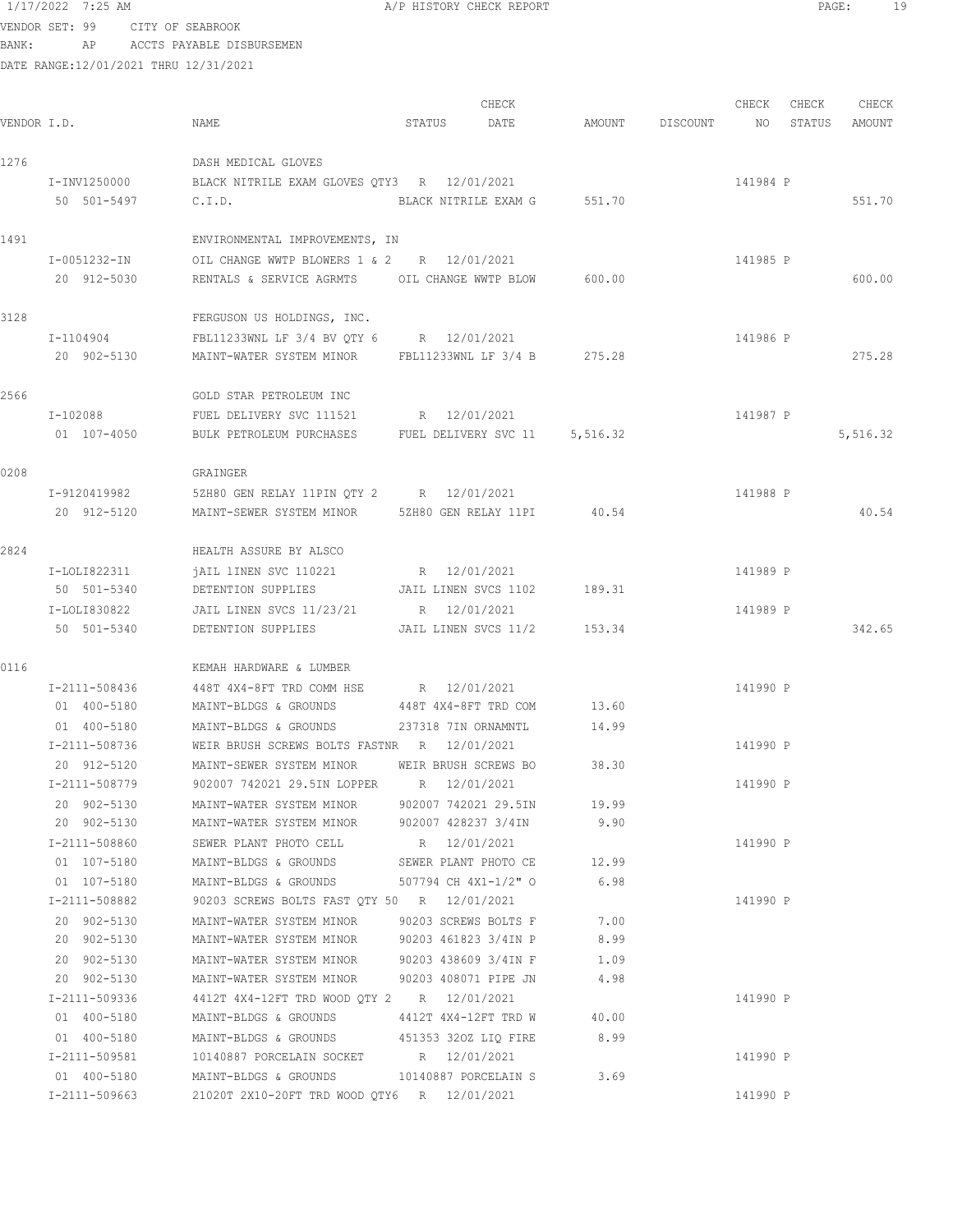VENDOR SET: 99 CITY OF SEABROOK BANK: AP ACCTS PAYABLE DISBURSEMEN

|             |                  |                                                                 |              | CHECK                       |        |                    | CHECK    | CHECK  | CHECK  |
|-------------|------------------|-----------------------------------------------------------------|--------------|-----------------------------|--------|--------------------|----------|--------|--------|
| VENDOR I.D. |                  | NAME                                                            | STATUS       | DATE                        |        | AMOUNT DISCOUNT NO |          | STATUS | AMOUNT |
| 0116        |                  | KEMAH HARDWARE & LUMBECONT                                      |              |                             |        |                    |          |        |        |
|             | I-2111-509663    | 21020T 2X10-20FT TRD WOOD QTY6 R 12/01/2021                     |              |                             |        |                    | 141990 P |        |        |
|             | 01 500-5110      | MAINT-AUTOS & EQUIP                                             |              | 21020T 2X10-20FT TRD        | 205.02 |                    |          |        |        |
|             | I-2111-509721    | PARKS TRAILER SCREW BOLT FASTR R 12/01/2021                     |              |                             |        |                    | 141990 P |        |        |
|             | 01 400-5110      | MAINT-AUTOS & EQUIPMENT                                         |              | SCREWS BOLTS FASTNER        | 29.40  |                    |          |        |        |
|             | 01 400-5110      | MAINT-AUTOS & EQUIPMENT MISC ITEM                               |              |                             | 2.49   |                    |          |        |        |
|             | I-2111-509928    | 15930340 PP941 W P-TRAP 1 1/4 R 12/01/2021                      |              |                             |        |                    | 141990 P |        |        |
|             | 01 400-5165      | MAINT-RECREATION EQUIP                                          |              | 15930340 PP941 W P-T        | 5.49   |                    |          |        |        |
|             | I-2111-509981    | 501118 11IN 100PC CBL TIE QTY2 R 12/01/2021                     |              |                             |        |                    | 141990 P |        |        |
|             | 20 912-5120      | MAINT-SEWER SYSTEM MINOR                                        |              | 501118 11IN 100PC CB        | 19.98  |                    |          |        |        |
|             | 20 912-5120      | MAINT-SEWER SYSTEM MINOR                                        |              | 501125 14IN 100PC CA        | 12.99  |                    |          |        |        |
|             | 20 912-5120      | MAINT-SEWER SYSTEM MINOR                                        |              | 403083 3/4IN ST HOSE        | 7.79   |                    |          |        |        |
|             | 20 912-5120      | MAINT-SEWER SYSTEM MINOR                                        |              | 464036 1X3/4 BRASS B        | 6.49   |                    |          |        |        |
|             | I-2111-510104    | SCREWS BOLTS FASTNERS QTY 20 R 12/01/2021                       |              |                             |        |                    | 141990 P |        |        |
|             | 01 400-5180      | MAINT-BLDGS & GROUNDS SCREWS BOLTS FASTNER                      |              |                             | 4.00   |                    |          |        |        |
|             | 01 400-5180      | MAINT-BLDGS & GROUNDS SCREWS BOLTS FASTNER 18.90                |              |                             |        |                    |          |        |        |
|             | 01 400-5180      | MAINT-BLDGS & GROUNDS 2610T 2X6-10FT TRD W                      |              |                             | 19.12  |                    |          |        |        |
|             | I-2111-510146    | MISC HARDWARE                                                   | R 12/01/2021 |                             |        |                    | 141990 P |        |        |
|             | 01 400-5180      | MAINT-BLDGS & GROUNDS MISC HARDWARE                             |              |                             | 32.50  |                    |          |        |        |
|             | I-2111-510189    | R38 3/8X20FT REBAR #3 QTY 50 R 12/01/2021                       |              |                             |        |                    | 141990 P |        |        |
|             | 01 500-5140      | MAINT STREETS                                                   |              | R38 3/8X20FT REBAR #        | 231.00 |                    |          |        |        |
|             | 01 500-5140      | MAINT STREETS                                                   |              | 100205 3/8X11/2X48 S        | 45.99  |                    |          |        |        |
|             | I-2111-510306    | 431866 3IN TOE SAVER FLR PLUG R 12/01/2021                      |              |                             |        |                    | 141990 P |        |        |
|             | 20 902-4150      | SMALL EQUIPMENT OR TOOLS                                        |              | 431866 3IN TOE SAVER        | 3.99   |                    |          |        |        |
|             | 20 902-4150      | SMALL EQUIPMENT OR TOOLS                                        |              | 309559 10IN HFRD BAS        | 20.99  |                    |          |        |        |
|             | I-2111510803     | 212105 ZN U- BOLT QTY3                                          | R 12/01/2021 |                             |        |                    | 141990 P |        |        |
|             | 01 400-5180      | MAINT-BLDGS & GROUNDS 212105 ZN U- BOLT QT                      |              |                             | 5.97   |                    |          |        | 863.60 |
| 1244        |                  | KEMAH KOPIES                                                    |              |                             |        |                    |          |        |        |
| I-10788     |                  | DOMESTIC VIOLENCE BOOKLET R 12/01/2021                          |              |                             |        |                    | 141995 P |        |        |
|             |                  | 01 200-4010 OFFICE SUPPLIES                                     |              | DOMESTIC VIOLENCE BO 480.00 |        |                    |          |        |        |
|             |                  | 01 200-4010 OFFICE SUPPLIES                                     |              | TYPESETTING & SET UP        | 90.00  |                    |          |        | 570.00 |
| 2752        |                  | LEGALSHIELD                                                     |              |                             |        |                    |          |        |        |
|             | I-202111-1805    | LEGALSHIELD PREMIUM NOV21                                       | R 12/01/2021 |                             |        |                    | 141996 P |        |        |
|             | 01 001-1022      | LEGAL SHIELD                                                    |              | LEGALSHIELD PREMIUM 343.95  |        |                    |          |        | 343.95 |
| 3134        |                  | MICHAEL DYER                                                    |              |                             |        |                    |          |        |        |
|             |                  | I-202111-REIMB-GST1 TRAVEL REIMB GSTLVL1 CRSE DYER R 12/01/2021 |              |                             |        |                    | 141997 0 |        |        |
|             | 01 200-5300      | TRAINING & CONFERENCE TRAVEL REIMB GSTLVL1 136.49               |              |                             |        |                    |          |        | 136.49 |
| 0462        |                  | MOORE SUPPLY CO.                                                |              |                             |        |                    |          |        |        |
|             | I-S163264875.001 | 3139792 ARMP 1/25 HP CIRC PUMP R 12/01/2021                     |              |                             |        |                    | 141998 P |        |        |
|             | 01 230-5180      | MAINT BLDGS & GROUNDS                                           |              | 3139792 ARMP 1/25 HP        | 281.52 |                    |          |        |        |
|             | 01 230-5180      | MAINT BLDGS & GROUNDS                                           |              | 3518874 NIBCO PUSH B        | 8.79   |                    |          |        | 290.31 |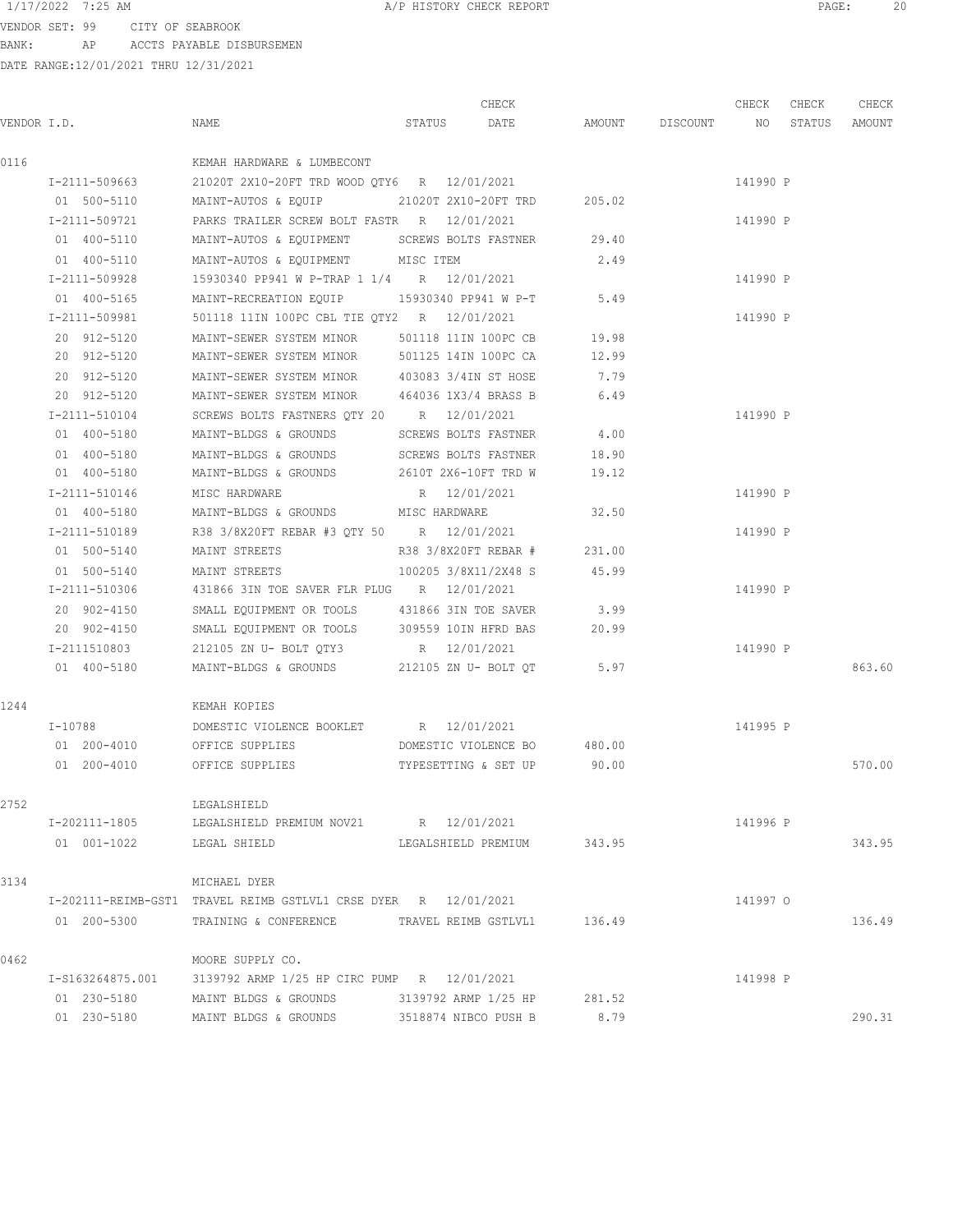VENDOR SET: 99 CITY OF SEABROOK BANK: AP ACCTS PAYABLE DISBURSEMEN

| VENDOR I.D. |         |                | NAME                                                            | STATUS               | CHECK<br>DATE              | AMOUNT | DISCOUNT | CHECK<br>NO | CHECK<br>STATUS | CHECK<br>AMOUNT |
|-------------|---------|----------------|-----------------------------------------------------------------|----------------------|----------------------------|--------|----------|-------------|-----------------|-----------------|
| 0480        |         |                | NORLAB INC                                                      |                      |                            |        |          |             |                 |                 |
|             |         | $I - 85573$    | LIQUID PWDER TRACING DYE QTY16 R 12/01/2021                     |                      |                            |        |          | 141999 P    |                 |                 |
|             |         | 20 912-5120    | MAINT-SEWER SYSTEM MINOR LIQUID PWDER TRACING                   |                      |                            | 215.00 |          |             |                 |                 |
|             |         | 20 912-5120    | MAINT-SEWER SYSTEM MINOR SHIPPING                               |                      |                            | 25.00  |          |             |                 | 240.00          |
| 0147        |         |                | OFFICE DEPOT CARD PLAN                                          |                      |                            |        |          |             |                 |                 |
|             |         | I-208223124001 | OFFICE SUPPLIES PD                                              | R 12/01/2021         |                            |        |          | 142000 P    |                 |                 |
|             |         | 01 200-4010    | OFFICE SUPPLIES                                                 | 592768 MULTIFOLD 2PL |                            | 83.34  |          |             |                 |                 |
|             |         | 01 200-4010    | OFFICE SUPPLIES                                                 | 545728 160Z FOAM CUP |                            | 55.97  |          |             |                 |                 |
|             |         | 01 200-4010    | OFFICE SUPPLIES                                                 | 951781 24*36 FORAY B |                            | 23.99  |          |             |                 |                 |
|             |         | 01 200-4010    | OFFICE SUPPLIES                                                 | 108488 ANGEL BATHROO |                            | 61.77  |          |             |                 |                 |
|             |         | 01 200-4010    | OFFICE SUPPLIES                                                 | 3862729 DONUT SHOP K |                            | 66.76  |          |             |                 |                 |
|             |         | 01 200-4010    | OFFICE SUPPLIES                                                 | 5931797 SWISSMIS CHO |                            | 25.02  |          |             |                 | 316.85          |
| 3129        |         |                | DANIEL LOY KNIERIEN                                             |                      |                            |        |          |             |                 |                 |
|             | I-26896 |                | MILITARY TRUCK REPAIR                                           | R 12/01/2021         |                            |        |          | 142001 P    |                 |                 |
|             |         | 50 501-5110    | MAINT - VEHICLES                                                | BATTERY CABLE        |                            | 35.96  |          |             |                 |                 |
|             |         | 50 501-5110    | MAINT - VEHICLES                                                | LUG                  |                            | 28.90  |          |             |                 |                 |
|             |         | 50 501-5110    | MAINT - VEHICLES                                                | SHOP SUPPLIES        |                            | 20.00  |          |             |                 |                 |
|             |         | 50 501-5110    | MAINT - VEHICLES                                                | BATTERY TERMINALS    |                            | 39.96  |          |             |                 |                 |
|             |         | 50 501-5110    | MAINT - VEHICLES                                                | PORT CABLES          |                            | 10.38  |          |             |                 |                 |
|             |         | 50 501-5110    | MAINT - VEHICLES                                                | BATTERY TRAY         |                            | 77.96  |          |             |                 |                 |
|             |         | 50 501-5110    | MAINT - VEHICLES                                                | LABOR                |                            | 660.00 |          |             |                 | 873.16          |
| 0227        |         |                | SAM'S CLUB/SYNCHRONY BANK                                       |                      |                            |        |          |             |                 |                 |
|             |         |                | I-202110-CS2021-KIDS CS2021 KIDS ACTIVITY SUPPLIES R 12/01/2021 |                      |                            |        |          | 142002 P    |                 |                 |
|             |         | 15 150-5466    | EVENTS                                                          | TABLE PICTURE STANDS |                            | 17.64  |          |             |                 |                 |
|             |         | 15 150-5467    | SEABROOK FESTIVAL EXP - HOT HERSHEY BARS                        |                      |                            | 104.72 |          |             |                 |                 |
|             |         | 15 150-5467    | SEABROOK FESTIVAL EXP - HOT                                     | GRAHM CRACKERS       |                            | 32.20  |          |             |                 |                 |
|             |         | 15 150-5467    | SEABROOK FESTIVAL EXP - HOT                                     | MARSHMALLOWS         |                            | 15.80  |          |             |                 |                 |
|             |         | 15 150-5467    | SEABROOK FESTIVAL EXP - HOT                                     | 15QT IGLOO COOLERS   |                            | 252.00 |          |             |                 |                 |
|             |         | 15 150-5467    | SEABROOK FESTIVAL EXP - HOT                                     | SPLENDA 100PK        |                            | 3.48   |          |             |                 |                 |
|             |         | 15 150-5467    | SEABROOK FESTIVAL EXP - HOT                                     | SWEETNLOW 100PK      |                            | 2.12   |          |             |                 |                 |
|             |         | 15 150-5467    | SEABROOK FESTIVAL EXP - HOT                                     |                      | RX BARS 100 BLUEBERR 15.74 |        |          |             |                 |                 |
|             |         | 15 150-5467    | SEABROOK FESTIVAL EXP - HOT BAKING SODA                         |                      |                            | 0.80   |          |             |                 |                 |
|             |         | 15 150-5467    | SEABROOK FESTIVAL EXP - HOT                                     |                      | BAKING SODA FRIDGE         | 0.82   |          |             |                 |                 |
|             |         | 15 150-5467    | SEABROOK FESTIVAL EXP - HOT                                     | GARDETTOS            |                            | 12.48  |          |             |                 |                 |
|             |         | 15 150-5467    | SEABROOK FESTIVAL EXP - HOT                                     |                      | HEINEKEN 0.0 6PK 17.96     |        |          |             |                 |                 |
|             |         | 15 150-5467    | SEABROOK FESTIVAL EXP - HOT                                     |                      | BLACK HAND TOWELS          | 100.80 |          |             |                 |                 |
|             |         | 15 150-5467    | SEABROOK FESTIVAL EXP - HOT                                     | COFFEE FILTER        |                            | 1.97   |          |             |                 |                 |
|             |         | 15 150-5467    | SEABROOK FESTIVAL EXP - HOT                                     | BOTTLE WATER 120Z    |                            | 3.56   |          |             |                 |                 |
|             |         | 15 150-5467    | SEABROOK FESTIVAL EXP - HOT                                     | STARBUCK PIKE COFFEE |                            | 9.98   |          |             |                 |                 |
|             |         | 15 150-5467    | SEABROOK FESTIVAL EXP - HOT                                     | IMP SUGAR PKS 100    |                            | 3.56   |          |             |                 | 595.63          |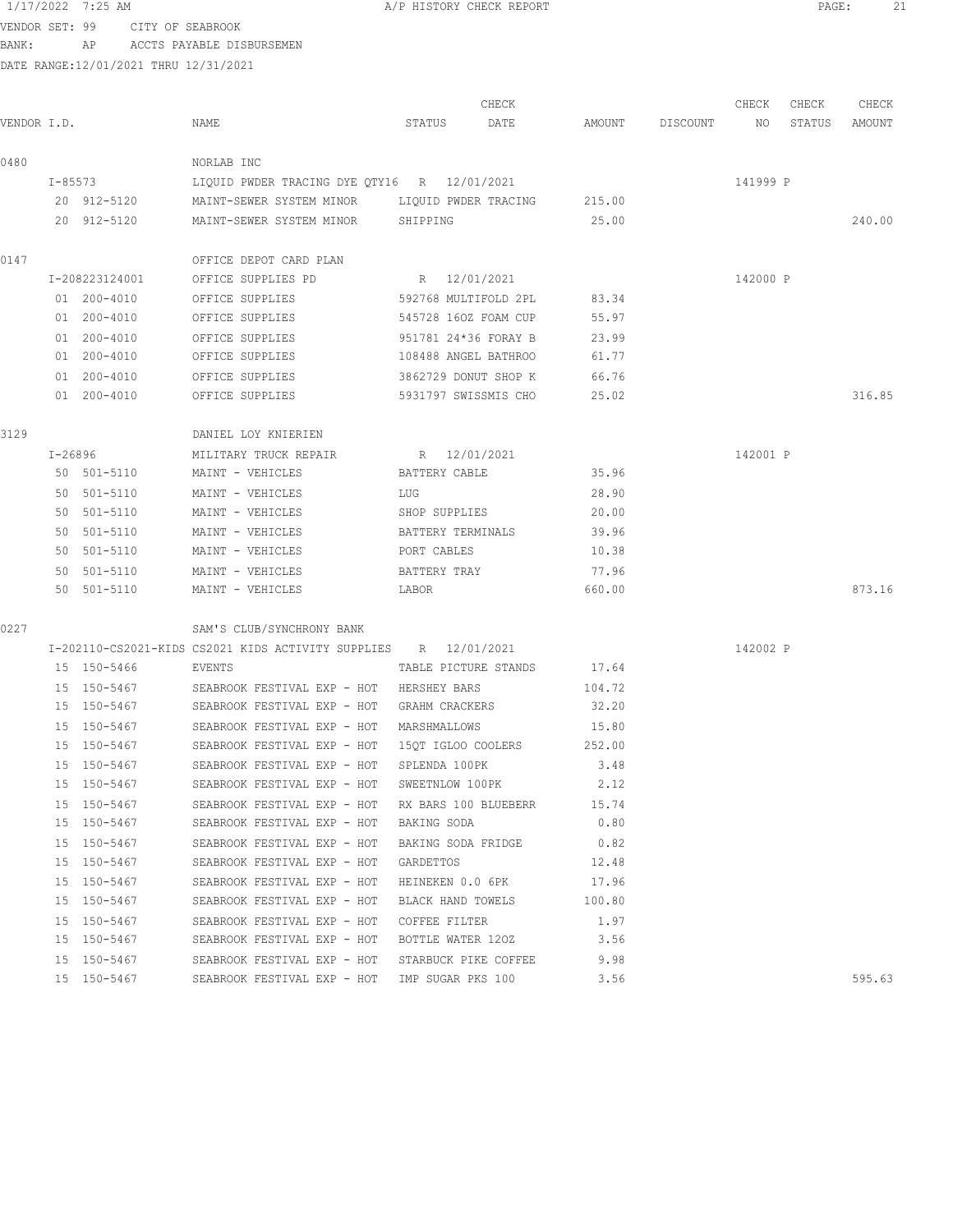VENDOR SET: 99 CITY OF SEABROOK BANK: AP ACCTS PAYABLE DISBURSEMEN

DATE RANGE:12/01/2021 THRU 12/31/2021

CHECK CHECK CHECK CHECK VENDOR I.D. NAME STATUS DATE AMOUNT DISCOUNT NO STATUS AMOUNT 0743 SPACE CITY ACE HARDWARE I-414885 CUTTER FOR FOUNTAIN R 12/01/2021 142004 P 01 400-5165 MAINT-RECREATION EQUIP CUTTER FOR FOUNTAIN 18.99 I-414887 WASHERS FOR FOUNTAIN R 12/01/2021 142004 P 01 107-5180 MAINT-BLDGS & GROUNDS WASHERS FOR FOUNTAIN 2.77 01 107-5180 MAINT-BLDGS & GROUNDS CONNECTOR FOR FOUNTA 2.77 I-414888 MALE ADAPTER QTY 10 R 12/01/2021 142004 P 01 400-5180 MAINT-BLDGS & GROUNDS MALE ADAPTER QTY 10 14.90 01 400-5180 MAINT-BLDGS & GROUNDS COUPLING QTY7 10.43 I-414889 BLUE PROPANE TANK R 12/01/2021 142004 P 20 902-4150 SMALL EQUIPMENT OR TOOLS BLUE PROPANE TANK 5.99 I-414893 PD DOOR ELECT. CRIMP/CUTTER R 12/01/2021 142004 P 01 200-5180 MAINT-BLDGS & GROUNDS PD DOOR ELECT. CRIMP 12.99 I-414894 PD DOOR OUICKSET R 12/01/2021 R 142004 P 01 200-5180 MAINT-BLDGS & GROUNDS PD DOOR QUICKSET CAU 4.62 01 200-5180 MAINT-BLDGS & GROUNDS PD DOOR VELCRO 2 FT 5.98 5.98 79.44 1681 STAPLES CONTRACT & COMMERCIAL I-7342875637-0-1 PWAC OFFICE SUPPLIES R 12/01/2021 142006 P 01 400-4400 SUPPLIES 123372 BIC MED BLK P 3.94 01 400-4400 SUPPLIES 677045 LAM POUCH LTR 12.54 01 400-4400 SUPPLIES 434931 BIC GRIP ASST 5.47 01 400-4400 SUPPLIES 1231065 INKJOY 300R 12.56 01 400-4400 SUPPLIES 563844 COM STRIP ADH 4.98 01 400-4400 SUPPLIES 648102 PILOTG2 GEL B 11.32 01 400-4400 SUPPLIES 648103 PILOTG2 GEL B 11.32 01 400-4400 SUPPLIES 392941 SCTCH BX SEAL 21.87 01 400-4400 SUPPLIES 062596 POSTIT 4\*6 RU 26.62 01 400-4400 SUPPLIES 219241 SFT RT BALL P 13.87 01 400-4400 SUPPLIES 236240 SUGAR 20 02 3 12.90 01 400-4400 SUPPLIES 236224 CREAMER 12 02 12.90 01 400-4400 SUPPLIES 418667 DART 8OZ CUP 28.09 01 400-4400 SUPPLIES 841239 DAVIL TABLETS 13.49 01 400-4400 SUPPLIES 826830 TISSUE FACIAL 9.76 01 400-4400 SUPPLIES 657463 FOLGER CLASS 59.24 01 400-4400 SUPPLIES 24474957 PUR GL BTL 51.99 01 400-4400 SUPPLIES 24374715 SALT&PEP CO 9.87 01 400-4400 SUPPLIES 2637195 BROTHER CMY 79.99 I-7344525482-0-1 SUPPLIES CH R 12/01/2021 R 12/01/2021 142006 P 01 107-4010 OFFICE SUPPLIES 24441622 GOJO SOAP 107.64 01 107-4010 OFFICE SUPPLIES 579939 SCOTT TISSUE 82.04 01 107-4010 OFFICE SUPPLIES 634117 BIGFOLD Z 57.76 650.16 650.16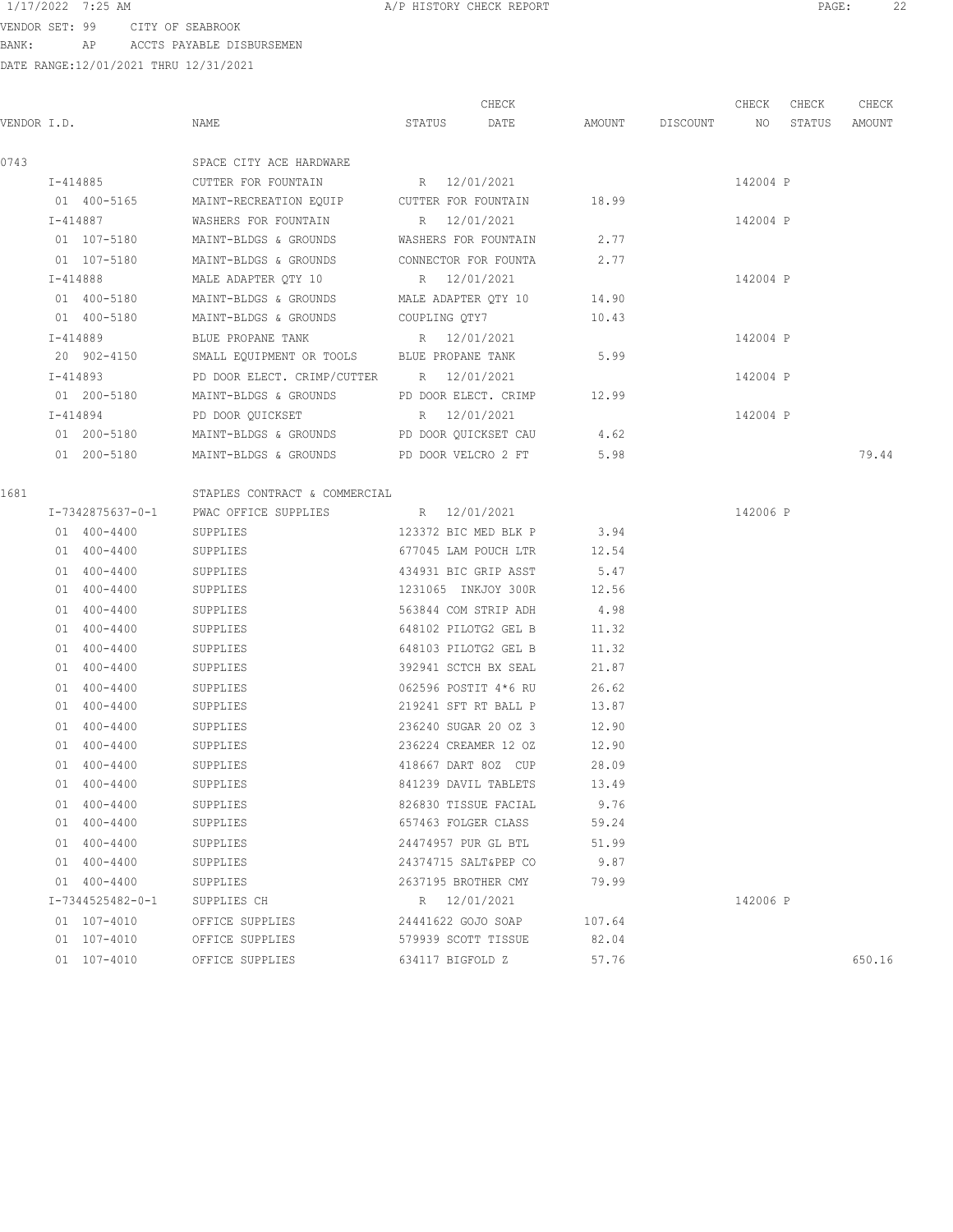VENDOR SET: 99 CITY OF SEABROOK BANK: AP ACCTS PAYABLE DISBURSEMEN

|             |              |                                                                       |                      | CHECK                |        |                    | CHECK    | CHECK  | CHECK    |
|-------------|--------------|-----------------------------------------------------------------------|----------------------|----------------------|--------|--------------------|----------|--------|----------|
| VENDOR I.D. |              | NAME                                                                  | STATUS               | DATE                 |        | AMOUNT DISCOUNT NO |          | STATUS | AMOUNT   |
| 3013        |              | STERICYLCE, INC                                                       |                      |                      |        |                    |          |        |          |
|             | I-4010571230 | BIOHAZARD DISPOSAL SVCS DEC21 R 12/01/2021                            |                      |                      |        |                    | 142009 P |        |          |
|             | 01 240-5030  | RENTALS & SERVICE AGRMTS BIOHAZARD DISPOSAL S 86.69                   |                      |                      |        |                    |          |        | 86.69    |
| 0038        |              | TERMINIX PROCESSING CENTER                                            |                      |                      |        |                    |          |        |          |
|             | I-414442378  | PEST CONTROL SVCS AC FY22 R 12/01/2021                                |                      |                      |        |                    | 142010 P |        |          |
|             | 01 210-5180  | MAINT-BLDGS & GROUNDS PEST CONTROL NOV21 108.00                       |                      |                      |        |                    |          |        | 108.00   |
| 2622        |              | ULINE                                                                 |                      |                      |        |                    |          |        |          |
|             | I-141477290  | CHRISTMAS ORNAMENT CASES R 12/01/2021                                 |                      |                      |        |                    | 142011 P |        |          |
|             | 15 150-5010  | ADVERTISING                                                           | CHRISTMAS ORNAMENT C |                      | 245.00 |                    |          |        |          |
|             | 15 150-5010  | ADVERTISING                                                           | SHIPPING/HANDLING    |                      | 39.90  |                    |          |        | 284.90   |
| 0914        |              | AUTO ZONE COMMERCIAL                                                  |                      |                      |        |                    |          |        |          |
|             | I-1491914682 | 39245PAUI STEERING WHEEL COVER R 12/01/2021                           |                      |                      |        |                    | 142035 P |        |          |
|             | 20 912-5110  | MAINT-AUTOS & EQUIPMENT                                               | 39245PAUI STEERING W |                      | 14.69  |                    |          |        |          |
|             | I-1491922693 | 91265 31-950 DURALAST CORE R 12/01/2021                               |                      |                      |        |                    | 142035 P |        |          |
|             | 20 912-5110  | MAINT-AUTOS & EOUIPMENT 91265 31-950 DURALAS                          |                      |                      | 22.00  |                    |          |        |          |
|             | I-1491928240 | 16-LG PB BLASTER WHT GREASE R 12/01/2021                              |                      |                      |        |                    | 142035 P |        |          |
|             | 01 500-5110  | MAINT-AUTOS & EQUIP                                                   | 16-LG PB BLASTER WHT |                      | 6.89   |                    |          |        | 43.58    |
| 2180        |              | CENTERPOINT ENERGY                                                    |                      |                      |        |                    |          |        |          |
|             |              | I-202111-CNP-4611TDV EXTEND SVC 4611 TODVILLE WWTP R 12/01/2021       |                      |                      |        |                    | 142036 P |        |          |
|             |              | 29 290-5275 ELECTRICAL/UTILITY SERVICES EXTEND SVC 4611 TODV 1,700.00 |                      |                      |        |                    |          |        | 1,700.00 |
| 3135        |              | FERNANDO RODRIGUEZ                                                    |                      |                      |        |                    |          |        |          |
|             |              | I-202112-ADV-GST2-FR ADVANCE GSTLVL2 CRSE RODRIGUEZ R 12/01/2021      |                      |                      |        |                    | 142037 P |        |          |
|             |              | 01  200-5300 TRAINING & CONFERENCE ADVANCE GSTLVL2 CRSE 352.00        |                      |                      |        |                    |          |        | 352.00   |
| 1609        |              | JESSICA M ANCIRA                                                      |                      |                      |        |                    |          |        |          |
|             |              | I-202111-TRVL-TCCAAC TRAVEL REIMB TCCAAC NOV ANCIRA R 12/01/2021      |                      |                      |        |                    | 142038 P |        |          |
|             |              | 01 700-5300 TRAINING & CONFERENCE                                     | TRAVEL REIMB TCCAAC  |                      | 208.32 |                    |          |        | 208.32   |
| 2049        |              | ROBERT J GONZALES                                                     |                      |                      |        |                    |          |        |          |
|             |              | I-202112-ADV-GST2-RG ADVANCE GSTLVL2 CRSE GONZALES R 12/01/2021       |                      |                      |        |                    | 142039 P |        |          |
|             |              | 01  200-5300  TRAINING & CONFERENCE  ADVANCE GSTLVL2 CRSE  352.00     |                      |                      |        |                    |          |        | 352.00   |
| 1882        |              | JOE CAPETILLO                                                         |                      |                      |        |                    |          |        |          |
|             |              | I-202112-ADV-TDA- ADVANCE TDA NCPPAL CAPETILLO R 12/02/2021           |                      |                      |        |                    | 142040 P |        |          |
|             |              | 01 500-5300 TRAINING & CONFERENCE ADVANCE TDA NCPPAL C 164.00         |                      |                      |        |                    |          |        | 164.00   |
| 0005        |              | ADMIRAL LINEN & UNIFORM                                               |                      |                      |        |                    |          |        |          |
|             | I-IHOU535833 | MAT SVCS 112921 R 12/08/2021                                          |                      |                      |        |                    | 142041 P |        |          |
|             | 01 107-5180  | MAINT-BLDGS & GROUNDS WEEKLY MAT SVCS 1129                            |                      |                      | 69.16  |                    |          |        |          |
|             | I-IHOU535834 | LINEN SVCS PWORKS 112921                                              | R 12/08/2021         |                      |        |                    | 142041 P |        |          |
|             | 01 400-5310  | UNIFORMS & LAUNDRY                                                    |                      | LINEN SVCS PWORKS 11 | 63.36  |                    |          |        |          |
|             | 01 500-5310  | UNIFORMS & LAUNDRY                                                    | LINEN SVCS PWORKS 11 |                      | 63.36  |                    |          |        |          |
|             | 20 902-5310  | UNIFORMS & LAUNDRY                                                    | LINEN SVCS PWORKS 11 |                      | 63.36  |                    |          |        |          |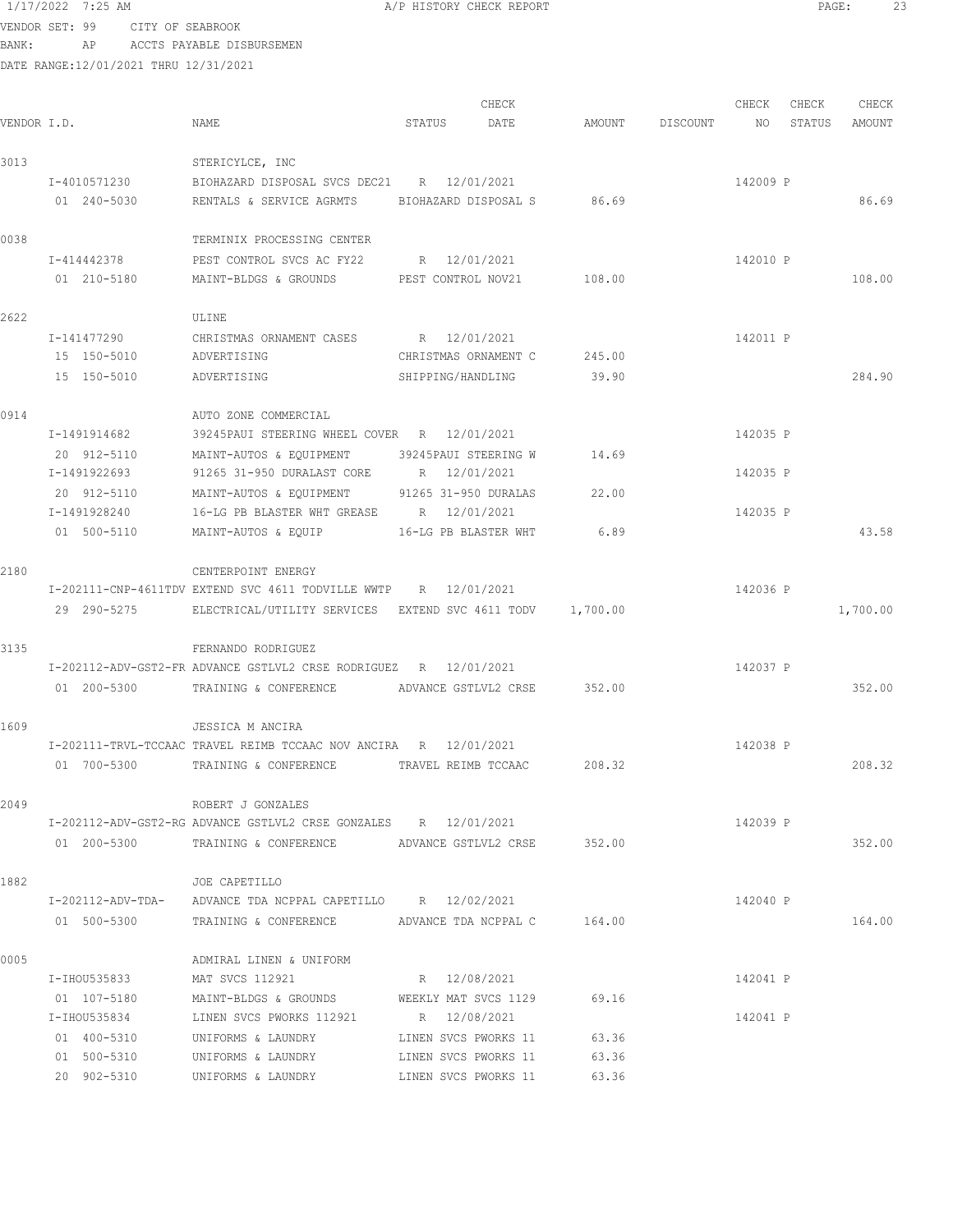|                | 1/17/2022 7:25 AM                     |                            | A/P HISTORY CHECK REPORT |       |          |          |          | PAGE:  |          | 24 |
|----------------|---------------------------------------|----------------------------|--------------------------|-------|----------|----------|----------|--------|----------|----|
| VENDOR SET: 99 | CITY OF SEABROOK                      |                            |                          |       |          |          |          |        |          |    |
| BANK:          | AP                                    | ACCTS PAYABLE DISBURSEMEN  |                          |       |          |          |          |        |          |    |
|                | DATE RANGE:12/01/2021 THRU 12/31/2021 |                            |                          |       |          |          |          |        |          |    |
|                |                                       |                            |                          |       |          |          |          |        |          |    |
|                |                                       |                            |                          | CHECK |          |          | CHECK    | CHECK  | CHECK    |    |
| VENDOR I.D.    |                                       | NAME                       | STATUS                   | DATE  | AMOUNT   | DISCOUNT | NO       | STATUS | AMOUNT   |    |
| 0005           |                                       | ADMIRAL LINEN & UNIFORCONT |                          |       |          |          |          |        |          |    |
|                | I-IHOU535834                          | LINEN SVCS PWORKS 112921   | R 12/08/2021             |       |          |          | 142041 P |        |          |    |
|                | 20 912-5310                           | UNIFORMS & LAUNDRY         | LINEN SVCS PWORKS 11     |       | 63.36    |          |          |        | 322.60   |    |
| 0006           |                                       | AFLAC                      |                          |       |          |          |          |        |          |    |
|                | I-239567                              | AFLAC PREMIUMS NOV21       | R 12/08/2021             |       |          |          | 142042 P |        |          |    |
|                | 01 001-1030                           | AFLAC INSURANCE DEDUCTS    | AFLAC PREMIUMS NOV21     |       | 596.62   |          |          |        | 596.62   |    |
| 1053           |                                       | CENTERPOINT ENERGY         |                          |       |          |          |          |        |          |    |
|                | I-202110-80000807653 GAS SVCS OCT21   |                            | R 12/08/2021             |       |          |          | 142043 P |        |          |    |
|                | 01 107-5410                           | UTILITIES                  | GAS SVCS OCT21           |       | 848.10   |          |          |        |          |    |
|                | 01 200-5410                           | UTILITIES                  | GAS SVCS OCT21           |       |          |          |          |        |          |    |
|                | 01 210-5410                           | UTILITIES                  | GAS SVCS OCT21           |       | 11.03    |          |          |        |          |    |
|                | 01 230-5410                           | UTILITIES                  | GAS SVCS OCT21           |       | 46.57    |          |          |        |          |    |
|                | 01 400-5410                           | UTILITIES                  | GAS SVCS OCT21           |       | 36.87    |          |          |        |          |    |
|                | 01 500-5410                           | UTILITIES                  | GAS SVCS OCT21           |       | 11.03    |          |          |        |          |    |
|                | 20 902-5410                           | UTILITIES                  | GAS SVCS OCT21           |       | 160.89   |          |          |        |          |    |
|                | 20 912-5410                           | UTILITIES                  | GAS SVCS OCT21           |       | 11.03    |          |          |        |          |    |
|                | 41 410-5410                           | UTILITIES                  | GAS SVCS OCT21           |       | 23.69    |          |          |        | 1,149.21 |    |
| 0057           |                                       | CITY OF SEABROOK           |                          |       |          |          |          |        |          |    |
|                | I-202111-WATER                        | WATER CHARGES NOV21        | R 12/08/2021             |       |          |          | 142044 P |        |          |    |
|                | 01 107-5410                           | UTILITIES                  | WATER CHARGES NOV21      |       | 2,018.56 |          |          |        |          |    |
|                | 01 200-5410                           | UTILITIES                  | WATER CHARGES NOV21      |       | 19.00    |          |          |        |          |    |
|                | 01 210-5410                           | UTILITIES                  | WATER CHARGES NOV21      |       | 348.34   |          |          |        |          |    |
|                | 01 230-5410                           | UTILITIES                  | WATER CHARGES NOV21      |       | 385.59   |          |          |        |          |    |
|                | 01 400-5410                           | UTILITIES                  | WATER CHARGES NOV21      |       | 3,349.22 |          |          |        |          |    |
|                | 01 500-5410                           | UTILITIES                  | WATER CHARGES NOV21      |       | 348.34   |          |          |        |          |    |
|                | 20.0025110                            | <b>HOTT TOTDO</b>          | MARRO CUADORO MONO1      |       | $310.31$ |          |          |        |          |    |

|      | 20 902-5410      | UTILITIES                                  | WATER CHARGES NOV21 348.34   |         |          |          |
|------|------------------|--------------------------------------------|------------------------------|---------|----------|----------|
|      | 20 912-5410      | UTILITIES                                  | WATER CHARGES NOV21 1,076.64 |         |          |          |
|      | 41 410-5410      | UTILITIES                                  | WATER CHARGES NOV21          | 151.32  |          | 8,045.35 |
| 1588 |                  | COMCAST                                    |                              |         |          |          |
|      | I-202112-0015606 | ADDL TV OUTLETS CH FY22 R 12/08/2021       |                              |         | 142045 P |          |
|      | 01 102-5030      | RENTALS & AGREEMENTS                       | ADDL TV OUTLETS CH D         | 84.81   |          | 84.81    |
| 2890 |                  | OCCUPATIONAL HEALTH CENTERS OF             |                              |         |          |          |
|      | I-322862057      | PHYS PREPL UDS T SEGURA NOV21 R 12/08/2021 |                              |         | 142046 P |          |
|      | 01 107-3145      | DRUG TESTING                               | PHYS PREPL UDS T SEG         | 155.00  |          |          |
|      | 01 107-3145      | DRUG TESTING                               | PHYS PREPL UDS R HOW         | 155.00  |          | 310.00   |
| 2326 |                  | CONSTELLATION NEWENERGY INC                |                              |         |          |          |
|      | I-60948064001    | ELECTRIC SVCS OCT21                        | R 12/08/2021                 |         | 142047 P |          |
|      | 01 107 5110      | TIMTT TMTMO                                | RIMMATA AUAA AAMA1           | 2 729 A |          |          |

| 1-00948064001         | ETECIKIC SACS OCIST | R 12/08/2021        |          | 142047 F |
|-----------------------|---------------------|---------------------|----------|----------|
| 01 107-5410           | UTILITIES           | ELECTRIC SVCS OCT21 | 2,728.94 |          |
| $01200 - 5410$        | UTILITIES           | ELECTRIC SVCS OCT21 | 58.56    |          |
| $01210 - 5410$        | UTILITIES           | ELECTRIC SVCS OCT21 | 415.02   |          |
| $01$ 2.30 - 5410      | UTILITIES           | ELECTRIC SVCS OCT21 | 854.00   |          |
| $01 \quad 400 - 5410$ | UTILITIES           | ELECTRIC SVCS OCT21 | 1,737.68 |          |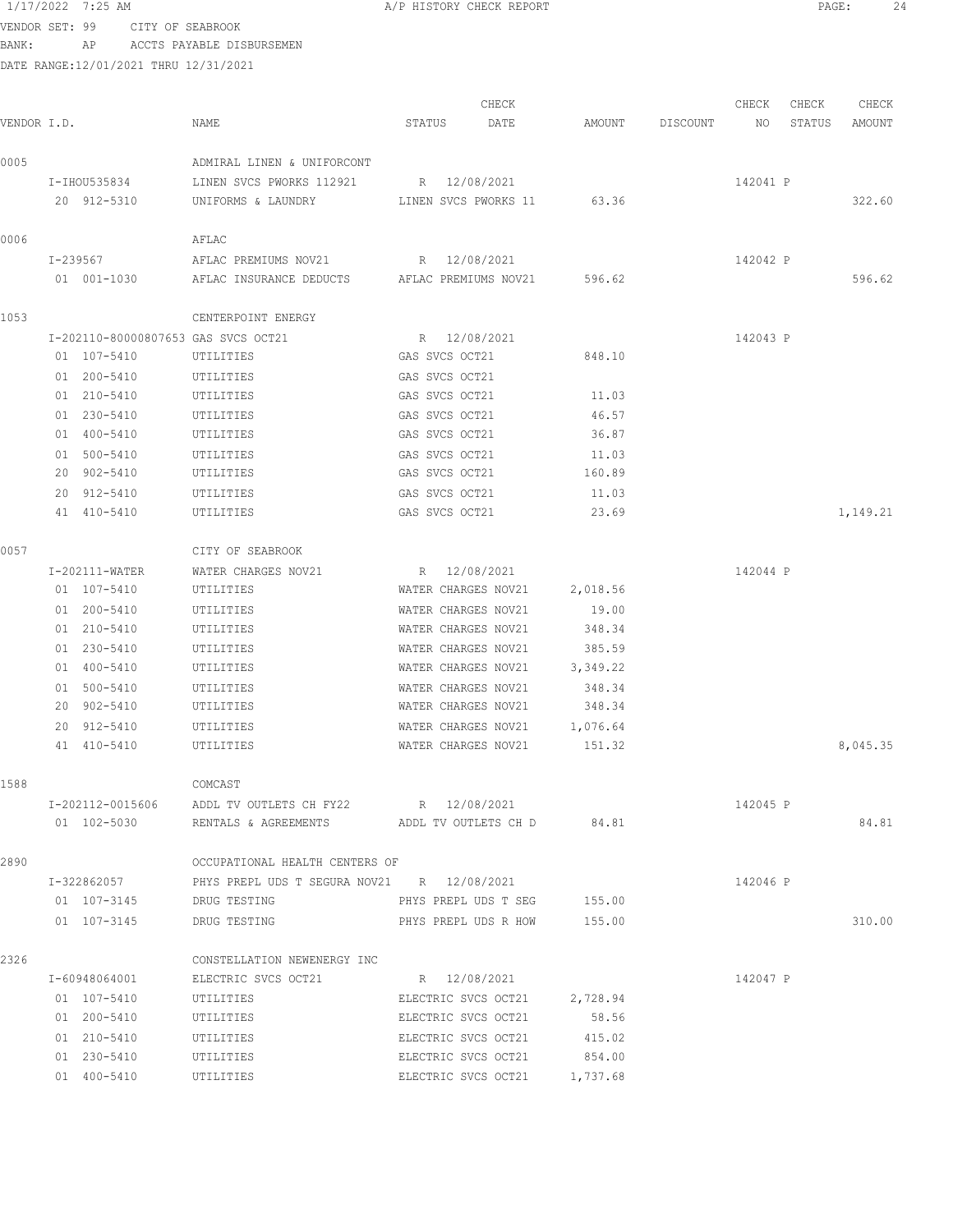VENDOR SET: 99 CITY OF SEABROOK BANK: AP ACCTS PAYABLE DISBURSEMEN

| VENDOR I.D. |                              | NAME                                                          | STATUS              | CHECK<br>DATE                 | AMOUNT    | DISCOUNT | CHECK<br>NO | CHECK<br>STATUS | CHECK<br>AMOUNT |
|-------------|------------------------------|---------------------------------------------------------------|---------------------|-------------------------------|-----------|----------|-------------|-----------------|-----------------|
|             |                              |                                                               |                     |                               |           |          |             |                 |                 |
| 2326        |                              | CONSTELLATION NEWENERGCONT                                    |                     |                               |           |          |             |                 |                 |
|             | I-60948064001                | ELECTRIC SVCS OCT21                                           | R 12/08/2021        |                               |           |          | 142047 P    |                 |                 |
|             | 01 500-5410                  | UTILITIES                                                     | ELECTRIC SVCS OCT21 |                               | 415.02    |          |             |                 |                 |
|             | 01 500-5411                  | UTILITIES - STREET LIGHTS ELECTRIC SVCS OCT21                 |                     |                               | 12,600.60 |          |             |                 |                 |
|             | 20 902-5410                  | UTILITIES                                                     | ELECTRIC SVCS OCT21 |                               | 2,199.96  |          |             |                 |                 |
|             | 20 912-5410                  | UTILITIES                                                     | ELECTRIC SVCS OCT21 |                               | 7,668.82  |          |             |                 |                 |
|             | 41 410-5410                  | UTILITIES                                                     | ELECTRIC SVCS OCT21 |                               | 12.73     |          |             |                 | 28,691.33       |
| 1090        |                              | CROWN TROPHY                                                  |                     |                               |           |          |             |                 |                 |
|             | I-21-39564                   | WOOD TX ANV ORNAMENT QTY500 R 12/08/2021                      |                     |                               |           |          | 142048 P    |                 |                 |
|             | 15 150-5010                  | ADVERTISING                                                   |                     | WOOD TX ANV ORNAMENT 1,635.00 |           |          |             |                 |                 |
|             | 01 100-3300                  | MAYOR & COUNCIL FEES                                          |                     | WOOD TX ANV ORNAMENT          | 1,090.00  |          |             |                 | 2,725.00        |
| 1232        |                              | DISA GLOBAL SOLUTIONS, INC                                    |                     |                               |           |          |             |                 |                 |
|             | I-2001705                    | DRUG TEST Q3                                                  | R 12/08/2021        |                               |           |          | 142049 P    |                 |                 |
|             | 01 107-3145                  | DRUG TESTING                                                  | DRUG TEST Q3        |                               | 88.50     |          |             |                 |                 |
|             | 01 107-3145                  | DRUG TESTING                                                  |                     | URING COLLECTION Q3 162.00    |           |          |             |                 | 250.50          |
| 3128        |                              | FERGUSON US HOLDINGS, INC.                                    |                     |                               |           |          |             |                 |                 |
|             | I-1103914                    | S26100071012000 6*12 REP CLMP R 12/08/2021                    |                     |                               |           |          | 142050 P    |                 |                 |
|             | 20 902-5130                  | MAINT-WATER SYSTEM MINOR                                      |                     | S26100071012000 6*12 232.56   |           |          |             |                 | 232.56          |
| 0666        |                              |                                                               |                     |                               |           |          |             |                 |                 |
|             |                              | HARRIS CO APPRAISAL DIST                                      |                     |                               |           |          |             |                 |                 |
|             | I-PSI21002846<br>01 102-5445 | HCAD ASSESSMENT 1FQ22                                         | R 12/08/2021        |                               |           |          | 142051 P    |                 |                 |
|             |                              | CENTRAL APPRAISAL FEE HCAD ASSESSMENT 1FQ2 15,045.00          |                     |                               |           |          |             |                 | 15,045.00       |
| 2520        |                              | HSA BANK                                                      |                     |                               |           |          |             |                 |                 |
|             |                              | I-HS 202112062971 EMPLOYEE DEDUCTIONS TO HSA R 12/08/2021     |                     |                               |           |          | 142052 P    |                 |                 |
|             | 01 001-1023                  | HSA PAYABLE                                                   |                     | EMPLOYEE DEDUCTIONS 2,113.75  |           |          |             |                 | 2, 113.75       |
| 0105        |                              | ICMA RETIREMENT TRUST-457                                     |                     |                               |           |          |             |                 |                 |
|             | I-IC 202112062971            | Employee Deduction - Plan 3033 R 12/08/2021                   |                     |                               |           |          | 142053 P    |                 |                 |
|             | 01 001-1031                  | ICMA INSURANCE DEDUCTS Employee Deduction - 1,110.97          |                     |                               |           |          |             |                 | 1,110.97        |
| 0105        |                              | ICMA RETIREMENT TRUST-457                                     |                     |                               |           |          |             |                 |                 |
|             |                              | I-ICM202112062971 EMPLOYEE DEDUCTS- PLAN 303302 R 12/08/2021  |                     |                               |           |          | 142054 P    |                 |                 |
|             | 01 001-1031                  | ICMA INSURANCE DEDUCTS EMPLOYEE DEDUCTS- PL 3,770.00          |                     |                               |           |          |             |                 | 3,770.00        |
| 0105        |                              | ICMA RETIREMENT TRUST-457                                     |                     |                               |           |          |             |                 |                 |
|             |                              | I-ROT202112062971 EMPLOYEE DEDUCTS - PLAN 706240 R 12/08/2021 |                     |                               |           |          | 142055 P    |                 |                 |
|             | 01 001-1031                  | ICMA INSURANCE DEDUCTS BMPLOYEE DEDUCTS - P 410.00            |                     |                               |           |          |             |                 | 410.00          |
| 0116        |                              | KEMAH HARDWARE & LUMBER                                       |                     |                               |           |          |             |                 |                 |
|             | I-2111-510355                | 2410S 2X4-10FT YP QTY 6 R 12/08/2021                          |                     |                               |           |          | 142056 P    |                 |                 |
|             | 01 400-5180                  | MAINT-BLDGS & GROUNDS 2410S 2X4-10FT YP QT 39.66              |                     |                               |           |          |             |                 |                 |
|             | 01 400-5180                  | MAINT-BLDGS & GROUNDS 320655 BULK 7-1/4IN                     |                     |                               | 13.99     |          |             |                 |                 |
|             | 01 400-5180                  | MAINT-BLDGS & GROUNDS 311014 3 PKT NAIL TO                    |                     |                               | 16.99     |          |             |                 |                 |
|             | I-2111-510803                | 212105 #546 ZN U-BOLT Q3 R 12/08/2021                         |                     |                               |           |          | 142056 P    |                 |                 |
|             |                              |                                                               |                     |                               |           |          |             |                 |                 |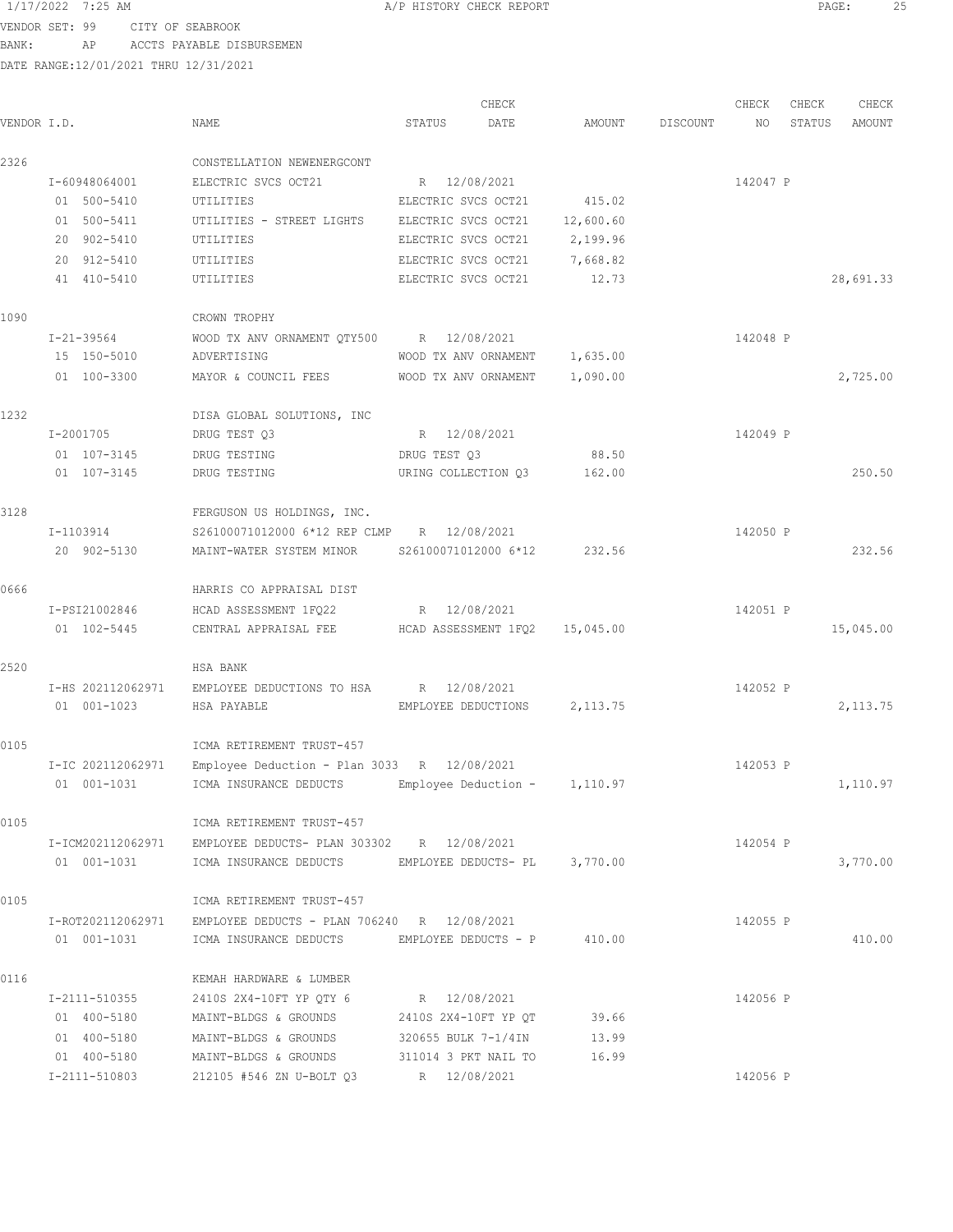VENDOR SET: 99 CITY OF SEABROOK BANK: AP ACCTS PAYABLE DISBURSEMEN

| VENDOR I.D.   | NAME                                          | CHECK<br>DATE<br>STATUS | AMOUNT   | DISCOUNT | CHECK<br>NO | CHECK<br>STATUS | CHECK<br>AMOUNT |
|---------------|-----------------------------------------------|-------------------------|----------|----------|-------------|-----------------|-----------------|
|               |                                               |                         |          |          |             |                 |                 |
| 0116          | KEMAH HARDWARE & LUMBECONT                    |                         |          |          |             |                 |                 |
| I-2111-510803 | 212105 #546 ZN U-BOLT 03                      | R 12/08/2021            |          |          | 142056 P    |                 |                 |
| 01 400-5180   | MAINT-BLDGS & GROUNDS                         | 212105 #546 ZN U-BOL    | 5.97     |          |             |                 |                 |
| I-2112-511423 | 1416 T 1*4 16' TRD                            | R 12/08/2021            |          |          | 142056 P    |                 |                 |
| 01 500-5140   | MAINT STREETS                                 | 1416 T 1*4 16' TRD O    | 46.68    |          |             |                 |                 |
| 01 500-5140   | MAINT STREETS                                 | 100241 SRVY STAKE QT    | 23.00    |          |             |                 |                 |
| I-2112-511453 | MISC ITEM Q10                                 | R 12/08/2021            |          |          | 142056 P    |                 |                 |
| 20 902-5130   | MAINT-WATER SYSTEM MINOR MISC ITEM TUBING 3/8 |                         | 3.90     |          |             |                 |                 |
| 20 902-5130   | MAINT-WATER SYSTEM MINOR 451258 3/8" UNION CO |                         | 7.18     |          |             |                 |                 |
| I-2112-511666 | MISC HARDWARE                                 | R 12/08/2021            |          |          | 142056 P    |                 |                 |
| 01 400-5180   | MAINT-BLDGS & GROUNDS                         | MISC HARDWARE           | 12.99    |          |             |                 |                 |
| 01 400-5180   | MAINT-BLDGS & GROUNDS                         | 405573 2 PK S/J WASH    | 1.49     |          |             |                 |                 |
| 01 400-5180   | MAINT-BLDGS & GROUNDS                         | 444529 S/J WASHER &     | 3.19     |          |             |                 |                 |
| 01 400-5180   | MAINT-BLDGS & GROUNDS                         | 403903 1-2 DRAIN OPE    | 13.99    |          |             |                 |                 |
| 01 400-5180   | MAINT-BLDGS & GROUNDS                         | MISC HARDWARE           | 12.99    |          |             |                 |                 |
| I-2112-511683 | MISC DRAIN OPENER LIQUID Q2 R 12/08/2021      |                         |          |          | 142056 P    |                 |                 |
| 01 400-5180   | MAINT-BLDGS & GROUNDS                         | MISC DRAIN OPENER LI    | 25.98    |          |             |                 |                 |
| 01 400-5180   | MAINT-BLDGS & GROUNDS                         | 410399 1 1/2 WHT PLA    | 3.79     |          |             |                 |                 |
| I-2112-511804 | MISC HARDWARE Q2                              | R 12/08/2021            |          |          | 142056 P    |                 |                 |
| 28 280-6053   | PARK PROJECTS                                 | MISC HARDWARE Q2        | 10.00    |          |             |                 |                 |
| 28 280-6053   | PARK PROJECTS                                 | 480967 3/4" SS CLAMP    | 3.10     |          |             |                 | 244.89          |
| 2107          | LEADERGOV, LLC                                |                         |          |          |             |                 |                 |
| $I-1065$      | LEADERSHIP DEVELOP TRAINING Q7 R 12/08/2021   |                         |          |          | 142059 P    |                 |                 |
| 01 102-5300   | TRAINING & CONFERENCE                         | LEADERSHIP TRNG 12MT    | 1,200.00 |          |             |                 |                 |
| 20 902-5300   | TRAINING & CONFERENCE                         | LEADERSHIP TRNG 12MT    | 1,200.00 |          |             |                 |                 |
| 01 700-5300   | TRAINING & CONFERENCE                         | LEADERSHIP TRNG 12MN    | 1,200.00 |          |             |                 |                 |
| 15 150-5300   | TRAVEL & CONFERENCE                           | LEADERSHIP TRNG 12 M    | 1,200.00 |          |             |                 |                 |
| 01 100-5300   | TRAINING & CONFERENCE                         | LEADERSHIP TRNG 12MN    | 1,200.00 |          |             |                 |                 |
| 01 102-5300   | TRAINING & CONFERENCE                         | LEADERSHIP TRNG 12MN    | 1,200.00 |          |             |                 |                 |
| 01 102-5300   | TRAINING & CONFERENCE                         | LEADERSHIP TRNG 12MN    | 1,200.00 |          |             |                 | 8,400.00        |
| 3145          | LAW ENFORCEMENT RISK MANAGEMEN                |                         |          |          |             |                 |                 |
| I-217530      | ONLINE CRSE 15563 SMITH 081221 R 12/08/2021   |                         |          |          | 142060 0    |                 |                 |
| 01 200-5300   | TRAINING & CONFERENCE ONLINE CRSE 15563 SM    |                         | 150.00   |          |             |                 |                 |
| I-217531      | ONLINE CRSE 15595 SMITH 082621 R 12/08/2021   |                         |          |          | 142060 0    |                 |                 |
| 01 200-5300   | TRAINING & CONFERENCE                         | ONLINE CRSE 15595 SM    | 150.00   |          |             |                 | 300.00          |
| 3015          | MATHESON TRI-GAS, INC.                        |                         |          |          |             |                 |                 |
| I-0024670531  | OXYGEN M250 CYL LEASE NOV21 R 12/08/2021      |                         |          |          | 142061 P    |                 |                 |
| 01 240-5030   | RENTALS & SERVICE AGRMTS                      | OXYGEN M250 CYL LEAS    | 72.50    |          |             |                 |                 |
| I-0024689901  | OXYGEN RENTAL 112921                          | R 12/08/2021            |          |          | 142061 P    |                 |                 |
| 01 240-5030   | RENTALS & SERVICE AGRMTS                      | OXYGEN RENTAL 112921    | 248.06   |          |             |                 | 320.56          |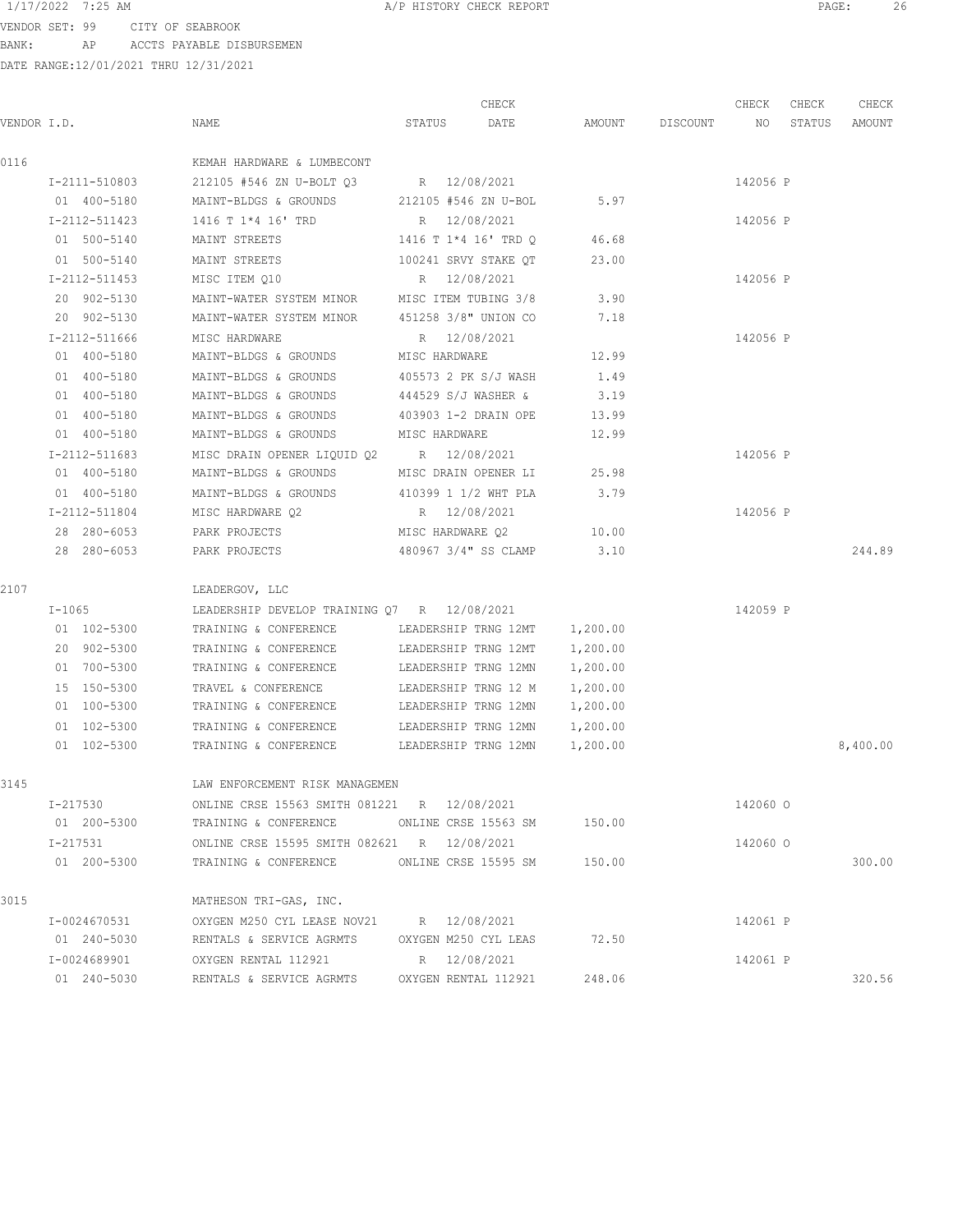VENDOR SET: 99 CITY OF SEABROOK BANK: AP ACCTS PAYABLE DISBURSEMEN

| VENDOR I.D. |                   | NAME                                                            | CHECK<br>STATUS<br>DATE | AMOUNT   | DISCOUNT | CHECK<br>NO | CHECK<br>CHECK<br>STATUS<br>AMOUNT |
|-------------|-------------------|-----------------------------------------------------------------|-------------------------|----------|----------|-------------|------------------------------------|
| 0740        |                   | O'REILLY AUTO PARTS                                             |                         |          |          |             |                                    |
|             | I-0411-142240     | SYN10-30 1QMOTOROIL Q3                                          | R 12/08/2021            |          |          | 142062 P    |                                    |
|             | 01 240-5110       | MAINT-AUTOS & EQUIPMENT                                         | SYN10-30 1QMOTOROIL     | 20.97    |          |             |                                    |
|             | 01 240-5110       | MAINT-AUTOS & EQUIPMENT                                         | 784-720D MACHINE SCR    | 2.99     |          |             | 23.96                              |
| 0147        |                   | OFFICE DEPOT CARD PLAN                                          |                         |          |          |             |                                    |
|             | I-210800379001    | OFFICE SUPPLIES CH                                              | R 12/08/2021            |          |          | 142063 P    |                                    |
|             | 01 107-4010       | OFFICE SUPPLIES                                                 | 885498 FOLGERS          | 74.50    |          |             |                                    |
|             | 01 107-4010       | OFFICE SUPPLIES                                                 | 540421 160Z CUPS        | 29.32    |          |             |                                    |
|             | $01 107 - 4010$   | OFFICE SUPPLIES                                                 | 108862 ADD MACH ROLL    | 10.62    |          |             |                                    |
|             | 01 107-4010       | OFFICE SUPPLIES                                                 | 9994287 DSK CALENDAR    | 4.79     |          |             |                                    |
|             | $01 107 - 4010$   | OFFICE SUPPLIES                                                 | 545755 FILE JACKETS     | 263.94   |          |             | 383.17                             |
| 0526        |                   | POWER FIELD SERVICES                                            |                         |          |          |             |                                    |
|             | $I - 8168$        | GENERATOR INSPECT/MAINT NOV21 R 12/08/2021                      |                         |          |          | 142064 P    |                                    |
|             | 01 107-5180       | MAINT-BLDGS & GROUNDS                                           | CTY HALL GEN INSP/MA    | 221.00   |          |             |                                    |
|             | 01 230-5030       | RENTALS & SERVICE AGRMTS                                        | FIRE GEN INSP/MAINT     | 221.00   |          |             |                                    |
|             | 20 902-5030       | RENTALS & SERVICE AGRMTS                                        | WATER TOW GEN INSP/M    | 221.00   |          |             |                                    |
|             | 20 902-5030       | RENTALS & SERVICE AGRMTS                                        | WELL#2 GEN INSP/MAIN    | 221.00   |          |             | 884.00                             |
| 0159        |                   | PROJECT SURVEILLANCE INC                                        |                         |          |          |             |                                    |
|             | I-2021619         | LAKE MIJA SEC3 WS&D FOB OCT21 R 12/08/2021                      |                         |          |          | 142065 0    |                                    |
|             | 01 107-5211       | PROF FEES - INSPECTIONS                                         | LAKE MIJA SEC3 WS&D     | 4,300.50 |          |             | 4,300.50                           |
| 1721        |                   | SEABROOK EMPLOYEES SHARE YOUR                                   |                         |          |          |             |                                    |
|             | I-SYC202112062971 | SHARE YOUR CHRISTMAS FUND                                       | R 12/08/2021            |          |          | 142066 P    |                                    |
|             | 01 001-1032       | OTHER PAYROLL DEDUCTIONS                                        | SHARE YOUR CHRISTMAS    | 150.00   |          |             | 150.00                             |
| 3137        |                   | SHELBY CHANCEY                                                  |                         |          |          |             |                                    |
|             |                   | I-202111-REIMB-EMS21 TRAVEL REIMB EMS CONF CHANCEY R 12/08/2021 |                         |          |          | 142067 P    |                                    |
|             | 01 240-5300       | TRAINING & CONFERENCE                                           | TRAVEL REIMB EMS CON    | 314.54   |          |             | 314.54                             |
| 2700        |                   | INNOVA SUPPLY, INC                                              |                         |          |          |             |                                    |
|             | I-LEAG-16238      | ATLA3 MOUSE GLUE BOARD Q72 R 12/08/2021                         |                         |          |          | 142068 P    |                                    |
|             | 01 400-5180       | MAINT-BLDGS & GROUNDS ATLA3 MOUSE GLUE BOA                      |                         | 24.48    |          |             | 24.48                              |
| 0743        |                   | SPACE CITY ACE HARDWARE                                         |                         |          |          |             |                                    |
|             | I-414890          | 2 1/2 S HOOKS Q2                                                | R 12/08/2021            |          |          | 142069 P    |                                    |
|             | 01 400-5180       | MAINT-BLDGS & GROUNDS 2 1/2 S HOOKS Q2                          |                         | 4.50     |          |             |                                    |
|             | I-414898          | TEE FOR BROKE SPINKLER LINE 02 R 12/08/2021                     |                         |          |          | 142069 P    |                                    |
|             | 01 500-5140       | MAINT STREETS                                                   | TEE FOR BROKE SPINKL    | 5.98     |          |             |                                    |
|             | I-414900          | 1 1/2*1 BUSHING Q2 R 12/08/2021                                 |                         |          |          | 142069 P    |                                    |
|             | 20 902-5130       | MAINT-WATER SYSTEM MINOR                                        | 1 1/2*1 BUSHING Q2      | 5.98     |          |             | 16.46                              |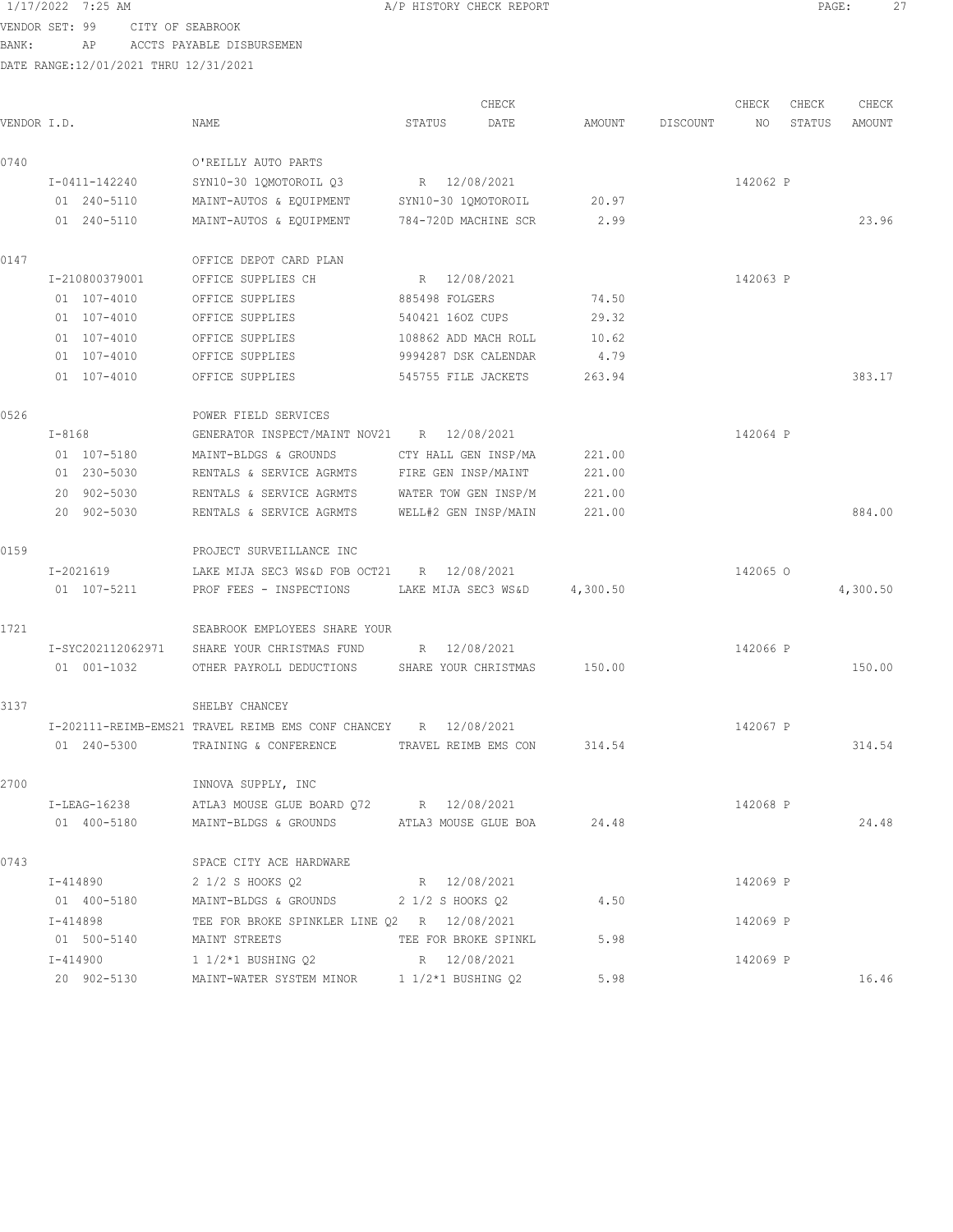VENDOR SET: 99 CITY OF SEABROOK

BANK: AP ACCTS PAYABLE DISBURSEMEN

|             |                   |                                |                                              | CHECK                            |             |          | CHECK    | CHECK  | CHECK      |
|-------------|-------------------|--------------------------------|----------------------------------------------|----------------------------------|-------------|----------|----------|--------|------------|
| VENDOR I.D. |                   | NAME                           | STATUS                                       | DATE                             | AMOUNT      | DISCOUNT | NO       | STATUS | AMOUNT     |
| 0400        |                   | TERRYBERRY JEWELERS            |                                              |                                  |             |          |          |        |            |
|             | I-K51727          | SERVICE AWARDS                 |                                              | R 12/08/2021                     |             |          | 142070 P |        |            |
|             | 01 107-3900       | MERIT AWARDS                   |                                              | 5 YR-SERVICE AWARDS              | 401.28      |          |          |        |            |
|             | 01 107-3900       | MERIT AWARDS                   |                                              | 10 YR SERVICE AWARDS             | 50.16       |          |          |        |            |
|             | 01 107-3900       | MERIT AWARDS                   |                                              | 15 YR-SERVICE AWARDS             | 379.00      |          |          |        |            |
|             | 01 107-3900       | MERIT AWARDS                   |                                              | 20 YR-SERVICE AWARDS             | 149.48      |          |          |        |            |
|             | 01 107-3900       | MERIT AWARDS                   |                                              | 30 YR-SERVICE AWARDS             | 517.88      |          |          |        |            |
|             | 01 107-3900       | MERIT AWARDS                   |                                              | SHIPPING -SVC AWARD              | 29.33       |          |          |        | 1,527.13   |
| 2705        |                   | TEXAS COMMISSION ON ENVIRONMEN |                                              |                                  |             |          |          |        |            |
|             | I-PHS0201416      |                                | FY22 STORMWATER PERMITS RENEWA R 12/08/2021  |                                  |             |          | 142071 P |        |            |
|             | 20 902-5290       | PERMIT FEES                    |                                              | FY22 STORMWATER PERM 14,829.85   |             |          |          |        | 14,829.85  |
| 2254        |                   | TRANSUNION RISK AND ALTERNATIV |                                              |                                  |             |          |          |        |            |
|             | I-230287-202108-1 | TLOXP SEARCH REPORTS AUG21     |                                              | R 12/08/2021                     |             |          | 142072 P |        |            |
|             | 50 501-5497       | C.I.D.                         |                                              | TLOXP SEARCH REPORT              | 125.00      |          |          |        |            |
|             | I-230287-202111-1 | TLOXP SEARCH REPORTS NOV21     |                                              | R 12/08/2021                     |             |          | 142072 P |        |            |
|             | 50 501-5497       | C.I.D.                         |                                              | TLOXP SEARCH NOV21               | 130.00      |          |          |        | 255.00     |
| 0217        |                   | TX MUNICIPAL POLICE ASSN       |                                              |                                  |             |          |          |        |            |
|             | I-TPA202112062971 | EMPLOYEE DEDUCTIONS            |                                              | R 12/08/2021                     |             |          | 142073 P |        |            |
|             | 01 001-1032       |                                | OTHER PAYROLL DEDUCTIONS EMPLOYEE DEDUCTIONS |                                  | 224.00      |          |          |        | 224.00     |
| 0035        |                   | WASTE MANAGEMENT OF TEXAS INC  |                                              |                                  |             |          |          |        |            |
|             | I-1864598-1791-9  |                                | 40YD ROLLOFF PWAC 11.4.21 R 12/08/2021       |                                  |             |          | 142074 P |        |            |
|             | 20 922-5466       | STORM CLEANUP EXPENSE          |                                              | 40YD ROLLOFF PWAC 11             | 818.05      |          |          |        |            |
|             | 20 922-5466       | STORM CLEANUP EXPENSE          |                                              | 40YD ROLLOFF PWAC 11             | 818.05      |          |          |        |            |
|             | 20 922-5466       | STORM CLEANUP EXPENSE          |                                              | PROTATE MANUAL RENTA             | 62.89       |          |          |        |            |
|             | $I - 202111 - WM$ | DUMPSTER CHARGES NOV21         |                                              | R 12/08/2021                     |             |          | 142074 P |        |            |
|             | 20 922-5479       | COMMERCIAL SANIT SERVICE       |                                              | DUMPSTER CHARGES NOV             | 93,163.99   |          |          |        |            |
|             | 20 922-7210       | FRANCHISE FEES                 |                                              | DUMPSTER CHARGES NOV             | 13,974.60CR |          |          |        |            |
|             | 20 922-9535       | SANITATION BILLING FEES        |                                              | DUMPSTER CHARGES NOV             | 7,453.11CR  |          |          |        |            |
|             | 20 922-5469       | RESIDENTIAL SANIT SERVICE      |                                              | DUMPSTER CHARGES NOV             | 97,010.22   |          |          |        |            |
|             | 20 922-5469       | RESIDENTIAL SANIT SERVICE      |                                              | DUMPSTER CHARGES NOV             | 219.52      |          |          |        |            |
|             | 20 922-5469       | RESIDENTIAL SANIT SERVICE      |                                              | DUMPSTER CHARGES NOV             | 420.00      |          |          |        |            |
|             | 20 922-5469       | RESIDENTIAL SANIT SERVICE      |                                              | DUMPSTER CHARGES NOV 5,128.32    |             |          |          |        |            |
|             | 20 922-7210       | FRANCHISE FEES                 |                                              | DUMPSTER CHARGES NOV 15,416.71CR |             |          |          |        |            |
|             | 20 922-9535       | SANITATION BILLING FEES        |                                              | DUMPSTER CHARGES NOV             | 8,222.25CR  |          |          |        | 152,574.37 |
| 0160        |                   | TML INTERGOV'L RISK POOL       |                                              |                                  |             |          |          |        |            |
|             | I-202110-7019     | TML IRP PREMIUMS FY22          |                                              | R 12/10/2021                     |             |          | 142076 P |        |            |
|             | 01 600-5320       | AUTO INSURANCE                 |                                              | AUTO & EQUIP INSUR L 1,315.16    |             |          |          |        |            |
|             | 01 106-5320       | AUTO-INSURANCE                 |                                              | AUTO & EQUIP INSUR L             | 323.18      |          |          |        |            |
|             | 01 200-5320       | INSURANCE-AUTO                 |                                              | AUTO & EQUIP INSUR L             | 32,514.14   |          |          |        |            |
|             | 01 210-5320       | INSURANCE - AUTOS              |                                              | AUTO & EQUIP INSUR L             | 631.12      |          |          |        |            |
|             | 01 230-5320       | INSURANCE-AUTO                 |                                              | AUTO & EQUIP INSUR L             | 19,231.88   |          |          |        |            |
|             | 01 230-5320       | INSURANCE-AUTO                 |                                              | AUTO & EQUIP INSUR L             | 713.44      |          |          |        |            |
|             | 01 240-5320       | INSURANCE-AUTO                 |                                              | AUTO & EQUIP INSUR L             | 5,211.64    |          |          |        |            |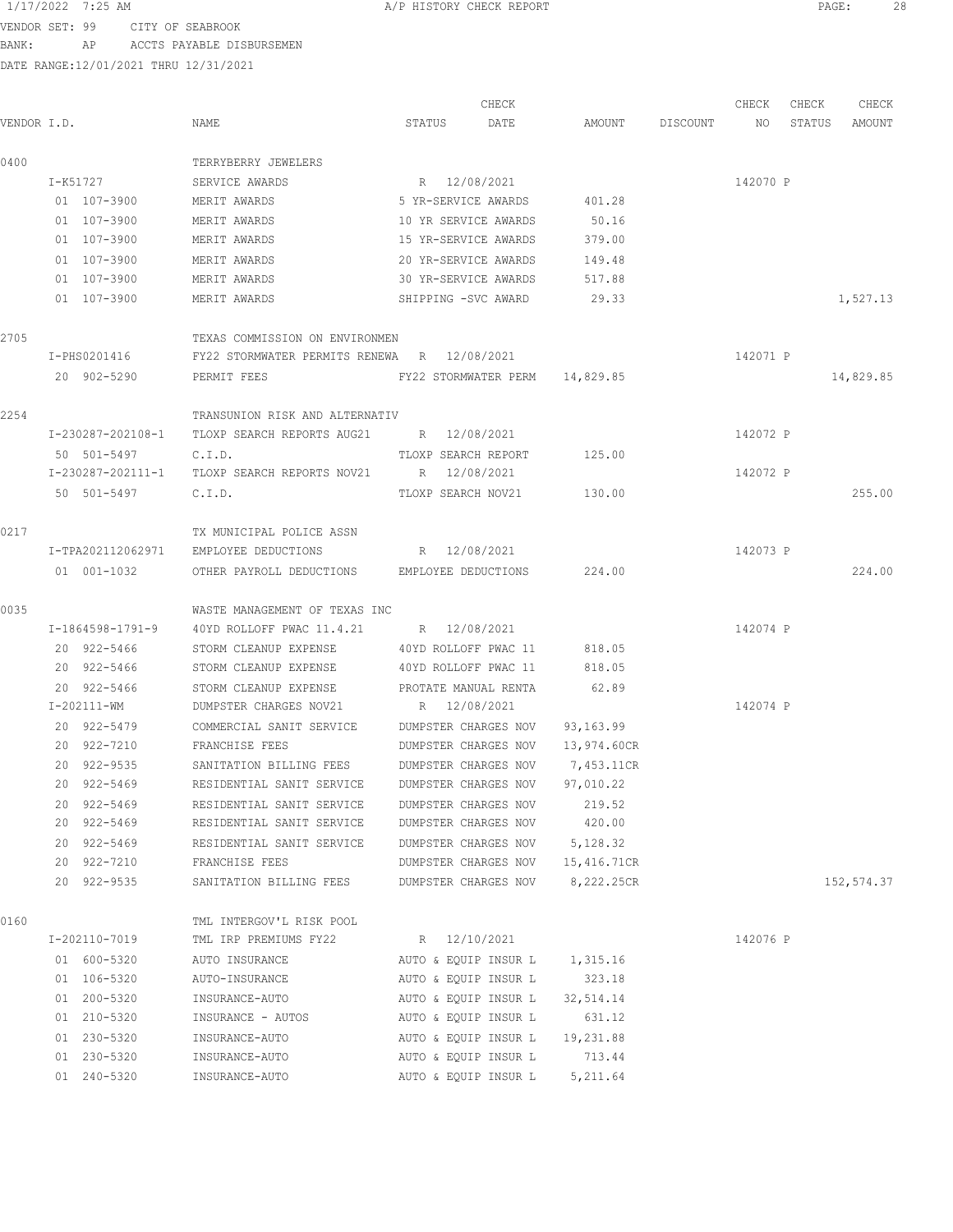VENDOR SET: 99 CITY OF SEABROOK BANK: AP ACCTS PAYABLE DISBURSEMEN

|             |    |               |      |                                                    | CHECK |                |                      |                               | CHECK    | CHECK    | CHECK  |            |
|-------------|----|---------------|------|----------------------------------------------------|-------|----------------|----------------------|-------------------------------|----------|----------|--------|------------|
| VENDOR I.D. |    |               | NAME |                                                    |       | STATUS         | DATE                 | AMOUNT                        | DISCOUNT | NO       | STATUS | AMOUNT     |
| 0160        |    |               |      | TML INTERGOV'L RISK POCONT                         |       |                |                      |                               |          |          |        |            |
|             |    | I-202110-7019 |      | TML IRP PREMIUMS FY22                              |       | R 12/10/2021   |                      |                               |          | 142076 P |        |            |
|             |    | 01 400-5320   |      | INSURANCE-AUTO                                     |       |                | AUTO & EQUIP INSUR L | 5,050.62                      |          |          |        |            |
|             |    | 01 500-5320   |      | INSURANCE-AUTOS                                    |       |                | AUTO & EQUIP INSUR L | 10,449.74                     |          |          |        |            |
|             |    | 20 902-5320   |      | INSURANCE-AUTO                                     |       |                |                      | AUTO & EQUIP INSUR L 4,805.75 |          |          |        |            |
|             |    | 20 912-5320   |      | INSURANCE-AUTO                                     |       |                | AUTO & EQUIP INSUR L | 5, 315.17                     |          |          |        |            |
|             |    | 01 107-5330   |      | INSURANCE-MISC                                     |       |                | AUTO & EQUIP INSUR L | 126.42                        |          |          |        |            |
|             | 01 | $200 - 5325$  |      | INSURANCE-LAW ENFORCEMENT                          |       |                | LAW ENFORCEMENT LIAB | 22, 134.28                    |          |          |        |            |
|             |    | 01 107-5330   |      | INSURANCE-MISC                                     |       |                | TML IRP PREMIUMS FY2 | 167,540.80                    |          |          |        |            |
|             |    | 01 100-3130   |      | WORKERS COMPENSATION                               |       |                | WORKERS COMP LIAB FY | 264.09                        |          |          |        |            |
|             |    | 01 102-3130   |      | WORKERS' COMPENSATION                              |       |                | WORKERS COMP LIAB FY | 1,299.60                      |          |          |        |            |
|             |    | 01 103-3130   |      | WORKERS COMPENSATION                               |       |                | WORKERS COMP LIAB FY | 860.22                        |          |          |        |            |
|             |    | 01 104-3130   |      | WORKERS COMPENSATION                               |       |                | WORKERS COMP LIAB FY | 308.88                        |          |          |        |            |
|             |    | 01 106-3130   |      | WORKERS' COMPENSATION                              |       |                | WORKERS COMP LIAB FY | 229.34                        |          |          |        |            |
|             |    | 01 200-3130   |      | WORKERS' COMPENSATION                              |       |                | WORKERS COMP LIAB FY | 36, 348.51                    |          |          |        |            |
|             |    | 01 210-3130   |      | WORKERS COMPENSATION                               |       |                | WORKERS COMP LIAB FY | 3,150.54                      |          |          |        |            |
|             |    | 01 220-3130   |      | WORKERS COMPENSATION                               |       |                | WORKERS COMP LIAB FY | 4,155.93                      |          |          |        |            |
|             |    | 01 230-3130   |      | WORKERS COMPENSATION                               |       |                | WORKERS COMP LIAB FY | 229.34                        |          |          |        |            |
|             |    | 01 240-3130   |      | WORKERS COMPENSATION                               |       |                | WORKERS COMP LIAB FY | 10,230.75                     |          |          |        |            |
|             | 01 | 400-3130      |      | WORKERS' COMPENSATION                              |       |                | WORKERS COMP LIAB FY | 6,322.69                      |          |          |        |            |
|             |    | 01 500-3130   |      | WORKERS COMPENSATION                               |       |                | WORKERS COMP LIAB FY | 9,709.52                      |          |          |        |            |
|             |    | 01 600-3130   |      | WORKERS COMPENSATION                               |       |                | WORKERS COMP LIAB FY | 993.81                        |          |          |        |            |
|             | 01 | 700-3130      |      | WORKERS' COMPENSATION                              |       |                | WORKERS COMP LIAB FY | 1,150.56                      |          |          |        |            |
|             | 15 | 150-3130      |      | WORKERS COMP                                       |       |                | WORKERS COMP LIAB FY | 119.69                        |          |          |        |            |
|             | 20 | 902-3130      |      | WORKERS' COMPENSATION                              |       |                | WORKERS COMP LIAB FY | 6,482.53                      |          |          |        |            |
|             | 20 | 905-3130      |      | WORKERS' COMPENSATION                              |       |                | WORKERS COMP LIAB FY | 253.28                        |          |          |        |            |
|             |    | 20 912-3130   |      | WORKERS' COMPENSATION                              |       |                | WORKERS COMP LIAB FY | 4,389.90                      |          |          |        |            |
|             |    | 50 501-3130   |      | WORKERS COMPENSATION                               |       |                | WORKERS COMP LIAB FY | 6,527.32                      |          |          |        | 368,389.84 |
| 1750        |    |               |      | A & L AUTOMOTIVE                                   |       |                |                      |                               |          |          |        |            |
|             |    | $I - 26018$   |      | 858 OIL CHANGE & BRAKE REPAIRS R 12/15/2021        |       |                |                      |                               |          | 142081 P |        |            |
|             |    | 50 501-5110   |      | MAINT - VEHICLES                                   |       | 858 OIL FILTER |                      | 8.75                          |          |          |        |            |
|             |    | 50 501-5110   |      | MAINT - VEHICLES                                   |       |                | 858 OIL FULL SYNTHET | 48.00                         |          |          |        |            |
|             |    | 50 501-5110   |      | MAINT - VEHICLES                                   |       |                | 858 REAR BRAKE PADS  | 350.00                        |          |          |        |            |
|             |    | 50 501-5110   |      | MAINT - VEHICLES                                   |       |                | 858 OIL CHANGE LABOR | 20.00                         |          |          |        |            |
|             |    | 50 501-5110   |      | MAINT - VEHICLES                                   |       |                | 858 TIRE ROTATION LA | 30.00                         |          |          |        |            |
|             |    | 50 501-5110   |      | MAINT - VEHICLES 658 REAR BRAKES LABO 168.50       |       |                |                      |                               |          |          |        |            |
|             |    |               |      | I-26021 929 OIL CHG TRANS TIRE ROTATE R 12/15/2021 |       |                |                      |                               |          | 142081 P |        |            |
|             |    |               |      | 50 501-5110 MAINT - VEHICLES 929 OIL FILTER 8.75   |       |                |                      |                               |          |          |        |            |
|             |    | 50 501-5110   |      | MAINT - VEHICLES 629 OIL FULL SYNTHET 48.00        |       |                |                      |                               |          |          |        |            |
|             |    | 50 501-5110   |      | MAINT - VEHICLES 629 TRANSMISSION FLU 35.19        |       |                |                      |                               |          |          |        |            |
|             |    | 50 501-5110   |      | MAINT - VEHICLES 929 OIL CHANGE LABOR              |       |                |                      | 20.00                         |          |          |        |            |
|             |    | 50 501-5110   |      | MAINT - VEHICLES 929 TIRE ROTATION LA              |       |                |                      | 25.00                         |          |          |        |            |
|             |    | 50 501-5110   |      | MAINT - VEHICLES 929 TRANSMISSION FLU              |       |                |                      | 25.00                         |          |          |        |            |
|             |    | 50 501-5110   |      | MAINT - VEHICLES                                   |       | 929 HAZMAT     |                      | 6.00                          |          |          |        |            |
|             |    | $I - 26059$   |      | 827 OIL CHANGE TIRE ROTATION R 12/15/2021          |       |                |                      |                               |          | 142081 P |        |            |
|             |    | 50 501-5110   |      | MAINT - VEHICLES                                   |       | 827 OIL FILTER |                      | 8.75                          |          |          |        |            |
|             |    | 50 501-5110   |      | MAINT - VEHICLES                                   |       |                | 827 OIL FULL SYNTHET | 64.00                         |          |          |        |            |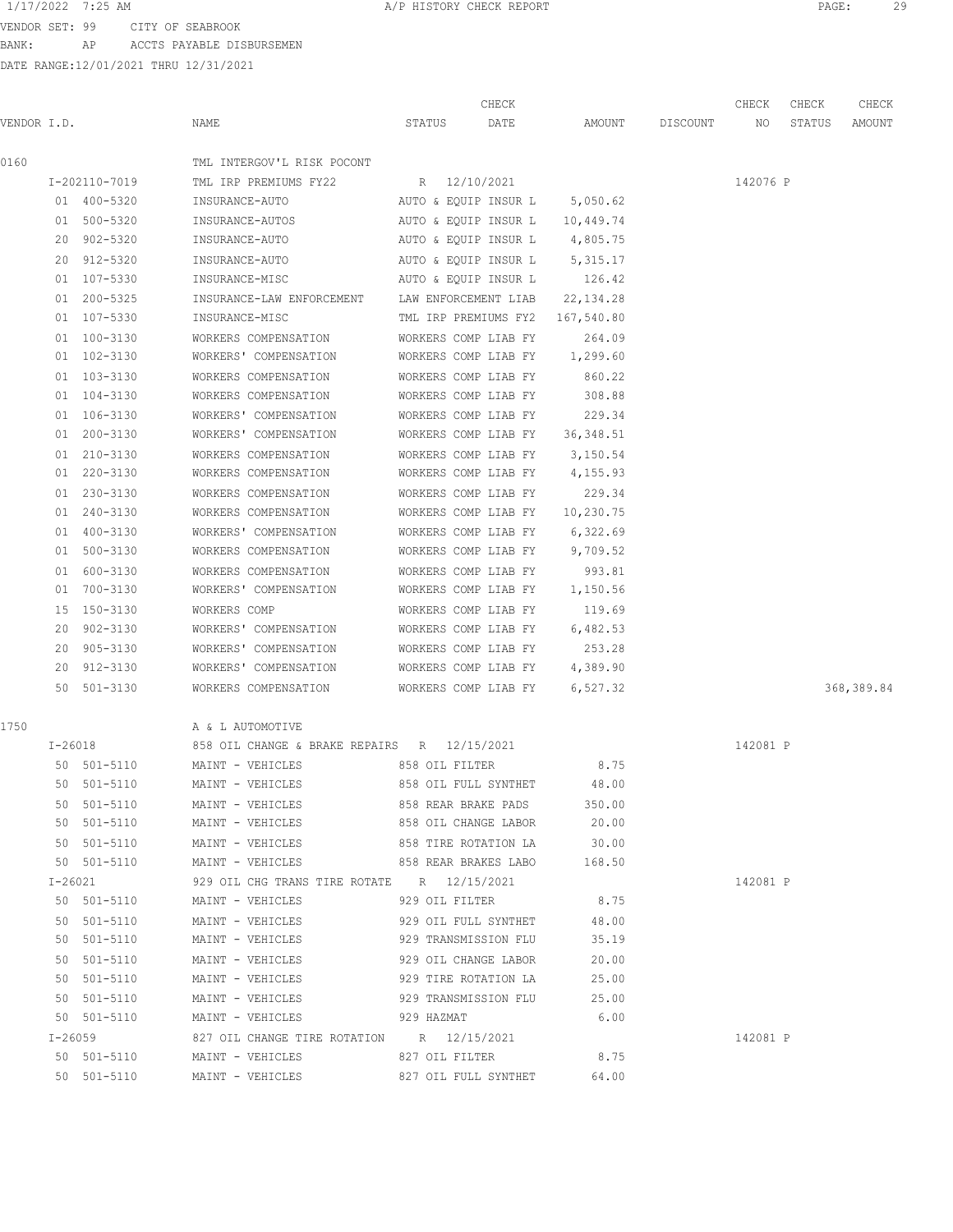VENDOR SET: 99 CITY OF SEABROOK BANK: AP ACCTS PAYABLE DISBURSEMEN

|             |                    |                                                         |                      | CHECK                      |                    | CHECK    | CHECK | CHECK         |
|-------------|--------------------|---------------------------------------------------------|----------------------|----------------------------|--------------------|----------|-------|---------------|
| VENDOR I.D. |                    | NAME                                                    | STATUS               | DATE                       | AMOUNT DISCOUNT NO |          |       | STATUS AMOUNT |
| 1750        |                    | A & L AUTOMOTIVE CONT                                   |                      |                            |                    |          |       |               |
|             | $I - 26059$        | 827 OIL CHANGE TIRE ROTATION B 12/15/2021               |                      |                            |                    | 142081 P |       |               |
|             |                    | 50 501-5110 MAINT - VEHICLES                            | 827 OIL CHANGE LABOR |                            | 20.00              |          |       |               |
|             |                    | 50 501-5110 MAINT - VEHICLES 827 TIRE ROTATION LA 25.00 |                      |                            |                    |          |       | 910.94        |
| 0005        |                    | ADMIRAL LINEN & UNIFORM                                 |                      |                            |                    |          |       |               |
|             | I-IHOU537505       | MAT SVCS 120621                                         | R 12/15/2021         |                            |                    | 142083 P |       |               |
|             | 01 107-5180        | MAINT-BLDGS & GROUNDS                                   | WEEKLY MAT SVCS 1206 |                            | 69.16              |          |       |               |
|             | I-IHOU537506       | LINEN SVCS PWORKS 120621                                | R 12/15/2021         |                            |                    | 142083 P |       |               |
|             | 01 400-5310        | UNIFORMS & LAUNDRY                                      | LINEN SVCS PWORKS 12 |                            | 63.36              |          |       |               |
|             | 01 500-5310        | UNIFORMS & LAUNDRY                                      | LINEN SVCS PWORKS 12 |                            | 63.36              |          |       |               |
|             | 20 902-5310        | UNIFORMS & LAUNDRY                                      | LINEN SVCS PWORKS 12 |                            | 63.36              |          |       |               |
|             | 20 912-5310        | UNIFORMS & LAUNDRY                                      | LINEN SVCS PWORKS 12 |                            | 63.36              |          |       |               |
|             | I-IHOU539107       | MAT SVCS 121321                                         | R 12/15/2021         |                            |                    | 142083 P |       |               |
|             | 01 107-5180        | MAINT-BLDGS & GROUNDS WEEKLY MAT SVCS 1213 69.16        |                      |                            |                    |          |       | 391.76        |
| 2067        |                    | AMAZON                                                  |                      |                            |                    |          |       |               |
|             | C-1FLK-QX1H-TLX9   | X-MAS OUTDOOR RIBBON                                    | R 12/15/2021         |                            |                    | 142084 P |       |               |
|             | 01 400-4400        | SUPPLIES                                                | X-MAS OUTDOOR RIBBON |                            | 18.99CR            |          |       |               |
|             | I-1167-CTQP-3KXQ   | RED OUTDOOR HOLIDAY RIBBON R 12/15/2021                 |                      |                            |                    | 142084 P |       |               |
|             | 01 400-4400        | SUPPLIES                                                | RED OUTDOOR HOLIDAY  |                            | 18.99              |          |       |               |
|             | I-11HV-YWJ7-7T46   | XMAS OUTDOOR RIBBON                                     | R 12/15/2021         |                            |                    | 142084 P |       |               |
|             | 01 400-4400        | SUPPLIES                                                | XMAS OUTDOOR RIBBON  |                            | 18.99              |          |       |               |
|             | I-14Y1-DV6R-MC4X   | ANKER BLUETOOTH SPEAKER                                 | R 12/15/2021         |                            |                    | 142084 P |       |               |
|             | 01 103-5041        | IT HARDWARE                                             | ANKER BLUETOOTH SPEA |                            | 99.98              |          |       |               |
|             | I-19CX-TWRR-6TR1   | XMAS OUTDOOR RIBBON                                     | R 12/15/2021         |                            |                    | 142084 P |       |               |
|             | 01 400-4400        | SUPPLIES                                                |                      | XMAS OUTDOOR RIBBON        | 18.99              |          |       |               |
|             | I-19KJ-M33M-36Y9   | RED OUTDOOR HOLIDAY RIBBON R 12/15/2021                 |                      |                            |                    | 142084 P |       |               |
|             | 01 400-4400        | SUPPLIES                                                |                      | RED OUTDOOR HOLIDAY        | 18.99              |          |       |               |
|             | $I-1C74-FYY3-7H4T$ | HDMI SWITCH SPLITTER                                    | R 12/15/2021         |                            |                    | 142084 P |       |               |
|             | 01 103-5041        | IT HARDWARE                                             |                      | HDMI SWITCH SPLITTER 10.99 |                    |          |       |               |
|             |                    | I-1DQJ-L3G6-JWRH TOOL BOX W/WHEELS TSTAK R 12/15/2021   |                      |                            |                    | 142084 P |       |               |
|             | 01 103-4150        | SMALL TOOLS & EQUIPMENT                                 |                      | TOOL BOX W/WHEELS TS 61.99 |                    |          |       |               |
|             | I-10RR-CFXC-6Y3R   | XMAS OUTDOOR RIBBON                                     | R 12/15/2021         |                            |                    | 142084 P |       |               |
|             | 01 400-4400        | SUPPLIES                                                | XMAS OUTDOOR RIBBON  |                            | 18.99              |          |       |               |
|             | I-1V49-XX9G-6PJG   | ROLLING CART AND BAG SET R 12/15/2021                   |                      |                            |                    | 142084 P |       |               |
|             | 01 103-4150        | SMALL TOOLS & EQUIPMENT ROLLING CART AND BAG            |                      |                            | 41.99              |          |       |               |
|             | I-1XNF-9VFK-DGDK   | LOCKPORT TAPE MICRO CUTTER B 12/15/2021                 |                      |                            |                    | 142084 P |       |               |
|             | 01 103-5041        | IT HARDWARE                                             | LOCKPORT TAPE MICRO  |                            | 89.60              |          |       |               |
|             |                    | I-1YCK-V91D-M6Q3 USB CABLE 5PK Q2                       | R 12/15/2021         |                            |                    | 142084 P |       |               |
|             | 01 103-5041        | IT HARDWARE                                             |                      | USB CABLE 5PK Q2           | 22.04              |          |       | 402.55        |
| 0169        |                    | ARC DOCUMENT SOLUTIONS                                  |                      |                            |                    |          |       |               |
|             | I-31TXI9041209     | PW300 PLOTTER RENT DEC21                                | R 12/15/2021         |                            |                    | 142087 P |       |               |
|             | 01 102-5030        | RENTALS & AGREEMENTS                                    | PW300 PLOTTER DEC21  |                            | 258.50             |          |       | 258.50        |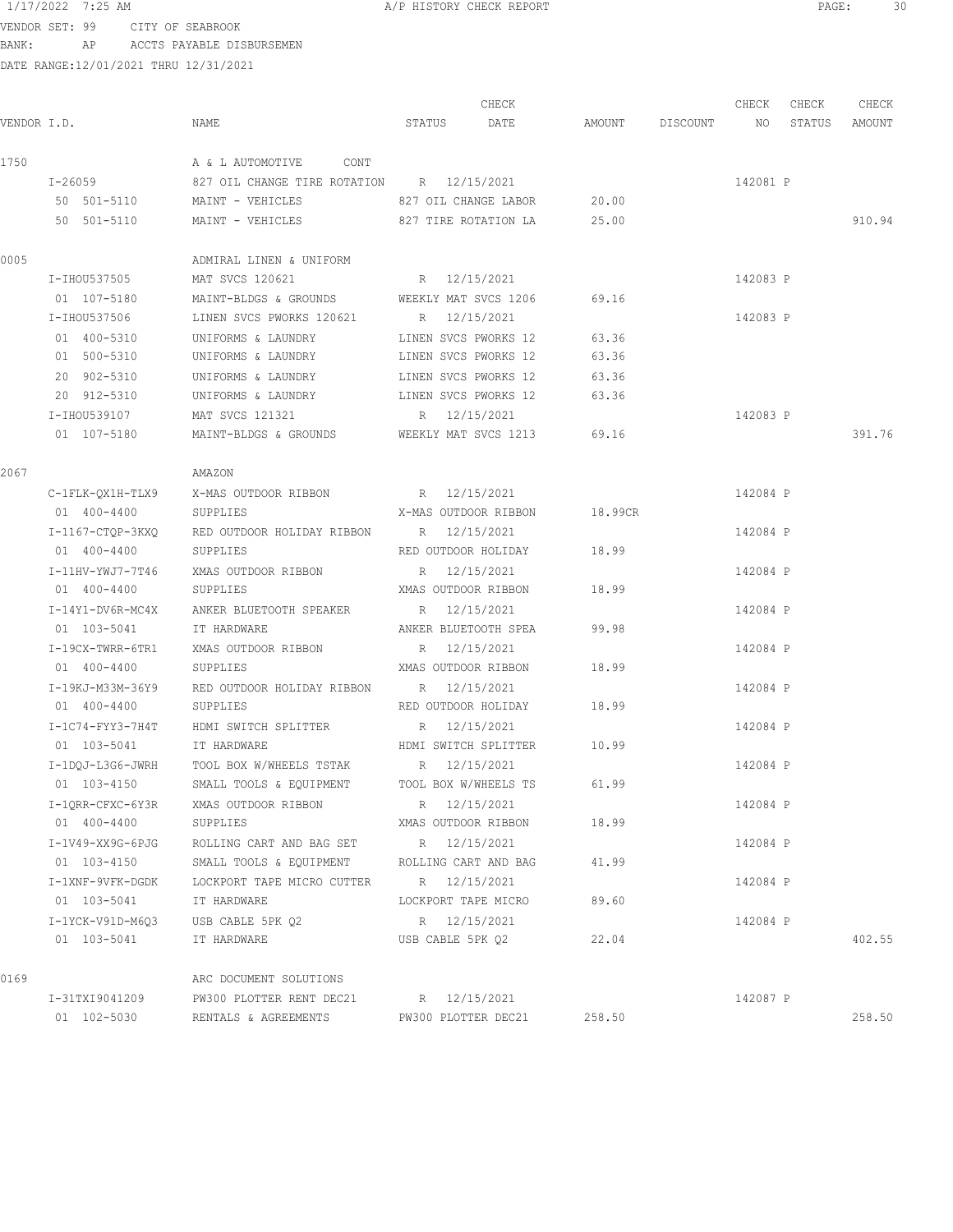VENDOR SET: 99 CITY OF SEABROOK BANK: AP ACCTS PAYABLE DISBURSEMEN

| VENDOR I.D. |                   | NAME                                         | CHECK<br>STATUS<br>DATE | AMOUNT | DISCOUNT | CHECK<br>NO | CHECK<br>STATUS | CHECK<br>AMOUNT |
|-------------|-------------------|----------------------------------------------|-------------------------|--------|----------|-------------|-----------------|-----------------|
|             |                   |                                              |                         |        |          |             |                 |                 |
| 1085        |                   | BAY AREA TRANSPORTATION PARTNE               |                         |        |          |             |                 |                 |
|             | I-202112-LUNCHEON | BAYAREA TRAN JAN22 LUNCHEON R 12/15/2021     |                         |        |          | 142088 P    |                 |                 |
|             | 01 600-5300       | TRAINING & CONFERENCE BAYAREA TRAN JAN22     |                         | 50.00  |          |             |                 | 50.00           |
| 2813        |                   | BUSINESS CARD B/C                            |                         |        |          |             |                 |                 |
|             | I-202111-4068     | NOV21 CCDSTMT CHARGES                        | R 12/15/2021            |        |          | 142089 P    |                 |                 |
|             | 01 104-5300       | CONFERENCE & TRAINING                        | DRONE PILOT SCHOOL A    | 323.67 |          |             |                 |                 |
|             | 01 400-5464       | EVENTS                                       | KEEP TX BEAUTIFUL PA    | 47.25  |          |             |                 | 370.92          |
| 2973        |                   | BUSINESS CARD B/G                            |                         |        |          |             |                 |                 |
|             | I-202111-4655     | NOV21 CCD STMT CHARGES                       | R 12/15/2021            |        |          | 142090 P    |                 |                 |
|             | 01 240-5300       | TRAINING & CONFERENCE                        | BURN LIFE SUPPORT CL    | 150.00 |          |             |                 |                 |
|             | 01 106-5300       | TRAINING & CONFERENCE                        | FIRE MARSHAL CONF RE    | 55.00  |          |             |                 | 205.00          |
| 2580        |                   | BUSINESS CARD D/V                            |                         |        |          |             |                 |                 |
|             | I-202111-6791     | NOV21 CCD STMT CHARGES                       | R 12/15/2021            |        |          | 142091 P    |                 |                 |
|             | 01 210-5465       | MISC EXPENDITURES                            | EMPLOYEE LUNCH MTG 1    | 29.18  |          |             |                 | 29.18           |
| 2115        |                   | BUSINESS CARD G/C                            |                         |        |          |             |                 |                 |
|             | I-202111-1198     | NOV21 CCD STMT CHARGES                       | R 12/15/2021            |        |          | 142092 P    |                 |                 |
|             | 01 107-5227       | PROF FEES-CONSULTING                         | 2016 CONVENTION OPER    | 540.17 |          |             |                 |                 |
|             | 01 107-5227       | PROF FEES-CONSULTING                         | HOU CHRONICLE DIGITA    | 17.28  |          |             |                 | 557.45          |
| 1816        |                   | BUSINESS CARD G/S                            |                         |        |          |             |                 |                 |
|             | I-202111-8520     | NOV21 CCD STMT CHARGES                       | R 12/15/2021            |        |          | 142093 P    |                 |                 |
|             | 01 103-5020       | DUES & SUBSCRIPTIONS TAGITM MEMBERSHIP DU    |                         | 175.00 |          |             |                 | 175.00          |
|             |                   |                                              |                         |        |          |             |                 |                 |
| 2438        |                   | BUSINESS CARD J/A                            |                         |        |          |             |                 |                 |
|             | I-202111-0068     | NOV21 CCD STMT CHARGES                       | R 12/15/2021            |        |          | 142094 P    |                 |                 |
|             | 01 700-5465       | MISC EXPENSE                                 | JURY TRIAL LUNCH 10.    | 25.77  |          |             |                 |                 |
|             | 01 700-5465       | MISC EXPENSE                                 | JURY TRIAL LUNCH 10.    | 137.17 |          |             |                 |                 |
|             | 01 700-5465       | MISC EXPENSE                                 | JURY TRIAL LUNCH 10.    | 11.84  |          |             |                 |                 |
|             | 01 700-5300       | TRAINING & CONFERENCE                        | GULF CST JUDGES SEMI    | 300.00 |          |             |                 |                 |
|             | 01 700-5300       | TRAINING & CONFERENCE                        | EMBASSY STE SAN MARC    | 531.36 |          |             |                 |                 |
|             | 01 700-5300       | TRAINING & CONFERENCE                        | DINNER SAN MARCUS 11    | 40.24  |          |             |                 | 1,046.38        |
| 2510        |                   | BUSINESS CARD K/P                            |                         |        |          |             |                 |                 |
|             | I-202111-1967     | NOV21 CCD STMT CHARGES                       | R 12/15/2021            |        |          | 142095 P    |                 |                 |
|             | 01 400-5110       | MAINT-AUTOS & EQUIPMENT 40004 REGISTRATON RE |                         | 10.25  |          |             |                 |                 |
|             | 20 902-5300       | TRAINING & CONFERENCE                        | PHCC-TX PLUMBING INS    | 75.00  |          |             |                 |                 |
|             | 01 400-4400       | SUPPLIES                                     | CUTTER 6 OZ MOSQUITO    | 26.82  |          |             |                 |                 |
|             | 01 400-4400       | SUPPLIES                                     | HOOVER CARPET CLEANE    | 16.96  |          |             |                 |                 |
|             | 01 400-5464       | EVENTS                                       | NESTLE HOT COCOA MIX    | 19.44  |          |             |                 |                 |
|             | 01 400-5464       | EVENTS                                       | GRANDMA'S COOKIES 30    | 149.80 |          |             |                 |                 |
|             | 01 400-5464       | EVENTS                                       | BRACH CANDY CANES 10    | 11.94  |          |             |                 |                 |
|             | 01 400-5464       | EVENTS                                       | IGLOO 5 GALLON BEV C    | 45.94  |          |             |                 |                 |
|             | 01 400-4400       | SUPPLIES                                     | BREAKFAST 111021        | 97.43  |          |             |                 | 453.58          |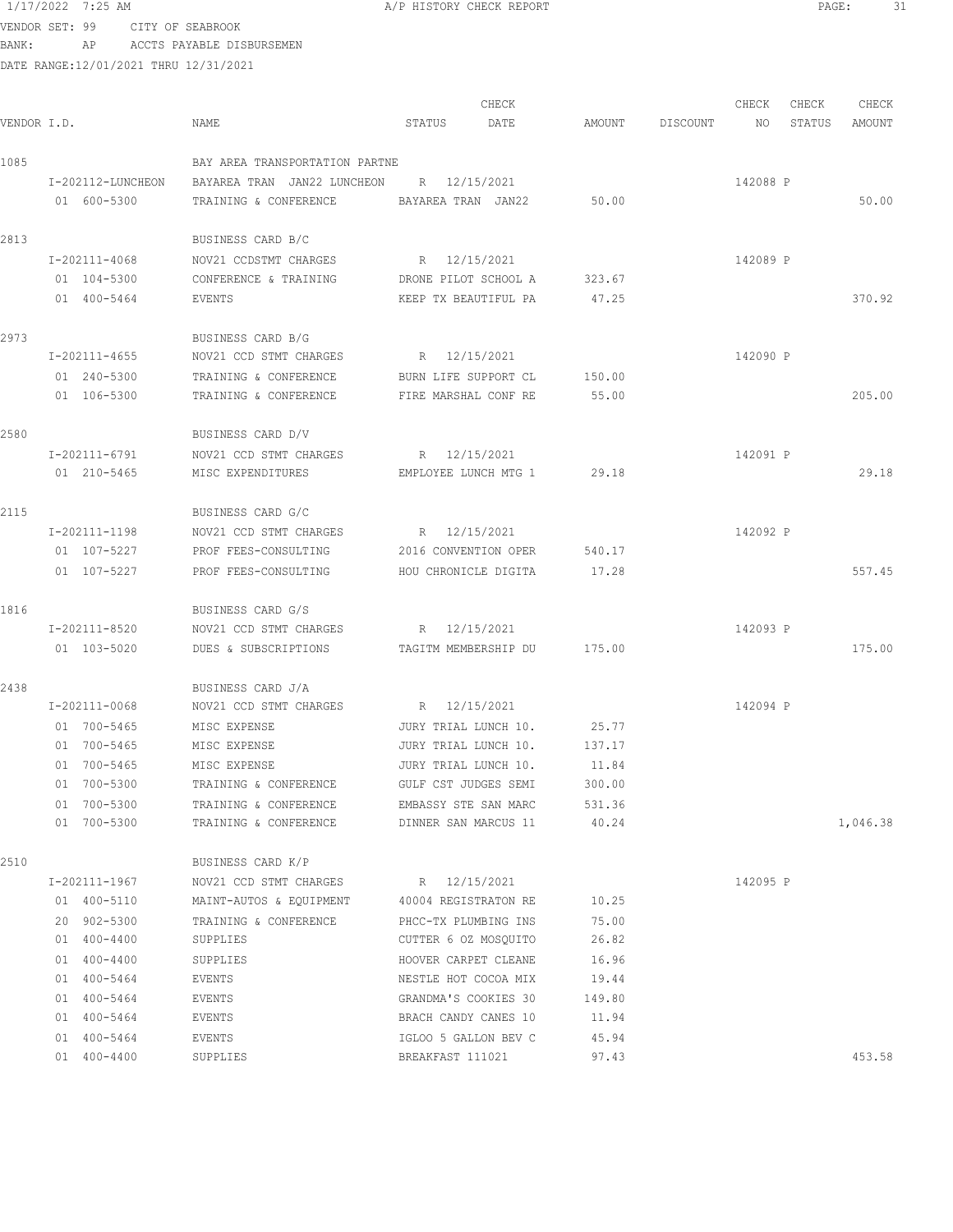VENDOR SET: 99 CITY OF SEABROOK BANK: AP ACCTS PAYABLE DISBURSEMEN

|             |                   |                                            |                      | CHECK                         |                           |                    | CHECK    | CHECK  | CHECK    |
|-------------|-------------------|--------------------------------------------|----------------------|-------------------------------|---------------------------|--------------------|----------|--------|----------|
| VENDOR I.D. |                   | NAME                                       | STATUS               | DATE                          |                           | AMOUNT DISCOUNT NO |          | STATUS | AMOUNT   |
| 3080        |                   | BUSINESS CARD K/R                          |                      |                               |                           |                    |          |        |          |
|             | I-202111-8439     | NOV21 CCD STMT CHARGES                     | R 12/15/2021         |                               |                           |                    | 142096 P |        |          |
|             | 01 230-5300       | TRAINING & CONFERENCE bOUSTON FIRE MARSHAL |                      |                               | 55.00                     |                    |          |        | 55.00    |
| 2719        |                   | BUSINESS CARD M/G                          |                      |                               |                           |                    |          |        |          |
|             | I-202111-7857     | NOV21 CCD STMT CHARGES                     | R 12/15/2021         |                               |                           |                    | 142097 P |        |          |
|             | 01 104-5300       | CONFERENCE & TRAINING                      |                      | HOTEL CHG ANNA BONCZ          | 309.57                    |                    |          |        |          |
|             | 01 106-5300       | TRAINING & CONFERENCE                      |                      | HOTEL CHG KEVIN RODG          | 221.70                    |                    |          |        |          |
|             | 01 102-5300       | TRAINING & CONFERENCE                      |                      | TXPPA CONFERENCE HOT          | 212.55                    |                    |          |        |          |
|             | 01 200-5300       | TRAINING & CONFERENCE                      |                      | HOTEL CHG SEAN WRIGH          | 839.50                    |                    |          |        |          |
|             | 01 200-5300       | TRAINING & CONFERENCE                      |                      | HOTEL CHG SEAN WRIGH          | 771.69                    |                    |          |        |          |
|             | 01 102-5300       | TRAINING & CONFERENCE                      |                      | TXPPA CONFERENCE HOT          | 300.71                    |                    |          |        |          |
|             | 50 501-5110       | MAINT - VEHICLES                           | P16/824 INSPECTION   |                               | 10.25                     |                    |          |        |          |
|             | 01 200-5300       | TRAINING & CONFERENCE                      |                      | HOTEL CHG MICHAEL DY          | 819.00                    |                    |          |        |          |
|             | 01 200-5300       | TRAINING & CONFERENCE                      |                      | HOTEL CHG FERNANDO R          | 819.00                    |                    |          |        |          |
|             | I-202111-7857-GST | GST LVL 2 TRAINING DEC21                   |                      | R 12/15/2021                  |                           |                    | 142097 P |        |          |
|             | 01 200-5300       | TRAINING & CONFERENCE                      |                      | GST LVL 2 CRSE GONZA          | 895.00                    |                    |          |        |          |
|             | 01 200-5300       | TRAINING & CONFERENCE                      | GST LVL 2 CRSE DYER  |                               | 895.00                    |                    |          |        |          |
|             | 01 200-5300       | TRAINING & CONFERENCE                      |                      | GST LVL 2 CRSE RODRI          | 895.00                    |                    |          |        |          |
|             |                   | I-202111-7857-HOTEL HOTEL EAHPR DCA MACHOL |                      | R 12/15/2021                  |                           |                    | 142097 P |        |          |
|             | 01 100-3300       | MAYOR & COUNCIL FEES                       |                      | HOTEL EAHPR DCA MACH 1,120.77 |                           |                    |          |        | 8,109.74 |
| 2653        |                   | BUSINESS CARD N/K                          |                      |                               |                           |                    |          |        |          |
|             | I-202111-1017     | NOV21 CCD STMT CHARGES                     | R 12/15/2021         |                               |                           |                    | 142099 P |        |          |
|             | 01 600-5300       | TRAINING & CONFERENCE                      | PHCC MATHEW LITTLETO |                               | 95.00                     |                    |          |        |          |
|             | 01 600-5300       | TRAINING & CONFERENCE                      | PHCC SEAN LANDIS     |                               | 95.00                     |                    |          |        |          |
|             | 01 600-5300       | TRAINING & CONFERENCE                      |                      | PHCC NICK KONDEJEWSK          | 95.00                     |                    |          |        |          |
|             | 01 600-5020       | DUES & SUBSCRIPTIONS                       |                      | ICC CERT RENEWAL LIT          | 142.00                    |                    |          |        |          |
|             | 01 600-5020       | DUES & SUBSCRIPTIONS                       |                      | CFM CERT RENEWAL LIT          | 150.00                    |                    |          |        | 577.00   |
| 1693        |                   | BUSINESS CARD S/L                          |                      |                               |                           |                    |          |        |          |
|             | I-202111-3355     | NOV21 CCD STMT CHARGES                     | R 12/15/2021         |                               |                           |                    | 142100 P |        |          |
|             | 01 600-5216       | P&Z EXPENSES                               |                      |                               | DOWNTOWN PARKING FEE 2.25 |                    |          |        |          |
|             | 01 600-5216       | P&Z EXPENSES                               |                      | DOWNTOWN PARKING FEE          | 2.25                      |                    |          |        |          |
|             | 01 600-5216       | P&Z EXPENSES                               | PLAT RECORD SEASCAPE |                               | 60.00                     |                    |          |        |          |
|             | 01 600-5300       | TRAINING & CONFERENCE APAC3 CONF HOTEL CHG |                      |                               | 303.25                    |                    |          |        |          |
|             | 01 600-5300       | TRAINING & CONFERENCE APAC3 CONF HOTEL CHG |                      |                               | 527.48                    |                    |          |        | 895.23   |
| 2390        |                   | BUSINESS CARD S/W                          |                      |                               |                           |                    |          |        |          |
|             | I-202111-3481     | NOV21 CCD STMT CHARGES                     | R 12/15/2021         |                               |                           |                    | 142101 P |        |          |
|             | 01 200-5300       | TRAINING & CONFERENCE                      |                      | CAR SPA CARWASH 1029          | 12.99                     |                    |          |        |          |
|             | 01 200-5300       | TRAINING & CONFERENCE                      |                      | INFORMANT BACKGROUND          | 29.10                     |                    |          |        |          |
|             | 01 200-5300       | TRAINING & CONFERENCE                      |                      | MISC DRINK SUPPLIES           | 33.01                     |                    |          |        |          |
|             | 01 200-5300       | TRAINING & CONFERENCE                      |                      | DINNER DELFRISCOS PL          | 217.86                    |                    |          |        |          |
|             | 01 200-5300       | TRAINING & CONFERENCE                      |                      | QUICKTRIP DALLAS 110          | 52.93                     |                    |          |        |          |
|             | 01 200-5300       | TRAINING & CONFERENCE                      |                      | LUNCH MADIONVILLE 11          | 16.89                     |                    |          |        |          |
|             | 01 200-5300       | TRAINING & CONFERENCE                      |                      | LUNCH MADIONVILLE 11          | 7.38                      |                    |          |        |          |
|             | 01 200-5300       | TRAINING & CONFERENCE                      |                      | BKFST CANOPY DALLAS           | 24.74                     |                    |          |        |          |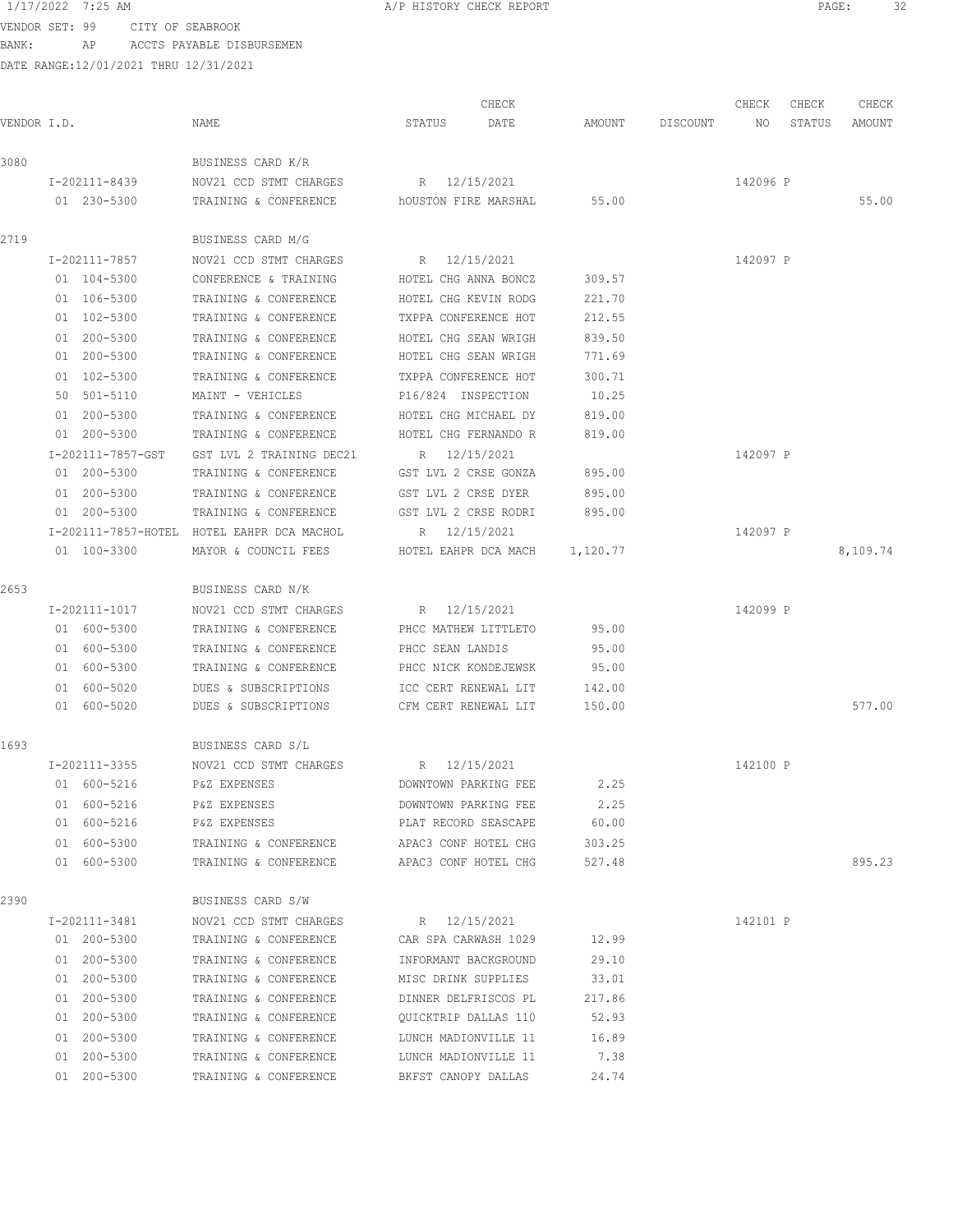VENDOR SET: 99 CITY OF SEABROOK BANK: AP ACCTS PAYABLE DISBURSEMEN

| VENDOR I.D. |                                         | NAME                                          | STATUS                      | CHECK<br>DATE |          | AMOUNT DISCOUNT NO | CHECK    | CHECK<br>STATUS | CHECK<br>AMOUNT |
|-------------|-----------------------------------------|-----------------------------------------------|-----------------------------|---------------|----------|--------------------|----------|-----------------|-----------------|
| 2390        |                                         | BUSINESS CARD S/W CONT                        |                             |               |          |                    |          |                 |                 |
|             | I-202111-3481<br>NOV21 CCD STMT CHARGES |                                               | R 12/15/2021                |               |          |                    | 142101 P |                 |                 |
|             | 01 200-5300                             | TRAINING & CONFERENCE                         | BKFST CANOPY DALLAS         |               | 15.99    |                    |          |                 |                 |
|             | 01 200-5300                             | TRAINING & CONFERENCE                         | FUEL MADISONVILLE 11        |               | 38.84    |                    |          |                 |                 |
|             | 01 200-5030                             | RENTALS & SERVICE AGRMTS LIFE STRG RENT 11052 |                             |               | 226.00   |                    |          |                 |                 |
|             | 01 200-5465                             | MISC EXPENSE                                  | DINNER HOUSTON 11062        |               | 26.82    |                    |          |                 |                 |
|             | 01 200-5465                             | MISC EXPENSE                                  | DINNER HOUSTON 11062        |               | 51.16    |                    |          |                 |                 |
|             | 01 200-5020                             | DUES & SUBSCRIPTIONS                          | CHIEF OF POLICE ASSO        |               | 52.00    |                    |          |                 |                 |
|             | 01 200-5465                             | MISC EXPENSE                                  | LUNCH AMEICANO CAFE         |               | 16.93    |                    |          |                 |                 |
|             | 01 200-5020                             | DUES & SUBSCRIPTIONS                          | NOBLE MEMBERSHIP 202 150.00 |               |          |                    |          |                 | 972.64          |
| 2822        |                                         | BUSINESS CARD Y/G                             |                             |               |          |                    |          |                 |                 |
|             | I-202111-9074                           | NOV21 CCD STMT CHARGES                        | R 12/15/2021                |               |          |                    | 142103 P |                 |                 |
|             | 01 107-3900                             | MERIT AWARDS                                  | FOOD BIOMETRIC SCREE        |               | 147.49   |                    |          |                 |                 |
|             | 01 107-3900                             | MERIT AWARDS                                  | FOOD BIOMETRIC SCREE        |               | 147.49   |                    |          |                 |                 |
| 1588        | 01 107-3900                             | MERIT AWARDS                                  | FOOD BIOMETRIC SCREE        |               | 97.97    |                    |          |                 |                 |
|             | 01 102-5465                             | MISC EXPENSE                                  | BOA CCD FIN CHG 1124        |               | 10.59    |                    |          |                 |                 |
|             | 01 102-5465                             | MISC EXPENSE                                  | BOA CCD LATEFEE 1119        |               | 39.00    |                    |          |                 | 442.54          |
|             |                                         | COMCAST                                       |                             |               |          |                    |          |                 |                 |
|             | I-202112-0051320                        | INTERNET SVCS DEC21                           | R 12/15/2021                |               |          |                    | 142104 P |                 |                 |
|             | 01 230-5030                             | RENTALS & SERVICE AGRMTS                      | INTERNET SVCS SVFD D        |               | 229.50   |                    |          |                 |                 |
|             | I-202112-0225197                        | INTERNET TV OUTLETS SVFD                      | R 12/15/2021                |               |          |                    | 142104 P |                 |                 |
|             | 01 230-5030                             | RENTALS & SERVICE AGRMTS                      | ADDL TV OUTLET DEC21        |               | 42.79    |                    |          |                 |                 |
|             | I-20212-0315733                         | INTERNET CHARGES PWAC DEC21                   | R 12/15/2021                |               |          |                    | 142104 P |                 |                 |
|             | 01 210-5410                             | UTILITIES                                     | INTERNT CHARGE PWAC         |               | 21.78    |                    |          |                 |                 |
|             | 01 400-5410                             | UTILITIES                                     | INTERNT CHARGE PWAC         |               | 21.78    |                    |          |                 |                 |
|             | 01 500-5410                             | UTILITIES                                     | INTERNT CHARGE PWAC         |               | 21.78    |                    |          |                 |                 |
|             | 20 902-5410                             | UTILITIES                                     | INTERNT CHARGE PWAC         |               | 21.79    |                    |          |                 |                 |
|             | 20 912-5410                             | UTILITIES                                     | INTERNT CHARGE PWAC         |               | 21.79    |                    |          |                 | 381.21          |
| 2890        |                                         | OCCUPATIONAL HEALTH CENTERS OF                |                             |               |          |                    |          |                 |                 |
|             | I-322897176                             | PHY PREPL UDS 112421 MOONEY R 12/15/2021      |                             |               |          |                    | 142105 P |                 |                 |
|             | 01 107-3145                             | DRUG TESTING                                  | PHY PREPL UDS 112421 155.00 |               |          |                    |          |                 | 155.00          |
| 1090        |                                         | CROWN TROPHY                                  |                             |               |          |                    |          |                 |                 |
|             | I-21-39642                              | SAIL LARGE CLEAR JBOB                         | R 12/15/2021                |               |          |                    | 142106 0 |                 |                 |
|             | 01 100-3300                             | MAYOR & COUNCIL FEES                          | SAIL LARGE CLEAR JBO        |               | 92.00    |                    |          |                 |                 |
|             | 01 100-3300                             | MAYOR & COUNCIL FEES                          | SAIL ENGRAVING              |               | 8.00     |                    |          |                 | 100.00          |
| 2268        |                                         | EDS LANDSCAPING LLC                           |                             |               |          |                    |          |                 |                 |
|             | I-26914                                 | BEDDING GARDEN SOIL 15CY LOADS R 12/15/2021   |                             |               |          |                    | 142107 P |                 |                 |
|             | 41 410-6050                             | FACILITIES                                    | BEDDING/GARDEN SOIL         |               | 2,950.00 |                    |          |                 |                 |
|             | I-26948                                 | HARDWOOD MULCH Q2                             | R 12/15/2021                |               |          |                    | 142107 P |                 |                 |
|             | 01 400-5180                             | MAINT-BLDGS & GROUNDS                         | HARDWOOD MULCH Q2           |               | 37.00    |                    |          |                 | 2,987.00        |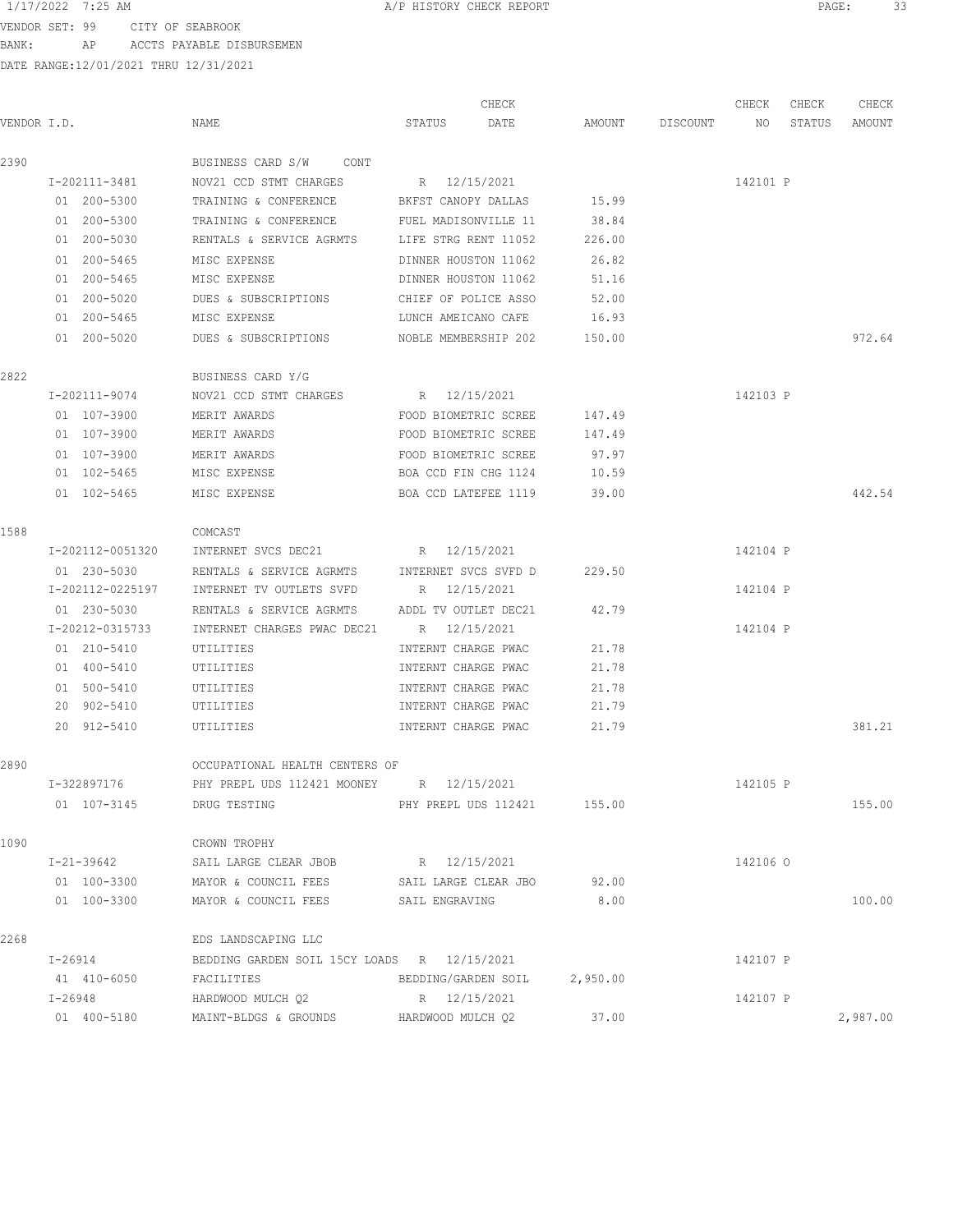VENDOR SET: 99 CITY OF SEABROOK BANK: AP ACCTS PAYABLE DISBURSEMEN

| VENDOR I.D. |                                                        | NAME                                                       | CHECK<br>DATE<br>STATUS | AMOUNT   | DISCOUNT | CHECK<br>NO | CHECK<br>STATUS | CHECK<br>AMOUNT |
|-------------|--------------------------------------------------------|------------------------------------------------------------|-------------------------|----------|----------|-------------|-----------------|-----------------|
| 3035        |                                                        | EMERGICON LLC                                              |                         |          |          |             |                 |                 |
|             | I-13765                                                | EMS COMMISSION FEES NOV21 R 12/15/2021                     |                         |          |          | 142108 P    |                 |                 |
|             | 01 240-5030                                            | RENTALS & SERVICE AGRMTS EMS COMMISSION FEES               |                         | 2,457.68 |          |             |                 |                 |
|             | 01 001-0511                                            | EMS RECEIVABLES                                            | EMS COMMISSION FEES     | 575.43CR |          |             |                 | 1,882.25        |
| 2007        |                                                        | FIRST CHECK                                                |                         |          |          |             |                 |                 |
|             | PERSON SEARCHES NOV21 GUERRERO R 12/15/2021<br>I-20191 |                                                            |                         |          |          | 142109 P    |                 |                 |
|             | 01 107-3145                                            | DRUG TESTING                                               | PERSON SEARCHES NOV2    | 52.00    |          |             |                 |                 |
|             | 01 107-3145                                            | DRUG TESTING                                               | PERSON SEARCHES NOV2    | 42.00    |          |             |                 | 94.00           |
| 2724        |                                                        | FLORES & ASSOCIATES                                        |                         |          |          |             |                 |                 |
|             | I-315175                                               | FLEX ACCOUNTS ADMIN FEE NOV21 R 12/15/2021                 |                         |          |          | 142110 P    |                 |                 |
|             | 01 102-3120                                            | HOSPITALIZATION                                            | FLEX ACCOUNTS ADMIN     | 14.21    |          |             |                 |                 |
|             | 01 200-3120                                            | HOSPITALIZATION                                            | FLEX ACCOUNTS ADMIN     | 16.46    |          |             |                 |                 |
|             | 01 240-3120                                            | HOSPITALIZATION                                            | FLEX ACCOUNTS ADMIN     | 16.46    |          |             |                 |                 |
|             | 01 400-3120                                            | HOSPITALIZATION                                            | FLEX ACCOUNTS ADMIN     | 4.08     |          |             |                 |                 |
|             | 01 500-3120                                            | HOSPITALIZATION                                            | FLEX ACCOUNTS ADMIN     | 4.08     |          |             |                 |                 |
|             | 01 600-3120                                            | HOSPITALIZATION                                            | FLEX ACCOUNTS ADMIN     | 11.96    |          |             |                 |                 |
|             | 01 700-3120                                            | HOSPITALIZATION                                            | FLEX ACCOUNTS ADMIN     | 7.45     |          |             |                 |                 |
|             | 15 150-3120                                            | INSURANCE                                                  | FLEX ACCOUNTS ADMIN     | 5.20     |          |             |                 |                 |
|             | 20 902-3120                                            | HOSPITALIZATION                                            | FLEX ACCOUNTS ADMIN     | 4.07     |          |             |                 |                 |
|             | 20 905-3120                                            | HOSPITALIZATION                                            | FLEX ACCOUNTS ADMIN     | 7.45     |          |             |                 |                 |
|             | 20 912-3120                                            | HOSPITALIZATION                                            | FLEX ACCOUNTS ADMIN     | 8.58     |          |             |                 | 100.00          |
| 2963        |                                                        | FUSION TELECOM OF TEXAS LTD                                |                         |          |          |             |                 |                 |
|             | I-28393969                                             | ANALOG PHONE SVCS DEC21                                    | R 12/15/2021            |          |          | 142111 P    |                 |                 |
|             | 01 106-5400                                            | TELEPHONE                                                  | ANALOG PHONE SVCS DE    | 463.27   |          |             |                 |                 |
|             | 01 210-5400                                            | TELEPHONE                                                  | ANALOG PHONE SVCS DE    | 25.24    |          |             |                 |                 |
|             | 01 230-5400                                            | TELEPHONE                                                  | ANALOG PHONE SVCS DE    | 59.99    |          |             |                 |                 |
|             | 01 400-5400                                            | TELEPHONE                                                  | ANALOG PHONE SVCS DE    | 91.40    |          |             |                 |                 |
|             | 01 500-5400                                            | TELEPHONE                                                  | ANALOG PHONE SVCS DE    | 25.24    |          |             |                 |                 |
|             | 20 902-5400                                            | TELEPHONE                                                  | ANALOG PHONE SVCS DE    | 78.56    |          |             |                 |                 |
|             | 20 912-5400                                            | TELEPHONE                                                  | ANALOG PHONE SVCS DE    | 78.58    |          |             |                 | 822.28          |
| 0081        |                                                        | GALLS LLC                                                  |                         |          |          |             |                 |                 |
|             |                                                        | I-016885261 BP2548M POLY ARMORSKIN WRIGHT R 12/15/2021     |                         |          |          | 142112 P    |                 |                 |
|             |                                                        | 50 501-5310 UNIFORMS & LAUNDRY BP2548M POLY ARMORSK 240.00 |                         |          |          |             |                 |                 |
|             | I-019783278                                            | BC064 DETECTIVE OVAL BADGES R 12/15/2021                   |                         |          |          | 142112 P    |                 |                 |
|             | 50 501-5310                                            | UNIFORMS & LAUNDRY BC064 DETECTIVE BADG                    |                         | 294.00   |          |             |                 |                 |
|             | I-019785823                                            | TR2057 TROUSERS ESQUIVEL R 12/15/2021                      |                         |          |          | 142112 P    |                 |                 |
|             | 50 501-5310                                            | UNIFORMS & LAUNDRY TR2057 TROUSERS ESQU 45.00              |                         |          |          |             |                 |                 |
|             | I-019836987                                            | HD114 5STAR CAP ESQUIVEL R 12/15/2021                      |                         |          |          | 142112 P    |                 |                 |
|             | 50 501-5310                                            | UNIFORMS & LAUNDRY                                         | HD114 5STAR CAP ESQU    | 44.00    |          |             |                 |                 |
|             | I-019839747                                            | SW724 511 POLO BRAND                                       | R 12/15/2021            |          |          | 142112 P    |                 |                 |
|             | 50 501-5310                                            | UNIFORMS & LAUNDRY SW724 511 POLO BRAND                    |                         | 98.00    |          |             |                 |                 |
|             | I-019839831                                            | SR570 RIPSTOP SS GONZALES R 12/15/2021                     |                         |          |          | 142112 P    |                 |                 |
|             | 50 501-5310                                            | UNIFORMS & LAUNDRY SR570 RIPSTOP SS GON                    |                         | 49.00    |          |             |                 | 770.00          |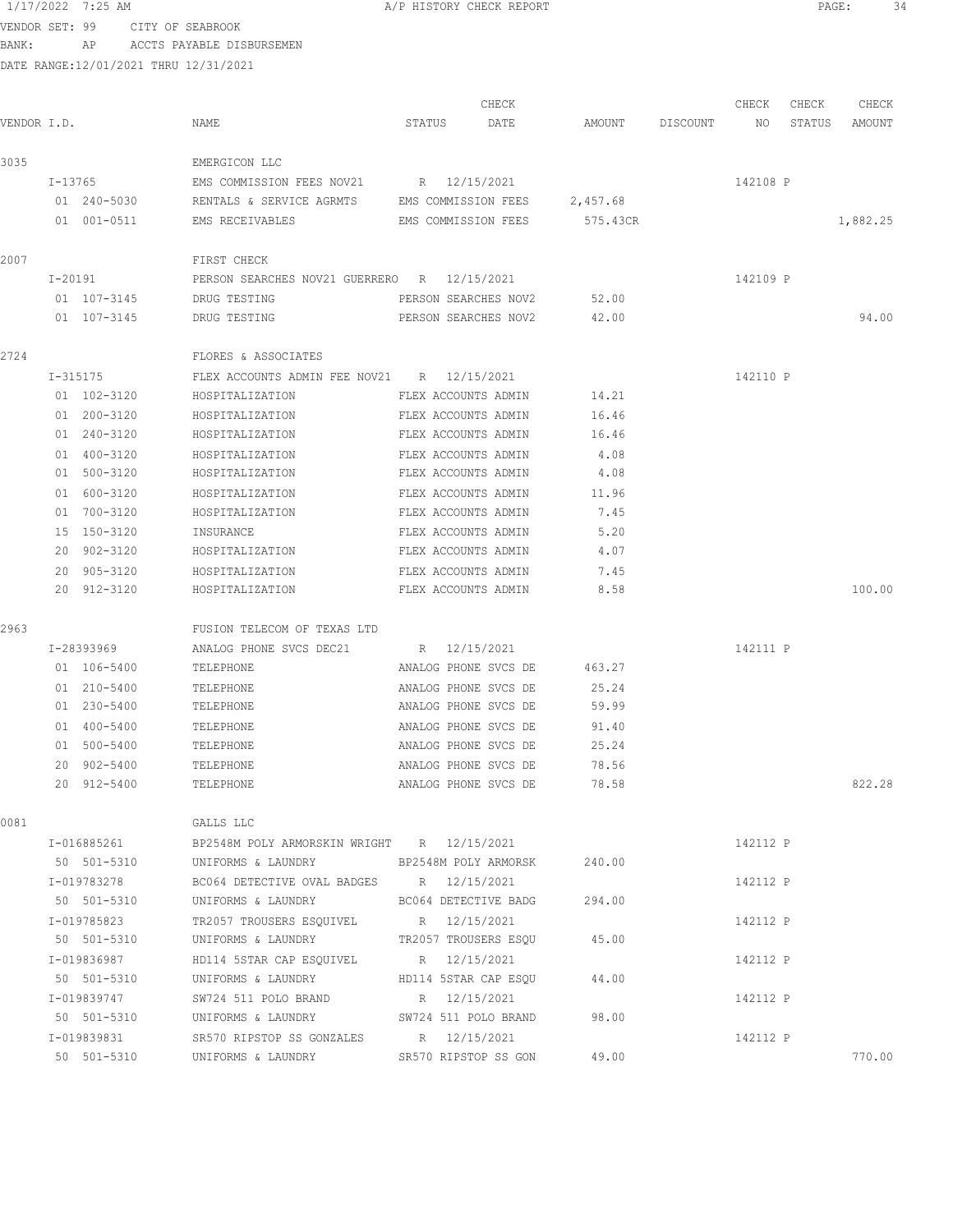VENDOR SET: 99 CITY OF SEABROOK BANK: AP ACCTS PAYABLE DISBURSEMEN

| VENDOR I.D. |                             | NAME                                                           | STATUS               | CHECK<br>DATE               |         | AMOUNT DISCOUNT | CHECK<br>NO <sub>1</sub> | CHECK<br>STATUS | CHECK<br>AMOUNT |
|-------------|-----------------------------|----------------------------------------------------------------|----------------------|-----------------------------|---------|-----------------|--------------------------|-----------------|-----------------|
|             |                             |                                                                |                      |                             |         |                 |                          |                 |                 |
| 1540        |                             | GULF COAST GFOA                                                |                      |                             |         |                 |                          |                 |                 |
|             | I-202112-GCFOA-MG           | GCGFOA ANNUAL DUES 2022 GIBBS R 12/15/2021                     |                      |                             |         |                 | 142113 0                 |                 |                 |
|             | 01 102-5020                 | DUES & SUBSCRIPTIONS GCGFOA ANNUAL DUES 2                      |                      |                             | 20.00   |                 |                          |                 | 20.00           |
| 1540        |                             | GULF COAST GFOA                                                |                      |                             |         |                 |                          |                 |                 |
|             |                             | I-202112-GCGFOA-KS GCGFOA ANNUAL DUES 2022 SHANNA R 12/15/2021 |                      |                             |         |                 | 142114 0                 |                 |                 |
|             | 01 102-5020                 | DUES & SUBSCRIPTIONS GCGFOA ANNUAL DUES 2                      |                      |                             | 20.00   |                 |                          |                 | 20.00           |
| 2037        |                             | HARRIS COUNTY AUDITOR                                          |                      |                             |         |                 |                          |                 |                 |
|             | I-0000006677                | WARRANTS ADDED SVCS NOV21                                      | R 12/15/2021         |                             |         |                 | 142115 P                 |                 |                 |
|             | 01 700-5431                 | WARRANT INFORMATION SERV WARRANTS ADDED SVCS                   |                      |                             | 6.80    |                 |                          |                 | 6.80            |
| 2118        |                             | HCMCA                                                          |                      |                             |         |                 |                          |                 |                 |
|             | I-2021-11-010               | HCMCA MEALS 111821                                             | R 12/15/2021         |                             |         |                 | 142116 P                 |                 |                 |
|             | 01 100-3300                 | MAYOR & COUNCIL FEES                                           | HCMCA MEALS 111821 K |                             | 40.00   |                 |                          |                 |                 |
|             | 01 100-3300                 | MAYOR & COUNCIL FEES                                           | HCMCA MEALS 111821 C |                             | 40.00   |                 |                          |                 |                 |
|             | 01 100-3300                 | MAYOR & COUNCIL FEES                                           | HCMCA MEALS 111821 C |                             | 40.00   |                 |                          |                 |                 |
|             | 01 100-3300                 | MAYOR & COUNCIL FEES                                           | HCMCA MEALS 111821 G |                             | 40.00   |                 |                          |                 |                 |
|             | 01 100-3300                 | MAYOR & COUNCIL FEES                                           | HCMCA MEALS 111821 H |                             | 40.00   |                 |                          |                 |                 |
|             | 01 100-3300                 | MAYOR & COUNCIL FEES                                           | HCMCA MEALS 111821 K |                             | 40.00   |                 |                          |                 | 240.00          |
|             |                             |                                                                |                      |                             |         |                 |                          |                 |                 |
| 2824        |                             | HEALTH ASSURE BY ALSCO                                         |                      |                             |         |                 |                          |                 |                 |
|             | I-LOLI836494                | JAIL LINEN SVCS 120721                                         | R 12/15/2021         |                             |         |                 | 142117 P                 |                 |                 |
|             | 50 501-5340<br>I-LOLI839336 | DETENTION SUPPLIES<br>JAIL LINEN SVCS 121421                   |                      | JAIL LINEN SVCS 1207        | 153.34  |                 | 142117 P                 |                 |                 |
|             | 50 501-5340                 | DETENTION SUPPLIES                                             | R 12/15/2021         | JAIL LINEN SVCS 1214 153.34 |         |                 |                          |                 | 306.68          |
|             |                             |                                                                |                      |                             |         |                 |                          |                 |                 |
| 0100        |                             | HOME DEPOT CREDIT SERVICES                                     |                      |                             |         |                 |                          |                 |                 |
|             | I-202111-4850               | OCT21 HOME DEPOT STMT CHARGES R 12/15/2021                     |                      |                             |         |                 | 142118 P                 |                 |                 |
|             | 01 200-4005                 | SUPPLIES-POLICE OPERATION                                      | 18QT LATCH STORAGE B |                             | 10.98   |                 |                          |                 |                 |
|             | 01 200-4005                 | SUPPLIES-POLICE OPERATION                                      | 37IN SOUND BAR WIREL |                             | 39.99   |                 |                          |                 |                 |
|             | 01 200-4005                 | SUPPLIES-POLICE OPERATION                                      | WHT TRIPLE OUTLET AD |                             | 4.18    |                 |                          |                 |                 |
|             | 01 200-4005                 | SUPPLIES-POLICE OPERATION                                      | 25' GRN TRI LANDSCAP |                             | 11.88   |                 |                          |                 |                 |
|             | 01 200-4005                 | SUPPLIES-POLICE OPERATION                                      | 18 QT LATCH STORAGE  |                             | 10.98   |                 |                          |                 |                 |
|             | 01 200-4005                 | SUPPLIES-POLICE OPERATION 37 IN SOUND BAR WIRE                 |                      |                             | 39.99   |                 |                          |                 |                 |
|             | 01 200-4005                 | SUPPLIES-POLICE OPERATION                                      | WHT TRIPPLE OUTLET A |                             | 4.18    |                 |                          |                 |                 |
|             | 01 200-4005                 | SUPPLIES-POLICE OPERATION                                      | 25' GRN TRI LANDSCAP |                             | 11.88   |                 |                          |                 |                 |
|             | 01 200-4005                 | SUPPLIES-POLICE OPERATION                                      |                      | RTN 18QT LATCH STORA        | 10.98CR |                 |                          |                 |                 |
|             | 01 200-4005                 | SUPPLIES-POLICE OPERATION                                      | RTN 37 IN SOUND BAR  |                             | 39.99CR |                 |                          |                 |                 |
|             | 01 200-4005                 | SUPPLIES-POLICE OPERATION                                      | RTN WHT TRIPPLE OUTL |                             | 4.18CR  |                 |                          |                 |                 |
|             | 01 200-4005                 | SUPPLIES-POLICE OPERATION                                      | RTN 25' GRN LANDSCAP |                             | 11.88CR |                 |                          |                 |                 |
|             | 01 210-4150                 | SMALL TOOLS & EQUIPMENT                                        | GREAT STUF GAP FILLE |                             | 21.00   |                 |                          |                 |                 |
|             | 01 210-4150                 | SMALL TOOLS & EQUIPMENT                                        |                      | AVANTI MASONRY BIT S        | 19.97   |                 |                          |                 |                 |
|             | 01 210-4150                 | SMALL TOOLS & EQUIPMENT                                        |                      | LOCTITE THREADLCKR R        | 6.98    |                 |                          |                 |                 |
|             | 01 210-4150                 | SMALL TOOLS & EQUIPMENT                                        |                      | HEX NUT SS $1/4-20$ Q2      | 2.56    |                 |                          |                 |                 |
|             | 01 210-4150                 | SMALL TOOLS & EQUIPMENT                                        |                      | MCH SCRW PHL $1/4*2$ 1      | 5.12    |                 |                          |                 |                 |
|             | 01 500-5145                 | MAINT-DRAINAGE                                                 |                      | 60LB QUIKRETE MORTAR        | 22.40   |                 |                          |                 |                 |
|             | 01 500-5145                 | MAINT-DRAINAGE                                                 |                      | 80LB QUIKRETE CONCRE        | 155.40  |                 |                          |                 |                 |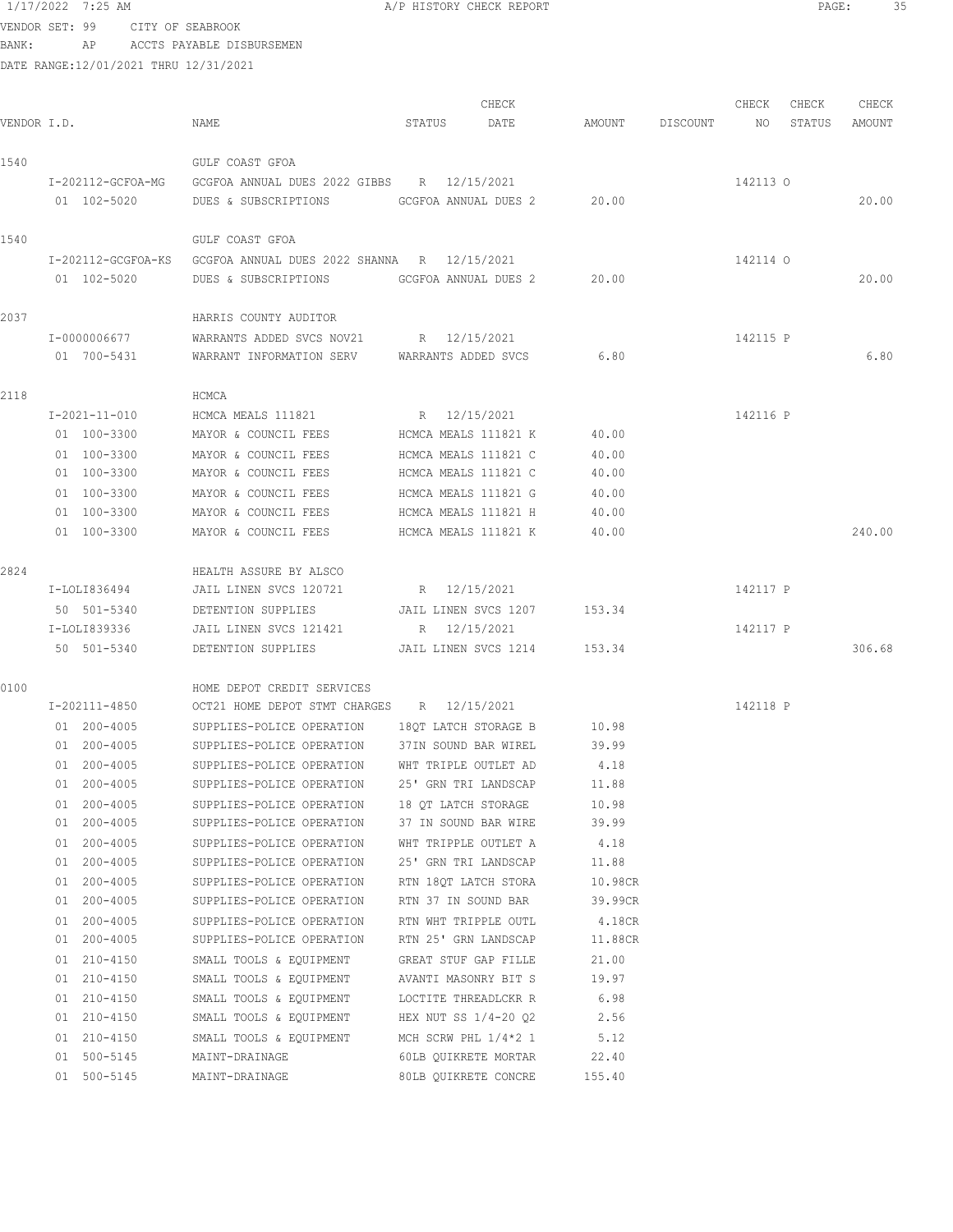VENDOR SET: 99 CITY OF SEABROOK BANK: AP ACCTS PAYABLE DISBURSEMEN

|             |               |                                               | CHECK                                 |      |         |          | CHECK    | CHECK  | CHECK  |
|-------------|---------------|-----------------------------------------------|---------------------------------------|------|---------|----------|----------|--------|--------|
| VENDOR I.D. |               | NAME                                          | STATUS                                | DATE | AMOUNT  | DISCOUNT | NO       | STATUS | AMOUNT |
| 0100        |               | HOME DEPOT CREDIT SERVCONT                    |                                       |      |         |          |          |        |        |
|             | I-202111-4850 | OCT21 HOME DEPOT STMT CHARGES R 12/15/2021    |                                       |      |         |          | 142118 P |        |        |
|             | 01 500-5145   | MAINT-DRAINAGE                                | QUIKRETE VOLUME SAVI                  |      | 31.08CR |          |          |        |        |
|             | 01 400-5165   | MAINT-RECREATION EQUIP                        | 16GA GRN PVC RABT FE                  |      | 39.27   |          |          |        |        |
|             | 01 107-5180   | MAINT-BLDGS & GROUNDS                         | HVY COMMERCIAL DOOR                   |      | 68.98   |          |          |        |        |
|             | 01 107-5180   | MAINT-BLDGS & GROUNDS                         | KICKDOWN DOORSTOP                     |      | 6.78    |          |          |        |        |
|             | 01 400-5464   | EVENTS                                        | 75 CT 80 MM ORNAMENT                  |      | 119.94  |          |          |        |        |
|             | 01 400-5464   | EVENTS                                        | ASSORTED CABLE TIES                   |      | 28.96   |          |          |        |        |
|             | 01 400-5464   | EVENTS                                        | HDX SPRAY BOTTLE 320                  |      | 2.68    |          |          |        |        |
|             | 01 400-5464   | EVENTS                                        | 7MIL BLK VINYL ELEC                   |      | 9.48    |          |          |        |        |
|             | 01 400-5464   | EVENTS                                        | DEWALT COMPACT STAPL                  |      | 59.91   |          |          |        |        |
|             | 01 400-5464   | EVENTS                                        | ARROW 1/2"T50 STPLS                   |      | 30.56   |          |          |        |        |
|             | 01 103-5041   | IT HARDWARE                                   | LIQTITE NM FIT 3/4"                   |      | 14.08   |          |          |        |        |
|             | 01 103-5041   | IT HARDWARE                                   | 10*3 IN. STAR DRIVE                   |      | 12.98   |          |          |        |        |
|             | 01 103-5041   | IT HARDWARE                                   | $1/4*2$ HEX BOLT GALV                 |      | 2.04    |          |          |        |        |
|             | 01 103-5041   | IT HARDWARE                                   | 1/4 HEX NUT GALV O                    |      | 0.72    |          |          |        |        |
|             | 01 103-5041   | IT HARDWARE                                   | 1/4 LOCK WASHER GALV                  |      | 0.88    |          |          |        |        |
|             | 01 103-4150   | SMALL TOOLS & EQUIPMENT BESSEY 3" CLAMP ON V  |                                       |      | 20.97   |          |          |        |        |
|             | 01 103-4150   | SMALL TOOLS & EQUIPMENT                       | 3 OUTLET 1.5 MINI PO                  |      | 4.47    |          |          |        |        |
|             | 01 103-4150   | SMALL TOOLS & EQUIPMENT 6FT AC CORD W/RT ANG  |                                       |      | 26.94   |          |          |        |        |
|             | 01 103-4150   | SMALL TOOLS & EQUIPMENT                       | 2 PK 6 OUTLET SURGEP                  |      | 14.98   |          |          |        |        |
|             | 01 103-4150   | SMALL TOOLS & EQUIPMENT                       | 16 3/8 BLK TIGHT SPA                  |      | 9.97    |          |          |        |        |
|             | 01 103-4150   | SMALL TOOLS & EQUIPMENT                       | SPECT WASP&HORN KILL                  |      | 6.94    |          |          |        |        |
|             | 01 400-5464   | EVENTS                                        | 75 CT 80 MM ORNAMENT                  |      | 159.92  |          |          |        |        |
|             | 01 400-5464   | EVENTS                                        | 75 PK ALL PURP LIGHT                  |      | 7.96    |          |          |        |        |
|             | 01 400-5464   | EVENTS                                        | 200 LED DOME ICICLE                   |      | 79.92   |          |          |        |        |
|             | 01 400-5464   | EVENTS                                        | 150 LED SMOOTH MINI                   |      | 83.94   |          |          |        |        |
|             | 01 400-5464   | EVENTS                                        | 6" POINSETTIA Q7                      |      | 13.86   |          |          |        |        |
|             | 01 400-5464   | EVENTS                                        | 50' GARLAND Q6                        |      | 47.88   |          |          |        |        |
|             | 01 400-5464   | EVENTS                                        | RED FLOCK TRADITIONA                  |      | 23.88   |          |          |        |        |
|             | 01 400-5464   | EVENTS                                        | ELEC TAPE 10 PK BLK                   |      | 9.48    |          |          |        |        |
|             | 01 400-5464   | EVENTS                                        | $1 \frac{1}{4 \times 1}$ 2 PVC BUSHIN |      | 1.91    |          |          |        |        |
|             | 01 400-5464   | EVENTS                                        | 16/3 50' HDX EXT. CO                  |      | 46.47   |          |          |        |        |
|             | 01 400-5464   | EVENTS                                        | EXT. CORD INSTANT SA                  |      | 9.29CR  |          |          |        |        |
|             | 01 107-4010   | OFFICE SUPPLIES                               | 20*1000 4PK CL STRET                  |      | 89.00   |          |          |        |        |
|             | 01 107-4010   | OFFICE SUPPLIES                               | SALES TAX FOR STRETC                  |      | 7.34    |          |          |        |        |
|             | 01 107-4010   | OFFICE SUPPLIES                               | RTN SALES TAX FOR ST                  |      | 7.34CR  |          |          |        |        |
|             | 01 107-4010   | OFFICE SUPPLIES                               | RTN 20*1000 4PK CL S                  |      | 89.00CR |          |          |        |        |
|             | 01 107-4010   | OFFICE SUPPLIES                               | 20*1000 4PK CL STRET                  |      | 89.00   |          |          |        |        |
|             | 20 912-5180   | MAINT-BLDGS & GROUNDS                         | 4G ELEC MINI TANK WT                  |      | 239.00  |          |          |        |        |
|             | 01 103-5041   | IT HARDWARE                                   | $1/4*1$ FLAT SOCKET S/                |      | 12.08   |          |          |        |        |
|             | 01 103-5041   | IT HARDWARE                                   | BLASTER 110Z WHT LIT                  |      | 4.97    |          |          |        |        |
|             | 01 103-5041   | IT HARDWARE                                   | 18 OZ PB BLASTER BIG                  |      | 6.48    |          |          |        |        |
|             | 01 200-4005   | SUPPLIES-POLICE OPERATION SALES TAX SOUND BAR |                                       |      | 5.53    |          |          |        |        |
|             | 01 200-4005   | SUPPLIES-POLICE OPERATION                     | RTN SALES TAX SOUND                   |      | 5.53CR  |          |          |        |        |
|             | 01 103-5041   | IT HARDWARE                                   | 1/4 FLAT WASHER GALV                  |      | 0.64    |          |          |        |        |
|             | 01 400-5180   | MAINT-BLDGS & GROUNDS                         | 3/4" BX 1 GANG 18CU                   |      | 14.40   |          |          |        |        |
|             | 01 400-5180   | MAINT-BLDGS & GROUNDS                         | LIQTITE CONN PVC 1/2                  |      | 5.36    |          |          |        |        |
|             |               |                                               |                                       |      |         |          |          |        |        |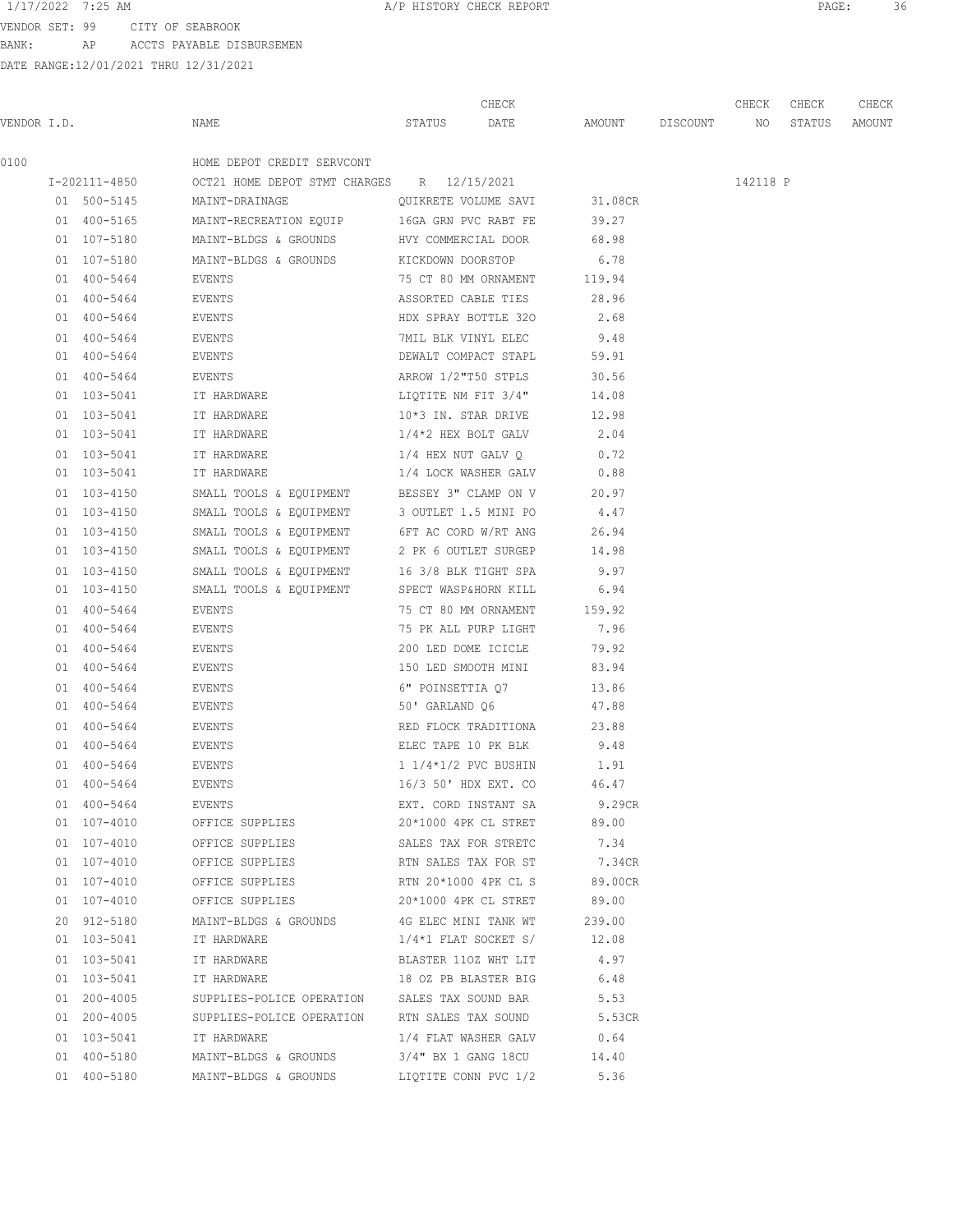VENDOR SET: 99 CITY OF SEABROOK BANK: AP ACCTS PAYABLE DISBURSEMEN

|             |                 |                                            | CHECK                      |                 | CHECK    | CHECK  | CHECK    |
|-------------|-----------------|--------------------------------------------|----------------------------|-----------------|----------|--------|----------|
| VENDOR I.D. |                 | NAME                                       | STATUS<br>DATE             | AMOUNT DISCOUNT | NO       | STATUS | AMOUNT   |
| 0100        |                 | HOME DEPOT CREDIT SERVCONT                 |                            |                 |          |        |          |
|             | I-202111-4850   | OCT21 HOME DEPOT STMT CHARGES R 12/15/2021 |                            |                 | 142118 P |        |          |
|             | 01 400-5180     | MAINT-BLDGS & GROUNDS                      | NONMIL LIQDITE WHIPK 13.98 |                 |          |        |          |
|             | 01 400-5180     | MAINT-BLDGS & GROUNDS                      | NM 1/2*6                   | 11.98           |          |        |          |
|             | 01 400-5180     | MAINT-BLDGS & GROUNDS                      | HUSKY RATCHET PVC CU       | 3.47            |          |        |          |
|             | 01 400-5180     | MAINT-BLDGS & GROUNDS                      | 3/4" PVC PLUG SPG OT       | 5.28            |          |        |          |
|             | 01 400-5464     | EVENTS                                     | 12' PINE GARLAND QTY       | 11.96           |          |        |          |
|             | 01 400-5464     | EVENTS                                     | TREE TOP BOW QTY4          | 19.92           |          |        |          |
|             | 01 400-5464     | EVENTS                                     | 200 METAL ORNAMENT H       | 2.48            |          |        |          |
|             | 01 400-5464     | EVENTS                                     | 50' GARLAND                | 7.98            |          |        |          |
|             | 01 107-5180     | MAINT-BLDGS & GROUNDS                      | 1/2" SUPPLY LINE BRA       | 5.95            |          |        |          |
|             | 01 107-5180     | MAINT-BLDGS & GROUNDS                      | 1/2" SUPPLY LINE BRA       | 6.58            |          |        |          |
|             | 01 107-5180     | MAINT-BLDGS & GROUNDS                      | RTN 1/2" SUPPLY LINE       | 6.58CR          |          |        |          |
|             | 01 107-5180     | MAINT-BLDGS & GROUNDS                      | PURCHASE SHOP              | 19.18           |          |        |          |
|             | 01 107-5180     | MAINT-BLDGS & GROUNDS                      | FOUNDATIONS 2PC TOIL       | 135.00          |          |        |          |
|             | 01 107-5180     | MAINT-BLDGS & GROUNDS                      | #3 WAX RING WITH BOL       | 5.78            |          |        |          |
|             | $01 400 - 4400$ | SUPPLIES                                   | 66 KWIKSETKEY Q4           | 8.64            |          |        |          |
|             | $01 400 - 4400$ | SUPPLIES                                   | 21 IN RED SILK POINS       | 31.92           |          |        |          |
|             | 01 400-4400     | SUPPLIES                                   | 50' GARLAND                | 7.98            |          |        |          |
|             | 01 400-5275     | ELECTRICAL SERVICES                        | 1 1/2 *1 1/4 GAL BUS       | 7.28            |          |        |          |
|             | 01 400-5275     | ELECTRICAL SERVICES                        | FSE 1/2 BOX GANG 18        | 5.95            |          |        |          |
|             | 01 400-5275     | ELECTRICAL SERVICES                        | 1 GANG NM IN USE COV       | 7.85            |          |        |          |
|             | 01 400-5275     | ELECTRICAL SERVICES                        | 1 GANG NM IN USE COV       | 7.85            |          |        | 1,909.20 |
|             |                 |                                            |                            |                 |          |        |          |
| 0116        |                 | KEMAH HARDWARE & LUMBER                    |                            |                 |          |        |          |
|             | C-2112-511802   | 4612T RETURN 4*6 12' TRD R 12/15/2021      |                            |                 | 142126 P |        |          |
|             | 28 280-6053     | PARK PROJECTS                              | 4612T RETURN 4*6 12'       | 29.10CR         |          |        |          |
|             | I-2112-511756   | 2*12-20' TRD Q60                           | R 12/15/2021               |                 | 142126 P |        |          |
|             | 41 410-6050     | FACILITIES                                 | 2*12-20' TRD Q60           | 3,655.10        |          |        |          |
|             | I-2112-511757   | MISC HARDWARE                              | R 12/15/2021               |                 | 142126 P |        |          |
|             | 28 280-6053     | PARK PROJECTS                              | MISC HARDWARE              | 21.99           |          |        |          |
|             | 28 280-6053     | PARK PROJECTS                              | 4612t 4*6 12' TRD          | 29.10           |          |        |          |
|             | I-2112-511774   | 1416T 1*4 16' TRD Q2                       | R 12/15/2021               |                 | 142126 P |        |          |
|             | 01 500-5140     | MAINT STREETS                              | 1416T 1*4 16' TRD Q2       | 23.34           |          |        |          |
|             | I-2112-511935   | PVC BUSHINGS Q5                            | R 12/15/2021               |                 | 142126 P |        |          |
|             | 41 410-6050     | FACILITIES                                 | PVC BUSHINGS 05            | 6.45            |          |        | 3,706.88 |
| 0120        |                 | KROGER'S                                   |                            |                 |          |        |          |
|             | I-202111-60503  | KROGER'S STMT CHARGES NOV21 R 12/15/2021   |                            |                 | 142127 P |        |          |
|             | $01 400 - 4400$ | SUPPLIES                                   | ECKR SSG Q5                | 34.95           |          |        |          |
|             | 01 400-4400     | SUPPLIES                                   | ZUMO SAUSAGE Q3            | 29.97           |          |        |          |
|             | 01 400-4400     | SUPPLIES                                   | SWEET BABY RAY SCE         | 8.29            |          |        |          |
|             | 01 400-4400     | SUPPLIES                                   | SWEET BABY RAY SCE         | 4.79            |          |        |          |
|             | 01 400-4400     | SUPPLIES                                   | SUNKIST ORANGE 12PK        | 3.67            |          |        |          |
|             | 01 400-4400     | SUPPLIES                                   | DR PEPPER 12PK             | 3.67            |          |        |          |
|             | 01 400-4400     | SUPPLIES                                   | SPRITE 12PK                | 3.66            |          |        |          |
|             | 01 400-4400     | SUPPLIES                                   | COKE CLASSIT 12 PK Q       | 7.34            |          |        |          |
|             | 01 400-4400     | SUPPLIES                                   | COKE CLASSIT 12 PK         | 3.66            |          |        |          |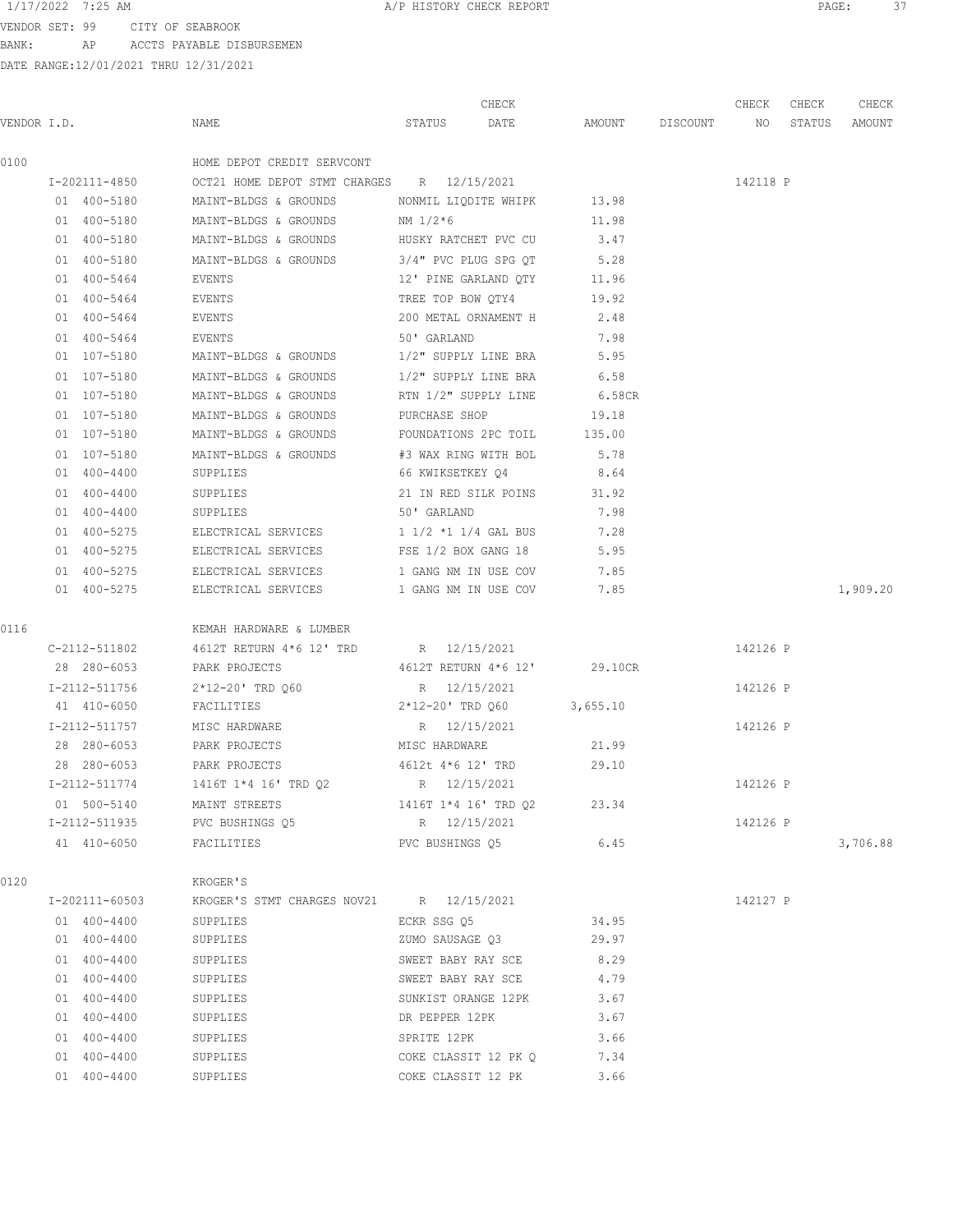VENDOR SET: 99 CITY OF SEABROOK BANK: AP ACCTS PAYABLE DISBURSEMEN

| VENDOR I.D. |                 | NAME                                     | STATUS             | CHECK<br>DATE        | AMOUNT DISCOUNT | CHECK<br>NO | CHECK<br>STATUS | CHECK<br>AMOUNT |
|-------------|-----------------|------------------------------------------|--------------------|----------------------|-----------------|-------------|-----------------|-----------------|
| 0120        |                 | CONT<br>KROGER'S                         |                    |                      |                 |             |                 |                 |
|             | I-202111-60503  | KROGER'S STMT CHARGES NOV21 R 12/15/2021 |                    |                      |                 | 142127 P    |                 |                 |
|             | 01 400-4400     | SUPPLIES                                 |                    | MRS BAIRDS BREAD Q4  | 9.96            |             |                 |                 |
|             | 01 400-4400     | SUPPLIES                                 | KRO TURKEY         |                      | 1.38            |             |                 |                 |
|             | 01 500-4400     | SUPPLIES                                 | KRO TURKEY         |                      | 1.38            |             |                 |                 |
|             | 20 902-4400     | SUPPLIES                                 | KRO TURKEY         |                      | 1.38            |             |                 |                 |
|             | 20 912-4400     | SUPPLIES                                 | KRO TURKEY         |                      | 1.38            |             |                 |                 |
|             | 01 400-4400     | SUPPLIES                                 | LUAN PNT OIL       |                      | 9.25            |             |                 |                 |
|             | 01 500-4400     | SUPPLIES                                 | LUAN PNT OIL       |                      | 9.25            |             |                 |                 |
|             | 20 902-4400     | SUPPLIES                                 | LUAN PNT OIL       |                      | 9.25            |             |                 |                 |
|             | 20 912-4400     | SUPPLIES                                 | LUAN PNT OIL       |                      | 9.25            |             |                 |                 |
|             | 01 400-4400     | SUPPLIES                                 | KRO TURKEY         |                      | 1.43            |             |                 |                 |
|             | 01 500-4400     | SUPPLIES                                 | KRO TURKEY         |                      | 1.43            |             |                 |                 |
|             | 20 902-4400     | SUPPLIES                                 | KRO TURKEY         |                      | 1.43            |             |                 |                 |
|             | 20 912-4400     | SUPPLIES                                 | KRO TURKEY         |                      | 1.43            |             |                 |                 |
|             | 01 400-4400     | SUPPLIES                                 | LUAN PNT OIL       |                      | 9.25            |             |                 |                 |
|             | 01 500-4400     | SUPPLIES                                 | LUAN PNT OIL       |                      | 9.25            |             |                 |                 |
|             | 20 902-4400     | SUPPLIES                                 | LUAN PNT OIL       |                      | 9.25            |             |                 |                 |
|             | 20 912-4400     | SUPPLIES                                 | LUAN PNT OIL       |                      | 9.25            |             |                 |                 |
|             | 01 400-4400     | SUPPLIES                                 | KRO TURKEY         |                      | 1.44            |             |                 |                 |
|             | 01 500-4400     | SUPPLIES                                 | KRO TURKEY         |                      | 1.44            |             |                 |                 |
|             | 20 902-4400     | SUPPLIES                                 | KRO TURKEY         |                      | 1.44            |             |                 |                 |
|             | 20 912-4400     | SUPPLIES                                 | KRO TURKEY         |                      | 1.44            |             |                 |                 |
|             | 01 400-4400     | SUPPLIES                                 |                    | TONYCH MARINADE Q3   | 3.22            |             |                 |                 |
|             | 01 500-4400     | SUPPLIES                                 |                    | TONYCH MARINADE Q3   | 3.22            |             |                 |                 |
|             | 20 902-4400     | SUPPLIES                                 |                    | TONYCH MARINADE Q3   | 3.22            |             |                 |                 |
|             | 20 912-4400     | SUPPLIES                                 | TONYCH MARINADE Q3 |                      | 3.22            |             |                 |                 |
|             | $01 400 - 4400$ | SUPPLIES                                 | JHN MRL BACON      |                      | 1.25            |             |                 |                 |
|             | 01 500-4400     | SUPPLIES                                 | JHN MRL BACON      |                      | 1.25            |             |                 |                 |
|             | 20 902-4400     | SUPPLIES                                 | JHN MRL BACON      |                      | 1.25            |             |                 |                 |
|             | 20 912-4400     | SUPPLIES                                 | JHN MRL BACON      |                      | 1.25            |             |                 |                 |
|             | 01 400-4400     | SUPPLIES                                 | HNVR GRN BN Q11    |                      | 4.63            |             |                 |                 |
|             | $01 500 - 4400$ | SUPPLIES                                 | HNVR GRN BN Q11    |                      | 4.64            |             |                 |                 |
|             | 20 902-4400     | SUPPLIES                                 | HNVR GRN BN Q11    |                      | 4.64            |             |                 |                 |
|             | 20 912-4400     | SUPPLIES                                 | HNVR GRN BN Q11    |                      | 4.63            |             |                 |                 |
|             | 20 912-4400     | SUPPLIES                                 | KRO BEV NAPKINS Q2 |                      | 3.98            |             |                 |                 |
|             | 20 912-4400     | SUPPLIES                                 | BKRY APL CKY       |                      | 4.99            |             |                 |                 |
|             | 20 912-4400     | SUPPLIES                                 | BKRY CHO CKY       |                      | 4.99            |             |                 |                 |
|             | 20 912-4400     | SUPPLIES                                 | BKRY CRNB CK       |                      | 4.99            |             |                 | 256.33          |
| 2000        |                 | LEAGUE CITY OUTDOOR POWER EQUI           |                    |                      |                 |             |                 |                 |
|             | I-110935        | 04028-02 WHEEL NUT Q4                    |                    | R 12/15/2021         |                 | 142132 0    |                 |                 |
|             | 01 400-5110     | MAINT-AUTOS & EQUIPMENT                  |                    | 04028-02 WHEEL NUT O | 29.12           |             |                 |                 |
|             | 01 400-5110     | MAINT-AUTOS & EQUIPMENT                  |                    | 116-1696 STUD-WHEEL  | 17.04           |             |                 | 46.16           |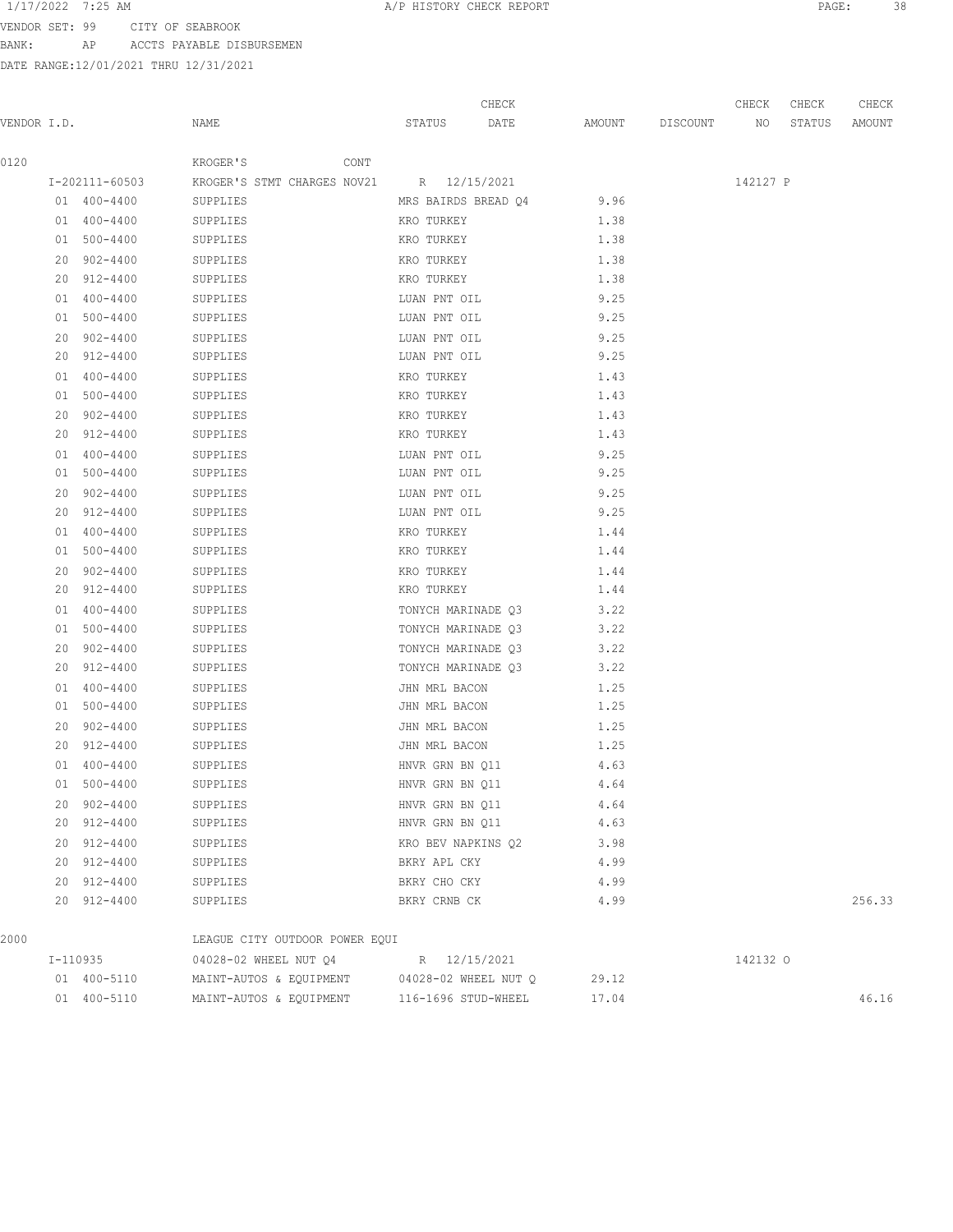VENDOR SET: 99 CITY OF SEABROOK BANK: AP ACCTS PAYABLE DISBURSEMEN

|             |                |                                                             |                      | CHECK                         |        |          | CHECK    | CHECK  | CHECK    |
|-------------|----------------|-------------------------------------------------------------|----------------------|-------------------------------|--------|----------|----------|--------|----------|
| VENDOR I.D. |                | NAME                                                        | STATUS               | DATE                          | AMOUNT | DISCOUNT | NO       | STATUS | AMOUNT   |
| 2666        |                | LOOMIS                                                      |                      |                               |        |          |          |        |          |
|             | I-12922466     | SAFEPOINT SVCS FY22                                         | R 12/15/2021         |                               |        |          | 142133 P |        |          |
|             | 01 107-5025    | BANK FEES                                                   | SAFEPOINT SVCS CH NO |                               | 547.81 |          |          |        |          |
|             | 01 600-5025    | BANK FEES                                                   | SAFEPOINT SVCS PWAC  |                               | 438.01 |          |          |        | 985.82   |
| 0234        |                | MUNICIPAL CODE CORPORATION                                  |                      |                               |        |          |          |        |          |
|             | I-00367814     | ONLINE CODE HOST DEC21-NOV22 R 12/15/2021                   |                      |                               |        |          | 142134 P |        |          |
|             | 01 100-5190    | ONLNE CODE HOST 1221 950.00<br>CODIFICATION                 |                      |                               |        |          |          |        | 950.00   |
| 0740        |                | O'REILLY AUTO PARTS                                         |                      |                               |        |          |          |        |          |
|             | I-0411-142773  | 902970 57502 OIL FILTER R 12/15/2021                        |                      |                               |        |          | 142135 P |        |          |
|             | 20 902-5110    | MAINT-AUTOS & EQUIPMENT 902970 57502 OIL FIL                |                      |                               | 7.32   |          |          |        | 7.32     |
| 0147        |                | OFFICE DEPOT CARD PLAN                                      |                      |                               |        |          |          |        |          |
|             | I-208171061001 | 791932 16 GAL LINER                                         | R 12/15/2021         |                               |        |          | 142136 P |        |          |
|             | 01 107-4010    | OFFICE SUPPLIES                                             | 791932 16 GAL LINER  |                               | 44.50  |          |          |        |          |
|             | 01 107-4010    | OFFICE SUPPLIES                                             | 791508 45 GAL LINER  |                               | 70.47  |          |          |        | 114.97   |
| 0870        |                | OLSON & OLSON                                               |                      |                               |        |          |          |        |          |
|             | I-11494        | LEGAL SVCS 1200-00005 NOV21 R 12/15/2021                    |                      |                               |        |          | 142137 P |        |          |
|             | 01 600-5220    | PROF FEES-LEGAL                                             | LEGAL SVCS 1200-0000 |                               | 168.00 |          |          |        |          |
|             | I-11495        | LEGAL SVCS 1200-00006 NOV21 R 12/15/2021                    |                      |                               |        |          | 142137 P |        |          |
|             | 01 600-5220    | PROF FEES-LEGAL                                             |                      | LEGAL SVCS 1200-0000 9,231.56 |        |          |          |        | 9,399.56 |
| 3142        |                | POMODORO'S CUCINA ITALIANA                                  |                      |                               |        |          |          |        |          |
|             |                | I-202112-POMODOROS 2021 HOLIDAY PARTY CATERING R 12/15/2021 |                      |                               |        |          | 142138 P |        |          |
|             | 01 107-3900    | MERIT AWARDS                                                |                      | 2021 HOLIDAY PARTY C 1,789.25 |        |          |          |        | 1,789.25 |
| 0159        |                | PROJECT SURVEILLANCE INC                                    |                      |                               |        |          |          |        |          |
|             | I-2021625      | OSV SEC B PAVING OCT21 R 12/15/2021                         |                      |                               |        |          | 142139 0 |        |          |
|             | 01 107-5211    | PROF FEES - INSPECTIONS OSV SEC B PAVING OCT 2,730.00       |                      |                               |        |          |          |        |          |
|             | $I - 2021626$  | OSV SEC B WS&D FOB SVC OCT21 R 12/15/2021                   |                      |                               |        |          | 142139 0 |        |          |
|             | 01 107-5211    | PROF FEES - INSPECTIONS OSV SEC B WS&D FOB S                |                      |                               | 715.00 |          |          |        | 3,445.00 |
| 2825        |                | R.A.D. SYSTEMS                                              |                      |                               |        |          |          |        |          |
|             | I-22RCT 1746   | RAD LICENSE RNWL FY22                                       | R 12/15/2021         |                               |        |          | 142140 0 |        |          |
|             | 01 200-5300    | TRAINING & CONFERENCE                                       | RAD LICENSE RNWL FY2 |                               | 75.00  |          |          |        | 75.00    |
| 0976        |                | RANDALL B STRONG                                            |                      |                               |        |          |          |        |          |
|             | I-11332        | PROSECUTOR SVCS OCT-NOV21 R 12/15/2021                      |                      |                               |        |          | 142141 P |        |          |
|             | 01 700-3015    | CONTRACT LABOR                                              |                      | PROSECUTOR SVCS OCT- 1,500.00 |        |          |          |        | 1,500.00 |
| 2036        |                | RCL SIGNS                                                   |                      |                               |        |          |          |        |          |
|             | $I-2000$       | INSTALL 2 HOLIDAY WREATHS                                   | R 12/15/2021         |                               |        |          | 142142 P |        |          |
|             | 01 400-5464    | EVENTS                                                      | INSTALL 2 HOLIDAY WR |                               | 150.00 |          |          |        | 150.00   |
|             |                |                                                             |                      |                               |        |          |          |        |          |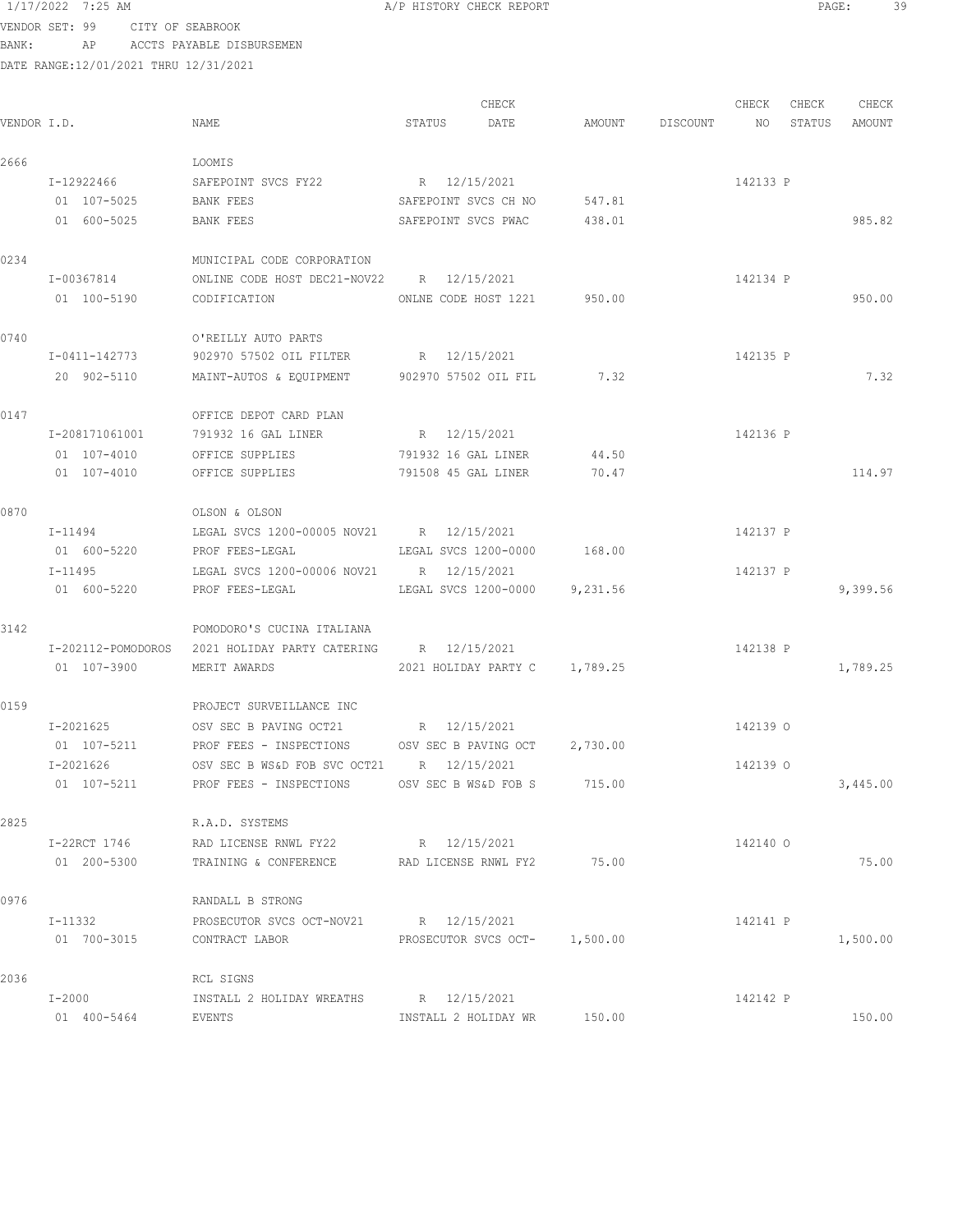VENDOR SET: 99 CITY OF SEABROOK BANK: AP ACCTS PAYABLE DISBURSEMEN

| VENDOR I.D. |                  | NAME                                                         | STATUS                      | CHECK<br>DATE |          | AMOUNT DISCOUNT NO | CHECK    | CHECK<br>STATUS | CHECK<br>AMOUNT |
|-------------|------------------|--------------------------------------------------------------|-----------------------------|---------------|----------|--------------------|----------|-----------------|-----------------|
| 1101        |                  | ROSS BANKS MAY CRON & CAVIN                                  |                             |               |          |                    |          |                 |                 |
|             |                  | I-150139 LEGAL SVCS DEC21                                    | R 12/15/2021                |               |          |                    | 142143 P |                 |                 |
|             | 01 107-5220      | PROF FEES-LEGAL CECAL LEGAL SVCS DEC21 14,000.00             |                             |               |          |                    |          |                 | 14,000.00       |
| 0743        |                  | SPACE CITY ACE HARDWARE                                      |                             |               |          |                    |          |                 |                 |
|             | I-0593713        | ORTHO FIRE ANT KILLER R 12/15/2021                           |                             |               |          |                    | 142144 P |                 |                 |
|             | 01 400-5160      | MAINT-POOL & GROUNDS ORTHO FIRE ANT KILLE                    |                             |               | 14.99    |                    |          |                 |                 |
|             | I-0593714        | PHOTO CONTROL                                                | R 12/15/2021                |               |          |                    | 142144 P |                 |                 |
|             | 20 902-5030      | RENTALS & SERVICE AGRMTS                                     | PHOTO CONTROL               |               | 12.99    |                    |          |                 |                 |
|             | I-414886         | THR COUPLING Q2                                              | R 12/15/2021                |               |          |                    | 142144 P |                 |                 |
|             | 01 400-5160      | MAINT-POOL & GROUNDS                                         | THR COUPLING Q2             |               | 7.98     |                    |          |                 |                 |
|             | 01 400-5160      | MAINT-POOL & GROUNDS                                         | IMPACT PHO                  |               | 8.99     |                    |          |                 |                 |
|             | 01 400-5160      | MAINT-POOL & GROUNDS                                         | TEFLON TAPE                 |               | 2.99     |                    |          |                 | 47.94           |
| 1681        |                  | STAPLES CONTRACT & COMMERCIAL                                |                             |               |          |                    |          |                 |                 |
|             |                  | C-7344525482-1-1 24441622 RETURN GOJO SOAP OTY2 R 12/15/2021 |                             |               |          |                    | 142145 P |                 |                 |
|             | 01 107-4010      | OFFICE SUPPLIES                                              | 24441622 RETURN GOJO        |               | 107.64CR |                    |          |                 |                 |
|             | I-7345173332-0-1 | OFFICE SUPPLIES CH & PD                                      | R 12/15/2021                |               |          |                    | 142145 P |                 |                 |
|             | 01 107-4010      | OFFICE SUPPLIES                                              | 135848 COPY PAPER           |               | 75.98    |                    |          |                 |                 |
|             | 01 107-4010      | OFFICE SUPPLIES                                              | 487908 INV TAPE 12PK        |               | 6.90     |                    |          |                 |                 |
|             | $01 107 - 4010$  | OFFICE SUPPLIES                                              | 24471963 2022 CALNDR        |               | 21.16    |                    |          |                 |                 |
|             | 01 107-4010      | OFFICE SUPPLIES                                              | 394140 45GAL LINERS         |               | 72.76    |                    |          |                 |                 |
|             | 01 107-4010      | OFFICE SUPPLIES                                              | 489401 SORTKWIK 3PK         |               | 4.79     |                    |          |                 |                 |
|             | 01 107-4010      | OFFICE SUPPLIES                                              | 558253 4X6 NOTES 5PK        |               | 10.32    |                    |          |                 |                 |
|             | 01 107-4010      | OFFICE SUPPLIES                                              | 077278 POST ITS 24PK        |               | 16.73    |                    |          |                 |                 |
|             | 01 107-4010      | OFFICE SUPPLIES                                              | 916720 HANDSOAP 2CT         |               | 79.86    |                    |          |                 |                 |
|             | 01 107-4010      | OFFICE SUPPLIES                                              | 634117 MULTFLD TOWEL        |               | 57.76    |                    |          |                 |                 |
|             | 01 200-4010      | OFFICE SUPPLIES                                              | 394140 45GAL LINERS         |               | 72.76    |                    |          |                 |                 |
|             | 01 200-4010      | OFFICE SUPPLIES                                              | 916720 HANDSOAP 2CT         |               | 79.86    |                    |          |                 |                 |
|             | I-7345173332-0-2 | OFFICE SUPPLIES CH & PD                                      | R 12/15/2021                |               |          |                    | 142145 P |                 |                 |
|             | 01 107-4010      | OFFICE SUPPLIES                                              | 855299 160Z CUP 1000 126.85 |               |          |                    |          |                 | 518.09          |
| 0038        |                  | TERMINIX PROCESSING CENTER                                   |                             |               |          |                    |          |                 |                 |
|             | I-414737382      | PEST CONTROL SVCS CH&PD NOV21 R 12/15/2021                   |                             |               |          |                    | 142147 P |                 |                 |
|             | 01 107-5180      | MAINT-BLDGS & GROUNDS PEST CONTROL NOV21 73.00               |                             |               |          |                    |          |                 |                 |
|             | 01 200-5180      | MAINT-BLDGS & GROUNDS PEST CONTROL NOV21                     |                             |               | 80.00    |                    |          |                 | 153.00          |
| 0919        |                  | VERIZON WIRELESS                                             |                             |               |          |                    |          |                 |                 |
|             | I-9894010589     | EOC PHONES TABLETS SM                                        | R 12/15/2021                |               |          |                    | 142148 P |                 |                 |
|             | 01 106-5400      | TELEPHONE                                                    | EOC TABLETS NOV21           |               | 217.10   |                    |          |                 |                 |
|             | 01 240-5400      | TELEPHONE                                                    | MACH TO MACH NOV21          |               | 10.00    |                    |          |                 |                 |
|             | 20 905-5400      | TELEPHONE                                                    | SMART METER NOV21           |               | 75.98    |                    |          |                 |                 |
|             | I-9894085252     | CELL PHONE AIRCARDS NOV21                                    | R 12/15/2021                |               |          |                    | 142148 P |                 |                 |
|             | 01 001-0507      | DUE FROM EDC                                                 | CELL PHONE AIRCARDS         |               | 25.19    |                    |          |                 |                 |
|             | 01 100-3300      | MAYOR & COUNCIL FEES                                         | CELL PHONE AIRCARDS         |               | 70.00CR  |                    |          |                 |                 |
|             | 01 100-5400      | TELEPHONE                                                    | CELL PHONE AIRCARDS         |               | 86.52    |                    |          |                 |                 |
|             | 01 102-5400      | TELEPHONE                                                    | CELL PHONE AIRCARDS         |               | 134.78   |                    |          |                 |                 |
|             | 01 103-5400      | TELEPHONE                                                    | CELL PHONE AIRCARDS         |               | 124.51   |                    |          |                 |                 |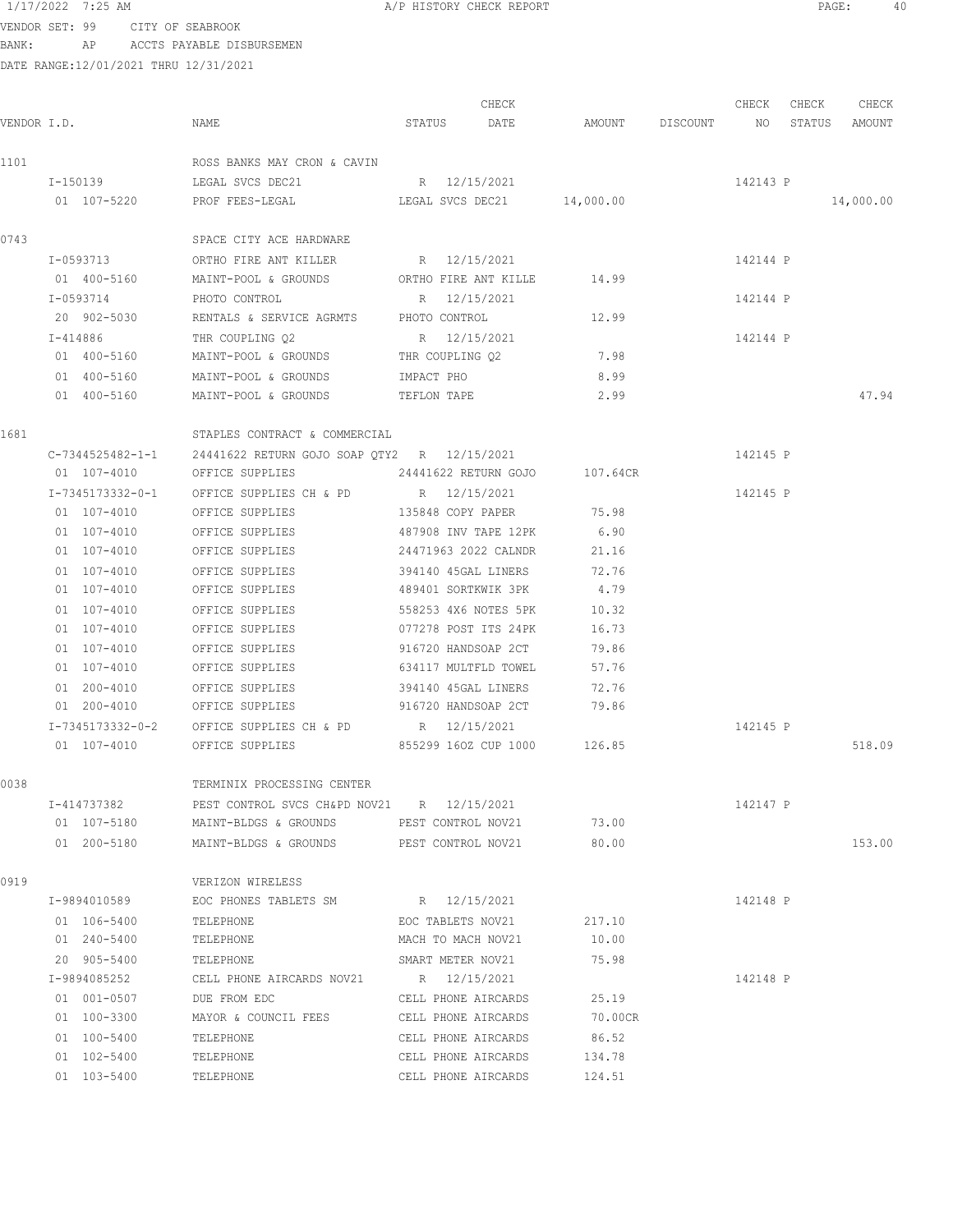VENDOR SET: 99 CITY OF SEABROOK BANK: AP ACCTS PAYABLE DISBURSEMEN

|             |            |              |                                                           |        | CHECK                |                               |          | CHECK    | CHECK  | CHECK     |
|-------------|------------|--------------|-----------------------------------------------------------|--------|----------------------|-------------------------------|----------|----------|--------|-----------|
| VENDOR I.D. |            |              | NAME                                                      | STATUS | DATE                 | AMOUNT                        | DISCOUNT | NO       | STATUS | AMOUNT    |
| 0919        |            |              | VERIZON WIRELESS CONT                                     |        |                      |                               |          |          |        |           |
|             |            | I-9894085252 | CELL PHONE AIRCARDS NOV21                                 |        | R 12/15/2021         |                               |          | 142148 P |        |           |
|             |            | 01 106-5400  | TELEPHONE                                                 |        | CELL PHONE AIRCARDS  | 48.26                         |          |          |        |           |
|             |            | 01 107-5400  | TELEPHONE                                                 |        | CELL PHONE AIRCARDS  | 37.99                         |          |          |        |           |
|             |            | 01 230-5400  | TELEPHONE                                                 |        | CELL PHONE AIRCARDS  | 48.26                         |          |          |        |           |
|             |            | 01 240-5400  | TELEPHONE                                                 |        | CELL PHONE AIRCARDS  | 172.50                        |          |          |        |           |
|             |            | 15 150-5400  | TELEPHONE                                                 |        | CELL PHONE AIRCARDS  | 121.44                        |          |          |        |           |
|             |            | 01 400-5400  | TELEPHONE                                                 |        | CELL PHONE AIRCARDS  | 83.45                         |          |          |        |           |
|             |            | 01 500-5400  | TELEPHONE                                                 |        | CELL PHONE AIRCARDS  | 60.92                         |          |          |        |           |
|             |            | 01 600-5400  | TELEPHONE                                                 |        | CELL PHONE AIRCARDS  | 76.25                         |          |          |        |           |
|             |            | 01 700-5400  | TELEPHONE                                                 |        | CELL PHONE AIRCARDS  | 194.89                        |          |          |        |           |
|             |            | 20 902-5400  | TELEPHONE                                                 |        | CELL PHONE AIRCARDS  | 397.28                        |          |          |        |           |
|             |            | 20 912-5400  | TELEPHONE                                                 |        | CELL PHONE AIRCARDS  | 203.91                        |          |          |        |           |
|             |            | 01 001-1032  | OTHER PAYROLL DEDUCTIONS CELL PHONE AIRCARDS              |        |                      | 80.00                         |          |          |        |           |
|             |            | I-9894086188 | EOC MIFI SVCS FY22                                        |        | R 12/15/2021         |                               |          | 142148 P |        |           |
|             |            | 01 106-5400  | TELEPHONE                                                 |        | EOC MIFI SVCS NOV21  | 37.99                         |          |          |        | 2,167.22  |
| 1083        |            |              | VICTOR O SCHINNERER & CO INC                              |        |                      |                               |          |          |        |           |
|             |            | I-S1999982   | 61BSBCA7881 BOND MYRA PEREZ R 12/15/2021                  |        |                      |                               |          | 142151 P |        |           |
|             |            | 01 107-5330  | INSURANCE-MISC                                            |        | 61BSBCA7881 BOND MYR | 200.00                        |          |          |        |           |
|             |            | I-SI999983   | 61BSBHP5597 BOND YESNIA GARZA R 12/15/2021                |        |                      |                               |          | 142151 P |        |           |
|             |            | 01 107-5330  | INSURANCE-MISC                                            |        | 61BSBHP5597 BOND YES | 200.00                        |          |          |        | 400.00    |
| 0210        |            |              | XEROX FINANCIAL SERVICES                                  |        |                      |                               |          |          |        |           |
|             | I-2973150  |              | COPIER LEASE PMT DEC21 $R = 12/15/2021$                   |        |                      |                               |          | 142152 P |        |           |
|             |            | 01 102-5030  | RENTALS & AGREEMENTS COPIER LEASE PMT CH 490.00           |        |                      |                               |          |          |        | 490.00    |
| 3147        |            |              | <b>DUANE THORNBURG</b>                                    |        |                      |                               |          |          |        |           |
|             |            | I-1892       | TRASH REMOVAL SVC 1109 HALL R 12/16/2021                  |        |                      |                               |          | 142153 P |        |           |
|             |            | 01 600-5240  | CONTRACT SVCS-MOWING/DEMOLITIOTRASH REMOVAL SVC 11 290.00 |        |                      |                               |          |          |        | 290.00    |
| 1293        |            |              | COBB<br>FENDLEY & ASSOC INC.                              |        |                      |                               |          |          |        |           |
|             |            | I-296545     | PGWWTP RETROFIT PH2 CMS OCT21 R 12/17/2021                |        |                      |                               |          | 142154 P |        |           |
|             |            | 29 290-5215  | PROF FEES-ENGINEERING                                     |        | PGWWTP PHASE 2 CMS O | 22,724.20                     |          |          |        |           |
|             |            | 29 290-5215  | PROF FEES-ENGINEERING                                     |        |                      | LS & FM PHASE 2 CMS 18,332.00 |          |          |        | 41,056.20 |
| 2033        |            |              | MCC INNOVATIONS                                           |        |                      |                               |          |          |        |           |
|             | $I-SC4117$ |              | WEBLINK HOSTING RENEWAL 2021 R 12/17/2021                 |        |                      |                               |          | 142155 P |        |           |
|             |            | 01 100-5190  | CODIFICATION                                              |        |                      | WEBLINK HOSTING RENE 1,000.00 |          |          |        | 1,000.00  |
| 2509        |            |              | IPS ADVISORS LLP                                          |        |                      |                               |          |          |        |           |
|             |            | C-2506187    | BENEFIT CONNECTOR FEES DEC21 R 12/20/2021                 |        |                      |                               |          | 142157 P |        |           |
|             |            | 01 102-3020  | EDC HOSPITALIZATION                                       |        | BENEFIT CONNECTOR FE | 5.95                          |          |          |        |           |
|             |            | 01 102-3120  | HOSPITALIZATION                                           |        | BENEFIT CONNECTOR FE | 7.72CR                        |          |          |        |           |
|             |            | 01 106-3120  | HOSPITALIZATION                                           |        | BENEFIT CONNECTOR FE | 0.02CR                        |          |          |        |           |
|             |            | 01 200-3120  | HOSPITALIZATION                                           |        | BENEFIT CONNECTOR FE | 4.03CR                        |          |          |        |           |
|             |            | 01 210-3120  | HOSPITALIZATION                                           |        | BENEFIT CONNECTOR FE | 3.50CR                        |          |          |        |           |
|             |            | 01 230-3120  | HOSPITALIZATION                                           |        | BENEFIT CONNECTOR FE | 0.02                          |          |          |        |           |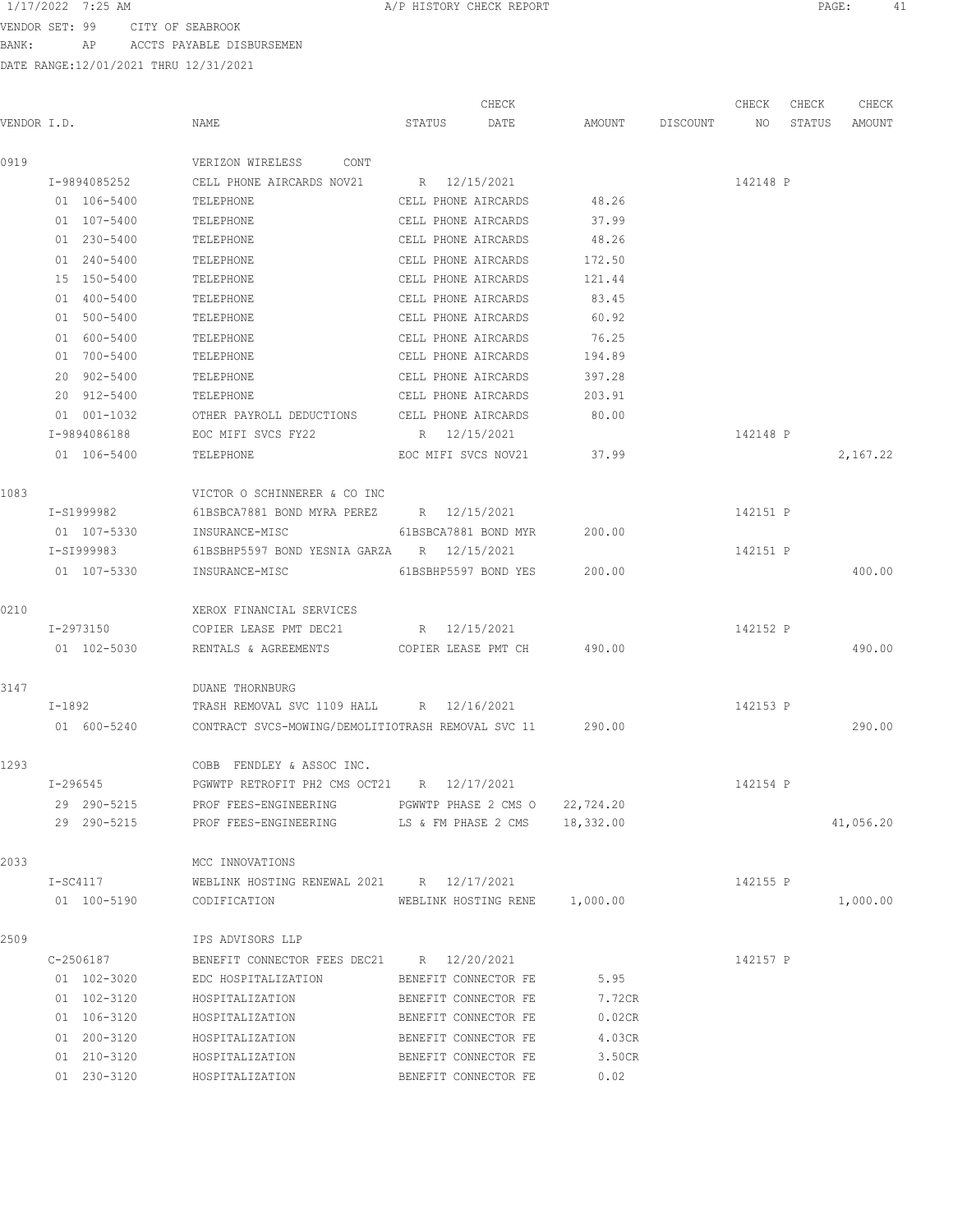VENDOR SET: 99 CITY OF SEABROOK BANK: AP ACCTS PAYABLE DISBURSEMEN

|             |                   |                                           |        | CHECK                |                    | CHECK    | CHECK  | CHECK  |
|-------------|-------------------|-------------------------------------------|--------|----------------------|--------------------|----------|--------|--------|
| VENDOR I.D. |                   | NAME                                      | STATUS | DATE                 | AMOUNT DISCOUNT NO |          | STATUS | AMOUNT |
| 2509        |                   | IPS ADVISORS LLP<br>CONT                  |        |                      |                    |          |        |        |
|             | C-2506187         | BENEFIT CONNECTOR FEES DEC21 R 12/20/2021 |        |                      |                    | 142157 P |        |        |
|             | 01 240-3120       | HOSPITALIZATION                           |        | BENEFIT CONNECTOR FE | 1.75CR             |          |        |        |
|             | 01 500-3120       | HOSPITALIZATION                           |        | BENEFIT CONNECTOR FE | 3.45CR             |          |        |        |
|             | 01 600-3120       | HOSPITALIZATION                           |        | BENEFIT CONNECTOR FE | 0.01               |          |        |        |
|             | 01 700-3120       | HOSPITALIZATION                           |        | BENEFIT CONNECTOR FE | 0.01               |          |        |        |
|             | 15 150-3120       | INSURANCE                                 |        | BENEFIT CONNECTOR FE | 1.76               |          |        |        |
|             | 20 902-3120       | HOSPITALIZATION                           |        | BENEFIT CONNECTOR FE | 3.49               |          |        |        |
|             | 20 912-3120       | HOSPITALIZATION                           |        | BENEFIT CONNECTOR FE | 0.03CR             |          |        |        |
|             | 50 501-3120       | HOSPITALIZATION                           |        | BENEFIT CONNECTOR FE | 4.01               |          |        |        |
|             | I-BC 202111082967 | BENEFIT CONNECTOR FEES                    |        | R 12/20/2021         |                    | 142157 P |        |        |
|             | 01 100-3120       | HOSPITALIZATION                           |        | BENEFIT CONNECTOR FE | 3.50               |          |        |        |
|             | 01 102-3120       | HOSPITALIZATION                           |        | BENEFIT CONNECTOR FE | 16.11              |          |        |        |
|             | 01 103-3120       | HOSPITALIZATION                           |        | BENEFIT CONNECTOR FE | 3.50               |          |        |        |
|             | 01 104-3120       | HOSPITALIZATION                           |        | BENEFIT CONNECTOR FE | 3.50               |          |        |        |
|             | 01 106-3120       | HOSPITALIZATION                           |        | BENEFIT CONNECTOR FE | 1.76               |          |        |        |
|             | 01 200-3120       | HOSPITALIZATION                           |        | BENEFIT CONNECTOR FE | 56.76              |          |        |        |
|             | 01 210-3120       | HOSPITALIZATION                           |        | BENEFIT CONNECTOR FE | 3.50               |          |        |        |
|             | 01 220-3120       | HOSPITALIZATION                           |        | BENEFIT CONNECTOR FE | 5.25               |          |        |        |
|             | 01 230-3120       | HOSPITALIZATION                           |        | BENEFIT CONNECTOR FE | 1.74               |          |        |        |
|             | 01 240-3120       | HOSPITALIZATION                           |        | BENEFIT CONNECTOR FE | 14.00              |          |        |        |
|             | 01 400-3120       | HOSPITALIZATION                           |        | BENEFIT CONNECTOR FE | 13.56              |          |        |        |
|             | 01 500-3120       | HOSPITALIZATION                           |        | BENEFIT CONNECTOR FE | 16.48              |          |        |        |
|             | 01 600-3120       | HOSPITALIZATION                           |        | BENEFIT CONNECTOR FE | 9.27               |          |        |        |
|             | 01 700-3120       | HOSPITALIZATION                           |        | BENEFIT CONNECTOR FE | 7.87               |          |        |        |
|             | 15 150-3120       | INSURANCE                                 |        | BENEFIT CONNECTOR FE | 0.87               |          |        |        |
|             | 20 902-3120       | HOSPITALIZATION                           |        | BENEFIT CONNECTOR FE | 12.10              |          |        |        |
|             | 20 905-3120       | HOSPITALIZATION                           |        | BENEFIT CONNECTOR FE | 5.25               |          |        |        |
|             | 20 912-3120       | HOSPITALIZATION                           |        | BENEFIT CONNECTOR FE | 8.61               |          |        |        |
|             | 50 501-3120       | HOSPITALIZATION                           |        | BENEFIT CONNECTOR FE | 7.12               |          |        |        |
|             | I-BC 202111222970 | BENEFIT CONNECTOR FEES                    |        | R 12/20/2021         |                    | 142157 P |        |        |
|             | 01 100-3120       | HOSPITALIZATION                           |        | BENEFIT CONNECTOR FE | 3.50               |          |        |        |
|             | 01 102-3120       | HOSPITALIZATION                           |        | BENEFIT CONNECTOR FE | 16.11              |          |        |        |
|             | 01 103-3120       | HOSPITALIZATION                           |        | BENEFIT CONNECTOR FE | 3.50               |          |        |        |
|             | 01 104-3120       | HOSPITALIZATION                           |        | BENEFIT CONNECTOR FE | 3.50               |          |        |        |
|             | 01 106-3120       | HOSPITALIZATION                           |        | BENEFIT CONNECTOR FE | 1.76               |          |        |        |
|             | 01 200-3120       | HOSPITALIZATION                           |        | BENEFIT CONNECTOR FE | 56.63              |          |        |        |
|             | 01 210-3120       | HOSPITALIZATION                           |        | BENEFIT CONNECTOR FE | 3.50               |          |        |        |
|             | 01 220-3120       | HOSPITALIZATION                           |        | BENEFIT CONNECTOR FE | 5.25               |          |        |        |
|             | 01 230-3120       | HOSPITALIZATION                           |        | BENEFIT CONNECTOR FE | 1.74               |          |        |        |
|             | 01 240-3120       | HOSPITALIZATION                           |        | BENEFIT CONNECTOR FE | 12.25              |          |        |        |
|             | 01 400-3120       | HOSPITALIZATION                           |        | BENEFIT CONNECTOR FE | 13.57              |          |        |        |
|             | 01 500-3120       | HOSPITALIZATION                           |        | BENEFIT CONNECTOR FE | 16.47              |          |        |        |
|             | 01 600-3120       | HOSPITALIZATION                           |        | BENEFIT CONNECTOR FE | 9.27               |          |        |        |
|             | 01 700-3120       | HOSPITALIZATION                           |        | BENEFIT CONNECTOR FE | 7.87               |          |        |        |
|             | 15 150-3120       | INSURANCE                                 |        | BENEFIT CONNECTOR FE | 0.87               |          |        |        |
|             | 20 902-3120       | HOSPITALIZATION                           |        | BENEFIT CONNECTOR FE | 12.10              |          |        |        |
|             | 20 905-3120       | HOSPITALIZATION                           |        | BENEFIT CONNECTOR FE | 5.25               |          |        |        |
|             |                   |                                           |        |                      |                    |          |        |        |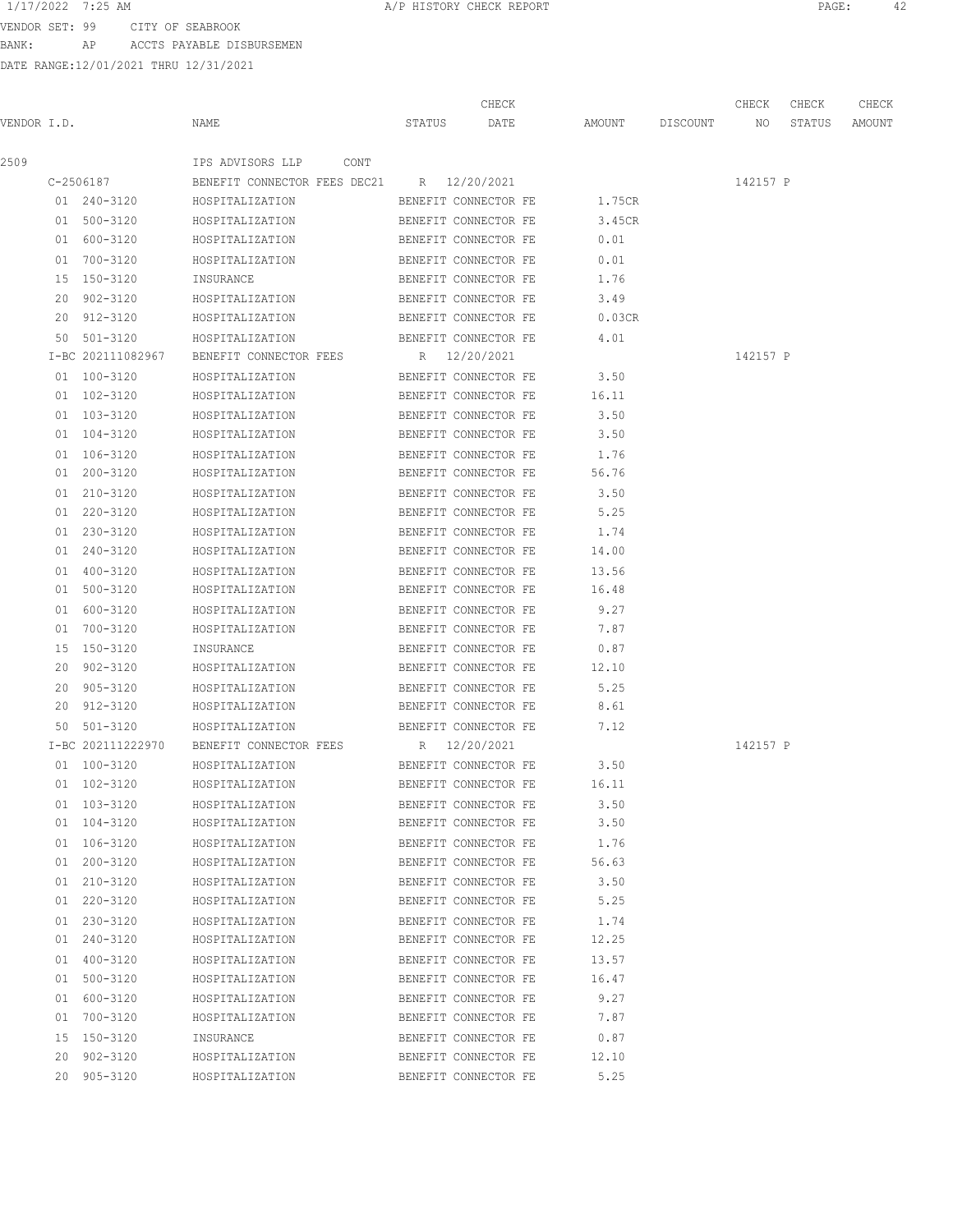VENDOR SET: 99 CITY OF SEABROOK BANK: AP ACCTS PAYABLE DISBURSEMEN

|             |                   |                                                       |                      | CHECK |                           | CHECK    | CHECK  | CHECK  |
|-------------|-------------------|-------------------------------------------------------|----------------------|-------|---------------------------|----------|--------|--------|
| VENDOR I.D. |                   | NAME                                                  | STATUS DATE          |       | AMOUNT DISCOUNT NO        |          | STATUS | AMOUNT |
| 2509        |                   | IPS ADVISORS LLP CONT                                 |                      |       |                           |          |        |        |
|             |                   | I-BC 202111222970 BENEFIT CONNECTOR FEES R 12/20/2021 |                      |       |                           | 142157 P |        |        |
|             | 20 912-3120       | HOSPITALIZATION                                       |                      |       | BENEFIT CONNECTOR FE 8.61 |          |        |        |
|             | 50 501-3120       | HOSPITALIZATION BENEFIT CONNECTOR FE 7.25             |                      |       |                           |          |        | 374.50 |
| 2947        |                   | WORKERS ASSISTANCE PROGRAM, IN                        |                      |       |                           |          |        |        |
|             | C-INV00081230     |                                                       |                      |       |                           | 142158 O |        |        |
|             | 01 100-3120       | HOSPITALIZATION WAP PROGRAM NOV21 AD                  |                      |       | 0.02CR                    |          |        |        |
|             | 01 102-3020       | EDC HOSPITALIZATION WAP PROGRAM NOV21 AD              |                      |       | 3.66                      |          |        |        |
|             | 01 102-3120       | HOSPITALIZATION                                       | WAP PROGRAM NOV21 AD |       | 4.82CR                    |          |        |        |
|             | 01 103-3120       | HOSPITALIZATION                                       | WAP PROGRAM NOV21 AD |       | 0.02CR                    |          |        |        |
|             | 01 104-3120       | HOSPITALIZATION                                       | WAP PROGRAM NOV21 AD |       | 0.02CR                    |          |        |        |
|             | 01 106-3120       | HOSPITALIZATION                                       | WAP PROGRAM NOV21 AD |       | 0.01CR                    |          |        |        |
|             | 01 200-3120       | HOSPITALIZATION                                       | WAP PROGRAM NOV21 AD |       | 0.63CR                    |          |        |        |
|             | 01 210-3120       | HOSPITALIZATION                                       | WAP PROGRAM NOV21 AD |       | 0.03CR                    |          |        |        |
|             | 01 220-3120       | HOSPITALIZATION                                       | WAP PROGRAM NOV21 AD |       | 0.03CR                    |          |        |        |
|             | 01 230-3120       | HOSPITALIZATION                                       | WAP PROGRAM NOV21 AD |       | $0.01$ CR                 |          |        |        |
|             | 01 240-3120       | HOSPITALIZATION                                       | WAP PROGRAM NOV21 AD |       | 0.07CR                    |          |        |        |
|             | 01 400-3120       | HOSPITALIZATION                                       | WAP PROGRAM NOV21 AD |       | 0.11CR                    |          |        |        |
|             | 01 500-3120       | HOSPITALIZATION                                       | WAP PROGRAM NOV21 AD |       | 2.22CR                    |          |        |        |
|             | 01 600-3120       | HOSPITALIZATION                                       | WAP PROGRAM NOV21 AD |       | 0.05CR                    |          |        |        |
|             | 01 700-3120       | HOSPITALIZATION                                       | WAP PROGRAM NOV21 AD |       | 0.06CR                    |          |        |        |
|             | 15 150-3120       | INSURANCE                                             | WAP PROGRAM NOV21 AD |       | 1.07                      |          |        |        |
|             | 20 902-3120       | HOSPITALIZATION                                       | WAP PROGRAM NOV21 AD |       | 0.08CR                    |          |        |        |
|             | 20 905-3120       | HOSPITALIZATION                                       | WAP PROGRAM NOV21 AD |       | 0.03CR                    |          |        |        |
|             | 20 912-3120       | HOSPITALIZATION                                       | WAP PROGRAM NOV21 AD |       | 0.06CR                    |          |        |        |
|             | 50 501-3120       | HOSPITALIZATION                                       | WAP PROGRAM NOV21 AD |       | 2.41                      |          |        |        |
|             | I-EAP202111082967 | EE ASST. PROGRAM                                      | R 12/20/2021         |       |                           | 142158 0 |        |        |
|             | 01 100-3120       | HOSPITALIZATION                                       | EE ASST. PROGRAM     |       | 2.16                      |          |        |        |
|             | 01 102-3120       | HOSPITALIZATION                                       | EE ASST. PROGRAM     |       | 9.94                      |          |        |        |
|             | 01 103-3120       | HOSPITALIZATION                                       | EE ASST. PROGRAM     |       | 2.16                      |          |        |        |
|             | 01 104-3120       | HOSPITALIZATION                                       | EE ASST. PROGRAM     |       | 2.16                      |          |        |        |
|             | 01 106-3120       | HOSPITALIZATION                                       | EE ASST. PROGRAM     |       | 1.08                      |          |        |        |
|             | 01 200-3120       | HOSPITALIZATION                                       | EE ASST. PROGRAM     |       | 35.02                     |          |        |        |
|             | 01 210-3120       | HOSPITALIZATION                                       | EE ASST. PROGRAM     |       | 3.24                      |          |        |        |
|             | 01 220-3120       | HOSPITALIZATION                                       | EE ASST. PROGRAM     |       | 3.24                      |          |        |        |
|             | 01 230-3120       | HOSPITALIZATION                                       | EE ASST. PROGRAM     |       | 1.08                      |          |        |        |
|             | 01 240-3120       | HOSPITALIZATION                                       | EE ASST. PROGRAM     |       | 7.56                      |          |        |        |
|             | 01 400-3120       | HOSPITALIZATION                                       | EE ASST. PROGRAM     |       | 11.61                     |          |        |        |
|             | 01 500-3120       | HOSPITALIZATION                                       | EE ASST. PROGRAM     |       | 10.17                     |          |        |        |
|             | 01 600-3120       | HOSPITALIZATION                                       | EE ASST. PROGRAM     |       | 5.72                      |          |        |        |
|             | 01 700-3120       | HOSPITALIZATION                                       | EE ASST. PROGRAM     |       | 5.94                      |          |        |        |
|             | 15 150-3120       | INSURANCE                                             | EE ASST. PROGRAM     |       | 0.54                      |          |        |        |
|             | 20 902-3120       | HOSPITALIZATION                                       | EE ASST. PROGRAM     |       | 7.47                      |          |        |        |
|             | 20 905-3120       | HOSPITALIZATION                                       | EE ASST. PROGRAM     |       | 3.24                      |          |        |        |
|             | 20 912-3120       | HOSPITALIZATION                                       | EE ASST. PROGRAM     |       | 5.31                      |          |        |        |
|             | 50 501-3120       | HOSPITALIZATION                                       | EE ASST. PROGRAM     |       | 4.40                      |          |        |        |
|             | I-EAP202111222970 | EE ASST. PROGRAM                                      | R 12/20/2021         |       |                           | 142158 O |        |        |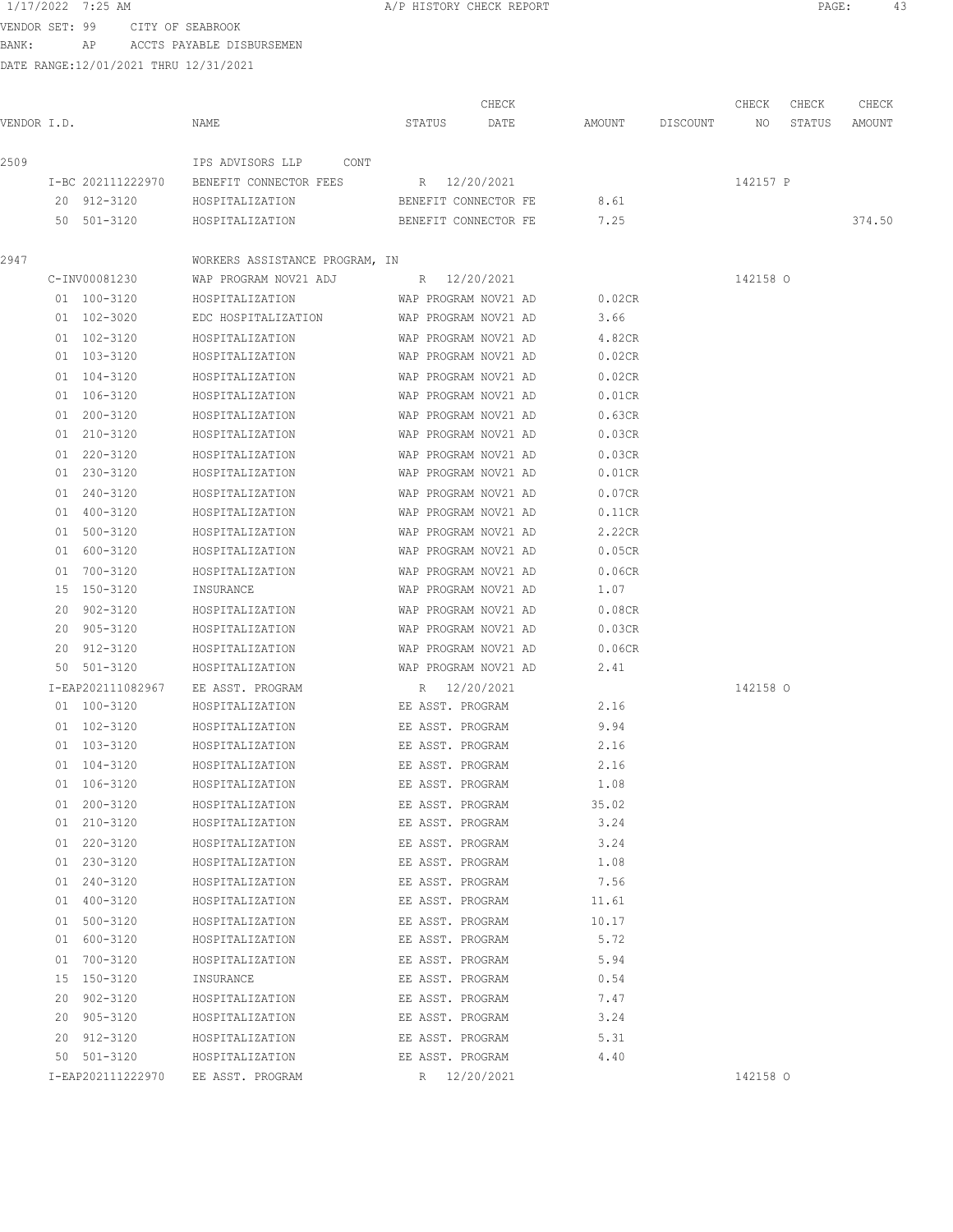VENDOR SET: 99 CITY OF SEABROOK BANK: AP ACCTS PAYABLE DISBURSEMEN

| VENDOR I.D. |                   | NAME                                         | CHECK<br>STATUS<br>DATE | AMOUNT | DISCOUNT | CHECK<br>NO | CHECK<br>STATUS | CHECK<br>AMOUNT |
|-------------|-------------------|----------------------------------------------|-------------------------|--------|----------|-------------|-----------------|-----------------|
| 2947        |                   | WORKERS ASSISTANCE PROCONT                   |                         |        |          |             |                 |                 |
|             | I-EAP202111222970 | EE ASST. PROGRAM                             | R 12/20/2021            |        |          | 142158 O    |                 |                 |
|             | 01 100-3120       | HOSPITALIZATION                              | EE ASST. PROGRAM        | 2.16   |          |             |                 |                 |
|             | 01 102-3120       | HOSPITALIZATION                              | EE ASST. PROGRAM        | 9.93   |          |             |                 |                 |
|             | 01 103-3120       | HOSPITALIZATION                              | EE ASST. PROGRAM        | 2.16   |          |             |                 |                 |
|             | 01 104-3120       | HOSPITALIZATION                              | EE ASST. PROGRAM        | 2.16   |          |             |                 |                 |
|             | 01 106-3120       | HOSPITALIZATION                              | EE ASST. PROGRAM        | 1.08   |          |             |                 |                 |
|             | 01 200-3120       | HOSPITALIZATION                              | EE ASST. PROGRAM        | 34.94  |          |             |                 |                 |
|             | 01 210-3120       | HOSPITALIZATION                              | EE ASST. PROGRAM        | 3.24   |          |             |                 |                 |
|             | 01 220-3120       | HOSPITALIZATION                              | EE ASST. PROGRAM        | 3.24   |          |             |                 |                 |
|             | 01 230-3120       | HOSPITALIZATION                              | EE ASST. PROGRAM        | 1.08   |          |             |                 |                 |
|             | 01 240-3120       | HOSPITALIZATION                              | EE ASST. PROGRAM        | 7.56   |          |             |                 |                 |
|             | 01 400-3120       | HOSPITALIZATION                              | EE ASST. PROGRAM        | 11.61  |          |             |                 |                 |
|             | 01 500-3120       | HOSPITALIZATION                              | EE ASST. PROGRAM        | 10.17  |          |             |                 |                 |
|             | 01 600-3120       | HOSPITALIZATION                              | EE ASST. PROGRAM        | 5.73   |          |             |                 |                 |
|             | 01<br>700-3120    | HOSPITALIZATION                              | EE ASST. PROGRAM        | 5.94   |          |             |                 |                 |
|             | 15 150-3120       | INSURANCE                                    | EE ASST. PROGRAM        | 0.54   |          |             |                 |                 |
|             | 902-3120<br>20    | HOSPITALIZATION                              | EE ASST. PROGRAM        | 7.47   |          |             |                 |                 |
|             | 20 905-3120       | HOSPITALIZATION                              | EE ASST. PROGRAM        | 3.24   |          |             |                 |                 |
|             | 912-3120<br>20    | HOSPITALIZATION                              | EE ASST. PROGRAM        | 5.31   |          |             |                 |                 |
|             | 50 501-3120       | HOSPITALIZATION                              | EE ASST. PROGRAM        | 4.48   |          |             |                 | 242.95          |
| 1750        |                   | A & L AUTOMOTIVE                             |                         |        |          |             |                 |                 |
|             | I-26040           | 926 M-11 STATE INSPECTION R 12/21/2021       |                         |        |          | 142159 P    |                 |                 |
|             | 01 240-5110       | MAINT-AUTOS & EQUIPMENT 926 M-11 STATE INSPE |                         | 25.50  |          |             |                 | 25.50           |
| 0560        |                   | ACT PIPE & SUPPLY INC                        |                         |        |          |             |                 |                 |
|             | I-S100744824.001  | 28191 1 1/2" SCH40 TEE SOC Q33 R 12/21/2021  |                         |        |          | 142160 P    |                 |                 |
|             | 41 410-6050       | FACILITIES                                   | 28191 1 1/2" SCH40 T    | 50.49  |          |             |                 |                 |
|             | 41 410-6050       | FACILITIES                                   | 9459 3/4" SCH40 PVC     | 108.80 |          |             |                 |                 |
|             | 41 410-6050       | FACILITIES                                   | 32782 3/4" SCH40 MAL    | 9.60   |          |             |                 |                 |
|             | 41 410-6050       | FACILITIES                                   | 31147 1 1/2" SCH40 4    | 3.24   |          |             |                 |                 |
|             | 41<br>410-6050    | FACILITIES                                   | 29353 1 1/2" SCH40 9    | 6.96   |          |             |                 |                 |
|             | 41 410-6050       | FACILITIES                                   | 32193 1 1/2" SCH40 C    | 10.65  |          |             |                 |                 |
|             | 41 410-6050       | FACILITIES                                   | 16384 725 WET DRY BL    | 61.77  |          |             |                 |                 |
|             | 41 410-6050       | FACILITIES                                   | 16412 P-70 PURPLE PR    | 26.37  |          |             |                 |                 |
|             | 41 410-6050       | FACILITIES                                   | 20461 TEFLON BASE WH    | 40.32  |          |             |                 |                 |
|             | 41 410-6050       | FACILITIES                                   | 8923 1 1/2"PVC UTILI    | 125.10 |          |             |                 |                 |
|             | 41 410-6050       | FACILITIES                                   | 2762 1 1/2" SCH40 CA    | 0.78   |          |             |                 |                 |
|             | 41 410-6050       | FACILITIES                                   | 8844 1 1/2" SDR21 CL    | 440.00 |          |             |                 | 884.08          |
| 0005        |                   | ADMIRAL LINEN & UNIFORM                      |                         |        |          |             |                 |                 |
|             | I-IHOU539108      | LINEN SVCS PWORKS 121321                     | R 12/21/2021            |        |          | 142162 P    |                 |                 |
|             | 01 400-5310       | UNIFORMS & LAUNDRY                           | LINEN SVCS PWORKS 12    | 63.36  |          |             |                 |                 |
|             | 01 500-5310       | UNIFORMS & LAUNDRY                           | LINEN SVCS PWORKS 12    | 63.36  |          |             |                 |                 |
|             | 20 902-5310       | UNIFORMS & LAUNDRY                           | LINEN SVCS PWORKS 12    | 63.36  |          |             |                 |                 |
|             | 20 912-5310       | UNIFORMS & LAUNDRY                           | LINEN SVCS PWORKS 12    | 63.36  |          |             |                 |                 |
|             | I-IHOU540702      | MAT SVCS 122021                              | R 12/21/2021            |        |          | 142162 P    |                 |                 |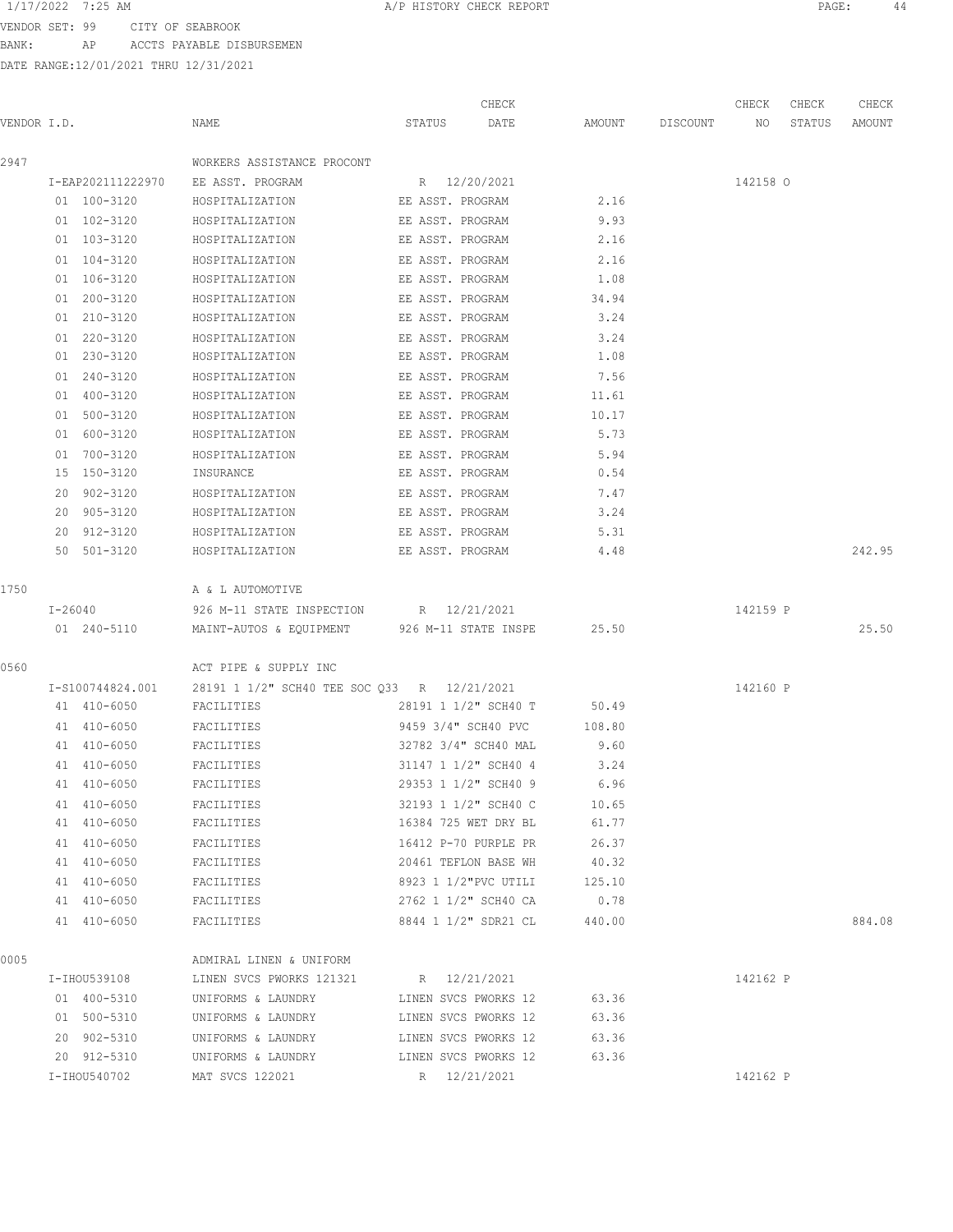VENDOR SET: 99 CITY OF SEABROOK BANK: AP ACCTS PAYABLE DISBURSEMEN

| VENDOR I.D. |                  | NAME                                                               | STATUS              | CHECK<br>DATE                  |             | AMOUNT DISCOUNT NO | CHECK    | CHECK<br>STATUS | CHECK<br>AMOUNT |
|-------------|------------------|--------------------------------------------------------------------|---------------------|--------------------------------|-------------|--------------------|----------|-----------------|-----------------|
| 0005        |                  | ADMIRAL LINEN & UNIFORCONT                                         |                     |                                |             |                    |          |                 |                 |
|             | I-IHOU540702     | MAT SVCS 122021                                                    | R 12/21/2021        |                                |             |                    | 142162 P |                 |                 |
|             | 01 107-5180      | MAINT-BLDGS & GROUNDS WEEKLY MAT SVCS 1220 69.16                   |                     |                                |             |                    |          |                 | 322.60          |
| 2533        |                  | ALL TRAFFIC SOLUTIONS                                              |                     |                                |             |                    |          |                 |                 |
|             | I-SIN026792      | 4000639 LFP BATTERY 02                                             | R 12/21/2021        |                                |             |                    | 142163 P |                 |                 |
|             | 01 500-5150      | MAINT-STREET SIGNS                                                 |                     | 4000639 LFP BATTERY            | 550.00      |                    |          |                 |                 |
|             | 01 500-5150      | MAINT-STREET SIGNS                                                 |                     | 4001192 DISCOUNT NEW           | 275.00CR    |                    |          |                 |                 |
|             | 01 500-5150      | MAINT-STREET SIGNS                                                 | 4000641 FREIGHT ALL |                                | 35.00       |                    |          |                 | 310.00          |
| 2067        |                  | AMAZON                                                             |                     |                                |             |                    |          |                 |                 |
|             | I-11R1-DKXM-TPNF | ETHERNET INTERFACE CARD                                            | R 12/21/2021        |                                |             |                    | 142164 P |                 |                 |
|             | 01 103-5041      | IT HARDWARE                                                        |                     | ETHERNET INTERFACE C           | 23.95       |                    |          |                 |                 |
|             | I-1M4H-4KJG-XXWD | BROTHER TN660 CARTRIDGE                                            | R 12/21/2021        |                                |             |                    | 142164 P |                 |                 |
|             | 01 103-5041      | IT HARDWARE                                                        |                     | BROTHER TN660 CARTRI           | 110.96      |                    |          |                 |                 |
|             | I-1YNM-N96V-HJYF | WIRELESS MICROPHONE FOR 2                                          | R 12/21/2021        |                                |             |                    | 142164 P |                 |                 |
|             | 01 103-5041      | IT HARDWARE                                                        | WIRELESS MICROPHONE |                                | 549.00      |                    |          |                 | 683.91          |
| 3121        |                  | AMERESCO INC                                                       |                     |                                |             |                    |          |                 |                 |
|             |                  | I-42914-PAY APP 5-SM SMART METER INSTALL SVCS NOV21 R 12/21/2021   |                     |                                |             |                    | 142165 P |                 |                 |
|             | 30 030-1005      | ACCTS PAYABLE/RETAINAGE                                            | SMART METER INSTALL |                                | 23,988.15CR |                    |          |                 |                 |
|             | 30 300-6116      | VARIOUS WATER PROJECTS                                             |                     | SMART METER IMPLMNT 424,845.00 |             |                    |          |                 |                 |
|             | 30 300-6116      | VARIOUS WATER PROJECTS                                             |                     | SMART MTR IMPL AMI N 54,918.00 |             |                    |          |                 | 455,774.85      |
| 0836        |                  | APOLLO TIRE & WHEEL                                                |                     |                                |             |                    |          |                 |                 |
|             | I-20211130       | 50039 NEW TIRE                                                     | R 12/21/2021        |                                |             |                    | 142166 0 |                 |                 |
|             | 01 500-5110      | MAINT-AUTOS & EQUIP                                                | 50039 NEW TIRE      |                                | 130.00      |                    |          |                 |                 |
|             | 01 500-5110      | MAINT-AUTOS & EQUIP                                                | 50039 TIRE DISPOSAL |                                | 2.50        |                    |          |                 |                 |
|             | I-2021123        | 50081 SLOPE MOWER DISMOUNT Q2 R 12/21/2021                         |                     |                                |             |                    | 142166 0 |                 |                 |
|             | 01 500-5110      | MAINT-AUTOS & EQUIP                                                |                     | 50081 SLOPE MOWER DI           | 40.00       |                    |          |                 | 172.50          |
| 0016        |                  | ARMSTRONG WATER                                                    |                     |                                |             |                    |          |                 |                 |
|             | I-17044          | ZINC ORTHO 600LB DRUMS Q2 R 12/21/2021                             |                     |                                |             |                    | 142167 P |                 |                 |
|             |                  | 20 902-5280 CHEMICAL SUPPLIES 2INC ORTHO 600LB DRU 1,490.00        |                     |                                |             |                    |          |                 | 1,490.00        |
| 1443        |                  | AT&T                                                               |                     |                                |             |                    |          |                 |                 |
|             |                  | I-151789802-202112 INTERNET CAROTHERS DEC21 R 12/21/2021           |                     |                                |             |                    | 142168 P |                 |                 |
|             |                  | 41 410-5030 RENTALS & SERVICE AGREEMENTS INTERNET SVCS DEC21 85.60 |                     |                                |             |                    |          |                 | 85.60           |
| 0914        |                  | AUTO ZONE COMMERCIAL                                               |                     |                                |             |                    |          |                 |                 |
|             | I-149175672      | 90203 FUEL DEMO SAW CHAIN SAW R 12/21/2021                         |                     |                                |             |                    | 142169 P |                 |                 |
|             | 20 902-5110      | MAINT-AUTOS & EQUIPMENT 6525638 50-1 FUEL OI                       |                     |                                | 13.78       |                    |          |                 |                 |
|             | I-1491952877     | WIPER BLADES WASHER FLUID R 12/21/2021                             |                     |                                |             |                    | 142169 P |                 |                 |
|             | 50 501-5110      | MAINT - VEHICLES 113625 RAINX WASHER 5.79                          |                     |                                |             |                    |          |                 |                 |
|             | 50 501-5110      | MAINT - VEHICLES                                                   |                     | EN26OE 26IN OE WIPER           | 30.09       |                    |          |                 |                 |
|             | 50 501-5110      | MAINT - VEHICLES                                                   |                     | EN22OE 22IN OE WIPER           | 30.09       |                    |          |                 | 79.75           |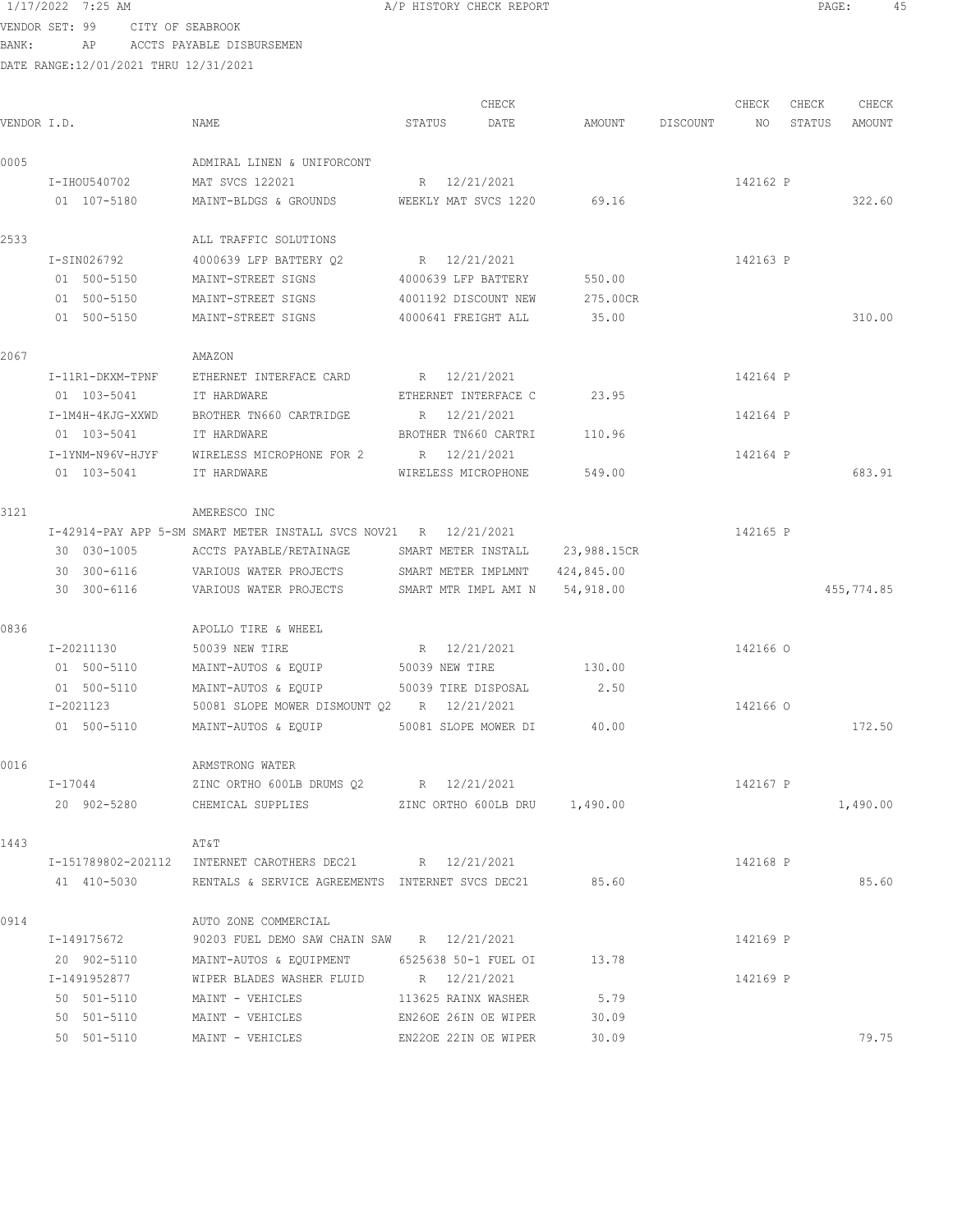VENDOR SET: 99 CITY OF SEABROOK BANK: AP ACCTS PAYABLE DISBURSEMEN

|             |              |                                                                   |              | CHECK                       |                    | CHECK           | CHECK  | CHECK      |
|-------------|--------------|-------------------------------------------------------------------|--------------|-----------------------------|--------------------|-----------------|--------|------------|
| VENDOR I.D. |              | NAME                                                              | STATUS       | DATE                        | AMOUNT DISCOUNT NO |                 | STATUS | AMOUNT     |
| 0029        |              | BAY ELECTRIC SUPPLY                                               |              |                             |                    |                 |        |            |
|             | I-1223686-00 | SATCOS9393 45W LED HID 5000 Q4 R 12/21/2021                       |              |                             |                    | 4.23CR 142170 P |        |            |
|             | 01 400-5275  | ELECTRICAL SERVICES SATCOS9393 45W LED H 207.37                   |              |                             |                    |                 |        |            |
|             | I-1223760-00 | ALRAT30 3000W WIRE IN CNTRL R 12/21/2021                          |              |                             |                    | 0.61CR 142170 P |        |            |
|             | 01 107-5180  | MAINT-BLDGS & GROUNDS ALRAT30 3000W WIRE I 25.68                  |              |                             |                    |                 |        |            |
|             | 01 107-5180  | MAINT-BLDGS & GROUNDS TAMSB475S 3/4" HOLES 4.41                   |              |                             |                    |                 |        | 237.46     |
| 0428        |              | BROOKSIDE EQUIPMENT SALES                                         |              |                             |                    |                 |        |            |
|             | $C-CL04571$  | 91203 RTN BEARING SEALS DEFLCT R 12/21/2021                       |              |                             |                    | 142171 P        |        |            |
|             | 20 912-5110  | MAINT-AUTOS & EQUIPMENT 91203 RTN M88251 BAL                      |              |                             | 18.26CR            |                 |        |            |
|             | 20 912-5110  | MAINT-AUTOS & EQUIPMENT 91203 RTN M85699 SEA                      |              |                             | 18.04CR            |                 |        |            |
|             | 20 912-5110  | MAINT-AUTOS & EQUIPMENT 91203 RTN M163053 GR                      |              |                             | 11.91CR            |                 |        |            |
|             | 20 912-5110  | MAINT-AUTOS & EQUIPMENT 91203 RTN M127198 SE                      |              |                             | 10.23CR            |                 |        |            |
|             | I-IL69829    | 50081SLOPE MOWER ANN MAINT2021 R 12/21/2021                       |              |                             |                    | 142171 P        |        |            |
|             | 01 500-5110  | MAINT-AUTOS & EQUIP                                               |              | 50081 R45523 SHIM Q5        | 22.15              |                 |        |            |
|             | 01 500-5110  | MAINT-AUTOS & EQUIP                                               |              | 50081 R49838 WASHER         | 28.76              |                 |        |            |
|             | 01 500-5110  | MAINT-AUTOS & EQUIP 50081 34H308 SPRING                           |              |                             | 6.80               |                 |        |            |
|             | 01 500-5110  | MAINT-AUTOS & EQUIP 50081 R49835 BUSHING                          |              |                             | 43.36              |                 |        |            |
|             | 01 500-5110  | MAINT-AUTOS & EQUIP 50081 AL150288 AIR P                          |              |                             | 36.51              |                 |        |            |
|             | 01 500-5110  | MAINT-AUTOS & EQUIP                                               |              | 50081 AL172780 AIR F        | 75.48              |                 |        |            |
|             | 01 500-5110  | MAINT-AUTOS & EQUIP                                               |              | 50081 RE504836 OIL F        | 16.28              |                 |        |            |
|             | 01 500-5110  | MAINT-AUTOS & EQUIP                                               |              | 50081 RE546336 FILTE        | 28.88              |                 |        |            |
|             | 01 500-5110  | MAINT-AUTOS & EQUIP                                               |              | 50081 RE526557 FUELF        | 24.79              |                 |        |            |
|             | 01 500-5110  | MAINT-AUTOS & EQUIP                                               |              | 50081 AL221066 OIL F        | 41.11              |                 |        |            |
|             | 01 500-5110  | MAINT-AUTOS & EQUIP                                               |              | 50081 AL232896 OIL F        | 50.13              |                 |        |            |
|             | 01 500-5110  | MAINT-AUTOS & EQUIP                                               |              | 50081 1214634 FILTER        | 42.96              |                 |        |            |
|             | 01 500-5110  | MAINT-AUTOS & EQUIP                                               |              | UPS GROUND & HANDLIN        | 20.00              |                 |        |            |
|             | I-IL70568    | JO1 AM143569 JOHN DEER WHEEL R 12/21/2021                         |              |                             |                    | 142171 P        |        |            |
|             | 01 400-5110  | MAINT-AUTOS & EQUIPMENT JO1 AM143569 JOHN DE                      |              |                             | 139.05             |                 |        |            |
|             | 01 400-5110  | MAINT-AUTOS & EQUIPMENT JO1 VG12353 WHEEL BO                      |              |                             | 15.10              |                 |        |            |
|             | 01 400-5110  | MAINT-AUTOS & EQUIPMENT JOHN DEER PARTS FREI                      |              |                             | 32.00              |                 |        | 564.92     |
|             |              |                                                                   |              |                             |                    |                 |        |            |
| 0056        |              | CITY OF PASADENA-WTR DEPT                                         |              |                             |                    |                 |        |            |
|             |              | I-202111-10100014-00 TODVILLE WATER SVCS NOV21 R 12/21/2021       |              |                             |                    | 142174 P        |        |            |
|             |              | 20 902-5451 PASADENA WATER SUPPLY TODVILLE WATER SVCS 46,149.92   |              |                             |                    |                 |        |            |
|             |              | I-202111-12280370-00 RED BLUFF WATER SVCS NOV21 R 12/21/2021      |              |                             |                    | 142174 P        |        |            |
|             |              | 20 902-5451 PASADENA WATER SUPPLY RED BLUFF WATER SVCS 105,088.63 |              |                             |                    |                 |        | 151,238.55 |
| 0057        |              | CITY OF SEABROOK                                                  |              |                             |                    |                 |        |            |
|             |              | I-202112-DUMPSTERS DUMPSTER CHARGES DEC21                         | R 12/21/2021 |                             |                    | 142175 P        |        |            |
|             | 01 107-5410  | UTILITIES                                                         |              | DUMPSTER CHARGES DEC 203.64 |                    |                 |        |            |
|             | 01 210-5410  | UTILITIES                                                         |              | DUMPSTER CHARGES DEC        | 94.57              |                 |        |            |
|             | 01 230-5410  | UTILITIES                                                         |              | DUMPSTER CHARGES DEC        | 203.64             |                 |        |            |
|             | 01 400-5410  | UTILITIES                                                         |              | DUMPSTER CHARGES DEC        | 1,171.21           |                 |        |            |
|             | 01 500-5410  | UTILITIES                                                         |              | DUMPSTER CHARGES DEC        | 94.57              |                 |        |            |
|             | 20 902-5410  | UTILITIES                                                         |              | DUMPSTER CHARGES DEC        | 94.57              |                 |        |            |
|             | 20 912-5410  | UTILITIES                                                         |              | DUMPSTER CHARGES DEC        | 251.39             |                 |        | 2,113.59   |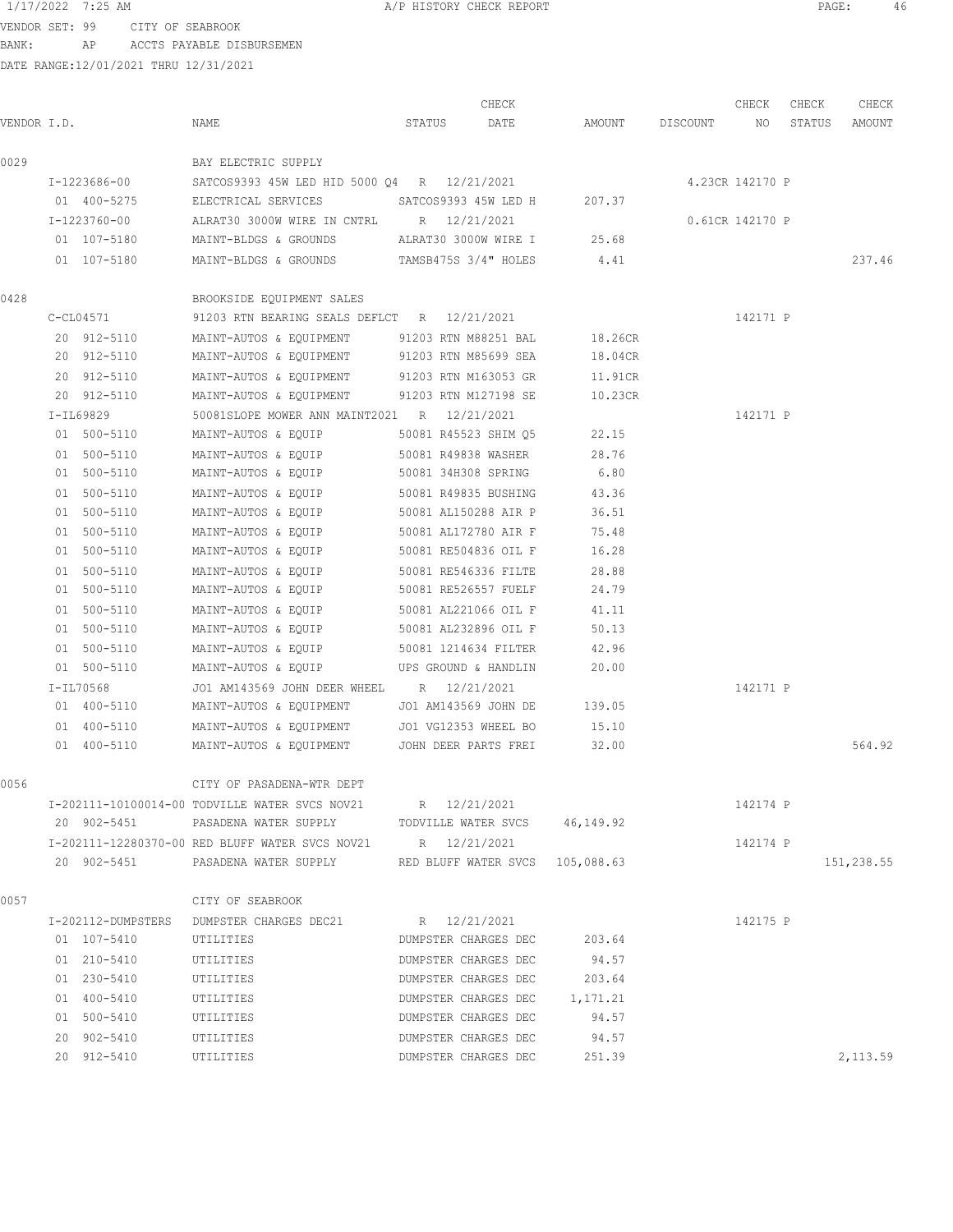1/17/2022 7:25 AM **A/P HISTORY CHECK REPORT** PAGE: 47 VENDOR SET: 99 CITY OF SEABROOK

BANK: AP ACCTS PAYABLE DISBURSEMEN

| VENDOR I.D.  |                                     | NAME                                                        | STATUS               | CHECK<br>DATE                 | AMOUNT | DISCOUNT | CHECK<br>NO | CHECK<br>STATUS | CHECK<br>AMOUNT |
|--------------|-------------------------------------|-------------------------------------------------------------|----------------------|-------------------------------|--------|----------|-------------|-----------------|-----------------|
|              |                                     |                                                             |                      |                               |        |          |             |                 |                 |
| 1588         |                                     | COMCAST                                                     |                      |                               |        |          |             |                 |                 |
|              | I-202112-0223945                    | INTERNET SVCS PD DEC21                                      | R 12/21/2021         |                               |        |          | 142176 P    |                 |                 |
|              | 01 200-5030                         | RENTALS & SERVICE AGRMTS                                    | INTERNET SVCS DEC21  |                               | 241.73 |          |             |                 | 241.73          |
| 1090         |                                     | CROWN TROPHY                                                |                      |                               |        |          |             |                 |                 |
|              | I-21-39701                          | PLAQUE 8*10 WALNUT W/GOLD R 12/21/2021                      |                      |                               |        |          | 142177 0    |                 |                 |
|              | 01 107-3150                         | GIFT CERTIFICATES                                           | PLAQUE 8*10 WALNUT W |                               | 260.00 |          |             |                 |                 |
|              | 01 107-3150                         | GIFT CERTIFICATES ENGRAVING ON PLAQUES                      |                      |                               | 32.00  |          |             |                 | 292.00          |
| 2116         |                                     | DEPT OF INFORMATION RESOURCES                               |                      |                               |        |          |             |                 |                 |
|              | I-22110942N                         | ATT CIRCUIT FEE NOV21                                       | R 12/21/2021         |                               |        |          | 142178 0    |                 |                 |
|              | 01 200-5400                         | TELEPHONE                                                   | ATT CIRCUIT NOV21    |                               | 296.54 |          |             |                 | 296.54          |
| 0068         |                                     | DXI INDUSTRIES, INC                                         |                      |                               |        |          |             |                 |                 |
|              | I-DE05009519-21                     | 8 CHLORINE CYLINDERS NOV21 R 12/21/2021                     |                      |                               |        |          | 142179 P    |                 |                 |
|              | 20 902-5280                         | CHEMICAL SUPPLIES                                           | 8 CHLORINE CYLINDERS |                               | 80.00  |          |             |                 | 80.00           |
| 0070         |                                     | EASTEX ENVIRONMENTAL LABORATOR                              |                      |                               |        |          |             |                 |                 |
|              | $I-C21L340$                         | LABORATORY FEES                                             | R 12/21/2021         |                               |        |          | 142180 P    |                 |                 |
|              | 20 912-5285                         | LABORATORY FEES                                             | WWTP ANALYSIS SVCS N |                               | 200.00 |          |             |                 |                 |
|              | 20 902-5285                         | LABORATORY FEES                                             | WWTP ANALYSIS SVCS N |                               | 250.00 |          |             |                 |                 |
|              | 20 912-5285                         | LABORATORY FEES                                             | WWTP ANALYSIS SVCS N |                               | 877.50 |          |             |                 |                 |
|              | 20 912-5285                         | LABORATORY FEES                                             | FULE SURCHARGE WWTP  |                               | 20.00  |          |             |                 | 1,347.50        |
| 2566         |                                     | GOLD STAR PETROLEUM INC                                     |                      |                               |        |          |             |                 |                 |
|              | I-102206                            | FUEL DELIVERY SVC 120121                                    | R 12/21/2021         |                               |        |          | 142181 0    |                 |                 |
|              | 01 107-4050                         | BULK PETROLEUM PURCHASES FUEL DELIVERY SVC 12 5,441.51      |                      |                               |        |          |             |                 | 5,441.51        |
| 0208         |                                     | GRAINGER                                                    |                      |                               |        |          |             |                 |                 |
|              |                                     | I-FR804417145 1121 FREIGHT FOR ADA PAD COL RED R 12/21/2021 |                      |                               |        |          | 142182 P    |                 |                 |
|              | 01 500-5140                         | MAINT STREETS                                               | FREIGHT FOR ADA PAD  |                               | 20.00  |          |             |                 | 20.00           |
| $\mathbf{1}$ |                                     | HARDY, JADE                                                 |                      |                               |        |          |             |                 |                 |
|              | I-20211214-REFUND-JH DEPOSIT REFUND |                                                             | R 12/21/2021         |                               |        |          | 142183 P    |                 |                 |
|              | 01 001-1525                         | COMMUNITY HOUSE DEPOSITS HARDY, JADE: DEPOSIT               |                      |                               | 200.00 |          |             |                 | 200.00          |
| 1062         |                                     | HARRIS-GALVESTON                                            |                      |                               |        |          |             |                 |                 |
|              | I-318418                            | ANNUAL FEE WELL PERMIT FY22                                 | R 12/21/2021         |                               |        |          | 142184 P    |                 |                 |
|              | 20 902-5440                         | COASTAL SUBSIDENCE FEES                                     |                      | ANNUAL FEE WELL PERM 1,180.80 |        |          |             |                 | 1,180.80        |
| 2824         |                                     | HEALTH ASSURE BY ALSCO                                      |                      |                               |        |          |             |                 |                 |
|              | I-LOLI833643                        | JAIL LINEN SVCS 113021                                      | R 12/21/2021         |                               |        |          | 142185 P    |                 |                 |
|              | 50 501-5340                         | DETENTION SUPPLIES                                          | JAIL LINEN SVCS 1130 |                               | 153.34 |          |             |                 | 153.34          |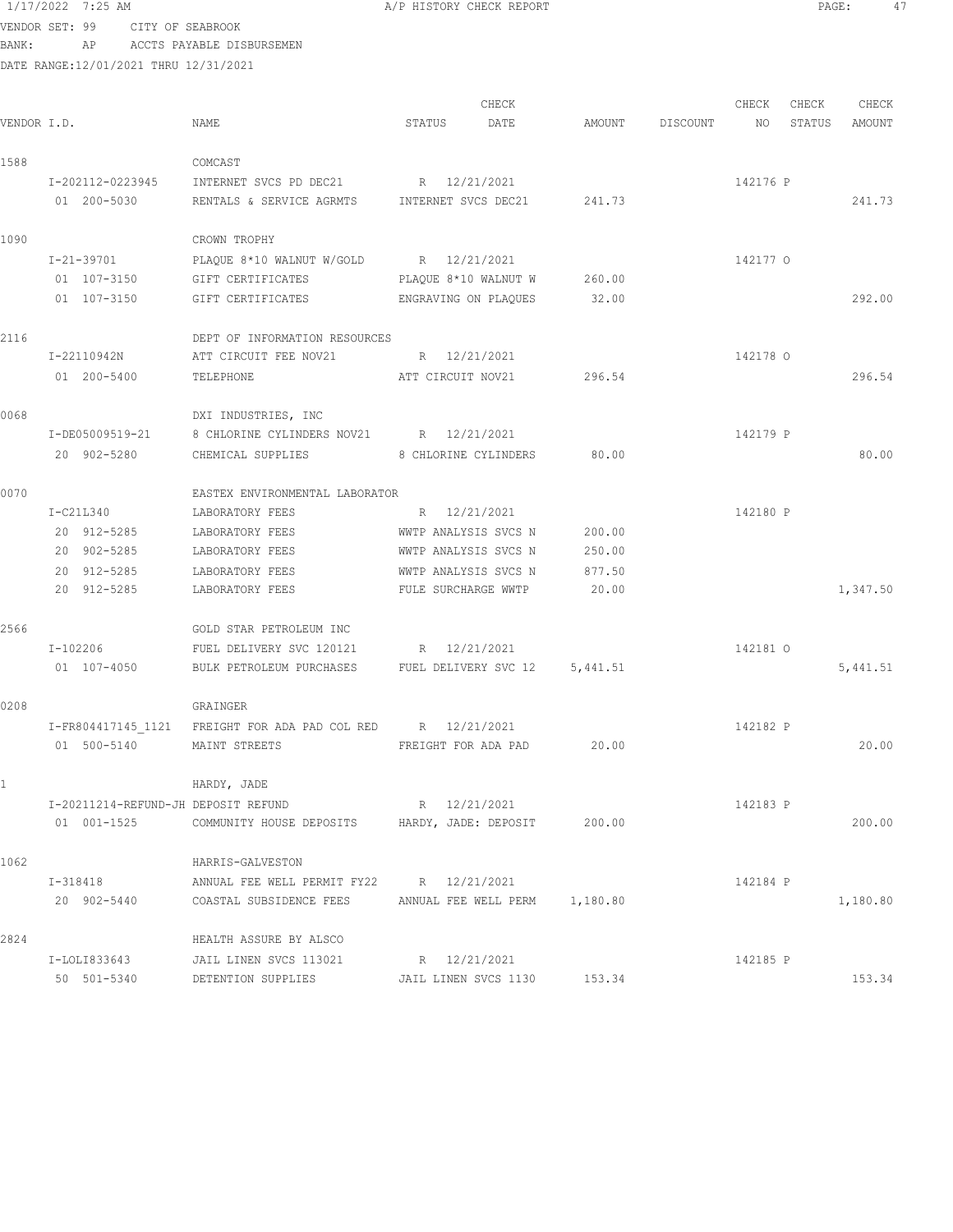VENDOR SET: 99 CITY OF SEABROOK BANK: AP ACCTS PAYABLE DISBURSEMEN

|             |               |                                                          |                      | CHECK                |       |                 | CHECK    | CHECK  | CHECK  |
|-------------|---------------|----------------------------------------------------------|----------------------|----------------------|-------|-----------------|----------|--------|--------|
| VENDOR I.D. |               | NAME                                                     | STATUS               | DATE                 |       | AMOUNT DISCOUNT | NO       | STATUS | AMOUNT |
| 3064        |               | HENRY SCHEIN INC                                         |                      |                      |       |                 |          |        |        |
|             | I-13627664    | 1406893 LABETALOL HCI INJ Q10 R 12/21/2021               |                      |                      |       |                 | 142186 0 |        |        |
|             | 01 240-4400   | SUPPLIES                                                 | 1406893 LABETALOL HC |                      | 59.90 |                 |          |        |        |
|             | 01 240-4400   | SUPPLIES                                                 | 1259100 ONDANSETRON  |                      | 32.48 |                 |          |        |        |
|             | 01 240-4400   | SUPPLIES                                                 | 6020036 PREVANTICS   |                      | 45.93 |                 |          |        |        |
|             | 01 240-4400   | SUPPLIES                                                 | 2670060 SANI CLOTH A |                      | 90.98 |                 |          |        |        |
|             | 01 240-4400   | SUPPLIES                                                 | HENRYSHRIEN SHIPPING |                      | 6.22  |                 |          |        |        |
|             | I-13966556    | 2480273 DIAZEPAM INJ 5MG/ML R 12/21/2021                 |                      |                      |       |                 | 142186 0 |        |        |
|             | 01 240-4400   | SUPPLIES                                                 | 2480273 DIAZEPAM INJ |                      | 62.45 |                 |          |        |        |
|             | 01 240-4400   | SUPPLIES                                                 |                      | HENRY SCHEIN SHIPPIN | 3.70  |                 |          |        | 301.66 |
|             |               |                                                          |                      |                      |       |                 |          |        |        |
| 1882        |               | JOE CAPETILLO                                            |                      |                      |       |                 |          |        |        |
|             |               | I-202112-REIMB-TDA TRAVEL REIMB TDA LICENSE R 12/21/2021 |                      |                      |       |                 | 142187 0 |        |        |
|             | 01 500-5300   | TRAINING & CONFERENCE TRAVEL REIMB TDA LIC               |                      |                      | 3.40  |                 |          |        | 3.40   |
| 0116        |               | KEMAH HARDWARE & LUMBER                                  |                      |                      |       |                 |          |        |        |
|             | I-2112-512007 | 365170 PHIL SCREWDRIVER                                  | R 12/21/2021         |                      |       |                 | 142188 0 |        |        |
|             | 20 902-4150   | SMALL EQUIPMENT OR TOOLS                                 | 365170 PHIL SCREWDRI |                      | 4.99  |                 |          |        |        |
|             | 20 902-4150   | SMALL EQUIPMENT OR TOOLS                                 | 376264 5/16*6 SCREWD |                      | 4.99  |                 |          |        |        |
|             | I-2112-512032 | 254193 TULIP ENTRY COMBO                                 | R 12/21/2021         |                      |       |                 | 142188 0 |        |        |
|             | 01 400-5180   | MAINT-BLDGS & GROUNDS                                    |                      | 254193 TULIP ENTRY C | 24.99 |                 |          |        |        |
|             | 01 400-5180   | MAINT-BLDGS & GROUNDS                                    | 527451 LAMPHOLDER PA |                      | 5.29  |                 |          |        |        |
|             | 01 400-5180   | MAINT-BLDGS & GROUNDS                                    | 304026 DRUM SANDER   |                      | 5.49  |                 |          |        |        |
|             | 01 400-5180   | MAINT-BLDGS & GROUNDS                                    | MISC HARDWARE        |                      | 3.49  |                 |          |        |        |
|             | 01 400-5180   | MAINT-BLDGS & GROUNDS KEY CUTTING Q2                     |                      |                      | 3.98  |                 |          |        |        |
|             |               |                                                          |                      |                      |       |                 |          |        |        |
|             | I-2112-512417 | 429621 2"*6 $1/2$ ' WALL Q2                              | R 12/21/2021         |                      | 9.98  |                 | 142188 O |        |        |
|             | 20 902-5130   | MAINT-WATER SYSTEM MINOR                                 | 429621 2"*6 1/2' WAL |                      |       |                 |          |        |        |
|             | 20 902-5130   | MAINT-WATER SYSTEM MINOR                                 | 448658 1.25"*6 1/2'  |                      | 5.98  |                 |          |        |        |
|             | 20 902-5130   | MAINT-WATER SYSTEM MINOR                                 | 46902066 5P12 SEMI S |                      | 16.14 |                 |          |        |        |
|             | 20 902-5130   | MAINT-WATER SYSTEM MINOR                                 | 702814 BIGFOOT RAT T |                      | 11.96 |                 |          |        |        |
|             | 20 902-5130   | MAINT-WATER SYSTEM MINOR                                 | 401811 55YD DUCT TAP |                      | 5.99  |                 |          |        |        |
|             | 20 902-5130   | MAINT-WATER SYSTEM MINOR                                 | 501125 14" 100PC BLK |                      | 12.99 |                 |          |        |        |
|             | I-2112-512645 | SFB SCREWS BOTS FASTNERS                                 | R 12/21/2021         |                      |       |                 | 142188 0 |        |        |
|             | 01 400-5180   | MAINT-BLDGS & GROUNDS                                    | SFB SCREWS BOTS FAST |                      | 15.99 |                 |          |        |        |
|             | I-2112-512795 | 429209 SXMIP MIP ADAPTER Q3                              | R 12/21/2021         |                      |       |                 | 142188 0 |        |        |
|             | 20 902-5130   | MAINT-WATER SYSTEM MINOR                                 | 429209 SXMIP MIP ADA |                      | 4.17  |                 |          |        |        |
|             | 20 902-5130   | MAINT-WATER SYSTEM MINOR                                 | 427602 SPXS BUSHING  |                      | 5.37  |                 |          |        |        |
|             | 20 902-5130   | MAINT-WATER SYSTEM MINOR                                 | 436834 PVC COUPLING  |                      | 7.99  |                 |          |        |        |
|             | 20 902-5130   | MAINT-WATER SYSTEM MINOR                                 | 436825 PVC COUPLING  |                      | 5.99  |                 |          |        |        |
|             | 20 902-5130   | MAINT-WATER SYSTEM MINOR                                 | 459391 FLIP GATE VAL |                      | 24.99 |                 |          |        |        |
|             | 20 902-5130   | MAINT-WATER SYSTEM MINOR                                 | MISC BRASS NIPPLE    |                      | 21.28 |                 |          |        |        |
|             | 20 902-5130   | MAINT-WATER SYSTEM MINOR                                 | 574328 HAND BILGE PU |                      | 29.99 |                 |          |        |        |
|             | I-2112-512907 | SFB SCRES BOTS FASTNERS                                  | R 12/21/2021         |                      |       |                 | 142188 0 |        |        |
|             | 01 400-5180   | MAINT-BLDGS & GROUNDS                                    | SFB SCRES BOTS FASTN |                      | 3.49  |                 |          |        |        |
|             | 01 400-5180   | MAINT-BLDGS & GROUNDS                                    | 8" BARREL BOLT       |                      | 14.99 |                 |          |        | 250.51 |
|             |               |                                                          |                      |                      |       |                 |          |        |        |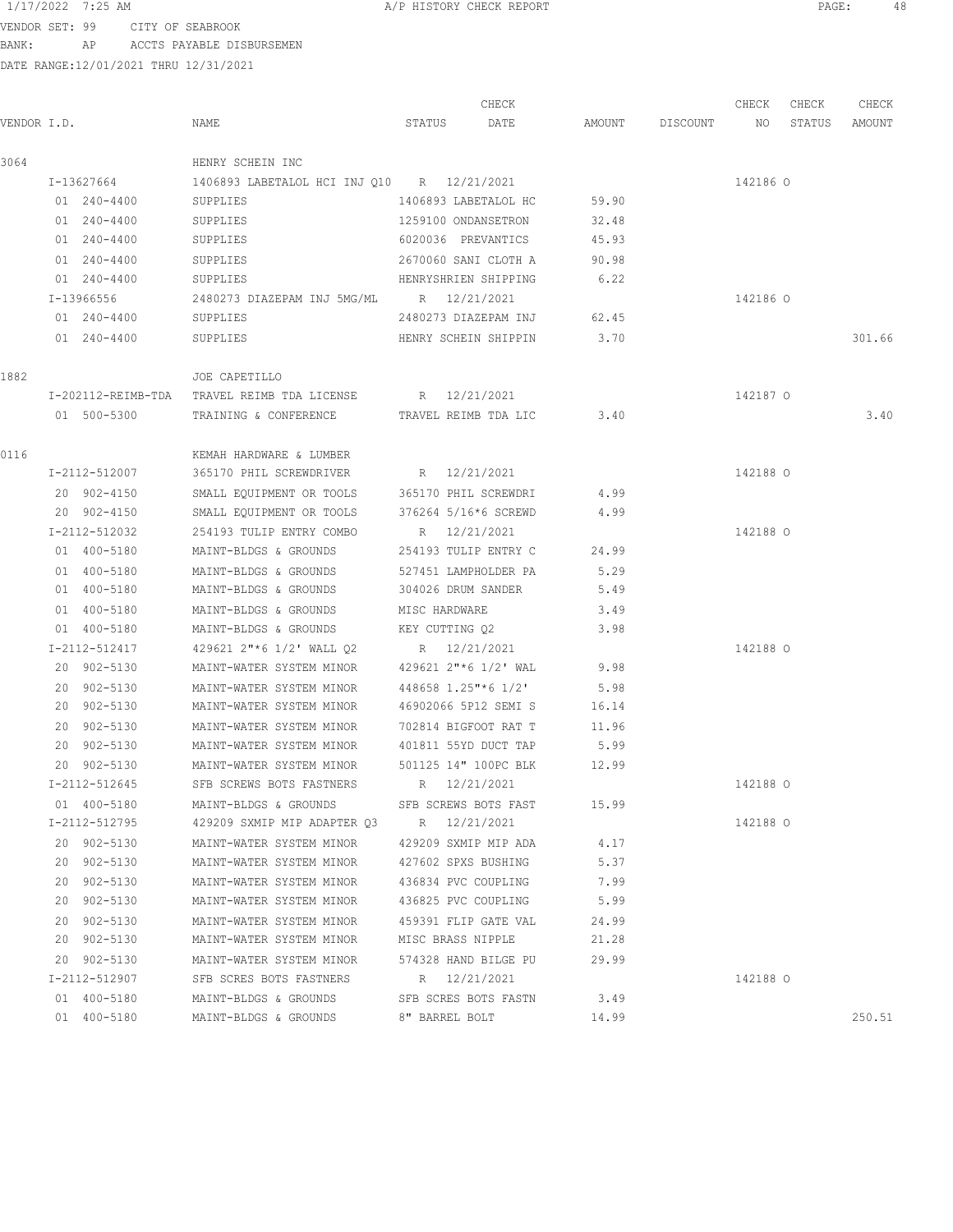1/17/2022 7:25 AM A/P HISTORY CHECK REPORT PAGE: 49

BANK: AP ACCTS PAYABLE DISBURSEMEN

|             |                  |                                |        |              | CHECK               |        |          | CHECK    | CHECK  | CHECK  |
|-------------|------------------|--------------------------------|--------|--------------|---------------------|--------|----------|----------|--------|--------|
| VENDOR I.D. |                  | NAME                           | STATUS |              | DATE                | AMOUNT | DISCOUNT | NO.      | STATUS | AMOUNT |
| 2513        |                  | LANGUAGE LINE SERVICES INC     |        |              |                     |        |          |          |        |        |
|             | I-10401867       | PHONE INTERPETATION SVCS NOV21 |        | R 12/21/2021 |                     |        |          | 142191 P |        |        |
|             | 01 200-5465      | MISC EXPENSE                   |        |              | PHONE INTERPETATION | 3.48   |          |          |        | 3.48   |
| 0783        |                  | LOGIX COMMUNICATIONS           |        |              |                     |        |          |          |        |        |
|             | I-463298         | LONG DISTANCE SVCS NOV21       |        | R 12/21/2021 |                     |        |          | 142192 P |        |        |
|             | 01 107-5400      | TELEPHONE                      |        |              | LONG DISTANCE NOV21 | 500.82 |          |          |        | 500.82 |
| 0462        |                  | MOORE SUPPLY CO.               |        |              |                     |        |          |          |        |        |
|             | I-S163337388.001 | 218621 SLOAN REPAIR KIT 02     | R      |              | 12/21/2021          |        |          | 142193 P |        |        |

|      | I-S163337388.001    | 218621 SLOAN REPAIR KIT 02 | 12/21/2021<br>R      |        | 142193 P |        |
|------|---------------------|----------------------------|----------------------|--------|----------|--------|
|      | 400-5180<br>01      | MAINT-BLDGS & GROUNDS      | 218621 SLOAN REPAIR  | 37.06  |          |        |
|      | 400-5180<br>01.     | MAINT-BLDGS & GROUNDS      | 2598173 A-720UTISIDE | 55.68  |          |        |
|      | 01 400-5180         | MAINT-BLDGS & GROUNDS      | 3908889 INCOMMING FR | 15.00  |          | 107.74 |
|      |                     |                            |                      |        |          |        |
| 0740 |                     | O'REILLY AUTO PARTS        |                      |        |          |        |
|      | $T - 0411 - 14068$  | 500904 57151 OIL FILTER    | R 12/21/2021         |        | 142194 P |        |
|      | 01 500-5110         | MAINT-AUTOS & EOUIP        | 500904 57151 OTL FTL | 20.47  |          |        |
|      | 01 500-5110         | MAINT-AUTOS & EQUIP        | XLE10-30-1 GALMOTORO | 144.95 |          |        |
|      | $T - 0411 - 140859$ | 5818 GREASE HOSE           | 12/21/2021<br>R      |        | 142194 P |        |
|      |                     |                            |                      |        |          |        |

| 01 500-5110     | MAINT-AUTOS & EOUIP 5818 GREASE HOSE                 | 26.59 |          |        |
|-----------------|------------------------------------------------------|-------|----------|--------|
| 01 500-5110     | MAINT-AUTOS & EQUIP 1142 GREASE GUN 42.74            |       |          |        |
| I-0411-14095    | GM6071 EXT BAR SET SHOP R 12/21/2021                 |       | 142194 P |        |
| 01 500-4150     | SMALL TOOLS & EQUIP GM6071 EXT BAR SET S 12.99       |       |          |        |
| I-0411-141107   | 50002 22PUV WIPER BLADE Q2 R 12/21/2021              |       | 142194 P |        |
| 01 500-5110     | MAINT-AUTOS & EQUIP 50002 22PUV WIPER BL 37.38       |       |          |        |
| I-0411-142815   | 72414 12.5 OZ CARBCL Q12 R 12/21/2021                |       | 142194 P |        |
| 01 500-5110     | MAINT-AUTOS & EQUIP 72414 12.5 OZ CARBCL             | 27.48 |          |        |
| 01 500-5110     | MAINT-AUTOS & EQUIP 1423-0087 BRUSHES 3.99           |       |          |        |
| I-0411-142816   | 90203 CREW CAB HORN BUTTON R 12/21/2021              |       | 142194 P |        |
| 20 902-5110     | MAINT-AUTOS & EQUIPMENT 90203 85929 HORN BUT 4.99    |       |          |        |
| I-0411-142964   | 40057 31-5T BATTERY R 12/21/2021                     |       | 142194 P |        |
| 01 400-5110     | MAINT-AUTOS & EQUIPMENT 40057 31-5T BATTERY 130.28   |       |          |        |
| 01 400-5110     | MAINT-AUTOS & EQUIPMENT 31-5T CORE CHARGE 22.00      |       |          |        |
| 01 400-5110     | MAINT-AUTOS & EQUIPMENT 31-5T CORE EXCHANGE 22.00CR  |       |          |        |
| 01 400-5110     | MAINT-AUTOS & EQUIPMENT 31-5T BATTERY FEE 3.00       |       |          |        |
| I-0411-143022   | 902970 BELT FOR TRUCK R 12/21/2021                   |       | 142194 P |        |
| 20 902-5110     | MAINT-AUTOS & EQUIPMENT 902970 K040359SF STR 19.95   |       |          |        |
| I-0411-143070   | 90203 COOLANT HOSE R 12/21/2021                      |       | 142194 P |        |
| 20 902-5110     | MAINT-AUTOS & EQUIPMENT 90203 24410 COOLANT          | 55.01 |          |        |
| $I-0411-143429$ | M10 BATTERIES BXT65-850 02 R 12/21/2021              |       | 142194 P |        |
| 01 240-5110     | MAINT-AUTOS & EQUIPMENT M10 BXT65-850 BATTER 305.82  |       |          |        |
| 01 240-5110     | MAINT-AUTOS & EOUIPMENT M10 BXT65-850 CORE C 44.00   |       |          |        |
| 01 240-5110     | MAINT-AUTOS & EQUIPMENT M10 BXT65-850 CORE E 44.00CR |       |          |        |
| 01 240-5110     | MAINT-AUTOS & EQUIPMENT M10 BATTERY FEE 02 6.00      |       |          | 841.64 |
|                 |                                                      |       |          |        |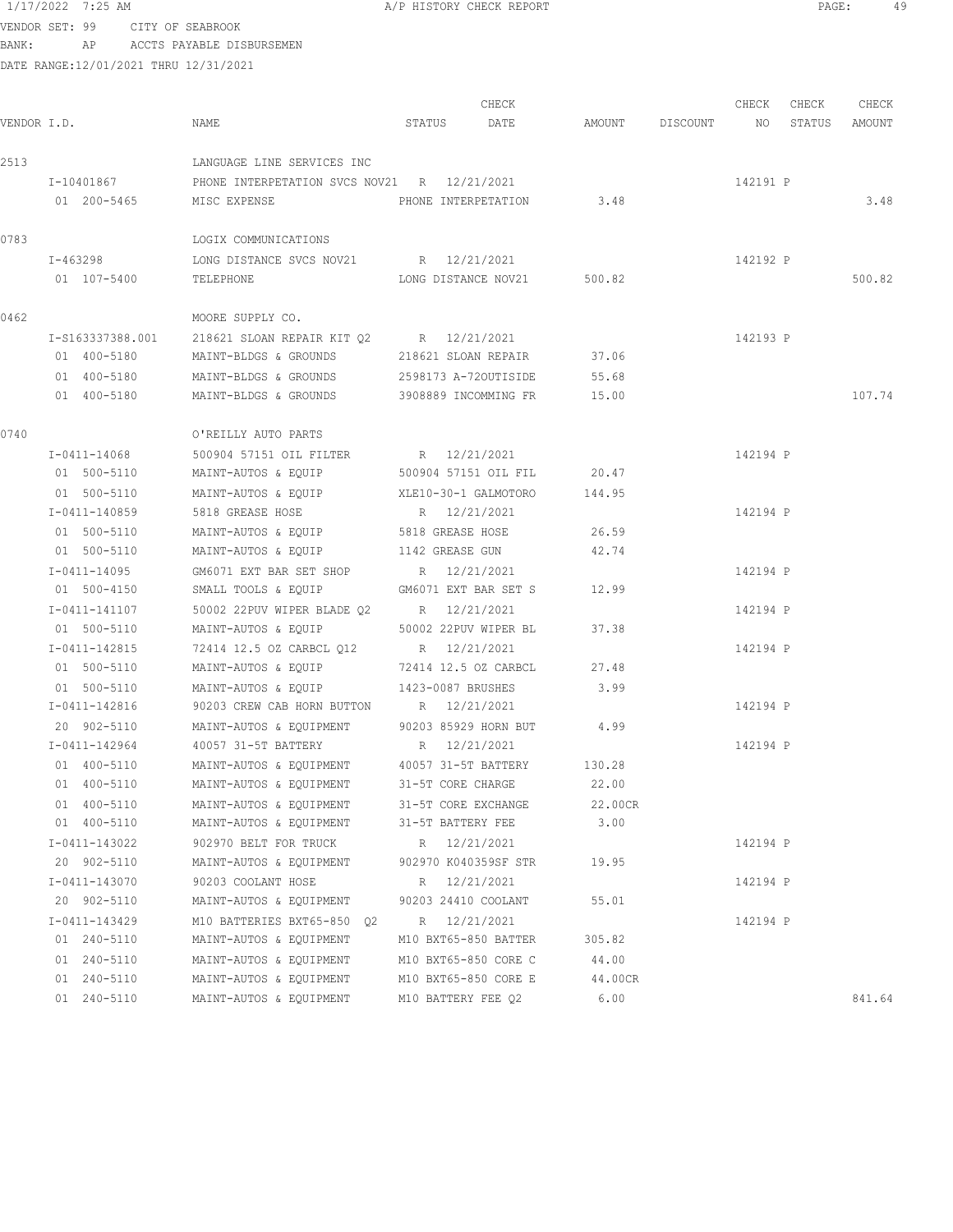VENDOR SET: 99 CITY OF SEABROOK BANK: AP ACCTS PAYABLE DISBURSEMEN

|             |                 |                                             | CHECK                          |        |                    | CHECK    | CHECK  | CHECK     |
|-------------|-----------------|---------------------------------------------|--------------------------------|--------|--------------------|----------|--------|-----------|
| VENDOR I.D. |                 | NAME                                        | STATUS<br>DATE                 |        | AMOUNT DISCOUNT NO |          | STATUS | AMOUNT    |
| 0147        |                 | OFFICE DEPOT CARD PLAN                      |                                |        |                    |          |        |           |
|             | I-216524860001  | 3862729 COFFEE DONUT SHOP KCUP R 12/21/2021 |                                |        |                    | 142197 0 |        |           |
|             | 01 200-4010     | OFFICE SUPPLIES 3862729 COFFEE DONUT 133.52 |                                |        |                    |          |        |           |
|             | I-216536014001  | 906212 COFMATE CREAMER LQD ORG R 12/21/2021 |                                |        |                    | 142197 0 |        |           |
|             | 01 200-4010     | OFFICE SUPPLIES                             | 906212 COFMATE CREAM           | 15.48  |                    |          |        |           |
|             | 01 200-4010     | OFFICE SUPPLIES                             | 647465 FORKS 1000              | 28.52  |                    |          |        |           |
|             | 01 200-4010     | OFFICE SUPPLIES                             | 618405 KLEENEX TISSU           | 9.77   |                    |          |        |           |
|             | 01 200-4010     | OFFICE SUPPLIES                             | 647485 KNIFE 1000              | 28.89  |                    |          |        |           |
|             | 01 200-4010     | OFFICE SUPPLIES                             | 647490 SPOON 1000              | 27.09  |                    |          |        |           |
|             | 01 200-4010     | OFFICE SUPPLIES                             | 927079 DETERGENT DAW           | 16.99  |                    |          |        |           |
|             | 01 200-4010     | OFFICE SUPPLIES                             | 712888 PLATE WHITE 8           | 28.42  |                    |          |        |           |
|             | 01 200-4010     | OFFICE SUPPLIES                             | 196517 PAPER 20LB Q2           | 82.36  |                    |          |        |           |
|             | 01 200-4010     | OFFICE SUPPLIES                             | 723832 POST IT NOTE            | 12.37  |                    |          |        |           |
|             | 01 200-4010     | OFFICE SUPPLIES                             | 8490019 POSTIT POPUP           | 17.07  |                    |          |        |           |
|             | 01 200-4010     | OFFICE SUPPLIES                             | 347682 COFFEE STIRS            | 2.77   |                    |          |        |           |
|             | 01 200-4010     | OFFICE SUPPLIES                             | 7052214 SUGAR                  | 3.77   |                    |          |        |           |
|             | 01 200-4010     | OFFICE SUPPLIES                             | 7956561 CREAMER CNST           | 4.49   |                    |          |        |           |
|             | 01 200-5340     | DETENTION SUPPLIES                          | 659580 TOILET TISSUE           | 39.46  |                    |          |        |           |
|             | 01 200-4010     | OFFICE SUPPLIES                             | 108448 TISSUE BATHRO           | 61.77  |                    |          |        | 512.74    |
| 0500        |                 | ONE STOP                                    |                                |        |                    |          |        |           |
|             | I-151540        | STAGE TREE LIGHTING                         | R 12/21/2021                   |        |                    | 142199 0 |        |           |
|             | 01 400-5464     | EVENTS                                      | STAGE TREE LIGHTING 1,097.00   |        |                    |          |        | 1,097.00  |
| 1289        |                 | READY REFRESH                               |                                |        |                    |          |        |           |
|             | I-11L0121950364 | BOTTLED WATER SVCS DEC21 R 12/21/2021       |                                |        |                    | 142200 P |        |           |
|             | 01 107-4010     | OFFICE SUPPLIES BOTTLED WATER SVCS D 175.87 |                                |        |                    |          |        | 175.87    |
| 2694        |                 | CALDWELL COUNTRY FORD                       |                                |        |                    |          |        |           |
|             | I-MNA19080      | 2021-2022 FORD EXPLORER                     | R 12/21/2021                   |        |                    | 142201 P |        |           |
|             | 81 810-6010     | VEHICLES-PATROL 7 YR                        | 2021 EXPLORER 9080 A 37,635.00 |        |                    |          |        |           |
|             | 81 810-6010     | VEHICLES-PATROL 7 YR                        | 2021 EXPLORER BUYBRD           | 400.00 |                    |          |        |           |
|             | 81 810-6020     | EQUIPMENT                                   | 2021 EXPLR SIDDONS E 12,357.00 |        |                    |          |        | 50,392.00 |
| 2111        |                 | RUNNING ALLIANCE SPORT                      |                                |        |                    |          |        |           |
|             | $I-2022$        | LUCKY TRAIL SPONSORSHIP B 12/21/2021        |                                |        |                    | 142202 P |        |           |
|             | 15 150-5466     | EVENTS                                      | LUCKY TRAILS75% PMT 15,000.00  |        |                    |          |        | 15,000.00 |
| 0227        |                 | SAM'S CLUB/SYNCHRONY BANK                   |                                |        |                    |          |        |           |
|             | I-202111-SAMS   | SAMS STMT CHARGES NOV21                     | R 12/21/2021                   |        |                    | 142203 P |        |           |
|             | 01 400-5464     | EVENTS                                      | RED VLVT BOW 02                | 11.96  |                    |          |        |           |
|             | 01 400-5464     | EVENTS                                      | 50" PINE G 03                  | 23.64  |                    |          |        |           |
|             | 01 400-5464     | EVENTS                                      | TAPE LT COOL                   | 19.82  |                    |          |        |           |
|             | 01 400-5464     | EVENTS                                      | LET STAR TT                    | 19.98  |                    |          |        |           |
|             | 01 400-5464     | EVENTS                                      | 181332 DRINK BOX QQ4           | 37.52  |                    |          |        |           |
|             | 01 400-5464     | EVENTS                                      | 181332 DRINK BOX QQ7           | 65.66  |                    |          |        |           |
|             | 01 102-5465     | MISC EXPENSE                                | FINANCE CHARGE SAMS            | 17.19  |                    |          |        | 195.77    |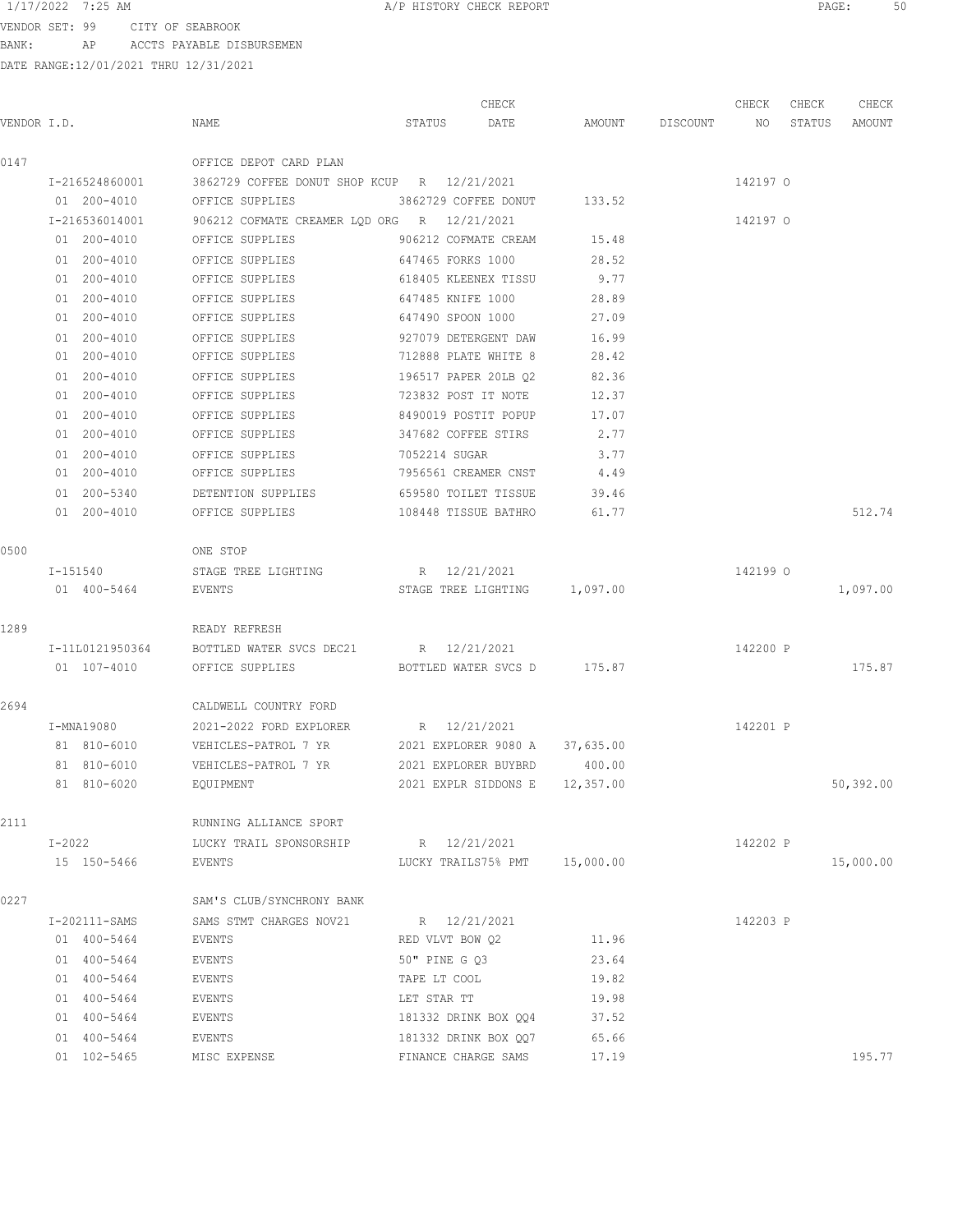VENDOR SET: 99 CITY OF SEABROOK BANK: AP ACCTS PAYABLE DISBURSEMEN

|             |                  |                                                             | CHECK                         |        |                    | CHECK    | CHECK | CHECK         |
|-------------|------------------|-------------------------------------------------------------|-------------------------------|--------|--------------------|----------|-------|---------------|
| VENDOR I.D. |                  | NAME                                                        | STATUS DATE                   |        | AMOUNT DISCOUNT NO |          |       | STATUS AMOUNT |
| 1652        |                  | SANCHEZ & SANCHEZ FENCE CO                                  |                               |        |                    |          |       |               |
|             | I-00701230       | CAROTHERS FENCE/GATE IMPV R 12/21/2021                      |                               |        |                    | 142204 P |       |               |
|             | 41 410-6050      | FACILITIES                                                  | CAROTHERS FENCE/GATE 5,500.00 |        |                    |          |       | 5,500.00      |
| 0743        |                  | SPACE CITY ACE HARDWARE                                     |                               |        |                    |          |       |               |
|             | I-0593719        | KEYS 04                                                     | R 12/21/2021                  |        |                    | 142205 P |       |               |
|             | 01 400-5180      | MAINT-BLDGS & GROUNDS KEYS Q4                               |                               | 11.08  |                    |          |       |               |
|             | I-0593720        | HOSE BIB 1/2"                                               | R 12/21/2021                  |        |                    | 142205 P |       |               |
|             | 20 902-5130      | MAINT-WATER SYSTEM MINOR HOSE BIB 1/2"                      |                               | 11.99  |                    |          |       | 23.07         |
| 1387        |                  | SPARKLETTS & SIERRA SPRINGS                                 |                               |        |                    |          |       |               |
|             |                  | I-14182004 121821 COFFEE RENTAL & DEL PD DEC21 R 12/21/2021 |                               |        |                    | 142206 P |       |               |
|             | 01 200-4010      | OFFICE SUPPLIES                                             | COFFEE RENTAL PD DEC          | 4.00   |                    |          |       | 4.00          |
| 1681        |                  | STAPLES CONTRACT & COMMERCIAL                               |                               |        |                    |          |       |               |
|             | I-360118579      | ACM29380 LETTER OPENER R 12/21/2021                         |                               |        |                    | 142207 0 |       |               |
|             | 01 107-4010      | OFFICE SUPPLIES                                             | ACM29380 LETTER OPNR          | 3.86   |                    |          |       |               |
|             | I-7345328622-0-1 | 508634 RDRD BK 50 PG 35LN Q2 R 12/21/2021                   |                               |        |                    | 142207 0 |       |               |
|             | 01 400-4010      | OFFICE SUPPLIES                                             | 508634 RDRD BK 50 PG          | 40.58  |                    |          |       |               |
|             | 01 400-4010      | OFFICE SUPPLIES                                             | 657463 FOLGER CLASSI          | 59.24  |                    |          |       |               |
|             | 01 400-4010      | OFFICE SUPPLIES                                             | 236224 NONDAIRY CREA          | 12.90  |                    |          |       |               |
|             | 01 400-4010      | OFFICE SUPPLIES                                             | 236240 SUGAR 20 OZ 3          | 12.90  |                    |          |       |               |
|             | 01 400-4010      | OFFICE SUPPLIES                                             | 2705771 ASPRIN 125*2          | 11.00  |                    |          |       |               |
|             | 01 400-4010      | OFFICE SUPPLIES                                             | 24394010 COMPOSTBAGA          | 24.59  |                    |          |       |               |
|             | I-7345457003-0-1 | 847557 EARPLUGS ERSFT                                       | R 12/21/2021                  |        |                    | 142207 0 |       |               |
|             | 01 400-5180      | MAINT-BLDGS & GROUNDS                                       | 847557 EARPLUGS ERSF          | 22.62  |                    |          |       |               |
|             | 01 400-5180      | MAINT-BLDGS & GROUNDS                                       | 852191 SPARKLE PAPER          | 27.32  |                    |          |       |               |
|             | 01 400-4010      | OFFICE SUPPLIES                                             | 365377 CW 2PLY BATH           | 42.13  |                    |          |       |               |
|             | 01 400-5180      | MAINT-BLDGS & GROUNDS 814895 LINER WASTE O                  |                               | 224.96 |                    |          |       |               |
|             | 01 400-4010      | OFFICE SUPPLIES                                             | 645929 MAXWELL HOUSE          | 18.52  |                    |          |       |               |
|             | 01 400-4010      | OFFICE SUPPLIES                                             | 959797 SCOTCH HVYDTY          | 5.55   |                    |          |       |               |
|             | 01 400-4010      | OFFICE SUPPLIES                                             | 24374715 SALT PEPER           | 6.58   |                    |          |       |               |
|             | 01 400-4010      | OFFICE SUPPLIES                                             | 418668 DART 12 OZ CU          | 34.53  |                    |          |       |               |
|             | 01 400-4010      | OFFICE SUPPLIES                                             | 930468 PVC DOTS COTT          | 4.10   |                    |          |       |               |
|             | 01 400-4010      | OFFICE SUPPLIES                                             | 1115879 DIXIE PAPER           | 5.63   |                    |          |       | 557.01        |
| 3148        |                  | A-1 NATIONAL FIRE CO.                                       |                               |        |                    |          |       |               |
|             | I-586019566      | ANNUAL MONITORING SVFD 2022 R 12/21/2021                    |                               |        |                    | 142209 P |       |               |
|             | 01 230-5180      | MAINT BLDGS & GROUNDS ANNUAL MONITORING SV 495.00           |                               |        |                    |          |       |               |
|             | 01 001-0710      | PREPAID EXPENSE ANNUAL MONITORING SV 165.00                 |                               |        |                    |          |       | 660.00        |
| 0832        |                  | TECUMSEH MECHANICAL SER                                     |                               |        |                    |          |       |               |
|             | $I-3532$         | ICE MACHINE SVCS FIRE 120321 R 12/21/2021                   |                               |        |                    | 142210 0 |       |               |
|             | 01 230-5180      | MAINT BLDGS & GROUNDS ICE MACHINE SVCS FIR 632.50           |                               |        |                    |          |       |               |
|             | 01 230-5180      | MAINT BLDGS & GROUNDS ICE MACHINE SVCS FIR 41.50            |                               |        |                    |          |       |               |
|             | $I - 3533$       | REFRIGERATOR SVCS PW 120321 R 12/21/2021                    |                               |        |                    | 142210 0 |       |               |
|             | 01 400-5180      | MAINT-BLDGS & GROUNDS REFRIGERATOR SVCS LA 100.63           |                               |        |                    |          |       |               |
|             | 01 500-5180      | MAINT-BLDGS & GROUNDS                                       | REFRIGERATOR SVCS LA          | 100.63 |                    |          |       |               |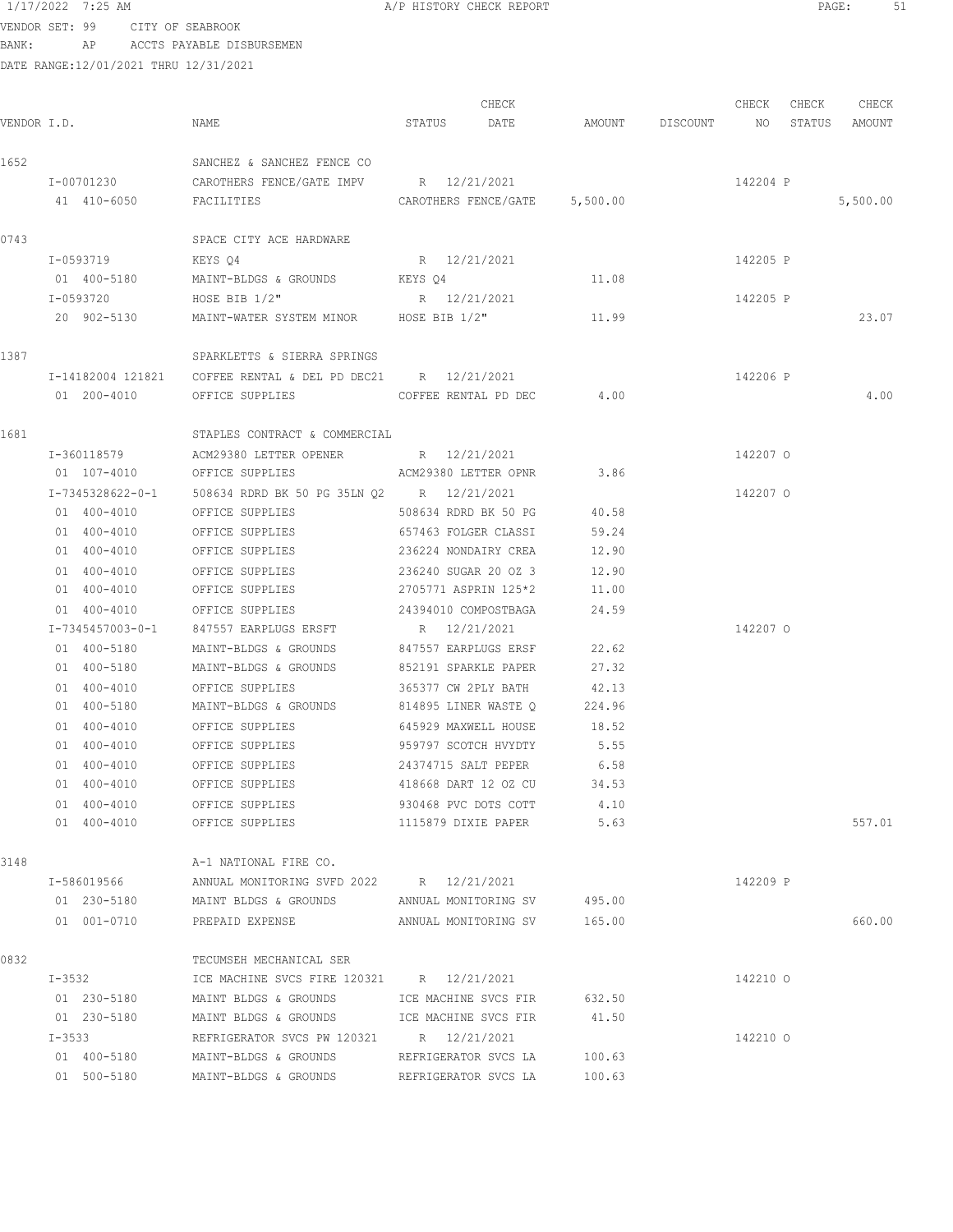VENDOR SET: 99 CITY OF SEABROOK BANK: AP ACCTS PAYABLE DISBURSEMEN

|             |                   |                                                               |                      | CHECK                        |          |          | CHECK    | CHECK  | CHECK    |
|-------------|-------------------|---------------------------------------------------------------|----------------------|------------------------------|----------|----------|----------|--------|----------|
| VENDOR I.D. |                   | NAME                                                          | STATUS               | DATE                         | AMOUNT   | DISCOUNT | NO       | STATUS | AMOUNT   |
| 0832        |                   | TECUMSEH MECHANICAL SECONT                                    |                      |                              |          |          |          |        |          |
|             | $I - 3533$        | REFRIGERATOR SVCS PW 120321                                   | R 12/21/2021         |                              |          |          | 142210 0 |        |          |
|             | 20 902-5180       | MAINT-BLDGS & GROUNDS                                         | REFRIGERATOR SVCS LA |                              | 100.63   |          |          |        |          |
|             | 20 912-5180       | MAINT-BLDGS & GROUNDS                                         | REFRIGERATOR SVCS LA |                              | 100.63   |          |          |        |          |
|             | 01 400-5180       | MAINT-BLDGS & GROUNDS                                         | REFRIGERATOR SVCS MA |                              | 7.12     |          |          |        |          |
|             | 01 500-5180       | MAINT-BLDGS & GROUNDS                                         | REFRIGERATOR SVCS MA |                              | 7.12     |          |          |        |          |
|             | 20 902-5180       | MAINT-BLDGS & GROUNDS                                         | REFRIGERATOR SVCS MA |                              | 7.12     |          |          |        |          |
|             | 20 912-5180       | MAINT-BLDGS & GROUNDS                                         | REFRIGERATOR SVCS MA |                              | 7.12     |          |          |        | 1,105.00 |
| 2241        |                   | TEXAS SOCIAL SECURITY PROGRAM                                 |                      |                              |          |          |          |        |          |
|             | I-2022-9291214    | ANNUAL ADMIN FEE FY22 TSSP                                    | R 12/21/2021         |                              |          |          | 142211 P |        |          |
|             | 01 102-5020       | DUES & SUBSCRIPTIONS ANNUAL ADMIN FEE FY2                     |                      |                              | 35.00    |          |          |        | 35.00    |
| 1426        |                   | TYLER TECHNOLOGIES - INCODE DI                                |                      |                              |          |          |          |        |          |
|             | I-025-361702      | MONTHLY INSITE UB JAN22 R 12/21/2021                          |                      |                              |          |          | 142212 P |        |          |
|             | 20 905-5030       | RENTALS & SERVICE AGRMTS MONTHLY INSITE JAN22 190.00          |                      |                              |          |          |          |        | 190.00   |
| 0919        |                   | VERIZON WIRELESS                                              |                      |                              |          |          |          |        |          |
|             | I-9894780242      | CELL AIRCARD SVC PD DEC21 R 12/21/2021                        |                      |                              |          |          | 142213 P |        |          |
|             | 01 200-5400       | TELEPHONE                                                     |                      | CELL AIRCARD DEC21 1,589.46  |          |          |          |        | 1,589.46 |
| 2480        |                   | VORTEX USA INC                                                |                      |                              |          |          |          |        |          |
|             | I-47496           | RETROFIT KIT HUB SMARTPOINT R 12/21/2021                      |                      |                              |          |          | 142214 0 |        |          |
|             | 01 400-4400       | SUPPLIES                                                      | RETROFIT KIT HUB SMA |                              | 2,060.80 |          |          |        |          |
|             | 01 400-4400       | SUPPLIES                                                      | RETROFIT KIT FREIGHT |                              | 65.00    |          |          |        | 2,125.80 |
| 2520        |                   | HSA BANK                                                      |                      |                              |          |          |          |        |          |
|             | I-HS 202112202978 | EMPLOYEE DEDUCTIONS TO HSA R 12/22/2021                       |                      |                              |          |          | 142215 0 |        |          |
|             | 01 001-1023       | HSA PAYABLE                                                   |                      | EMPLOYEE DEDUCTIONS 2,913.75 |          |          |          |        | 2,913.75 |
| 0105        |                   | ICMA RETIREMENT TRUST-457                                     |                      |                              |          |          |          |        |          |
|             | I-IC 202112202978 | Employee Deduction - Plan 3033 R $12/22/2021$                 |                      |                              |          |          | 142216 0 |        |          |
|             | 01 001-1031       | ICMA INSURANCE DEDUCTS Employee Deduction - 1,212.24          |                      |                              |          |          |          |        | 1,212.24 |
| 0105        |                   | ICMA RETIREMENT TRUST-457                                     |                      |                              |          |          |          |        |          |
|             |                   | I-ICM202112202978 EMPLOYEE DEDUCTS- PLAN 303302 R 12/22/2021  |                      |                              |          |          | 142217 0 |        |          |
|             | 01 001-1031       | ICMA INSURANCE DEDUCTS EMPLOYEE DEDUCTS- PL 3,795.00          |                      |                              |          |          |          |        | 3,795.00 |
| 0105        |                   | ICMA RETIREMENT TRUST-457                                     |                      |                              |          |          |          |        |          |
|             |                   | I-ROT202112202978 EMPLOYEE DEDUCTS - PLAN 706240 R 12/22/2021 |                      |                              |          |          | 142218 0 |        |          |
|             | 01 001-1031       | ICMA INSURANCE DEDUCTS EMPLOYEE DEDUCTS - P 435.00            |                      |                              |          |          |          |        | 435.00   |
| 1721        |                   | SEABROOK EMPLOYEES SHARE YOUR                                 |                      |                              |          |          |          |        |          |
|             |                   | I-SYC202112202978 SHARE YOUR CHRISTMAS FUND R 12/22/2021      |                      |                              |          |          | 142219 P |        |          |
|             | 01 001-1032       | OTHER PAYROLL DEDUCTIONS SHARE YOUR CHRISTMAS                 |                      |                              | 200.00   |          |          |        | 200.00   |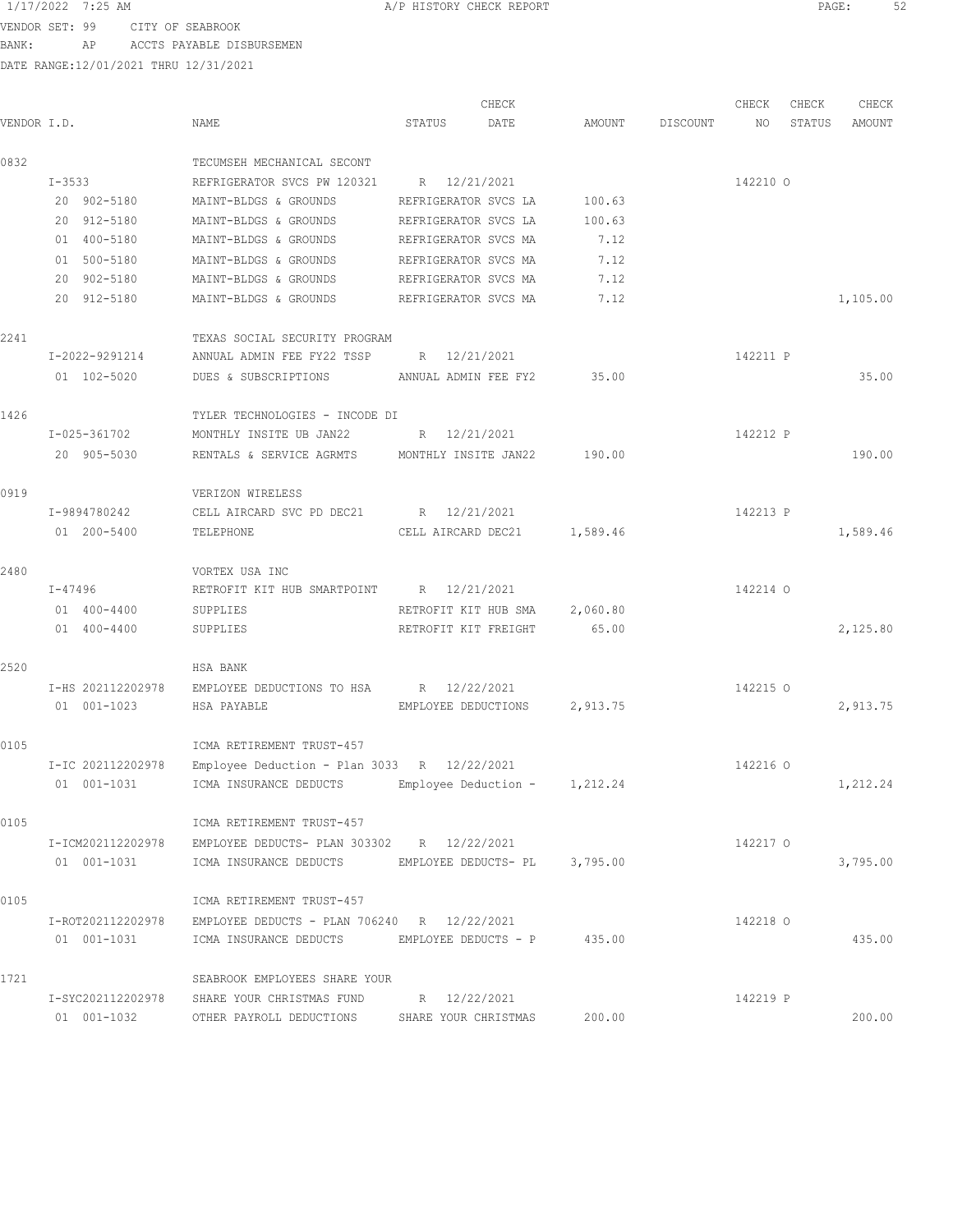VENDOR SET: 99 CITY OF SEABROOK BANK: AP ACCTS PAYABLE DISBURSEMEN

| VENDOR I.D. |                                                                          | NAME                                                                                                                                                                               | CHECK<br>STATUS<br>DATE                                                                                      | AMOUNT                           | DISCOUNT | CHECK<br>NO          | CHECK<br>STATUS | CHECK<br>AMOUNT |
|-------------|--------------------------------------------------------------------------|------------------------------------------------------------------------------------------------------------------------------------------------------------------------------------|--------------------------------------------------------------------------------------------------------------|----------------------------------|----------|----------------------|-----------------|-----------------|
| 0217        | I-TPA202112202978<br>01 001-1032                                         | TX MUNICIPAL POLICE ASSN<br>EMPLOYEE DEDUCTIONS<br>OTHER PAYROLL DEDUCTIONS EMPLOYEE DEDUCTIONS                                                                                    | R 12/22/2021                                                                                                 | 224.00                           |          | 142220 0             |                 | 224.00          |
| 3149        |                                                                          | AMAZON CAPITAL SERVICES                                                                                                                                                            |                                                                                                              |                                  |          |                      |                 |                 |
|             | 01 001-1000                                                              | I-202109-AMAZON-PBI AMAZON CAP INV 1F91-7TW9-KKMG R 12/27/2021<br>CASH RECEIPT SUSPENSE                                                                                            | AMAZON CAP INV 1F91-                                                                                         | 28.50                            |          | 142221 0             |                 |                 |
|             | 01 001-1000                                                              | I-202110-AMAZON-PBI AMAZON CAPITAL INVOICES<br>CASH RECEIPT SUSPENSE                                                                                                               | R 12/27/2021<br>AMAZON CAP INV 1C9X-                                                                         | 478.32                           |          | 142221 0             |                 |                 |
|             | 01 001-1000<br>01 001-1000                                               | CASH RECEIPT SUSPENSE<br>CASH RECEIPT SUSPENSE                                                                                                                                     | AMAZON CAP INV 1N97-<br>AMAZON CAP INV 1QKD-                                                                 | 515.88<br>200.07                 |          |                      |                 | 1,222.77        |
| 2067        |                                                                          | AMAZON                                                                                                                                                                             |                                                                                                              |                                  |          |                      |                 |                 |
|             | I-202109-AMAZON-1<br>01 001-1000<br>01 001-1000                          | INVOICE CLEARING AUG SEP21 R 12/27/2021<br>CASH RECEIPT SUSPENSE<br>CASH RECEIPT SUSPENSE                                                                                          | AMAZON INV 465485886<br>AMAZON INV 977833365                                                                 | 227.99<br>51.99                  |          | 142222 P             |                 |                 |
|             | 01 001-1000                                                              | CASH RECEIPT SUSPENSE                                                                                                                                                              | AMAZON INV 455863363                                                                                         | 583.61                           |          |                      |                 | 863.59          |
| 1750        | I-26092                                                                  | A & L AUTOMOTIVE<br>927 OIL CHANGE                                                                                                                                                 | R 12/29/2021                                                                                                 |                                  |          | 142223 P             |                 |                 |
|             | 01 240-5110<br>I-26136<br>20 902-5110                                    | MAINT-AUTOS & EQUIPMENT<br>90203 STATE INSPECTION<br>MAINT-AUTOS & EQUIPMENT                                                                                                       | 927 OIL CHANGE<br>R 12/29/2021<br>90203 STATE INSPECTI                                                       | 98.75<br>25.50                   |          | 142223 P             |                 | 124.25          |
| 0005        |                                                                          | ADMIRAL LINEN & UNIFORM                                                                                                                                                            |                                                                                                              |                                  |          |                      |                 |                 |
|             | I-IHOU540703<br>01 400-5310<br>01 500-5310<br>20 902-5310<br>20 912-5310 | LINEN SVC PWORKS 122021<br>UNIFORMS & LAUNDRY<br>UNIFORMS & LAUNDRY<br>UNIFORMS & LAUNDRY<br>UNIFORMS & LAUNDRY                                                                    | R 12/29/2021<br>LINEN SVC PWORKS 122<br>LINEN SVC PWORKS 122<br>LINEN SVC PWORKS 122<br>LINEN SVC PWORKS 122 | 79.54<br>79.54<br>79.54<br>79.54 |          | 142224 0             |                 | 318.16          |
|             |                                                                          |                                                                                                                                                                                    |                                                                                                              |                                  |          |                      |                 |                 |
| 3149        | 01 103-5041                                                              | AMAZON CAPITAL SERVICES<br>I-1FWF-X7PM-QXFK NETWORK ADAPTOR PCI ETHERNET R 12/29/2021<br>IT HARDWARE                                                                               | NETWORK ADAPTOR PCI 40.80                                                                                    |                                  |          | 142225 O             |                 |                 |
|             | 01  103-5041  IT HARDWARE                                                | I-1J7D-CW4Q-9R3H SVGA CONNECTOR<br>01 103-5041 IT HARDWARE 2 PORT VGA VIDEO SPL 35.69                                                                                              | R 12/29/2021<br>SVGA CONNECTOR                                                                               | 5.99                             |          | 142225 0             |                 |                 |
|             |                                                                          | I-1MPN-JK9J-QC4C 3FT MALE TO FEMALE CONNECTOR R 12/29/2021<br>01 103-5041 IT HARDWARE 3 FT VGA MALE TO FEM 6.99                                                                    |                                                                                                              |                                  |          | 142225 0             |                 |                 |
|             |                                                                          | I-1PJH-36V1-PG64 LINKYO COMP TONER REPLACE R 12/29/2021<br>01 103-5041 IT HARDWARE <b>IT LINKYO COMP</b> TONER RE 65.98<br>I-1PJH-36V1-RXD3 74804 AVERY CLR VINYL ENV R 12/29/2021 |                                                                                                              |                                  |          | 142225 0<br>142225 0 |                 |                 |
|             |                                                                          | 01  100-5195  ELECTION EXPENSE  74804 AVERY CLR VINY  54.84<br>I-1VWG-QVLK-4P44 HDMI CABLE 4K 50 FT R 12/29/2021                                                                   |                                                                                                              |                                  |          | 142225 0             |                 |                 |
|             | 01  103-5041  IT HARDWARE<br>01  103-5041  IT HARDWARE                   |                                                                                                                                                                                    | HDMI CABLE 4K 50 FT<br>HDMI CABLE 4K 100 FT 64.99                                                            | 30.99                            |          |                      |                 | 306.27          |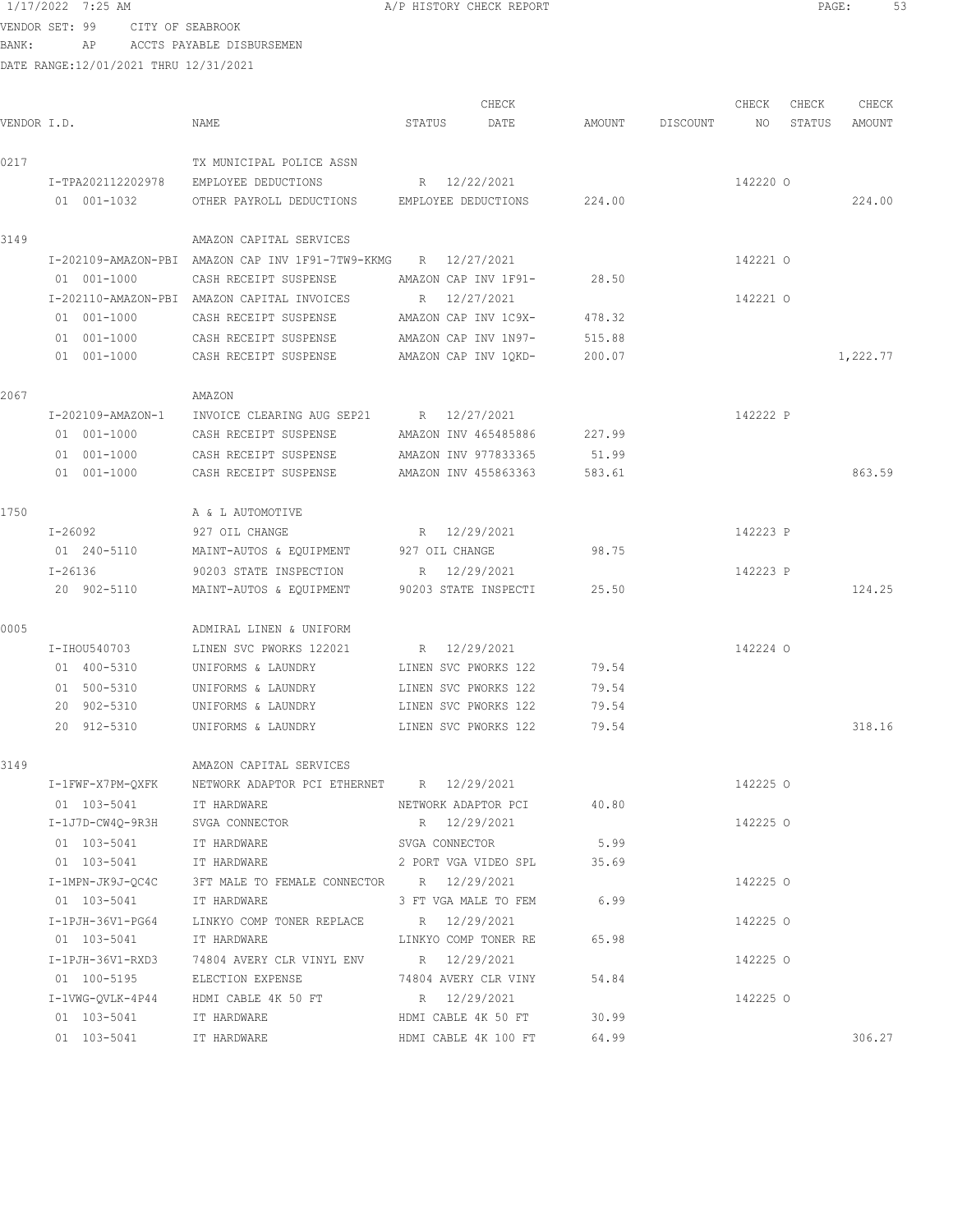VENDOR SET: 99 CITY OF SEABROOK BANK: AP ACCTS PAYABLE DISBURSEMEN

|             |                |                                                 |                      | CHECK |          |          | CHECK    | CHECK  | CHECK    |
|-------------|----------------|-------------------------------------------------|----------------------|-------|----------|----------|----------|--------|----------|
| VENDOR I.D. |                | NAME                                            | STATUS               | DATE  | AMOUNT   | DISCOUNT | NO       | STATUS | AMOUNT   |
| 2732        |                | AXON ENTERPRISE, INC.                           |                      |       |          |          |          |        |          |
|             | I-INUS015685   | CID SUPPLIES                                    | R 12/29/2021         |       |          |          | 142227 0 |        |          |
|             | 50 501-5497    | C.I.D.                                          | 11509 BELT CLIP Q4   |       | 125.20   |          |          |        |          |
|             | I-INUS01717568 | FLEET 2 TRANSFER HARDWARE                       | R 12/29/2021         |       |          |          | 142227 0 |        |          |
|             | 50 501-5110    | MAINT - VEHICLES                                | FLEET 2 TRANSFER HAR |       | 2,769.75 |          |          |        |          |
|             | I-INUS030099   | VIDEO LICENSE AND STORAGE                       | R 12/29/2021         |       |          |          | 142227 0 |        |          |
|             | 01 001-0710    | PREPAID EXPENSE                                 | VIDEO LIC. & STRG FY |       | 468.00   |          |          |        |          |
|             | 01 001-0710    | PREPAID EXPENSE                                 | VIDEO LIC. & STRG FY |       | 468.00   |          |          |        |          |
|             | 01 001-0710    | PREPAID EXPENSE                                 | VIDEO LIC & STRG FY2 |       | 195.00   |          |          |        |          |
|             | 01 200-5030    | RENTALS & SERVICE AGRMTS VIDEO LIC. & STRG FY   |                      |       | 429.00   |          |          |        | 4,454.95 |
| 0116        |                | KEMAH HARDWARE & LUMBER                         |                      |       |          |          |          |        |          |
|             | I-2112-513155  | 341169 SDS HAMMER BIT                           | R 12/29/2021         |       |          |          | 142228 0 |        |          |
|             | 01 400-4150    | SMALL EQUIPMENT OR TOOLS                        | 341169 SDS HAMMER BI |       | 11.99    |          |          |        |          |
|             | 01 400-4150    | SMALL EQUIPMENT OR TOOLS                        | 330906 8" 10T RECIP  |       | 20.99    |          |          |        |          |
|             | 01 400-4150    | SMALL EQUIPMENT OR TOOLS                        | SFB SCREWS BOTS FAST |       | 42.90    |          |          |        | 75.88    |
| 2491        |                | MCCREARY VESELKA BRAGG & ALLEN                  |                      |       |          |          |          |        |          |
|             | I-245758       | MVBA COLLECTIONS SVC NOV21 R 12/29/2021         |                      |       |          |          | 142229 0 |        |          |
|             | 01 001-1202    | DUE TO COLLECTION MVBA COLLECTIONS SVC 1,608.72 |                      |       |          |          |          |        | 1,608.72 |
| 0314        |                | NORMAN FREDE CHEVROLET                          |                      |       |          |          |          |        |          |
|             | I-CTCS558065   | 825 REPAIR                                      | R 12/29/2021         |       |          |          | 142230 0 |        |          |
|             | 01 220-5110    | MAINT-AUTOS & EQUIP                             | 825 12710481 INJECTO |       | 938.32   |          |          |        |          |
|             | 01 220-5110    | MAINT-AUTOS & EQUIP                             | 825 12677004 PIPE    |       | 44.18    |          |          |        |          |
|             | 01 220-5110    | MAINT-AUTOS & EQUIP                             | 825 12677002 PIPE    |       | 73.55    |          |          |        |          |
|             | 01 220-5110    | MAINT-AUTOS & EQUIP                             | 825 12626354 GASKET  |       | 48.24    |          |          |        |          |
|             | 01 220-5110    | MAINT-AUTOS & EQUIP                             | 825 LABOR            |       | 839.50   |          |          |        | 1,943.79 |
| 0740        |                | O'REILLY AUTO PARTS                             |                      |       |          |          |          |        |          |
|             | I-0411-143548  | SKY JACK LIFT BATTERY R 12/29/2021              |                      |       |          |          | 142231 0 |        |          |
|             | 01 400-5110    | MAINT-AUTOS & EQUIPMENT SKY JACK GC110DT BAT    |                      |       | 516.44   |          |          |        |          |
|             | 01 400-5110    | MAINT-AUTOS & EQUIPMENT                         | SKY JACK GC110DT COR |       | 88.00    |          |          |        |          |
|             | 01 400-5110    | MAINT-AUTOS & EQUIPMENT                         | SKY JACK GC110DT COR |       | 88.00CR  |          |          |        |          |
|             | 01 400-5110    | MAINT-AUTOS & EQUIPMENT                         | SKY JACK GC110DT BAT |       | 8.00     |          |          |        |          |
|             | I-0411-143549  | A73457D CPLR & PLUG                             | R 12/29/2021         |       |          |          | 142231 0 |        |          |
|             | 01 500-5110    | MAINT-AUTOS & EQUIP                             | .A73457D CPLR & PLUG |       | 19.99    |          |          |        |          |
|             | I-0411-144301  | 84480 ROCKER SWITCH                             | R 12/29/2021         |       |          |          | 142231 0 |        |          |
|             | 01 500-5110    | MAINT-AUTOS & EQUIP                             | 84880 ROCKER SWITCH  |       | 10.99    |          |          |        | 555.42   |
| 0155        |                | PITNEY BOWES                                    |                      |       |          |          |          |        |          |
|             | I-3314951511   | POSTAGE METER LEASE PD 1FQ22                    | R 12/29/2021         |       |          |          | 142232 0 |        |          |
|             | 01 200-5030    | RENTALS & SERVICE AGRMTS                        | POSTAGE METER LEASE  |       | 157.68   |          |          |        | 157.68   |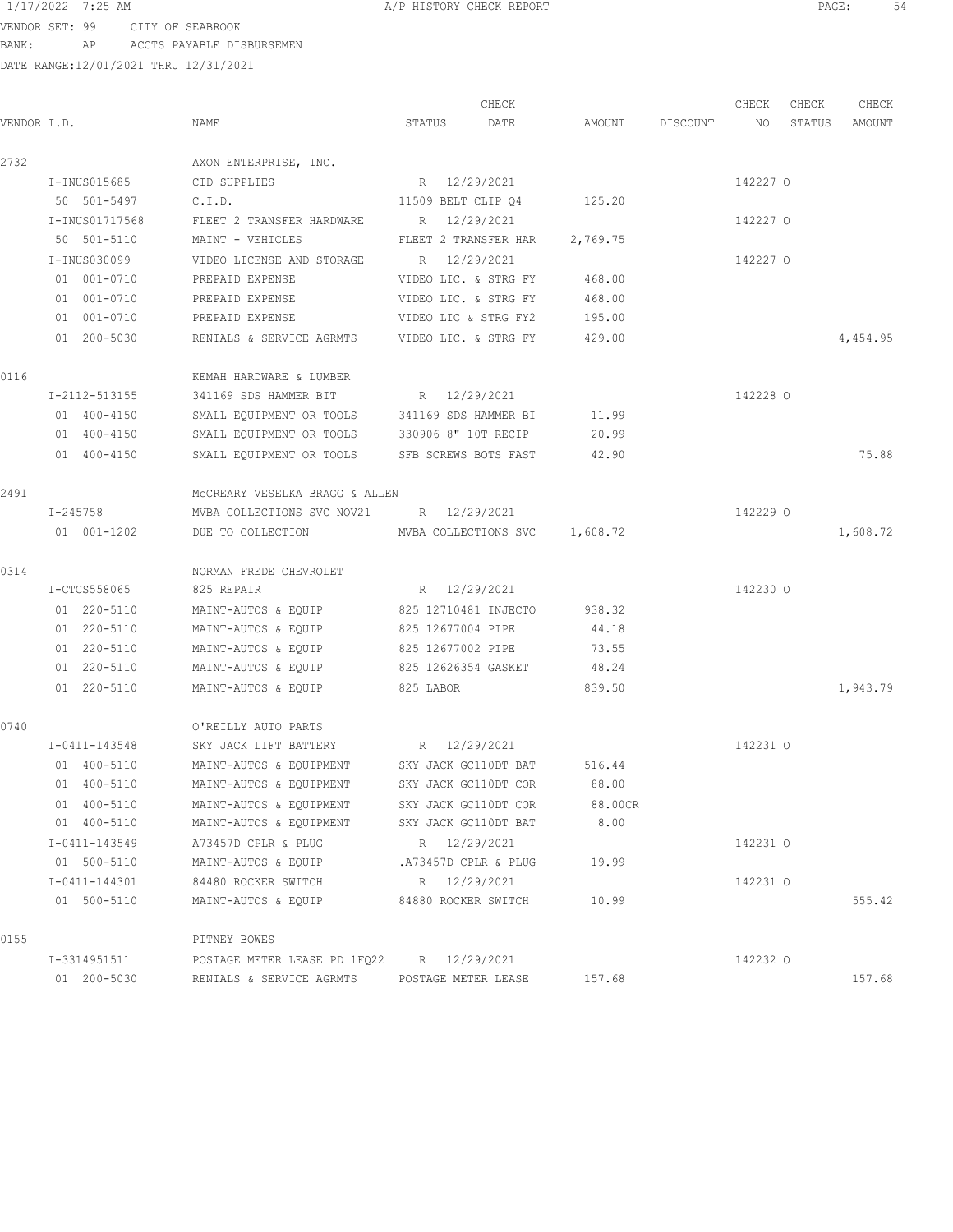VENDOR SET: 99 CITY OF SEABROOK BANK: AP ACCTS PAYABLE DISBURSEMEN

DATE RANGE:12/01/2021 THRU 12/31/2021

| VENDOR I.D.  |              | NAME                                  | STATUS       | CHECK<br>DATE        | AMOUNT | DISCOUNT | CHECK<br>NO | CHECK<br>STATUS | CHECK<br>AMOUNT |
|--------------|--------------|---------------------------------------|--------------|----------------------|--------|----------|-------------|-----------------|-----------------|
| 2369         |              | THE BAY AREA OBSERVER                 |              |                      |        |          |             |                 |                 |
| $I - 4275$   | 01 100-5010  | LEGAL AD POSTING OCT21<br>ADVERTISING | R 12/29/2021 | LEGAL AD POSTING OCT | 940.50 |          | 142233 0    |                 | 940.50          |
| 1083         |              | VICTOR O SCHINNERER & CO INC          |              |                      |        |          |             |                 |                 |
|              | I-SI1002413  | 61BSBIU1150 BOND HOWTON               | R 12/29/2021 |                      |        |          | 142234 0    |                 |                 |
|              | 01 107-5330  | INSURANCE-MISC 61BSBIU1150 BOND HOW   |              |                      | 200.00 |          |             |                 | 200.00          |
| 2924         |              | XEROX CORPORATION                     |              |                      |        |          |             |                 |                 |
|              | I-014848279  | COPIER RENTAL PWAC OCT21              | R 12/29/2021 |                      |        |          | 142235 0    |                 |                 |
|              | 01 400-5030  | RENTALS & SERVICE AGRMTS              |              | COPIER RENTAL PWAC O | 28.74  |          |             |                 |                 |
| 01           | 500-5030     | RENTALS & SERVICE AGRMTS              |              | COPIER RENTAL PWAC O | 28.74  |          |             |                 |                 |
| 01           | 600-5030     | RENTALS & SERVICE AGRMTS              |              | COPIER RENTAL PWAC O | 28.74  |          |             |                 |                 |
| $20^{\circ}$ | $902 - 5030$ | RENTALS & SERVICE AGRMTS              |              | COPIER RENTAL PWAC O | 28.75  |          |             |                 |                 |
| 2.0          | 912-5030     | RENTALS & SERVICE AGRMTS              |              | COPIER RENTAL PWAC O | 28.75  |          |             |                 | 143.72          |

| $*$ * TOTALS * * | NO            | INVOICE AMOUNT | DISCOUNTS | CHECK AMOUNT |
|------------------|---------------|----------------|-----------|--------------|
| REGULAR CHECKS:  | 192           | 1,511,310.48   | 4.84CR    | 1,511,305.64 |
| HAND CHECKS:     | 0             | 0.00           | 0.00      | 0.00         |
| DRAFTS:          | 9             | 150,568.96     | 0.00      | 150,568.96   |
| EFT:             | 47            | 343,427.50     | 0.00      | 343, 427.50  |
| NON CHECKS:      | 0             | 0.00           | 0.00      | 0.00         |
| VOID CHECKS:     | 0 VOID DEBITS | 0.00           |           |              |
|                  | VOID CREDITS  | 0.00<br>0.00   | 0.00      |              |

TOTAL ERRORS: 0

| G/L ACCOUNT | NAME | AMOUNT |
|-------------|------|--------|
| $- - -$     |      |        |

| 01  | 001-0507       | DUE FROM EDC             | 61.19     |
|-----|----------------|--------------------------|-----------|
|     | 01 001-0511    | EMS RECEIVABLES          | 575.43CR  |
| 01  | $001 - 0710$   | PREPAID EXPENSE          | 1,296.00  |
| 01  | 001-1000       | CASH RECEIPT SUSPENSE    | 2,086.36  |
|     | $01001 - 1020$ | WITHHOLDING PAYABLE      | 59,707.81 |
| 01. | 001-1021       | COLONIAL HEALTH          | 1,251.46  |
|     | 01 001-1022    | LEGAL SHIELD             | 343.95    |
|     | 01 001-1023    | HSA PAYABLE              | 5,027.50  |
|     | $01001 - 1025$ | FICA TAX PAYABLE         | 43,955.94 |
|     | $01001 - 1028$ | RETIREMENT PAYABLE       | 45,518.94 |
| 01  | 001-1030       | AFLAC INSURANCE DEDUCTS  | 596.62    |
| 01  | 001-1031       | ICMA INSURANCE DEDUCTS   | 10,733.21 |
|     | 01 001-1032    | OTHER PAYROLL DEDUCTIONS | 3,752.72  |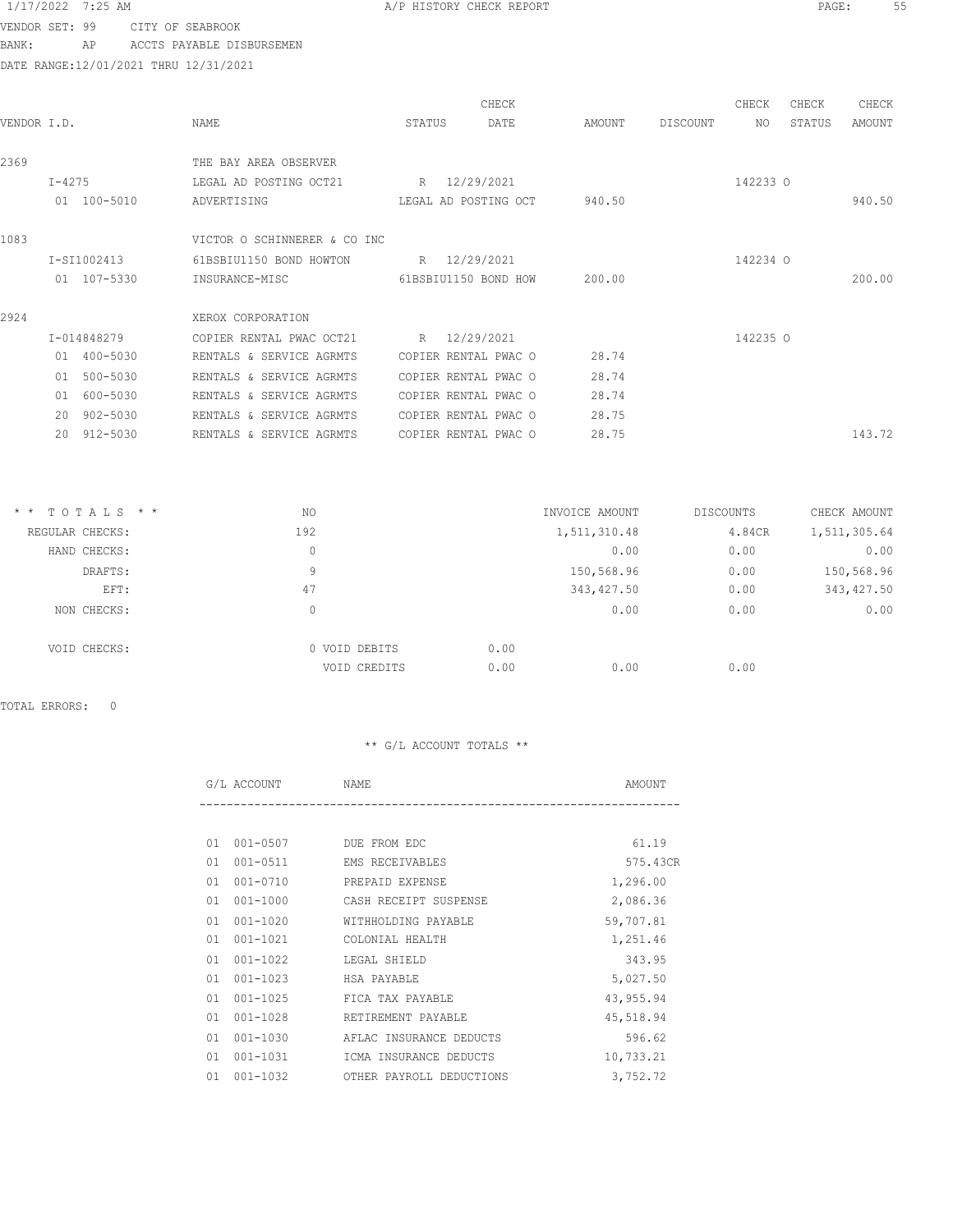DATE RANGE:12/01/2021 THRU 12/31/2021

| G/L ACCOUNT    | NAME                      | AMOUNT      |
|----------------|---------------------------|-------------|
|                |                           |             |
| 01 001-1202    | DUE TO COLLECTION         | 1,608.72    |
| $01001 - 1525$ | COMMUNITY HOUSE DEPOSITS  | 200.00      |
| 01 100-3100    | FICA TAXES                | 961.94      |
| 01 100-3110    | RETIREMENT                | 2,133.52    |
| 01 100-3120    | HOSPITALIZATION           | 11.30       |
| 01 100-3130    | WORKERS COMPENSATION      | 264.09      |
| 01 100-3300    | MAYOR & COUNCIL FEES      | 2,782.99    |
| 01 100-5010    | ADVERTISING               | 940.50      |
| 01 100-5190    | CODIFICATION              | 1,950.00    |
| 01 100-5195    | ELECTION EXPENSE          | 54.84       |
| 01 100-5300    | TRAINING & CONFERENCE     | 1,200.00    |
| 01 100-5400    | TELEPHONE                 | 86.52       |
| 01 100-8605    | DISPATCH & ANIMAL CONTROL | 3,055.49CR  |
| 01 100-8606    | LEASE OF FIRE STATION     | 27,384.16CR |
| 01 102-3020    | EDC HOSPITALIZATION       | 9.61        |
| 01 102-3100    | FICA TAXES                | 3,954.03    |
| 01 102-3110    | RETIREMENT                | 11,160.82   |
| 01 102-3120    | HOSPITALIZATION           | 53.76       |
| 01 102-3130    | WORKERS' COMPENSATION     | 1,299.60    |
| 01 102-5020    | DUES & SUBSCRIPTIONS      | 150.00      |
| 01 102-5030    | RENTALS & AGREEMENTS      | 1,558.31    |
| 01 102-5041    | IT HARDWARE/SOFTWARE      | 169.00      |
| 01 102-5300    | TRAINING & CONFERENCE     | 4,613.26    |
| 01 102-5400    | TELEPHONE                 | 134.78      |
| 01 102-5445    | CENTRAL APPRAISAL FEE     | 15,045.00   |
| 01 102-5465    | MISC EXPENSE              | 66.78       |
| 01 103-3100    | FICA TAXES                | 1,148.78    |
| 01 103-3110    | RETIREMENT                | 2,885.84    |
| 01 103-3120    | HOSPITALIZATION           | 11.30       |
| 01 103-3130    | WORKERS COMPENSATION      | 860.22      |
| 01 103-4150    | SMALL TOOLS & EQUIPMENT   | 188.25      |
| 103-5020<br>01 | DUES & SUBSCRIPTIONS      | 175.00      |
| 01 103-5041    | IT HARDWARE               | 1,212.82    |
| 01 103-5400    | TELEPHONE                 | 124.51      |
| 01 103-5465    | MISC EXPENDITURES         | 47.00       |
| 01 104-3100    | FICA TAXES                | 550.32      |
| 01 104-3110    | RETIREMENT                | 1,278.06    |
| 01 104-3120    | HOSPITALIZATION           | 11.30       |
| 01 104-3130    | WORKERS COMPENSATION      | 308.88      |
| 01 104-5030    | RENTALS & AGREEMENTS      | 7,500.00    |
| 01 104-5300    | CONFERENCE & TRAINING     | 633.24      |
| 01 106-3100    | FICA TAXES                | 601.84      |
| 01 106-3110    | RETIREMENT                | 1,346.32    |
| 01 106-3120    | HOSPITALIZATION           | 5.65        |
| 01 106-3130    | WORKERS' COMPENSATION     | 229.34      |
| 01 106-5030    | RENTALS & SERVICE AGRMTS  | 4,092.00    |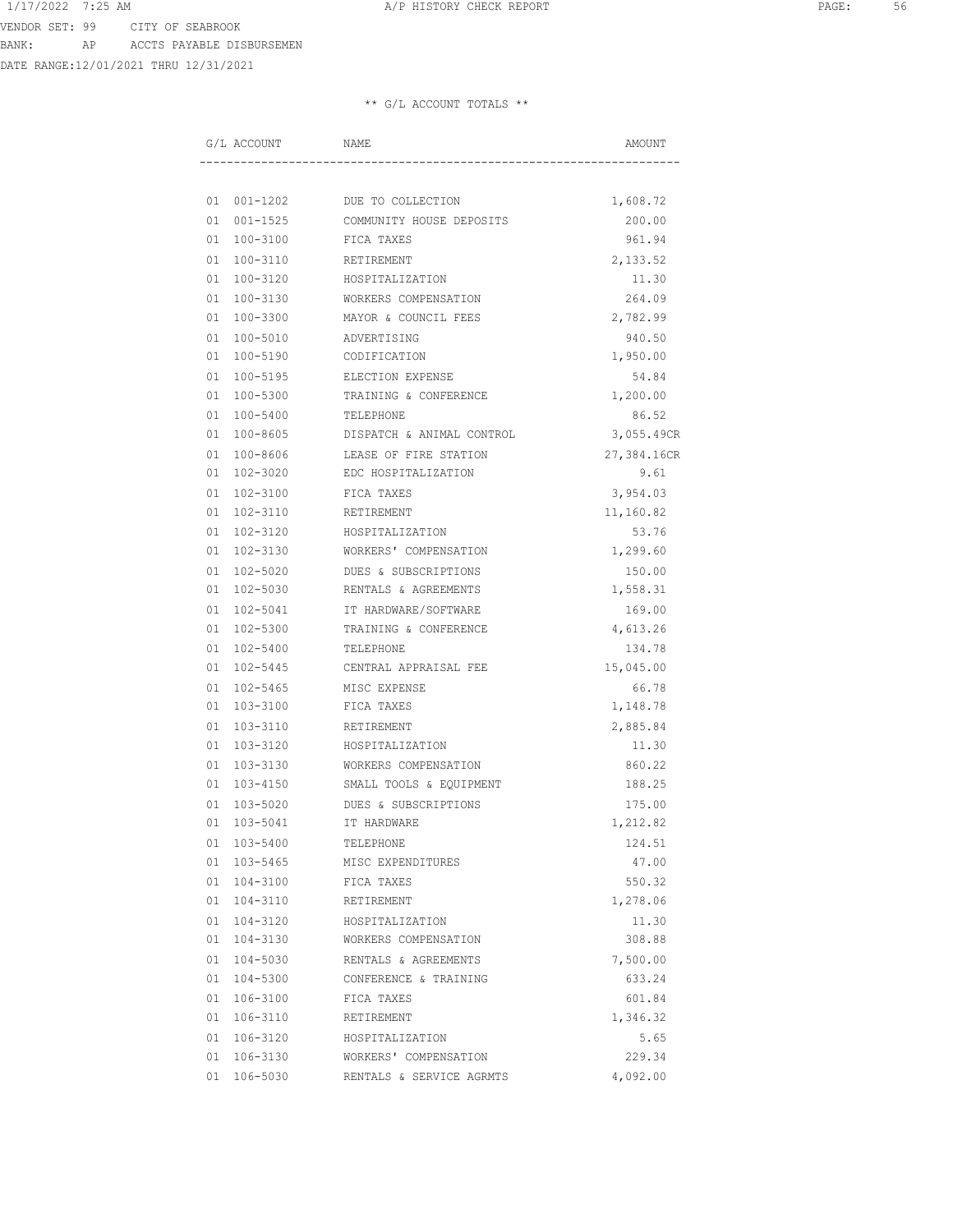DATE RANGE:12/01/2021 THRU 12/31/2021

| G/L ACCOUNT     | NAME                             | AMOUNT     |
|-----------------|----------------------------------|------------|
|                 |                                  |            |
|                 | 01 106-5170 MAINTENANCE - RADIOS | 840.00     |
| 01 106-5300     | TRAINING & CONFERENCE            | 276.70     |
| 01 106-5320     | AUTO-INSURANCE                   | 323.18     |
| 01 106-5400     | TELEPHONE                        | 766.62     |
| 01 107-3100     | FICA                             | 171.78     |
| 01 107-3145     | DRUG TESTING                     | 1,349.50   |
| 01 107-3150     | GIFT CERTIFICATES                | 292.00     |
| 01 107-3900     | MERIT AWARDS                     | 3,864.89   |
| $01 107 - 4010$ | OFFICE SUPPLIES                  | 1,790.32   |
| 01 107-4050     | BULK PETROLEUM PURCHASES         | 10,957.83  |
| 01 107-5020     | DUES & SUBSCRIPTIONS             | 10.81      |
| 01 107-5025     | BANK FEES                        | 547.81     |
| 01 107-5175     | JANITORIAL SERVICES              | 810.00     |
| 01 107-5180     | MAINT-BLDGS & GROUNDS            | 10,314.16  |
| 01 107-5211     | PROF FEES - INSPECTIONS          | 7,745.50   |
| 01 107-5220     | PROF FEES-LEGAL                  | 14,000.00  |
| 01 107-5227     | PROF FEES-CONSULTING             | 557.45     |
| 01 107-5330     | INSURANCE-MISC                   | 168,267.22 |
| 01 107-5400     | TELEPHONE                        | 538.81     |
| 01 107-5410     | UTILITIES                        | 5,799.24   |
| 01 200-3100     | FICA TAXES                       | 13,932.94  |
| 01 200-3110     | RETIREMENT                       | 33,482.79  |
| 01 200-3120     | HOSPITALIZATION                  | 195.15     |
| 01 200-3130     | WORKERS' COMPENSATION            | 36, 348.51 |
| 01 200-4005     | SUPPLIES-POLICE OPERATION        | 67.03      |
| 01 200-4010     | OFFICE SUPPLIES                  | 1,660.40   |
| 01 200-5020     | DUES & SUBSCRIPTIONS             | 202.00     |
| 01 200-5030     | RENTALS & SERVICE AGRMTS         | 1,399.39   |
| 01 200-5170     | MAINT-RADIO EQUIPMENT            | 2,806.50   |
| 01 200-5175     | JANITORIAL SERVICES              | 835.00     |
| 01 200-5180     | MAINT-BLDGS & GROUNDS            | 103.59     |
| 01 200-5300     | TRAINING & CONFERENCE            | 7,599.41   |
| $01200 - 5320$  | INSURANCE-AUTO                   | 32,514.14  |
| 01 200-5325     | INSURANCE-LAW ENFORCEMENT        | 22, 134.28 |
| 01 200-5340     | DETENTION SUPPLIES               | 39.46      |
| 01 200-5400     | TELEPHONE                        | 1,886.00   |
| 01 200-5410     | UTILITIES                        | 77.56      |
| 01 200-5465     | MISC EXPENSE                     | 98.39      |
| 01 210-3100     | PAYROLL TAX                      | 718.84     |
| 01 210-3110     | RETIREMENT                       | 1,540.10   |
| 01 210-3120     | HOSPITALIZATION                  | 9.95       |
| 01 210-3130     | WORKERS COMPENSATION             | 3,150.54   |
| 01 210-4150     | SMALL TOOLS & EQUIPMENT          | 55.63      |
| 01 210-5170     | MAINT - RADIO EQUIP              | 117.00     |
| 01 210-5175     | JANITORIAL SERVICES              | 142.87     |
| 01 210-5180     | MAINT-BLDGS & GROUNDS            | 934.16     |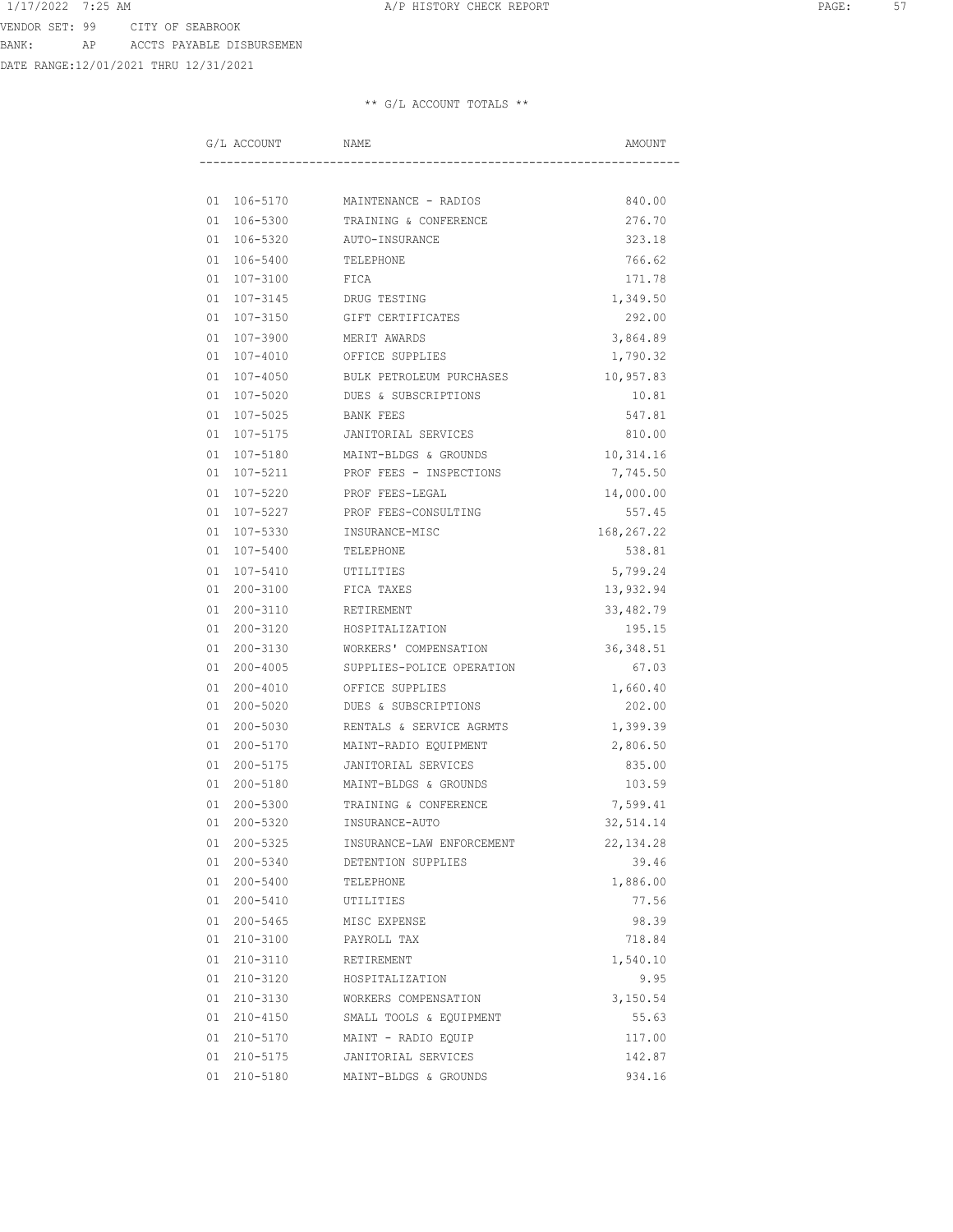DATE RANGE:12/01/2021 THRU 12/31/2021

|  | G/L ACCOUNT | NAME                     | AMOUNT    |
|--|-------------|--------------------------|-----------|
|  |             |                          |           |
|  | 01 210-5320 | INSURANCE - AUTOS        | 631.12    |
|  | 01 210-5400 | TELEPHONE                | 25.24     |
|  | 01 210-5410 | UTILITIES                | 890.74    |
|  | 01 210-5465 | MISC EXPENDITURES        | 29.18     |
|  | 01 220-3100 | FICA TAXES               | 1,389.97  |
|  | 01 220-3110 | RETIREMENT               | 3,524.11  |
|  | 01 220-3120 | HOSPITALIZATION          | 16.95     |
|  | 01 220-3130 | WORKERS COMPENSATION     | 4,155.93  |
|  | 01 220-5110 | MAINT-AUTOS & EQUIP      | 1,943.79  |
|  | 01 230-3100 | FICA TAXES               | 601.80    |
|  | 01 230-3110 | RETIREMENT               | 1,346.28  |
|  | 01 230-3120 | HOSPITALIZATION          | 5.65      |
|  | 01 230-3130 | WORKERS COMPENSATION     | 229.34    |
|  | 01 230-4040 | GAS & OIL/CITY SUPPLY    | 557.19CR  |
|  | 01 230-5030 | RENTALS & SERVICE AGRMTS | 493.29    |
|  | 01 230-5175 | JANITORIAL SERVICE       | 405.00    |
|  | 01 230-5180 | MAINT BLDGS & GROUNDS    | 2,696.06  |
|  | 01 230-5235 | PROF FEES-SVFD CONTRACT  | 64,899.41 |
|  | 01 230-5300 | TRAINING & CONFERENCE    | 55.00     |
|  | 01 230-5320 | INSURANCE-AUTO           | 19,945.32 |
|  | 01 230-5400 | TELEPHONE                | 108.25    |
|  | 01 230-5410 | UTILITIES                | 1,489.80  |
|  | 01 240-3100 | FICA TAXES               | 3,233.09  |
|  | 01 240-3110 | RETIREMENT               | 7,023.18  |
|  | 01 240-3120 | HOSPITALIZATION          | 56.01     |
|  | 01 240-3130 | WORKERS COMPENSATION     | 10,230.75 |
|  | 01 240-4400 | SUPPLIES                 | 1,970.76  |
|  | 01 240-5030 | RENTALS & SERVICE AGRMTS | 2,864.93  |
|  | 01 240-5110 | MAINT-AUTOS & EQUIPMENT  | 1,666.25  |
|  | 01 240-5170 | RADIO MAINT              | 234.00    |
|  | 01 240-5300 | TRAINING & CONFERENCE    | 464.54    |
|  | 01 240-5310 | UNIFORMS & LAUNDRY       | 125.92    |
|  | 01 240-5320 | INSURANCE-AUTO           | 5,211.64  |
|  | 01 240-5400 | TELEPHONE                | 182.50    |
|  | 01 400-3100 | FICA TAXES               | 2,321.82  |
|  | 01 400-3110 | RETIREMENT               | 5, 314.23 |
|  | 01 400-3120 | HOSPITALIZATION          | 54.32     |
|  | 01 400-3130 | WORKERS' COMPENSATION    | 6,322.69  |
|  | 01 400-4010 | OFFICE SUPPLIES          | 278.25    |
|  | 01 400-4150 | SMALL EQUIPMENT OR TOOLS | 75.88     |
|  | 01 400-4400 | SUPPLIES                 | 3,051.84  |
|  | 01 400-5030 | RENTALS & SERVICE AGRMTS | 28.74     |
|  | 01 400-5110 | MAINT-AUTOS & EQUIPMENT  | 932.17    |
|  | 01 400-5160 | MAINT-POOL & GROUNDS     | 34.95     |
|  | 01 400-5165 | MAINT-RECREATION EQUIP   | 63.75     |
|  | 01 400-5175 | JANITORIAL SERVICES      | 225.00    |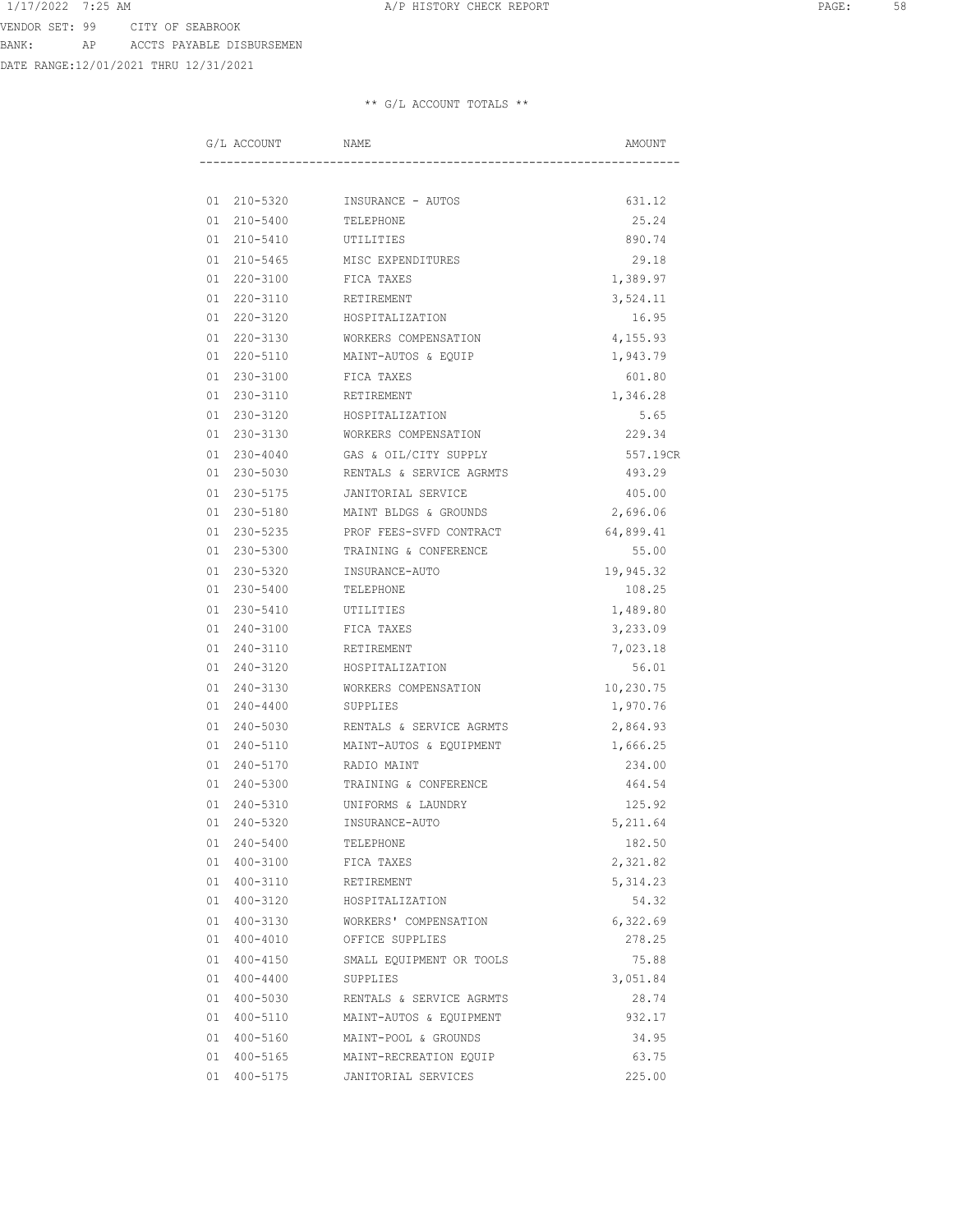DATE RANGE:12/01/2021 THRU 12/31/2021

| G/L ACCOUNT    | NAME                              | AMOUNT    |
|----------------|-----------------------------------|-----------|
|                |                                   |           |
|                | 01 400-5180 MAINT-BLDGS & GROUNDS | 2,662.24  |
|                | 01 400-5275 ELECTRICAL SERVICES   | 236.30    |
| 01 400-5310    | UNIFORMS & LAUNDRY                | 335.69    |
| 01 400-5320    | INSURANCE-AUTO                    | 5,050.62  |
| 01 400-5400    | TELEPHONE                         | 174.85    |
| 01 400-5410    | UTILITIES                         | 6,316.76  |
| 01 400-5464    | EVENTS                            | 2,459.75  |
| 01 500-3100    | PAYROLL TAX                       | 2,744.29  |
| 01 500-3110    | RETIREMENT                        | 7,128.87  |
| 01 500-3120    | HOSPITALIZATION                   | 51.70     |
| 01 500-3130    | WORKERS COMPENSATION              | 9,709.52  |
| 01 500-4150    | SMALL TOOLS & EQUIP               | 12.99     |
| 01 500-4400    | SUPPLIES                          | 147.65    |
| 01 500-5030    | RENTALS & SERVICE AGRMTS          | 28.74     |
| 01 500-5110    | MAINT-AUTOS & EQUIP               | 1,156.20  |
| 01 500-5140    | MAINT STREETS                     | 3,919.95  |
| 01 500-5145    | MAINT-DRAINAGE                    | 146.72    |
| 01 500-5150    | MAINT-STREET SIGNS                | 310.00    |
| 01 500-5175    | JANITORIAL SERVICES               | 225.00    |
| 01 500-5180    | MAINT-BLDGS & GROUNDS             | 933.91    |
| 01 500-5300    | TRAINING & CONFERENCE             | 167.40    |
| 01 500-5310    | UNIFORMS & LAUNDRY                | 335.69    |
| 01 500-5320    | INSURANCE-AUTOS                   | 10,449.74 |
| 01 500-5400    | TELEPHONE                         | 86.16     |
| 01 500-5410    | UTILITIES                         | 890.74    |
| 01 500-5411    | UTILITIES - STREET LIGHTS         | 12,600.60 |
| 01 600-3100    | PAYROLL TAX                       | 2,387.26  |
| 01 600-3110    | RETIREMENT                        | 5,546.40  |
| 01 600-3120    | HOSPITALIZATION                   | 41.91     |
| 01 600-3130    | WORKERS COMPENSATION              | 993.81    |
| 01 600-5020    | DUES & SUBSCRIPTIONS              | 292.00    |
| 600-5025<br>01 | BANK FEES                         | 438.01    |
| 01<br>600-5030 | RENTALS & SERVICE AGRMTS          | 28.74     |
| 01 600-5216    | P&Z EXPENSES                      | 64.50     |
| 01 600-5220    | PROF FEES-LEGAL                   | 9,399.56  |
| 01 600-5240    | CONTRACT SVCS-MOWING/DEMOLITIO    | 290.00    |
| 01 600-5300    | TRAINING & CONFERENCE             | 1,165.73  |
| 01 600-5320    | AUTO INSURANCE                    | 1,315.16  |
| 01 600-5400    | TELEPHONE                         | 76.25     |
| 01 700-3015    | CONTRACT LABOR                    | 3,546.38  |
| 01 700-3100    | FICA TAXES                        | 1,894.69  |
| 01 700-3110    | RETIREMENT                        | 3,600.77  |
| 01 700-3120    | HOSPITALIZATION                   | 35.02     |
| 01 700-3130    | WORKERS' COMPENSATION             | 1,150.56  |
| 01 700-4010    | OFFICE SUPPLIES                   | 119.00    |
| 01 700-5300    | TRAINING & CONFERENCE             | 2,279.92  |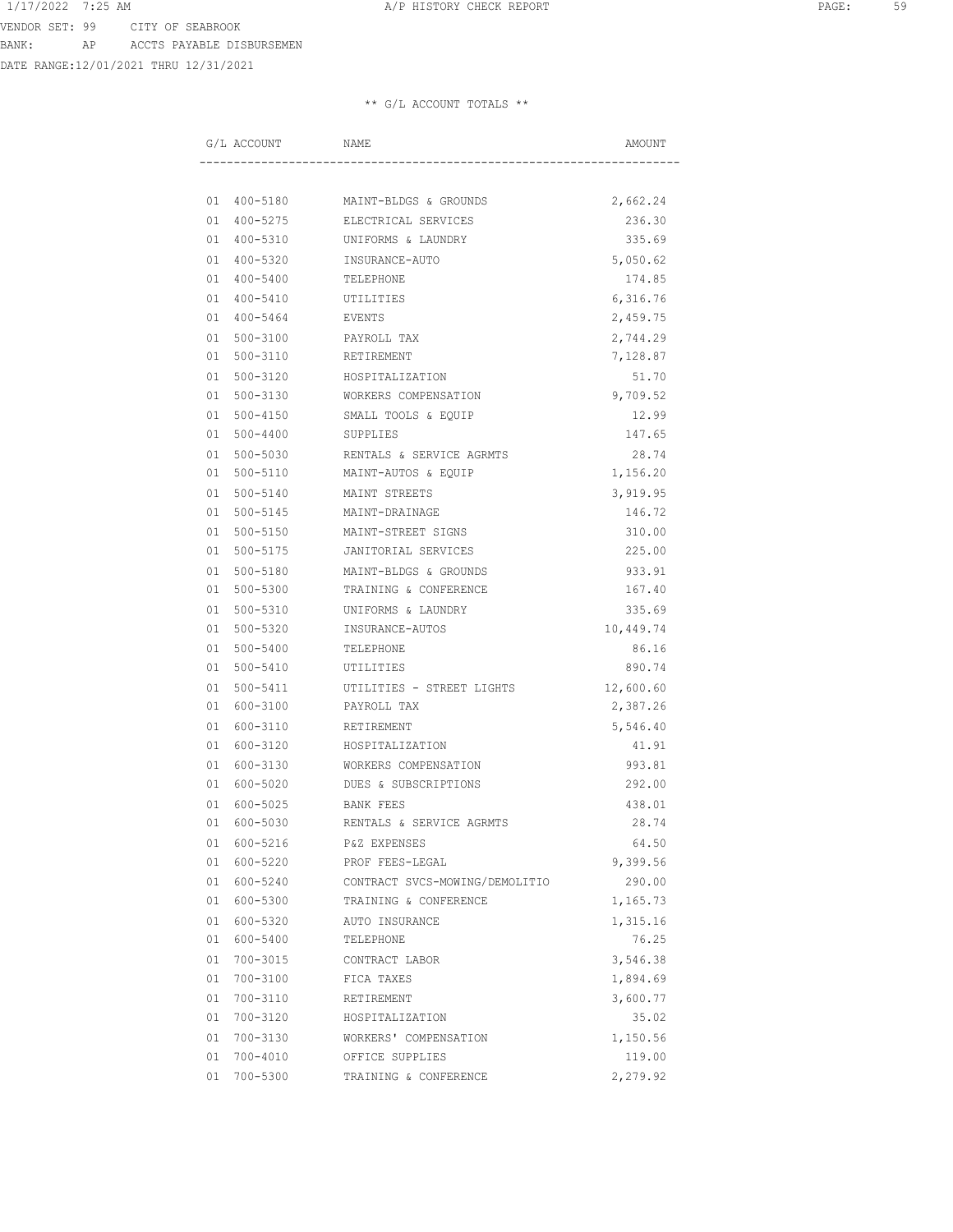VENDOR SET: 99 CITY OF SEABROOK BANK: AP ACCTS PAYABLE DISBURSEMEN

DATE RANGE:12/01/2021 THRU 12/31/2021

| G/L ACCOUNT    | NAME                        | AMOUNT     |
|----------------|-----------------------------|------------|
|                |                             |            |
|                | 01 700-5400 TELEPHONE       | 194.89     |
| 01 700-5431    | WARRANT INFORMATION SERV    | 6.80       |
| 01 700-5465    | MISC EXPENSE                | 174.78     |
|                | *** FUND TOTAL ***          | 867,828.58 |
| 15 150-3100    | FICA                        | 267.42     |
| 15 150-3110    | RETIREMENT                  | 692.27     |
| 15 150-3120    | INSURANCE                   | 10.85      |
| 15 150-3130    | WORKERS COMP                | 119.69     |
| 15 150-5010    | ADVERTISING                 | 1,919.90   |
| 15 150-5020    | DUES & SUBSCRIPTIONS        | 108.51     |
| 15 150-5300    | TRAVEL & CONFERENCE         | 1,200.00   |
| 15 150-5400    | TELEPHONE                   | 121.44     |
| 15 150-5466    | EVENTS                      | 15,017.64  |
| 15 150-5467    | SEABROOK FESTIVAL EXP - HOT | 1,088.22   |
|                | *** FUND TOTAL ***          | 20,545.94  |
| 20 902-3100    | FICA TAXES                  | 2,142.39   |
| 20 902-3110    | RETIREMENT                  | 5,482.89   |
| 20 902-3120    | HOSPITALIZATION             | 46.62      |
| 20 902-3130    | WORKERS' COMPENSATION       | 6,482.53   |
| 20 902-4150    | SMALL EQUIPMENT OR TOOLS    | 40.95      |
| 20 902-4400    | SUPPLIES                    | 147.67     |
| 20 902-5030    | RENTALS & SERVICE AGRMTS    | 483.74     |
| 20 902-5110    | MAINT-AUTOS & EQUIPMENT     | 376.55     |
| 20 902-5130    | MAINT-WATER SYSTEM MINOR    | 856.66     |
| 20<br>902-5175 | JANITORIAL SERVICES         | 225.00     |
| 20<br>902-5180 | MAINT-BLDGS & GROUNDS       | 933.92     |
| 20<br>902-5216 | PROF FEES - METER READING   | 606.60     |
| 902-5280<br>20 | CHEMICAL SUPPLIES           | 1,570.00   |
| 902-5285<br>20 | LABORATORY FEES             | 250.00     |
| 902-5290<br>20 | PERMIT FEES                 | 14,829.85  |
| 20<br>902-5300 | TRAINING & CONFERENCE       | 1,275.00   |
| 20 902-5310    | UNIFORMS & LAUNDRY          | 335.69     |
| 20 902-5320    | INSURANCE-AUTO              | 4,805.75   |
| 20 902-5400    | TELEPHONE                   | 475.84     |
| 20 902-5410    | UTILITIES                   | 2,825.55   |
| 20 902-5440    | COASTAL SUBSIDENCE FEES     | 1,180.80   |
| 20 902-5451    | PASADENA WATER SUPPLY       | 151,238.55 |
| 20 905-3100    | FICA TAXES                  | 881.25     |
| 20 905-3110    | RETIREMENT                  | 2,511.07   |
| 20 905-3120    | HOSPITALIZATION             | 24.40      |
| 20 905-3130    | WORKERS' COMPENSATION       | 253.28     |
| 20 905-4011    | POSTAGE                     | 1,450.00   |
| 20 905-5030    | RENTALS & SERVICE AGRMTS    | 190.00     |
| 20 905-5400    | TELEPHONE                   | 75.98      |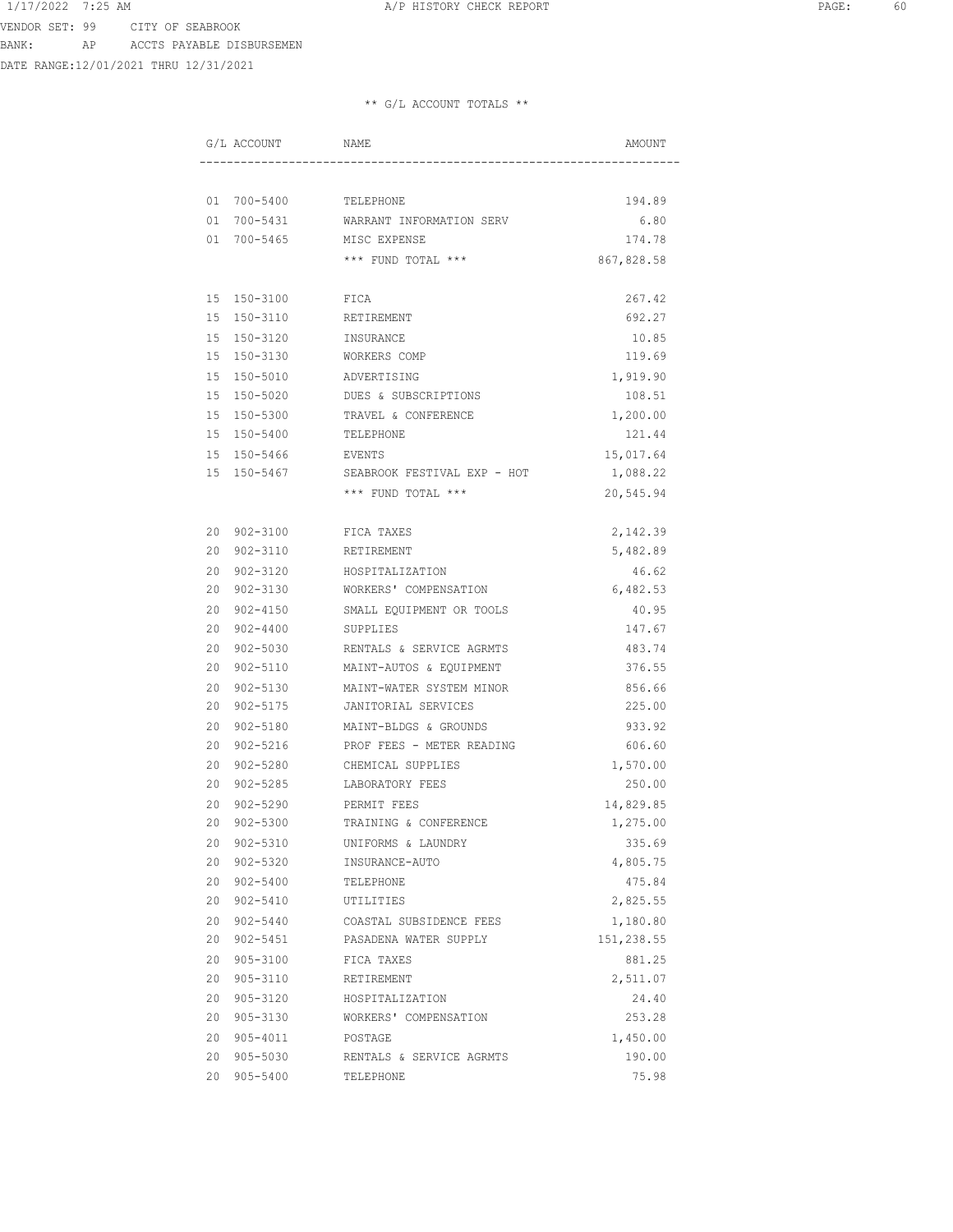DATE RANGE:12/01/2021 THRU 12/31/2021

| G/L ACCOUNT |             | NAME                         | AMOUNT      |
|-------------|-------------|------------------------------|-------------|
|             |             |                              |             |
|             |             | 20 912-3100 FICA TAXES       | 1,935.13    |
|             | 20 912-3110 | RETIREMENT                   | 4,715.31    |
| 20 912-3120 |             | HOSPITALIZATION              | 36.33       |
| 20 912-3130 |             | WORKERS' COMPENSATION        | 4,389.90    |
| 20 912-4400 |             | SUPPLIES                     | 166.60      |
| 20 912-5030 |             | RENTALS & SERVICE AGRMTS     | 628.75      |
|             | 20 912-5110 | MAINT-AUTOS & EQUIPMENT      | 146.71      |
| 20 912-5120 |             | MAINT-SEWER SYSTEM MINOR     | 2,958.90    |
| 20 912-5175 |             | JANITORIAL SERVICES          | 225.00      |
| 20 912-5180 |             | MAINT-BLDGS & GROUNDS        | 1,172.92    |
| 20 912-5280 |             | CHEMICAL SUPPLIES            | 8,032.00    |
| 20 912-5285 |             | LABORATORY FEES              | 2,371.94    |
| 20 912-5310 |             | UNIFORMS & LAUNDRY           | 335.69      |
| 20 912-5320 |             | INSURANCE-AUTO               | 5, 315.17   |
| 20 912-5400 |             | TELEPHONE                    | 282.49      |
| 20 912-5410 |             | UTILITIES                    | 9,029.67    |
| 20 912-5455 |             | SLUDGE DISPOSAL              | 13,915.00   |
| 20 912-5465 |             | MISC EXPENSE                 | 51.00       |
| 20 912-6100 |             | SEWER SYSTEM-REPAIR/MAINT    | 40,010.83   |
| 20 922-5466 |             | STORM CLEANUP EXPENSE        | 1,698.99    |
| 20 922-5469 |             | RESIDENTIAL SANIT SERVICE    | 102,778.06  |
| 20 922-5479 |             | COMMERCIAL SANIT SERVICE     | 93,163.99   |
| 20 922-7210 |             | FRANCHISE FEES               | 29,391.31CR |
| 20 922-9535 |             | SANITATION BILLING FEES      | 15,675.36CR |
|             |             | *** FUND TOTAL ***           | 450,292.24  |
|             |             |                              |             |
|             | 28 280-5227 | CONSULTING SERVICES          | 13,627.50   |
| 28 280-6053 |             | PARK PROJECTS                | 13,519.84   |
|             |             | *** FUND TOTAL ***           | 27, 147.34  |
|             |             |                              |             |
|             | 29 290-5200 | PROF FEES-ACCOUNTING         | 10,184.00   |
|             | 29 290-5215 | PROF FEES-ENGINEERING        | 41,056.20   |
| 29 290-5275 |             | ELECTRICAL/UTILITY SERVICES  | 1,700.00    |
|             |             | *** FUND TOTAL ***           | 52,940.20   |
|             | 30 030-1005 | ACCTS PAYABLE/RETAINAGE      | 23,988.15CR |
| 30 300-6116 |             | VARIOUS WATER PROJECTS       | 479,763.00  |
|             |             | *** FUND TOTAL ***           | 455,774.85  |
|             |             |                              |             |
| 41 410-5030 |             | RENTALS & SERVICE AGREEMENTS | 85.60       |
| 41 410-5410 |             | UTILITIES                    | 187.74      |
| 41 410-6050 |             | FACILITIES                   | 58, 334.63  |
|             |             | *** FUND TOTAL ***           | 58,607.97   |
| 50 501-3100 |             | FICA TAXES                   | 2,116.36    |
| 50 501-3110 |             | RETIREMENT                   | 5,281.46    |
|             |             |                              |             |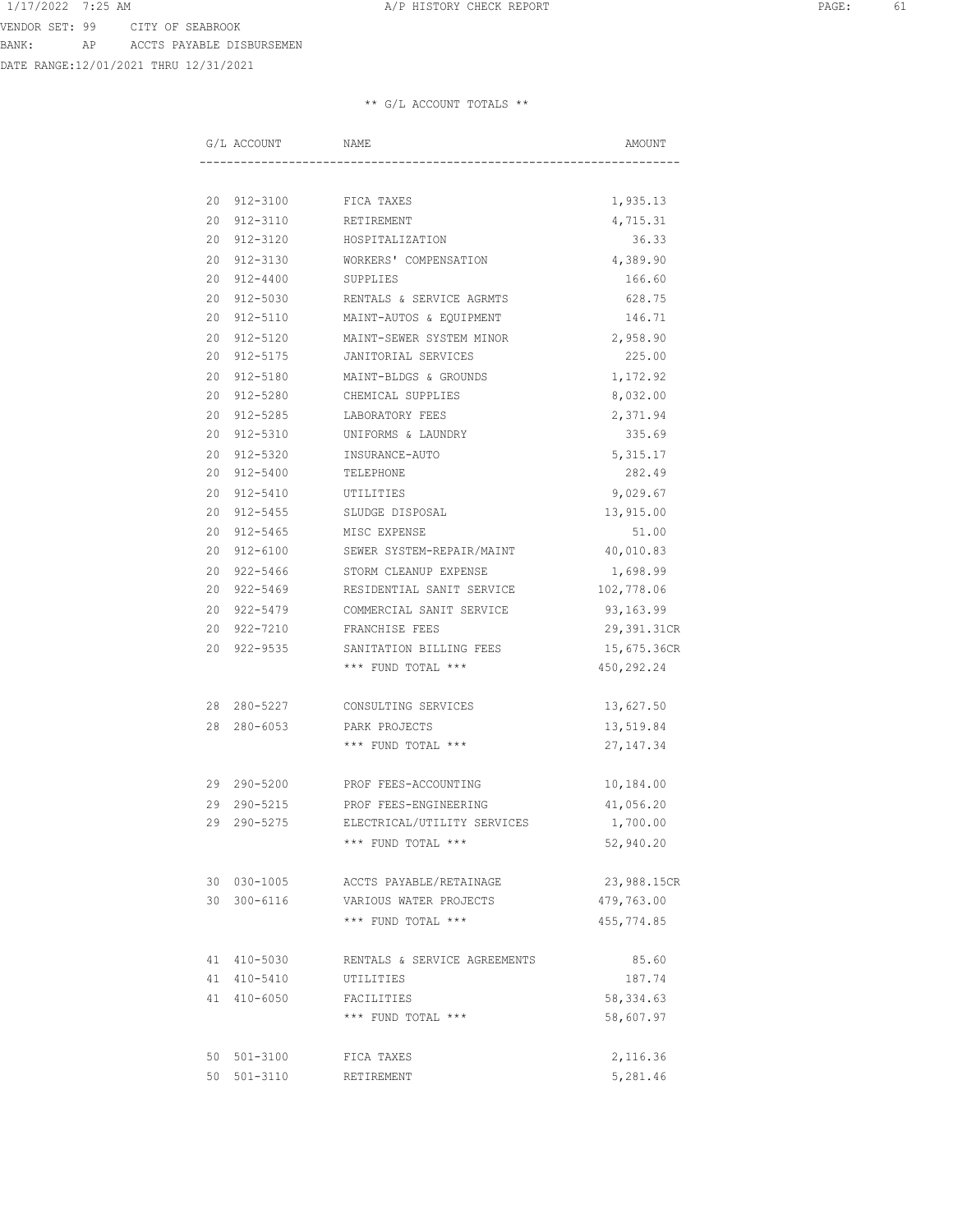DATE RANGE:12/01/2021 THRU 12/31/2021

|                         | G/L ACCOUNT    | NAME                   | AMOUNT         |           |              |
|-------------------------|----------------|------------------------|----------------|-----------|--------------|
|                         |                |                        |                |           |              |
|                         | 50 501-3120    | HOSPITALIZATION        | 29.67          |           |              |
|                         | 50 501-3130    | WORKERS COMPENSATION   | 6,527.32       |           |              |
|                         | 50 501-5110    | MAINT - VEHICLES       | 5,165.60       |           |              |
|                         | 50 501-5310    | UNIFORMS & LAUNDRY     | 770.00         |           |              |
|                         | 50 501-5340    | DETENTION SUPPLIES     | 802.67         |           |              |
|                         | 50 501-5497    | C.I.D.                 | 1,079.90       |           |              |
|                         |                | $***$ FUND TOTAL $***$ | 21,772.98      |           |              |
|                         | 81 810-6010    | VEHICLES-PATROL 7 YR   | 38,035.00      |           |              |
|                         | 81 810-6020    | EQUIPMENT              | 12,357.00      |           |              |
|                         |                | *** FUND TOTAL ***     | 50,392.00      |           |              |
|                         | NO.            |                        | INVOICE AMOUNT | DISCOUNTS | CHECK AMOUNT |
| VENDOR SET: 99 BANK: AP | 248<br>TOTALS: |                        | 2,005,306.94   | 4.84CR    | 2,005,302.10 |
| BANK: AP<br>TOTALS:     | 248            |                        | 2,005,306.94   | 4.84CR    | 2,005,302.10 |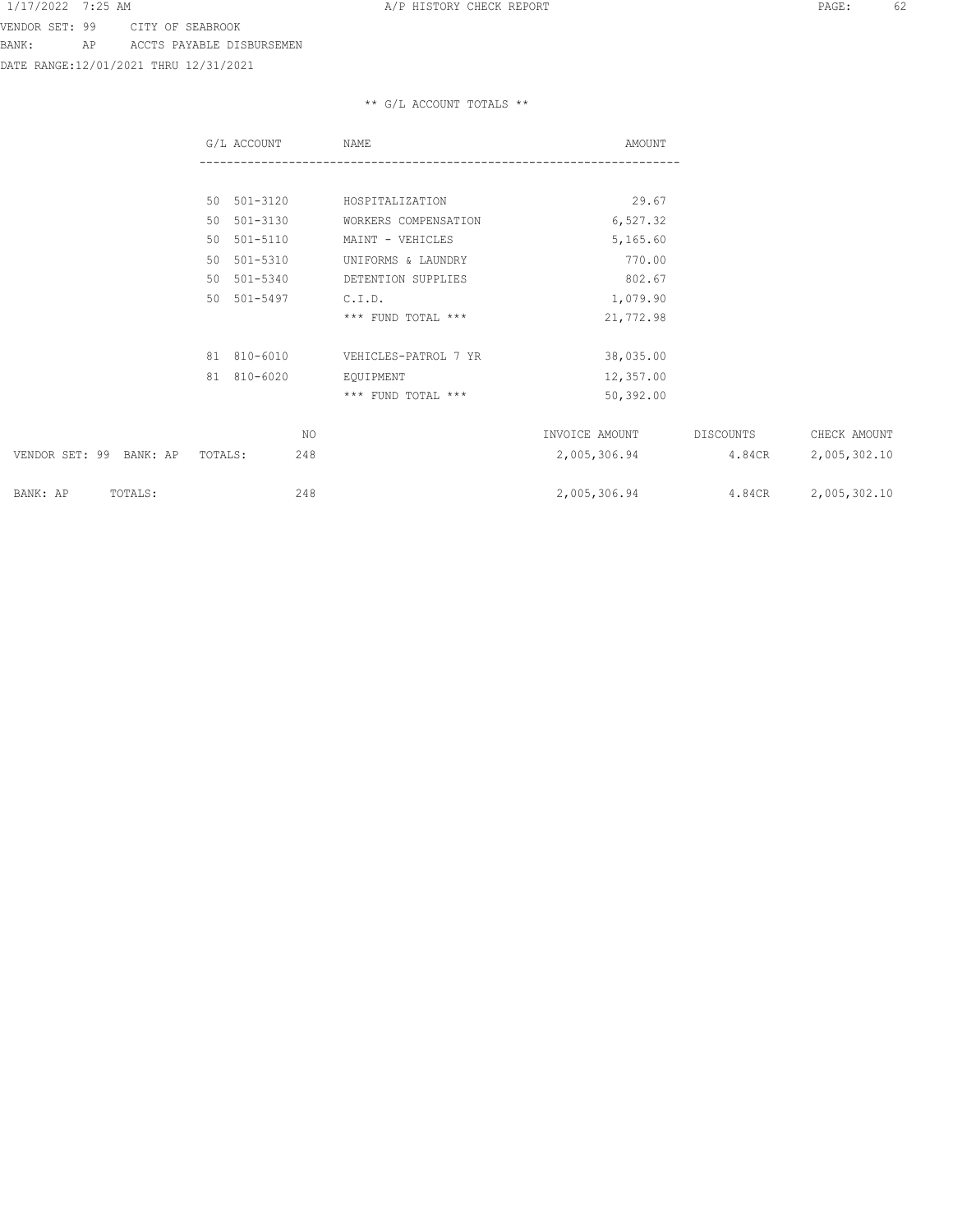VENDOR SET: 01 CITY OF SEABROOK BANK: IP INSURANCE-EMPLOYEE TRUST

|             |                   |                                           |        | CHECK                |                 | CHECK    | CHECK  | CHECK  |
|-------------|-------------------|-------------------------------------------|--------|----------------------|-----------------|----------|--------|--------|
| VENDOR I.D. |                   | NAME                                      | STATUS | DATE                 | AMOUNT DISCOUNT | NO       | STATUS | AMOUNT |
| 0001        |                   | SUPERIOR VISION OF TEXAS                  |        |                      |                 |          |        |        |
|             | C-VS 202111112968 | VISION INSURANCE                          |        | E 12/20/2021         |                 | 002913 P |        |        |
|             | 01 001-1037       | VISION INSURANCE PAYABLE VISION INSURANCE |        |                      | 1.86CR          |          |        |        |
|             | 01 240-3120       | HOSPITALIZATION                           |        | VISION INSURANCE     | 2.63CR          |          |        |        |
|             | I-0000575263      | VISION INS PREMS DEC21 ADJ                |        | E 12/20/2021         |                 | 002913 P |        |        |
|             | 01 001-1037       | VISION INSURANCE PAYABLE                  |        | VISION INS PREMS DEC | 53.22           |          |        |        |
|             | I-VC 202111082967 | VISION INSURANCE                          |        | E 12/20/2021         |                 | 002913 P |        |        |
|             | 01 001-1037       | VISION INSURANCE PAYABLE                  |        | VISION INSURANCE     | 31.80           |          |        |        |
|             | 01 102-3120       | HOSPITALIZATION                           |        | VISION INSURANCE     | 5.26            |          |        |        |
|             | 01 200-3120       | HOSPITALIZATION                           |        | VISION INSURANCE     | 5.27            |          |        |        |
|             | 01 240-3120       | HOSPITALIZATION                           |        | VISION INSURANCE     | 7.89            |          |        |        |
|             | 01 400-3120       | HOSPITALIZATION                           |        | VISION INSURANCE     | 1.31            |          |        |        |
|             | 01 500-3120       | HOSPITALIZATION                           |        | VISION INSURANCE     | 9.21            |          |        |        |
|             | 01 700-3120       | HOSPITALIZATION                           |        | VISION INSURANCE     | 1.31            |          |        |        |
|             | 20 902-3120       | HOSPITALIZATION                           |        | VISION INSURANCE     | 5.26            |          |        |        |
|             | 20 905-3120       | HOSPITALIZATION                           |        | VISION INSURANCE     | 2.63            |          |        |        |
|             | 50 501-3120       | HOSPITALIZATION                           |        | VISION INSURANCE     | 1.31            |          |        |        |
|             | I-VC 202111222970 | VISION INSURANCE                          |        | E 12/20/2021         |                 | 002913 P |        |        |
|             | 01 001-1037       | VISION INSURANCE PAYABLE                  |        | VISION INSURANCE     | 33.92           |          |        |        |
|             | 01 102-3120       | HOSPITALIZATION                           |        | VISION INSURANCE     | 5.26            |          |        |        |
|             | 01 200-3120       | HOSPITALIZATION                           |        | VISION INSURANCE     | 5.26            |          |        |        |
|             | 01 240-3120       | HOSPITALIZATION                           |        | VISION INSURANCE     | 7.89            |          |        |        |
|             | 01 400-3120       | HOSPITALIZATION                           |        | VISION INSURANCE     | 1.31            |          |        |        |
|             | 01 500-3120       | HOSPITALIZATION                           |        | VISION INSURANCE     | 9.21            |          |        |        |
|             | 01 700-3120       | HOSPITALIZATION                           |        | VISION INSURANCE     | 1.32            |          |        |        |
|             | 20 902-3120       | HOSPITALIZATION                           |        | VISION INSURANCE     | 5.26            |          |        |        |
|             | 20 905-3120       | HOSPITALIZATION                           |        | VISION INSURANCE     | 5.26            |          |        |        |
|             | 50 501-3120       | HOSPITALIZATION                           |        | VISION INSURANCE     | 1.31            |          |        |        |
|             | I-VE 202111082967 | VISION INSURANCE                          |        | E 12/20/2021         |                 | 002913 P |        |        |
|             | 01 100-3120       | HOSPITALIZATION                           |        | VISION INSURANCE     | 2.63            |          |        |        |
|             | 01 102-3120       | HOSPITALIZATION                           |        | VISION INSURANCE     | 7.10            |          |        |        |
|             | 01 104-3120       | HOSPITALIZATION                           |        | VISION INSURANCE     | 2.63            |          |        |        |
|             | 01 106-3120       | HOSPITALIZATION                           |        | VISION INSURANCE     | 1.32            |          |        |        |
|             | 01 200-3120       | HOSPITALIZATION                           |        | VISION INSURANCE     | 53.07           |          |        |        |
|             | 01 210-3120       | HOSPITALIZATION                           |        | VISION INSURANCE     | 5.26            |          |        |        |
|             | 01 220-3120       | HOSPITALIZATION                           |        | VISION INSURANCE     | 5.26            |          |        |        |
|             | 01 230-3120       | HOSPITALIZATION                           |        | VISION INSURANCE     | 1.31            |          |        |        |
|             | 01 240-3120       | HOSPITALIZATION                           |        | VISION INSURANCE     | 5.26            |          |        |        |
|             | 01 400-3120       | HOSPITALIZATION                           |        | VISION INSURANCE     | 13.15           |          |        |        |
|             | 01 500-3120       | HOSPITALIZATION                           |        | VISION INSURANCE     | 6.14            |          |        |        |
|             | 01 600-3120       | HOSPITALIZATION                           |        | VISION INSURANCE     | 11.31           |          |        |        |
|             | 01 700-3120       | HOSPITALIZATION                           |        | VISION INSURANCE     | 7.89            |          |        |        |
|             | 20 902-3120       | HOSPITALIZATION                           |        | VISION INSURANCE     | 6.14            |          |        |        |
|             | 20 912-3120       | HOSPITALIZATION                           |        | VISION INSURANCE     | 8.76            |          |        |        |
|             | 50 501-3120       | HOSPITALIZATION                           |        | VISION INSURANCE     | 4.79            |          |        |        |
|             | I-VE 202111222970 | VISION INSURANCE                          |        | E 12/20/2021         |                 | 002913 P |        |        |
|             | 01 100-3120       | HOSPITALIZATION                           |        | VISION INSURANCE     | 2.63            |          |        |        |
|             | 01 102-3120       | HOSPITALIZATION                           |        | VISION INSURANCE     | 7.10            |          |        |        |
|             |                   |                                           |        |                      |                 |          |        |        |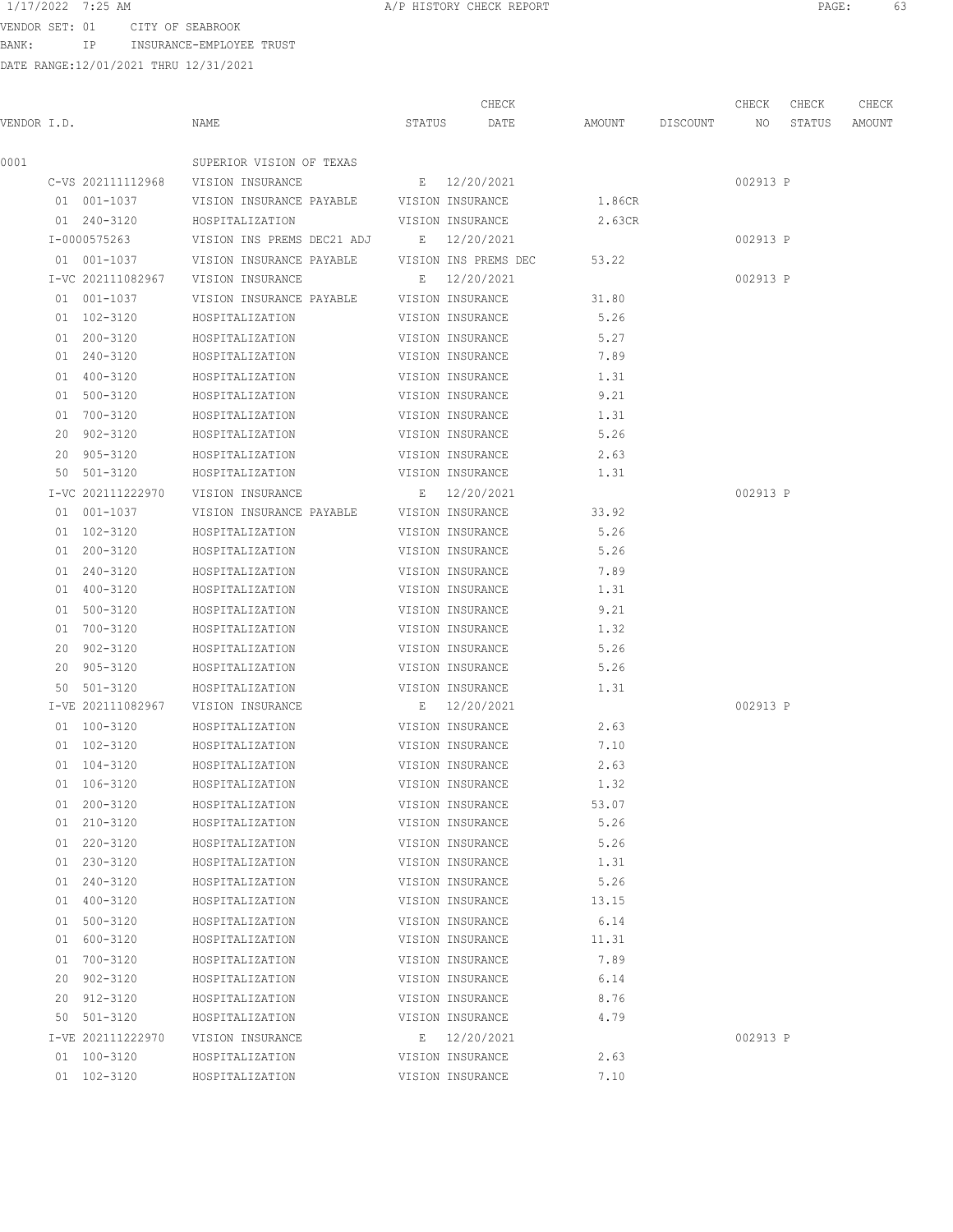BANK: IP INSURANCE-EMPLOYEE TRUST

|             |                   |                            |                  | CHECK        |         |          | CHECK    | CHECK  | CHECK  |
|-------------|-------------------|----------------------------|------------------|--------------|---------|----------|----------|--------|--------|
| VENDOR I.D. |                   | NAME                       | STATUS           | DATE         | AMOUNT  | DISCOUNT | NO       | STATUS | AMOUNT |
| 0001        |                   | SUPERIOR VISION OF TEXCONT |                  |              |         |          |          |        |        |
|             | I-VE 202111222970 | VISION INSURANCE           |                  | E 12/20/2021 |         |          | 002913 P |        |        |
|             | 01 104-3120       | HOSPITALIZATION            | VISION INSURANCE |              | 2.63    |          |          |        |        |
|             | 01 106-3120       | HOSPITALIZATION            | VISION INSURANCE |              | 1.32    |          |          |        |        |
|             | 01 200-3120       | HOSPITALIZATION            | VISION INSURANCE |              | 52.87   |          |          |        |        |
|             | 01 210-3120       | HOSPITALIZATION            | VISION INSURANCE |              | 5.26    |          |          |        |        |
|             | 01 220-3120       | HOSPITALIZATION            | VISION INSURANCE |              | 5.26    |          |          |        |        |
|             | 01 230-3120       | HOSPITALIZATION            | VISION INSURANCE |              | 1.31    |          |          |        |        |
|             | 01 240-3120       | HOSPITALIZATION            | VISION INSURANCE |              | 5.26    |          |          |        |        |
|             | 01 400-3120       | HOSPITALIZATION            | VISION INSURANCE |              | 13.15   |          |          |        |        |
|             | 01 500-3120       | HOSPITALIZATION            | VISION INSURANCE |              | 6.14    |          |          |        |        |
|             | 01 600-3120       | HOSPITALIZATION            | VISION INSURANCE |              | 11.31   |          |          |        |        |
|             | 01 700-3120       | HOSPITALIZATION            | VISION INSURANCE |              | 7.89    |          |          |        |        |
|             | 20 902-3120       | HOSPITALIZATION            | VISION INSURANCE |              | 6.14    |          |          |        |        |
|             | 20 912-3120       | HOSPITALIZATION            | VISION INSURANCE |              | 8.76    |          |          |        |        |
|             | 50 501-3120       | HOSPITALIZATION            | VISION INSURANCE |              | 4.99    |          |          |        |        |
|             | I-VF 202111082967 | VSION INSURANCE            |                  | E 12/20/2021 |         |          | 002913 P |        |        |
|             | 01 001-1037       | VISION INSURANCE PAYABLE   | VSION INSURANCE  |              | 98.78   |          |          |        |        |
|             | 01 100-3120       | HOSPITALIZATION            | VSION INSURANCE  |              | 2.63    |          |          |        |        |
|             | 01 102-3120       | HOSPITALIZATION            | VSION INSURANCE  |              | 6.58    |          |          |        |        |
|             | 01 103-3120       | HOSPITALIZATION            | VSION INSURANCE  |              | 5.26    |          |          |        |        |
|             | 01 200-3120       | HOSPITALIZATION            | VSION INSURANCE  |              | 7.23    |          |          |        |        |
|             | 01 220-3120       | HOSPITALIZATION            | VSION INSURANCE  |              | 2.63    |          |          |        |        |
|             | 01 240-3120       | HOSPITALIZATION            | VSION INSURANCE  |              | 5.26    |          |          |        |        |
|             | 01 400-3120       | HOSPITALIZATION            | VSION INSURANCE  |              | 5.92    |          |          |        |        |
|             | 01 500-3120       | HOSPITALIZATION            | VSION INSURANCE  |              | 6.80    |          |          |        |        |
|             | 01 700-3120       | HOSPITALIZATION            | VSION INSURANCE  |              | 2.63    |          |          |        |        |
|             | 15 150-3120       | INSURANCE                  | VSION INSURANCE  |              | 1.31    |          |          |        |        |
|             | 20 902-3120       | HOSPITALIZATION            | VSION INSURANCE  |              | 4.17    |          |          |        |        |
|             | 20 905-3120       | HOSPITALIZATION            | VSION INSURANCE  |              | 2.63    |          |          |        |        |
|             | 20 912-3120       | HOSPITALIZATION            | VSION INSURANCE  |              | 4.15    |          |          |        |        |
|             | 50 501-3120       | HOSPITALIZATION            | VSION INSURANCE  |              | 0.66    |          |          |        |        |
|             | I-VF 202111222970 | VSION INSURANCE            |                  | E 12/20/2021 |         |          | 002913 P |        |        |
|             | 01 001-1037       | VISION INSURANCE PAYABLE   | VSION INSURANCE  |              | 58.37   |          |          |        |        |
|             | 01 100-3120       | HOSPITALIZATION            | VSION INSURANCE  |              | 2.63    |          |          |        |        |
|             | 01 102-3120       | HOSPITALIZATION            | VSION INSURANCE  |              | 6.58    |          |          |        |        |
|             | 01 103-3120       | HOSPITALIZATION            | VSION INSURANCE  |              | 5.26    |          |          |        |        |
|             | 01 200-3120       | HOSPITALIZATION            | VSION INSURANCE  |              | 7.23    |          |          |        |        |
|             | 01 220-3120       | HOSPITALIZATION            | VSION INSURANCE  |              | 2.63    |          |          |        |        |
|             | 01 240-3120       | HOSPITALIZATION            | VSION INSURANCE  |              | 5.26    |          |          |        |        |
|             | 01 400-3120       | HOSPITALIZATION            | VSION INSURANCE  |              | 5.92    |          |          |        |        |
|             | 01 500-3120       | HOSPITALIZATION            | VSION INSURANCE  |              | 6.80    |          |          |        |        |
|             | 01 700-3120       | HOSPITALIZATION            | VSION INSURANCE  |              | 2.63    |          |          |        |        |
|             | 15 150-3120       | INSURANCE                  | VSION INSURANCE  |              | 1.31    |          |          |        |        |
|             | 20 902-3120       | HOSPITALIZATION            | VSION INSURANCE  |              | 4.17    |          |          |        |        |
|             | 20 905-3120       | HOSPITALIZATION            | VSION INSURANCE  |              | 21.04CR |          |          |        |        |
|             | 20 912-3120       | HOSPITALIZATION            | VSION INSURANCE  |              | 4.15    |          |          |        |        |
|             | 50 501-3120       | HOSPITALIZATION            | VSION INSURANCE  |              | 0.66    |          |          |        |        |
|             | I-VS 202111082967 | VISION INSURANCE           |                  | E 12/20/2021 |         |          | 002913 P |        |        |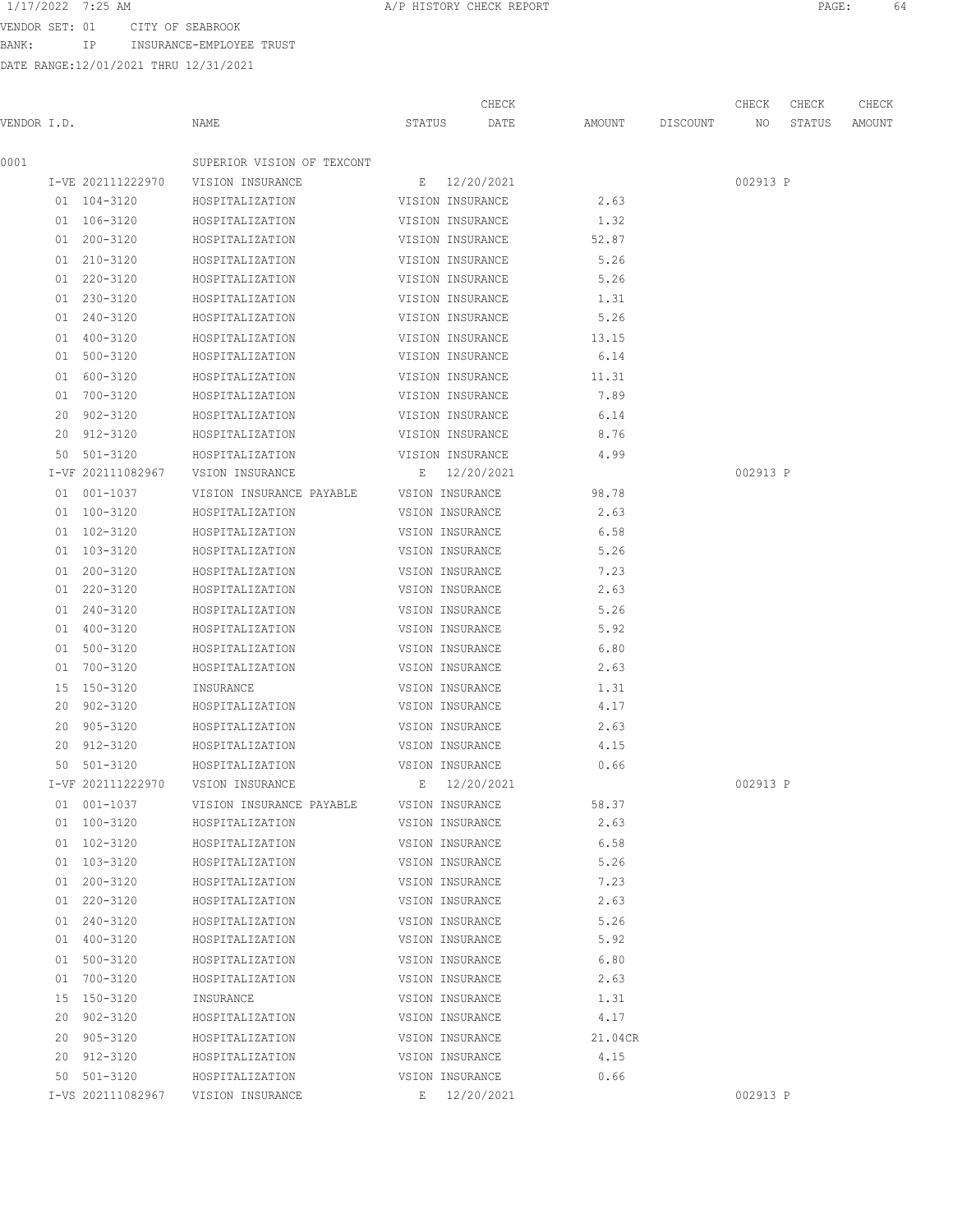BANK: IP INSURANCE-EMPLOYEE TRUST

0001 SUPERIOR VISION OF TEXCONT

DATE RANGE:12/01/2021 THRU 12/31/2021

 1/17/2022 7:25 AM A/P HISTORY CHECK REPORT PAGE: 65 CHECK CHECK CHECK CHECK VENDOR I.D. NAME STATUS DATE AMOUNT DISCOUNT NO STATUS AMOUNT I-VS 202111082967 VISION INSURANCE E 12/20/2021 002913 P 01 001-1037 VISION INSURANCE PAYABLE VISION INSURANCE 29.76 01 102-3120 HOSPITALIZATION VISION INSURANCE 5.26 01 106-3120 HOSPITALIZATION VISION INSURANCE 1.32 01 200-3120 HOSPITALIZATION VISION INSURANCE 19.72 01 230-3120 HOSPITALIZATION VISION INSURANCE 1.31 01 240-3120 HOSPITALIZATION VISION INSURANCE 2.63 01 500-3120 HOSPITALIZATION VISION INSURANCE 2.63 01 600-3120 HOSPITALIZATION VISION INSURANCE 2.63 20 902-3120 HOSPITALIZATION VISION INSURANCE 2.63 50 501-3120 HOSPITALIZATION VISION INSURANCE 3.95 I-VS 202111222970 VISION INSURANCE E 12/20/2021 002913 P 01 001-1037 VISION INSURANCE PAYABLE VISION INSURANCE 27.90 01 102-3120 HOSPITALIZATION VISION INSURANCE 5.26

0005 SYMETRA LIFE INSURANCE COMPANY I-A031554-202112 SYMETRA LIFE INS PREMS DEC21 E 12/20/2021 002914 P 01 001-1038 CIGNA INSURANCE PAYABLE SYMETRA LIFE INS PRE 29.27 I-LI 202111082967 LIFE, AD&D AND LTD E 12/20/2021 002914 P 01 001-1038 CIGNA INSURANCE PAYABLE LIFE, AD&D AND LTD 751.60 01 100-3120 HOSPITALIZATION LIFE, AD&D AND LTD 8.46 01 102-3120 HOSPITALIZATION LIFE, AD&D AND LTD 39.92 01 103-3120 HOSPITALIZATION LIFE, AD&D AND LTD 10.93 01 104-3120 HOSPITALIZATION LIFE, AD&D AND LTD 5.16 01 106-3120 HOSPITALIZATION LIFE, AD&D AND LTD 5.29 01 200-3120 HOSPITALIZATION LIFE, AD&D AND LTD 109.81 01 210-3120 HOSPITALIZATION LIFE, AD&D AND LTD 4.78 01 220-3120 HOSPITALIZATION LIFE, AD&D AND LTD 12.03 01 230-3120 HOSPITALIZATION LIFE, AD&D AND LTD 5.27 01 240-3120 HOSPITALIZATION LIFE, AD&D AND LTD 16.71 01 400-3120 HOSPITALIZATION LIFE, AD&D AND LTD 17.98 01 500-3120 HOSPITALIZATION LIFE, AD&D AND LTD 25.32 01 600-3120 HOSPITALIZATION LIFE, AD&D AND LTD 20.73 01 700-3120 HOSPITALIZATION LIFE, AD&D AND LTD 12.99 15 150-3120 INSURANCE LIFE, AD&D AND LTD 2.57 20 902-3120 HOSPITALIZATION LIFE, AD&D AND LTD 20.09 20 905-3120 HOSPITALIZATION LIFE, AD&D AND LTD 8.41 20 912-3120 HOSPITALIZATION LIFE, AD&D AND LTD 16.93 50 501-3120 HOSPITALIZATION LIFE, AD&D AND LTD 17.73 I-LI 202111222970 LIFE, AD&D AND LTD E 12/20/2021 002914 P

50 501-3120 HOSPITALIZATION VISION INSURANCE 3.94 868.41

01 106-3120 HOSPITALIZATION VISION INSURANCE 1.32 01 200-3120 HOSPITALIZATION VISION INSURANCE 19.73 01 230-3120 HOSPITALIZATION VISION INSURANCE 1.31 01 500-3120 HOSPITALIZATION VISION INSURANCE 2.63 01 600-3120 HOSPITALIZATION VISION INSURANCE 2.63 20 902-3120 HOSPITALIZATION VISION INSURANCE 2.63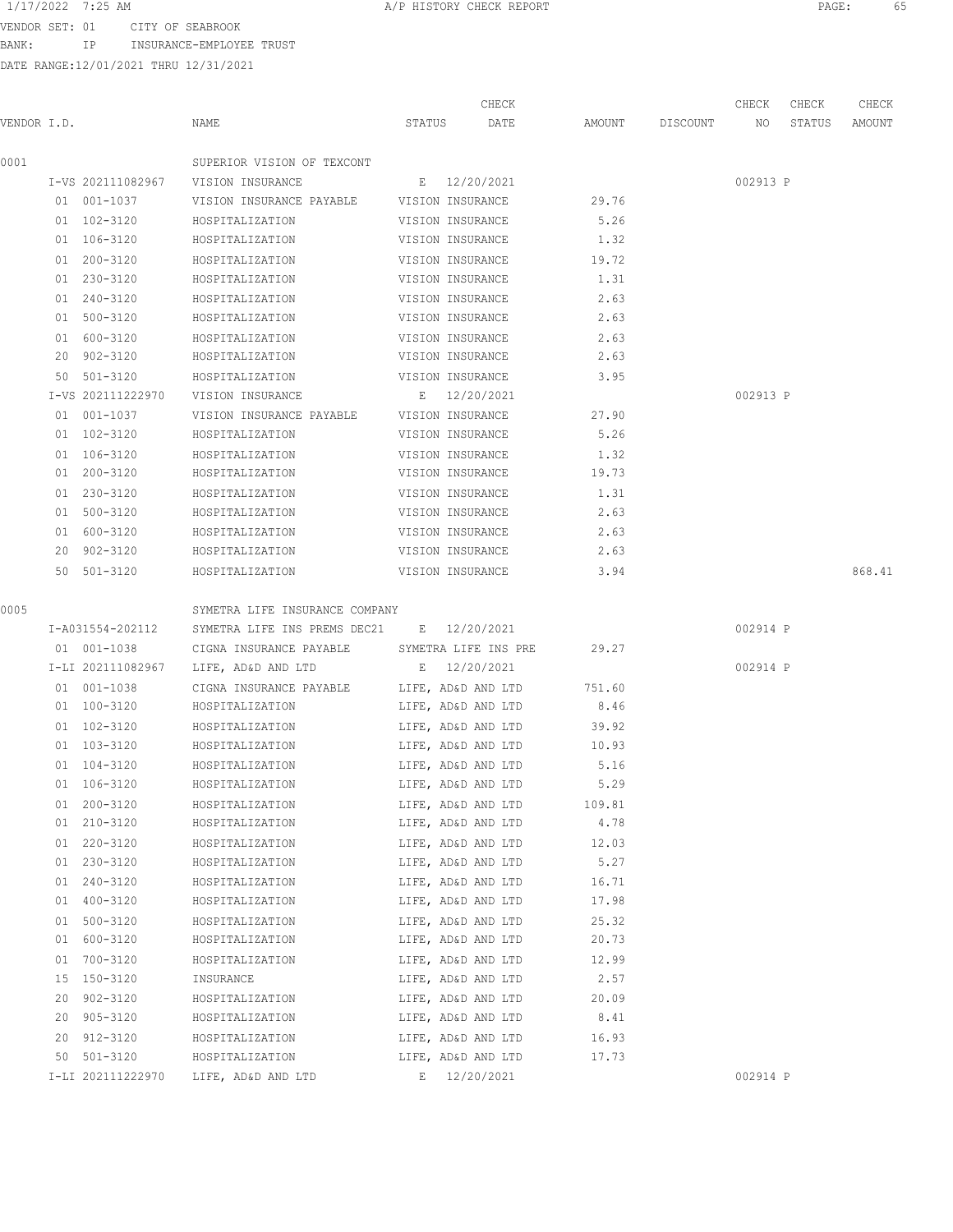BANK: IP INSURANCE-EMPLOYEE TRUST

DATE RANGE:12/01/2021 THRU 12/31/2021

| 0005<br>SYMETRA LIFE INSURANCECONT<br>I-LI 202111222970 LIFE, AD&D AND LTD E 12/20/2021<br>LIFE, AD&D AND LTD<br>751.60<br>01 001-1038<br>CIGNA INSURANCE PAYABLE<br>01 100-3120<br>8.46<br>HOSPITALIZATION<br>LIFE, AD&D AND LTD<br>01 102-3120<br>HOSPITALIZATION<br>LIFE, AD&D AND LTD<br>39.92<br>01 103-3120<br>LIFE, AD&D AND LTD 10.93<br>HOSPITALIZATION<br>5.16<br>01 104-3120<br>LIFE, AD&D AND LTD<br>HOSPITALIZATION<br>01 106-3120<br>HOSPITALIZATION LIFE, AD&D AND LTD 5.29<br>01 200-3120<br>HOSPITALIZATION LIFE, AD&D AND LTD 109.65<br>01 210-3120<br>HOSPITALIZATION LIFE, AD&D AND LTD 4.78<br>HOSPITALIZATION LIFE, AD&D AND LTD 12.03<br>01 220-3120<br>01 230-3120<br>5.27<br>HOSPITALIZATION<br>LIFE, AD&D AND LTD<br>LIFE, AD&D AND LTD 16.71<br>01 240-3120<br>HOSPITALIZATION<br>01 400-3120<br>LIFE, AD&D AND LTD<br>17.98<br>HOSPITALIZATION<br>LIFE, AD&D AND LTD<br>25.30<br>01 500-3120<br>HOSPITALIZATION<br>LIFE, AD&D AND LTD<br>01 600-3120<br>HOSPITALIZATION<br>20.73<br>01 700-3120<br>HOSPITALIZATION<br>LIFE, AD&D AND LTD<br>12.99 | 002914 P |
|-------------------------------------------------------------------------------------------------------------------------------------------------------------------------------------------------------------------------------------------------------------------------------------------------------------------------------------------------------------------------------------------------------------------------------------------------------------------------------------------------------------------------------------------------------------------------------------------------------------------------------------------------------------------------------------------------------------------------------------------------------------------------------------------------------------------------------------------------------------------------------------------------------------------------------------------------------------------------------------------------------------------------------------------------------------------------------|----------|
|                                                                                                                                                                                                                                                                                                                                                                                                                                                                                                                                                                                                                                                                                                                                                                                                                                                                                                                                                                                                                                                                               |          |
|                                                                                                                                                                                                                                                                                                                                                                                                                                                                                                                                                                                                                                                                                                                                                                                                                                                                                                                                                                                                                                                                               |          |
|                                                                                                                                                                                                                                                                                                                                                                                                                                                                                                                                                                                                                                                                                                                                                                                                                                                                                                                                                                                                                                                                               |          |
|                                                                                                                                                                                                                                                                                                                                                                                                                                                                                                                                                                                                                                                                                                                                                                                                                                                                                                                                                                                                                                                                               |          |
|                                                                                                                                                                                                                                                                                                                                                                                                                                                                                                                                                                                                                                                                                                                                                                                                                                                                                                                                                                                                                                                                               |          |
|                                                                                                                                                                                                                                                                                                                                                                                                                                                                                                                                                                                                                                                                                                                                                                                                                                                                                                                                                                                                                                                                               |          |
|                                                                                                                                                                                                                                                                                                                                                                                                                                                                                                                                                                                                                                                                                                                                                                                                                                                                                                                                                                                                                                                                               |          |
|                                                                                                                                                                                                                                                                                                                                                                                                                                                                                                                                                                                                                                                                                                                                                                                                                                                                                                                                                                                                                                                                               |          |
|                                                                                                                                                                                                                                                                                                                                                                                                                                                                                                                                                                                                                                                                                                                                                                                                                                                                                                                                                                                                                                                                               |          |
|                                                                                                                                                                                                                                                                                                                                                                                                                                                                                                                                                                                                                                                                                                                                                                                                                                                                                                                                                                                                                                                                               |          |
|                                                                                                                                                                                                                                                                                                                                                                                                                                                                                                                                                                                                                                                                                                                                                                                                                                                                                                                                                                                                                                                                               |          |
|                                                                                                                                                                                                                                                                                                                                                                                                                                                                                                                                                                                                                                                                                                                                                                                                                                                                                                                                                                                                                                                                               |          |
|                                                                                                                                                                                                                                                                                                                                                                                                                                                                                                                                                                                                                                                                                                                                                                                                                                                                                                                                                                                                                                                                               |          |
|                                                                                                                                                                                                                                                                                                                                                                                                                                                                                                                                                                                                                                                                                                                                                                                                                                                                                                                                                                                                                                                                               |          |
|                                                                                                                                                                                                                                                                                                                                                                                                                                                                                                                                                                                                                                                                                                                                                                                                                                                                                                                                                                                                                                                                               |          |
|                                                                                                                                                                                                                                                                                                                                                                                                                                                                                                                                                                                                                                                                                                                                                                                                                                                                                                                                                                                                                                                                               |          |
|                                                                                                                                                                                                                                                                                                                                                                                                                                                                                                                                                                                                                                                                                                                                                                                                                                                                                                                                                                                                                                                                               |          |
| 2.57<br>15 150-3120<br>INSURANCE<br>LIFE, AD&D AND LTD                                                                                                                                                                                                                                                                                                                                                                                                                                                                                                                                                                                                                                                                                                                                                                                                                                                                                                                                                                                                                        |          |
| LIFE, AD&D AND LTD 20.08<br>20 902-3120<br>HOSPITALIZATION                                                                                                                                                                                                                                                                                                                                                                                                                                                                                                                                                                                                                                                                                                                                                                                                                                                                                                                                                                                                                    |          |
| 20 905-3120<br>8.41<br>HOSPITALIZATION<br>LIFE, AD&D AND LTD                                                                                                                                                                                                                                                                                                                                                                                                                                                                                                                                                                                                                                                                                                                                                                                                                                                                                                                                                                                                                  |          |
| 20 912-3120<br>HOSPITALIZATION LIFE, AD&D AND LTD 16.96                                                                                                                                                                                                                                                                                                                                                                                                                                                                                                                                                                                                                                                                                                                                                                                                                                                                                                                                                                                                                       |          |
| 50 501-3120<br>HOSPITALIZATION LIFE, AD&D AND LTD 17.89                                                                                                                                                                                                                                                                                                                                                                                                                                                                                                                                                                                                                                                                                                                                                                                                                                                                                                                                                                                                                       |          |
| I-LTD202111082967<br>LINCOLN NATIONAL LIFE ADJUSTED E 12/20/2021                                                                                                                                                                                                                                                                                                                                                                                                                                                                                                                                                                                                                                                                                                                                                                                                                                                                                                                                                                                                              | 002914 P |
| HOSPITALIZATION LONG TERM DISABILITY 16.30<br>01 100-3120                                                                                                                                                                                                                                                                                                                                                                                                                                                                                                                                                                                                                                                                                                                                                                                                                                                                                                                                                                                                                     |          |
| HOSPITALIZATION LONG TERM DISABILITY<br>01 102-3120<br>79.52                                                                                                                                                                                                                                                                                                                                                                                                                                                                                                                                                                                                                                                                                                                                                                                                                                                                                                                                                                                                                  |          |
| LONG TERM DISABILITY<br>01 103-3120<br>21.12<br>HOSPITALIZATION                                                                                                                                                                                                                                                                                                                                                                                                                                                                                                                                                                                                                                                                                                                                                                                                                                                                                                                                                                                                               |          |
| LONG TERM DISABILITY<br>9.89<br>01 104-3120<br>HOSPITALIZATION                                                                                                                                                                                                                                                                                                                                                                                                                                                                                                                                                                                                                                                                                                                                                                                                                                                                                                                                                                                                                |          |
| LONG TERM DISABILITY<br>10.21<br>01 106-3120<br>HOSPITALIZATION                                                                                                                                                                                                                                                                                                                                                                                                                                                                                                                                                                                                                                                                                                                                                                                                                                                                                                                                                                                                               |          |
| LONG TERM DISABILITY<br>01 200-3120<br>HOSPITALIZATION<br>213.27                                                                                                                                                                                                                                                                                                                                                                                                                                                                                                                                                                                                                                                                                                                                                                                                                                                                                                                                                                                                              |          |
| 01 210-3120<br>LONG TERM DISABILITY<br>9.17<br>HOSPITALIZATION                                                                                                                                                                                                                                                                                                                                                                                                                                                                                                                                                                                                                                                                                                                                                                                                                                                                                                                                                                                                                |          |
| 01 220-3120<br>LONG TERM DISABILITY<br>23.22<br>HOSPITALIZATION                                                                                                                                                                                                                                                                                                                                                                                                                                                                                                                                                                                                                                                                                                                                                                                                                                                                                                                                                                                                               |          |
| 01 230-3120<br>10.19<br>HOSPITALIZATION<br>LONG TERM DISABILITY                                                                                                                                                                                                                                                                                                                                                                                                                                                                                                                                                                                                                                                                                                                                                                                                                                                                                                                                                                                                               |          |
| 240-3120<br>HOSPITALIZATION<br>LONG TERM DISABILITY<br>31.91<br>01                                                                                                                                                                                                                                                                                                                                                                                                                                                                                                                                                                                                                                                                                                                                                                                                                                                                                                                                                                                                            |          |
| 01 400-3120<br>HOSPITALIZATION<br>LONG TERM DISABILITY<br>34.47                                                                                                                                                                                                                                                                                                                                                                                                                                                                                                                                                                                                                                                                                                                                                                                                                                                                                                                                                                                                               |          |
| 01 500-3120<br>48.34<br>HOSPITALIZATION<br>LONG TERM DISABILITY                                                                                                                                                                                                                                                                                                                                                                                                                                                                                                                                                                                                                                                                                                                                                                                                                                                                                                                                                                                                               |          |
| 01 600-3120<br>LONG TERM DISABILITY<br>39.96<br>HOSPITALIZATION                                                                                                                                                                                                                                                                                                                                                                                                                                                                                                                                                                                                                                                                                                                                                                                                                                                                                                                                                                                                               |          |
| 25.00<br>01 700-3120<br>HOSPITALIZATION<br>LONG TERM DISABILITY                                                                                                                                                                                                                                                                                                                                                                                                                                                                                                                                                                                                                                                                                                                                                                                                                                                                                                                                                                                                               |          |
| 15 150-3120<br>4.98<br>INSURANCE<br>LONG TERM DISABILITY                                                                                                                                                                                                                                                                                                                                                                                                                                                                                                                                                                                                                                                                                                                                                                                                                                                                                                                                                                                                                      |          |
| 20 902-3120<br>HOSPITALIZATION<br>LONG TERM DISABILITY<br>38.53                                                                                                                                                                                                                                                                                                                                                                                                                                                                                                                                                                                                                                                                                                                                                                                                                                                                                                                                                                                                               |          |
| 16.17<br>20 905-3120<br>HOSPITALIZATION<br>LONG TERM DISABILITY                                                                                                                                                                                                                                                                                                                                                                                                                                                                                                                                                                                                                                                                                                                                                                                                                                                                                                                                                                                                               |          |
| 20 912-3120<br>LONG TERM DISABILITY<br>32.00<br>HOSPITALIZATION                                                                                                                                                                                                                                                                                                                                                                                                                                                                                                                                                                                                                                                                                                                                                                                                                                                                                                                                                                                                               |          |
| 50 501-3120<br>34.27<br>LONG TERM DISABILITY<br>HOSPITALIZATION                                                                                                                                                                                                                                                                                                                                                                                                                                                                                                                                                                                                                                                                                                                                                                                                                                                                                                                                                                                                               |          |
| 01 001-1016<br>16.30CR<br>ACCTS PAYABLE-INS EMP TRUST LONG TERM DISABILITY                                                                                                                                                                                                                                                                                                                                                                                                                                                                                                                                                                                                                                                                                                                                                                                                                                                                                                                                                                                                    |          |
| 01 001-1016<br>79.52CR<br>ACCTS PAYABLE-INS EMP TRUST<br>LONG TERM DISABILITY                                                                                                                                                                                                                                                                                                                                                                                                                                                                                                                                                                                                                                                                                                                                                                                                                                                                                                                                                                                                 |          |
| 01 001-1016<br>ACCTS PAYABLE-INS EMP TRUST<br>LONG TERM DISABILITY<br>21.12CR                                                                                                                                                                                                                                                                                                                                                                                                                                                                                                                                                                                                                                                                                                                                                                                                                                                                                                                                                                                                 |          |
| 9.89CR<br>01 001-1016<br>ACCTS PAYABLE-INS EMP TRUST<br>LONG TERM DISABILITY                                                                                                                                                                                                                                                                                                                                                                                                                                                                                                                                                                                                                                                                                                                                                                                                                                                                                                                                                                                                  |          |
| 01 001-1016<br>ACCTS PAYABLE-INS EMP TRUST<br>LONG TERM DISABILITY<br>10.21CR                                                                                                                                                                                                                                                                                                                                                                                                                                                                                                                                                                                                                                                                                                                                                                                                                                                                                                                                                                                                 |          |
| 01 001-1016<br>ACCTS PAYABLE-INS EMP TRUST<br>LONG TERM DISABILITY<br>213.27CR                                                                                                                                                                                                                                                                                                                                                                                                                                                                                                                                                                                                                                                                                                                                                                                                                                                                                                                                                                                                |          |

1/17/2022 7:25 AM **A/P HISTORY CHECK REPORT PAGE:** 66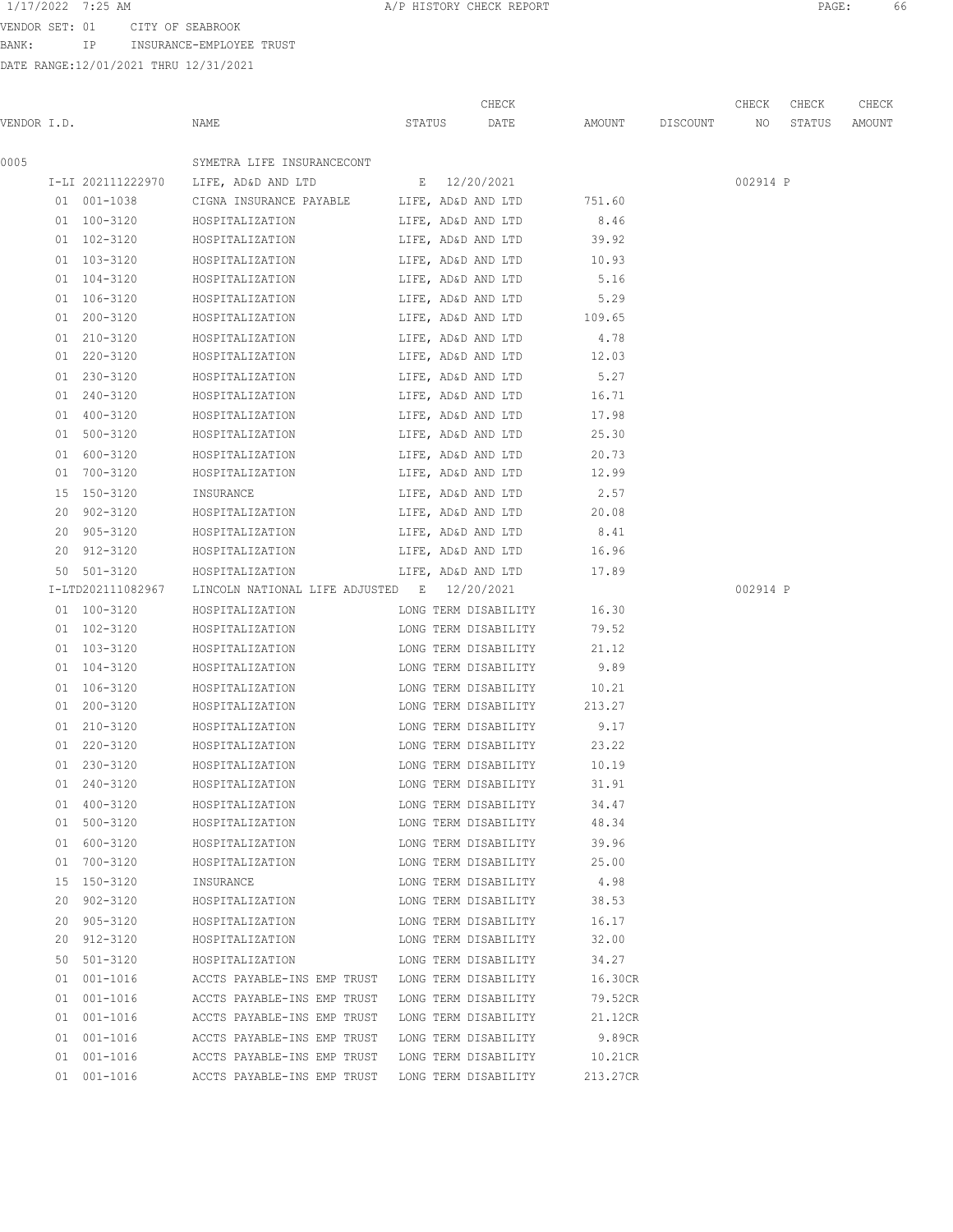VENDOR SET: 01 CITY OF SEABROOK

BANK: IP INSURANCE-EMPLOYEE TRUST

|             |             |                                                                      | CHECK                |                                              | CHECK    | CHECK | CHECK |
|-------------|-------------|----------------------------------------------------------------------|----------------------|----------------------------------------------|----------|-------|-------|
| VENDOR I.D. |             | NAME                                                                 |                      | STATUS DATE AMOUNT DISCOUNT NO STATUS AMOUNT |          |       |       |
| 0005        |             | SYMETRA LIFE INSURANCECONT                                           |                      |                                              |          |       |       |
|             |             | I-LTD202111082967 LINCOLN NATIONAL LIFE ADJUSTED E 12/20/2021        |                      |                                              | 002914 P |       |       |
|             | 01 001-1016 | ACCTS PAYABLE-INS EMP TRUST LONG TERM DISABILITY 9.17CR              |                      |                                              |          |       |       |
|             |             | 01 001-1016 ACCTS PAYABLE-INS EMP TRUST LONG TERM DISABILITY         |                      | 23.22CR                                      |          |       |       |
|             |             | 01 001-1016 ACCTS PAYABLE-INS EMP TRUST LONG TERM DISABILITY 10.19CR |                      |                                              |          |       |       |
|             | 01 001-1016 | ACCTS PAYABLE-INS EMP TRUST LONG TERM DISABILITY                     |                      | 31.91CR                                      |          |       |       |
|             | 01 001-1016 | ACCTS PAYABLE-INS EMP TRUST LONG TERM DISABILITY                     |                      | 34.47CR                                      |          |       |       |
|             | 01 001-1016 | ACCTS PAYABLE-INS EMP TRUST                                          | LONG TERM DISABILITY | 48.34CR                                      |          |       |       |
|             | 01 001-1016 | ACCTS PAYABLE-INS EMP TRUST                                          | LONG TERM DISABILITY | 39.96CR                                      |          |       |       |
|             | 01 001-1016 | ACCTS PAYABLE-INS EMP TRUST                                          | LONG TERM DISABILITY | 25.00CR                                      |          |       |       |
|             |             | 01 001-1016 ACCTS PAYABLE-INS EMP TRUST                              | LONG TERM DISABILITY | 4.98CR                                       |          |       |       |
|             | 01 001-1016 | ACCTS PAYABLE-INS EMP TRUST                                          | LONG TERM DISABILITY | 38.53CR                                      |          |       |       |
|             | 01 001-1016 | ACCTS PAYABLE-INS EMP TRUST                                          | LONG TERM DISABILITY | 16.17CR                                      |          |       |       |
|             | 01 001-1016 | ACCTS PAYABLE-INS EMP TRUST                                          | LONG TERM DISABILITY | 32.00CR                                      |          |       |       |
|             | 01 001-1016 | ACCTS PAYABLE-INS EMP TRUST LONG TERM DISABILITY                     |                      | 34.27CR                                      |          |       |       |
|             | 01 100-3120 | HOSPITALIZATION                                                      | LONG TERM DISABILITY | 16.30CR                                      |          |       |       |
|             | 01 001-1016 | ACCTS PAYABLE-INS EMP TRUST LONG TERM DISABILITY                     |                      | 16.30                                        |          |       |       |
|             | 01 102-3120 | HOSPITALIZATION                                                      | LONG TERM DISABILITY | 79.52CR                                      |          |       |       |
|             | 01 001-1016 | ACCTS PAYABLE-INS EMP TRUST LONG TERM DISABILITY                     |                      | 79.52                                        |          |       |       |
|             | 01 103-3120 | HOSPITALIZATION                                                      | LONG TERM DISABILITY | 21.12CR                                      |          |       |       |
|             | 01 001-1016 | ACCTS PAYABLE-INS EMP TRUST LONG TERM DISABILITY                     |                      | 21.12                                        |          |       |       |
|             | 01 104-3120 | HOSPITALIZATION                                                      | LONG TERM DISABILITY | 9.89CR                                       |          |       |       |
|             | 01 001-1016 | ACCTS PAYABLE-INS EMP TRUST LONG TERM DISABILITY                     |                      | 9.89                                         |          |       |       |
|             | 01 106-3120 | HOSPITALIZATION                                                      | LONG TERM DISABILITY | 10.21CR                                      |          |       |       |
|             | 01 001-1016 | ACCTS PAYABLE-INS EMP TRUST LONG TERM DISABILITY                     |                      | 10.21                                        |          |       |       |
|             | 01 200-3120 | HOSPITALIZATION                                                      | LONG TERM DISABILITY | 213.27CR                                     |          |       |       |
|             | 01 001-1016 | ACCTS PAYABLE-INS EMP TRUST LONG TERM DISABILITY                     |                      | 213.27                                       |          |       |       |
|             | 01 210-3120 | HOSPITALIZATION                                                      | LONG TERM DISABILITY | 9.17CR                                       |          |       |       |
|             | 01 001-1016 | ACCTS PAYABLE-INS EMP TRUST LONG TERM DISABILITY                     |                      | 9.17                                         |          |       |       |
|             | 01 220-3120 | HOSPITALIZATION                                                      | LONG TERM DISABILITY | 23.22CR                                      |          |       |       |
|             | 01 001-1016 | ACCTS PAYABLE-INS EMP TRUST LONG TERM DISABILITY                     |                      | 23.22                                        |          |       |       |
|             | 01 230-3120 | HOSPITALIZATION                                                      | LONG TERM DISABILITY | 10.19CR                                      |          |       |       |
|             | 01 001-1016 | ACCTS PAYABLE-INS EMP TRUST LONG TERM DISABILITY 10.19               |                      |                                              |          |       |       |
|             | 01 240-3120 | HOSPITALIZATION                                                      | LONG TERM DISABILITY | 31.91CR                                      |          |       |       |
|             | 01 001-1016 | ACCTS PAYABLE-INS EMP TRUST LONG TERM DISABILITY                     |                      | 31.91                                        |          |       |       |
|             | 01 400-3120 | HOSPITALIZATION                                                      | LONG TERM DISABILITY | 34.47CR                                      |          |       |       |
|             | 01 001-1016 | ACCTS PAYABLE-INS EMP TRUST LONG TERM DISABILITY                     |                      | 34.47                                        |          |       |       |
|             | 01 500-3120 | HOSPITALIZATION                                                      | LONG TERM DISABILITY | 48.34CR                                      |          |       |       |
|             | 01 001-1016 | ACCTS PAYABLE-INS EMP TRUST LONG TERM DISABILITY                     |                      | 48.34                                        |          |       |       |
|             | 01 600-3120 | HOSPITALIZATION                                                      | LONG TERM DISABILITY | 39.96CR                                      |          |       |       |
|             | 01 001-1016 | ACCTS PAYABLE-INS EMP TRUST LONG TERM DISABILITY 39.96               |                      |                                              |          |       |       |
|             | 01 700-3120 | HOSPITALIZATION LONG TERM DISABILITY                                 |                      | 25.00CR                                      |          |       |       |
|             | 01 001-1016 | ACCTS PAYABLE-INS EMP TRUST LONG TERM DISABILITY                     |                      | 25.00                                        |          |       |       |
|             | 15 150-3120 | INSURANCE                                                            |                      | LONG TERM DISABILITY 4.98CR                  |          |       |       |
|             | 01 001-1016 | ACCTS PAYABLE-INS EMP TRUST LONG TERM DISABILITY 4.98                |                      |                                              |          |       |       |
|             | 20 902-3120 | HOSPITALIZATION                                                      | LONG TERM DISABILITY | 38.53CR                                      |          |       |       |
|             | 01 001-1016 | ACCTS PAYABLE-INS EMP TRUST LONG TERM DISABILITY                     |                      | 38.53                                        |          |       |       |
|             | 20 905-3120 | HOSPITALIZATION                                                      | LONG TERM DISABILITY | 16.17CR                                      |          |       |       |
|             |             |                                                                      |                      |                                              |          |       |       |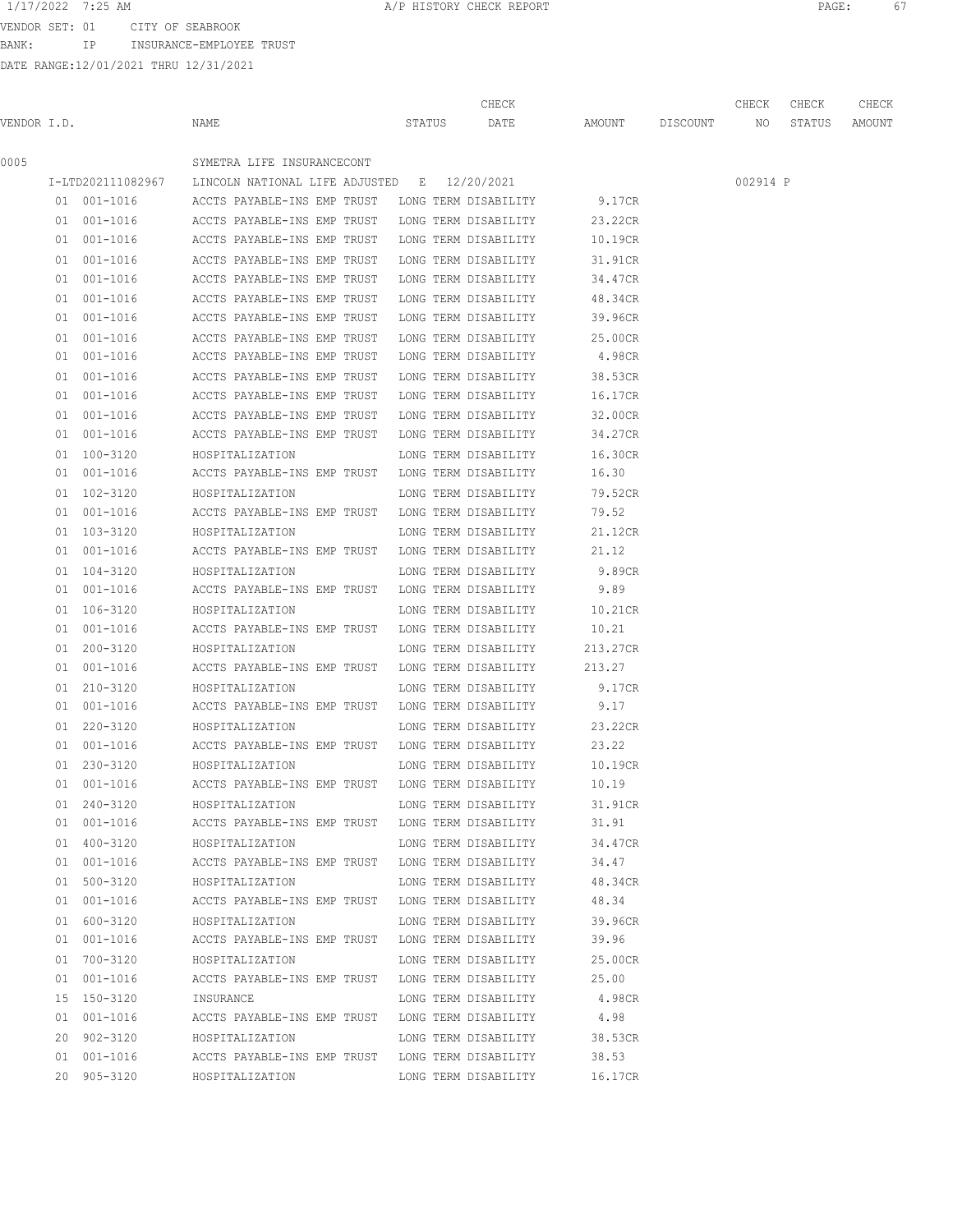VENDOR SET: 01 CITY OF SEABROOK

BANK: IP INSURANCE-EMPLOYEE TRUST

|             |                            |                                                               |  |        | CHECK                |                    | CHECK    | CHECK  | CHECK  |
|-------------|----------------------------|---------------------------------------------------------------|--|--------|----------------------|--------------------|----------|--------|--------|
| VENDOR I.D. |                            | NAME                                                          |  | STATUS | DATE                 | AMOUNT DISCOUNT NO |          | STATUS | AMOUNT |
| 0005        |                            | SYMETRA LIFE INSURANCECONT                                    |  |        |                      |                    |          |        |        |
|             |                            | I-LTD202111082967 LINCOLN NATIONAL LIFE ADJUSTED E 12/20/2021 |  |        |                      |                    | 002914 P |        |        |
|             | 01 001-1016                | ACCTS PAYABLE-INS EMP TRUST LONG TERM DISABILITY 16.17        |  |        |                      |                    |          |        |        |
|             | 20 912-3120                | HOSPITALIZATION                                               |  |        | LONG TERM DISABILITY | 32.00CR            |          |        |        |
|             | 01 001-1016                | ACCTS PAYABLE-INS EMP TRUST LONG TERM DISABILITY              |  |        |                      | 32.00              |          |        |        |
|             | 50 501-3120                | HOSPITALIZATION                                               |  |        | LONG TERM DISABILITY | 34.27CR            |          |        |        |
|             | 01 001-1016                | ACCTS PAYABLE-INS EMP TRUST LONG TERM DISABILITY              |  |        |                      | 34.27              |          |        |        |
|             | 01 100-3120                | HOSPITALIZATION                                               |  |        | LONG TERM DISABILITY | 16.30              |          |        |        |
|             | 01 102-3120                | HOSPITALIZATION                                               |  |        | LONG TERM DISABILITY | 79.52              |          |        |        |
|             | 01 103-3120                | HOSPITALIZATION                                               |  |        | LONG TERM DISABILITY | 21.12              |          |        |        |
|             | 01 104-3120                | HOSPITALIZATION                                               |  |        | LONG TERM DISABILITY | 9.89               |          |        |        |
|             | 01 106-3120                | HOSPITALIZATION                                               |  |        | LONG TERM DISABILITY | 10.21              |          |        |        |
|             | 01 200-3120                | HOSPITALIZATION                                               |  |        | LONG TERM DISABILITY | 213.27             |          |        |        |
|             | 01 210-3120                | HOSPITALIZATION                                               |  |        | LONG TERM DISABILITY | 9.17               |          |        |        |
|             | 01 220-3120                | HOSPITALIZATION                                               |  |        | LONG TERM DISABILITY | 23.22              |          |        |        |
|             | 01 230-3120                | HOSPITALIZATION                                               |  |        | LONG TERM DISABILITY | 10.19              |          |        |        |
|             | 01 240-3120                | HOSPITALIZATION                                               |  |        | LONG TERM DISABILITY | 31.91              |          |        |        |
|             | 01 400-3120                | HOSPITALIZATION                                               |  |        | LONG TERM DISABILITY | 34.47              |          |        |        |
|             | 01 500-3120                | HOSPITALIZATION                                               |  |        | LONG TERM DISABILITY | 48.34              |          |        |        |
|             | 01 600-3120                | HOSPITALIZATION                                               |  |        | LONG TERM DISABILITY | 39.96              |          |        |        |
|             | 01 700-3120                | HOSPITALIZATION                                               |  |        | LONG TERM DISABILITY | 25.00              |          |        |        |
|             | 15 150-3120                | INSURANCE                                                     |  |        | LONG TERM DISABILITY | 4.98               |          |        |        |
|             | 20 902-3120                | HOSPITALIZATION                                               |  |        | LONG TERM DISABILITY | 38.53              |          |        |        |
|             | 20 905-3120                | HOSPITALIZATION                                               |  |        | LONG TERM DISABILITY | 16.17              |          |        |        |
|             | 20 912-3120                | HOSPITALIZATION                                               |  |        | LONG TERM DISABILITY | 32.00              |          |        |        |
|             | 50 501-3120                | HOSPITALIZATION                                               |  |        | LONG TERM DISABILITY | 34.27              |          |        |        |
|             | I-LTD202111222970          | LINCOLN NATIONAL LIFE ADJUSTED E 12/20/2021                   |  |        |                      |                    | 002914 P |        |        |
|             | 01 100-3120                | HOSPITALIZATION                                               |  |        | LONG TERM DISABILITY | 16.30              |          |        |        |
|             | 01 102-3120                | HOSPITALIZATION                                               |  |        | LONG TERM DISABILITY | 79.53              |          |        |        |
|             | 01 103-3120                | HOSPITALIZATION                                               |  |        | LONG TERM DISABILITY | 21.12              |          |        |        |
|             | 01 104-3120                | HOSPITALIZATION                                               |  |        | LONG TERM DISABILITY | 9.89               |          |        |        |
|             | 01 106-3120                | HOSPITALIZATION                                               |  |        | LONG TERM DISABILITY | 10.21              |          |        |        |
|             | 01 200-3120                | HOSPITALIZATION                                               |  |        | LONG TERM DISABILITY | 212.97             |          |        |        |
|             | 01 210-3120                | HOSPITALIZATION                                               |  |        | LONG TERM DISABILITY | 9.17               |          |        |        |
|             | 01 220-3120                | HOSPITALIZATION                                               |  |        | LONG TERM DISABILITY | 23.22              |          |        |        |
|             | 01 230-3120                | HOSPITALIZATION                                               |  |        | LONG TERM DISABILITY | 10.19              |          |        |        |
|             | 01 240-3120                | HOSPITALIZATION                                               |  |        | LONG TERM DISABILITY | 31.91              |          |        |        |
|             |                            | HOSPITALIZATION LONG TERM DISABILITY                          |  |        |                      | 34.48              |          |        |        |
|             | 01 400-3120<br>01 500-3120 | HOSPITALIZATION LONG TERM DISABILITY 48.33                    |  |        |                      |                    |          |        |        |
|             |                            |                                                               |  |        |                      |                    |          |        |        |
|             | 01 600-3120                | HOSPITALIZATION LONG TERM DISABILITY                          |  |        |                      | 39.95              |          |        |        |
|             | 01 700-3120                | HOSPITALIZATION                                               |  |        | LONG TERM DISABILITY | 25.00              |          |        |        |
|             | 15 150-3120                | INSURANCE                                                     |  |        | LONG TERM DISABILITY | 4.98               |          |        |        |
|             | 20 902-3120                | HOSPITALIZATION                                               |  |        | LONG TERM DISABILITY | 38.53              |          |        |        |
|             | 20 905-3120                | HOSPITALIZATION                                               |  |        | LONG TERM DISABILITY | 16.17              |          |        |        |
|             | 20 912-3120                | HOSPITALIZATION                                               |  |        | LONG TERM DISABILITY | 32.00              |          |        |        |
|             | 50 501-3120                | HOSPITALIZATION                                               |  |        | LONG TERM DISABILITY | 34.57              |          |        |        |
|             | 01 001-1016                | ACCTS PAYABLE-INS EMP TRUST LONG TERM DISABILITY              |  |        |                      | 16.30CR            |          |        |        |
|             | 01 001-1016                | ACCTS PAYABLE-INS EMP TRUST LONG TERM DISABILITY              |  |        |                      | 79.53CR            |          |        |        |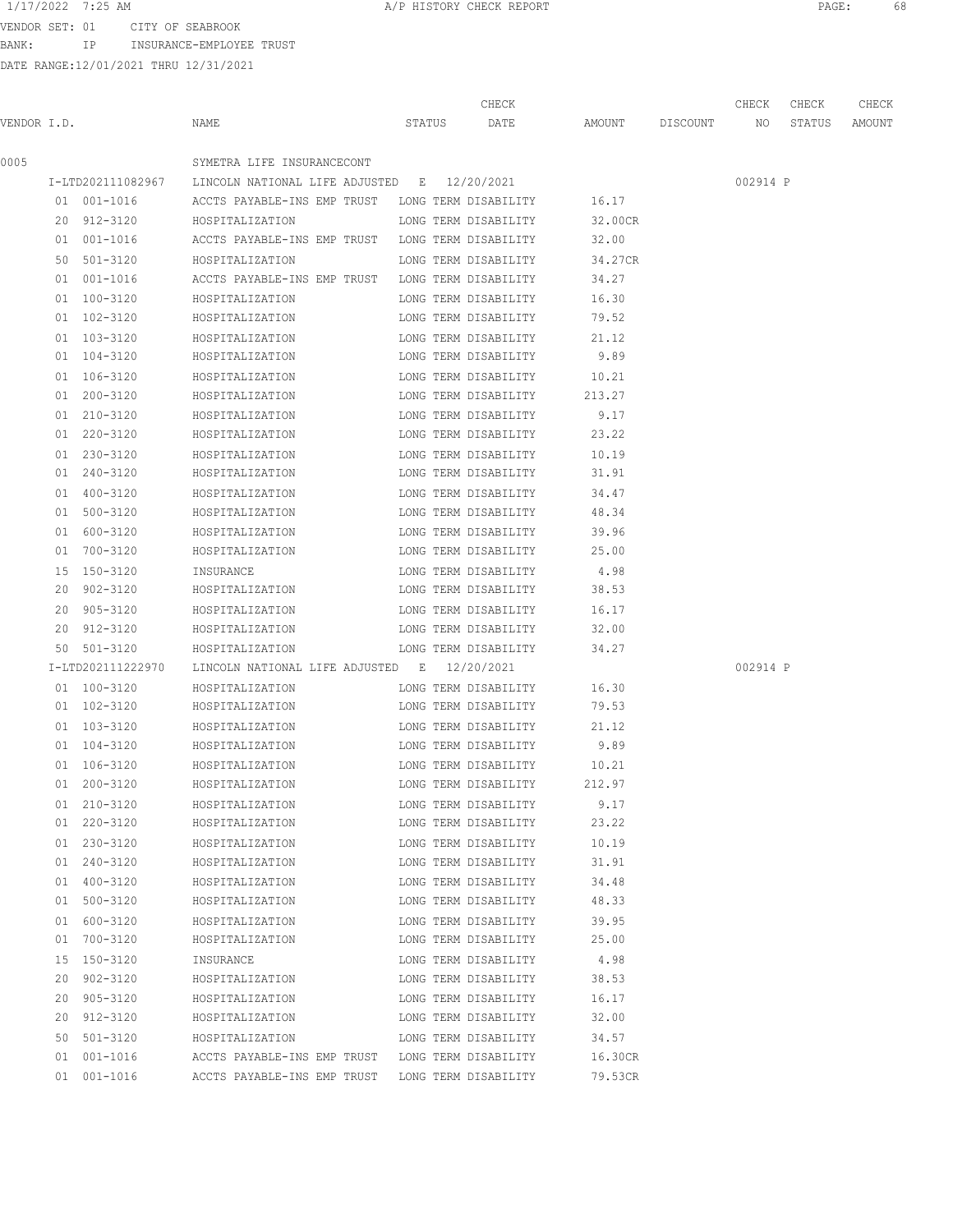VENDOR SET: 01 CITY OF SEABROOK BANK: IP INSURANCE-EMPLOYEE TRUST

|             |    |                   |                                                  |        | CHECK                                        |          |          | CHECK    | CHECK  | CHECK  |
|-------------|----|-------------------|--------------------------------------------------|--------|----------------------------------------------|----------|----------|----------|--------|--------|
| VENDOR I.D. |    |                   | NAME                                             | STATUS | DATE                                         | AMOUNT   | DISCOUNT | NO       | STATUS | AMOUNT |
| 0005        |    |                   | SYMETRA LIFE INSURANCECONT                       |        |                                              |          |          |          |        |        |
|             |    | I-LTD202111222970 | LINCOLN NATIONAL LIFE ADJUSTED B 12/20/2021      |        |                                              |          |          | 002914 P |        |        |
|             |    | 01 001-1016       | ACCTS PAYABLE-INS EMP TRUST                      |        | LONG TERM DISABILITY                         | 21.12CR  |          |          |        |        |
|             |    | 01 001-1016       | ACCTS PAYABLE-INS EMP TRUST                      |        | LONG TERM DISABILITY                         | 9.89CR   |          |          |        |        |
|             |    | 01 001-1016       | ACCTS PAYABLE-INS EMP TRUST                      |        | LONG TERM DISABILITY                         | 10.21CR  |          |          |        |        |
|             |    | 01 001-1016       | ACCTS PAYABLE-INS EMP TRUST                      |        | LONG TERM DISABILITY                         | 212.97CR |          |          |        |        |
|             |    | 01 001-1016       | ACCTS PAYABLE-INS EMP TRUST                      |        | LONG TERM DISABILITY                         | 9.17CR   |          |          |        |        |
|             | 01 | 001-1016          | ACCTS PAYABLE-INS EMP TRUST                      |        | LONG TERM DISABILITY                         | 23.22CR  |          |          |        |        |
|             | 01 | 001-1016          | ACCTS PAYABLE-INS EMP TRUST                      |        | LONG TERM DISABILITY                         | 10.19CR  |          |          |        |        |
|             | 01 | 001-1016          | ACCTS PAYABLE-INS EMP TRUST                      |        | LONG TERM DISABILITY                         | 31.91CR  |          |          |        |        |
|             | 01 | 001-1016          | ACCTS PAYABLE-INS EMP TRUST                      |        | LONG TERM DISABILITY                         | 34.48CR  |          |          |        |        |
|             |    | 01 001-1016       | ACCTS PAYABLE-INS EMP TRUST                      |        | LONG TERM DISABILITY                         | 48.33CR  |          |          |        |        |
|             |    | 01 001-1016       | ACCTS PAYABLE-INS EMP TRUST                      |        | LONG TERM DISABILITY                         | 39.95CR  |          |          |        |        |
|             |    | 01 001-1016       | ACCTS PAYABLE-INS EMP TRUST                      |        | LONG TERM DISABILITY                         | 25.00CR  |          |          |        |        |
|             |    | 01 001-1016       | ACCTS PAYABLE-INS EMP TRUST                      |        | LONG TERM DISABILITY                         | 4.98CR   |          |          |        |        |
|             |    | 01 001-1016       | ACCTS PAYABLE-INS EMP TRUST                      |        | LONG TERM DISABILITY                         | 38.53CR  |          |          |        |        |
|             |    | 01 001-1016       | ACCTS PAYABLE-INS EMP TRUST                      |        | LONG TERM DISABILITY                         | 16.17CR  |          |          |        |        |
|             |    |                   | ACCTS PAYABLE-INS EMP TRUST                      |        |                                              |          |          |          |        |        |
|             |    | 01 001-1016       |                                                  |        | LONG TERM DISABILITY<br>LONG TERM DISABILITY | 32.00CR  |          |          |        |        |
|             |    | 01 001-1016       | ACCTS PAYABLE-INS EMP TRUST                      |        |                                              | 34.57CR  |          |          |        |        |
|             |    | 01 100-3120       | HOSPITALIZATION                                  |        | LONG TERM DISABILITY                         | 16.30CR  |          |          |        |        |
|             |    | 01 001-1016       | ACCTS PAYABLE-INS EMP TRUST                      |        | LONG TERM DISABILITY                         | 16.30    |          |          |        |        |
|             |    | 01 102-3120       | HOSPITALIZATION                                  |        | LONG TERM DISABILITY                         | 79.53CR  |          |          |        |        |
|             |    | 01 001-1016       | ACCTS PAYABLE-INS EMP TRUST                      |        | LONG TERM DISABILITY                         | 79.53    |          |          |        |        |
|             |    | 01 103-3120       | HOSPITALIZATION                                  |        | LONG TERM DISABILITY                         | 21.12CR  |          |          |        |        |
|             |    | 01 001-1016       | ACCTS PAYABLE-INS EMP TRUST                      |        | LONG TERM DISABILITY                         | 21.12    |          |          |        |        |
|             |    | 01 104-3120       | HOSPITALIZATION                                  |        | LONG TERM DISABILITY                         | 9.89CR   |          |          |        |        |
|             |    | 01 001-1016       | ACCTS PAYABLE-INS EMP TRUST                      |        | LONG TERM DISABILITY                         | 9.89     |          |          |        |        |
|             |    | 01 106-3120       | HOSPITALIZATION                                  |        | LONG TERM DISABILITY                         | 10.21CR  |          |          |        |        |
|             |    | 01 001-1016       | ACCTS PAYABLE-INS EMP TRUST                      |        | LONG TERM DISABILITY                         | 10.21    |          |          |        |        |
|             |    | 01 200-3120       | HOSPITALIZATION                                  |        | LONG TERM DISABILITY                         | 212.97CR |          |          |        |        |
|             |    | 01 001-1016       | ACCTS PAYABLE-INS EMP TRUST LONG TERM DISABILITY |        |                                              | 212.97   |          |          |        |        |
|             |    | 01 210-3120       | HOSPITALIZATION                                  |        | LONG TERM DISABILITY                         | 9.17CR   |          |          |        |        |
|             |    | 01 001-1016       | ACCTS PAYABLE-INS EMP TRUST                      |        | LONG TERM DISABILITY                         | 9.17     |          |          |        |        |
|             |    | 01 220-3120       | HOSPITALIZATION                                  |        | LONG TERM DISABILITY                         | 23.22CR  |          |          |        |        |
|             |    | 01 001-1016       | ACCTS PAYABLE-INS EMP TRUST LONG TERM DISABILITY |        |                                              | 23.22    |          |          |        |        |
|             |    | 01 230-3120       | HOSPITALIZATION                                  |        | LONG TERM DISABILITY                         | 10.19CR  |          |          |        |        |
|             |    | 01 001-1016       | ACCTS PAYABLE-INS EMP TRUST LONG TERM DISABILITY |        |                                              | 10.19    |          |          |        |        |
|             |    | 01 240-3120       | HOSPITALIZATION                                  |        | LONG TERM DISABILITY                         | 31.91CR  |          |          |        |        |
|             |    | 01 001-1016       | ACCTS PAYABLE-INS EMP TRUST LONG TERM DISABILITY |        |                                              | 31.91    |          |          |        |        |
|             |    | 01 400-3120       | HOSPITALIZATION                                  |        | LONG TERM DISABILITY                         | 34.48CR  |          |          |        |        |
|             |    | 01 001-1016       | ACCTS PAYABLE-INS EMP TRUST LONG TERM DISABILITY |        |                                              | 34.48    |          |          |        |        |
|             |    | 01 500-3120       | HOSPITALIZATION                                  |        | LONG TERM DISABILITY                         | 48.33CR  |          |          |        |        |
|             |    | 01 001-1016       | ACCTS PAYABLE-INS EMP TRUST LONG TERM DISABILITY |        |                                              | 48.33    |          |          |        |        |
|             |    | 01 600-3120       | HOSPITALIZATION                                  |        | LONG TERM DISABILITY                         | 39.95CR  |          |          |        |        |
|             |    | 01 001-1016       | ACCTS PAYABLE-INS EMP TRUST LONG TERM DISABILITY |        |                                              | 39.95    |          |          |        |        |
|             |    | 01 700-3120       | HOSPITALIZATION                                  |        | LONG TERM DISABILITY                         | 25.00CR  |          |          |        |        |
|             |    | 01 001-1016       | ACCTS PAYABLE-INS EMP TRUST LONG TERM DISABILITY |        |                                              | 25.00    |          |          |        |        |
|             |    | 15 150-3120       | INSURANCE                                        |        | LONG TERM DISABILITY                         | 4.98CR   |          |          |        |        |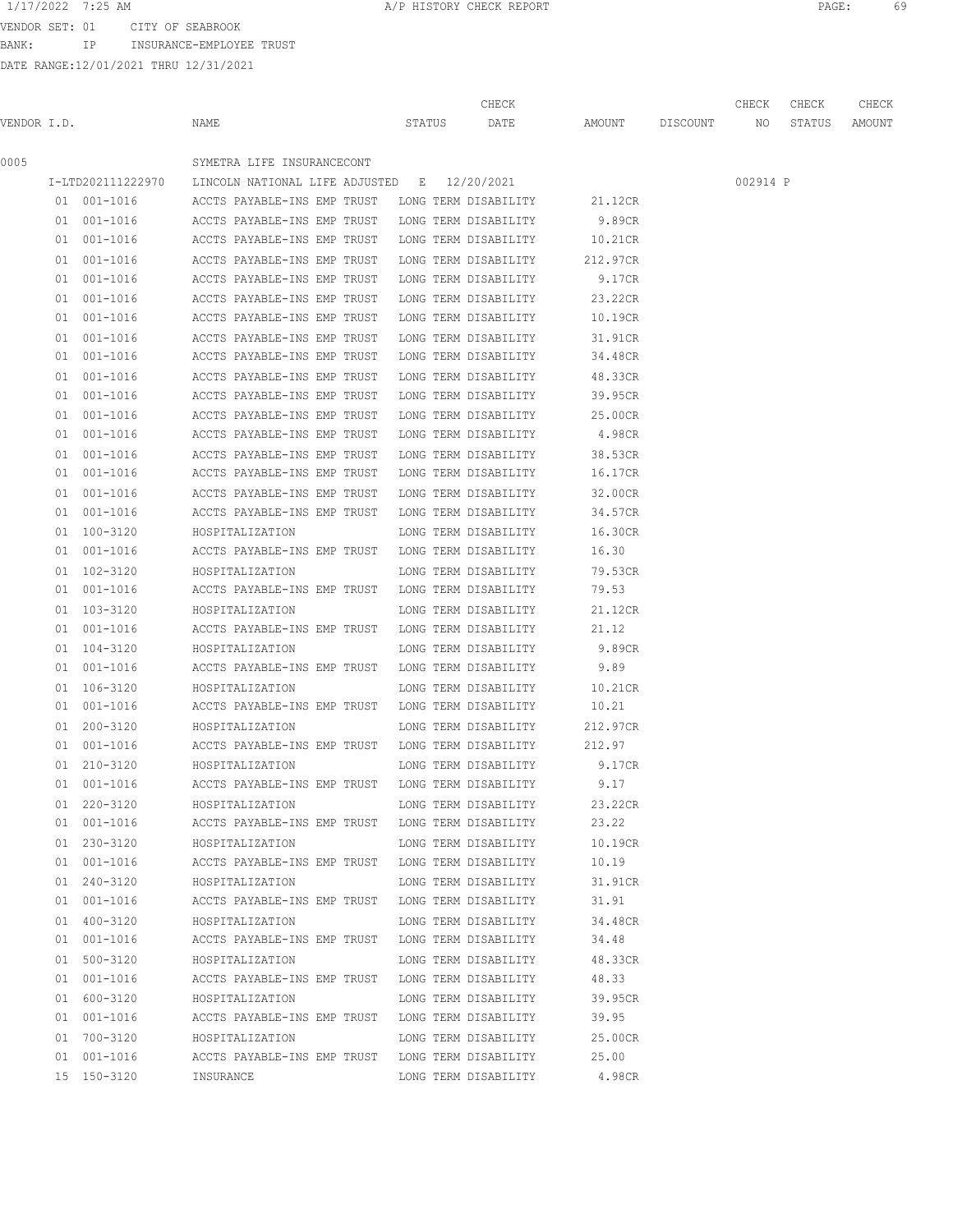VENDOR SET: 01 CITY OF SEABROOK

BANK: IP INSURANCE-EMPLOYEE TRUST

|             |                   |                                                               |                  |                  | CHECK                |                    | CHECK    | CHECK  | CHECK    |
|-------------|-------------------|---------------------------------------------------------------|------------------|------------------|----------------------|--------------------|----------|--------|----------|
| VENDOR I.D. |                   | NAME                                                          | STATUS           |                  | DATE                 | AMOUNT DISCOUNT NO |          | STATUS | AMOUNT   |
| 0005        |                   | SYMETRA LIFE INSURANCECONT                                    |                  |                  |                      |                    |          |        |          |
|             |                   | I-LTD202111222970 LINCOLN NATIONAL LIFE ADJUSTED E 12/20/2021 |                  |                  |                      |                    | 002914 P |        |          |
|             | 01 001-1016       | ACCTS PAYABLE-INS EMP TRUST LONG TERM DISABILITY 4.98         |                  |                  |                      |                    |          |        |          |
|             | 20 902-3120       | HOSPITALIZATION                                               |                  |                  | LONG TERM DISABILITY | 38.53CR            |          |        |          |
|             | 01 001-1016       | ACCTS PAYABLE-INS EMP TRUST LONG TERM DISABILITY              |                  |                  |                      | 38.53              |          |        |          |
|             | 20 905-3120       | HOSPITALIZATION                                               |                  |                  | LONG TERM DISABILITY | 16.17CR            |          |        |          |
|             | 01 001-1016       | ACCTS PAYABLE-INS EMP TRUST LONG TERM DISABILITY              |                  |                  |                      | 16.17              |          |        |          |
|             | 20 912-3120       | HOSPITALIZATION                                               |                  |                  | LONG TERM DISABILITY | 32.00CR            |          |        |          |
|             | 01 001-1016       | ACCTS PAYABLE-INS EMP TRUST LONG TERM DISABILITY              |                  |                  |                      | 32.00              |          |        |          |
|             | 50 501-3120       | HOSPITALIZATION                                               |                  |                  | LONG TERM DISABILITY | 34.57CR            |          |        |          |
|             | 01 001-1016       | ACCTS PAYABLE-INS EMP TRUST LONG TERM DISABILITY              |                  |                  |                      | 34.57              |          |        |          |
|             | 01 100-3120       | HOSPITALIZATION                                               |                  |                  | LONG TERM DISABILITY | 16.30              |          |        |          |
|             | 01 102-3120       | HOSPITALIZATION                                               |                  |                  | LONG TERM DISABILITY | 79.53              |          |        |          |
|             | 01 103-3120       | HOSPITALIZATION                                               |                  |                  | LONG TERM DISABILITY | 21.12              |          |        |          |
|             | 01 104-3120       | HOSPITALIZATION                                               |                  |                  | LONG TERM DISABILITY | 9.89               |          |        |          |
|             | 01 106-3120       | HOSPITALIZATION                                               |                  |                  | LONG TERM DISABILITY | 10.21              |          |        |          |
|             | 01 200-3120       | HOSPITALIZATION                                               |                  |                  | LONG TERM DISABILITY | 212.97             |          |        |          |
|             | 01 210-3120       | HOSPITALIZATION                                               |                  |                  | LONG TERM DISABILITY | 9.17               |          |        |          |
|             | 01 220-3120       | HOSPITALIZATION                                               |                  |                  | LONG TERM DISABILITY | 23.22              |          |        |          |
|             | 01 230-3120       | HOSPITALIZATION                                               |                  |                  | LONG TERM DISABILITY | 10.19              |          |        |          |
|             | 01 240-3120       | HOSPITALIZATION                                               |                  |                  | LONG TERM DISABILITY | 31.91              |          |        |          |
|             | 01 400-3120       | HOSPITALIZATION                                               |                  |                  | LONG TERM DISABILITY | 34.48              |          |        |          |
|             | 01 500-3120       | HOSPITALIZATION                                               |                  |                  | LONG TERM DISABILITY | 48.33              |          |        |          |
|             | 01 600-3120       | HOSPITALIZATION                                               |                  |                  | LONG TERM DISABILITY | 39.95              |          |        |          |
|             | 01 700-3120       | HOSPITALIZATION                                               |                  |                  | LONG TERM DISABILITY | 25.00              |          |        |          |
|             | 15 150-3120       | INSURANCE                                                     |                  |                  | LONG TERM DISABILITY | 4.98               |          |        |          |
|             | 20 902-3120       | HOSPITALIZATION                                               |                  |                  | LONG TERM DISABILITY | 38.53              |          |        |          |
|             | 20 905-3120       | HOSPITALIZATION                                               |                  |                  | LONG TERM DISABILITY | 16.17              |          |        |          |
|             | 20 912-3120       | HOSPITALIZATION                                               |                  |                  | LONG TERM DISABILITY | 32.00              |          |        |          |
|             | 50 501-3120       | HOSPITALIZATION                                               |                  |                  | LONG TERM DISABILITY | 34.57              |          |        | 3,651.73 |
| 0000        |                   | AETNA                                                         |                  |                  |                      |                    |          |        |          |
|             |                   | I-DC 202111082967 DENTAL INSURANCE                            | R 12/20/2021     |                  |                      |                    | 101212 P |        |          |
|             | 01 001-1036       | DENTAL INSURANCE PAYABLE DENTAL INSURANCE                     |                  |                  |                      | 429.59             |          |        |          |
|             | 01 102-3120       | HOSPITALIZATION                                               |                  |                  | DENTAL INSURANCE     | 37.56              |          |        |          |
|             | 01 104-3120       | HOSPITALIZATION                                               |                  |                  | DENTAL INSURANCE     | 18.78              |          |        |          |
|             | 01 200-3120       | HOSPITALIZATION                                               |                  |                  | DENTAL INSURANCE     | 28.17              |          |        |          |
|             | 01 220-3120       | HOSPITALIZATION                                               | DENTAL INSURANCE |                  |                      | 18.78              |          |        |          |
|             | 01 240-3120       | HOSPITALIZATION                                               | DENTAL INSURANCE |                  |                      | 37.56              |          |        |          |
|             | 01 400-3120       | HOSPITALIZATION DENTAL INSURANCE                              |                  |                  |                      | 9.39               |          |        |          |
|             | 01 500-3120       | HOSPITALIZATION DENTAL INSURANCE 72.00                        |                  |                  |                      |                    |          |        |          |
|             | 20 902-3120       | HOSPITALIZATION DENTAL INSURANCE                              |                  |                  |                      | 43.81              |          |        |          |
|             | 20 905-3120       | HOSPITALIZATION                                               | DENTAL INSURANCE |                  |                      | 37.56              |          |        |          |
|             | 20 912-3120       | HOSPITALIZATION                                               | DENTAL INSURANCE |                  |                      | 6.26               |          |        |          |
|             | 50 501-3120       | HOSPITALIZATION                                               |                  | DENTAL INSURANCE |                      | 9.39               |          |        |          |
|             | I-DC 202111222970 | DENTAL INSURANCE                                              |                  | R 12/20/2021     |                      |                    | 101212 P |        |          |
|             | 01 001-1036       | DENTAL INSURANCE PAYABLE DENTAL INSURANCE                     |                  |                  |                      | 429.59             |          |        |          |
|             | 01 102-3120       | HOSPITALIZATION                                               |                  | DENTAL INSURANCE |                      | 37.56              |          |        |          |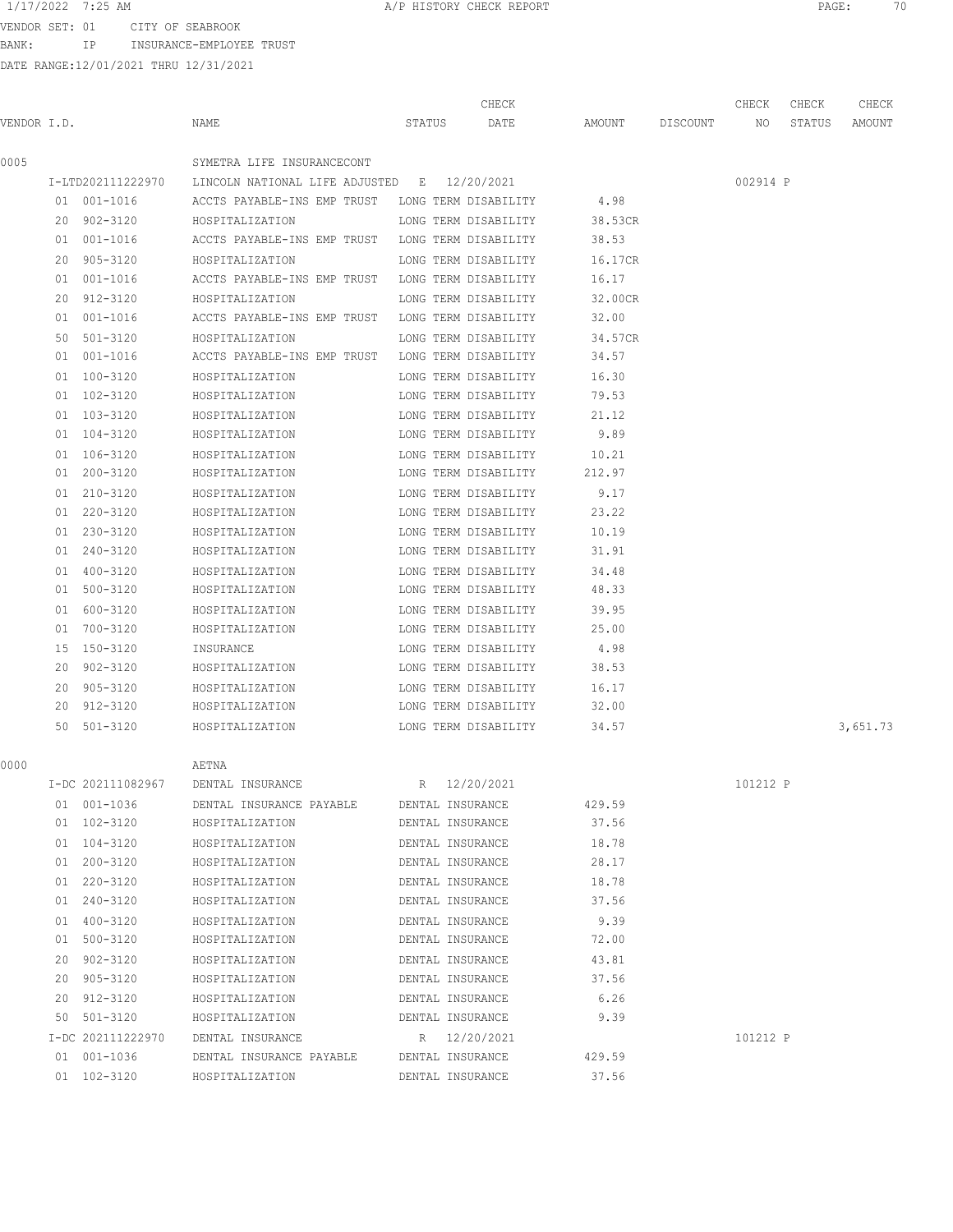BANK: IP INSURANCE-EMPLOYEE TRUST

| 1/17/2022 7:25 AM |                  | A/P HISTORY CHECK REPORT | PAGE |  |
|-------------------|------------------|--------------------------|------|--|
| VENDOR SET: 01    | CITY OF SEARROOK |                          |      |  |

|             |    |                   |                          |        | CHECK            |        |          | CHECK    | CHECK  | CHECK  |
|-------------|----|-------------------|--------------------------|--------|------------------|--------|----------|----------|--------|--------|
| VENDOR I.D. |    |                   | NAME                     | STATUS | DATE             | AMOUNT | DISCOUNT | NO       | STATUS | AMOUNT |
| 0000        |    |                   | AETNA                    | CONT   |                  |        |          |          |        |        |
|             |    | I-DC 202111222970 | DENTAL INSURANCE         |        | R 12/20/2021     |        |          | 101212 P |        |        |
|             |    | 01 104-3120       | HOSPITALIZATION          |        | DENTAL INSURANCE | 18.78  |          |          |        |        |
|             |    | 01 200-3120       | HOSPITALIZATION          |        | DENTAL INSURANCE | 28.17  |          |          |        |        |
|             |    | 01 220-3120       | HOSPITALIZATION          |        | DENTAL INSURANCE | 18.78  |          |          |        |        |
|             |    | 01 240-3120       | HOSPITALIZATION          |        | DENTAL INSURANCE | 37.56  |          |          |        |        |
|             |    | 01 400-3120       | HOSPITALIZATION          |        | DENTAL INSURANCE | 9.39   |          |          |        |        |
|             |    | 01 500-3120       | HOSPITALIZATION          |        | DENTAL INSURANCE | 72.00  |          |          |        |        |
|             |    | 20 902-3120       | HOSPITALIZATION          |        | DENTAL INSURANCE | 43.81  |          |          |        |        |
|             | 20 | 905-3120          | HOSPITALIZATION          |        | DENTAL INSURANCE | 37.56  |          |          |        |        |
|             | 20 | 912-3120          | HOSPITALIZATION          |        | DENTAL INSURANCE | 6.26   |          |          |        |        |
|             |    | 50 501-3120       | HOSPITALIZATION          |        | DENTAL INSURANCE | 9.39   |          |          |        |        |
|             |    | I-DE 202111082967 | DENTAL INSURANCE         |        | R 12/20/2021     |        |          | 101212 P |        |        |
|             |    | 01 100-3120       | HOSPITALIZATION          |        | DENTAL INSURANCE | 18.78  |          |          |        |        |
|             |    | 01 102-3120       | HOSPITALIZATION          |        | DENTAL INSURANCE | 50.71  |          |          |        |        |
|             |    | 01 106-3120       | HOSPITALIZATION          |        | DENTAL INSURANCE | 9.39   |          |          |        |        |
|             |    | 01 200-3120       | HOSPITALIZATION          |        | DENTAL INSURANCE | 388.27 |          |          |        |        |
|             |    | 01 210-3120       | HOSPITALIZATION          |        | DENTAL INSURANCE | 37.56  |          |          |        |        |
|             |    | 01 220-3120       | HOSPITALIZATION          |        | DENTAL INSURANCE | 37.56  |          |          |        |        |
|             |    | 01 230-3120       | HOSPITALIZATION          |        | DENTAL INSURANCE | 9.39   |          |          |        |        |
|             |    | 01 240-3120       | HOSPITALIZATION          |        | DENTAL INSURANCE | 56.34  |          |          |        |        |
|             |    | 01 400-3120       | HOSPITALIZATION          |        | DENTAL INSURANCE | 93.90  |          |          |        |        |
|             |    | 01 500-3120       | HOSPITALIZATION          |        | DENTAL INSURANCE | 18.78  |          |          |        |        |
|             |    | 01 600-3120       | HOSPITALIZATION          |        | DENTAL INSURANCE | 80.75  |          |          |        |        |
|             |    | 01 700-3120       | HOSPITALIZATION          |        | DENTAL INSURANCE | 65.73  |          |          |        |        |
|             | 20 | 902-3120          | HOSPITALIZATION          |        | DENTAL INSURANCE | 37.56  |          |          |        |        |
|             |    | 20 912-3120       | HOSPITALIZATION          |        | DENTAL INSURANCE | 37.56  |          |          |        |        |
|             | 50 | 501-3120          | HOSPITALIZATION          |        | DENTAL INSURANCE | 34.28  |          |          |        |        |
|             |    | I-DE 202111222970 | DENTAL INSURANCE         |        | R 12/20/2021     |        |          | 101212 P |        |        |
|             |    | 01 100-3120       | HOSPITALIZATION          |        | DENTAL INSURANCE | 18.78  |          |          |        |        |
|             |    | 01 102-3120       | HOSPITALIZATION          |        | DENTAL INSURANCE | 50.71  |          |          |        |        |
|             |    | 01 106-3120       | HOSPITALIZATION          |        | DENTAL INSURANCE | 9.39   |          |          |        |        |
|             |    | 01 200-3120       | HOSPITALIZATION          |        | DENTAL INSURANCE | 386.86 |          |          |        |        |
|             |    | 01 210-3120       | HOSPITALIZATION          |        | DENTAL INSURANCE | 37.56  |          |          |        |        |
|             |    | 01 220-3120       | HOSPITALIZATION          |        | DENTAL INSURANCE | 37.56  |          |          |        |        |
|             |    | 01 230-3120       | HOSPITALIZATION          |        | DENTAL INSURANCE | 9.39   |          |          |        |        |
|             |    | 01 240-3120       | HOSPITALIZATION          |        | DENTAL INSURANCE | 56.34  |          |          |        |        |
|             |    | 01 400-3120       | HOSPITALIZATION          |        | DENTAL INSURANCE | 93.90  |          |          |        |        |
|             |    | 01 500-3120       | HOSPITALIZATION          |        | DENTAL INSURANCE | 18.78  |          |          |        |        |
|             |    | 01 600-3120       | HOSPITALIZATION          |        | DENTAL INSURANCE | 80.75  |          |          |        |        |
|             |    | 01 700-3120       | HOSPITALIZATION          |        | DENTAL INSURANCE | 65.73  |          |          |        |        |
|             |    | 20 902-3120       | HOSPITALIZATION          |        | DENTAL INSURANCE | 37.56  |          |          |        |        |
|             |    | 20 912-3120       | HOSPITALIZATION          |        | DENTAL INSURANCE | 37.56  |          |          |        |        |
|             |    | 50 501-3120       | HOSPITALIZATION          |        | DENTAL INSURANCE | 35.69  |          |          |        |        |
|             |    | I-DF 202111082967 | DENTAL INSURANCE         |        | R 12/20/2021     |        |          | 101212 P |        |        |
|             |    | 01 001-1036       | DENTAL INSURANCE PAYABLE |        | DENTAL INSURANCE | 867.80 |          |          |        |        |
|             |    | 01 100-3120       | HOSPITALIZATION          |        | DENTAL INSURANCE | 18.78  |          |          |        |        |
|             |    | 01 102-3120       | HOSPITALIZATION          |        | DENTAL INSURANCE | 46.95  |          |          |        |        |
|             |    |                   |                          |        |                  |        |          |          |        |        |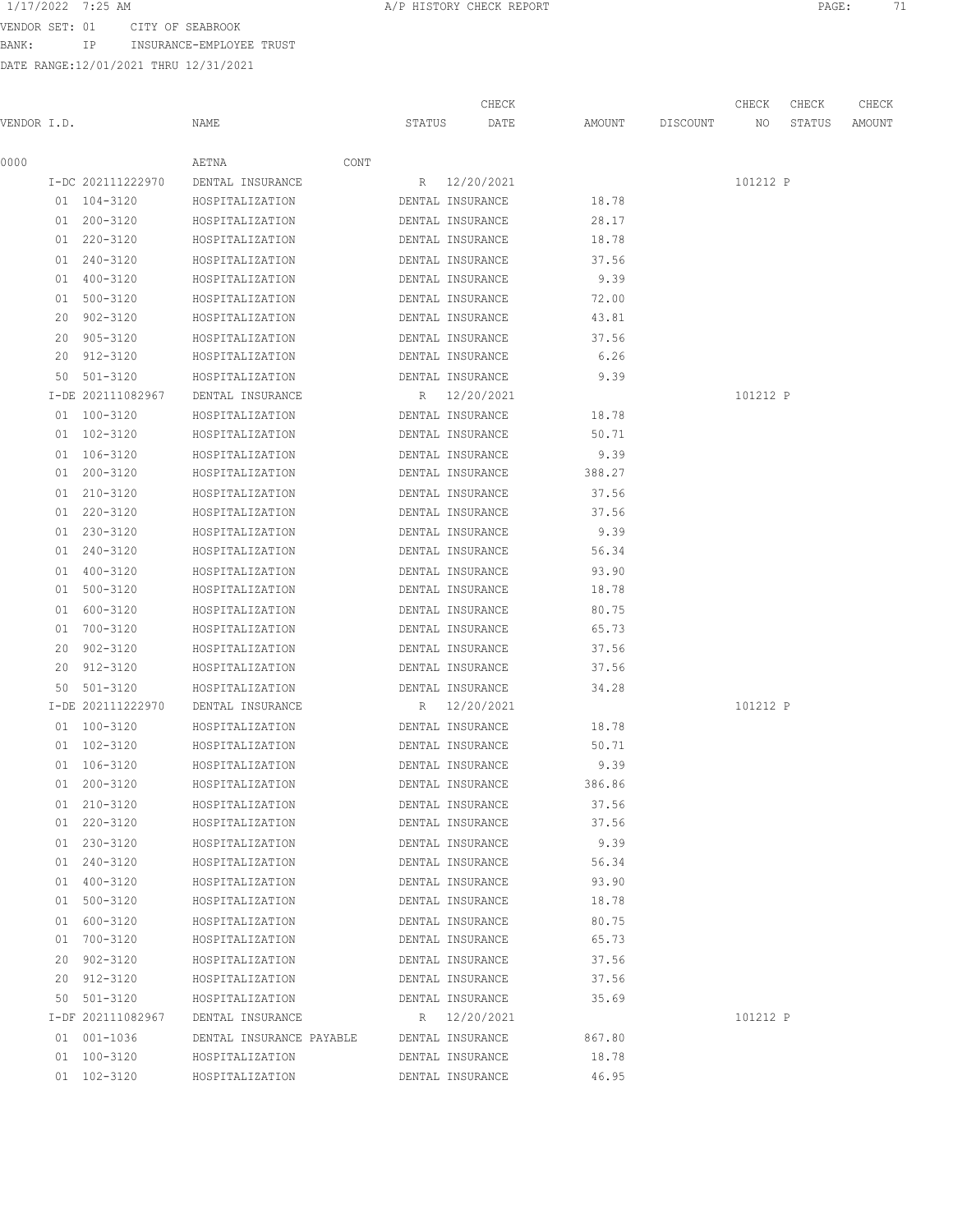BANK: IP INSURANCE-EMPLOYEE TRUST

DATE RANGE:12/01/2021 THRU 12/31/2021

CHECK CHECK CHECK CHECK

| VENDOR I.D. |                                  | NAME                                      | STATUS | DATE                             | AMOUNT  | DISCOUNT | NO       | STATUS | AMOUNT |
|-------------|----------------------------------|-------------------------------------------|--------|----------------------------------|---------|----------|----------|--------|--------|
| 0000        |                                  | AETNA<br>CONT                             |        |                                  |         |          |          |        |        |
|             | I-DF 202111082967                | DENTAL INSURANCE                          |        | R 12/20/2021                     |         |          | 101212 P |        |        |
|             | 01 103-3120                      | HOSPITALIZATION                           |        | DENTAL INSURANCE                 | 37.56   |          |          |        |        |
|             | 01 200-3120                      | HOSPITALIZATION                           |        | DENTAL INSURANCE                 | 70.43   |          |          |        |        |
|             | 01 240-3120                      | HOSPITALIZATION                           |        | DENTAL INSURANCE                 | 18.78   |          |          |        |        |
|             | 01 400-3120                      | HOSPITALIZATION                           |        | DENTAL INSURANCE                 | 42.26   |          |          |        |        |
|             | 01 500-3120                      | HOSPITALIZATION                           |        | DENTAL INSURANCE                 | 67.31   |          |          |        |        |
|             | 01 700-3120                      | HOSPITALIZATION                           |        | DENTAL INSURANCE                 | 18.78   |          |          |        |        |
|             | 15 150-3120                      | INSURANCE                                 |        | DENTAL INSURANCE                 | 9.39    |          |          |        |        |
|             | 20 902-3120                      | HOSPITALIZATION                           |        | DENTAL INSURANCE                 | 29.73   |          |          |        |        |
|             | 20 905-3120                      | HOSPITALIZATION                           |        | DENTAL INSURANCE                 | 37.56CR |          |          |        |        |
|             | 20 912-3120                      | HOSPITALIZATION                           |        | DENTAL INSURANCE                 | 48.50   |          |          |        |        |
|             | 50 501-3120                      | HOSPITALIZATION                           |        | DENTAL INSURANCE                 | 4.69    |          |          |        |        |
|             | I-DF 202111222970                | DENTAL INSURANCE                          |        | R 12/20/2021                     |         |          | 101212 P |        |        |
|             | 01 001-1036                      | DENTAL INSURANCE PAYABLE DENTAL INSURANCE |        |                                  | 954.58  |          |          |        |        |
|             | 01 100-3120                      | HOSPITALIZATION                           |        | DENTAL INSURANCE                 | 18.78   |          |          |        |        |
|             | 01 102-3120                      | HOSPITALIZATION                           |        | DENTAL INSURANCE                 | 46.95   |          |          |        |        |
|             | 01 103-3120                      | HOSPITALIZATION                           |        | DENTAL INSURANCE                 | 37.56   |          |          |        |        |
|             | 01 200-3120                      | HOSPITALIZATION                           |        | DENTAL INSURANCE                 | 70.43   |          |          |        |        |
|             | 01 240-3120                      | HOSPITALIZATION                           |        | DENTAL INSURANCE                 | 18.78   |          |          |        |        |
|             | 01 400-3120                      | HOSPITALIZATION                           |        | DENTAL INSURANCE                 | 42.25   |          |          |        |        |
|             | 01 500-3120                      | HOSPITALIZATION                           |        | DENTAL INSURANCE                 | 67.30   |          |          |        |        |
|             | 01 700-3120                      | HOSPITALIZATION                           |        | DENTAL INSURANCE                 | 18.78   |          |          |        |        |
|             | 15 150-3120                      | INSURANCE                                 |        | DENTAL INSURANCE                 | 9.39    |          |          |        |        |
|             | 20 902-3120                      | HOSPITALIZATION                           |        | DENTAL INSURANCE                 | 29.72   |          |          |        |        |
|             | 20 912-3120                      | HOSPITALIZATION                           |        | DENTAL INSURANCE                 | 48.53   |          |          |        |        |
|             | 50 501-3120                      | HOSPITALIZATION                           |        | DENTAL INSURANCE                 | 4.69    |          |          |        |        |
|             | I-DS 202111082967                | DENTAL INSURANCE                          |        | R 12/20/2021                     |         |          | 101212 P |        |        |
|             | 01 001-1036                      | DENTAL INSURANCE PAYABLE                  |        | DENTAL INSURANCE                 | 270.30  |          |          |        |        |
|             | 01 102-3120                      | HOSPITALIZATION                           |        | DENTAL INSURANCE                 | 37.56   |          |          |        |        |
|             | 01 106-3120                      | HOSPITALIZATION                           |        | DENTAL INSURANCE                 | 9.39    |          |          |        |        |
|             | 01 200-3120                      | HOSPITALIZATION                           |        | DENTAL INSURANCE                 | 122.07  |          |          |        |        |
|             | 01 230-3120                      | HOSPITALIZATION                           |        | DENTAL INSURANCE                 | 9.39    |          |          |        |        |
|             | 01 240-3120                      | HOSPITALIZATION                           |        | DENTAL INSURANCE                 | 37.56   |          |          |        |        |
|             | 01 500-3120                      | HOSPITALIZATION                           |        | DENTAL INSURANCE                 | 18.78   |          |          |        |        |
|             | 01 600-3120                      | HOSPITALIZATION                           |        | DENTAL INSURANCE                 | 18.78   |          |          |        |        |
|             | 20 902-3120                      | HOSPITALIZATION                           |        | DENTAL INSURANCE                 | 18.78   |          |          |        |        |
|             | 50 501-3120                      | HOSPITALIZATION                           |        | DENTAL INSURANCE                 | 28.17   |          |          |        |        |
|             | I-DS 202111112968                | DENTAL INSURANCE                          |        | R 12/20/2021                     |         |          | 101212 P |        |        |
|             |                                  | DENTAL INSURANCE PAYABLE                  |        |                                  |         |          |          |        |        |
|             | 01 001-1036<br>I-DS 202111222970 | DENTAL INSURANCE                          |        | DENTAL INSURANCE<br>R 12/20/2021 | 18.02   |          | 101212 P |        |        |
|             |                                  |                                           |        |                                  |         |          |          |        |        |
|             | 01 001-1036                      | DENTAL INSURANCE PAYABLE                  |        | DENTAL INSURANCE                 | 270.30  |          |          |        |        |
|             | 01 102-3120                      | HOSPITALIZATION                           |        | DENTAL INSURANCE                 | 37.56   |          |          |        |        |
|             | 01 106-3120                      | HOSPITALIZATION                           |        | DENTAL INSURANCE                 | 9.39    |          |          |        |        |
|             | 01 200-3120                      | HOSPITALIZATION                           |        | DENTAL INSURANCE                 | 122.07  |          |          |        |        |
|             | 01 230-3120                      | HOSPITALIZATION                           |        | DENTAL INSURANCE                 | 9.39    |          |          |        |        |
|             | 01 240-3120                      | HOSPITALIZATION                           |        | DENTAL INSURANCE                 | 18.78   |          |          |        |        |
|             | 01 500-3120                      | HOSPITALIZATION                           |        | DENTAL INSURANCE                 | 18.78   |          |          |        |        |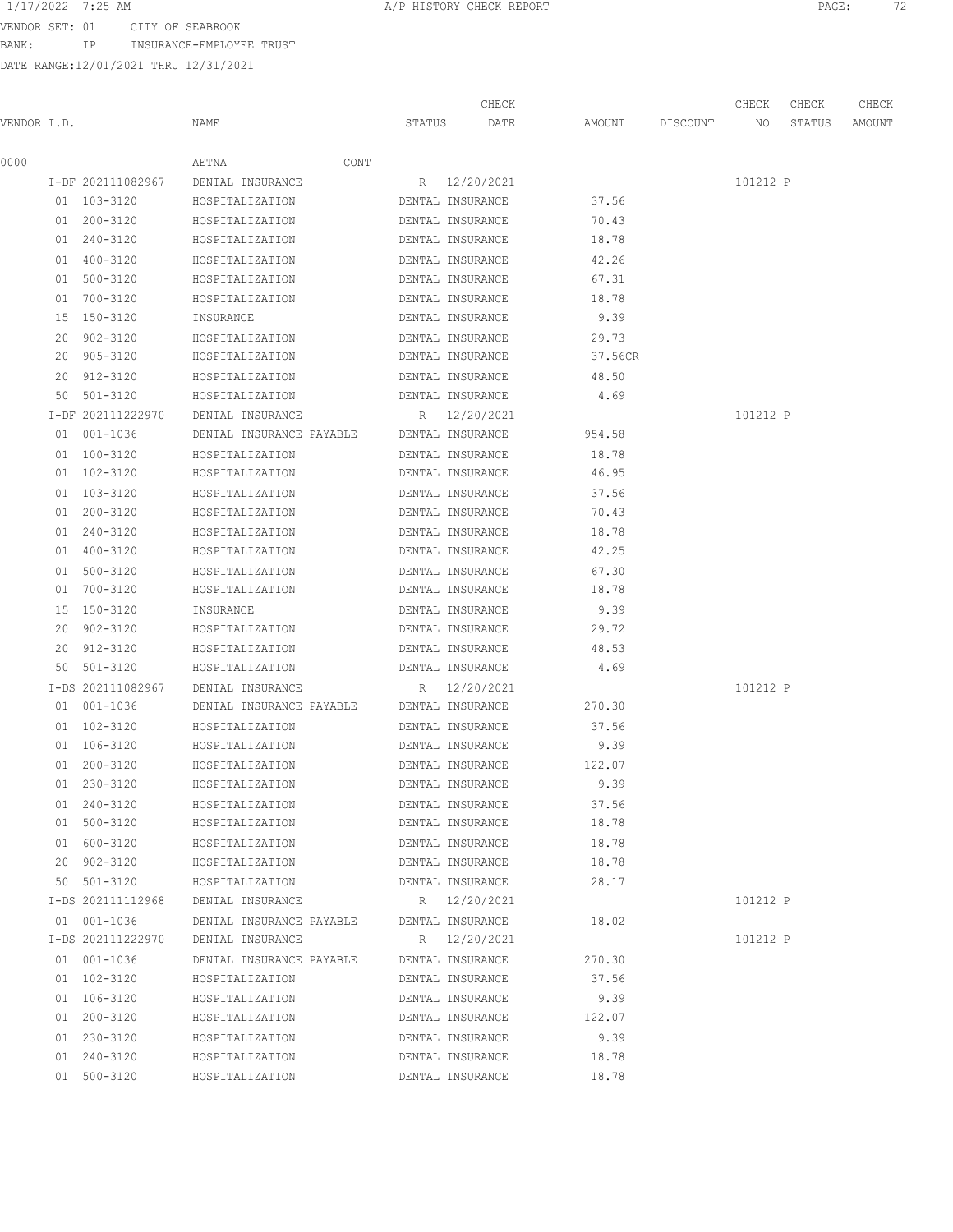BANK: IP INSURANCE-EMPLOYEE TRUST

| 1/17/2022 7:25 AM                                                                                               |                          |      |
|-----------------------------------------------------------------------------------------------------------------|--------------------------|------|
|                                                                                                                 | A/P HISTORY CHECK REPORT | PAGE |
| the contract of the contract of the contract of the contract of the contract of the contract of the contract of |                          |      |

| VENDOR I.D. |                   | NAME                                                         | CHECK<br>STATUS DATE          | AMOUNT DISCOUNT NO | CHECK    | CHECK<br>STATUS | CHECK<br>AMOUNT |
|-------------|-------------------|--------------------------------------------------------------|-------------------------------|--------------------|----------|-----------------|-----------------|
|             |                   |                                                              |                               |                    |          |                 |                 |
| 0000        |                   | AETNA<br>CONT                                                |                               |                    |          |                 |                 |
|             | I-DS 202111222970 | DENTAL INSURANCE                                             | R 12/20/2021                  |                    | 101212 P |                 |                 |
|             | 01 600-3120       | HOSPITALIZATION                                              | DENTAL INSURANCE              | 18.78              |          |                 |                 |
|             | 20 902-3120       | HOSPITALIZATION                                              | DENTAL INSURANCE              | 18.78              |          |                 |                 |
|             | 50 501-3120       | HOSPITALIZATION                                              | DENTAL INSURANCE              | 28.17              |          |                 |                 |
|             | I-H9572830        | DENTAL INS PREMS DEC21 ADJ R 12/20/2021                      |                               |                    | 101212 P |                 |                 |
|             | 01 001-1036       | DENTAL INSURANCE PAYABLE                                     | DENTAL INS PREMS DEC 159.45   |                    |          |                 | 7,362.21        |
| 0020        |                   | HEALTH CARE SERVICE CORPORATIO                               |                               |                    |          |                 |                 |
|             | C-BSW202111112968 | MEDICAL INSURANCE                                            | R 12/20/2021                  |                    | 101213 P |                 |                 |
|             | 01 001-1029       | MEDICAL INSURANCE PAYABLE MEDICAL INSURANCE                  |                               | 247.30CR           |          |                 |                 |
|             | 01 240-3120       | HOSPITALIZATION                                              | MEDICAL INSURANCE             | 554.97CR           |          |                 |                 |
|             |                   | I-6966-168091-202112 HEALTH INS PREMS DEC21 ADJ R 12/20/2021 |                               |                    | 101213 P |                 |                 |
|             | 01 001-1029       | MEDICAL INSURANCE PAYABLE                                    | HEALTH INS PREMS DEC 1,289.38 |                    |          |                 |                 |
|             | I-BCN202111082967 | MEDICAL INSURANCE                                            | R 12/20/2021                  |                    | 101213 P |                 |                 |
|             | 01 001-1029       | MEDICAL INSURANCE PAYABLE                                    | MEDICAL INSURANCE             | 175.75             |          |                 |                 |
|             | 01 220-3120       | HOSPITALIZATION                                              | MEDICAL INSURANCE             | 413.60             |          |                 |                 |
|             | I-BCN202111222970 | MEDICAL INSURANCE                                            | R 12/20/2021                  |                    | 101213 P |                 |                 |
|             | 01 001-1029       | MEDICAL INSURANCE PAYABLE MEDICAL INSURANCE                  |                               | 175.72             |          |                 |                 |
|             | 01 220-3120       | HOSPITALIZATION                                              | MEDICAL INSURANCE             | 413.60             |          |                 |                 |
|             | I-BCW202111082967 | MEDICAL INSURANCE                                            | R 12/20/2021                  |                    | 101213 P |                 |                 |
|             | 01 001-1029       | MEDICAL INSURANCE PAYABLE MEDICAL INSURANCE                  |                               | 753.70             |          |                 |                 |
|             | 01 104-3120       | HOSPITALIZATION                                              | MEDICAL INSURANCE             | 438.60             |          |                 |                 |
|             | 01 200-3120       | HOSPITALIZATION                                              | MEDICAL INSURANCE             | 219.30             |          |                 |                 |
|             | 01 240-3120       | HOSPITALIZATION                                              | MEDICAL INSURANCE             | 438.60             |          |                 |                 |
|             | 20 902-3120       | HOSPITALIZATION                                              | MEDICAL INSURANCE             | 438.60             |          |                 |                 |
|             | 20 905-3120       | HOSPITALIZATION                                              | MEDICAL INSURANCE             | 438.60             |          |                 |                 |
|             | 50 501-3120       | HOSPITALIZATION                                              | MEDICAL INSURANCE             | 219.30             |          |                 |                 |
|             | I-BCW202111222970 | MEDICAL INSURANCE                                            | R 12/20/2021                  |                    | 101213 P |                 |                 |
|             | 01 001-1029       | MEDICAL INSURANCE PAYABLE                                    | MEDICAL INSURANCE             | 753.65             |          |                 |                 |
|             | 01 104-3120       | HOSPITALIZATION                                              | MEDICAL INSURANCE             | 438.60             |          |                 |                 |
|             | 01 200-3120       | HOSPITALIZATION                                              | MEDICAL INSURANCE             | 219.30             |          |                 |                 |
|             | 01 240-3120       | HOSPITALIZATION                                              | MEDICAL INSURANCE             | 438.60             |          |                 |                 |
|             | 20 902-3120       | HOSPITALIZATION                                              | MEDICAL INSURANCE             | 438.60             |          |                 |                 |
|             | 20 905-3120       | HOSPITALIZATION                                              | MEDICAL INSURANCE             | 438.60             |          |                 |                 |
|             | 50 501-3120       | HOSPITALIZATION                                              | MEDICAL INSURANCE             | 219.30             |          |                 |                 |
|             | I-BEN202111082967 | MEDICAL INSURANCE                                            | R 12/20/2021                  |                    | 101213 P |                 |                 |
|             | 01 001-1029       | MEDICAL INSURANCE PAYABLE MEDICAL INSURANCE                  |                               | 53.53              |          |                 |                 |
|             | 01 200-3120       | HOSPITALIZATION                                              | MEDICAL INSURANCE             | 266.35             |          |                 |                 |
|             | I-BEN202111222970 | MEDICAL INSURANCE                                            | R 12/20/2021                  |                    | 101213 P |                 |                 |
|             | 01 001-1029       | MEDICAL INSURANCE PAYABLE                                    | MEDICAL INSURANCE             | 53.53              |          |                 |                 |
|             | 01 200-3120       | HOSPITALIZATION                                              | MEDICAL INSURANCE             | 266.35             |          |                 |                 |
|             | I-BEW202111082967 | MEDICAL INSURANCE                                            | R 12/20/2021                  |                    | 101213 P |                 |                 |
|             | 01 001-1029       | MEDICAL INSURANCE PAYABLE                                    | MEDICAL INSURANCE             | 342.36             |          |                 |                 |
|             | 01 100-3120       | HOSPITALIZATION                                              | MEDICAL INSURANCE             | 291.35             |          |                 |                 |
|             | 01 102-3120       | HOSPITALIZATION                                              | MEDICAL INSURANCE             | 291.35             |          |                 |                 |
|             | 01 200-3120       | HOSPITALIZATION                                              | MEDICAL INSURANCE             | 437.03             |          |                 |                 |
|             | 01 220-3120       | HOSPITALIZATION                                              | MEDICAL INSURANCE             | 291.35             |          |                 |                 |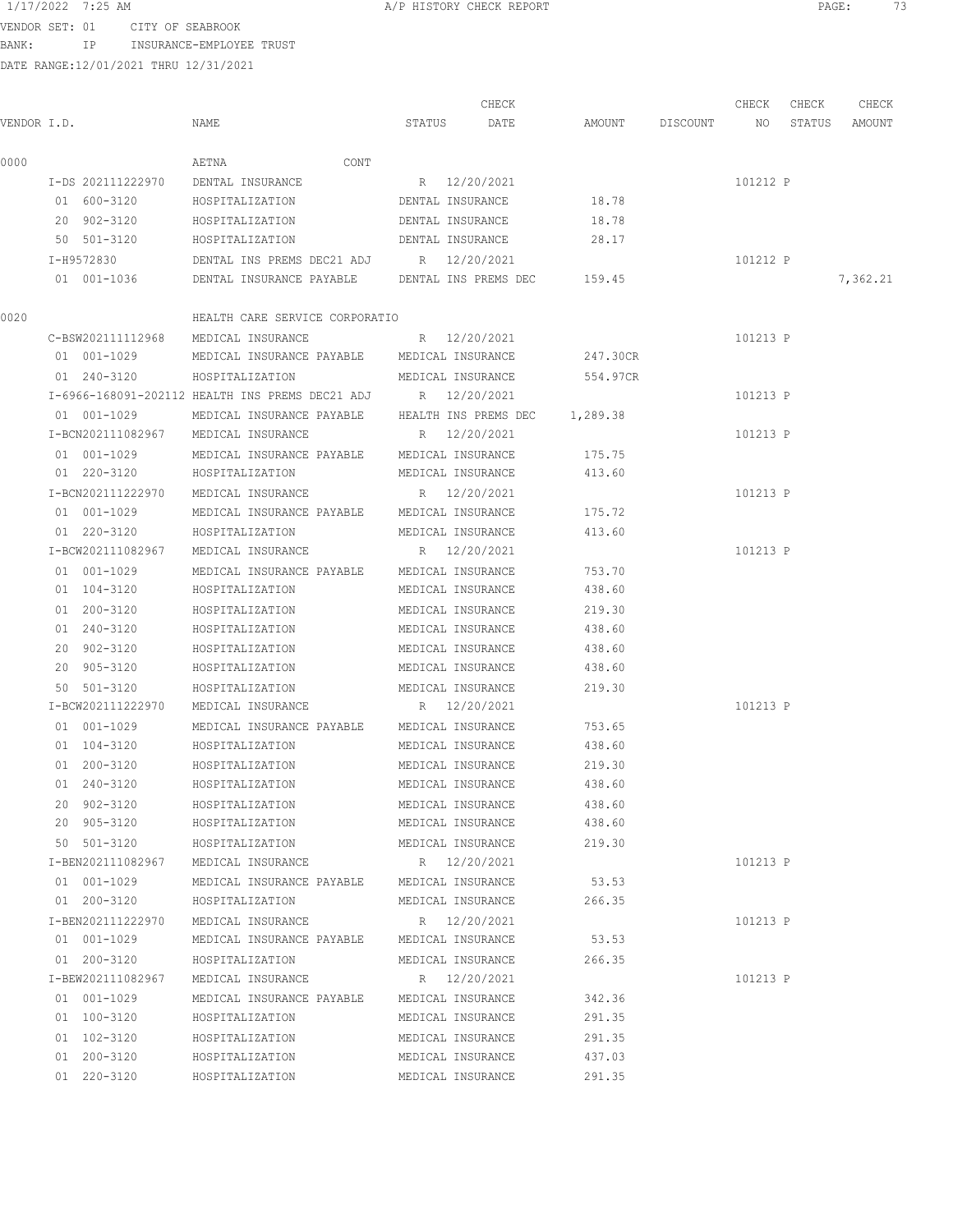### 1/17/2022 7:25 AM **A/P HISTORY CHECK REPORT PAGE:** 74

VENDOR SET: 01 CITY OF SEABROOK

BANK: IP INSURANCE-EMPLOYEE TRUST

|             |                   |                                             |                   | CHECK        |        |                 | CHECK    | CHECK  | CHECK  |
|-------------|-------------------|---------------------------------------------|-------------------|--------------|--------|-----------------|----------|--------|--------|
| VENDOR I.D. |                   | NAME                                        | STATUS            | DATE         |        | AMOUNT DISCOUNT | NO       | STATUS | AMOUNT |
| 0020        |                   | HEALTH CARE SERVICE COCONT                  |                   |              |        |                 |          |        |        |
|             | I-BEW202111082967 | MEDICAL INSURANCE                           | R 12/20/2021      |              |        |                 | 101213 P |        |        |
|             | 01 400-3120       | HOSPITALIZATION                             | MEDICAL INSURANCE |              | 291.35 |                 |          |        |        |
|             | 01 500-3120       | HOSPITALIZATION                             | MEDICAL INSURANCE |              | 291.35 |                 |          |        |        |
|             | 01 700-3120       | HOSPITALIZATION                             | MEDICAL INSURANCE |              | 874.05 |                 |          |        |        |
|             | 20 902-3120       | HOSPITALIZATION                             | MEDICAL INSURANCE |              | 291.35 |                 |          |        |        |
|             | 50 501-3120       | HOSPITALIZATION                             | MEDICAL INSURANCE |              | 437.02 |                 |          |        |        |
|             | I-BEW202111222970 | MEDICAL INSURANCE                           | R 12/20/2021      |              |        |                 | 101213 P |        |        |
|             | 01 001-1029       | MEDICAL INSURANCE PAYABLE                   | MEDICAL INSURANCE |              | 342.36 |                 |          |        |        |
|             | 01 100-3120       | HOSPITALIZATION                             | MEDICAL INSURANCE |              | 291.35 |                 |          |        |        |
|             | 01 102-3120       | HOSPITALIZATION                             | MEDICAL INSURANCE |              | 291.35 |                 |          |        |        |
|             | 01 200-3120       | HOSPITALIZATION                             | MEDICAL INSURANCE |              | 437.03 |                 |          |        |        |
|             | 01 220-3120       | HOSPITALIZATION                             | MEDICAL INSURANCE |              | 291.35 |                 |          |        |        |
|             | 01 400-3120       | HOSPITALIZATION                             | MEDICAL INSURANCE |              | 291.35 |                 |          |        |        |
|             | 01 500-3120       | HOSPITALIZATION                             | MEDICAL INSURANCE |              | 291.35 |                 |          |        |        |
|             | 01 700-3120       | HOSPITALIZATION                             | MEDICAL INSURANCE |              | 874.05 |                 |          |        |        |
|             | 20 902-3120       | HOSPITALIZATION                             | MEDICAL INSURANCE |              | 291.35 |                 |          |        |        |
|             | 50 501-3120       | HOSPITALIZATION                             | MEDICAL INSURANCE |              | 437.02 |                 |          |        |        |
|             | I-BFW202111082967 | MEDICAL INSURANCE                           | R 12/20/2021      |              |        |                 | 101213 P |        |        |
|             | 01 001-1029       | MEDICAL INSURANCE PAYABLE                   | MEDICAL INSURANCE |              | 697.62 |                 |          |        |        |
|             | 01 102-3120       | HOSPITALIZATION                             | MEDICAL INSURANCE |              | 338.64 |                 |          |        |        |
|             | 01 240-3120       | HOSPITALIZATION                             | MEDICAL INSURANCE |              | 677.27 |                 |          |        |        |
|             | 15 150-3120       | INSURANCE                                   | MEDICAL INSURANCE |              | 338.63 |                 |          |        |        |
|             | I-BFW202111222970 | MEDICAL INSURANCE                           |                   | R 12/20/2021 |        |                 | 101213 P |        |        |
|             | 01 001-1029       | MEDICAL INSURANCE PAYABLE                   | MEDICAL INSURANCE |              | 697.60 |                 |          |        |        |
|             | 01 102-3120       | HOSPITALIZATION                             | MEDICAL INSURANCE |              | 338.64 |                 |          |        |        |
|             | 01 240-3120       | HOSPITALIZATION                             | MEDICAL INSURANCE |              | 677.27 |                 |          |        |        |
|             | 15 150-3120       | INSURANCE                                   | MEDICAL INSURANCE |              | 338.63 |                 |          |        |        |
|             | I-BSW202111082967 | MEDICAL INSURANCE                           | R 12/20/2021      |              |        |                 | 101213 P |        |        |
|             | 01 001-1029       | MEDICAL INSURANCE PAYABLE                   | MEDICAL INSURANCE |              | 741.90 |                 |          |        |        |
|             | 01 102-3120       | HOSPITALIZATION                             | MEDICAL INSURANCE |              | 554.97 |                 |          |        |        |
|             | 01 200-3120       | HOSPITALIZATION                             | MEDICAL INSURANCE |              | 554.97 |                 |          |        |        |
|             | 01 240-3120       | HOSPITALIZATION                             | MEDICAL INSURANCE |              | 554.97 |                 |          |        |        |
|             | I-BSW202111222970 | MEDICAL INSURANCE                           |                   | R 12/20/2021 |        |                 | 101213 P |        |        |
|             | 01 001-1029       | MEDICAL INSURANCE PAYABLE MEDICAL INSURANCE |                   |              | 494.58 |                 |          |        |        |
|             | 01 102-3120       | HOSPITALIZATION                             | MEDICAL INSURANCE |              | 554.97 |                 |          |        |        |
|             | 01 200-3120       | HOSPITALIZATION                             | MEDICAL INSURANCE |              | 554.97 |                 |          |        |        |
|             | I-CF5202111082967 | MEDICAL INSURANCE                           |                   | R 12/20/2021 |        |                 | 101213 P |        |        |
|             | 01 001-1029       | MEDICAL INSURANCE PAYABLE MEDICAL INSURANCE |                   |              | 307.28 |                 |          |        |        |
|             | 01 200-3120       | HOSPITALIZATION                             | MEDICAL INSURANCE |              | 627.27 |                 |          |        |        |
|             | I-CF5202111222970 | MEDICAL INSURANCE                           | R 12/20/2021      |              |        |                 | 101213 P |        |        |
|             | 01 001-1029       | MEDICAL INSURANCE PAYABLE                   | MEDICAL INSURANCE |              | 307.28 |                 |          |        |        |
|             | 01 200-3120       | HOSPITALIZATION                             | MEDICAL INSURANCE |              | 627.27 |                 |          |        |        |
|             | I-CNC202111082967 | MEDICAL DEDUCTION                           |                   | R 12/20/2021 |        |                 | 101213 P |        |        |
|             | 01 001-1029       | MEDICAL INSURANCE PAYABLE MEDICAL DEDUCTION |                   |              | 123.17 |                 |          |        |        |
|             | 20 912-3120       | HOSPITALIZATION                             | MEDICAL DEDUCTION |              | 413.60 |                 |          |        |        |
|             | I-CNC202111222970 | MEDICAL DEDUCTION                           |                   | R 12/20/2021 |        |                 | 101213 P |        |        |
|             | 01 001-1029       | MEDICAL INSURANCE PAYABLE                   | MEDICAL DEDUCTION |              | 123.16 |                 |          |        |        |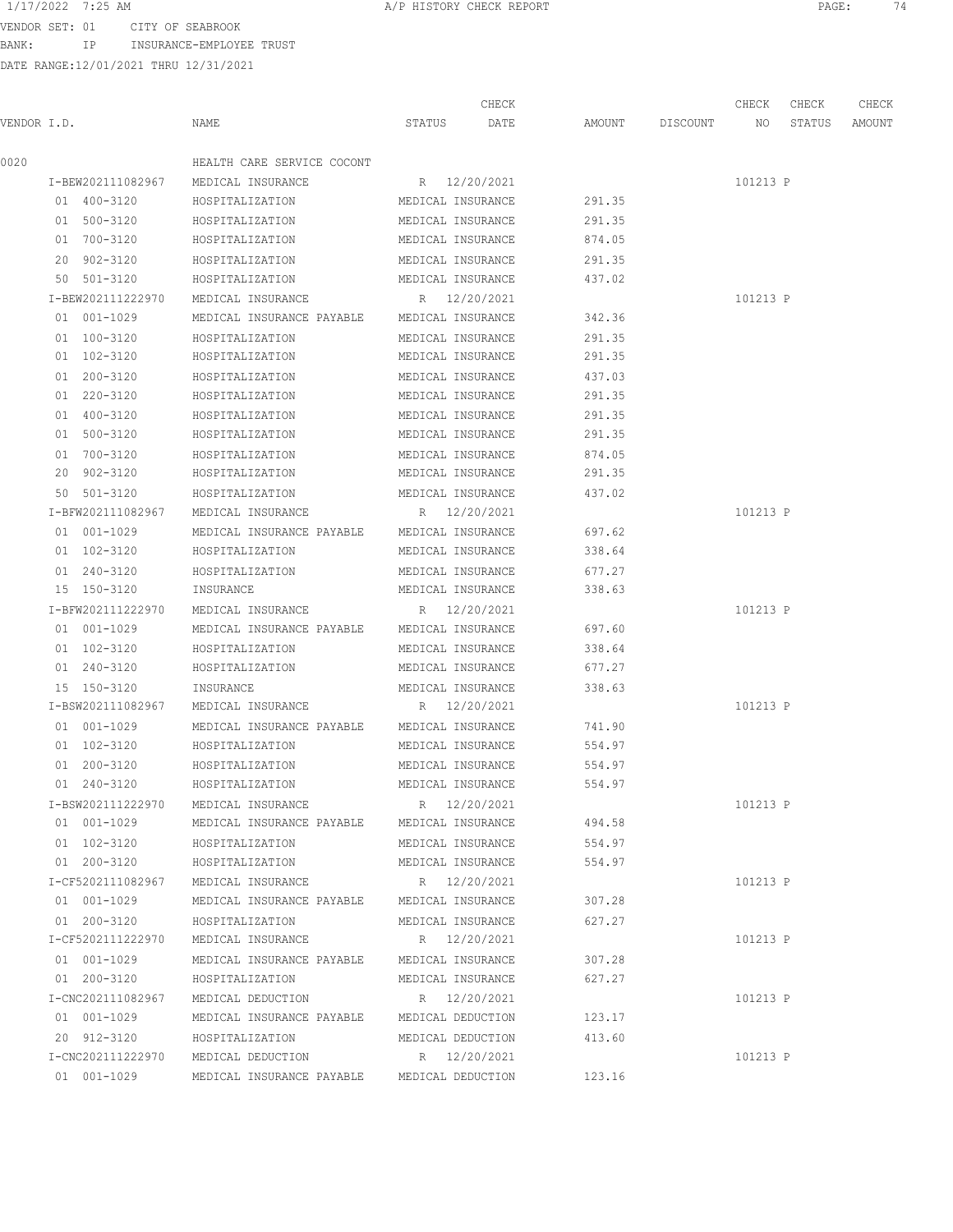1/17/2022 7:25 AM **A/P HISTORY CHECK REPORT PAGE:** 75

VENDOR SET: 01 CITY OF SEABROOK BANK: IP INSURANCE-EMPLOYEE TRUST

|             |    |                   |                                             |                   | CHECK        |          |                 | CHECK    | CHECK  | CHECK  |
|-------------|----|-------------------|---------------------------------------------|-------------------|--------------|----------|-----------------|----------|--------|--------|
| VENDOR I.D. |    |                   | NAME                                        | STATUS            | DATE         |          | AMOUNT DISCOUNT | NO       | STATUS | AMOUNT |
| 0020        |    |                   | HEALTH CARE SERVICE COCONT                  |                   |              |          |                 |          |        |        |
|             |    | I-CNC202111222970 | MEDICAL DEDUCTION                           | R 12/20/2021      |              |          |                 | 101213 P |        |        |
|             |    | 20 912-3120       | HOSPITALIZATION                             | MEDICAL DEDUCTION |              | 413.60   |                 |          |        |        |
|             |    | I-CNE202111082967 | MEDICAL INSURANCE                           |                   | R 12/20/2021 |          |                 | 101213 P |        |        |
|             |    | 01 001-1029       | MEDICAL INSURANCE PAYABLE MEDICAL INSURANCE |                   |              | 25.00    |                 |          |        |        |
|             |    | 01 200-3120       | HOSPITALIZATION                             | MEDICAL INSURANCE |              | 266.35   |                 |          |        |        |
|             |    | I-CNE202111222970 | MEDICAL INSURANCE                           | R 12/20/2021      |              |          |                 | 101213 P |        |        |
|             |    | 01 001-1029       | MEDICAL INSURANCE PAYABLE MEDICAL INSURANCE |                   |              | 25.00    |                 |          |        |        |
|             |    | 01 200-3120       | HOSPITALIZATION                             | MEDICAL INSURANCE |              | 266.35   |                 |          |        |        |
|             |    | I-CWC202111082967 | MEDICAL INSURANCE                           | R 12/20/2021      |              |          |                 | 101213 P |        |        |
|             |    | 01 001-1029       | MEDICAL INSURANCE PAYABLE MEDICAL INSURANCE |                   |              | 883.53   |                 |          |        |        |
|             |    | 01 102-3120       | HOSPITALIZATION                             | MEDICAL INSURANCE |              | 438.60   |                 |          |        |        |
|             |    | 01 103-3120       | HOSPITALIZATION                             | MEDICAL INSURANCE |              | 438.60   |                 |          |        |        |
|             |    | 01 200-3120       | HOSPITALIZATION                             | MEDICAL INSURANCE |              | 438.60   |                 |          |        |        |
|             |    | 01 400-3120       | HOSPITALIZATION                             | MEDICAL INSURANCE |              | 328.95   |                 |          |        |        |
|             |    | 01 500-3120       | HOSPITALIZATION                             | MEDICAL INSURANCE |              | 1,206.15 |                 |          |        |        |
|             |    | 20 902-3120       | HOSPITALIZATION                             | MEDICAL INSURANCE |              | 548.25   |                 |          |        |        |
|             |    | 20 905-3120       | HOSPITALIZATION                             | MEDICAL INSURANCE |              | 438.60   |                 |          |        |        |
|             |    | 20 912-3120       | HOSPITALIZATION                             | MEDICAL INSURANCE |              | 109.65   |                 |          |        |        |
|             |    | I-CWC202111222970 | MEDICAL INSURANCE                           | R 12/20/2021      |              |          |                 | 101213 P |        |        |
|             |    | 01 001-1029       | MEDICAL INSURANCE PAYABLE                   | MEDICAL INSURANCE |              | 883.44   |                 |          |        |        |
|             |    | 01 102-3120       | HOSPITALIZATION                             | MEDICAL INSURANCE |              | 438.60   |                 |          |        |        |
|             |    | 01 103-3120       | HOSPITALIZATION                             | MEDICAL INSURANCE |              | 438.60   |                 |          |        |        |
|             |    | 01 200-3120       | HOSPITALIZATION                             | MEDICAL INSURANCE |              | 438.60   |                 |          |        |        |
|             |    | 01 400-3120       | HOSPITALIZATION                             | MEDICAL INSURANCE |              | 328.95   |                 |          |        |        |
|             |    | 01 500-3120       | HOSPITALIZATION                             | MEDICAL INSURANCE |              | 1,206.15 |                 |          |        |        |
|             |    | 20 902-3120       | HOSPITALIZATION                             | MEDICAL INSURANCE |              | 548.25   |                 |          |        |        |
|             |    | 20 905-3120       | HOSPITALIZATION                             | MEDICAL INSURANCE |              | 438.60   |                 |          |        |        |
|             |    | 20 912-3120       | HOSPITALIZATION                             | MEDICAL INSURANCE |              | 109.65   |                 |          |        |        |
|             |    | I-CWE202111082967 | MEDICAL INSURANCE                           | R 12/20/2021      |              |          |                 | 101213 P |        |        |
|             |    | 01 102-3120       | HOSPITALIZATION                             | MEDICAL INSURANCE |              | 203.95   |                 |          |        |        |
|             |    | 01 200-3120       | HOSPITALIZATION                             | MEDICAL INSURANCE |              | 2,818.69 |                 |          |        |        |
|             |    | 01 210-3120       | HOSPITALIZATION                             | MEDICAL INSURANCE |              | 291.35   |                 |          |        |        |
|             |    | 01 220-3120       | HOSPITALIZATION                             | MEDICAL INSURANCE |              | 291.35   |                 |          |        |        |
|             |    | 01 400-3120       | HOSPITALIZATION                             | MEDICAL INSURANCE |              | 291.35   |                 |          |        |        |
|             |    | 01 500-3120       | HOSPITALIZATION                             | MEDICAL INSURANCE |              | 582.70   |                 |          |        |        |
|             |    | 01 600-3120       | HOSPITALIZATION                             | MEDICAL INSURANCE |              | 1,252.80 |                 |          |        |        |
|             | 01 | 700-3120          | HOSPITALIZATION                             | MEDICAL INSURANCE |              | 291.35   |                 |          |        |        |
|             |    | 20 902-3120       | HOSPITALIZATION                             | MEDICAL INSURANCE |              | 582.70   |                 |          |        |        |
|             |    | 20 912-3120       | HOSPITALIZATION                             | MEDICAL INSURANCE |              | 582.70   |                 |          |        |        |
|             |    | 50 501-3120       | HOSPITALIZATION                             | MEDICAL INSURANCE |              | 386.16   |                 |          |        |        |
|             |    | I-CWE202111222970 | MEDICAL INSURANCE                           |                   | R 12/20/2021 |          |                 | 101213 P |        |        |
|             |    | 01 102-3120       | HOSPITALIZATION                             | MEDICAL INSURANCE |              | 203.95   |                 |          |        |        |
|             |    | 01 200-3120       | HOSPITALIZATION                             | MEDICAL INSURANCE |              | 2,796.95 |                 |          |        |        |
|             |    | 01 210-3120       | HOSPITALIZATION                             | MEDICAL INSURANCE |              | 291.35   |                 |          |        |        |
|             |    | 01 220-3120       | HOSPITALIZATION                             | MEDICAL INSURANCE |              | 291.35   |                 |          |        |        |
|             |    | 01 400-3120       | HOSPITALIZATION                             | MEDICAL INSURANCE |              | 291.35   |                 |          |        |        |
|             |    | 01 500-3120       | HOSPITALIZATION                             | MEDICAL INSURANCE |              | 582.70   |                 |          |        |        |
|             |    |                   |                                             |                   |              |          |                 |          |        |        |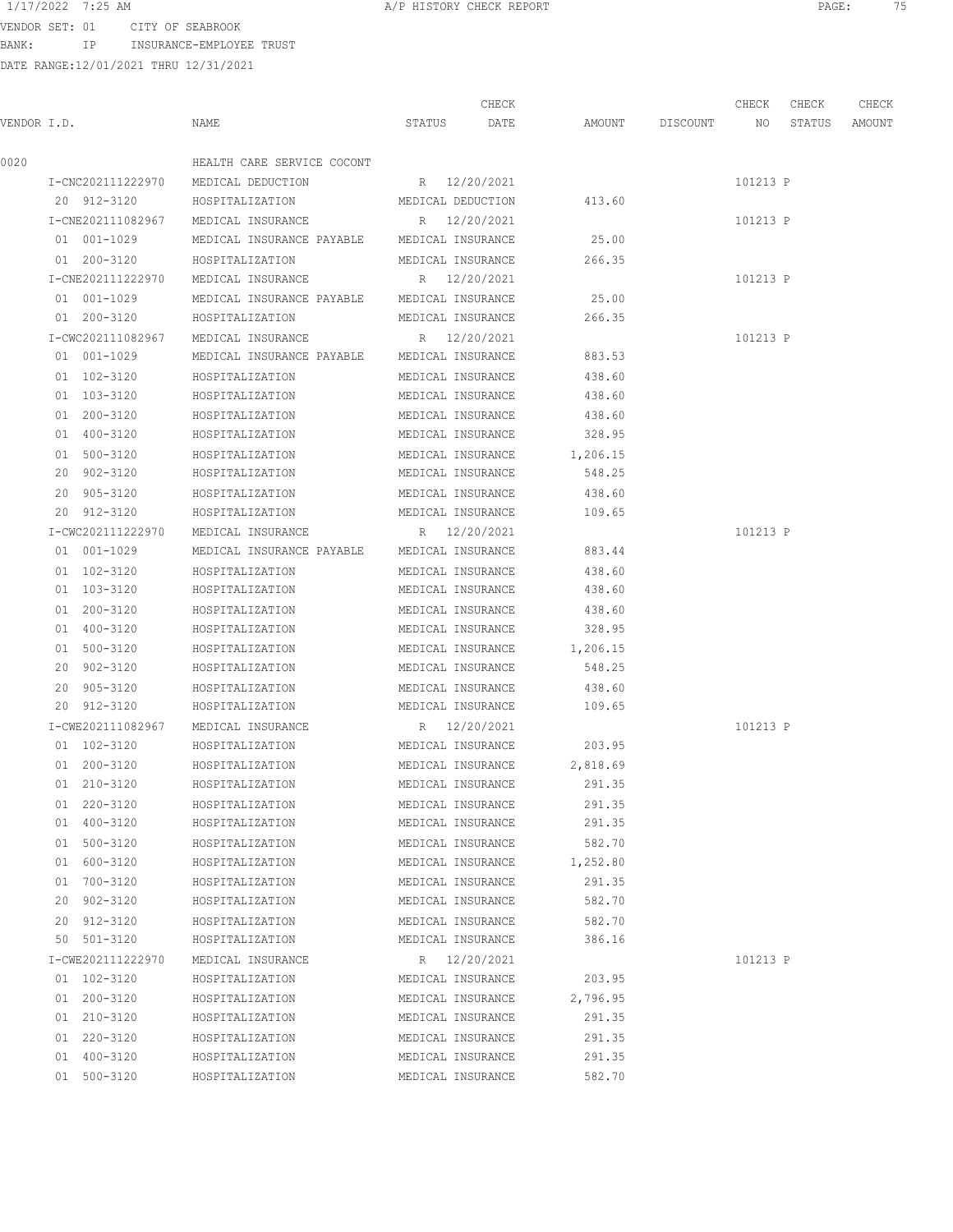BANK: IP INSURANCE-EMPLOYEE TRUST

DATE RANGE:12/01/2021 THRU 12/31/2021

CHECK CHECK CHECK CHECK

VENDOR I.D. NAME STATUS DATE AMOUNT DISCOUNT NO STATUS AMOUNT 0020 HEALTH CARE SERVICE COCONT I-CWE202111222970 MEDICAL INSURANCE R 12/20/2021 101213 P 01 600-3120 HOSPITALIZATION MEDICAL INSURANCE 1,252.80 01 700-3120 HOSPITALIZATION MEDICAL INSURANCE 291.35 20 902-3120 HOSPITALIZATION MEDICAL INSURANCE 582.70 20 912-3120 HOSPITALIZATION MEDICAL INSURANCE 582.70 50 501-3120 HOSPITALIZATION MEDICAL INSURANCE 407.90 I-CWF202111082967 MEDICAL INSURANCE R 12/20/2021 101213 P 01 001-1029 MEDICAL INSURANCE PAYABLE MEDICAL INSURANCE 2,058.24 01 102-3120 HOSPITALIZATION MEDICAL INSURANCE 677.27 01 200-3120 HOSPITALIZATION MEDICAL INSURANCE 2,031.81 01 500-3120 HOSPITALIZATION MEDICAL INSURANCE 1,129.69 20 902-3120 HOSPITALIZATION MEDICAL INSURANCE 1,128.33 20 912-3120 HOSPITALIZATION MEDICAL INSURANCE 451.06 I-CWF202111222970 MEDICAL INSURANCE R 12/20/2021 101213 P 01 001-1029 MEDICAL INSURANCE PAYABLE MEDICAL INSURANCE 2,058.24 01 102-3120 HOSPITALIZATION MEDICAL INSURANCE 677.27 01 200-3120 HOSPITALIZATION MEDICAL INSURANCE 2,031.81 01 500-3120 HOSPITALIZATION MEDICAL INSURANCE 1,129.69 20 902-3120 HOSPITALIZATION MEDICAL INSURANCE 1,128.33 20 912-3120 HOSPITALIZATION MEDICAL INSURANCE 451.06 I-CWS202111082967 MEDICAL INSURANCE R 12/20/2021 101213 P 01 001-1029 MEDICAL INSURANCE PAYABLE MEDICAL INSURANCE 1,054.44 01 200-3120 HOSPITALIZATION MEDICAL INSURANCE 1,942.40 01 500-3120 HOSPITALIZATION MEDICAL INSURANCE 554.97 01 600-3120 HOSPITALIZATION MEDICAL INSURANCE 554.97 50 501-3120 HOSPITALIZATION MEDICAL INSURANCE 277.48 I-CWS202111222970 MEDICAL INSURANCE R 12/20/2021 101213 P 01 001-1029 MEDICAL INSURANCE PAYABLE MEDICAL INSURANCE 1,054.44 01 200-3120 HOSPITALIZATION MEDICAL INSURANCE 1,942.40 01 500-3120 HOSPITALIZATION MEDICAL INSURANCE 554.97 01 600-3120 HOSPITALIZATION MEDICAL INSURANCE 554.97 50 501-3120 HOSPITALIZATION MEDICAL INSURANCE 277.48 I-HCW202111082967 MEDICAL INSURANCE R 12/20/2021 101213 P 01 001-1029 MEDICAL INSURANCE PAYABLE MEDICAL INSURANCE 477.42 01 100-3120 HOSPITALIZATION MEDICAL INSURANCE 355.51 01 102-3120 HOSPITALIZATION MEDICAL INSURANCE 355.51 01 200-3120 HOSPITALIZATION MEDICAL INSURANCE 177.76 01 240-3120 HOSPITALIZATION MEDICAL INSURANCE 711.02 01 400-3120 HOSPITALIZATION MEDICAL INSURANCE 355.51 01 700-3120 HOSPITALIZATION MEDICAL INSURANCE 177.75 I-HCW202111222970 MEDICAL INSURANCE R 12/20/2021 101213 P 01 001-1029 MEDICAL INSURANCE PAYABLE MEDICAL INSURANCE 477.42 01 100-3120 HOSPITALIZATION MEDICAL INSURANCE 355.51 01 102-3120 HOSPITALIZATION MEDICAL INSURANCE 355.51 01 200-3120 HOSPITALIZATION MEDICAL INSURANCE 177.75 01 240-3120 HOSPITALIZATION MEDICAL INSURANCE 711.02 01 400-3120 HOSPITALIZATION MEDICAL INSURANCE 355.51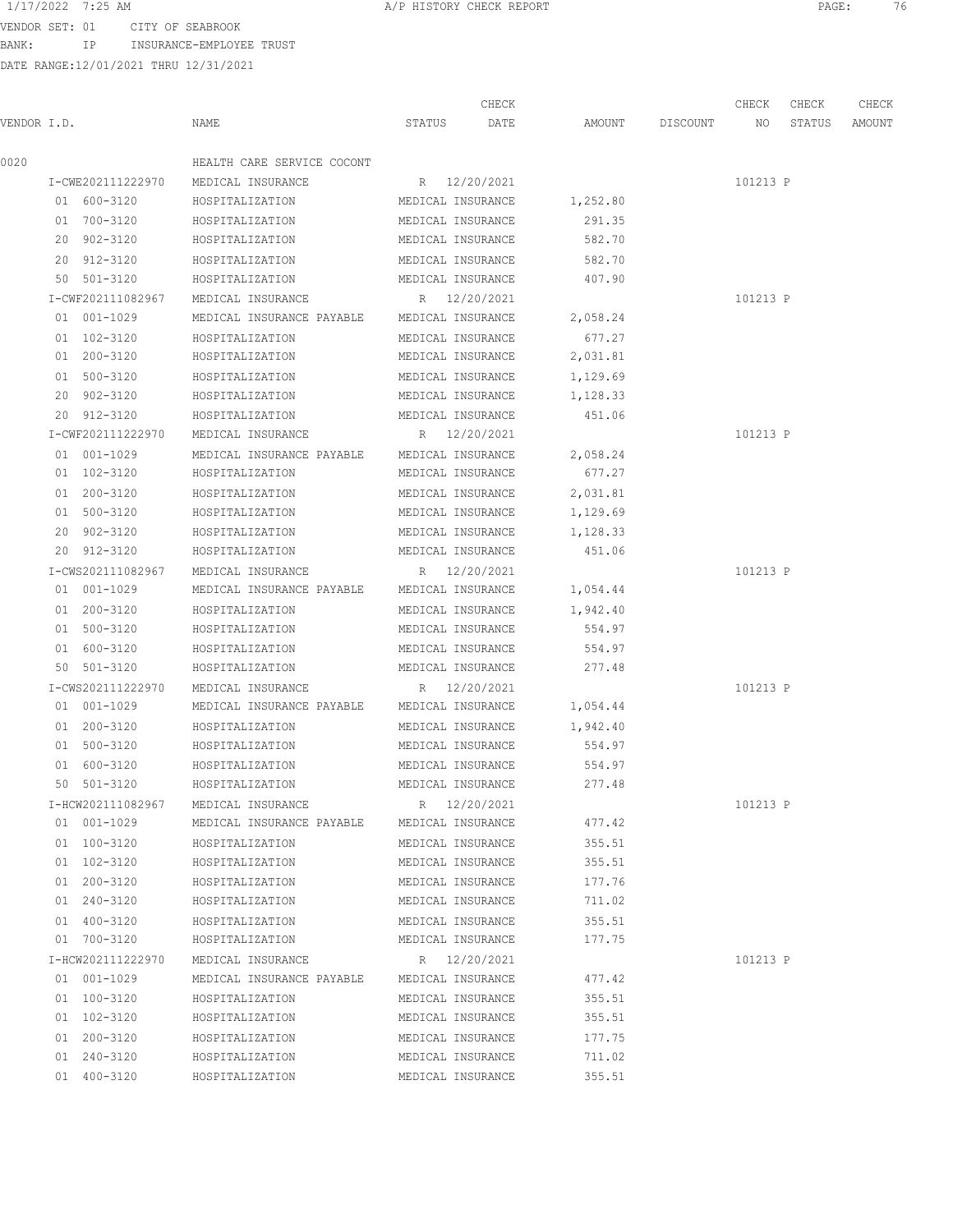### 1/17/2022 7:25 AM **A/P HISTORY CHECK REPORT PAGE:** 77

VENDOR SET: 01 CITY OF SEABROOK BANK: IP INSURANCE-EMPLOYEE TRUST

|             |                   |                                        |                   | CHECK        |          |          | CHECK    | CHECK  | CHECK  |
|-------------|-------------------|----------------------------------------|-------------------|--------------|----------|----------|----------|--------|--------|
| VENDOR I.D. |                   | NAME                                   | STATUS            | DATE         | AMOUNT   | DISCOUNT | NO.      | STATUS | AMOUNT |
| 0020        |                   | HEALTH CARE SERVICE COCONT             |                   |              |          |          |          |        |        |
|             | I-HCW202111222970 | MEDICAL INSURANCE                      | R 12/20/2021      |              |          |          | 101213 P |        |        |
|             | 01 700-3120       | HOSPITALIZATION                        | MEDICAL INSURANCE |              | 177.76   |          |          |        |        |
|             | I-HEN202111082967 | MEDICAL PLAN                           |                   | R 12/20/2021 |          |          | 101213 P |        |        |
|             | 01 001-1029       | MEDICAL INSURANCE PAYABLE MEDICAL PLAN |                   |              | 50.00    |          |          |        |        |
|             | 01 200-3120       | HOSPITALIZATION                        | MEDICAL PLAN      |              | 422.32   |          |          |        |        |
|             | I-HEN202111222970 | MEDICAL PLAN                           | R 12/20/2021      |              |          |          | 101213 P |        |        |
|             | 01 001-1029       | MEDICAL INSURANCE PAYABLE              | MEDICAL PLAN      |              | 50.00    |          |          |        |        |
|             | 01 200-3120       | HOSPITALIZATION                        | MEDICAL PLAN      |              | 422.32   |          |          |        |        |
|             | I-HEW202111082967 | MEDICAL INSURANCE                      | R 12/20/2021      |              |          |          | 101213 P |        |        |
|             | 01 102-3120       | HOSPITALIZATION                        | MEDICAL INSURANCE |              | 472.32   |          |          |        |        |
|             | 01 106-3120       | HOSPITALIZATION                        | MEDICAL INSURANCE |              | 118.08   |          |          |        |        |
|             | 01 200-3120       | HOSPITALIZATION                        | MEDICAL INSURANCE |              | 1,180.80 |          |          |        |        |
|             | 01 230-3120       | HOSPITALIZATION                        | MEDICAL INSURANCE |              | 118.08   |          |          |        |        |
|             | 01 240-3120       | HOSPITALIZATION                        | MEDICAL INSURANCE |              | 708.48   |          |          |        |        |
|             | 01 400-3120       | HOSPITALIZATION                        | MEDICAL INSURANCE |              | 472.32   |          |          |        |        |
|             | 01 500-3120       | HOSPITALIZATION                        | MEDICAL INSURANCE |              | 236.16   |          |          |        |        |
|             | I-HEW202111222970 | MEDICAL INSURANCE                      | R 12/20/2021      |              |          |          | 101213 P |        |        |
|             | 01 102-3120       | HOSPITALIZATION                        | MEDICAL INSURANCE |              | 472.32   |          |          |        |        |
|             | 01 106-3120       | HOSPITALIZATION                        | MEDICAL INSURANCE |              | 118.08   |          |          |        |        |
|             | 01 200-3120       | HOSPITALIZATION                        | MEDICAL INSURANCE |              | 1,180.80 |          |          |        |        |
|             | 01 230-3120       | HOSPITALIZATION                        | MEDICAL INSURANCE |              | 118.08   |          |          |        |        |
|             | 01 240-3120       | HOSPITALIZATION                        | MEDICAL INSURANCE |              | 708.48   |          |          |        |        |
|             | 01 400-3120       | HOSPITALIZATION                        | MEDICAL INSURANCE |              | 472.32   |          |          |        |        |
|             | 01 500-3120       | HOSPITALIZATION                        | MEDICAL INSURANCE |              | 236.16   |          |          |        |        |
|             | I-HFN202111082967 | MEDICAL INSURANCE                      | R 12/20/2021      |              |          |          | 101213 P |        |        |
|             | 01 001-1029       | MEDICAL INSURANCE PAYABLE              | MEDICAL INSURANCE |              | 233.54   |          |          |        |        |
|             | 01 200-3120       | HOSPITALIZATION                        | MEDICAL INSURANCE |              | 392.97   |          |          |        |        |
|             | 50 501-3120       | HOSPITALIZATION                        | MEDICAL INSURANCE |              | 130.99   |          |          |        |        |
|             | I-HFN202111222970 | MEDICAL INSURANCE                      | R 12/20/2021      |              |          |          | 101213 P |        |        |
|             | 01 001-1029       | MEDICAL INSURANCE PAYABLE              | MEDICAL INSURANCE |              | 233.53   |          |          |        |        |
|             | 01 200-3120       | HOSPITALIZATION                        | MEDICAL INSURANCE |              | 392.97   |          |          |        |        |
|             | 50 501-3120       | HOSPITALIZATION                        | MEDICAL INSURANCE |              | 130.99   |          |          |        |        |
|             | I-HFW202111082967 | MEDICAL INSURANCE                      | R 12/20/2021      |              |          |          | 101213 P |        |        |
|             | 01 001-1029       | MEDICAL INSURANCE PAYABLE              | MEDICAL INSURANCE |              | 834.16   |          |          |        |        |
|             | 01 102-3120       | HOSPITALIZATION                        | MEDICAL INSURANCE |              | 548.96   |          |          |        |        |
|             | 01 103-3120       | HOSPITALIZATION                        | MEDICAL INSURANCE |              | 548.96   |          |          |        |        |
|             | 01 400-3120       | HOSPITALIZATION                        | MEDICAL INSURANCE |              | 1,097.92 |          |          |        |        |
|             | I-HFW202111222970 | MEDICAL INSURANCE                      | R 12/20/2021      |              |          |          | 101213 P |        |        |
|             | 01 001-1029       | MEDICAL INSURANCE PAYABLE              | MEDICAL INSURANCE |              | 834.12   |          |          |        |        |
|             | 01 102-3120       | HOSPITALIZATION                        | MEDICAL INSURANCE |              | 548.96   |          |          |        |        |
|             | 01 103-3120       | HOSPITALIZATION                        | MEDICAL INSURANCE |              | 548.96   |          |          |        |        |
|             | 01 400-3120       | HOSPITALIZATION                        | MEDICAL INSURANCE |              | 1,097.92 |          |          |        |        |
|             | I-HSW202111082967 | MEDICAL INSURANCE                      | R 12/20/2021      |              |          |          | 101213 P |        |        |
|             | 01 001-1029       | MEDICAL INSURANCE PAYABLE              | MEDICAL INSURANCE |              | 427.35   |          |          |        |        |
|             | 01 102-3120       | HOSPITALIZATION                        | MEDICAL INSURANCE |              | 449.83   |          |          |        |        |
|             | 01 106-3120       | HOSPITALIZATION                        | MEDICAL INSURANCE |              | 224.92   |          |          |        |        |
|             | 01 200-3120       | HOSPITALIZATION                        | MEDICAL INSURANCE |              | 449.83   |          |          |        |        |
|             |                   |                                        |                   |              |          |          |          |        |        |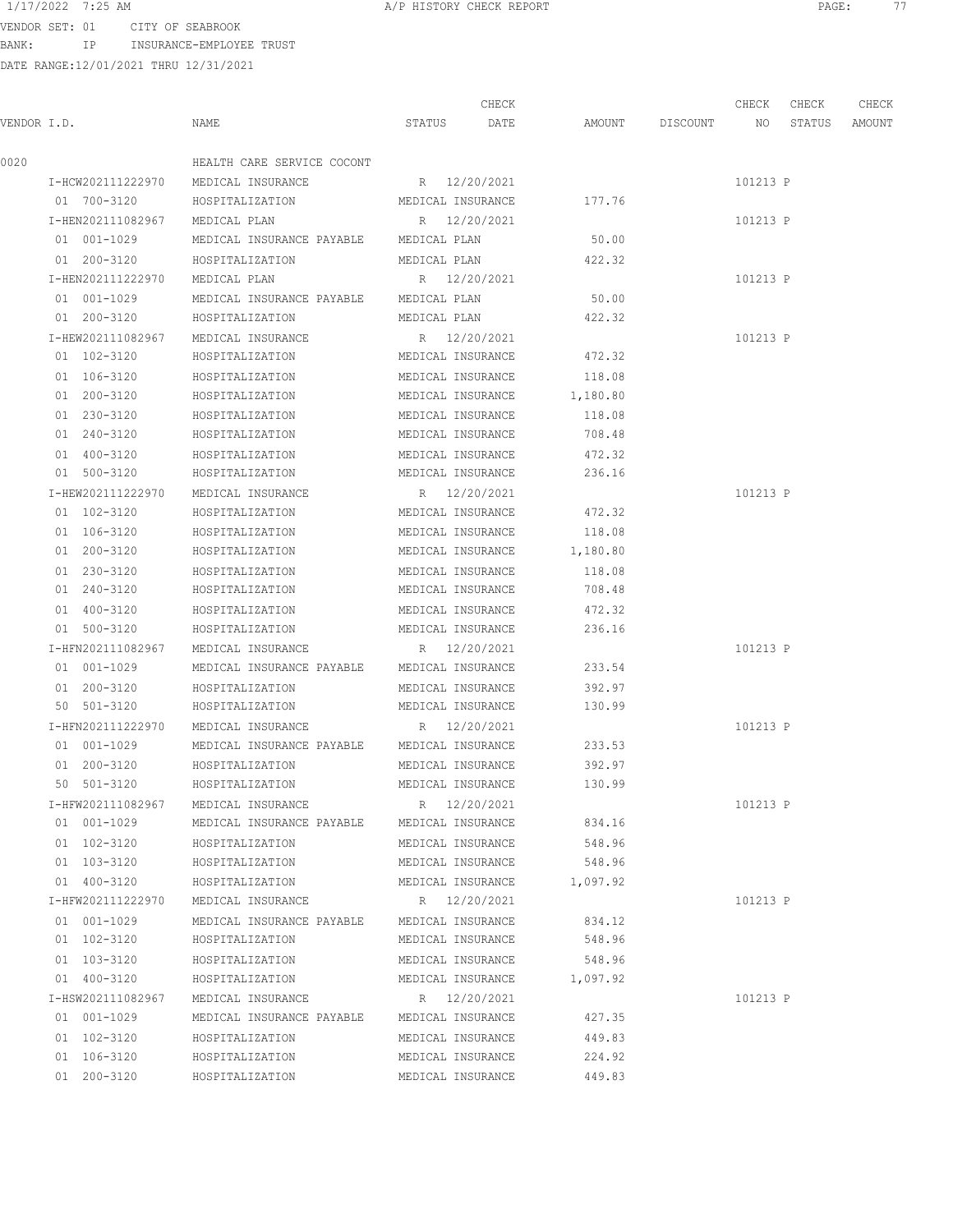BANK: IP INSURANCE-EMPLOYEE TRUST

|             |                   |                                                          |                      |              | CHECK |        |          | CHECK    | CHECK  | CHECK     |
|-------------|-------------------|----------------------------------------------------------|----------------------|--------------|-------|--------|----------|----------|--------|-----------|
| VENDOR I.D. |                   | NAME                                                     | STATUS               |              | DATE  | AMOUNT | DISCOUNT | NO       | STATUS | AMOUNT    |
| 0020        |                   | HEALTH CARE SERVICE COCONT                               |                      |              |       |        |          |          |        |           |
|             | I-HSW202111082967 | MEDICAL INSURANCE                                        |                      | R 12/20/2021 |       |        |          | 101213 P |        |           |
|             | 01 230-3120       | HOSPITALIZATION                                          | MEDICAL INSURANCE    |              |       | 224.91 |          |          |        |           |
|             | I-HSW202111222970 | MEDICAL INSURANCE                                        |                      | R 12/20/2021 |       |        |          | 101213 P |        |           |
|             | 01 001-1029       | MEDICAL INSURANCE PAYABLE MEDICAL INSURANCE              |                      |              |       | 427.35 |          |          |        |           |
|             | 01 102-3120       | HOSPITALIZATION                                          | MEDICAL INSURANCE    |              |       | 449.83 |          |          |        |           |
|             | 01 106-3120       | HOSPITALIZATION                                          | MEDICAL INSURANCE    |              |       | 224.92 |          |          |        |           |
|             | 01 200-3120       | HOSPITALIZATION                                          | MEDICAL INSURANCE    |              |       | 449.83 |          |          |        |           |
|             | 01 230-3120       | HOSPITALIZATION                                          | MEDICAL INSURANCE    |              |       | 224.91 |          |          |        | 99,956.97 |
| 0002        |                   | UNUM LIFE INSURANCE CO OF AMER                           |                      |              |       |        |          |          |        |           |
|             |                   | I-202112-0095885-001 LTC PREMIUMS DEC21 ADJ R 12/20/2021 |                      |              |       |        |          | 101217 P |        |           |
|             | 01 001-1033       | UNUM INSURANCE DEDUCTS                                   | LTC PREMIUMS DEC21 A |              |       | 15.40  |          |          |        |           |
|             | I-ULC202111082967 | UNUM LTC                                                 |                      | R 12/20/2021 |       |        |          | 101217 P |        |           |
|             | 01 001-1033       | UNUM INSURANCE DEDUCTS                                   | UNUM LTC             |              |       | 42.10  |          |          |        |           |
|             | 01 100-3120       | HOSPITALIZATION                                          | UNUM LTC             |              |       | 4.30   |          |          |        |           |
|             | 01 102-3120       | HOSPITALIZATION                                          | UNUM LTC             |              |       | 15.21  |          |          |        |           |
|             | 01 103-3120       | HOSPITALIZATION                                          | UNUM LTC             |              |       | 5.25   |          |          |        |           |
|             | 01 104-3120       | HOSPITALIZATION                                          | UNUM LTC             |              |       | 2.50   |          |          |        |           |
|             | 01 106-3120       | HOSPITALIZATION                                          | UNUM LTC             |              |       | 3.70   |          |          |        |           |
|             | 01 200-3120       | HOSPITALIZATION                                          | UNUM LTC             |              |       | 49.46  |          |          |        |           |
|             | 01 210-3120       | HOSPITALIZATION                                          | UNUM LTC             |              |       | 4.90   |          |          |        |           |
|             | 01 220-3120       | HOSPITALIZATION                                          | UNUM LTC             |              |       | 4.20   |          |          |        |           |
|             | 01 230-3120       | HOSPITALIZATION                                          | UNUM LTC             |              |       | 3.70   |          |          |        |           |
|             | 01 240-3120       | HOSPITALIZATION                                          | UNUM LTC             |              |       | 15.15  |          |          |        |           |
|             | 01 400-3120       | HOSPITALIZATION                                          | UNUM LTC             |              |       | 16.03  |          |          |        |           |
|             | 01 500-3120       | HOSPITALIZATION                                          | UNUM LTC             |              |       | 18.59  |          |          |        |           |
|             | 01 600-3120       | HOSPITALIZATION                                          | UNUM LTC             |              |       | 17.02  |          |          |        |           |
|             | 01 700-3120       | HOSPITALIZATION                                          | UNUM LTC             |              |       | 6.45   |          |          |        |           |
|             | 15 150-3120       | INSURANCE                                                | UNUM LTC             |              |       | 0.62   |          |          |        |           |
|             | 20 902-3120       | HOSPITALIZATION                                          | UNUM LTC             |              |       | 14.76  |          |          |        |           |
|             | 20 905-3120       | HOSPITALIZATION                                          | UNUM LTC             |              |       | 6.30   |          |          |        |           |
|             | 20 912-3120       | HOSPITALIZATION                                          | UNUM LTC             |              |       | 13.32  |          |          |        |           |
|             | 50 501-3120       | HOSPITALIZATION                                          | UNUM LTC             |              |       | 6.24   |          |          |        |           |
|             | I-ULC202111222970 | UNUM LTC                                                 |                      | R 12/20/2021 |       |        |          | 101217 P |        |           |
|             | 01 001-1033       | UNUM INSURANCE DEDUCTS                                   | UNUM LTC             |              |       | 42.10  |          |          |        |           |
|             | 01 100-3120       | HOSPITALIZATION                                          | UNUM LTC             |              |       | 4.30   |          |          |        |           |
|             | 01 102-3120       | HOSPITALIZATION                                          | UNUM LTC             |              |       | 15.21  |          |          |        |           |
|             | 01 103-3120       | HOSPITALIZATION                                          | UNUM LTC             |              |       | 5.25   |          |          |        |           |
|             | 01 104-3120       | HOSPITALIZATION                                          | UNUM LTC             |              |       | 2.50   |          |          |        |           |
|             | 01 106-3120       | HOSPITALIZATION                                          | UNUM LTC             |              |       | 3.70   |          |          |        |           |
|             | 01 200-3120       | HOSPITALIZATION                                          | UNUM LTC             |              |       | 49.37  |          |          |        |           |
|             | 01 210-3120       | HOSPITALIZATION                                          | UNUM LTC             |              |       | 4.90   |          |          |        |           |
|             | 01 220-3120       | HOSPITALIZATION                                          | UNUM LTC             |              |       | 4.20   |          |          |        |           |
|             | 01 230-3120       | HOSPITALIZATION                                          | UNUM LTC             |              |       | 3.70   |          |          |        |           |
|             | 01 240-3120       | HOSPITALIZATION                                          | UNUM LTC             |              |       | 15.15  |          |          |        |           |
|             | 01 400-3120       | HOSPITALIZATION                                          | UNUM LTC             |              |       | 16.04  |          |          |        |           |
|             | 01 500-3120       | HOSPITALIZATION                                          | UNUM LTC             |              |       | 18.58  |          |          |        |           |
|             |                   |                                                          |                      |              |       |        |          |          |        |           |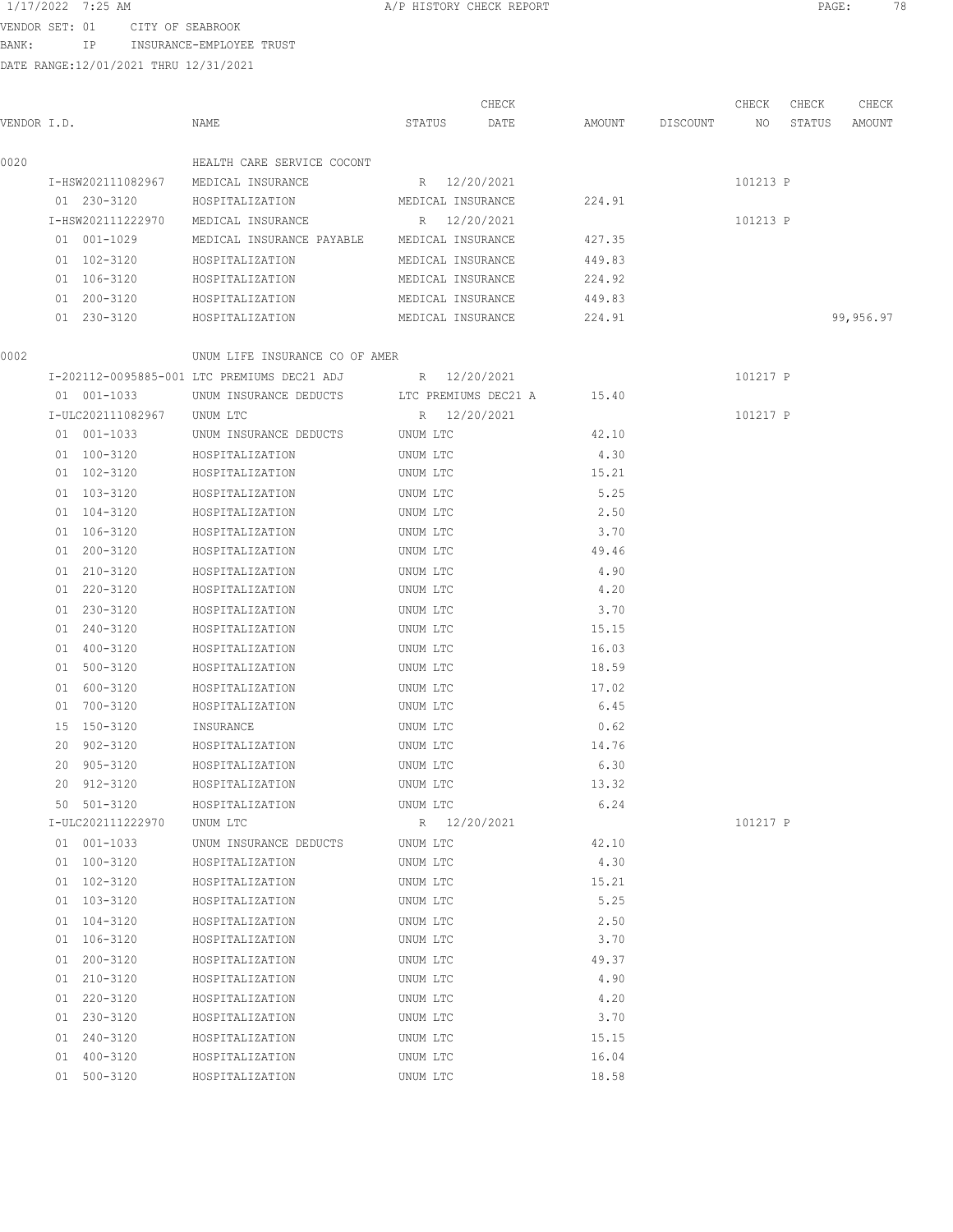BANK: IP INSURANCE-EMPLOYEE TRUST

| VENDOR SET:      | . .                     | SEARROOK<br>∩⊤mv<br>ヘドー |                            |              |        |  |       |      |
|------------------|-------------------------|-------------------------|----------------------------|--------------|--------|--|-------|------|
| 1/17/202<br>とりとと | ΔM<br>$\cdot$ .<br>-211 |                         | NORY.<br>11 11 U 1 U 1 V 1 | <b>CHECK</b> | REPORT |  | PAGE. | $ -$ |

|             |                   |                                        |                      | CHECK |        |          | CHECK    | CHECK  | CHECK    |
|-------------|-------------------|----------------------------------------|----------------------|-------|--------|----------|----------|--------|----------|
| VENDOR I.D. |                   | NAME                                   | STATUS               | DATE  | AMOUNT | DISCOUNT | NO       | STATUS | AMOUNT   |
| 0002        |                   | UNUM LIFE INSURANCE COCONT             |                      |       |        |          |          |        |          |
|             | I-ULC202111222970 | UNUM LTC                               | R 12/20/2021         |       |        |          | 101217 P |        |          |
|             | 01 600-3120       | HOSPITALIZATION                        | UNUM LTC             |       | 17.02  |          |          |        |          |
|             | 01 700-3120       | HOSPITALIZATION                        | UNUM LTC             |       | 6.45   |          |          |        |          |
|             | 15 150-3120       | INSURANCE                              | UNUM LTC             |       | 0.62   |          |          |        |          |
|             | 20 902-3120       | HOSPITALIZATION                        | UNUM LTC             |       | 14.76  |          |          |        |          |
|             | 20 905-3120       | HOSPITALIZATION                        | UNUM LTC             |       | 6.30   |          |          |        |          |
|             | 20 912-3120       | HOSPITALIZATION                        | UNUM LTC             |       | 13.32  |          |          |        |          |
|             | 50 501-3120       | HOSPITALIZATION                        | UNUM LTC             |       | 6.33   |          |          |        | 515.00   |
| 0019        |                   | HSA BANK                               |                      |       |        |          |          |        |          |
|             | I-HSE202112202978 | HSA EMPLOYER CONTRIBUTION R 12/22/2021 |                      |       |        |          | 101218 0 |        |          |
|             | 01 102-3120       | HOSPITALIZATION                        | HSA EMPLOYER CONTRIB |       | 104.18 |          |          |        |          |
|             | 01 106-3120       | HOSPITALIZATION                        | HSA EMPLOYER CONTRIB |       | 26.05  |          |          |        |          |
|             | 01 200-3120       | HOSPITALIZATION                        | HSA EMPLOYER CONTRIB |       | 364.63 |          |          |        |          |
|             | 01 230-3120       | HOSPITALIZATION                        | HSA EMPLOYER CONTRIB |       | 26.04  |          |          |        |          |
|             | 01 240-3120       | HOSPITALIZATION                        | HSA EMPLOYER CONTRIB |       | 156.27 |          |          |        |          |
|             | 01 400-3120       | HOSPITALIZATION                        | HSA EMPLOYER CONTRIB |       | 104.18 |          |          |        |          |
|             | 01 500-3120       | HOSPITALIZATION                        | HSA EMPLOYER CONTRIB |       | 52.09  |          |          |        |          |
|             | I-HSF202112202978 | HSA EMPLOYER CONTRIBUTION              | R 12/22/2021         |       |        |          | 101218 0 |        |          |
|             | 01 100-3120       | HOSPITALIZATION                        | HSA EMPLOYER CONTRIB |       | 104.17 |          |          |        |          |
|             | 01 102-3120       | HOSPITALIZATION                        | HSA EMPLOYER CONTRIB |       | 312.51 |          |          |        |          |
|             | 01 103-3120       | HOSPITALIZATION                        | HSA EMPLOYER CONTRIB |       | 104.17 |          |          |        |          |
|             | 01 106-3120       | HOSPITALIZATION                        | HSA EMPLOYER CONTRIB |       | 52.09  |          |          |        |          |
|             | 01 200-3120       | HOSPITALIZATION                        | HSA EMPLOYER CONTRIB |       | 234.38 |          |          |        |          |
|             | 01 230-3120       | HOSPITALIZATION                        | HSA EMPLOYER CONTRIB |       | 52.08  |          |          |        |          |
|             | 01 240-3120       | HOSPITALIZATION                        | HSA EMPLOYER CONTRIB |       | 208.34 |          |          |        |          |
|             | 01 400-3120       | HOSPITALIZATION                        | HSA EMPLOYER CONTRIB |       | 312.51 |          |          |        |          |
|             | 01 700-3120       | HOSPITALIZATION                        | HSA EMPLOYER CONTRIB |       | 52.09  |          |          |        |          |
|             | 50 501-3120       | HOSPITALIZATION                        | HSA EMPLOYER CONTRIB |       | 26.04  |          |          |        | 2,291.82 |
| 0019        |                   | HSA BANK                               |                      |       |        |          |          |        |          |
|             | I-HSE202112062971 | HSA EMPLOYER CONTRIBUTION              | R 12/08/2021         |       |        |          | 101223 P |        |          |
|             | 01 102-3120       | HOSPITALIZATION                        | HSA EMPLOYER CONTRIB |       | 104.18 |          |          |        |          |
|             | 01 106-3120       | HOSPITALIZATION                        | HSA EMPLOYER CONTRIB |       | 26.05  |          |          |        |          |
|             | 01 200-3120       | HOSPITALIZATION                        | HSA EMPLOYER CONTRIB |       | 364.63 |          |          |        |          |
|             | 01 230-3120       | HOSPITALIZATION                        | HSA EMPLOYER CONTRIB |       | 26.04  |          |          |        |          |
|             | 01 240-3120       | HOSPITALIZATION                        | HSA EMPLOYER CONTRIB |       | 156.27 |          |          |        |          |
|             | 01 400-3120       | HOSPITALIZATION                        | HSA EMPLOYER CONTRIB |       | 104.18 |          |          |        |          |
|             | 01 500-3120       | HOSPITALIZATION                        | HSA EMPLOYER CONTRIB |       | 52.09  |          |          |        |          |
|             | I-HSF202112062971 | HSA EMPLOYER CONTRIBUTION              | R 12/08/2021         |       |        |          | 101223 P |        |          |
|             | 01 100-3120       | HOSPITALIZATION                        | HSA EMPLOYER CONTRIB |       | 104.17 |          |          |        |          |
|             | 01 102-3120       | HOSPITALIZATION                        | HSA EMPLOYER CONTRIB |       | 312.51 |          |          |        |          |
|             | 01 103-3120       | HOSPITALIZATION                        | HSA EMPLOYER CONTRIB |       | 104.17 |          |          |        |          |
|             | 01 106-3120       | HOSPITALIZATION                        | HSA EMPLOYER CONTRIB |       | 52.09  |          |          |        |          |
|             | 01 200-3120       | HOSPITALIZATION                        | HSA EMPLOYER CONTRIB |       | 234.39 |          |          |        |          |
|             | 01 230-3120       | HOSPITALIZATION                        | HSA EMPLOYER CONTRIB |       | 52.08  |          |          |        |          |
|             | 01 240-3120       | HOSPITALIZATION                        | HSA EMPLOYER CONTRIB |       | 208.34 |          |          |        |          |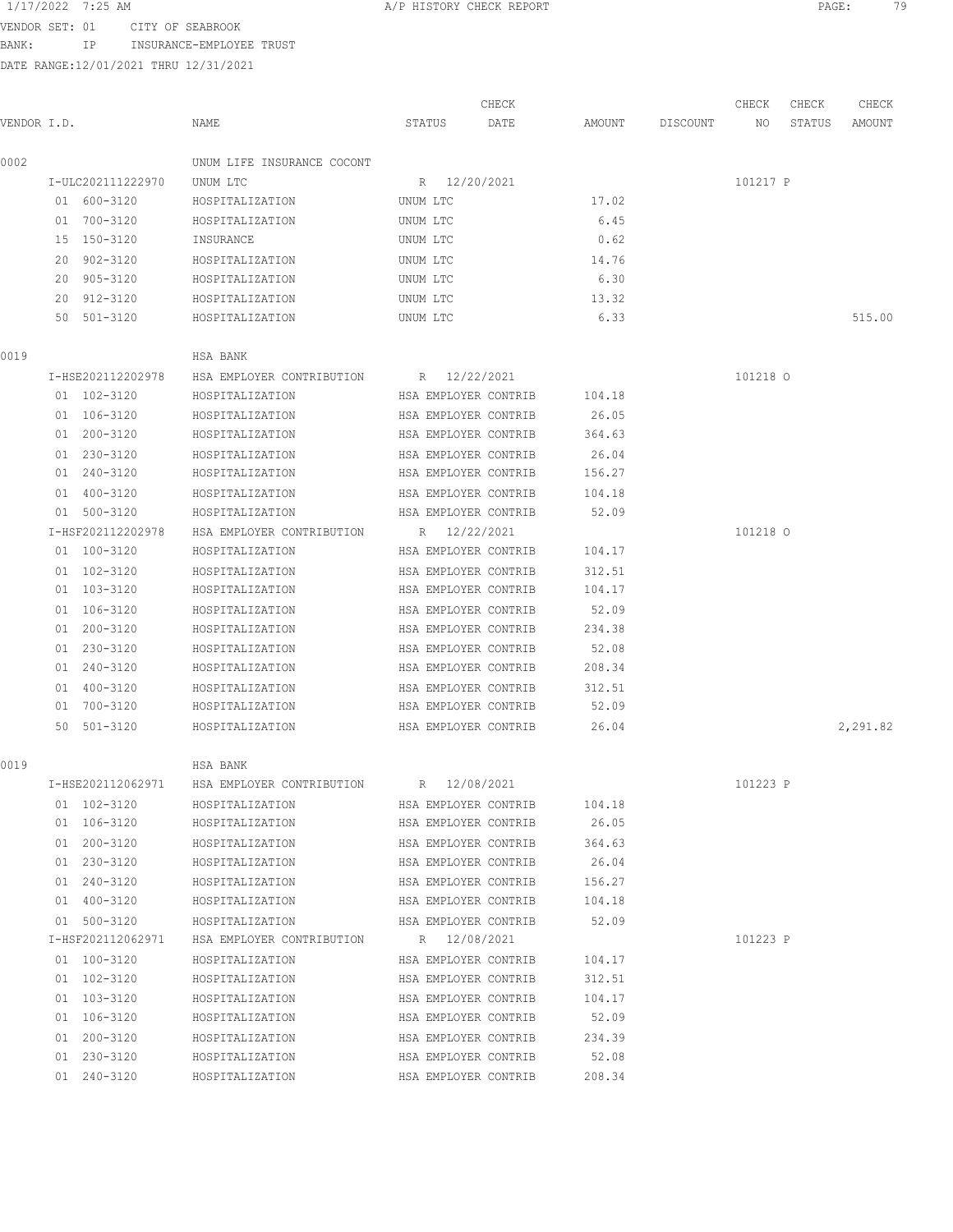# 1/17/2022 7:25 AM A/P HISTORY CHECK REPORT PAGE: 80 VENDOR SET: 01 CITY OF SEABROOK

BANK: IP INSURANCE-EMPLOYEE TRUST

DATE RANGE:12/01/2021 THRU 12/31/2021

| VENDOR I.D. |    |                   | NAME                      |      | STATUS |            | CHECK<br>DATE        | AMOUNT | DISCOUNT | CHECK<br>NO. | CHECK<br>STATUS | CHECK<br>AMOUNT |
|-------------|----|-------------------|---------------------------|------|--------|------------|----------------------|--------|----------|--------------|-----------------|-----------------|
| 0019        |    |                   | HSA BANK                  | CONT |        |            |                      |        |          |              |                 |                 |
|             |    | I-HSF202112062971 | HSA EMPLOYER CONTRIBUTION |      | R      | 12/08/2021 |                      |        |          | 101223 P     |                 |                 |
|             | 01 | 400-3120          | HOSPITALIZATION           |      |        |            | HSA EMPLOYER CONTRIB | 312.51 |          |              |                 |                 |
|             | 01 | 700-3120          | HOSPITALIZATION           |      |        |            | HSA EMPLOYER CONTRIB | 52.08  |          |              |                 |                 |
|             | 50 | $501 - 3120$      | HOSPITALIZATION           |      |        |            | HSA EMPLOYER CONTRIB | 26.04  |          |              |                 | 2,291.82        |
|             |    |                   |                           |      |        |            |                      |        |          |              |                 |                 |

| $*$ * TOTALS * * | NO                            | INVOICE AMOUNT       | <b>DISCOUNTS</b> | CHECK AMOUNT |
|------------------|-------------------------------|----------------------|------------------|--------------|
| REGULAR CHECKS:  | 5                             | 112, 417.82          | 0.00             | 112, 417.82  |
| HAND CHECKS:     | 0                             | 0.00                 | 0.00             | 0.00         |
| DRAFTS:          | 0                             | 0.00                 | 0.00             | 0.00         |
| EFT:             | $\sim$<br>∠                   | 4,520.14             | 0.00             | 4,520.14     |
| NON CHECKS:      | 0                             | 0.00                 | 0.00             | 0.00         |
| VOID CHECKS:     | 0 VOID DEBITS<br>VOID CREDITS | 0.00<br>0.00<br>0.00 | 0.00             |              |

TOTAL ERRORS: 0

## \*\* G/L ACCOUNT TOTALS \*\*

|  | ------<br>$\cdots$<br>. <u>. .</u> |       |
|--|------------------------------------|-------|
|  |                                    | $  -$ |

| 01 | 001-1029     | MEDICAL INSURANCE PAYABLE | 19,272.49  |
|----|--------------|---------------------------|------------|
| 01 | 001-1033     | UNUM INSURANCE DEDUCTS    | 99.60      |
| 01 | $001 - 1036$ | DENTAL INSURANCE PAYABLE  | 3,399.63   |
| 01 | 001-1037     | VISION INSURANCE PAYABLE  | 331.89     |
| 01 | 001-1038     | CIGNA INSURANCE PAYABLE   | 1,532.47   |
| 01 | 100-3120     | HOSPITALIZATION           | 1,645.82   |
| 01 | 102-3120     | HOSPITALIZATION           | 10,159.45  |
| 01 | 103-3120     | HOSPITALIZATION           | 2,343.70   |
| 01 | 104-3120     | HOSPITALIZATION           | 955.12     |
| 01 | 106-3120     | HOSPITALIZATION           | 923.52     |
| 01 | 200-3120     | HOSPITALIZATION           | 27,760.56  |
| 01 | 210-3120     | HOSPITALIZATION           | 706.04     |
| 01 | 220-3120     | HOSPITALIZATION           | 2,199.96   |
| 01 | 230-3120     | HOSPITALIZATION           | 923.34     |
| 01 | 240-3120     | HOSPITALIZATION           | 6,246.02   |
| 01 | 400-3120     | HOSPITALIZATION           | 6,977.01   |
| 01 | 500-3120     | HOSPITALIZATION           | 8,693.97   |
| 01 | 600-3120     | HOSPITALIZATION           | 3,997.89   |
| 01 | 700-3120     | HOSPITALIZATION           | 3,072.05   |
|    |              | *** FUND TOTAL ***        | 101,240.53 |
|    |              |                           |            |
|    | 15 150-3120  | INSURANCE                 | 715.00     |
|    |              | *** FUND TOTAL ***        | 715.00     |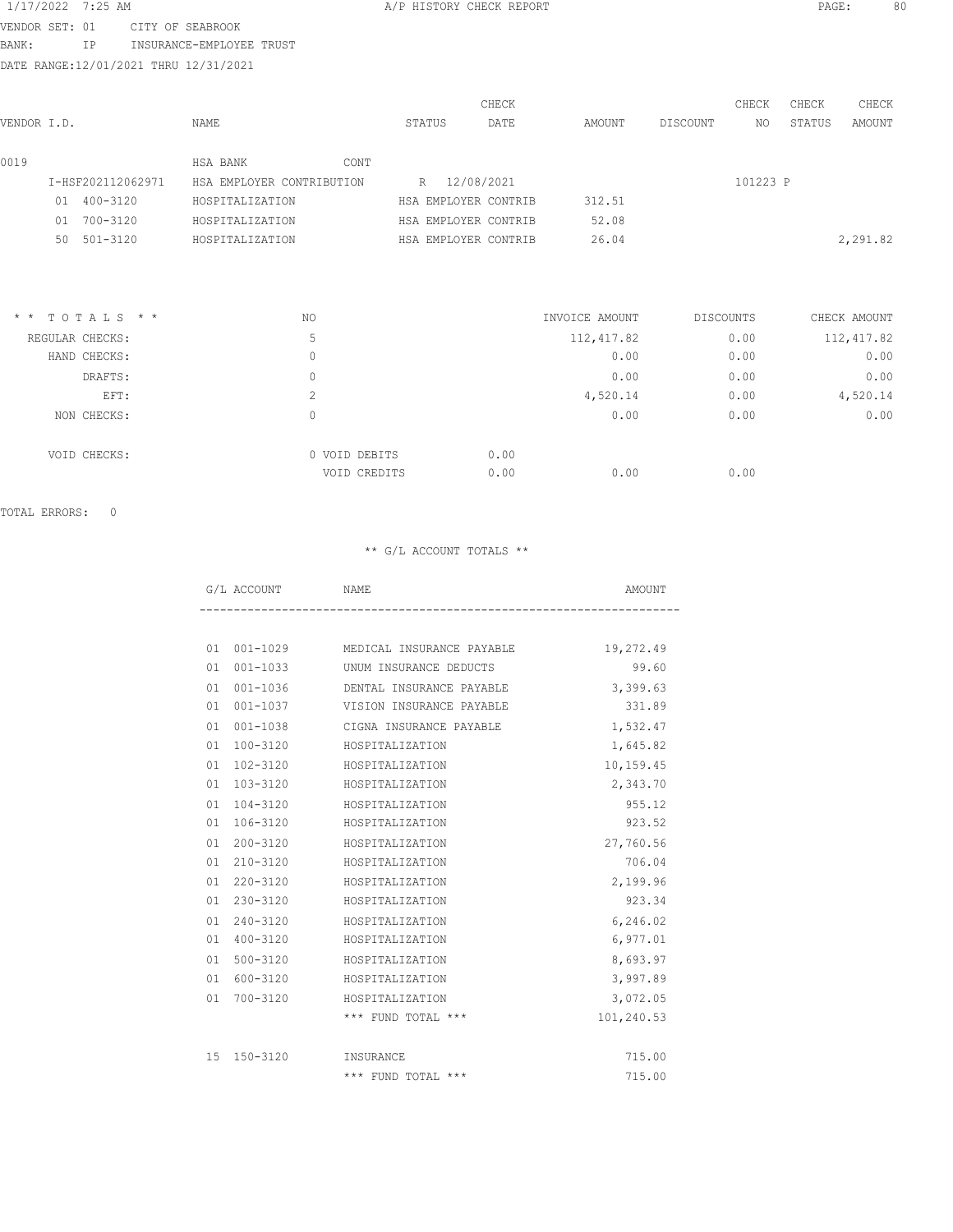VENDOR SET: 01 CITY OF SEABROOK BANK: IP INSURANCE-EMPLOYEE TRUST

DATE RANGE:12/01/2021 THRU 12/31/2021

# \*\* G/L ACCOUNT TOTALS \*\*

|                            | G/L ACCOUNT  | NAME               | AMOUNT         |           |              |
|----------------------------|--------------|--------------------|----------------|-----------|--------------|
|                            |              |                    |                |           |              |
|                            | 20 902-3120  | HOSPITALIZATION    | 6,421.36       |           |              |
|                            | 20 905-3120  | HOSPITALIZATION    | 1,843.20       |           |              |
|                            | 20 912-3120  | HOSPITALIZATION    | 3,449.04       |           |              |
|                            |              | *** FUND TOTAL *** | 11,713.60      |           |              |
|                            |              |                    |                |           |              |
|                            | 50 501-3120  | HOSPITALIZATION    | 3,268.83       |           |              |
|                            |              | *** FUND TOTAL *** | 3,268.83       |           |              |
|                            |              |                    |                |           |              |
|                            |              | *** FUND TOTAL *** | 0.00           |           |              |
|                            |              |                    |                |           |              |
|                            | NO.          |                    | INVOICE AMOUNT | DISCOUNTS | CHECK AMOUNT |
| VENDOR SET: 01<br>BANK: IP | 7<br>TOTALS: |                    | 116,937.96     | 0.00      | 116,937.96   |
|                            |              |                    |                |           |              |
| BANK: IP<br>TOTALS:        | 7            |                    | 116,937.96     | 0.00      | 116,937.96   |
|                            |              |                    |                |           |              |
| REPORT TOTALS:             | 310          |                    | 2, 128, 405.76 | 4.84CR    | 2,128,400.92 |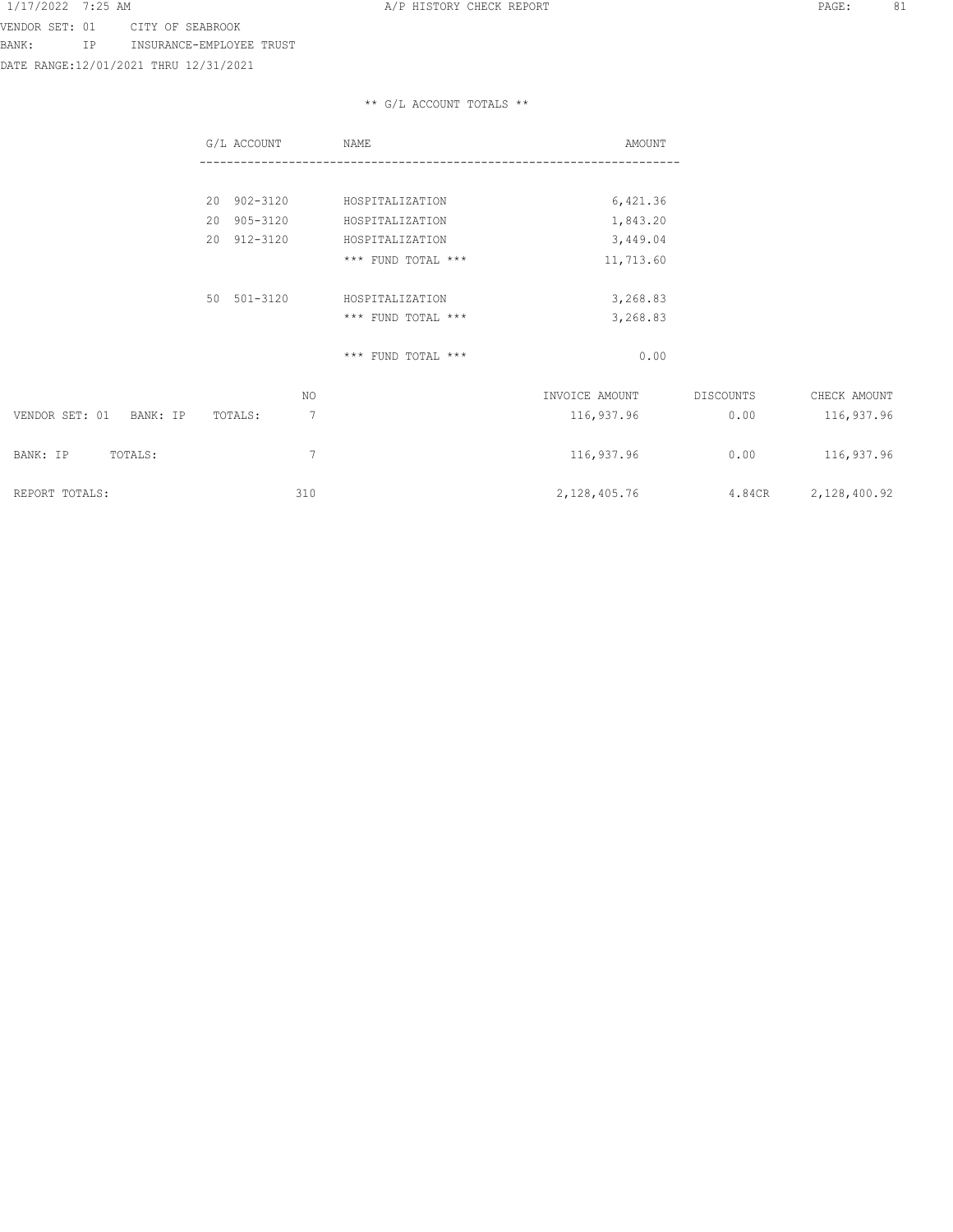### SELECTION CRITERIA

| VENDOR SET: * - All               |                                              |
|-----------------------------------|----------------------------------------------|
| VENDOR: ALL                       |                                              |
| BANK CODES: All                   |                                              |
| FUNDS: All                        |                                              |
| CHECK SELECTION                   |                                              |
| CHECK RANGE: 000000 THRU 999999   |                                              |
|                                   | DATE RANGE: 12/01/2021 THRU 12/31/2021       |
|                                   | CHECK AMOUNT RANGE: 0.00 THRU 999,999,999.99 |
| INCLUDE ALL VOIDS: YES            |                                              |
| PRINT OPTIONS                     |                                              |
| SEQUENCE: CHECK NUMBER            |                                              |
| PRINT TRANSACTIONS: YES           |                                              |
| PRINT G/L:<br><b>EXERCITE YES</b> |                                              |
| UNPOSTED ONLY:<br>NO <sub>N</sub> |                                              |
| EXCLUDE UNPOSTED: NO              |                                              |
| MANUAL ONLY:                      | NO                                           |
| STUB COMMENTS:                    | NO                                           |
| REPORT FOOTER:                    | N                                            |
| CHECK STATUS:                     | YES                                          |
| PRINT STATUS: * - All             |                                              |
|                                   |                                              |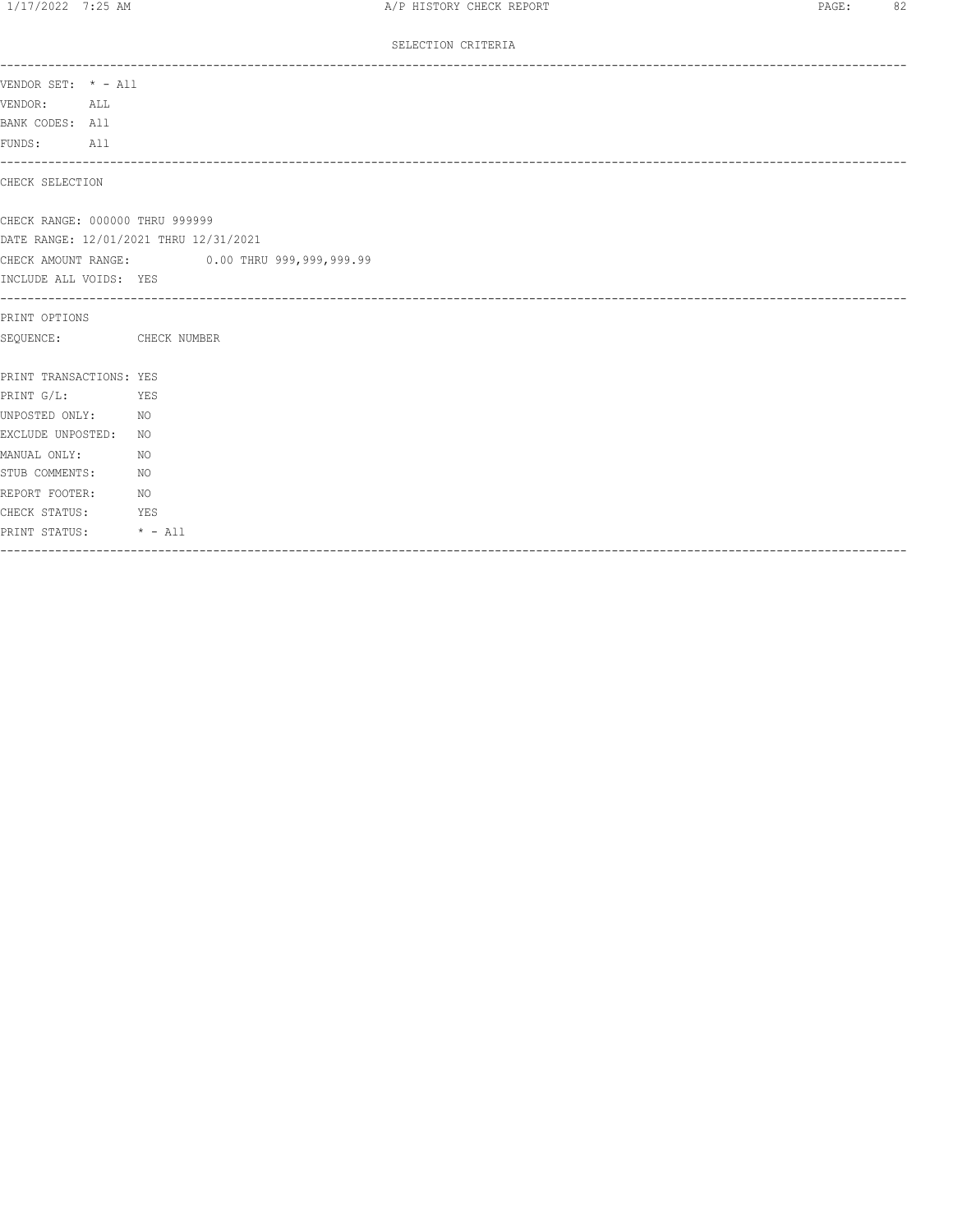# Monthly Transactions 12/01/2021 thru 12/31/2021

| Transaction # | Fund | Account          | Description                              | Debit Amount | <b>Credit Amount</b> | Post Date<br>with Year |
|---------------|------|------------------|------------------------------------------|--------------|----------------------|------------------------|
| 34392         | 01   | 001-0040         | <b>MONTHLY O&amp;M TSFR</b>              | \$158,362.84 |                      | 12/1/2021              |
| 34392         | 01   | 100-9920         | MONTHLY O&M TSFR                         |              | \$158,362.84         | 12/1/2021              |
| 34394         | 01   |                  | 001-0040 MONTHLY EDC ADMIN TSFR          | \$22,842.17  |                      | 12/1/2021              |
| 34394         | 01   | 100-9910         | MONTHLY EDC ADMIN TSFR                   |              | \$22,842.17          | 12/1/2021              |
| 34395         | 01   | 001-0040         | MONTHLY ST MAINT TSFR                    | \$28,578.33  |                      | 12/1/2021              |
| 34395         | 01   | 100-9919         | MONTHLY ST MAINT TSFR                    |              | \$28,578.33          | 12/1/2021              |
| 34398         | 01   | 001-0040         | <b>MONTHLY GEVERF TSFR</b>               |              | \$15,699.00          | 12/1/2021              |
| 34398         | 01   | 104-6410         | <b>MONTHLY GEVERF TSFR</b>               | \$239.42     |                      | 12/1/2021              |
| 34398         | 01   | 210-6410         | <b>MONTHLY GEVERF TSFR</b>               | \$536.00     |                      | 12/1/2021              |
| 34398         | 01   | 230-6410         | <b>MONTHLY GEVERF TSFR</b>               | \$4,914.92   |                      | 12/1/2021              |
| 34398         | 01   |                  | 240-6410 MONTHLY GEVERF TSFR             | \$4,895.83   |                      | 12/1/2021              |
| 34398         | 01   |                  | 400-6410 MONTHLY GEVERF TSFR             | \$1,436.17   |                      | 12/1/2021              |
| 34398         | 01   |                  | 500-6410 MONTHLY GEVERF TSFR             | \$3,182.83   |                      | 12/1/2021              |
| 34398         | 01   |                  | 600-6410 MONTHLY GEVERF TSFR             | \$493.83     |                      | 12/1/2021              |
| 34399         | 01   |                  | 001-0001 CENTERPOINT FRANCHISE           | \$33,716.78  |                      | 12/1/2021              |
| 34399         | 01   |                  | 100-7210 CENTERPOINT FRANCHISE           |              | \$33,716.78          | 12/1/2021              |
| 34400         | 01   |                  | 001-0001 EMPG FY20 FINAL                 | \$6,754.89   |                      | 12/2/2021              |
| 34400         | 01   |                  | 001-0510 EMPG FY20 FINAL                 |              | \$6,754.89           | 12/2/2021              |
| 34401         | 01   |                  | 001-0001 PAYROLL CASH TSFR               |              | \$207,850.76         | 12/6/2021              |
| 34401         | 01   |                  | 001-0030 PAYROLL CASH TSFR               | \$207,850.76 |                      | 12/6/2021              |
| 34404         | 01   |                  | 001-0001 PETTY CASH & DRAWER CHG         |              | \$600.00             | 12/7/2021              |
| 34404         | 01   |                  | 001-0020 PETTY CASH & DRAWER CHG         | \$600.00     |                      | 12/7/2021              |
| 34405         | 01   | 001-0001 AG FEES |                                          |              | \$4.50               | 12/8/2021              |
| 34405         | 01   | 107-5025 AG FEES |                                          | \$4.50       |                      | 12/8/2021              |
| 34406         | 01   |                  | 001-0001 SALES TAX                       | \$263,087.89 |                      | 12/10/2021             |
| 34406         | 01   |                  | 001-0040 SALES TAX                       |              | \$85,737.19          | 12/10/2021             |
| 34406         | 01   |                  | 100-7100 SALES TAX                       |              | \$177,350.70         | 12/10/2021             |
| 34408         | 01   |                  | 001-0001 CLIENT ANALYSIS                 |              | \$885.46             | 12/13/2021             |
| 34408         | 01   |                  | 107-5025 CLIENT ANALYSIS                 | \$885.46     |                      | 12/13/2021             |
| 34409         | 01   |                  | 001-0001 PAYROLL CASH TSFR EMPL OF YR    |              | \$2,000.00           | 12/14/2021             |
| 34409         | 01   |                  | 001-0030 PAYROLL CASH TSFR EMPL OF YR    | \$2,000.00   |                      | 12/14/2021             |
| 34410         | 01   |                  | 001-0001 EBT CASH TRANSFER               |              | \$115,000.00         | 12/17/2021             |
| 34410         | 01   |                  | 001-0016 EBT CASH TRANSFER               | \$115,000.00 |                      | 12/17/2021             |
| 34411         | 01   |                  | 001-0001 EMS FUND TSFR TO DISB FY21      | \$242,240.36 |                      | 12/17/2021             |
| 34411         | 01   |                  | 001-0017 EMS FUND TSFR TO DISB FY21      |              | \$242,240.36         | 12/17/2021             |
| 34412         | 01   |                  | 001-0001 CASH CARRY NOV21                | \$3,905.70   |                      | 12/1/2021              |
| 34412         | 01   |                  | 001-0510 CASH CARRY NOV21                |              | \$3,905.70           | 12/1/2021              |
| 34448         | 01   |                  | 001-0001 CURRENT & DELINQUENT TAX        | \$111,885.86 |                      | 12/1/2021              |
| 34448         | 01   |                  | 100-7010 CURRENT & DELINQUENT TAX        |              | \$105,988.66         | 12/1/2021              |
| 34448         | 01   |                  | 100-7020 CURRENT & DELINQUENT TAX        |              | \$4,092.49           | 12/1/2021              |
| 34448         | 01   |                  | 100-7300 CURRENT & DELINQUENT TAX        |              | \$2,366.96           | 12/1/2021              |
| 34448         | 01   |                  | 107-5222 CURRENT & DELINQUENT TAX        | \$562.25     |                      | 12/1/2021              |
| 34449         | 01   |                  | 001-0001 CURRENT & DELINQUENT TAX        | \$94,584.93  |                      | 12/6/2021              |
| 34449         | 01   |                  | 100-7010 CURRENT & DELINQUENT TAX        |              | \$95,027.78          | 12/6/2021              |
| 34449         | 01   |                  | 100-7020 CURRENT & DELINQUENT TAX        |              | \$26.61              | 12/6/2021              |
| 34449         | 01   | 100-7300         | <b>CURRENT &amp; DELINQUENT TAX</b>      |              | \$5.85               | 12/6/2021              |
| 34449         | 01   |                  | 107-5222 CURRENT & DELINQUENT TAX        | \$475.31     |                      | 12/6/2021              |
| 34450         | 01   |                  | 001-0001 CURRENT & DELINQUENT TAX REND   | \$179.78     |                      | 12/7/2021              |
| 34450         | 01   |                  | 100-7010 CURRENT & DELINQUENT TAX REND   |              | \$131.39             | 12/7/2021              |
| 34450         | 01   |                  | 100-7020 CURRENT & DELINQUENT TAX REND   |              | \$39.67              | 12/7/2021              |
| 34450         | 01   | 100-7300         | <b>CURRENT &amp; DELINQUENT TAX REND</b> |              | \$8.72               | 12/7/2021              |
| 34451         | 01   |                  | 001-0001 CURRENT & DELINQUENT TAX        | \$96,826.56  |                      | 12/9/2021              |
| 34451         | 01   |                  | 100-7010 CURRENT & DELINQUENT TAX        |              | \$97,054.92          | 12/9/2021              |
| 34451         | 01   |                  | 100-7020 CURRENT & DELINQUENT TAX        |              | \$207.41             | 12/9/2021              |
| 34451         | 01   |                  | 100-7300 CURRENT & DELINQUENT TAX        |              | \$50.76              | 12/9/2021              |
| 34451         | 01   |                  | 107-5222 CURRENT & DELINQUENT TAX        | \$486.53     |                      | 12/9/2021              |
| 34452         | 01   |                  | 001-0001 CURRENT & DELINQUENT TAX        | \$116,893.03 |                      | 12/14/2021             |
|               |      |                  |                                          |              |                      |                        |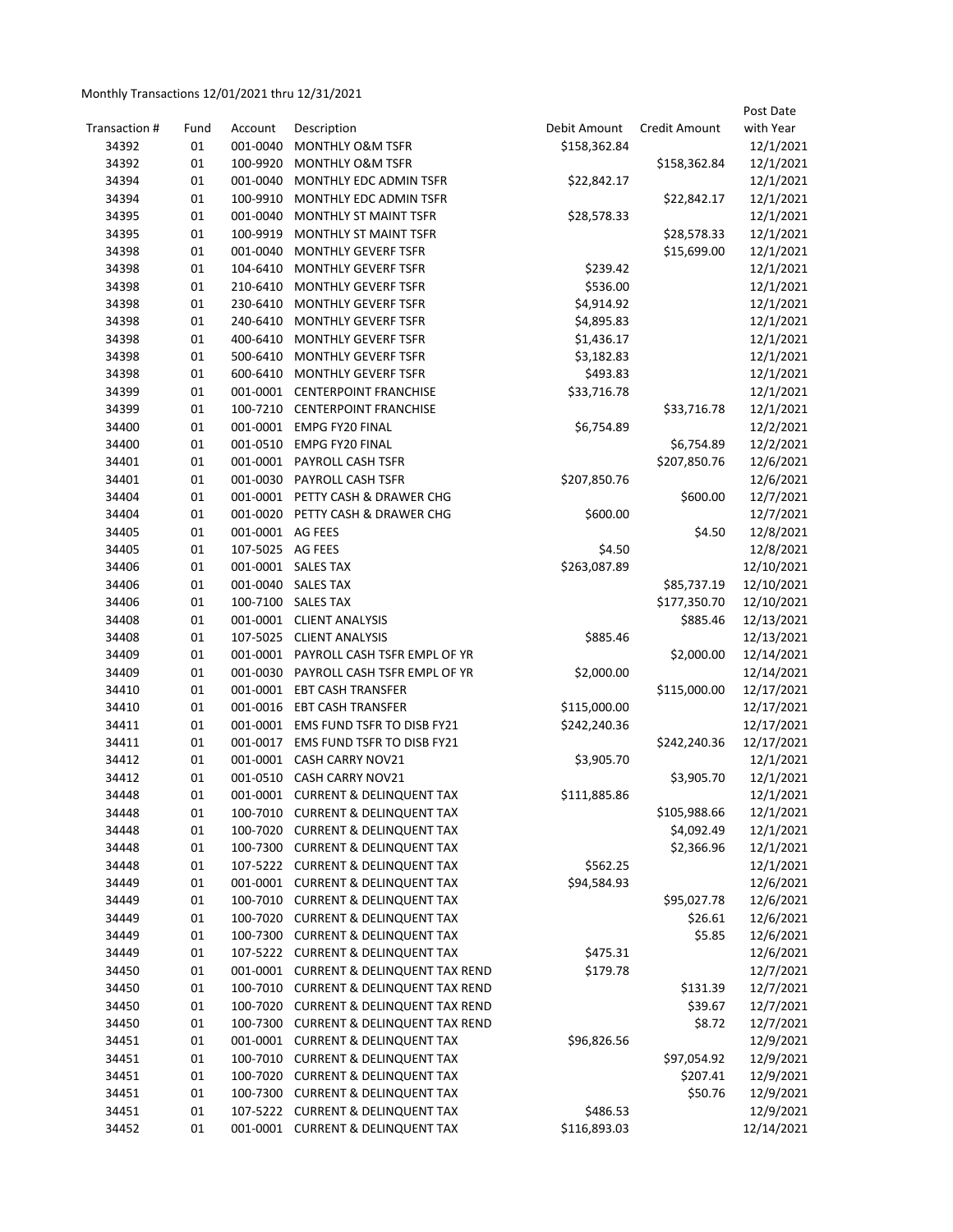| 34452 | 01 | 100-7010         | <b>CURRENT &amp; DELINQUENT TAX</b>                | \$102,655.46<br>12/14/2021 |                |            |
|-------|----|------------------|----------------------------------------------------|----------------------------|----------------|------------|
| 34452 | 01 | 100-7020         | \$10,116.94<br><b>CURRENT &amp; DELINQUENT TAX</b> |                            |                | 12/14/2021 |
| 34452 | 01 | 100-7300         | \$4,708.02<br><b>CURRENT &amp; DELINQUENT TAX</b>  |                            |                |            |
| 34452 | 01 | 107-5222         | \$587.39<br><b>CURRENT &amp; DELINQUENT TAX</b>    |                            |                |            |
| 34453 | 01 | 001-0001         | <b>CURRENT &amp; DELINQUENT TAX</b>                | \$104,837.49               |                | 12/17/2021 |
| 34453 | 01 | 100-7010         | <b>CURRENT &amp; DELINQUENT TAX</b>                |                            | \$106,330.36   | 12/17/2021 |
| 34453 | 01 | 100-7020         | <b>CURRENT &amp; DELINQUENT TAX</b>                | \$697.93                   |                | 12/17/2021 |
| 34453 | 01 | 100-7300         | <b>CURRENT &amp; DELINQUENT TAX</b>                | \$268.11                   |                | 12/17/2021 |
| 34453 | 01 | 107-5222         | <b>CURRENT &amp; DELINQUENT TAX</b>                | \$526.83                   |                | 12/17/2021 |
| 34454 | 01 | 001-0001         | <b>CURRENT &amp; DELINQUENT TAX</b><br>\$83,455.31 |                            | 12/21/2021     |            |
| 34454 | 01 | 100-7010         | <b>CURRENT &amp; DELINQUENT TAX</b>                |                            | \$82,963.19    | 12/21/2021 |
| 34454 | 01 | 100-7020         | <b>CURRENT &amp; DELINQUENT TAX</b>                |                            | \$710.05       | 12/21/2021 |
| 34454 | 01 | 100-7300         | <b>CURRENT &amp; DELINQUENT TAX</b>                |                            | \$201.45       | 12/21/2021 |
| 34454 | 01 |                  | 107-5222 CURRENT & DELINQUENT TAX                  | \$419.38                   |                | 12/21/2021 |
| 34455 | 01 |                  | 001-0001 CURRENT & DELINQUENT TAX                  | \$355,829.14               |                | 12/23/2021 |
| 34455 | 01 | 100-7010         | <b>CURRENT &amp; DELINQUENT TAX</b>                |                            | \$357,545.59   | 12/23/2021 |
| 34455 | 01 | 100-7020         | <b>CURRENT &amp; DELINQUENT TAX</b>                |                            | \$58.24        | 12/23/2021 |
| 34455 | 01 | 100-7300         | <b>CURRENT &amp; DELINQUENT TAX</b>                |                            | \$13.40        | 12/23/2021 |
| 34455 | 01 | 107-5222         | <b>CURRENT &amp; DELINQUENT TAX</b>                | \$1,788.09                 |                | 12/23/2021 |
| 34456 | 01 | 001-0001         | <b>CURRENT &amp; DELINQUENT TAX</b>                | \$1,575,205.84             |                | 12/28/2021 |
| 34456 | 01 | 100-7010         | <b>CURRENT &amp; DELINQUENT TAX</b>                |                            | \$1,578,702.63 | 12/28/2021 |
| 34456 | 01 |                  | 107-5222 CURRENT & DELINQUENT TAX                  | \$3,496.79                 |                | 12/28/2021 |
| 34457 | 01 |                  | 001-0001 CURRENT & DELINQUENT TAX                  | \$186,432.02               |                | 12/30/2021 |
| 34457 | 01 | 100-7010         | <b>CURRENT &amp; DELINQUENT TAX</b>                |                            | \$185,997.01   | 12/30/2021 |
| 34457 | 01 | 100-7020         | <b>CURRENT &amp; DELINQUENT TAX</b>                |                            | \$353.67       | 12/30/2021 |
| 34457 | 01 | 100-7300         | <b>CURRENT &amp; DELINQUENT TAX</b>                |                            | \$81.34        | 12/30/2021 |
| 34463 | 01 | 001-0001         | ETS POS MONTHLY FEES                               | \$1,690.90                 |                | 12/3/2021  |
| 34463 | 01 | 001-0001         | ETS POS MONTHLY FEES                               |                            | \$2,117.30     | 12/3/2021  |
| 34463 | 01 | 107-5025         | ETS POS MONTHLY FEES                               | \$116.75                   |                | 12/3/2021  |
| 34463 | 01 | 600-5025         | ETS POS MONTHLY FEES                               | \$31.87                    |                | 12/3/2021  |
| 34463 | 01 | 700-5025         | ETS POS MONTHLY FEES                               | \$277.78                   |                | 12/3/2021  |
| 34464 | 01 | 001-0001         | ETS ECOM MONTHLY FEES                              | \$5,830.62                 |                | 12/3/2021  |
| 34464 | 01 | 001-0001         | ETS ECOM MONTHLY FEES                              |                            | \$6,582.29     | 12/3/2021  |
| 34464 | 01 | 600-5025         | ETS ECOM MONTHLY FEES                              | \$169.95                   |                | 12/3/2021  |
| 34464 | 01 | 700-5025         | ETS ECOM MONTHLY FEES                              | \$581.72                   |                | 12/3/2021  |
| 34465 | 01 | 001-0001         | DEC CASH CARRY                                     |                            | \$1,950.20     | 12/31/2021 |
| 34465 | 01 | 001-0510         | DEC CASH CARRY                                     | \$1,950.20                 |                | 12/31/2021 |
| 34467 | 01 | 001-0001         | PAYROLL CASH TSFR                                  |                            | \$211,037.80   | 12/22/2021 |
| 34467 | 01 | 001-0030         | PAYROLL CASH TSFR                                  | \$211,037.80               |                | 12/22/2021 |
| 34468 | 01 | 001-0017         | EMS ZELIS ACH PMT FEE 120121                       |                            | \$1.65         | 12/1/2021  |
| 34468 | 01 | 107-5025         | EMS ZELIS ACH PMT FEE 120121                       | \$1.65                     |                | 12/1/2021  |
| 34470 | 01 | 001-0016         | FLEX BENEFIT FLORES 100319                         |                            | \$1,272.91     | 12/13/2021 |
| 34470 | 01 |                  | 001-1039 FLEX BENEFIT FLORES 121321                | \$1,272.91                 |                | 12/13/2021 |
| 34471 | 01 |                  | 001-0017 EMS ZELIS ACH PMT FEE 122121              |                            | \$16.38        | 12/21/2021 |
| 34471 | 01 | 107-5025         | EMS ZELIS ACH PMT FEE 122121                       | \$16.38                    |                | 12/21/2021 |
| 34472 | 01 | 001-0001 AG FEES |                                                    |                            | \$4.50         | 12/22/2021 |
| 34472 | 01 | 107-5025 AG FEES |                                                    | \$4.50                     |                | 12/22/2021 |
| 34473 | 01 | 001-0016         | <b>HSA BANK FEES</b>                               |                            | \$54.00        | 12/28/2021 |
| 34473 | 01 | 107-5025         | <b>HSA BANK FEES</b>                               | \$54.00                    |                | 12/28/2021 |
| 34475 | 01 | 001-0001         | EMS CCD TRANSFER 123021                            | \$1,570.62                 |                | 12/30/2021 |
| 34475 | 01 | 001-0017         | EMS CCD TRANSFER 123021                            |                            | \$1,570.62     | 12/30/2021 |
| 34476 | 01 | 001-0040         | EDC CHARGES DEC21                                  | \$61.19                    |                | 12/31/2021 |
| 34476 | 01 | 001-0507         | EDC CHARGES DEC21                                  |                            | \$61.19        | 12/31/2021 |
| 34477 | 01 | 001-0001         | EMS CCD TRANSFER 122221                            | \$4,790.95                 |                | 12/22/2021 |
| 34477 | 01 | 001-0017         | EMS CCD TRANSFER 122221                            |                            | \$4,790.95     | 12/22/2021 |
| 34478 | 01 | 001-0001         | MIXED BEVERAGE TAX                                 | \$14,053.99                |                | 12/17/2021 |
| 34478 | 01 | 100-7220         | MIXED BEVERAGE TAX                                 |                            | \$14,053.99    | 12/17/2021 |
| 34488 | 01 |                  | 001-0001 TEXPOOL REALLOCATION                      |                            | \$50,000.00    | 12/31/2021 |
| 34488 | 01 | 001-0001         | TEXPOOL REALLOCATION                               |                            | \$500,000.00   | 12/31/2021 |
| 34488 | 01 |                  | 001-0001 TEXPOOL REALLOCATION                      |                            | \$60,000.00    | 12/31/2021 |
|       |    |                  |                                                    |                            |                |            |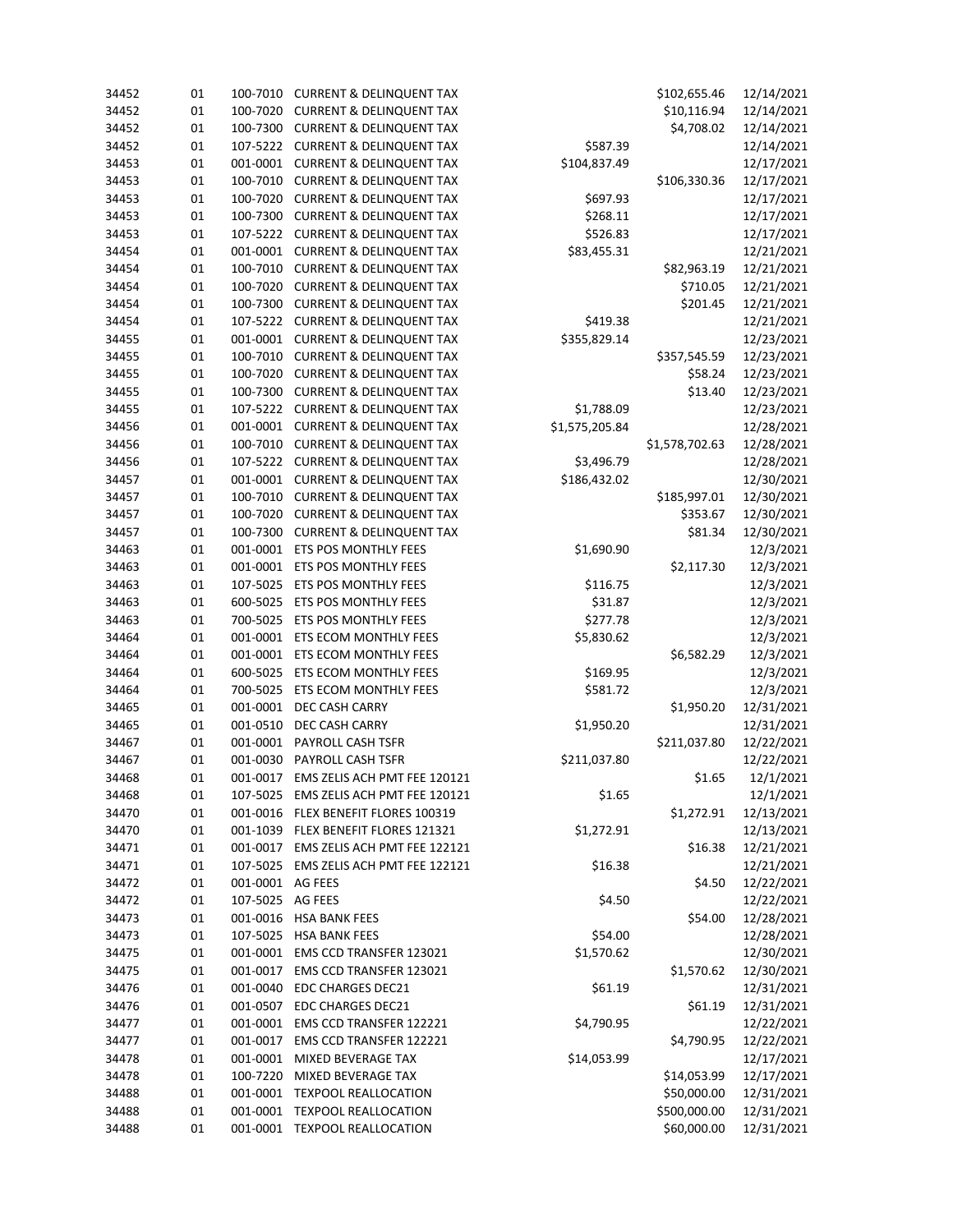| 34488 | 01 | 001-0040          | \$610,000.00<br><b>TEXPOOL REALLOCATION</b> |                                        | 12/31/2021  |            |
|-------|----|-------------------|---------------------------------------------|----------------------------------------|-------------|------------|
| 34494 | 01 | 001-0001          | \$44.42<br>WOMEN OF LE CONF REIMBURSEMENT   |                                        | 12/22/2021  |            |
| 34494 | 01 | 100-9520          | WOMEN OF LE CONF REIMBURSEMENT<br>\$44.42   |                                        | 12/22/2021  |            |
| 34495 | 01 | 001-0001          | <b>CENTERPOINT FRANCHISE</b>                | \$33,716.78                            |             | 12/31/2021 |
| 34495 | 01 | 001-0510          | <b>CENTERPOINT FRANCHISE</b>                |                                        | \$33,716.78 | 12/31/2021 |
| 34497 | 01 |                   | 001-0001 FUEL REPORT DEC21                  | \$493.36                               |             | 12/31/2021 |
| 34497 | 01 |                   | 001-0001 FUEL REPORT DEC21                  | \$1,407.10                             |             | 12/31/2021 |
| 34497 | 01 | 107-4050          | <b>FUEL REPORT DEC21</b>                    |                                        | \$9,586.58  | 12/31/2021 |
| 34497 | 01 | 200-4040          | FUEL REPORT DEC21                           | \$3,661.43                             |             | 12/31/2021 |
| 34497 | 01 | 210-4040          | FUEL REPORT DEC21                           | \$135.96                               |             | 12/31/2021 |
| 34497 | 01 | 220-4040          | FUEL REPORT DEC21                           | \$232.60                               |             | 12/31/2021 |
| 34497 | 01 | 230-4040          | FUEL REPORT DEC21 EM OPS                    | \$69.67                                |             | 12/31/2021 |
| 34497 | 01 | 230-4040          | <b>FUEL REPORT DEC21 SVFD</b>               | \$384.17                               |             | 12/31/2021 |
| 34497 | 01 | 240-4040          | FUEL REPORT DEC21                           | \$787.12                               |             | 12/31/2021 |
| 34497 | 01 | 400-4040          | <b>FUEL REPORT DEC21</b>                    | \$1,338.73                             |             | 12/31/2021 |
| 34497 | 01 | 500-4040          | <b>FUEL REPORT DEC21</b>                    | \$998.48                               |             | 12/31/2021 |
| 34497 | 01 | 600-4040          | <b>FUEL REPORT DEC21</b>                    | \$77.96                                |             | 12/31/2021 |
| 34498 | 01 | 102-3022 EDC FICA |                                             | \$853.57                               |             | 12/31/2021 |
| 34498 | 01 | 102-3023          | <b>EDC RETIREMENT</b>                       | \$1,818.70                             |             | 12/31/2021 |
| 34498 | 01 | 102-3100          | <b>EDC FICA</b>                             |                                        | \$853.57    | 12/31/2021 |
| 34498 | 01 | 102-3110          | <b>EDC RETIREMENT</b>                       |                                        | \$1,818.70  | 12/31/2021 |
| 34500 | 01 | 001-0001          | POSTAGE DEC21                               | \$243.42                               |             | 12/31/2021 |
| 34500 | 01 | 107-4011          | POSTAGE DEC21                               |                                        | \$271.91    | 12/31/2021 |
|       |    |                   |                                             | \$28.49                                |             |            |
| 34500 | 01 | 600-4011          | POSTAGE DEC21                               |                                        |             | 12/31/2021 |
| 34501 | 01 | 001-0040          | AMERICANO STAX CLRG OCT21                   |                                        | \$249.60    | 12/22/2021 |
| 34501 | 01 | 100-7100          | AMERICANO STAX CLRG OCT21                   | \$249.60                               |             | 12/22/2021 |
| 34504 | 01 | 001-0510          | OSV SEC B SVCS AUG21 CALDWELL               |                                        | \$2,860.00  | 12/1/2021  |
| 34504 | 01 | 001-0510          | OSV SEC B SVCS SEP21 CALDWELL               |                                        | \$2,600.00  | 12/1/2021  |
| 34504 | 01 | 107-5211          | OSV SEC B SVCS AUG21 CALDWELL<br>\$2,860.00 |                                        |             | 12/1/2021  |
| 34504 | 01 | 107-5211          | OSV SEC B SVCS SEP21 CALDWELL<br>\$2,600.00 |                                        |             | 12/1/2021  |
| 34505 | 01 | 001-0511          | <b>EMERGICON CCD PMTS DEC21</b>             | \$7,755.67                             |             | 12/31/2021 |
| 34505 | 01 | 100-8604          | JACKSON EMERGICON CCD PMT                   |                                        | \$25.00     | 12/31/2021 |
| 34505 | 01 | 100-8604          |                                             | WILLIAMS EMERGICON CCD PMT<br>\$290.00 |             | 12/31/2021 |
| 34505 | 01 | 100-8604          | LOPEZ EMERGICON WELLMED CCD                 |                                        | \$269.89    | 12/31/2021 |
| 34505 | 01 | 100-8604          | GUIDRY EMERGICON WELLMED CCD                |                                        | \$249.29    | 12/31/2021 |
| 34505 | 01 | 100-8604          | CARWILE EMERGICON CCD PMT                   |                                        | \$1,592.50  | 12/31/2021 |
| 34505 | 01 | 100-8604          | STEPHENS EMERGICON WELLMED CCD              |                                        | \$401.13    | 12/31/2021 |
| 34505 | 01 | 100-8604          | STEPHENS EMERGICON WELLMED CCD              |                                        | \$473.70    | 12/31/2021 |
| 34505 | 01 | 100-8604          | STEPHENS EMERGICON WELLMED CCD              |                                        | \$473.70    | 12/31/2021 |
| 34505 | 01 | 100-8604          | JOHNSON EMERGICON WELLMED CCD               |                                        | \$456.15    | 12/31/2021 |
| 34505 | 01 | 100-8604          | LOPEZ EMERGICON WELLMED CCD                 |                                        | \$271.41    | 12/31/2021 |
| 34505 | 01 | 100-8604          | WYATT EMERGICON WELLMED CCD                 |                                        | \$283.62    | 12/31/2021 |
| 34505 | 01 | 100-8604          | WHITE EMERGICON UNITEDHEALTH                |                                        | \$1,362.00  | 12/31/2021 |
| 34505 | 01 | 100-8604          | MOLINA EMERGICON MERITAIN CCD               |                                        | \$655.03    | 12/31/2021 |
| 34505 | 01 | 100-8604          | SNOW EMERGICON WELLMED CCD                  |                                        | \$435.87    | 12/31/2021 |
| 34505 | 01 | 100-8604          | MOUTON EMERGICON CCD PMT                    |                                        | \$250.00    | 12/31/2021 |
| 34505 | 01 | 100-8604          | LEWIS EMERGICON CCD PMT                     |                                        | \$266.38    | 12/31/2021 |
| 34512 | 01 |                   | 001-0001 DENTAL INS PREMS DEC21 ADJ         | \$585.02                               |             | 12/1/2021  |
| 34512 | 01 |                   | 001-0001 DENTAL INS PREMS DEC21 ADJ         | \$997.47                               |             | 12/1/2021  |
| 34512 | 01 | 001-0001          | DENTAL INS PREMS DEC21 ADJ                  | \$622.41                               |             | 12/1/2021  |
| 34512 | 01 | 001-1029          | HEALTH INS PREMS DEC21 ADJ                  |                                        | \$471.39    | 12/1/2021  |
| 34512 | 01 | 001-1033          | LTC PREMIUMS DEC21 ADJ                      |                                        | \$15.40     | 12/1/2021  |
| 34512 | 01 | 001-1036          | DENTAL INS PREMS DEC21 ADJ                  |                                        | \$0.61      | 12/1/2021  |
| 34512 | 01 |                   | 001-1037 VISION INS PREMS DEC21 ADJ         |                                        | \$19.68     | 12/1/2021  |
| 34512 | 01 | 001-1038          | SYMETRA LIFE INS DEC21 ADJ                  |                                        | \$29.27     | 12/1/2021  |
| 34512 | 01 |                   | 100-3120 VISION INS PREMS DEC21 ADJ         |                                        | \$0.02      | 12/1/2021  |
| 34512 | 01 | 100-3120          | SYMETRA LIFE INS DEC21 ADJ                  |                                        | \$0.03      | 12/1/2021  |
| 34512 | 01 |                   | 102-3020 VISION INS PREMS DEC21 EDC         | \$8.91                                 |             | 12/1/2021  |
| 34512 | 01 | 102-3020          | LTC PREMIUMS DEC21 EDC                      | \$6.06                                 |             | 12/1/2021  |
| 34512 | 01 |                   | 102-3020 HEALTH INS PREMS DEC21 EDC         | \$1,118.91                             |             | 12/1/2021  |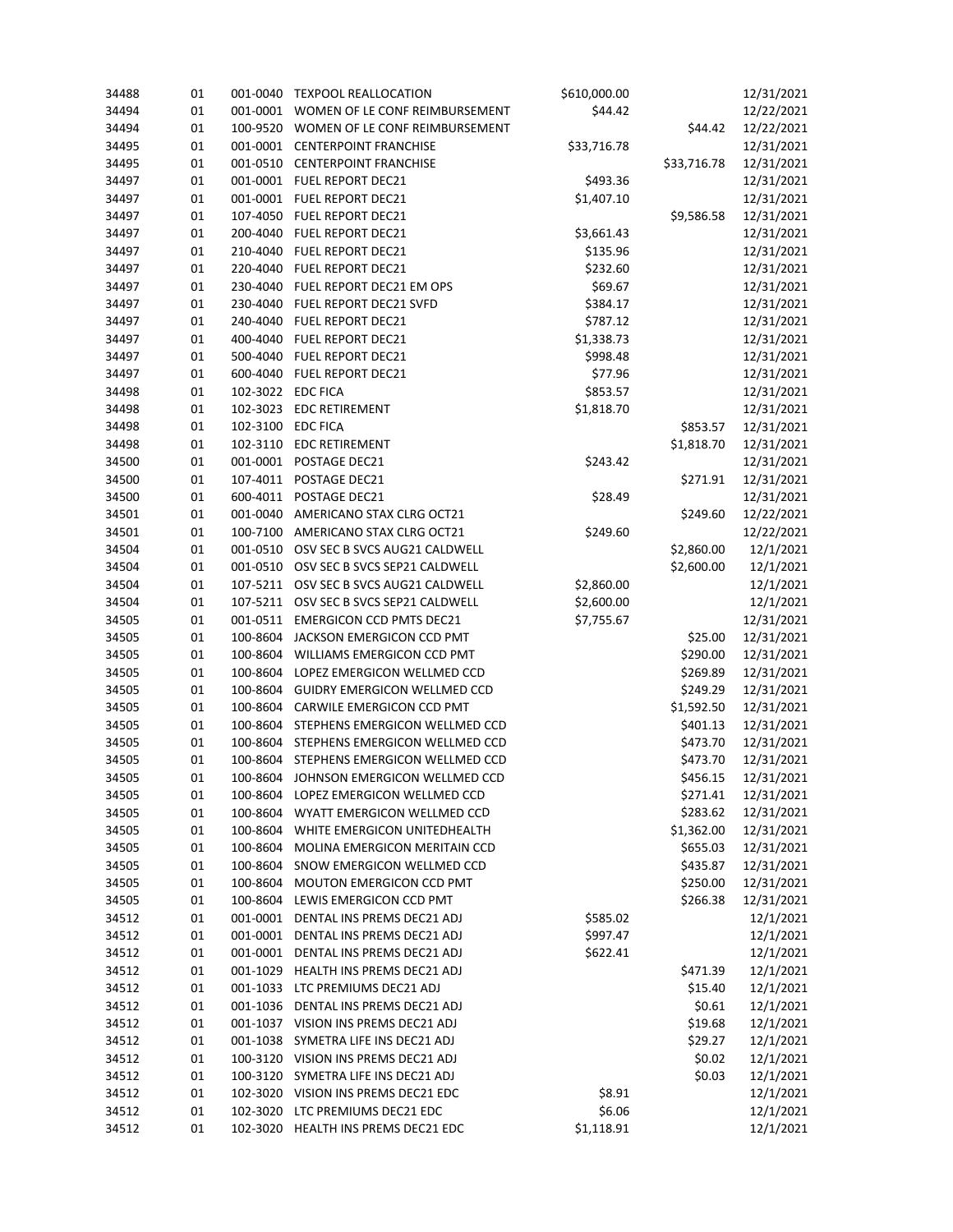| 34512          | 01       | 102-3020 | SYMETRA LIFE INS DEC21 EDC<br>\$42.10                              |              | 12/1/2021         |                        |
|----------------|----------|----------|--------------------------------------------------------------------|--------------|-------------------|------------------------|
| 34512          | 01       |          | 102-3020 DENTAL INS PREMS DEC21 EDC<br>\$63.85                     |              | 12/1/2021         |                        |
| 34512          | 01       |          | 102-3120 VISION INS PREMS DEC21 ADJ<br>\$11.68                     |              |                   |                        |
| 34512          | 01       |          | 102-3120 LTC PREMIUMS DEC21 ADJ                                    |              | \$7.32            | 12/1/2021              |
| 34512          | 01       | 102-3120 | HEALTH INS PREMS DEC21 ADJ                                         |              | \$2,256.65        | 12/1/2021              |
| 34512          | 01       |          | 102-3120 SYMETRA LIFE INS DEC21 ADJ                                |              | \$37.58           | 12/1/2021              |
| 34512          | 01       |          | 102-3120 DENTAL INS PREMS DEC21 ADJ                                |              | \$82.66           | 12/1/2021              |
| 34512          | 01       |          | 103-3120 VISION INS PREMS DEC21 ADJ                                |              | \$0.02            | 12/1/2021              |
| 34512          | 01       | 103-3120 | SYMETRA LIFE INS DEC21 ADJ                                         |              | \$0.04            | 12/1/2021              |
| 34512          | 01       |          | 104-3120 VISION INS PREMS DEC21 ADJ<br>\$0.01                      |              | 12/1/2021         |                        |
| 34512          | 01       |          | 104-3120 SYMETRA LIFE INS DEC21 ADJ                                |              | \$0.04            | 12/1/2021              |
| 34512          | 01       |          | 106-3120 VISION INS PREMS DEC21 ADJ                                |              | \$0.04            | 12/1/2021              |
| 34512          | 01       | 106-3120 | HEALTH INS PREMS DEC21 ADJ                                         |              | \$0.03            | 12/1/2021              |
| 34512          | 01       |          | 106-3120 SYMETRA LIFE INS DEC21 ADJ                                |              | \$0.05            | 12/1/2021              |
| 34512          | 01       |          | 200-3120 VISION INS PREMS DEC21 ADJ                                |              | \$6.42            | 12/1/2021              |
| 34512          | 01       |          | 200-3120 LTC PREMIUM DEC21 ESQUIVEL ADD                            | \$5.00       |                   | 12/1/2021              |
| 34512          | 01       |          | 200-3120 LTC PREMIUMS DEC21 ADJ                                    |              | \$0.38            | 12/1/2021              |
| 34512          | 01       |          | 200-3120 HEALTH INS DEC21 ESQUIVEL CORR                            | \$1,054.46   |                   | 12/1/2021              |
| 34512          | 01       |          | 200-3120 HEALTH INS PREMS DEC21 ADJ                                |              | \$552.48          | 12/1/2021              |
| 34512          | 01       |          | 200-3120 SYMETRA LIFE INS DEC21 ADJ                                |              | \$17.00           | 12/1/2021              |
| 34512          | 01       | 200-3120 | DENTAL INS PREMS DEC21 ADJ                                         |              | \$42.79           | 12/1/2021              |
| 34512          | 01       |          | 210-3120 VISION INS PREMS DEC21 ADJ                                |              | \$0.02            | 12/1/2021              |
| 34512          | 01       |          | 210-3120 SYMETRA LIFE INS DEC21 ADJ                                |              | \$10.74           | 12/1/2021              |
| 34512          | 01       |          | 220-3120 VISION INS PREMS DEC21 ADJ                                |              | \$0.03            | 12/1/2021              |
| 34512          | 01       | 220-3120 | SYMETRA LIFE INS DEC21 ADJ                                         |              | \$0.06            | 12/1/2021              |
| 34512          | 01       |          | 230-3120 VISION INS PREMS DEC21 ADJ                                | \$0.01       |                   | 12/1/2021              |
| 34512          | 01       |          | 230-3120 HEALTH INS PREMS DEC21 ADJ                                | \$0.01       |                   | 12/1/2021              |
| 34512          | 01       |          | 230-3120 SYMETRA LIFE INS DEC21 ADJ                                | \$0.04       |                   | 12/1/2021              |
| 34512          | 01       |          | 240-3120 VISION INS PREMS DEC21 ADJ                                |              | \$0.10            | 12/1/2021              |
| 34512          | 01       | 240-3120 | HEALTH INS PREMS DEC21 ADJ                                         |              | \$0.04            | 12/1/2021              |
| 34512          | 01       | 240-3120 | SYMETRA LIFE INS DEC21 ADJ                                         |              | \$0.06            | 12/1/2021              |
| 34512          | 01       | 240-3120 | DENTAL INS PREMS DEC21 ADJ                                         |              | \$36.81           | 12/1/2021              |
| 34512          | 01       |          | 400-3120 VISION INS PREMS DEC21 ADJ                                |              | \$0.09            | 12/1/2021              |
| 34512          | 01       | 400-3120 | HEALTH INS PREMS DEC21 ADJ                                         |              | \$0.02            | 12/1/2021              |
| 34512          | 01       |          | 400-3120 SYMETRA LIFE INS DEC21 ADJ                                | \$9.67       |                   | 12/1/2021              |
| 34512          | 01       |          | 500-3120 VISION INS PREMS DEC21 ADJ                                |              | \$5.41            | 12/1/2021              |
|                |          |          | 500-3120 LTC PREMIUMS DEC21 ADJ                                    |              |                   |                        |
| 34512          | 01       |          | 500-3120 HEALTH INS PREMS DEC21 ADJ                                |              | \$3.30            | 12/1/2021              |
| 34512          | 01       |          | 500-3120 SYMETRA LIFE INS DEC21 ADJ                                |              | \$885.91          | 12/1/2021              |
| 34512<br>34512 | 01       |          | 500-3120 DENTAL INS PREMS DEC21 ADJ                                |              | \$0.35<br>\$37.60 | 12/1/2021              |
|                | 01<br>01 |          | 600-3120 VISION INS PREMS DEC21 ADJ                                |              |                   | 12/1/2021              |
| 34512          | 01       | 600-3120 | SYMETRA LIFE INS DEC21 ADJ                                         |              | \$0.06<br>\$0.08  | 12/1/2021<br>12/1/2021 |
| 34512          |          |          | 700-3120 VISION INS PREMS DEC21 ADJ                                |              | \$0.05            | 12/1/2021              |
| 34512          | 01       |          | 700-3120 SYMETRA LIFE INS DEC21 ADJ                                | \$18.40      |                   | 12/1/2021              |
| 34512          | 01       | 001-0040 | DS PORTION PROP TAX                                                |              |                   |                        |
| 34514          | 01       |          | 100-7010 DS PORTION PROP TAX                                       |              | \$701,205.92      | 12/31/2021             |
| 34514          | 01       | 100-7020 | DS PORTION PROP TAX                                                | \$694,789.12 |                   | 12/31/2021             |
| 34514          | 01       |          |                                                                    | \$4,332.46   |                   | 12/31/2021             |
| 34514          | 01       |          | 100-7300 DS PORTION PROP TAX<br>102-5222 TAX COLLECTION FEES DEC21 | \$2,084.34   |                   | 12/31/2021             |
| 34515          | 01       |          | 107-5222 TAX COLLECTION FEES DEC21 CORR                            | \$8,342.57   |                   | 12/31/2021             |
| 34515          | 01       |          |                                                                    |              | \$8,342.57        | 12/31/2021             |
| 34403          | 07       |          | 007-0001 CHILD SAFETY REVENUE<br><b>CHILD SAFETY REVENUE</b>       | \$1,107.16   |                   | 12/7/2021              |
| 34403          | 07       | 701-9506 |                                                                    |              | \$1,107.16        | 12/7/2021              |
| 34514          | 08       |          | 008-0040 DS PORTION PROP TAX                                       | \$701,205.92 |                   | 12/31/2021             |
| 34514          | 08       | 808-7010 | DS PORTION PROP TAX                                                |              | \$694,789.12      | 12/31/2021             |
| 34514          | 08       | 808-7020 | DS PORTION PROP TAX                                                |              | \$4,332.46        | 12/31/2021             |
| 34514          | 08       | 808-7300 | DS PORTION PROP TAX                                                |              | \$2,084.34        | 12/31/2021             |
| 34512          | 15       |          | 015-0001 DENTAL INS PREMS DEC21 ADJ                                |              | \$585.02          | 12/1/2021              |
| 34512          | 15       |          | 150-3120 VISION INS PREMS DEC21 ADJ                                | \$2.63       |                   | 12/1/2021              |
| 34512          | 15       | 150-3120 | LTC PREMIUMS DEC21 ADJ                                             | \$1.26       |                   | 12/1/2021              |
| 34512          | 15       |          | 150-3120 HEALTH INS PREMS DEC21 ADJ                                | \$554.97     |                   | 12/1/2021              |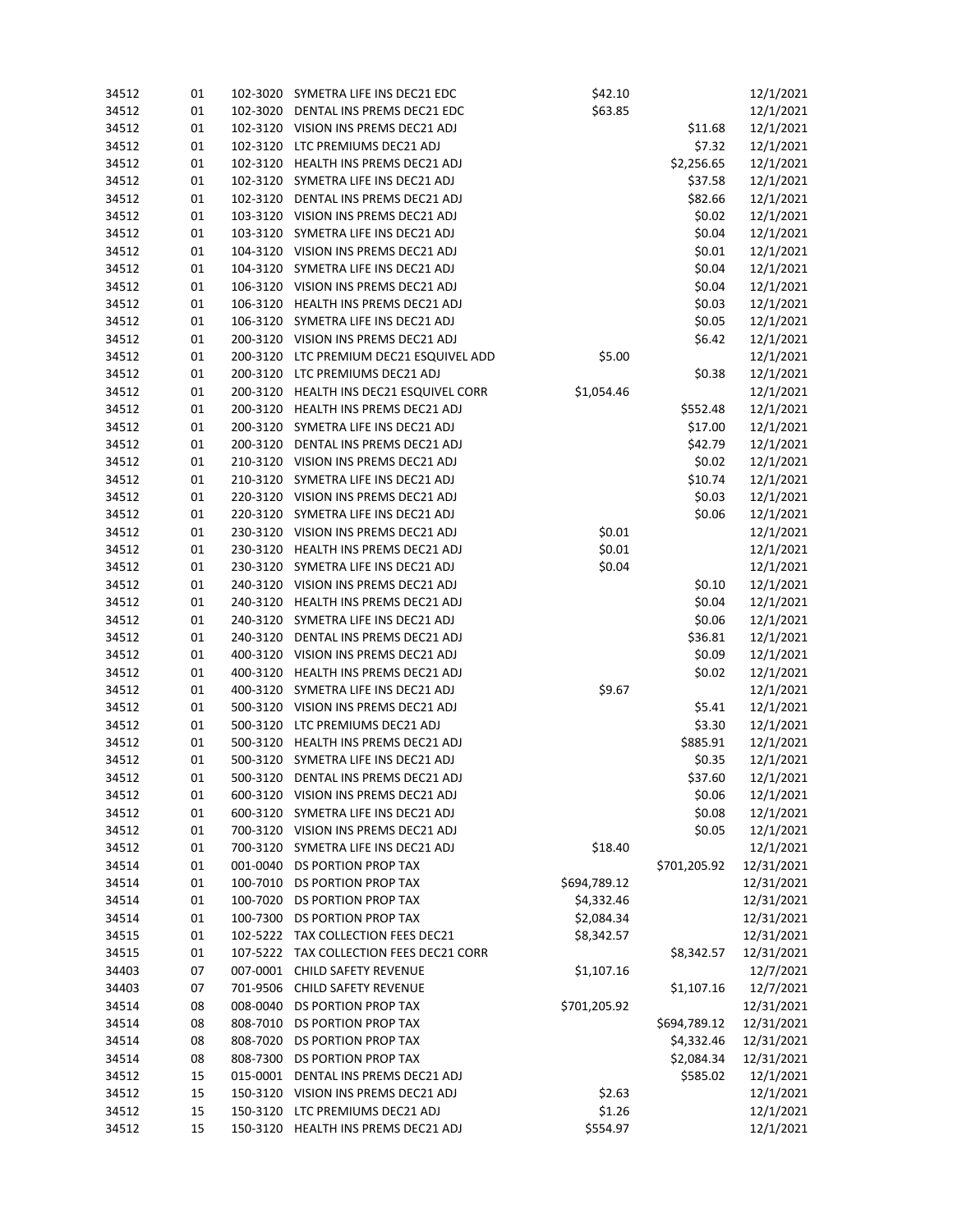| 34512 | 15 | 150-3120 | SYMETRA LIFE INS DEC21 ADJ                    | \$7.38      |              | 12/1/2021  |
|-------|----|----------|-----------------------------------------------|-------------|--------------|------------|
| 34512 | 15 | 150-3120 | \$18.78<br>DENTAL INS PREMS DEC21 ADJ         |             | 12/1/2021    |            |
| 34392 | 20 | 020-0040 | <b>MONTHLY O&amp;M TSFR</b>                   |             | \$158,362.84 | 12/1/2021  |
| 34392 | 20 | 902-6250 | <b>MONTHLY O&amp;M TSFR</b>                   | \$72,947.92 |              | 12/1/2021  |
| 34392 | 20 | 912-6250 | <b>MONTHLY O&amp;M TSFR</b>                   | \$79,026.92 |              | 12/1/2021  |
| 34392 | 20 | 922-6250 | <b>MONTHLY O&amp;M TSFR</b>                   | \$6,388.00  |              | 12/1/2021  |
| 34393 | 20 | 020-0075 | MONTHLY DEBT SVC TSFR                         |             | \$122,504.84 | 12/1/2021  |
| 34393 | 20 | 902-6325 | MONTHLY DEBT SVC TSFR                         | \$32,819.50 |              | 12/1/2021  |
| 34393 | 20 | 902-6350 | MONTHLY DEBT SVC TSFR                         | \$28,432.92 |              | 12/1/2021  |
| 34393 | 20 | 912-6325 | MONTHLY DEBT SVC TSFR                         | \$32,819.50 |              | 12/1/2021  |
| 34393 | 20 | 912-6350 | MONTHLY DEBT SVC TSFR                         | \$28,432.92 |              | 12/1/2021  |
| 34395 | 20 | 020-0040 | <b>MONTHLY ST MAINT TSFR</b>                  |             | \$28,578.33  | 12/1/2021  |
| 34395 | 20 | 922-6251 | MONTHLY ST MAINT TSFR<br>\$28,578.33          |             |              | 12/1/2021  |
| 34396 | 20 | 020-0040 | MONTHLY EDC TSFR                              | \$16,439.58 |              | 12/1/2021  |
| 34396 | 20 | 902-9910 | MONTHLY EDC TSFR                              |             | \$8,219.79   | 12/1/2021  |
| 34396 | 20 | 912-9910 | <b>MONTHLY EDC TSFR</b>                       |             | \$8,219.79   | 12/1/2021  |
| 34398 | 20 | 020-0040 | MONTHLY GEVERF TSFR                           |             | \$2,743.41   | 12/1/2021  |
| 34398 | 20 | 902-6410 | MONTHLY GEVERF TSFR                           | \$1,225.08  |              | 12/1/2021  |
| 34398 | 20 | 912-6410 | MONTHLY GEVERF TSFR                           | \$1,518.33  |              | 12/1/2021  |
| 34402 | 20 | 020-0001 | <b>SALES TAX PMT</b>                          |             | \$10,883.69  | 12/6/2021  |
| 34402 | 20 | 020-1001 | <b>SALES TAX PMT</b>                          | \$10,883.69 |              | 12/6/2021  |
| 34412 | 20 | 020-0001 | CASH CARRY NOV21                              | \$920.86    |              | 12/1/2021  |
| 34412 | 20 | 020-0510 | CASH CARRY NOV21                              |             | \$920.86     | 12/1/2021  |
| 34463 | 20 | 020-0001 | ETS POS MONTHLY FEES                          |             | \$1,690.90   | 12/3/2021  |
|       |    |          |                                               |             |              |            |
| 34463 | 20 | 905-5025 | ETS POS MONTHLY FEES<br>ETS ECOM MONTHLY FEES | \$1,690.90  |              | 12/3/2021  |
| 34464 | 20 | 020-0001 |                                               |             | \$5,830.62   | 12/3/2021  |
| 34464 | 20 | 905-5025 | ETS ECOM MONTHLY FEES                         | \$5,830.62  |              | 12/3/2021  |
| 34490 | 20 | 020-0001 | <b>CASH CARRY</b>                             | \$2.44      |              | 12/1/2021  |
| 34490 | 20 | 020-0510 | <b>CASH CARRY</b>                             |             | \$2.44       | 12/1/2021  |
| 34491 | 20 | 020-0001 | UEKI                                          | \$120.79    |              | 12/1/2021  |
| 34491 | 20 | 020-0510 | UEKI                                          |             | \$120.79     | 12/1/2021  |
| 34492 | 20 | 020-0001 | <b>UB NSF</b>                                 | \$298.71    |              | 12/2/2021  |
| 34492 | 20 | 905-5025 | <b>UB NSF</b>                                 |             | \$298.71     | 12/2/2021  |
| 34493 | 20 | 020-0001 | KATIE CC IN TRANSIT                           |             | \$86.08      | 12/9/2021  |
| 34493 | 20 | 020-0510 | KATIE CC IN TRANSIT                           | \$86.08     |              | 12/9/2021  |
| 34497 | 20 | 020-0001 | FUEL REPORT DEC21                             |             | \$1,407.10   | 12/31/2021 |
| 34497 | 20 | 902-4040 | FUEL REPORT DEC21                             | \$625.81    |              | 12/31/2021 |
| 34497 | 20 | 912-4040 | FUEL REPORT DEC21                             | \$781.29    |              | 12/31/2021 |
| 34499 | 20 | 902-8550 | PENALTY ALLOCATION                            | \$3,788.55  |              | 12/31/2021 |
| 34499 | 20 | 912-8550 | PENALTY ALLOCATION                            |             | \$2,903.25   | 12/31/2021 |
| 34499 | 20 |          | 922-8550 PENALTY ALLOCATION                   |             | \$885.30     | 12/31/2021 |
| 34500 | 20 | 020-0001 | POSTAGE DEC21                                 |             | \$243.42     | 12/31/2021 |
| 34500 | 20 |          | 905-4011 POSTAGE DEC21                        | \$243.42    |              | 12/31/2021 |
| 34502 | 20 |          | 020-0110 EL LAGO WATER DEC21                  | \$26,263.55 |              | 12/18/2021 |
| 34502 | 20 |          | 902-8512 EL LAGO WATER DEC21                  |             | \$26,263.55  | 12/18/2021 |
| 34503 | 20 |          | 020-0111 EL JARDIN SEWER DEC21                | \$1,330.23  |              | 12/31/2021 |
| 34503 | 20 |          | 912-8521 EL JARDIN SEWER DEC21                |             | \$1,330.23   | 12/31/2021 |
| 34512 | 20 |          | 020-0001 DENTAL INS PREMS DEC21 ADJ           |             | \$997.47     | 12/1/2021  |
| 34512 | 20 |          | 902-3120 VISION INS PREMS DEC21 ADJ           | \$5.12      |              | 12/1/2021  |
| 34512 | 20 |          | 902-3120 LTC PREMIUM DEC21 JOSEY ADD          | \$7.80      |              | 12/1/2021  |
| 34512 | 20 |          | 902-3120 LTC PREMIUMS DEC21 ADJ               | \$6.31      |              | 12/1/2021  |
| 34512 | 20 |          | 902-3120 HEALTH INS PREMS DEC21 ADJ           | \$881.52    |              | 12/1/2021  |
| 34512 | 20 |          | 902-3120 SYMETRA LIFE INS DEC21 ADJ           |             | \$0.13       | 12/1/2021  |
| 34512 | 20 | 902-3120 | DENTAL INS PREMS DEC21 ADJ                    | \$37.58     |              | 12/1/2021  |
| 34512 | 20 |          | 905-3120 VISION INS PREMS DEC21 ADJ           | \$21.02     |              | 12/1/2021  |
| 34512 | 20 |          | 905-3120 SYMETRA LIFE INS DEC21 ADJ           |             | \$0.03       | 12/1/2021  |
| 34512 | 20 |          | 905-3120 DENTAL INS PREMS DEC21 ADJ           | \$37.56     |              | 12/1/2021  |
| 34512 | 20 |          | 912-3120 LTC PREMIUMS DEC21 ADJ               |             | \$2.91       | 12/1/2021  |
| 34512 | 20 |          | 912-3120 HEALTH INS PREMS DEC21 ADJ           | \$4.34      |              | 12/1/2021  |
| 34512 | 20 |          | 912-3120 SYMETRA LIFE INS DEC21 ADJ           |             | \$0.70       | 12/1/2021  |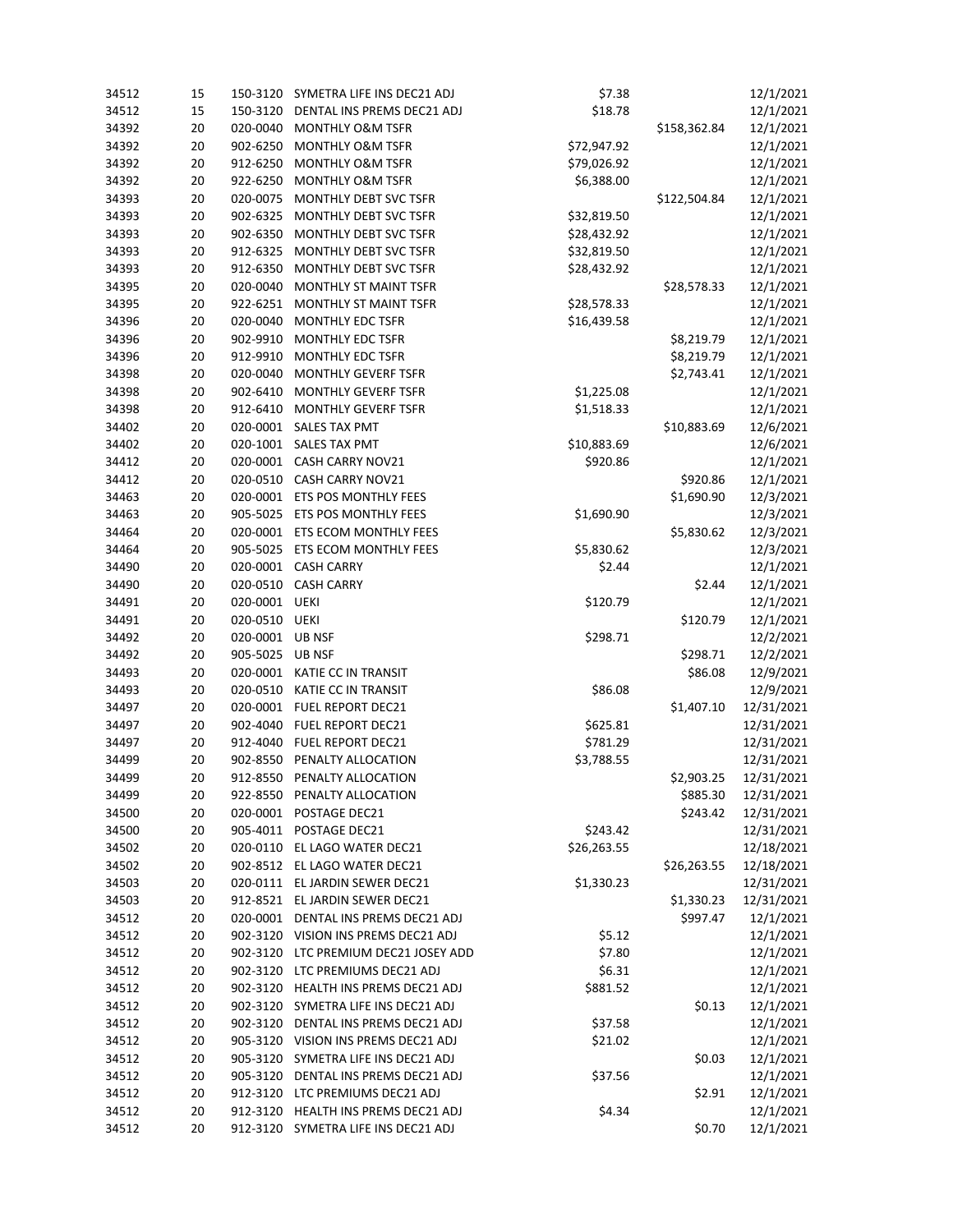|    |          | \$0.01<br>DENTAL INS PREMS DEC21 ADJ           |                                                                                                                                                                             | 12/1/2021               |                                                     |
|----|----------|------------------------------------------------|-----------------------------------------------------------------------------------------------------------------------------------------------------------------------------|-------------------------|-----------------------------------------------------|
| 29 | 029-0001 | <b>TEXPOOL REALLOCATION</b><br>\$50,000.00     |                                                                                                                                                                             | 12/31/2021              |                                                     |
| 29 | 029-0040 |                                                |                                                                                                                                                                             | 12/31/2021              |                                                     |
| 30 | 030-0001 | <b>TEXPOOL REALLOCATION</b>                    | \$500,000.00                                                                                                                                                                |                         | 12/31/2021                                          |
| 30 | 030-0040 | <b>TEXPOOL REALLOCATION</b>                    |                                                                                                                                                                             | \$500,000.00            | 12/31/2021                                          |
| 41 | 041-0001 | <b>TEXPOOL REALLOCATION</b>                    | \$60,000.00                                                                                                                                                                 |                         | 12/31/2021                                          |
| 41 | 041-0040 |                                                |                                                                                                                                                                             |                         | 12/31/2021                                          |
| 50 | 050-0040 | MONTHLY PSVERF TSFR                            |                                                                                                                                                                             |                         | 12/1/2021                                           |
| 50 | 501-6300 | MONTHLY PSVERF TSFR                            |                                                                                                                                                                             |                         | 12/1/2021                                           |
| 50 |          | <b>SALES TAX CD</b>                            | \$85,737.19                                                                                                                                                                 |                         | 12/10/2021                                          |
| 50 | 501-7100 | <b>SALES TAX CD</b><br>\$85,737.19             |                                                                                                                                                                             | 12/10/2021              |                                                     |
| 50 | 050-0001 | <b>FUEL REPORT DEC21</b>                       |                                                                                                                                                                             | \$493.36                | 12/31/2021                                          |
| 50 | 501-4040 | FUEL REPORT DEC21                              | \$493.36                                                                                                                                                                    |                         | 12/31/2021                                          |
| 50 | 050-0001 | DENTAL INS PREMS DEC21 ADJ                     |                                                                                                                                                                             | \$622.41                | 12/1/2021                                           |
| 50 | 501-3120 | VISION INS PREMS DEC21 ADJ                     | \$5.94                                                                                                                                                                      |                         | 12/1/2021                                           |
| 50 | 501-3120 | LTC PREMIUMS DEC21 ADJ                         | \$2.88                                                                                                                                                                      |                         | 12/1/2021                                           |
| 50 | 501-3120 | HEALTH INS PREMS DEC21 ADJ                     |                                                                                                                                                                             |                         | 12/1/2021                                           |
| 50 | 501-3120 | SYMETRA LIFE INS DEC21 ADJ                     | \$18.57                                                                                                                                                                     |                         | 12/1/2021                                           |
| 50 | 501-3120 | DENTAL INS PREMS DEC21 ADJ                     | \$42.71                                                                                                                                                                     |                         | 12/1/2021                                           |
| 70 | 070-0040 | MONTHLY EDC ADMIN TSFR                         |                                                                                                                                                                             | \$22,842.17             | 12/1/2021                                           |
| 70 | 707-6250 | MONTHLY EDC ADMIN TSFR                         | \$22,842.17                                                                                                                                                                 |                         | 12/1/2021                                           |
| 70 | 070-0040 | MONTHLY ENTERPRISE TSFR                        |                                                                                                                                                                             | \$16,439.58             | 12/1/2021                                           |
| 70 | 707-6255 | MONTHLY ENTERPRISE TSFR                        | \$16,439.58                                                                                                                                                                 |                         | 12/1/2021                                           |
| 70 | 070-0040 | <b>SALES TAX</b>                               | \$85,737.19                                                                                                                                                                 |                         | 12/10/2021                                          |
| 70 |          | <b>SALES TAX</b>                               |                                                                                                                                                                             | \$85,737.19             | 12/10/2021                                          |
| 70 | 070-0001 | <b>CLIENT ANALYSIS EDC</b>                     |                                                                                                                                                                             | \$43.50                 | 12/13/2021                                          |
| 70 | 707-5465 | <b>CLIENT ANALYSIS EDC</b>                     | \$43.50                                                                                                                                                                     |                         | 12/13/2021                                          |
| 70 | 070-0001 | \$3.92<br>EDC BANK INTEREST DEC21              |                                                                                                                                                                             |                         | 12/31/2021                                          |
| 70 | 707-9510 | EDC BANK INTEREST DEC21                        |                                                                                                                                                                             |                         | 12/31/2021                                          |
| 70 | 070-0040 | BUSINESS CARDS PATEL QTY 100                   |                                                                                                                                                                             | \$61.19                 | 12/31/2021                                          |
| 70 | 707-4010 | <b>BUSINESS CARDS PATEL QTY 100</b><br>\$36.00 |                                                                                                                                                                             |                         | 12/31/2021                                          |
| 70 | 707-5400 | EDC PHONE NOV21                                | \$25.19                                                                                                                                                                     |                         | 12/31/2021                                          |
| 70 |          | AMERICANO STAX CLRG OCT21                      | \$249.60                                                                                                                                                                    |                         | 12/22/2021                                          |
| 70 | 070-0506 | AMERICANO STAX CLRG OCT21                      |                                                                                                                                                                             | \$249.60                | 12/22/2021                                          |
| 81 | 081-0040 | MONTHLY CRIME DIST TSFR                        | \$13,541.67                                                                                                                                                                 |                         | 12/1/2021                                           |
| 81 | 810-9907 | MONTHLY CRIME DIST TSFR                        |                                                                                                                                                                             | \$13,541.67             | 12/1/2021                                           |
| 84 | 084-0040 | <b>MONTHLY GEVERF TSFR</b>                     | \$15,699.00                                                                                                                                                                 |                         | 12/1/2021                                           |
| 84 | 084-0040 | <b>MONTHLY GEVERF TSFR</b>                     | \$2,743.41                                                                                                                                                                  |                         | 12/1/2021                                           |
| 84 | 840-8610 | <b>MONTHLY GEVERF TSFR</b>                     |                                                                                                                                                                             | \$5,888.25              | 12/1/2021                                           |
| 84 | 840-8620 | <b>MONTHLY GEVERF TSFR</b>                     |                                                                                                                                                                             | \$2,743.41              | 12/1/2021                                           |
| 84 | 840-8630 | <b>MONTHLY GEVERF TSFR</b>                     |                                                                                                                                                                             | \$4,914.92              | 12/1/2021                                           |
| 84 | 840-8640 | MONTHLY GEVERF TSFR                            |                                                                                                                                                                             | \$4,895.83              | 12/1/2021                                           |
| 99 | 099-0001 |                                                | \$33,716.78                                                                                                                                                                 |                         | 12/1/2021                                           |
| 99 | 099-1099 | <b>CENTERPOINT FRANCHISE</b>                   |                                                                                                                                                                             | \$33,716.78             | 12/1/2021                                           |
| 99 |          | <b>EMPG FY20 FINAL</b>                         | \$6,754.89                                                                                                                                                                  |                         | 12/2/2021                                           |
| 99 | 099-1099 | <b>EMPG FY20 FINAL</b>                         |                                                                                                                                                                             | \$6,754.89              | 12/2/2021                                           |
| 99 | 099-0001 | <b>PAYROLL CASH TSFR</b>                       |                                                                                                                                                                             | \$207,850.76            | 12/6/2021                                           |
| 99 | 099-1099 | PAYROLL CASH TSFR                              | \$207,850.76                                                                                                                                                                |                         | 12/6/2021                                           |
| 99 |          | SALES TAX PMT                                  |                                                                                                                                                                             | \$10,883.69             | 12/6/2021                                           |
| 99 | 099-1099 | SALES TAX PMT                                  | \$10,883.69                                                                                                                                                                 |                         | 12/6/2021                                           |
| 99 | 099-0001 | <b>CHILD SAFETY REVENUE</b>                    | \$1,107.16                                                                                                                                                                  |                         | 12/7/2021                                           |
| 99 | 099-1099 | <b>CHILD SAFETY REVENUE</b>                    |                                                                                                                                                                             | \$1,107.16              | 12/7/2021                                           |
| 99 |          | PETTY CASH & DRAWER CHG                        |                                                                                                                                                                             | \$600.00                | 12/7/2021                                           |
| 99 | 099-1099 | PETTY CASH & DRAWER CHG                        | \$600.00                                                                                                                                                                    |                         | 12/7/2021                                           |
| 99 | 099-0001 |                                                |                                                                                                                                                                             | \$4.50                  | 12/8/2021                                           |
| 99 | 099-1099 | AG FEES                                        | \$4.50                                                                                                                                                                      |                         | 12/8/2021                                           |
| 99 |          |                                                | \$263,087.89                                                                                                                                                                |                         | 12/10/2021                                          |
| 99 | 099-1099 | <b>SALES TAX</b>                               |                                                                                                                                                                             | \$263,087.89            | 12/10/2021                                          |
| 99 | 099-0001 | <b>SALES TAX CD</b>                            | \$85,737.19                                                                                                                                                                 |                         | 12/10/2021                                          |
| 99 |          | SALES TAX CD                                   |                                                                                                                                                                             | \$85,737.19             | 12/10/2021                                          |
|    | 20       | 912-3120<br>050-0001<br>707-7100<br>070-0040   | <b>TEXPOOL REALLOCATION</b><br><b>TEXPOOL REALLOCATION</b><br><b>CENTERPOINT FRANCHISE</b><br>099-0001<br>099-0001<br>099-0001<br>AG FEES<br>099-0001 SALES TAX<br>099-1099 | \$13,541.67<br>\$552.31 | \$50,000.00<br>\$60,000.00<br>\$13,541.67<br>\$3.92 |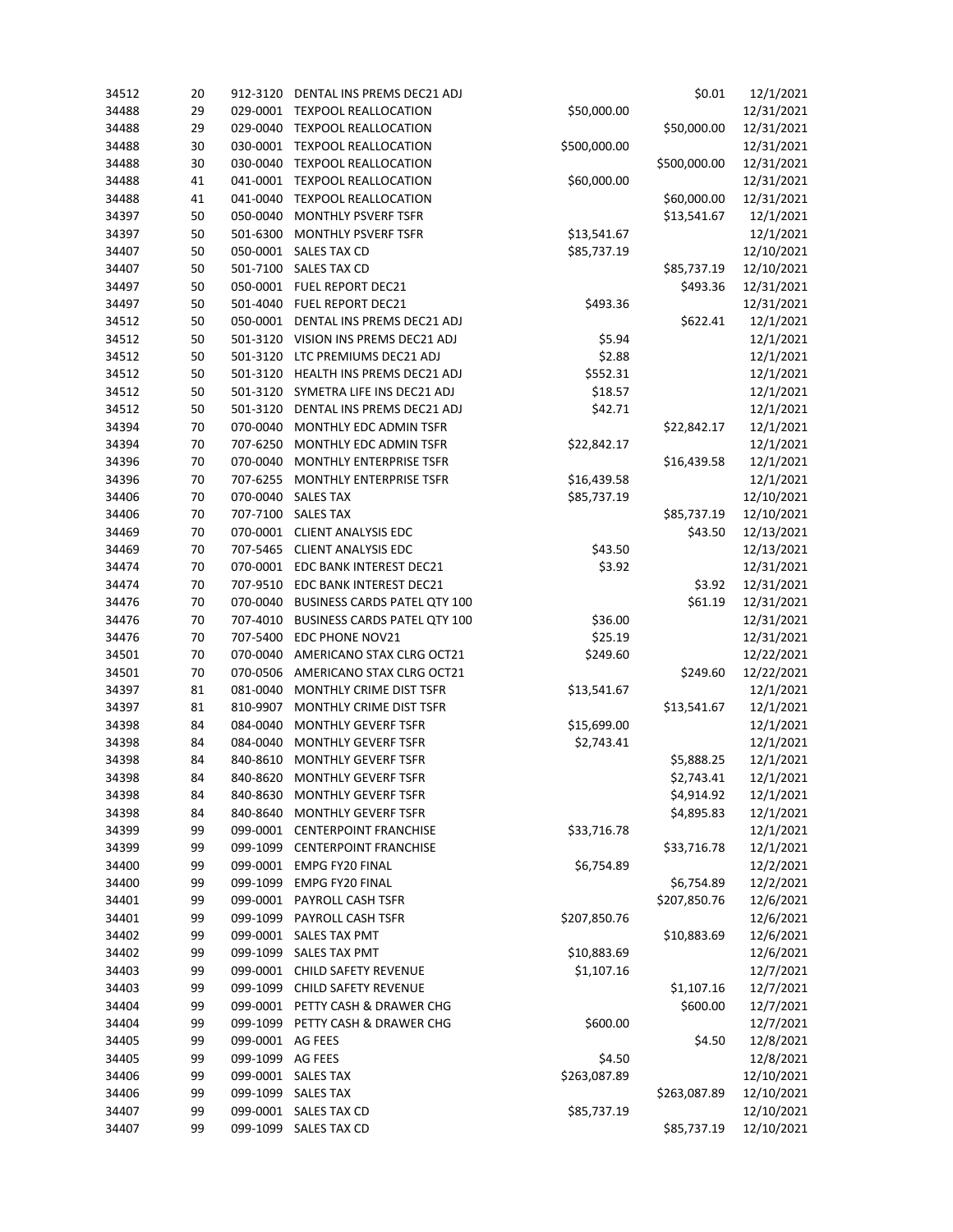| 34408 | 99 | 099-0001         | <b>CLIENT ANALYSIS</b><br>\$885.46                  |                | 12/13/2021     |            |
|-------|----|------------------|-----------------------------------------------------|----------------|----------------|------------|
| 34408 | 99 | 099-1099         | <b>CLIENT ANALYSIS</b><br>\$885.46                  |                |                | 12/13/2021 |
| 34409 | 99 | 099-0001         | PAYROLL CASH TSFR EMPL OF YR                        |                | \$2,000.00     | 12/14/2021 |
| 34409 | 99 | 099-1099         | PAYROLL CASH TSFR EMPL OF YR                        | \$2,000.00     |                | 12/14/2021 |
| 34410 | 99 | 099-0001         | <b>EBT CASH TRANSFER</b>                            |                | \$115,000.00   | 12/17/2021 |
| 34410 | 99 | 099-1099         | <b>EBT CASH TRANSFER</b>                            | \$115,000.00   |                | 12/17/2021 |
| 34411 | 99 | 099-0001         | EMS FUND TSFR TO DISB FY21                          | \$242,240.36   |                | 12/17/2021 |
| 34411 | 99 | 099-1099         | EMS FUND TSFR TO DISB FY21                          |                | \$242,240.36   | 12/17/2021 |
| 34412 | 99 | 099-0001         | CASH CARRY NOV21                                    | \$4,826.56     |                | 12/1/2021  |
| 34412 | 99 | 099-1099         | CASH CARRY NOV21                                    |                | \$3,905.70     | 12/1/2021  |
| 34412 | 99 | 099-1099         | CASH CARRY NOV21                                    |                | \$920.86       | 12/1/2021  |
| 34448 | 99 | 099-0001         | <b>CURRENT &amp; DELINQUENT TAX</b><br>\$111,885.86 |                |                | 12/1/2021  |
| 34448 | 99 | 099-1099         | <b>CURRENT &amp; DELINQUENT TAX</b>                 |                | \$111,885.86   | 12/1/2021  |
| 34449 | 99 | 099-0001         | <b>CURRENT &amp; DELINQUENT TAX</b>                 | \$94,584.93    |                | 12/6/2021  |
| 34449 | 99 | 099-1099         | <b>CURRENT &amp; DELINQUENT TAX</b>                 |                | \$94,584.93    | 12/6/2021  |
| 34450 | 99 |                  | 099-0001 CURRENT & DELINQUENT TAX REND              | \$179.78       |                | 12/7/2021  |
| 34450 | 99 | 099-1099         | <b>CURRENT &amp; DELINQUENT TAX REND</b>            |                | \$179.78       | 12/7/2021  |
| 34451 | 99 | 099-0001         | <b>CURRENT &amp; DELINQUENT TAX</b>                 | \$96,826.56    |                | 12/9/2021  |
| 34451 | 99 | 099-1099         | <b>CURRENT &amp; DELINQUENT TAX</b>                 |                | \$96,826.56    | 12/9/2021  |
| 34452 | 99 | 099-0001         | <b>CURRENT &amp; DELINQUENT TAX</b>                 | \$116,893.03   |                |            |
|       |    |                  | <b>CURRENT &amp; DELINQUENT TAX</b>                 |                |                | 12/14/2021 |
| 34452 | 99 | 099-1099         |                                                     |                | \$116,893.03   | 12/14/2021 |
| 34453 | 99 | 099-0001         | <b>CURRENT &amp; DELINQUENT TAX</b>                 | \$104,837.49   |                | 12/17/2021 |
| 34453 | 99 | 099-1099         | <b>CURRENT &amp; DELINQUENT TAX</b>                 |                | \$104,837.49   | 12/17/2021 |
| 34454 | 99 |                  | 099-0001 CURRENT & DELINQUENT TAX                   | \$83,455.31    |                | 12/21/2021 |
| 34454 | 99 | 099-1099         | <b>CURRENT &amp; DELINQUENT TAX</b>                 |                | \$83,455.31    | 12/21/2021 |
| 34455 | 99 | 099-0001         | <b>CURRENT &amp; DELINQUENT TAX</b>                 | \$355,829.14   |                | 12/23/2021 |
| 34455 | 99 | 099-1099         | <b>CURRENT &amp; DELINQUENT TAX</b>                 |                | \$355,829.14   | 12/23/2021 |
| 34456 | 99 | 099-0001         | <b>CURRENT &amp; DELINQUENT TAX</b>                 | \$1,575,205.84 |                | 12/28/2021 |
| 34456 | 99 | 099-1099         | <b>CURRENT &amp; DELINQUENT TAX</b>                 |                | \$1,575,205.84 | 12/28/2021 |
| 34457 | 99 | 099-0001         | <b>CURRENT &amp; DELINQUENT TAX</b><br>\$186,432.02 |                |                | 12/30/2021 |
| 34457 | 99 | 099-1099         | <b>CURRENT &amp; DELINQUENT TAX</b>                 |                | \$186,432.02   | 12/30/2021 |
| 34463 | 99 | 099-0001         | ETS POS MONTHLY FEES                                |                | \$2,117.30     | 12/3/2021  |
| 34463 | 99 | 099-1099         | ETS POS MONTHLY FEES<br>\$2,117.30                  |                |                | 12/3/2021  |
| 34464 | 99 | 099-0001         | ETS ECOM MONTHLY FEES                               |                | \$6,582.29     | 12/3/2021  |
| 34464 | 99 | 099-1099         | ETS ECOM MONTHLY FEES                               | \$6,582.29     |                | 12/3/2021  |
| 34465 | 99 | 099-0001         | DEC CASH CARRY                                      |                | \$1,950.20     | 12/31/2021 |
| 34465 | 99 | 099-1099         | DEC CASH CARRY                                      | \$1,950.20     |                | 12/31/2021 |
| 34467 | 99 | 099-0001         | PAYROLL CASH TSFR                                   |                | \$211,037.80   | 12/22/2021 |
| 34467 | 99 | 099-1099         | PAYROLL CASH TSFR                                   | \$211,037.80   |                | 12/22/2021 |
| 34472 | 99 | 099-0001         | AG FEES                                             |                | \$4.50         | 12/22/2021 |
| 34472 | 99 | 099-1099 AG FEES |                                                     | \$4.50         |                | 12/22/2021 |
| 34475 | 99 | 099-0001         | EMS CCD TRANSFER 123021                             | \$1,570.62     |                | 12/30/2021 |
| 34475 | 99 | 099-1099         | EMS CCD TRANSFER 123021                             |                | \$1,570.62     | 12/30/2021 |
| 34477 | 99 | 099-0001         | EMS CCD TRANSFER 122221                             | \$4,790.95     |                | 12/22/2021 |
| 34477 | 99 | 099-1099         | EMS CCD TRANSFER 122221                             |                | \$4,790.95     | 12/22/2021 |
| 34478 | 99 | 099-0001         | MIXED BEVERAGE TAX                                  | \$14,053.99    |                | 12/17/2021 |
| 34478 | 99 | 099-1099         | MIXED BEVERAGE TAX                                  |                | \$14,053.99    | 12/17/2021 |
| 34488 | 99 |                  | 099-0001 TEXPOOL REALLOCATION                       |                | \$610,000.00   | 12/31/2021 |
| 34488 | 99 |                  | 099-0001 TEXPOOL REALLOCATION                       | \$610,000.00   |                | 12/31/2021 |
| 34490 | 99 |                  | 099-0001 CASH CARRY                                 | \$2.44         |                | 12/1/2021  |
| 34490 | 99 | 099-1099         | <b>CASH CARRY</b>                                   |                | \$2.44         | 12/1/2021  |
| 34491 | 99 | 099-0001         | UEKI                                                | \$120.79       |                | 12/1/2021  |
|       |    |                  |                                                     |                |                |            |
| 34491 | 99 | 099-1099         | UEKI                                                |                | \$120.79       | 12/1/2021  |
| 34492 | 99 | 099-0001         | UB NSF                                              | \$298.71       |                | 12/2/2021  |
| 34492 | 99 | 099-1099         | <b>UB NSF</b>                                       |                | \$298.71       | 12/2/2021  |
| 34493 | 99 | 099-0001         | KATIE CC IN TRANSIT                                 |                | \$86.08        | 12/9/2021  |
| 34493 | 99 | 099-1099         | KATIE CC IN TRANSIT                                 | \$86.08        |                | 12/9/2021  |
| 34494 | 99 |                  | 099-0001 WOMEN OF LE CONF REIMBURSEMENT             | \$44.42        |                | 12/22/2021 |
| 34494 | 99 | 099-1099         | WOMEN OF LE CONF REIMBURSEMENT                      |                | \$44.42        | 12/22/2021 |
| 34495 | 99 |                  | 099-0001 CENTERPOINT FRANCHISE                      | \$33,716.78    |                | 12/31/2021 |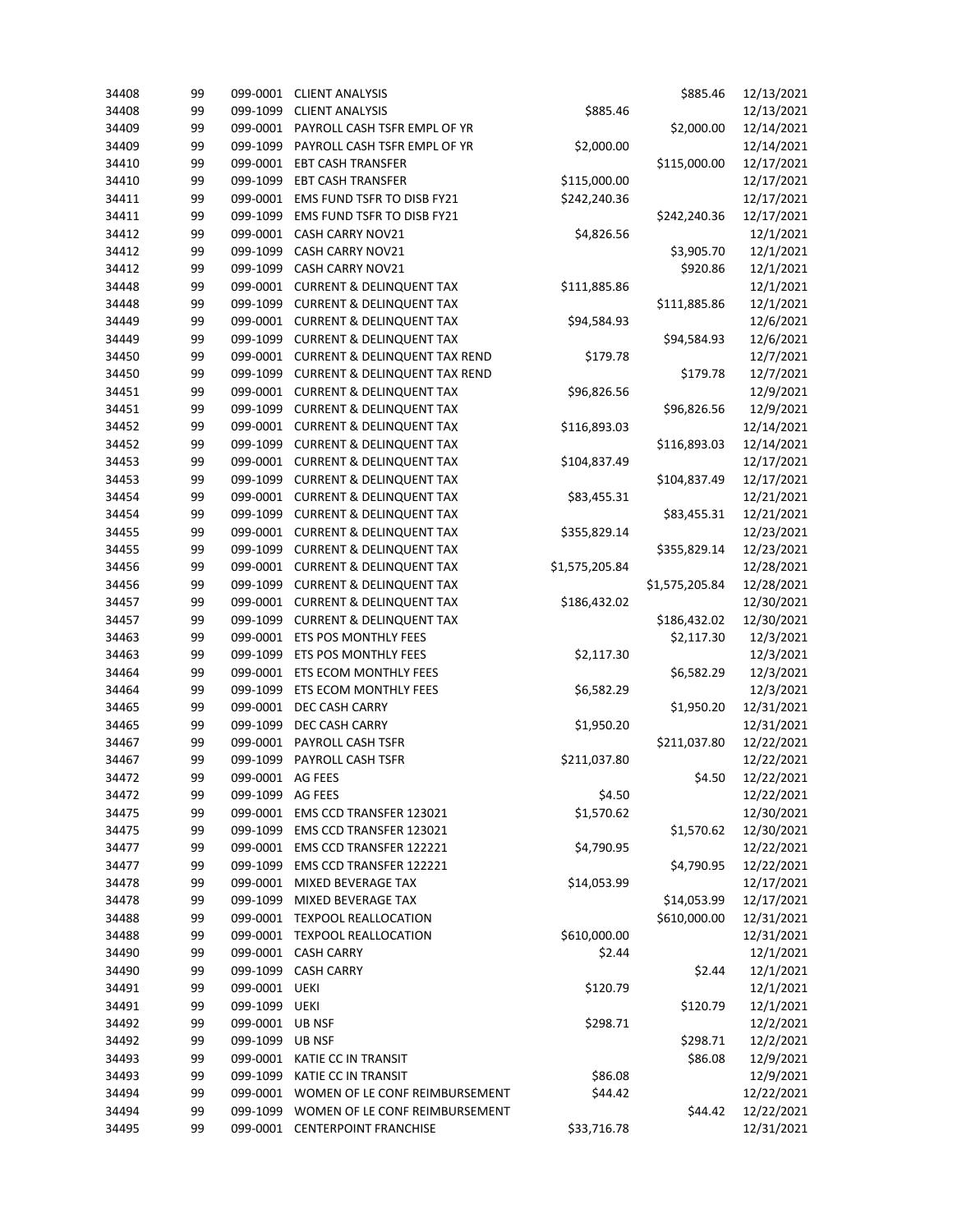| 34495 | 99 | 099-1099 CENTERPOINT FRANCHISE |
|-------|----|--------------------------------|
|       |    | TOTAL                          |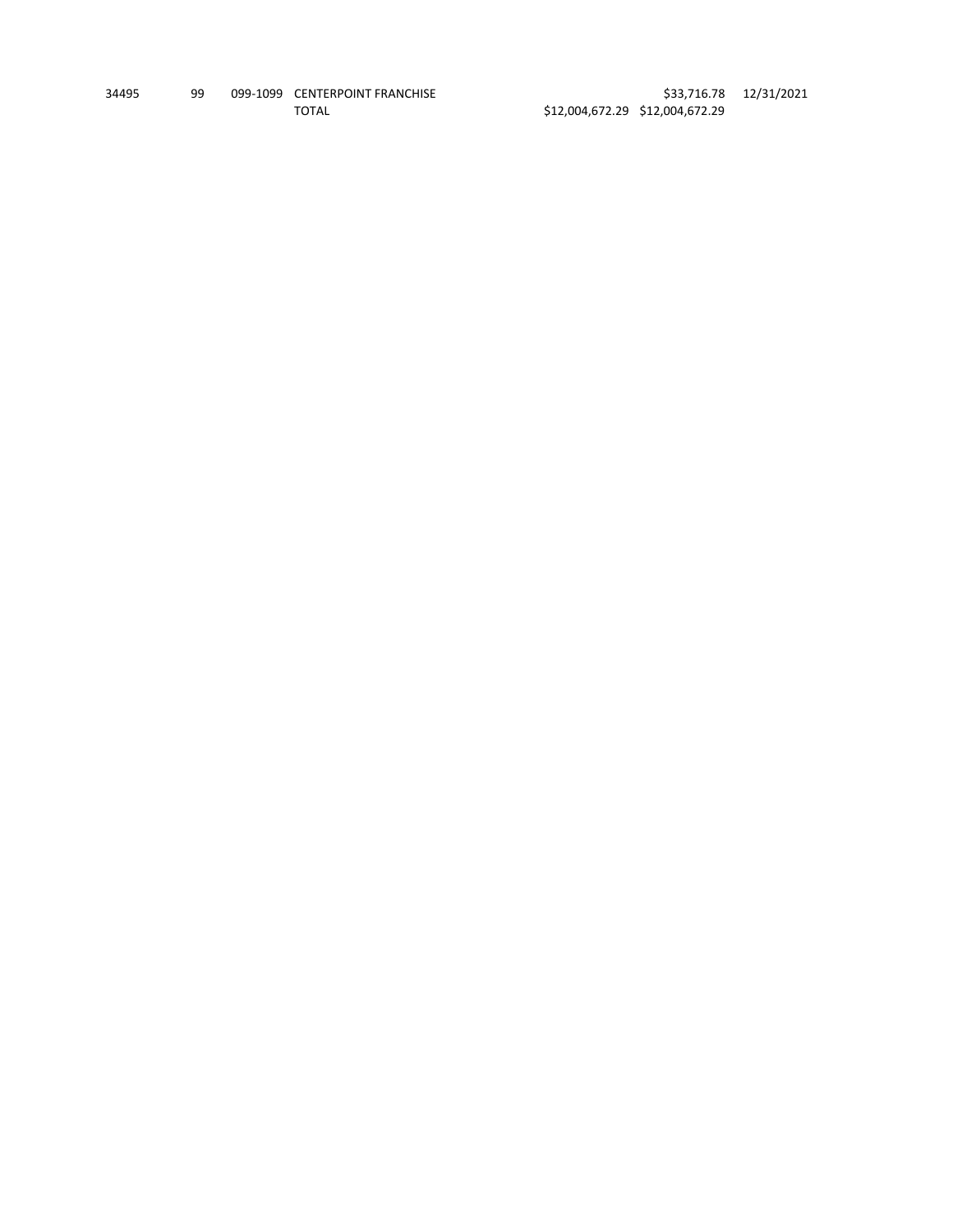| Packet        |
|---------------|
| Number        |
| 04523         |
| 04523         |
| 04523         |
| 04523         |
| 04523         |
| 04523         |
| 04523         |
| 04523         |
| 04523         |
| 04523         |
| 04523         |
| 04523         |
| 04523         |
| 04523         |
| 04524         |
| 04524         |
| 04524         |
| 04524         |
| 04524         |
| 04524         |
| 04524         |
| 04524         |
| 04524         |
| 04524         |
| 04524         |
| 04524         |
| 04524         |
| 04524         |
| 04524         |
| 04524         |
| 04524         |
| 04524         |
| 04524         |
| 04524         |
| 04524         |
| 04524         |
| 04524         |
| 145<br>α<br>ſ |
| 04529         |
| 04529         |
| 04529         |
| 04529         |
| 04529         |
| 04529         |
| 04529         |
| 04529         |
| 04529         |
| 04529         |
| 04529         |
| 04529         |
| 04529         |
| 04529         |
| 04529         |
| 04529         |
| 04529         |
| 04529         |
| 04529         |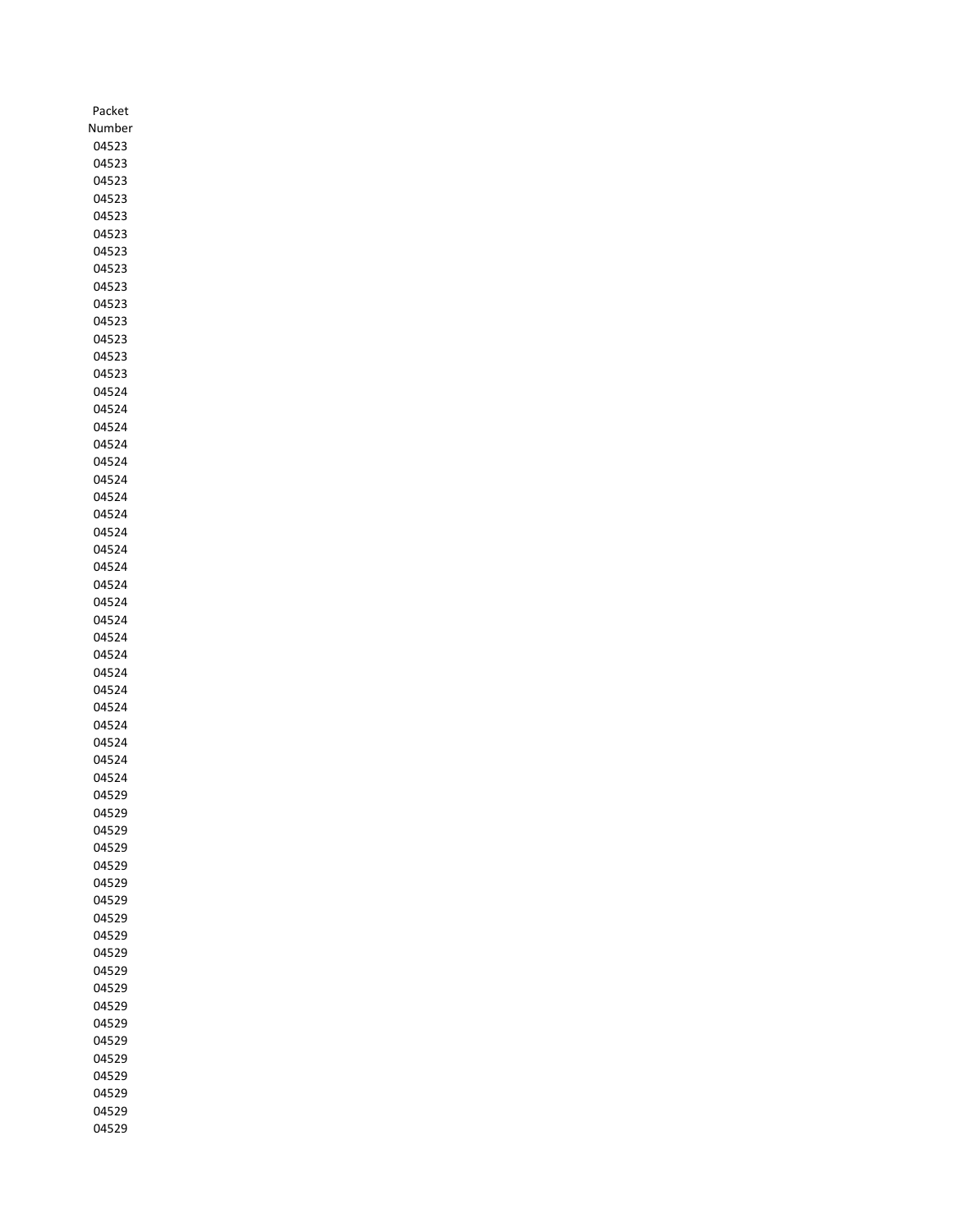| 04529 |
|-------|
| 04529 |
| 04529 |
| 04529 |
| 04529 |
| 04529 |
| 04529 |
| 04529 |
| 04529 |
| 04529 |
| 04529 |
| 04529 |
| 04529 |
| 04529 |
| 04529 |
| 04529 |
| 04529 |
| 04529 |
| 04529 |
|       |
| 04529 |
| 04529 |
| 04529 |
| 04529 |
| 04529 |
| 04529 |
| 04529 |
| 04531 |
| 04531 |
| 04531 |
| 04531 |
| 04531 |
| 04531 |
| 04531 |
| 04531 |
| 04531 |
| 04531 |
| 04531 |
| 04532 |
| 04532 |
| 04530 |
| 04530 |
| 04530 |
| 04530 |
| 04530 |
| 04530 |
| 04530 |
| 04530 |
| 04530 |
| 04530 |
| 04530 |
| 04530 |
| 04530 |
| 04530 |
|       |
| 04530 |
| 04530 |
| 04533 |
| 04533 |
| 04535 |
| 04535 |
| 04535 |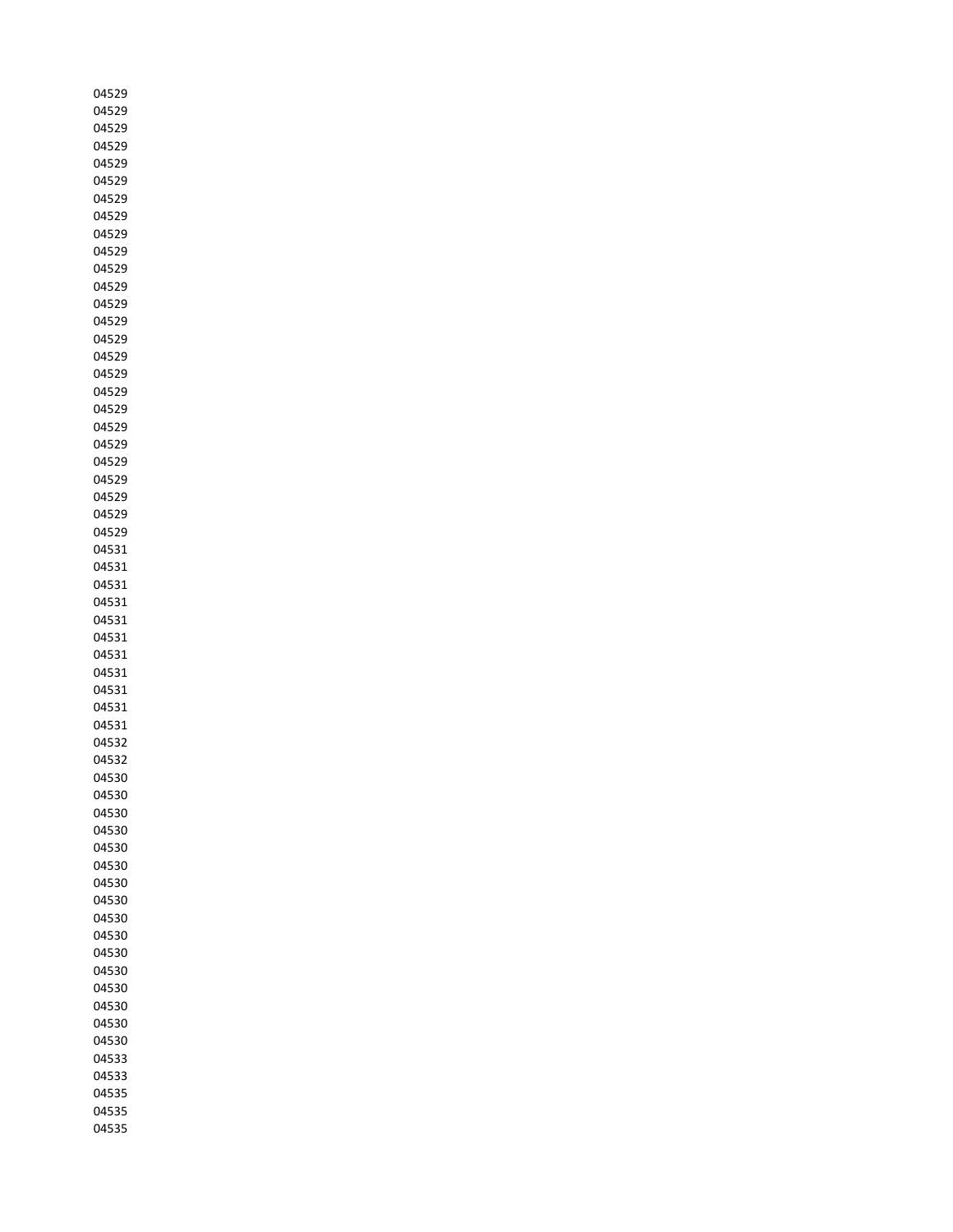| 04535 |
|-------|
| 04538 |
| 04538 |
| 04538 |
| 04538 |
| 04534 |
| 04534 |
| 04534 |
| 04534 |
| 04534 |
| 04534 |
| 04534 |
|       |
| 04534 |
| 04534 |
| 04534 |
| 04534 |
| 04534 |
| 04534 |
| 04534 |
| 04534 |
| 04534 |
| 04534 |
| 04534 |
| 04534 |
| 04534 |
| 04534 |
| 04534 |
| 04534 |
| 04534 |
| 04534 |
| 04534 |
| 04534 |
| 04534 |
|       |
| 04534 |
| 04534 |
| 04534 |
| 04534 |
| 04534 |
| 04534 |
| 04534 |
| 04534 |
| 04534 |
| 04534 |
| 04534 |
| 04534 |
| 04534 |
| 04534 |
| 04537 |
| 04537 |
| 04537 |
| 04537 |
| 04537 |
| 04537 |
|       |
| 04537 |
| 04537 |
| 04537 |
| 04537 |
| 04537 |
| 04537 |
| 04537 |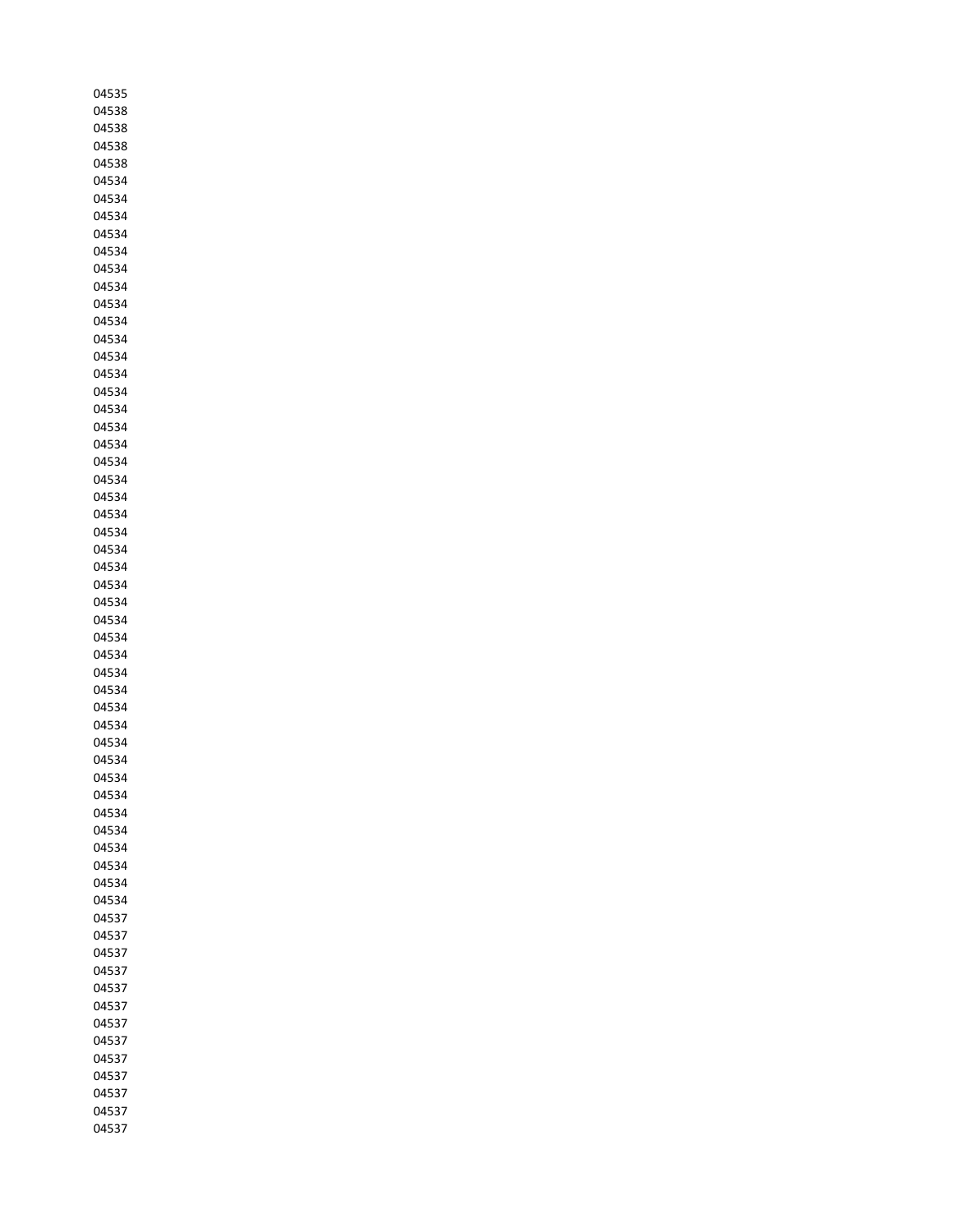| 04537 |
|-------|
| 04537 |
| 04537 |
| 04537 |
| 04537 |
| 04537 |
| 04537 |
| 04537 |
| 04537 |
| 04537 |
| 04537 |
| 04537 |
| 04537 |
|       |
| 04537 |
| 04537 |
| 04537 |
| 04537 |
| 04537 |
| 04537 |
| 04537 |
| 04537 |
| 04537 |
| 04537 |
| 04537 |
| 04537 |
| 04537 |
| 04537 |
| 04537 |
| 04537 |
| 04537 |
| 04537 |
| 04537 |
| 04537 |
| 04537 |
|       |
| 04537 |
| 04537 |
| 04537 |
| 04537 |
| 04537 |
| 04537 |
| 04537 |
| 04537 |
| 04537 |
| 04537 |
| 04542 |
| 04542 |
| 04542 |
| 04542 |
| 04543 |
| 04543 |
| 04524 |
| 04524 |
| 04542 |
| 04542 |
| 04542 |
|       |
| 04542 |
| 04537 |
| 04537 |
| 04537 |
| 04537 |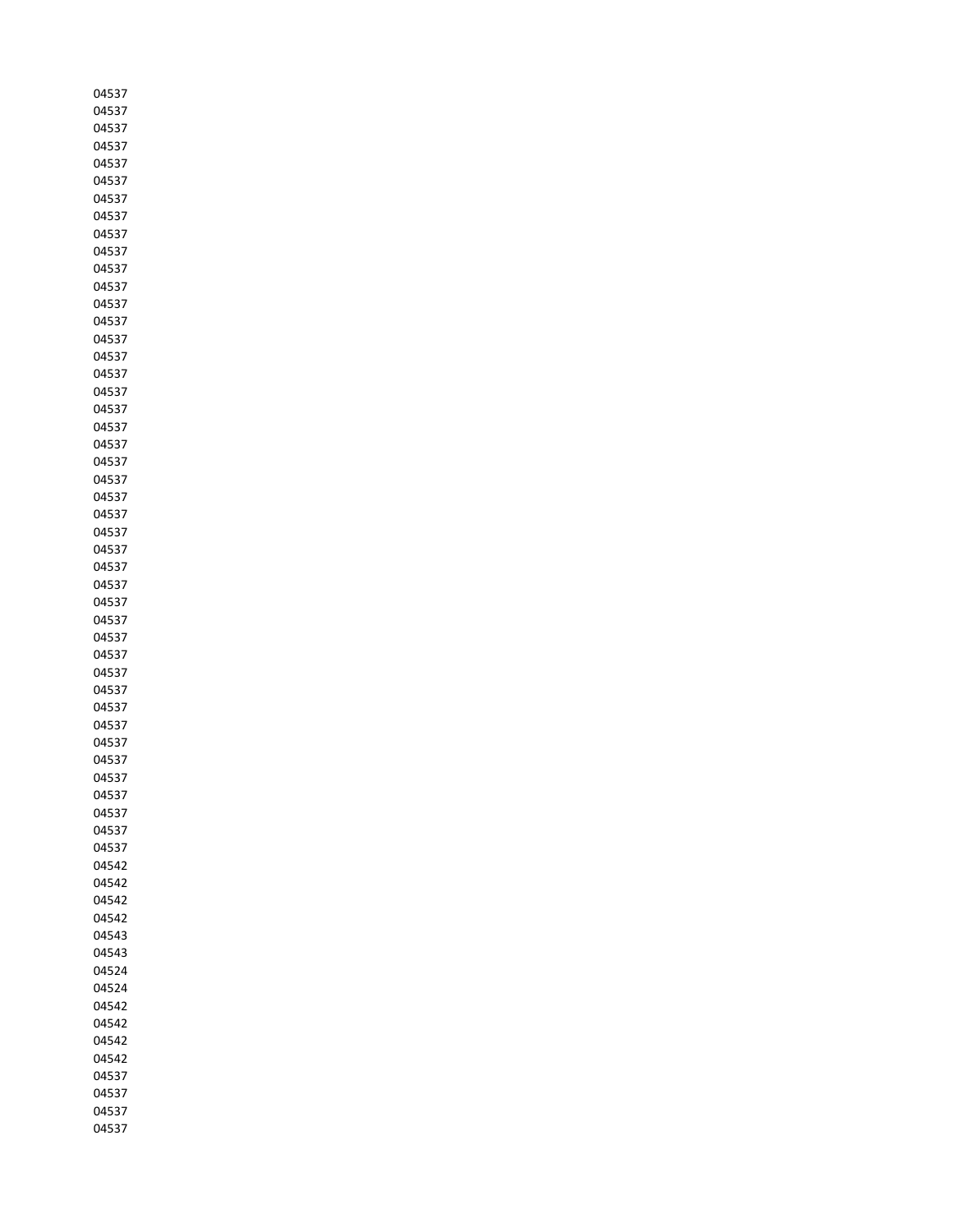| 04537 |
|-------|
| 04537 |
| 04523 |
| 04523 |
| 04523 |
| 04523 |
| 04523 |
| 04523 |
|       |
| 04523 |
| 04523 |
| 04523 |
| 04523 |
| 04523 |
| 04523 |
| 04523 |
| 04523 |
| 04523 |
| 04523 |
| 04523 |
| 04524 |
| 04524 |
| 04524 |
| 04524 |
|       |
| 04531 |
| 04531 |
| 04531 |
| 04531 |
| 04538 |
| 04538 |
| 04538 |
| 04538 |
| 04538 |
| 04538 |
| 04538 |
| 04538 |
| 04534 |
| 04534 |
| 04534 |
| 04534 |
| 04534 |
| 04534 |
|       |
| 04534 |
| 04534 |
| 04534 |
| 04534 |
| 04534 |
| 04534 |
| 04537 |
| 04537 |
| 04537 |
| 04537 |
| 04537 |
| 04537 |
| 04537 |
| 04537 |
| 04537 |
| 04537 |
| 04537 |
| 04537 |
|       |
| 04537 |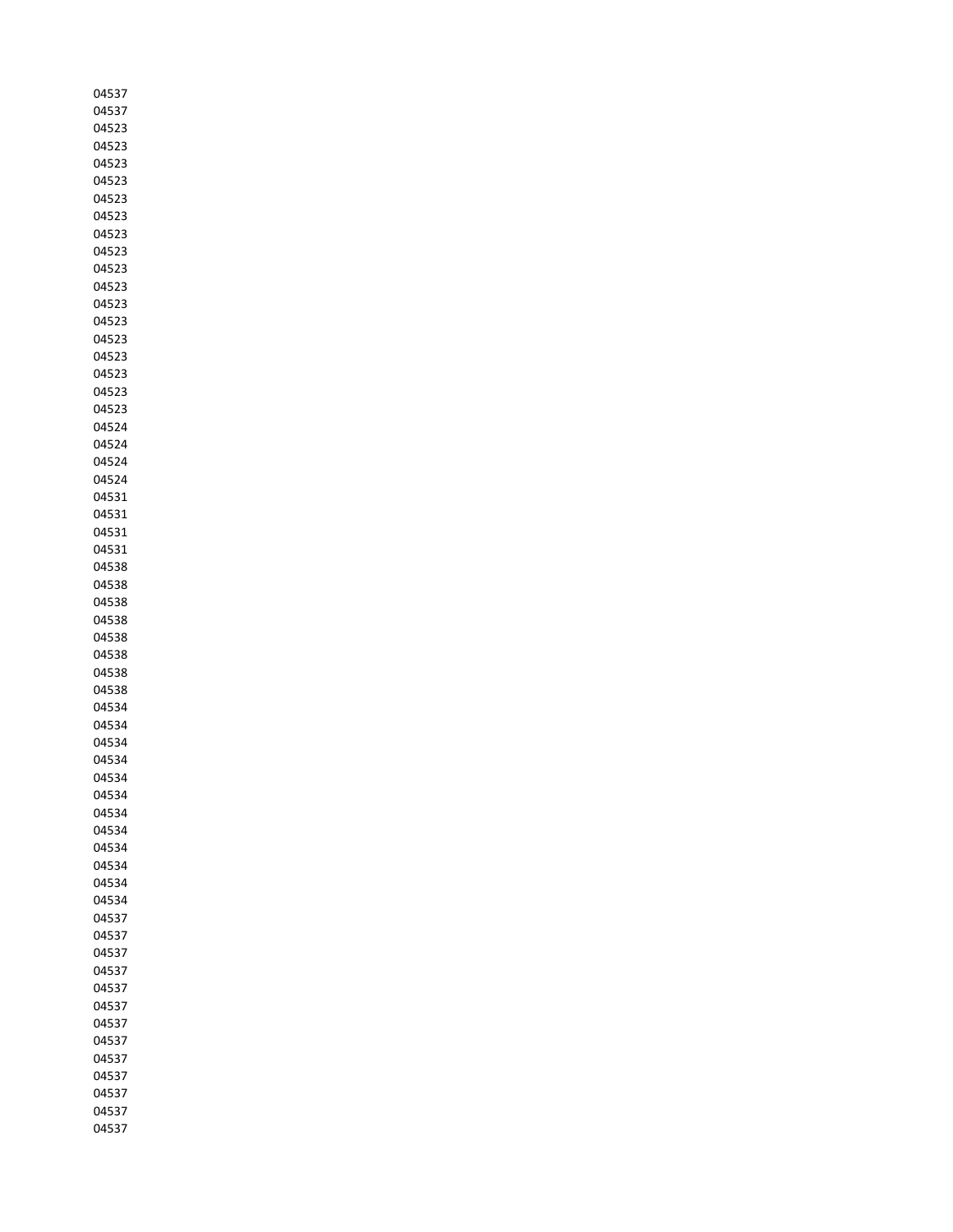| 04537 |
|-------|
| 04535 |
| 04535 |
| 04535 |
| 04535 |
| 04535 |
| 04535 |
| 04523 |
| 04523 |
| 04524 |
| 04524 |
| 04534 |
|       |
| 04534 |
| 04537 |
| 04537 |
| 04537 |
| 04537 |
| 04537 |
| 04537 |
| 04523 |
| 04523 |
| 04523 |
| 04523 |
| 04524 |
| 04524 |
| 04530 |
| 04530 |
| 04530 |
| 04530 |
| 04530 |
| 04530 |
| 04530 |
| 04534 |
| 04534 |
|       |
| 04523 |
| 04523 |
| 04523 |
| 04523 |
| 04523 |
| 04523 |
| 04523 |
| 04523 |
| 04524 |
| 04524 |
| 04524 |
| 04524 |
| 04524 |
| 04524 |
| 04524 |
| 04524 |
| 04524 |
| 04524 |
| 04524 |
| 04524 |
| 04524 |
| 04524 |
| 04524 |
|       |
| 04524 |
| 04524 |
| 04524 |